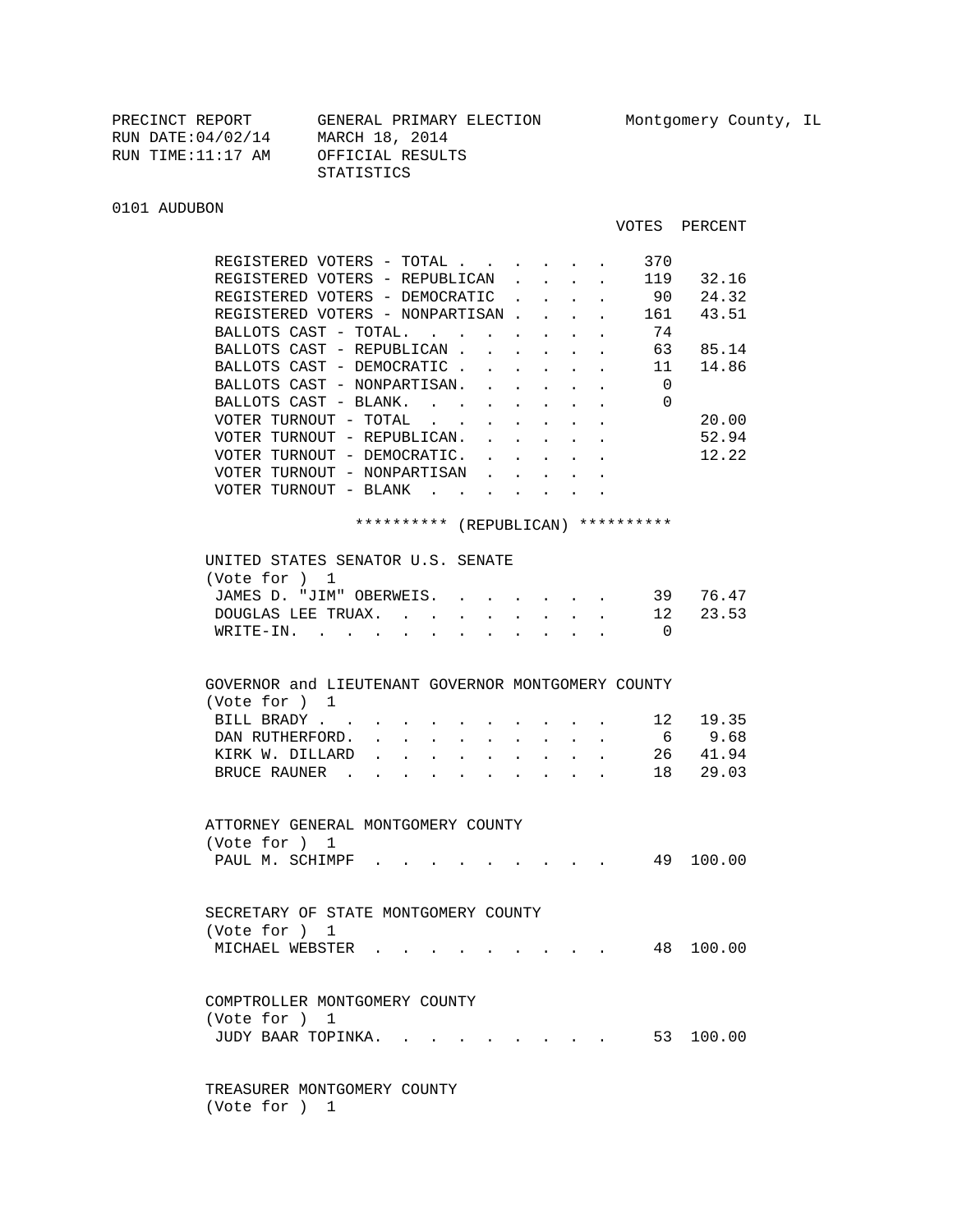| TOM CROSS<br>BOB GROGAN.<br>$\mathbf{r} = \mathbf{r}$                                   |                | 32 64.00<br>18 36.00 |
|-----------------------------------------------------------------------------------------|----------------|----------------------|
| REPRESENTATIVE IN CONGRESS FEDERAL CONGRESSIONAL DIST 13<br>(Vote for ) 1               |                |                      |
| RODNEY DAVIS                                                                            | 48             | 80.00                |
| MICHAEL FIRSCHING. .                                                                    | $\overline{2}$ | 3.33                 |
| ERIKA HAROLD.                                                                           |                | 10 16.67             |
| SENATOR IN THE 48TH DISTRICT STATE LEG (SENATE) DIST 48<br>(Vote for ) 1                |                |                      |
| LINDA LITTLE.                                                                           |                | 47 100.00            |
| REPRESENTATIVE IN THE GENERAL ASSEMBLY STATE<br>REPRESENTATIVE DIST 95<br>(Vote for ) 1 |                |                      |
| WAYNE ARTHUR ROSENTHAL                                                                  |                | 62 100.00            |
| COUNTY CLERK MONTGOMERY COUNTY<br>(Vote for ) 1                                         |                |                      |
| SANDY LEITHEISER                                                                        |                | 54 100.00            |
| COUNTY TREASURER MONTGOMERY COUNTY<br>(Vote for ) 1<br>RONALD D. JENKINS. .             |                | 56 100.00            |
|                                                                                         |                |                      |
| COUNTY SHERIFF MONTGOMERY COUNTY<br>(Vote for ) 1                                       |                |                      |
| JIM VAZZI .                                                                             |                | 58 100.00            |
| REGIONAL SUPERINTENDENT OF SCHOOLS<br>(BOND/CHRISTIAN/EFFINGHAM/FAYETTE/MONTGOMERY)     |                |                      |
| (Vote for ) 1                                                                           |                |                      |
| NO CANDIDATE FILED                                                                      | 0              |                      |
| COUNTY BOARD MEMBER DISTRICT 2                                                          |                |                      |
| (Vote for ) 1<br>$\cdot$ 58 100.00<br>JOSEPH V. GASPARICH                               |                |                      |
| JUDGE OF THE CIRCUIT COURT JUDICIAL CIRCUIT DISTRICT 4<br>(Vote for ) 1                 |                |                      |
| MARTIN W. SIEMER<br>DEBORAH MCLOCHLIN RILEY.                                            |                | 31 62.00<br>19 38.00 |
| JUDGE OF THE CIRCUIT COURT JUDICIAL CIRCUIT DISTRICT 4<br>(Vote for ) 1                 |                |                      |
| NO CANDIDATE FILED                                                                      | 0              |                      |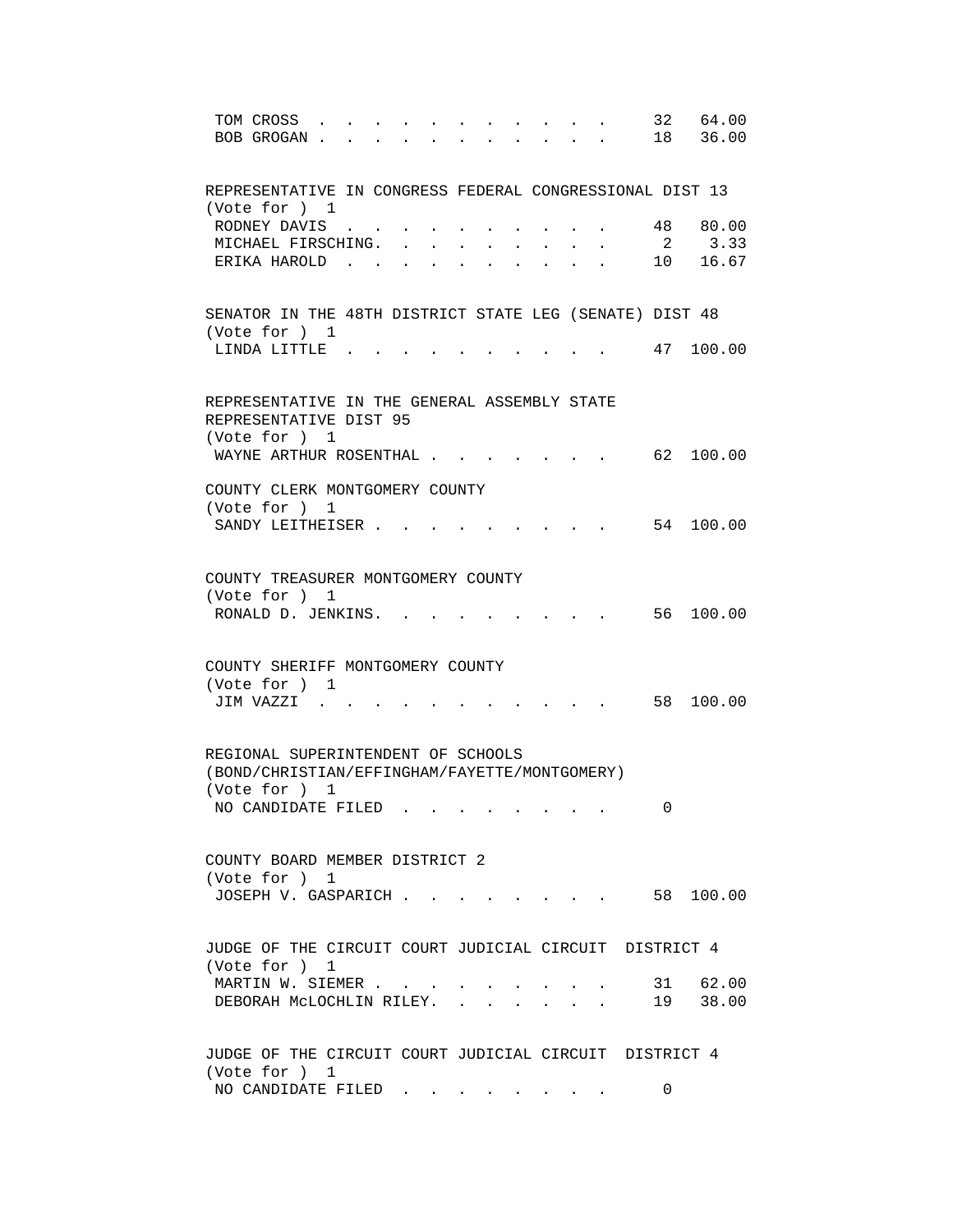PRECINCT COMMITTEEMAN AUDUBON (Vote for ) 1 NO CANDIDATE FILED . . . . . . . . 0 \*\*\*\*\*\*\*\*\*\* (DEMOCRATIC) \*\*\*\*\*\*\*\*\*\* UNITED STATES SENATOR U.S. SENATE (Vote for ) 1 RICHARD J. DURBIN. . . . . . . . . 10 100.00 GOVERNOR and LIEUTENANT GOVERNOR MONTGOMERY COUNTY (Vote for ) 1 TIO HARDIMAN . . . . . . . . . . . . 6 66.67<br>PAT QUINN . . . . . . . . . . . . 3 33.33 PAT QUINN . . . . . . . . . . . 3 33.33 ATTORNEY GENERAL MONTGOMERY COUNTY (Vote for ) 1 LISA MADIGAN . . . . . . . . . . 10 100.00 SECRETARY OF STATE MONTGOMERY COUNTY (Vote for ) 1 JESSE WHITE. . . . . . . . . . . 10 100.00 COMPTROLLER MONTGOMERY COUNTY (Vote for ) 1 SHEILA SIMON . . . . . . . . . . . 9 100.00 TREASURER MONTGOMERY COUNTY (Vote for ) 1 MICHAEL W. FRERICHS . . . . . . . . 10 100.00 REPRESENTATIVE IN CONGRESS FEDERAL CONGRESSIONAL DIST 13 (Vote for ) 1 ANN E. CALLIS . . . . . . . . . . . 2 20.00 GEORGE GOLLIN . . . . . . . . . . . 5 50.00<br>DAVID L. GREEN. . . . . . . . . . 3 30.00 DAVID L. GREEN. . . . . . . . . STATE CENTRAL COMMITTEEWOMAN MONTGOMERY COUNTY (Vote for ) 1 JAYNE MAZZOTTI. . . . . . . . . . 7 100.00 STATE CENTRAL COMMITTEEMAN MONTGOMERY COUNTY (Vote for ) 1 TERRY REDMAN . . . . . . . . . . . 8 100.00 SENATOR IN THE 48TH DISTRICT STATE LEG (SENATE) DIST 48 (Vote for ) 1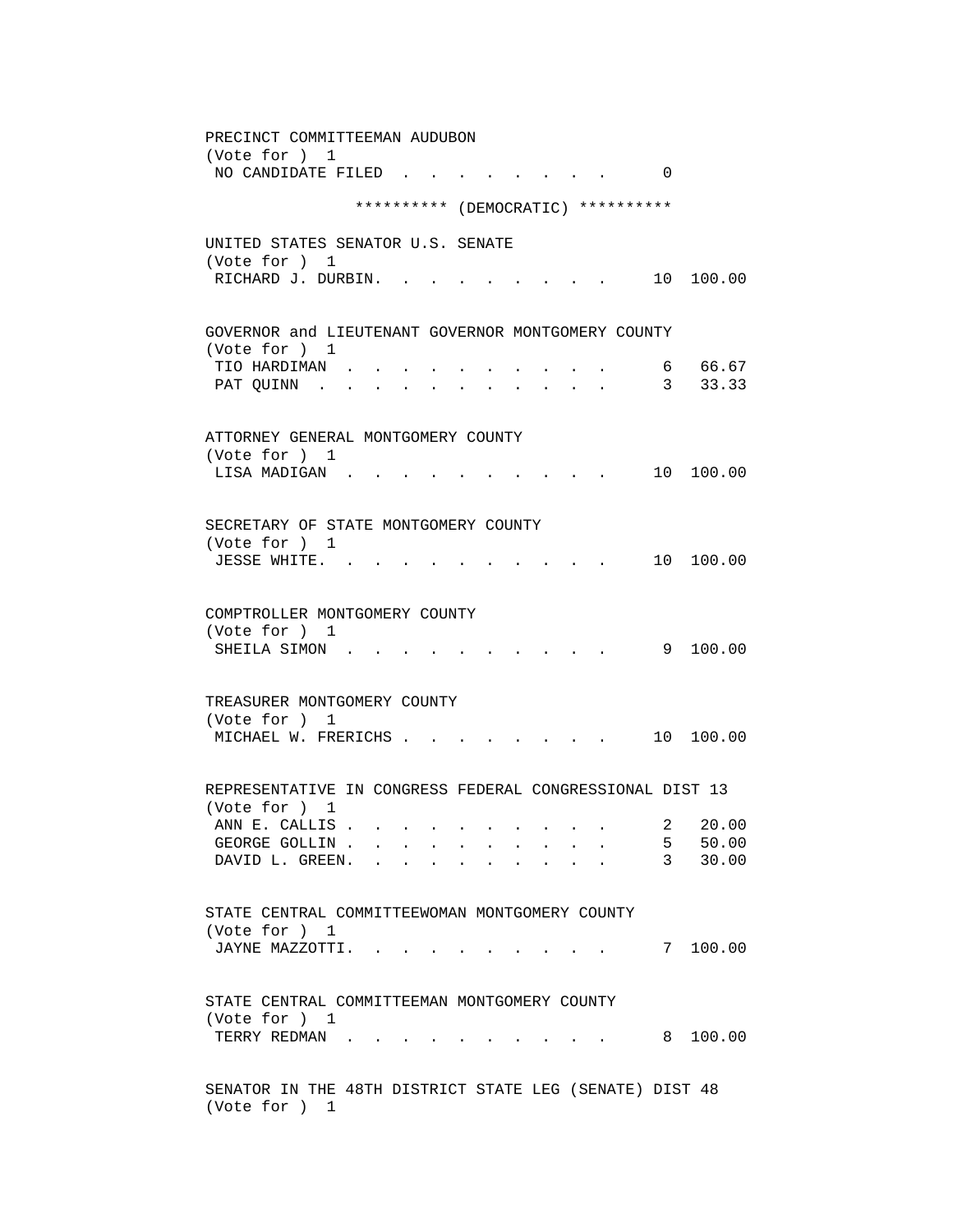| ANDY MANAR 10 100.00                                                                                 |                              |  |                                                             |          |                          |  |
|------------------------------------------------------------------------------------------------------|------------------------------|--|-------------------------------------------------------------|----------|--------------------------|--|
| REPRESENTATIVE IN THE GENERAL ASSEMBLY STATE<br>REPRESENTATIVE DIST 95                               |                              |  |                                                             |          |                          |  |
| (Vote for ) 1<br>NO CANDIDATE FILED                                                                  |                              |  |                                                             | $\Omega$ |                          |  |
| COUNTY CLERK MONTGOMERY COUNTY<br>(Vote for ) 1<br>NO CANDIDATE FILED                                |                              |  |                                                             | $\Omega$ |                          |  |
|                                                                                                      |                              |  |                                                             |          |                          |  |
| COUNTY TREASURER MONTGOMERY COUNTY<br>(Vote for ) 1                                                  |                              |  |                                                             |          |                          |  |
| NO CANDIDATE FILED                                                                                   |                              |  | $\mathbf{r} = \mathbf{r}$ , where $\mathbf{r} = \mathbf{r}$ | 0        |                          |  |
| COUNTY SHERIFF MONTGOMERY COUNTY<br>(Vote for ) 1                                                    |                              |  |                                                             |          |                          |  |
| NO CANDIDATE FILED.                                                                                  |                              |  |                                                             | 0        |                          |  |
| REGIONAL SUPERINTENDENT OF SCHOOLS<br>(BOND/CHRISTIAN/EFFINGHAM/FAYETTE/MONTGOMERY)<br>(Vote for ) 1 |                              |  |                                                             |          |                          |  |
| JULIE WOLLERMAN                                                                                      |                              |  |                                                             |          | 9 100.00                 |  |
| COUNTY BOARD MEMBER DISTRICT 2<br>(Vote for ) 1                                                      |                              |  |                                                             |          |                          |  |
| NO CANDIDATE FILED.                                                                                  |                              |  |                                                             | 0        |                          |  |
| JUDGE OF THE CIRCUIT COURT JUDICIAL CIRCUIT DISTRICT 4                                               |                              |  |                                                             |          |                          |  |
| (Vote for ) 1<br>ERICKA SANDERS.                                                                     |                              |  |                                                             |          | $\cdot$ $\cdot$ 8 100.00 |  |
| JUDGE OF THE CIRCUIT COURT JUDICIAL CIRCUIT DISTRICT 4                                               |                              |  |                                                             |          |                          |  |
| (Vote for ) 1<br>JAMES L. ROBERTS                                                                    |                              |  |                                                             |          | 8 100.00                 |  |
| PRECINCT COMMITTEEMAN AUDUBON<br>(Vote for ) 1<br>NO CANDIDATE FILED                                 |                              |  |                                                             | 0        |                          |  |
| PRECINCT REPORT                                                                                      | GENERAL PRIMARY ELECTION     |  |                                                             |          | Montgomery County, IL    |  |
| RUN DATE: 04/02/14<br>RUN TIME:11:17 AM OFFICIAL RESULTS                                             | MARCH 18, 2014<br>STATISTICS |  |                                                             |          |                          |  |
| 0201 BOIS D'ARC                                                                                      |                              |  |                                                             |          |                          |  |
|                                                                                                      |                              |  |                                                             |          | VOTES PERCENT            |  |

REGISTERED VOTERS - TOTAL . . . . . . 669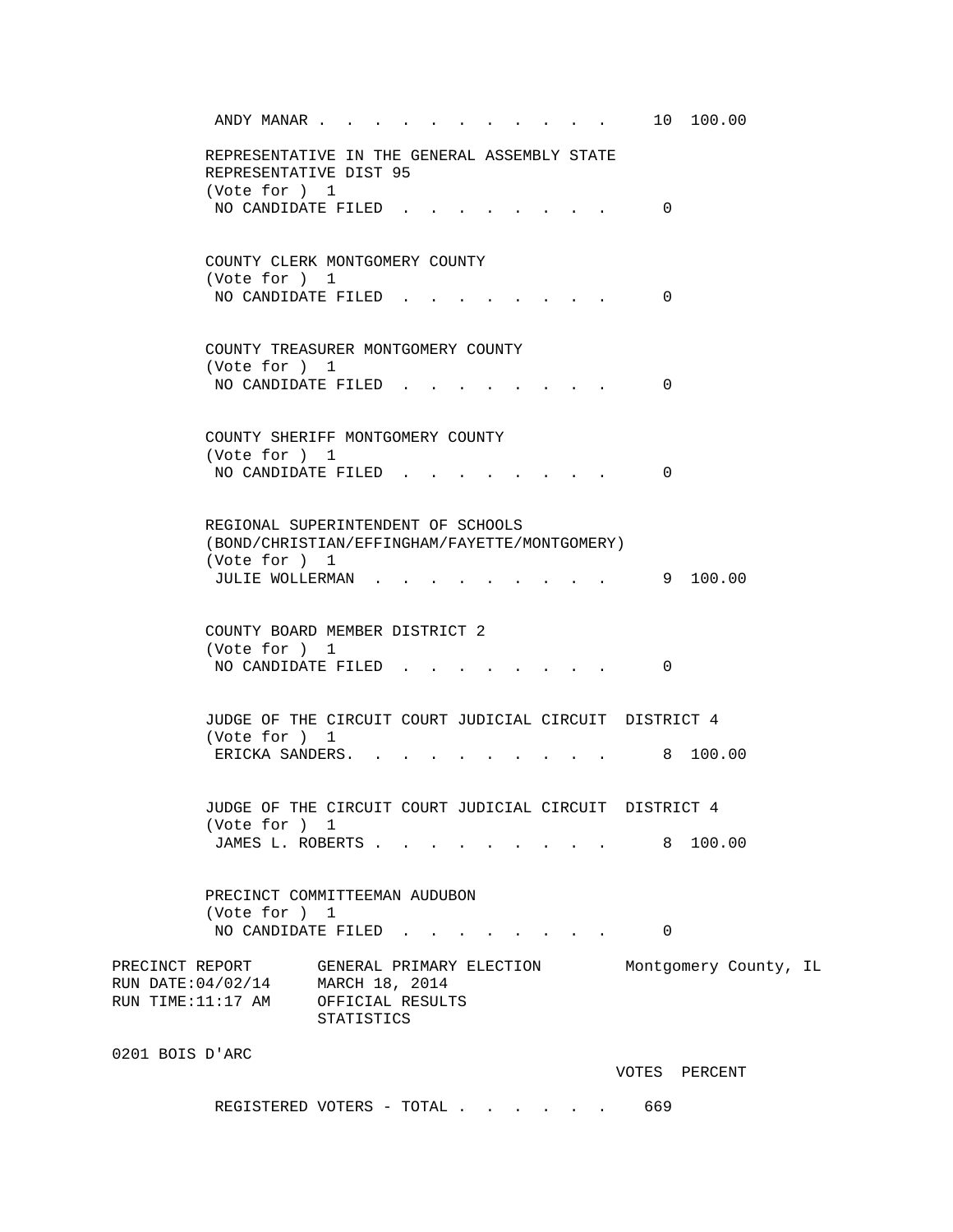| REGISTERED VOTERS - REPUBLICAN.<br>REGISTERED VOTERS - DEMOCRATIC<br>$\frac{171}{2}$<br>REGISTERED VOTERS - NONPARTISAN.<br>BALLOTS CAST - TOTAL.<br>BALLOTS CAST - REPUBLICAN.<br>BALLOTS CAST - DEMOCRATIC.<br>$\mathbf{L}$<br>$\mathbf{L}^{\text{max}}$<br>$\mathbf{L}^{\text{max}}$<br>$\sim$<br>$\mathbf{r}$<br>BALLOTS CAST - NONPARTISAN.<br>$\mathbf{r}$<br>$\ddot{\phantom{a}}$<br>$\mathbf{r} = \mathbf{r}$ , $\mathbf{r} = \mathbf{r}$<br>BALLOTS CAST - BLANK.<br>$\mathbf{L}$ and $\mathbf{L}$<br>VOTER TURNOUT - TOTAL<br>$\ddot{\phantom{0}}$<br>$\sim$<br>$\sim 100$<br>$\mathbf{z} = \mathbf{z} + \mathbf{z}$ .<br>VOTER TURNOUT - REPUBLICAN.<br>VOTER TURNOUT - DEMOCRATIC.<br>$\sim$ $-$<br>$\bullet$ .<br><br><br><br><br><br><br><br><br><br><br><br><br>VOTER TURNOUT - NONPARTISAN<br>VOTER TURNOUT - BLANK<br>$\ddot{\phantom{a}}$ | 21.23<br>142<br>25.56<br>53.21<br>356<br>304<br>123<br>40.46<br>110 36.18<br>71<br>23.36<br>$\overline{0}$<br>45.44<br>86.62<br>64.33<br>19.94 |
|-------------------------------------------------------------------------------------------------------------------------------------------------------------------------------------------------------------------------------------------------------------------------------------------------------------------------------------------------------------------------------------------------------------------------------------------------------------------------------------------------------------------------------------------------------------------------------------------------------------------------------------------------------------------------------------------------------------------------------------------------------------------------------------------------------------------------------------------------------------|------------------------------------------------------------------------------------------------------------------------------------------------|
| ********** (REPUBLICAN) **********                                                                                                                                                                                                                                                                                                                                                                                                                                                                                                                                                                                                                                                                                                                                                                                                                          |                                                                                                                                                |
| UNITED STATES SENATOR U.S. SENATE                                                                                                                                                                                                                                                                                                                                                                                                                                                                                                                                                                                                                                                                                                                                                                                                                           |                                                                                                                                                |
| (Vote for ) 1                                                                                                                                                                                                                                                                                                                                                                                                                                                                                                                                                                                                                                                                                                                                                                                                                                               |                                                                                                                                                |
| JAMES D. "JIM" OBERWEIS. .                                                                                                                                                                                                                                                                                                                                                                                                                                                                                                                                                                                                                                                                                                                                                                                                                                  | 68 61.82                                                                                                                                       |
| DOUGLAS LEE TRUAX.<br>$W\text{RITE}-\text{IN}$ .                                                                                                                                                                                                                                                                                                                                                                                                                                                                                                                                                                                                                                                                                                                                                                                                            | 42 38.18<br>$\overline{0}$                                                                                                                     |
|                                                                                                                                                                                                                                                                                                                                                                                                                                                                                                                                                                                                                                                                                                                                                                                                                                                             |                                                                                                                                                |
|                                                                                                                                                                                                                                                                                                                                                                                                                                                                                                                                                                                                                                                                                                                                                                                                                                                             |                                                                                                                                                |
| GOVERNOR and LIEUTENANT GOVERNOR MONTGOMERY COUNTY                                                                                                                                                                                                                                                                                                                                                                                                                                                                                                                                                                                                                                                                                                                                                                                                          |                                                                                                                                                |
| (Vote for ) 1                                                                                                                                                                                                                                                                                                                                                                                                                                                                                                                                                                                                                                                                                                                                                                                                                                               |                                                                                                                                                |
| $\sim 20$<br>BILL BRADY                                                                                                                                                                                                                                                                                                                                                                                                                                                                                                                                                                                                                                                                                                                                                                                                                                     | 17.54                                                                                                                                          |
| DAN RUTHERFORD.<br><b>All Contracts</b><br>$\bullet$ .<br><br><br><br><br><br><br><br><br><br><br><br><br>$\bullet$ .<br>$\bullet$ .<br><br><br><br><br><br><br><br><br><br><br><br>                                                                                                                                                                                                                                                                                                                                                                                                                                                                                                                                                                                                                                                                        | $\cdot$ $\cdot$ $\cdot$ 12 10.53                                                                                                               |
| KIRK W. DILLARD<br>$\sim$<br>$\ddot{\phantom{0}}$<br>BRUCE RAUNER.                                                                                                                                                                                                                                                                                                                                                                                                                                                                                                                                                                                                                                                                                                                                                                                          | 58 50.88<br>24 21.05                                                                                                                           |
| $\mathbf{r} = \mathbf{r} + \mathbf{r}$                                                                                                                                                                                                                                                                                                                                                                                                                                                                                                                                                                                                                                                                                                                                                                                                                      |                                                                                                                                                |
| ATTORNEY GENERAL MONTGOMERY COUNTY<br>(Vote for ) 1<br>PAUL M. SCHIMPF                                                                                                                                                                                                                                                                                                                                                                                                                                                                                                                                                                                                                                                                                                                                                                                      | 96 100.00                                                                                                                                      |
| SECRETARY OF STATE MONTGOMERY COUNTY                                                                                                                                                                                                                                                                                                                                                                                                                                                                                                                                                                                                                                                                                                                                                                                                                        |                                                                                                                                                |
| (Vote for ) 1                                                                                                                                                                                                                                                                                                                                                                                                                                                                                                                                                                                                                                                                                                                                                                                                                                               |                                                                                                                                                |
| MICHAEL WEBSTER<br>$\cdot$ 98 100.00                                                                                                                                                                                                                                                                                                                                                                                                                                                                                                                                                                                                                                                                                                                                                                                                                        |                                                                                                                                                |
|                                                                                                                                                                                                                                                                                                                                                                                                                                                                                                                                                                                                                                                                                                                                                                                                                                                             |                                                                                                                                                |
|                                                                                                                                                                                                                                                                                                                                                                                                                                                                                                                                                                                                                                                                                                                                                                                                                                                             |                                                                                                                                                |
| COMPTROLLER MONTGOMERY COUNTY<br>(Vote for ) 1                                                                                                                                                                                                                                                                                                                                                                                                                                                                                                                                                                                                                                                                                                                                                                                                              |                                                                                                                                                |
| JUDY BAAR TOPINKA.<br>and a strong control of the strong strong pro-                                                                                                                                                                                                                                                                                                                                                                                                                                                                                                                                                                                                                                                                                                                                                                                        | 103 100.00                                                                                                                                     |
|                                                                                                                                                                                                                                                                                                                                                                                                                                                                                                                                                                                                                                                                                                                                                                                                                                                             |                                                                                                                                                |
| TREASURER MONTGOMERY COUNTY<br>(Vote for ) 1<br>TOM CROSS<br>BOB GROGAN.<br>$\sim$                                                                                                                                                                                                                                                                                                                                                                                                                                                                                                                                                                                                                                                                                                                                                                          | 61 61.00<br>39 39.00                                                                                                                           |
|                                                                                                                                                                                                                                                                                                                                                                                                                                                                                                                                                                                                                                                                                                                                                                                                                                                             |                                                                                                                                                |
| REPRESENTATIVE IN CONGRESS FEDERAL CONGRESSIONAL DIST 13                                                                                                                                                                                                                                                                                                                                                                                                                                                                                                                                                                                                                                                                                                                                                                                                    |                                                                                                                                                |
| (Vote for ) 1                                                                                                                                                                                                                                                                                                                                                                                                                                                                                                                                                                                                                                                                                                                                                                                                                                               |                                                                                                                                                |
| RODNEY DAVIS                                                                                                                                                                                                                                                                                                                                                                                                                                                                                                                                                                                                                                                                                                                                                                                                                                                | 76.52<br>88                                                                                                                                    |
| MICHAEL FIRSCHING.                                                                                                                                                                                                                                                                                                                                                                                                                                                                                                                                                                                                                                                                                                                                                                                                                                          | $\overline{3}$<br>2.61<br>20.87                                                                                                                |
| ERIKA HAROLD                                                                                                                                                                                                                                                                                                                                                                                                                                                                                                                                                                                                                                                                                                                                                                                                                                                | 24                                                                                                                                             |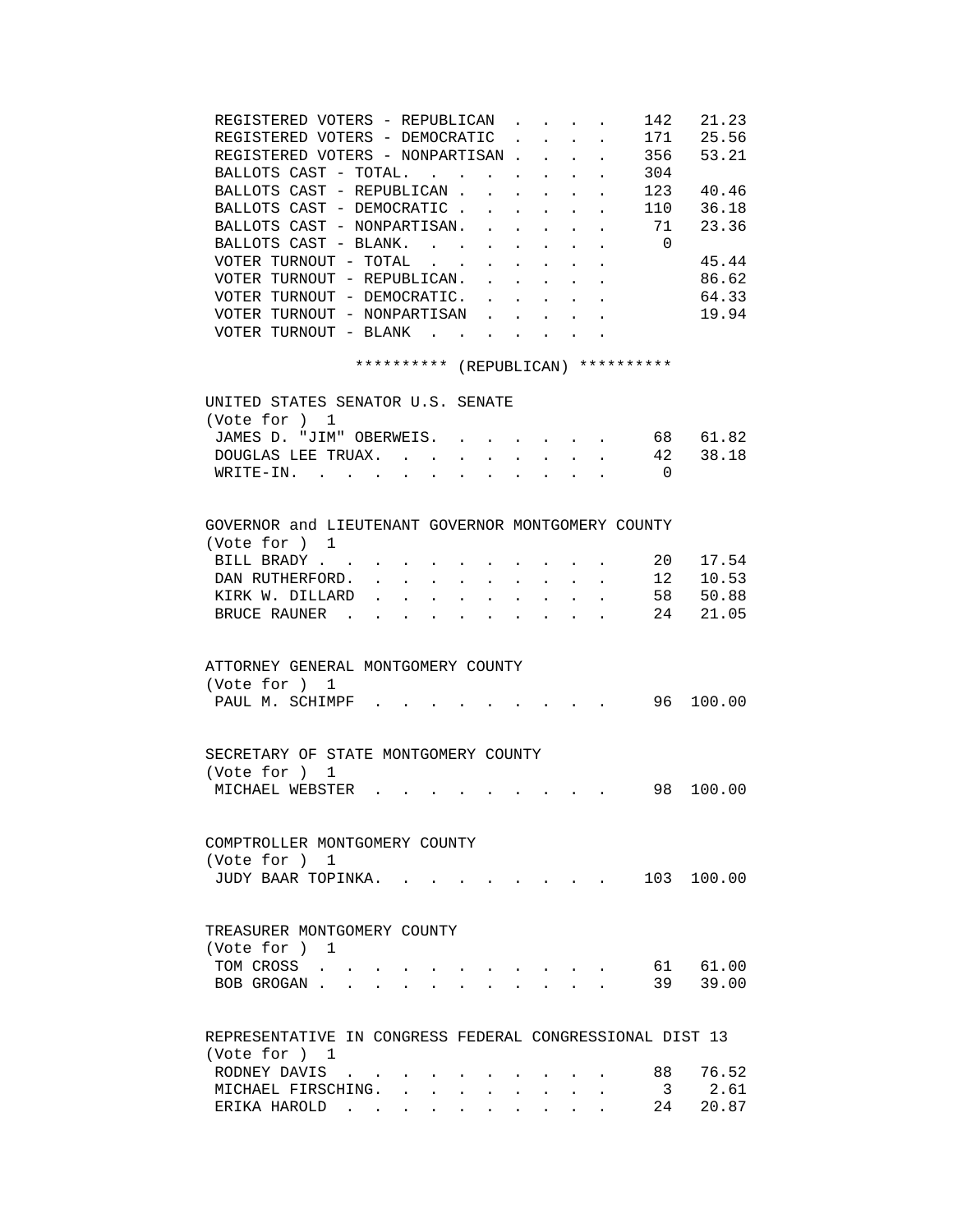| SENATOR IN THE 48TH DISTRICT STATE LEG (SENATE) DIST 48           |
|-------------------------------------------------------------------|
| (Vote for ) 1                                                     |
| 96 100.00<br>LINDA LITTLE.                                        |
|                                                                   |
| REPRESENTATIVE IN THE GENERAL ASSEMBLY STATE                      |
| REPRESENTATIVE DIST 95                                            |
| (Vote for ) 1                                                     |
| WAYNE ARTHUR ROSENTHAL.<br>116 100.00                             |
| COUNTY CLERK MONTGOMERY COUNTY                                    |
| (Vote for ) 1                                                     |
| 97 100.00<br>SANDY LEITHEISER.                                    |
|                                                                   |
|                                                                   |
| COUNTY TREASURER MONTGOMERY COUNTY<br>(Vote for ) 1               |
| 100 100.00<br>RONALD D. JENKINS. .                                |
|                                                                   |
|                                                                   |
| COUNTY SHERIFF MONTGOMERY COUNTY                                  |
| (Vote for ) 1                                                     |
| 100.00<br>98.<br>JIM VAZZI                                        |
|                                                                   |
| REGIONAL SUPERINTENDENT OF SCHOOLS                                |
| (CALHOUN/GREENE/JERSEY/MACOUPIN)                                  |
| (Vote for ) 1                                                     |
| NO CANDIDATE FILED<br>0                                           |
|                                                                   |
| REGIONAL SUPERINTENDENT OF SCHOOLS (MENARD/SANGAMON)              |
| (Vote for ) 1                                                     |
| 8 100.00<br>JEFF VOSE                                             |
|                                                                   |
| REGIONAL SUPERINTENDENT OF SCHOOLS                                |
| (BOND/CHRISTIAN/EFFINGHAM/FAYETTE/MONTGOMERY)                     |
| (Vote for ) 1                                                     |
| NO CANDIDATE FILED<br>0                                           |
|                                                                   |
|                                                                   |
| COUNTY BOARD MEMBER DISTRICT 1<br>(Vote for ) 1                   |
| MEGAN I. BEELER<br>$\cdot$ 97 100.00                              |
|                                                                   |
|                                                                   |
| JUDGE OF THE CIRCUIT COURT JUDICIAL CIRCUIT DISTRICT 4            |
| (Vote for ) 1                                                     |
| 55 56.70<br>MARTIN W. SIEMER<br>DEBORAH MCLOCHLIN RILEY. 42 43.30 |
|                                                                   |
|                                                                   |
| JUDGE OF THE CIRCUIT COURT JUDICIAL CIRCUIT DISTRICT 4            |
| (Vote for ) 1                                                     |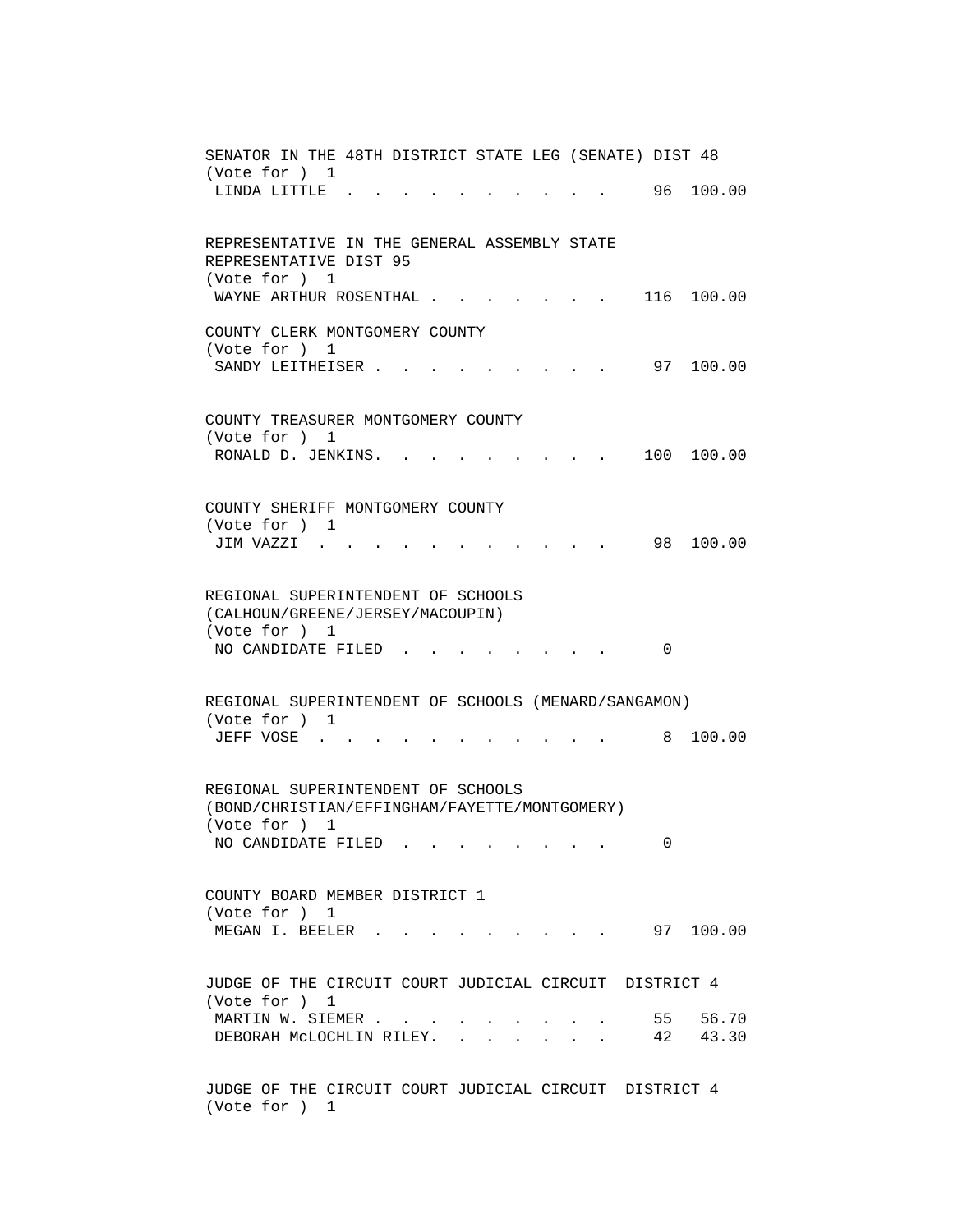| NO CANDIDATE FILED<br>0                                                   |
|---------------------------------------------------------------------------|
| PRECINCT COMMITTEEMAN BOIS D'ARC<br>(Vote for ) 1                         |
| NO CANDIDATE FILED<br>$\Omega$                                            |
| ********** (DEMOCRATIC) **********                                        |
| UNITED STATES SENATOR U.S. SENATE                                         |
| (Vote for ) 1<br>RICHARD J. DURBIN.<br>98 100.00                          |
| GOVERNOR and LIEUTENANT GOVERNOR MONTGOMERY COUNTY                        |
| (Vote for ) 1<br>36 38.30<br>TIO HARDIMAN .                               |
| 58 61.70<br>PAT QUINN.                                                    |
| ATTORNEY GENERAL MONTGOMERY COUNTY                                        |
| (Vote for ) 1                                                             |
| 99 100.00<br>LISA MADIGAN.                                                |
| SECRETARY OF STATE MONTGOMERY COUNTY                                      |
| (Vote for ) 1<br>106 100.00<br>JESSE WHITE                                |
|                                                                           |
| COMPTROLLER MONTGOMERY COUNTY                                             |
| (Vote for ) 1<br>100 100.00<br>SHEILA SIMON.                              |
|                                                                           |
| TREASURER MONTGOMERY COUNTY<br>(Vote for ) 1                              |
| 99<br>100.00<br>MICHAEL W. FRERICHS.                                      |
|                                                                           |
| REPRESENTATIVE IN CONGRESS FEDERAL CONGRESSIONAL DIST 13<br>(Vote for ) 1 |
| ANN E. CALLIS.<br>68.63<br>70                                             |
| 17.65<br>GEORGE GOLLIN.<br>18<br>DAVID L. GREEN.<br>13.73<br>14           |
|                                                                           |
| STATE CENTRAL COMMITTEEWOMAN MONTGOMERY COUNTY                            |
| (Vote for ) 1<br>100.00<br>JAYNE MAZZOTTI.<br>91                          |
|                                                                           |
| STATE CENTRAL COMMITTEEMAN MONTGOMERY COUNTY<br>(Vote for ) 1             |
| 83<br>100.00<br>TERRY REDMAN                                              |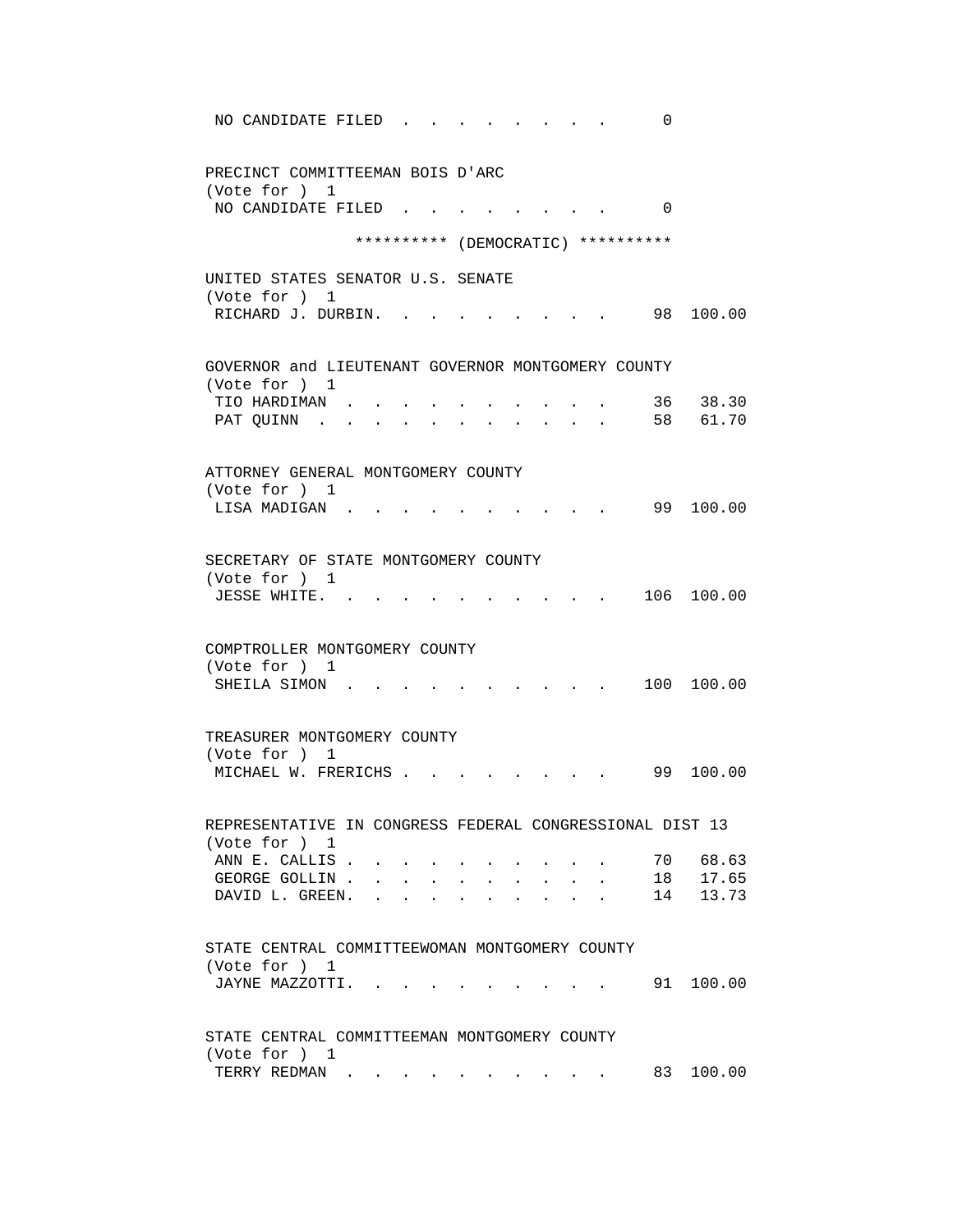SENATOR IN THE 48TH DISTRICT STATE LEG (SENATE) DIST 48 (Vote for ) 1 ANDY MANAR . . . . . . . . . . . . 99 100.00 REPRESENTATIVE IN THE GENERAL ASSEMBLY STATE REPRESENTATIVE DIST 95 (Vote for ) 1 NO CANDIDATE FILED . . . . . . . . 0 COUNTY CLERK MONTGOMERY COUNTY (Vote for ) 1 NO CANDIDATE FILED . . . . . . . . 0 COUNTY TREASURER MONTGOMERY COUNTY (Vote for ) 1 NO CANDIDATE FILED . . . . . . . . 0 COUNTY SHERIFF MONTGOMERY COUNTY (Vote for ) 1 NO CANDIDATE FILED . . . . . . . . 0 REGIONAL SUPERINTENDENT OF SCHOOLS (CALHOUN/GREENE/JERSEY/MACOUPIN) (Vote for ) 1 DAVID SCHWARTZ. . . . . . . . . . 0 LARRY PFEIFFER. . . . . . . . . 0 REGIONAL SUPERINTENDENT OF SCHOOLS (MENARD/SANGAMON) (Vote for ) 1 NO CANDIDATE FILED . . . . . . . . 0 REGIONAL SUPERINTENDENT OF SCHOOLS (BOND/CHRISTIAN/EFFINGHAM/FAYETTE/MONTGOMERY) (Vote for ) 1 JULIE WOLLERMAN . . . . . . . . . 90 100.00 COUNTY BOARD MEMBER DISTRICT 1 (Vote for ) 1 NO CANDIDATE FILED . . . . . . . . 0 JUDGE OF THE CIRCUIT COURT JUDICIAL CIRCUIT DISTRICT 4 (Vote for ) 1 ERICKA SANDERS. . . . . . . . . . 90 100.00 JUDGE OF THE CIRCUIT COURT JUDICIAL CIRCUIT DISTRICT 4 (Vote for ) 1 JAMES L. ROBERTS . . . . . . . . . 95 100.00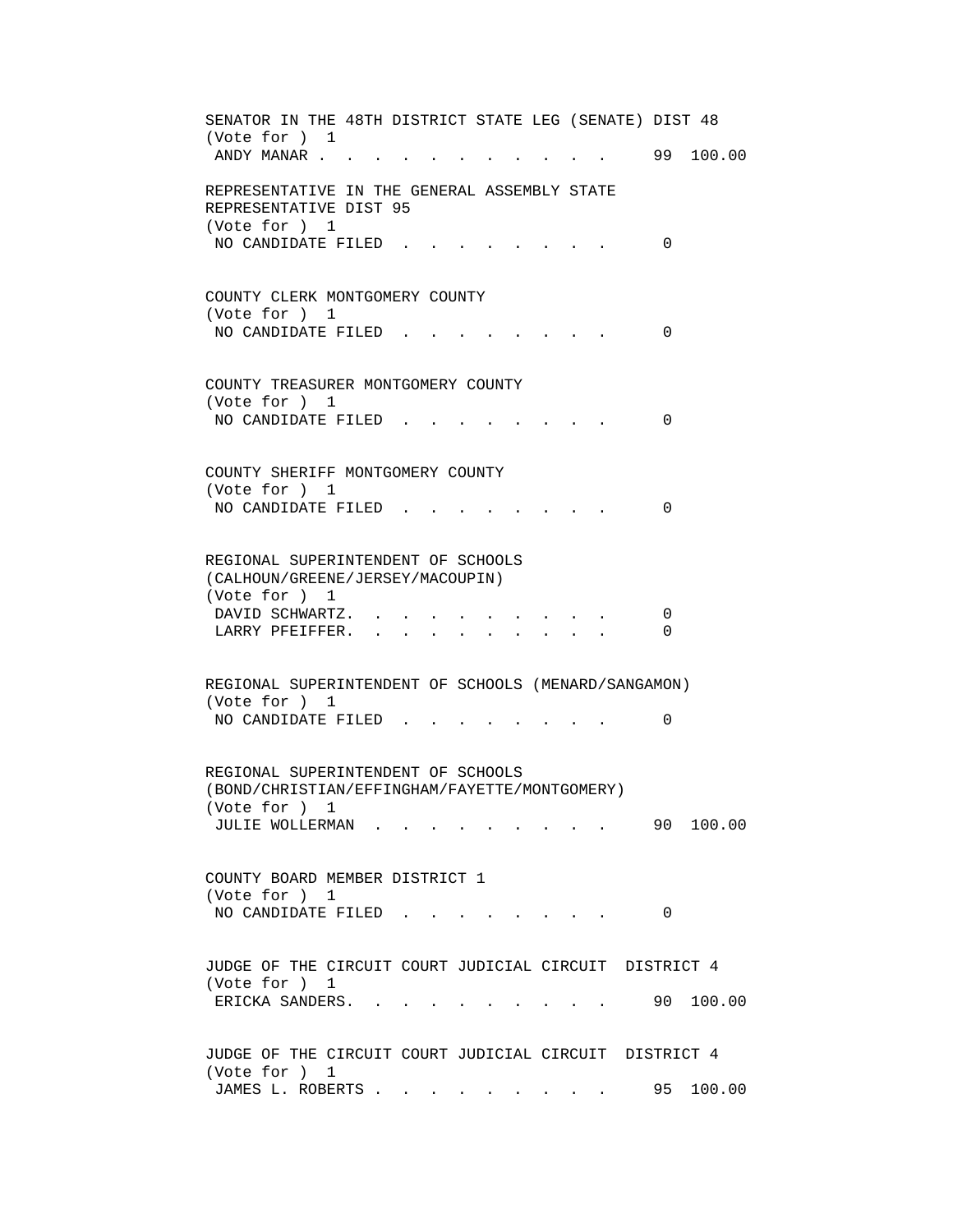|                                                                                                                                          | PRECINCT COMMITTEEMAN BOIS D'ARC<br>(Vote for ) 1    |                                                           |              |                                                                                                                                                                                                                                |                                                                                          |              |                                                                                 |                           |                                     |           |  |
|------------------------------------------------------------------------------------------------------------------------------------------|------------------------------------------------------|-----------------------------------------------------------|--------------|--------------------------------------------------------------------------------------------------------------------------------------------------------------------------------------------------------------------------------|------------------------------------------------------------------------------------------|--------------|---------------------------------------------------------------------------------|---------------------------|-------------------------------------|-----------|--|
|                                                                                                                                          |                                                      |                                                           |              |                                                                                                                                                                                                                                |                                                                                          |              |                                                                                 |                           | JUDY LOTT 93 100.00                 |           |  |
|                                                                                                                                          |                                                      |                                                           |              |                                                                                                                                                                                                                                |                                                                                          |              |                                                                                 |                           | ********** (NONPARTISAN) ********** |           |  |
|                                                                                                                                          | PANHANDLE MORRISONVILLE CONS (PAN)                   |                                                           |              |                                                                                                                                                                                                                                |                                                                                          |              |                                                                                 |                           |                                     |           |  |
|                                                                                                                                          | (Vote for ) 1                                        |                                                           |              |                                                                                                                                                                                                                                |                                                                                          |              |                                                                                 |                           |                                     |           |  |
|                                                                                                                                          |                                                      |                                                           |              |                                                                                                                                                                                                                                |                                                                                          |              |                                                                                 |                           | YES 166 70.04<br>NO. 71 29.96       |           |  |
|                                                                                                                                          |                                                      |                                                           |              |                                                                                                                                                                                                                                |                                                                                          |              |                                                                                 |                           |                                     |           |  |
|                                                                                                                                          | PANHANDLE MORRISONVILLE CONS (MORR)                  |                                                           |              |                                                                                                                                                                                                                                |                                                                                          |              |                                                                                 |                           |                                     |           |  |
|                                                                                                                                          | (Vote for ) 1                                        |                                                           |              |                                                                                                                                                                                                                                |                                                                                          |              |                                                                                 |                           |                                     |           |  |
|                                                                                                                                          | YES                                                  |                                                           |              | and a series of the contract of the series of the series of the series of the series of the series of the series of the series of the series of the series of the series of the series of the series of the series of the seri |                                                                                          |              |                                                                                 |                           |                                     | 26 65.00  |  |
| NO.                                                                                                                                      |                                                      | $\mathcal{L}^{\text{max}}$ and $\mathcal{L}^{\text{max}}$ | $\mathbf{L}$ | $\mathbf{r} = \mathbf{r} - \mathbf{r}$ , and $\mathbf{r} = \mathbf{r} - \mathbf{r}$ , and $\mathbf{r} = \mathbf{r} - \mathbf{r}$                                                                                               |                                                                                          |              |                                                                                 |                           |                                     | 14 35.00  |  |
|                                                                                                                                          | VILLAGE OF FARMERSVILLE QUESTION                     |                                                           |              |                                                                                                                                                                                                                                |                                                                                          |              |                                                                                 |                           |                                     |           |  |
|                                                                                                                                          | (Vote for ) 1                                        |                                                           |              |                                                                                                                                                                                                                                |                                                                                          |              |                                                                                 |                           |                                     |           |  |
|                                                                                                                                          |                                                      |                                                           |              |                                                                                                                                                                                                                                |                                                                                          |              |                                                                                 |                           | YES 126 56.00                       |           |  |
|                                                                                                                                          | NO.                                                  |                                                           |              |                                                                                                                                                                                                                                |                                                                                          |              |                                                                                 |                           | 99 44.00                            |           |  |
| PRECINCT REPORT GENERAL PRIMARY ELECTION Montgomery County, IL<br>RUN DATE:04/02/14 MARCH 18, 2014<br>RUN TIME:11:17 AM OFFICIAL RESULTS |                                                      | STATISTICS                                                |              |                                                                                                                                                                                                                                |                                                                                          |              |                                                                                 |                           |                                     |           |  |
| 0301 BUTLER GROVE                                                                                                                        |                                                      |                                                           |              |                                                                                                                                                                                                                                |                                                                                          |              |                                                                                 |                           | VOTES PERCENT                       |           |  |
|                                                                                                                                          |                                                      |                                                           |              |                                                                                                                                                                                                                                |                                                                                          |              |                                                                                 |                           |                                     |           |  |
|                                                                                                                                          | REGISTERED VOTERS - TOTAL                            |                                                           |              |                                                                                                                                                                                                                                |                                                                                          |              |                                                                                 |                           | 553                                 |           |  |
|                                                                                                                                          | REGISTERED VOTERS - REPUBLICAN                       |                                                           |              |                                                                                                                                                                                                                                |                                                                                          |              | $\mathbf{r} = \mathbf{r} + \mathbf{r} + \mathbf{r}$                             |                           |                                     | 137 24.77 |  |
|                                                                                                                                          | REGISTERED VOTERS - DEMOCRATIC                       |                                                           |              |                                                                                                                                                                                                                                |                                                                                          |              | $\mathbf{r}$ and $\mathbf{r}$ and $\mathbf{r}$                                  |                           |                                     | 155 28.03 |  |
|                                                                                                                                          | REGISTERED VOTERS - NONPARTISAN                      |                                                           |              |                                                                                                                                                                                                                                |                                                                                          |              |                                                                                 |                           |                                     | 261 47.20 |  |
|                                                                                                                                          | BALLOTS CAST - TOTAL.                                |                                                           |              |                                                                                                                                                                                                                                | $\mathbf{r}$ , and $\mathbf{r}$ , and $\mathbf{r}$ , and $\mathbf{r}$ , and $\mathbf{r}$ |              |                                                                                 |                           | 134                                 |           |  |
|                                                                                                                                          | BALLOTS CAST - REPUBLICAN                            |                                                           |              |                                                                                                                                                                                                                                |                                                                                          |              |                                                                                 |                           | . 82 61.19                          |           |  |
|                                                                                                                                          | BALLOTS CAST - DEMOCRATIC                            |                                                           |              |                                                                                                                                                                                                                                |                                                                                          |              |                                                                                 |                           | . 52 38.81                          |           |  |
|                                                                                                                                          | BALLOTS CAST - NONPARTISAN.<br>BALLOTS CAST - BLANK. |                                                           |              |                                                                                                                                                                                                                                |                                                                                          |              |                                                                                 |                           | $\overline{0}$<br>$\overline{0}$    |           |  |
|                                                                                                                                          | VOTER TURNOUT - TOTAL                                |                                                           |              |                                                                                                                                                                                                                                |                                                                                          |              |                                                                                 |                           |                                     | 24.23     |  |
|                                                                                                                                          | VOTER TURNOUT - REPUBLICAN. .                        |                                                           |              |                                                                                                                                                                                                                                |                                                                                          | $\mathbf{A}$ |                                                                                 | $\mathbf{L}^{\text{max}}$ |                                     | 59.85     |  |
|                                                                                                                                          | VOTER TURNOUT - DEMOCRATIC.                          |                                                           |              |                                                                                                                                                                                                                                |                                                                                          |              | $\mathbf{r} = \mathbf{r} + \mathbf{r}$ , $\mathbf{r} = \mathbf{r} + \mathbf{r}$ |                           |                                     | 33.55     |  |
|                                                                                                                                          | VOTER TURNOUT - NONPARTISAN                          |                                                           |              |                                                                                                                                                                                                                                |                                                                                          |              |                                                                                 |                           |                                     |           |  |
|                                                                                                                                          | VOTER TURNOUT - BLANK                                |                                                           |              |                                                                                                                                                                                                                                |                                                                                          |              |                                                                                 |                           |                                     |           |  |
|                                                                                                                                          |                                                      |                                                           |              |                                                                                                                                                                                                                                |                                                                                          |              |                                                                                 |                           | ********** (REPUBLICAN) **********  |           |  |
|                                                                                                                                          |                                                      |                                                           |              |                                                                                                                                                                                                                                |                                                                                          |              |                                                                                 |                           |                                     |           |  |
|                                                                                                                                          | UNITED STATES SENATOR U.S. SENATE<br>(Vote for ) 1   |                                                           |              |                                                                                                                                                                                                                                |                                                                                          |              |                                                                                 |                           |                                     |           |  |
|                                                                                                                                          | JAMES D. "JIM" OBERWEIS.                             |                                                           |              |                                                                                                                                                                                                                                |                                                                                          |              |                                                                                 |                           |                                     | 60 84.51  |  |
|                                                                                                                                          | DOUGLAS LEE TRUAX.                                   |                                                           |              |                                                                                                                                                                                                                                |                                                                                          |              |                                                                                 |                           | 11                                  | 15.49     |  |
|                                                                                                                                          | WRITE-IN.                                            |                                                           |              |                                                                                                                                                                                                                                |                                                                                          |              |                                                                                 |                           | $\overline{0}$                      |           |  |
|                                                                                                                                          |                                                      |                                                           |              |                                                                                                                                                                                                                                |                                                                                          |              |                                                                                 |                           |                                     |           |  |

 GOVERNOR and LIEUTENANT GOVERNOR MONTGOMERY COUNTY (Vote for ) 1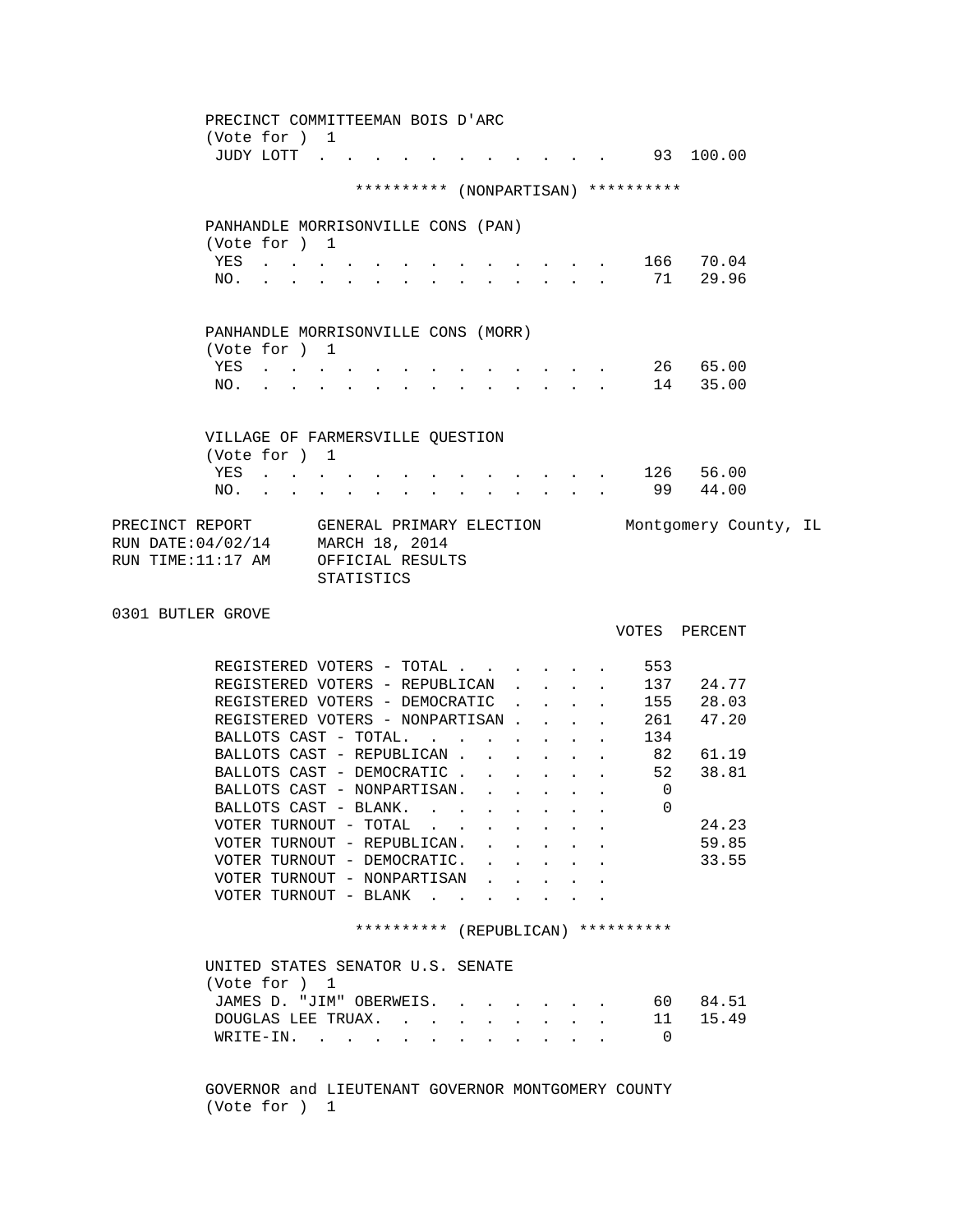| BILL BRADY                                               |        | $\sim$                                                                                   |              | $\sim$                    | $\mathbf{r} = \mathbf{r}$ |                      |                                                                                           |              |              | 23                      | 28.40     |
|----------------------------------------------------------|--------|------------------------------------------------------------------------------------------|--------------|---------------------------|---------------------------|----------------------|-------------------------------------------------------------------------------------------|--------------|--------------|-------------------------|-----------|
| DAN RUTHERFORD.                                          |        |                                                                                          |              |                           |                           | $\ddot{\phantom{0}}$ |                                                                                           | $\mathbf{r}$ | $\mathbf{L}$ |                         | 16 19.75  |
| KIRK W. DILLARD                                          |        |                                                                                          |              | a.                        | $\mathbf{L}$              | $\mathbf{L}$         | $\sim$                                                                                    | $\sim$       | $\mathbf{r}$ |                         | 24 29.63  |
| BRUCE RAUNER                                             |        |                                                                                          | $\mathbf{r}$ | $\sim$                    | $\ddot{\phantom{a}}$      | $\sim$ $\sim$        | $\sim$ $\sim$                                                                             |              |              |                         | 18 22.22  |
|                                                          |        |                                                                                          |              |                           |                           |                      |                                                                                           |              |              |                         |           |
|                                                          |        |                                                                                          |              |                           |                           |                      |                                                                                           |              |              |                         |           |
| ATTORNEY GENERAL MONTGOMERY COUNTY                       |        |                                                                                          |              |                           |                           |                      |                                                                                           |              |              |                         |           |
| (Vote for ) 1                                            |        |                                                                                          |              |                           |                           |                      |                                                                                           |              |              |                         |           |
| PAUL M. SCHIMPF                                          |        |                                                                                          |              |                           |                           |                      |                                                                                           |              |              |                         | 59 100.00 |
|                                                          |        |                                                                                          |              |                           |                           |                      |                                                                                           |              |              |                         |           |
|                                                          |        |                                                                                          |              |                           |                           |                      |                                                                                           |              |              |                         |           |
| SECRETARY OF STATE MONTGOMERY COUNTY                     |        |                                                                                          |              |                           |                           |                      |                                                                                           |              |              |                         |           |
| (Vote for ) 1                                            |        |                                                                                          |              |                           |                           |                      |                                                                                           |              |              |                         |           |
| MICHAEL WEBSTER                                          |        |                                                                                          |              |                           |                           |                      | and the state of the state of the                                                         |              |              | 60                      | 100.00    |
|                                                          |        |                                                                                          |              |                           |                           |                      |                                                                                           |              |              |                         |           |
|                                                          |        |                                                                                          |              |                           |                           |                      |                                                                                           |              |              |                         |           |
| COMPTROLLER MONTGOMERY COUNTY                            |        |                                                                                          |              |                           |                           |                      |                                                                                           |              |              |                         |           |
| (Vote for ) 1                                            |        |                                                                                          |              |                           |                           |                      |                                                                                           |              |              |                         |           |
| JUDY BAAR TOPINKA.                                       |        |                                                                                          |              |                           |                           |                      |                                                                                           |              |              |                         | 60 100.00 |
|                                                          |        |                                                                                          |              |                           |                           |                      |                                                                                           |              |              |                         |           |
|                                                          |        |                                                                                          |              |                           |                           |                      |                                                                                           |              |              |                         |           |
| TREASURER MONTGOMERY COUNTY                              |        |                                                                                          |              |                           |                           |                      |                                                                                           |              |              |                         |           |
| (Vote for ) 1                                            |        |                                                                                          |              |                           |                           |                      |                                                                                           |              |              |                         |           |
| TOM CROSS                                                |        |                                                                                          |              |                           |                           |                      |                                                                                           |              |              |                         | 40 63.49  |
| BOB GROGAN.                                              |        | and a strong control of the state of the state of the state of the state of the state of |              |                           |                           |                      |                                                                                           |              |              |                         | 23 36.51  |
|                                                          |        |                                                                                          |              |                           |                           |                      |                                                                                           |              |              |                         |           |
|                                                          |        |                                                                                          |              |                           |                           |                      |                                                                                           |              |              |                         |           |
| REPRESENTATIVE IN CONGRESS FEDERAL CONGRESSIONAL DIST 13 |        |                                                                                          |              |                           |                           |                      |                                                                                           |              |              |                         |           |
| (Vote for ) 1                                            |        |                                                                                          |              |                           |                           |                      |                                                                                           |              |              |                         |           |
| RODNEY DAVIS                                             |        |                                                                                          |              | $\mathbf{r} = \mathbf{r}$ |                           |                      | $\mathbf{r} = \mathbf{r}$ , $\mathbf{r} = \mathbf{r}$ , $\mathbf{r} = \mathbf{r}$         |              |              | 44                      | 56.41     |
| MICHAEL FIRSCHING.                                       |        |                                                                                          |              |                           |                           |                      | $\mathbf{r} = \mathbf{r}$ , and $\mathbf{r} = \mathbf{r}$ , and $\mathbf{r} = \mathbf{r}$ |              |              | $\overline{\mathbf{0}}$ |           |
| ERIKA HAROLD.                                            | $\sim$ |                                                                                          | $\sim$       |                           |                           |                      | $\mathbf{r}$ , and $\mathbf{r}$ , and $\mathbf{r}$ , and $\mathbf{r}$                     |              |              |                         | 34 43.59  |
|                                                          |        |                                                                                          |              |                           |                           |                      |                                                                                           |              |              |                         |           |
|                                                          |        |                                                                                          |              |                           |                           |                      |                                                                                           |              |              |                         |           |
| SENATOR IN THE 48TH DISTRICT STATE LEG (SENATE) DIST 48  |        |                                                                                          |              |                           |                           |                      |                                                                                           |              |              |                         |           |
| (Vote for ) 1                                            |        |                                                                                          |              |                           |                           |                      |                                                                                           |              |              |                         |           |
| LINDA LITTLE                                             |        |                                                                                          |              |                           |                           |                      |                                                                                           |              |              |                         |           |
|                                                          |        |                                                                                          |              |                           |                           |                      |                                                                                           |              |              |                         | 59 100.00 |
|                                                          |        |                                                                                          |              |                           |                           |                      |                                                                                           |              |              |                         |           |
|                                                          |        |                                                                                          |              |                           |                           |                      |                                                                                           |              |              |                         |           |
| REPRESENTATIVE IN THE GENERAL ASSEMBLY STATE             |        |                                                                                          |              |                           |                           |                      |                                                                                           |              |              |                         |           |
| REPRESENTATIVE DIST 95                                   |        |                                                                                          |              |                           |                           |                      |                                                                                           |              |              |                         |           |
|                                                          |        |                                                                                          |              |                           |                           |                      |                                                                                           |              |              |                         |           |
| (Vote for ) 1                                            |        |                                                                                          |              |                           |                           |                      |                                                                                           |              |              |                         |           |
| WAYNE ARTHUR ROSENTHAL                                   |        |                                                                                          |              |                           |                           |                      |                                                                                           |              |              |                         | 74 100.00 |
|                                                          |        |                                                                                          |              |                           |                           |                      |                                                                                           |              |              |                         |           |
| COUNTY CLERK MONTGOMERY COUNTY                           |        |                                                                                          |              |                           |                           |                      |                                                                                           |              |              |                         |           |
| (Vote for ) 1                                            |        |                                                                                          |              |                           |                           |                      |                                                                                           |              |              |                         |           |
| SANDY LEITHEISER.                                        |        |                                                                                          |              |                           |                           |                      |                                                                                           |              |              |                         | 69 100.00 |
|                                                          |        |                                                                                          |              |                           |                           |                      |                                                                                           |              |              |                         |           |
|                                                          |        |                                                                                          |              |                           |                           |                      |                                                                                           |              |              |                         |           |
| COUNTY TREASURER MONTGOMERY COUNTY                       |        |                                                                                          |              |                           |                           |                      |                                                                                           |              |              |                         |           |
| (Vote for ) 1                                            |        |                                                                                          |              |                           |                           |                      |                                                                                           |              |              |                         |           |
| RONALD D. JENKINS.                                       |        |                                                                                          |              |                           |                           |                      |                                                                                           |              |              |                         | 67 100.00 |
|                                                          |        |                                                                                          |              |                           |                           |                      |                                                                                           |              |              |                         |           |
|                                                          |        |                                                                                          |              |                           |                           |                      |                                                                                           |              |              |                         |           |
| COUNTY SHERIFF MONTGOMERY COUNTY                         |        |                                                                                          |              |                           |                           |                      |                                                                                           |              |              |                         |           |
| (Vote for ) 1<br>JIM VAZZI                               |        |                                                                                          |              |                           |                           |                      |                                                                                           |              |              |                         | 69 100.00 |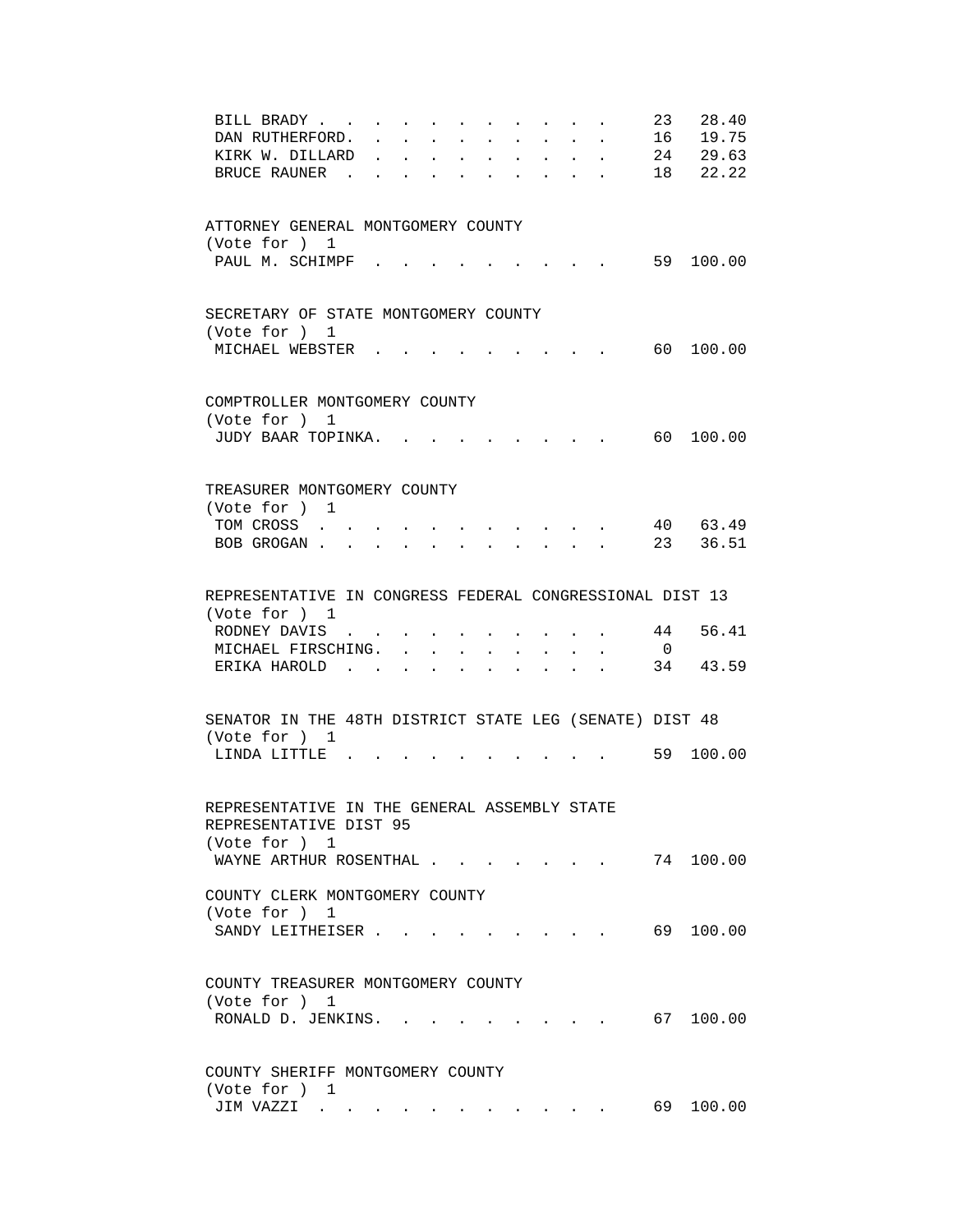REGIONAL SUPERINTENDENT OF SCHOOLS (BOND/CHRISTIAN/EFFINGHAM/FAYETTE/MONTGOMERY) (Vote for ) 1 NO CANDIDATE FILED . . . . . . . . 0 COUNTY BOARD MEMBER DISTRICT 1 (Vote for ) 1 MEGAN I. BEELER . . . . . . . . . 27 100.00 COUNTY BOARD MEMBER DISTRICT 6 (Vote for ) 2 TIM HOPPER . . . . . . . . . . . . 35 100.00 JUDGE OF THE CIRCUIT COURT JUDICIAL CIRCUIT DISTRICT 4 (Vote for ) 1 MARTIN W. SIEMER . . . . . . . . . . . 30 50.85<br>DEBORAH McLOCHLIN RILEY. . . . . . . 29 49.15 DEBORAH MCLOCHLIN RILEY. . . . . . . JUDGE OF THE CIRCUIT COURT JUDICIAL CIRCUIT DISTRICT 4 (Vote for ) 1 NO CANDIDATE FILED . . . . . . . . 0 PRECINCT COMMITTEEMAN BUTLER GROVE (Vote for ) 1 NO CANDIDATE FILED . . . . . . . . 0 \*\*\*\*\*\*\*\*\*\* (DEMOCRATIC) \*\*\*\*\*\*\*\*\*\* UNITED STATES SENATOR U.S. SENATE (Vote for ) 1 RICHARD J. DURBIN. . . . . . . . . 44 100.00 GOVERNOR and LIEUTENANT GOVERNOR MONTGOMERY COUNTY (Vote for ) 1 TIO HARDIMAN . . . . . . . . . . 23 48.94 PAT QUINN . . . . . . . . . . . 24 51.06 ATTORNEY GENERAL MONTGOMERY COUNTY (Vote for ) 1 LISA MADIGAN . . . . . . . . . . . 48 100.00 SECRETARY OF STATE MONTGOMERY COUNTY (Vote for ) 1 JESSE WHITE. . . . . . . . . . . 47 100.00

COMPTROLLER MONTGOMERY COUNTY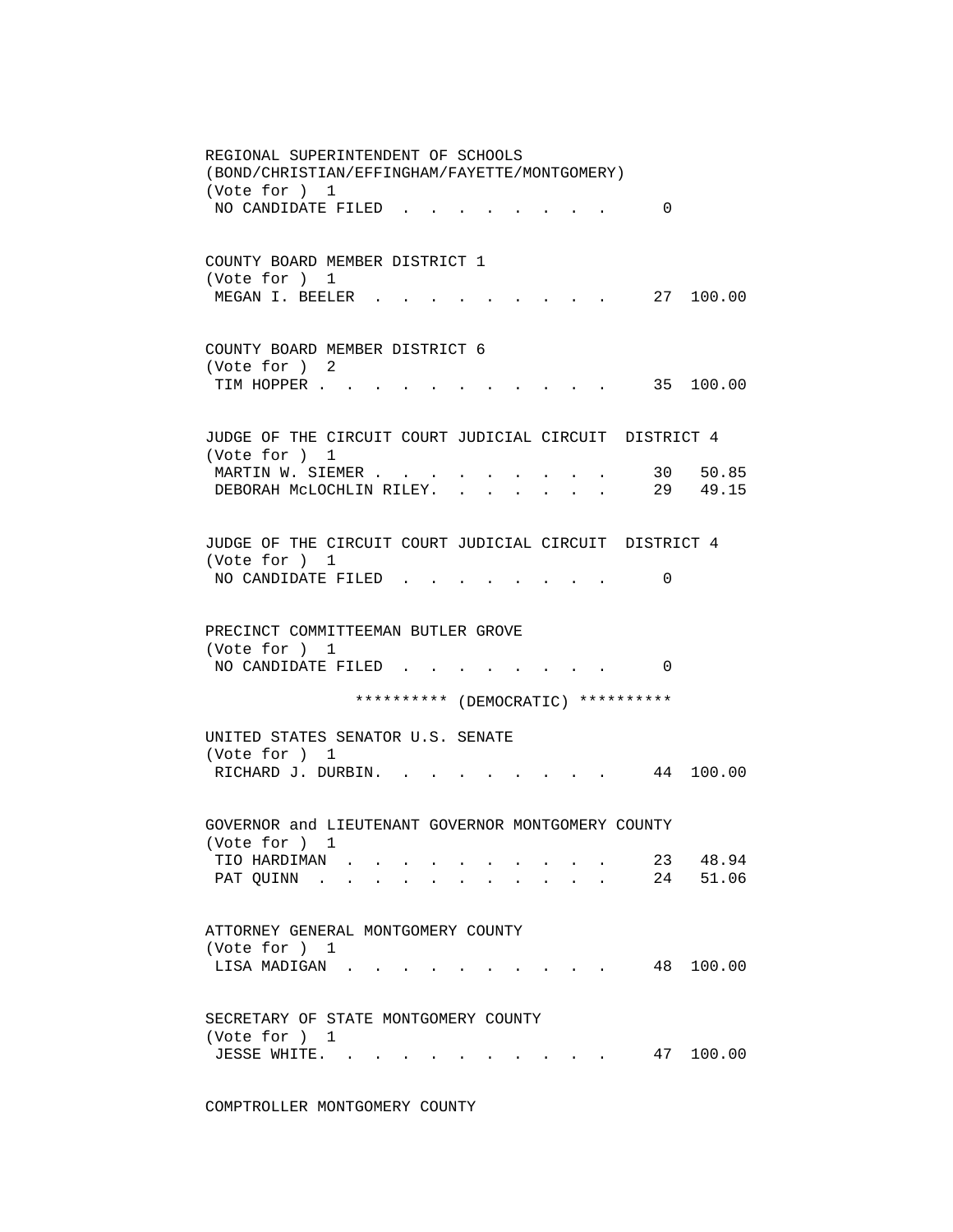| (Vote for ) 1<br>43 100.00<br>SHEILA SIMON                                                                                                                                                                                                                                    |
|-------------------------------------------------------------------------------------------------------------------------------------------------------------------------------------------------------------------------------------------------------------------------------|
| TREASURER MONTGOMERY COUNTY<br>(Vote for ) 1                                                                                                                                                                                                                                  |
| 42 100.00<br>MICHAEL W. FRERICHS                                                                                                                                                                                                                                              |
| REPRESENTATIVE IN CONGRESS FEDERAL CONGRESSIONAL DIST 13<br>(Vote for ) 1                                                                                                                                                                                                     |
| ANN E. CALLIS.<br>26 54.17<br>17 35.42<br>GEORGE GOLLIN<br>5 10.42<br>DAVID L. GREEN.<br>$\mathbf{r}$ , and $\mathbf{r}$ , and $\mathbf{r}$<br>$\sim$ $\sim$ $\sim$ $\sim$<br>$\bullet$ .<br><br><br><br><br><br><br><br><br><br><br><br><br>$\bullet$ . The set of $\bullet$ |
| STATE CENTRAL COMMITTEEWOMAN MONTGOMERY COUNTY<br>(Vote for ) 1                                                                                                                                                                                                               |
| 36 100.00<br>JAYNE MAZZOTTI.                                                                                                                                                                                                                                                  |
| STATE CENTRAL COMMITTEEMAN MONTGOMERY COUNTY                                                                                                                                                                                                                                  |
| (Vote for ) 1<br>37 100.00<br>TERRY REDMAN.                                                                                                                                                                                                                                   |
| SENATOR IN THE 48TH DISTRICT STATE LEG (SENATE) DIST 48<br>(Vote for ) 1                                                                                                                                                                                                      |
| 47 100.00<br>ANDY MANAR                                                                                                                                                                                                                                                       |
| REPRESENTATIVE IN THE GENERAL ASSEMBLY STATE<br>REPRESENTATIVE DIST 95<br>(Vote for ) 1                                                                                                                                                                                       |
| NO CANDIDATE FILED.<br>0                                                                                                                                                                                                                                                      |
| COUNTY CLERK MONTGOMERY COUNTY<br>(Vote for ) 1                                                                                                                                                                                                                               |
| NO CANDIDATE FILED<br>0                                                                                                                                                                                                                                                       |
| COUNTY TREASURER MONTGOMERY COUNTY<br>(Vote for ) 1                                                                                                                                                                                                                           |
| NO CANDIDATE FILED.<br>0                                                                                                                                                                                                                                                      |
| COUNTY SHERIFF MONTGOMERY COUNTY<br>(Vote for ) 1                                                                                                                                                                                                                             |
| NO CANDIDATE FILED.<br>0                                                                                                                                                                                                                                                      |
| REGIONAL SUPERINTENDENT OF SCHOOLS<br>(BOND/CHRISTIAN/EFFINGHAM/FAYETTE/MONTGOMERY)<br>(Vote for ) 1                                                                                                                                                                          |
| 41 100.00<br>JULIE WOLLERMAN                                                                                                                                                                                                                                                  |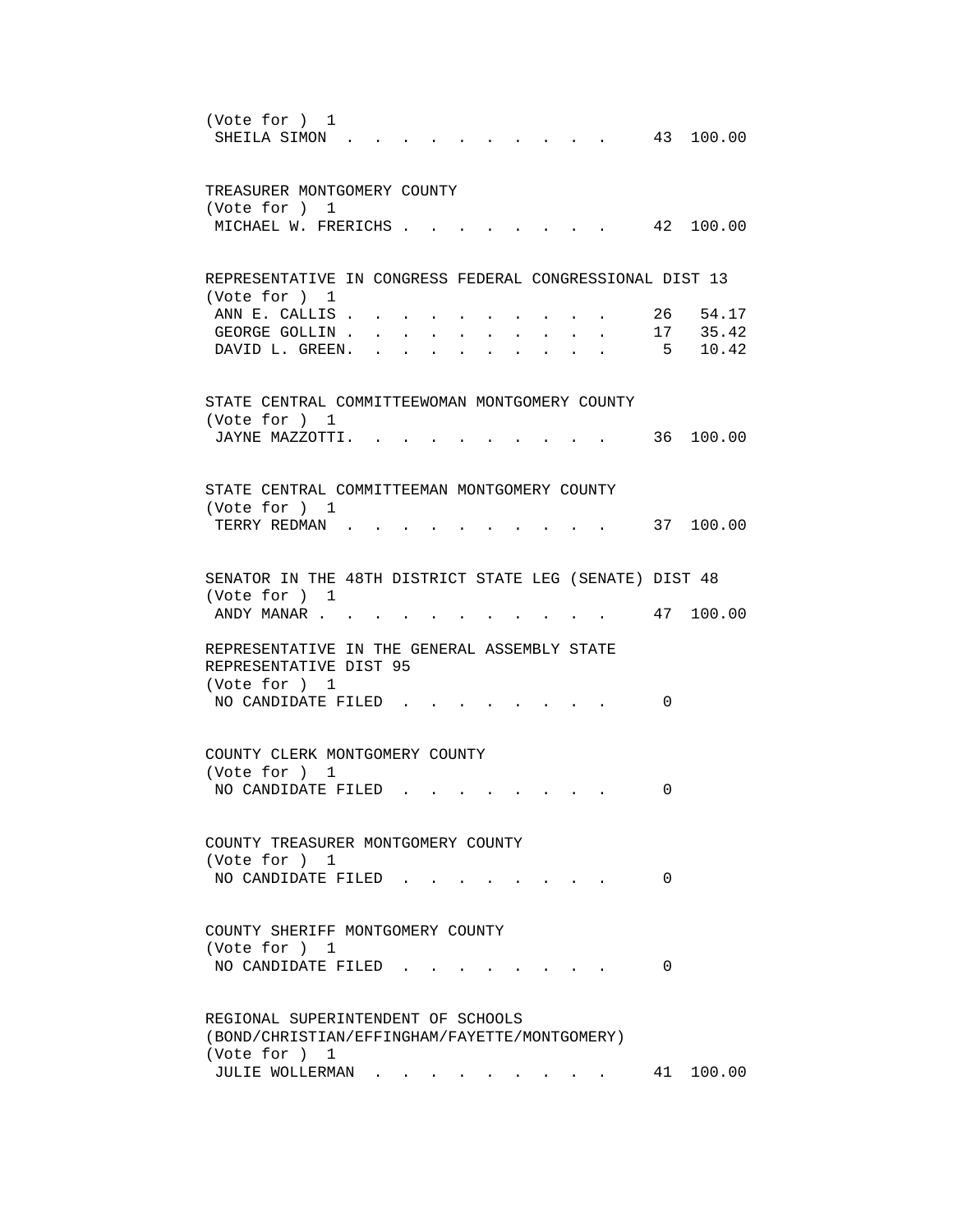| COUNTY BOARD MEMBER DISTRICT 1<br>(Vote for ) 1<br>NO CANDIDATE FILED                                                |                                                                                                                                                                               |                                                                                                                                                                                                                                |                                                                          |                                                 |        | $\Omega$       |                       |  |
|----------------------------------------------------------------------------------------------------------------------|-------------------------------------------------------------------------------------------------------------------------------------------------------------------------------|--------------------------------------------------------------------------------------------------------------------------------------------------------------------------------------------------------------------------------|--------------------------------------------------------------------------|-------------------------------------------------|--------|----------------|-----------------------|--|
| COUNTY BOARD MEMBER DISTRICT 6<br>(Vote for ) 2<br>RONALD E. DEABENDERFER<br>DAVID RONEN.                            |                                                                                                                                                                               |                                                                                                                                                                                                                                |                                                                          | $\cdot$ $\cdot$ $\cdot$ $\cdot$ $\cdot$ $\cdot$ | $\sim$ |                | 23 52.27<br>21 47.73  |  |
| JUDGE OF THE CIRCUIT COURT JUDICIAL CIRCUIT DISTRICT 4                                                               |                                                                                                                                                                               |                                                                                                                                                                                                                                |                                                                          |                                                 |        |                |                       |  |
| (Vote for ) 1<br>ERICKA SANDERS.                                                                                     |                                                                                                                                                                               |                                                                                                                                                                                                                                |                                                                          |                                                 |        |                | . 37 100.00           |  |
| JUDGE OF THE CIRCUIT COURT JUDICIAL CIRCUIT DISTRICT 4<br>(Vote for ) 1                                              |                                                                                                                                                                               |                                                                                                                                                                                                                                |                                                                          |                                                 |        |                |                       |  |
| JAMES L. ROBERTS                                                                                                     |                                                                                                                                                                               |                                                                                                                                                                                                                                |                                                                          |                                                 |        |                | $\cdot$ 48 100.00     |  |
| PRECINCT COMMITTEEMAN BUTLER GROVE<br>(Vote for ) 1                                                                  |                                                                                                                                                                               |                                                                                                                                                                                                                                |                                                                          |                                                 |        |                |                       |  |
| GREGORY SPRINGER 42 100.00                                                                                           |                                                                                                                                                                               |                                                                                                                                                                                                                                |                                                                          |                                                 |        |                |                       |  |
|                                                                                                                      |                                                                                                                                                                               | ********** (NONPARTISAN) **********                                                                                                                                                                                            |                                                                          |                                                 |        |                |                       |  |
| BUTLER QUESTION VILLAGE OF BUTLER<br>(Vote for ) 1                                                                   |                                                                                                                                                                               |                                                                                                                                                                                                                                |                                                                          |                                                 |        |                |                       |  |
| YES<br>NO.                                                                                                           | $\mathbf{r} = \mathbf{r} - \mathbf{r}$ , and $\mathbf{r} = \mathbf{r} - \mathbf{r}$ , and $\mathbf{r} = \mathbf{r} - \mathbf{r}$ , and $\mathbf{r} = \mathbf{r} - \mathbf{r}$ |                                                                                                                                                                                                                                |                                                                          | $\mathbf{r} = \mathbf{r}$                       |        |                | 5 16.67<br>25 83.33   |  |
| PANHANDLE MORRISONVILLE CONS (PAN)<br>(Vote for ) 1                                                                  |                                                                                                                                                                               |                                                                                                                                                                                                                                |                                                                          |                                                 |        |                |                       |  |
| YES<br>NO.                                                                                                           |                                                                                                                                                                               | and a strong control of the state of the state of the state of the state of the state of the state of the state of the state of the state of the state of the state of the state of the state of the state of the state of the | $\mathbf{r}$ , $\mathbf{r}$ , $\mathbf{r}$ , $\mathbf{r}$ , $\mathbf{r}$ |                                                 |        | 0              | 2 100.00              |  |
| PRECINCT REPORT GENERAL PRIMARY ELECTION<br>RUN DATE: 04/02/14 MARCH 18, 2014<br>RUN TIME: 11:17 AM OFFICIAL RESULTS | <b>STATISTICS</b>                                                                                                                                                             |                                                                                                                                                                                                                                |                                                                          |                                                 |        |                | Montgomery County, IL |  |
| 0401 EAST FORK 1                                                                                                     |                                                                                                                                                                               |                                                                                                                                                                                                                                |                                                                          |                                                 |        |                | VOTES PERCENT         |  |
| REGISTERED VOTERS - TOTAL<br>REGISTERED VOTERS - REPUBLICAN                                                          |                                                                                                                                                                               |                                                                                                                                                                                                                                |                                                                          |                                                 |        | 670<br>144     | 21.49                 |  |
| REGISTERED VOTERS - DEMOCRATIC<br>REGISTERED VOTERS - NONPARTISAN                                                    |                                                                                                                                                                               |                                                                                                                                                                                                                                |                                                                          |                                                 |        | 213<br>313     | 31.79<br>46.72        |  |
| BALLOTS CAST - TOTAL.                                                                                                |                                                                                                                                                                               |                                                                                                                                                                                                                                |                                                                          |                                                 |        | 126            |                       |  |
| BALLOTS CAST - REPUBLICAN<br>BALLOTS CAST - DEMOCRATIC                                                               |                                                                                                                                                                               |                                                                                                                                                                                                                                |                                                                          |                                                 |        | 76<br>50       | 60.32<br>39.68        |  |
| BALLOTS CAST - NONPARTISAN.                                                                                          |                                                                                                                                                                               |                                                                                                                                                                                                                                |                                                                          |                                                 |        | $\overline{0}$ |                       |  |
| BALLOTS CAST - BLANK.                                                                                                |                                                                                                                                                                               |                                                                                                                                                                                                                                |                                                                          |                                                 |        | 0              |                       |  |
| VOTER TURNOUT - TOTAL $\ldots$<br>VOTER TURNOUT - REPUBLICAN.                                                        |                                                                                                                                                                               |                                                                                                                                                                                                                                |                                                                          |                                                 |        |                | 18.81<br>52.78        |  |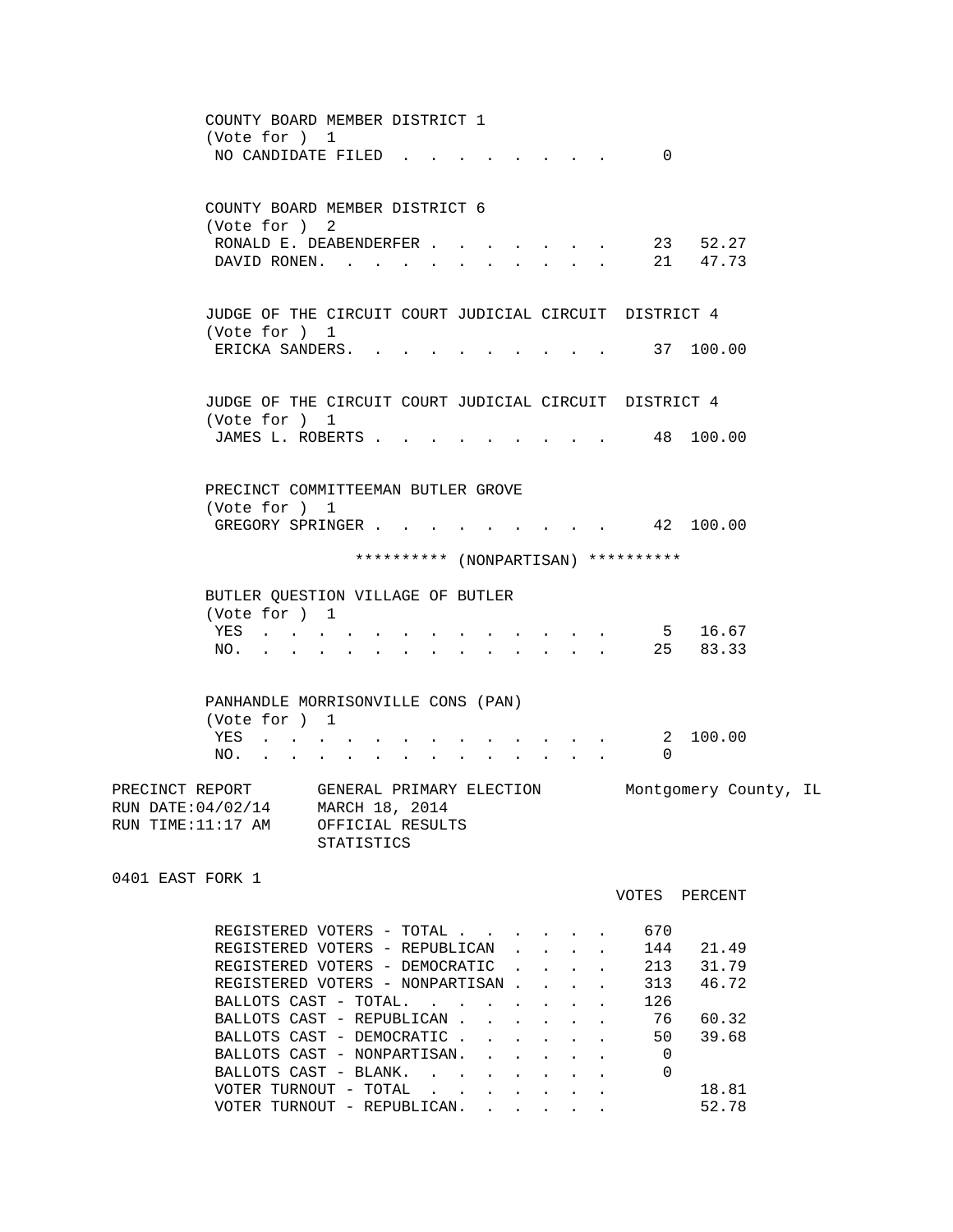| VOTER TURNOUT - DEMOCRATIC.<br>23.47                                                                                                              |
|---------------------------------------------------------------------------------------------------------------------------------------------------|
| VOTER TURNOUT - NONPARTISAN                                                                                                                       |
| VOTER TURNOUT - BLANK                                                                                                                             |
|                                                                                                                                                   |
| ********** (REPUBLICAN) **********                                                                                                                |
|                                                                                                                                                   |
| UNITED STATES SENATOR U.S. SENATE                                                                                                                 |
| (Vote for ) 1                                                                                                                                     |
| 45 71.43<br>JAMES D. "JIM" OBERWEIS. .                                                                                                            |
| 17 26.98<br>DOUGLAS LEE TRUAX. .<br>$\ddot{\phantom{0}}$<br>$\ddot{\phantom{0}}$                                                                  |
| $1 \t 1.59$<br>$W\text{RITE}-\text{IN}.$                                                                                                          |
|                                                                                                                                                   |
|                                                                                                                                                   |
| GOVERNOR and LIEUTENANT GOVERNOR MONTGOMERY COUNTY<br>(Vote for ) 1                                                                               |
| 19 26.76<br>BILL BRADY                                                                                                                            |
| 9.86                                                                                                                                              |
| $7\overline{ }$<br>DAN RUTHERFORD.<br>$30 \t 42.25$                                                                                               |
| KIRK W. DILLARD<br>$\mathbf{L}^{\text{max}}$<br>15 21.13                                                                                          |
| BRUCE RAUNER.                                                                                                                                     |
|                                                                                                                                                   |
| ATTORNEY GENERAL MONTGOMERY COUNTY                                                                                                                |
| (Vote for ) 1                                                                                                                                     |
| PAUL M. SCHIMPF.<br>55 100.00                                                                                                                     |
|                                                                                                                                                   |
|                                                                                                                                                   |
| SECRETARY OF STATE MONTGOMERY COUNTY                                                                                                              |
| (Vote for ) 1                                                                                                                                     |
| 53 100.00                                                                                                                                         |
| MICHAEL WEBSTER .                                                                                                                                 |
|                                                                                                                                                   |
| COMPTROLLER MONTGOMERY COUNTY                                                                                                                     |
|                                                                                                                                                   |
| (Vote for ) 1                                                                                                                                     |
| 60 100.00<br>JUDY BAAR TOPINKA.                                                                                                                   |
|                                                                                                                                                   |
| TREASURER MONTGOMERY COUNTY                                                                                                                       |
| (Vote for ) 1                                                                                                                                     |
| 29 52.73<br>TOM CROSS                                                                                                                             |
| the contract of the contract of the contract of<br>26 47.27<br>BOB GROGAN                                                                         |
|                                                                                                                                                   |
|                                                                                                                                                   |
| REPRESENTATIVE IN CONGRESS FEDERAL CONGRESSIONAL DIST 13                                                                                          |
| (Vote for ) 1                                                                                                                                     |
| 36.99<br>27<br>RODNEY DAVIS                                                                                                                       |
| $\mathbf{r} = \mathbf{r} + \mathbf{r}$ .<br>$\sim$ $\sim$<br>MICHAEL FIRSCHING. .<br>$\overline{0}$                                               |
| $\sim$<br>$\ddot{\phantom{0}}$<br>$\sim$<br>$\sim$<br>$\sim$<br>$\sim 100$ km s $^{-1}$<br>46 63.01<br>$\mathbf{r} = \mathbf{r} \cdot \mathbf{r}$ |
| ERIKA HAROLD<br>$\mathbf{L}$ $\mathbf{L}$                                                                                                         |
|                                                                                                                                                   |
| SENATOR IN THE 48TH DISTRICT STATE LEG (SENATE) DIST 48                                                                                           |
| (Vote for ) 1                                                                                                                                     |
| 55 100.00<br>LINDA LITTLE                                                                                                                         |
|                                                                                                                                                   |
|                                                                                                                                                   |
| REPRESENTATIVE IN THE GENERAL ASSEMBLY STATE                                                                                                      |
| REPRESENTATIVE DIST 95                                                                                                                            |
| (Vote for ) 1                                                                                                                                     |
|                                                                                                                                                   |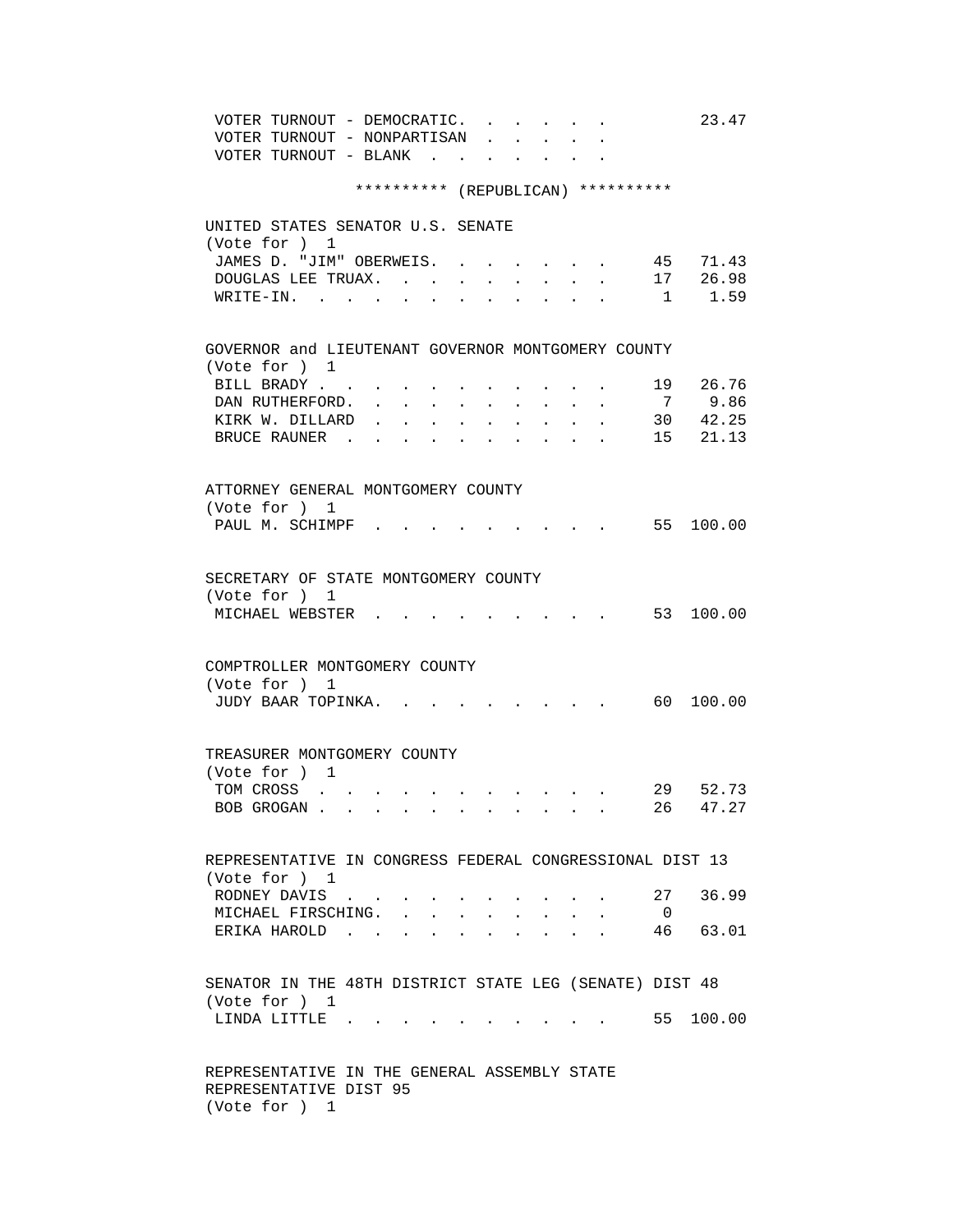| 68 —<br>100.00<br>WAYNE ARTHUR ROSENTHAL .                                                                                                     |
|------------------------------------------------------------------------------------------------------------------------------------------------|
| COUNTY CLERK MONTGOMERY COUNTY<br>(Vote for ) 1                                                                                                |
| 70 100.00<br>SANDY LEITHEISER                                                                                                                  |
| COUNTY TREASURER MONTGOMERY COUNTY<br>(Vote for ) 1<br>69 100.00<br>RONALD D. JENKINS.                                                         |
| COUNTY SHERIFF MONTGOMERY COUNTY                                                                                                               |
| (Vote for ) 1<br>72 100.00<br>JIM VAZZI                                                                                                        |
| REGIONAL SUPERINTENDENT OF SCHOOLS<br>(BOND/CHRISTIAN/EFFINGHAM/FAYETTE/MONTGOMERY)<br>(Vote for ) 1                                           |
| NO CANDIDATE FILED.<br>$\Omega$                                                                                                                |
| COUNTY BOARD MEMBER DISTRICT 3<br>(Vote for ) 2<br>4 100.00<br>JAY L. MARTIN .                                                                 |
| COUNTY BOARD MEMBER DISTRICT 4<br>(Vote for ) 2<br>55 100.00<br>EARLENE BLACKBURN- ROBINSON.                                                   |
| JUDGE OF THE CIRCUIT COURT JUDICIAL CIRCUIT DISTRICT 4<br>(Vote for ) 1                                                                        |
| 19 39.58<br>MARTIN W. SIEMER<br>29 60.42<br>DEBORAH MCLOCHLIN RILEY.<br>$\sim 10^{-11}$<br>$\mathbf{L} = \mathbf{L}$<br>$\sim$<br>$\mathbf{L}$ |
| JUDGE OF THE CIRCUIT COURT JUDICIAL CIRCUIT DISTRICT 4<br>(Vote for ) 1                                                                        |
| NO CANDIDATE FILED<br>0                                                                                                                        |
| PRECINCT COMMITTEEMAN EAST FORK 1<br>(Vote for ) 1<br>$\cdot$ 61 100.00<br>JIMMY RICKE                                                         |
| ********** (DEMOCRATIC) **********                                                                                                             |
| UNITED STATES SENATOR U.S. SENATE<br>(Vote for ) 1<br>RICHARD J. DURBIN. .<br>42 100.00                                                        |
|                                                                                                                                                |
| GOVERNOR and LIEUTENANT GOVERNOR MONTGOMERY COUNTY<br>(Vote for ) 1                                                                            |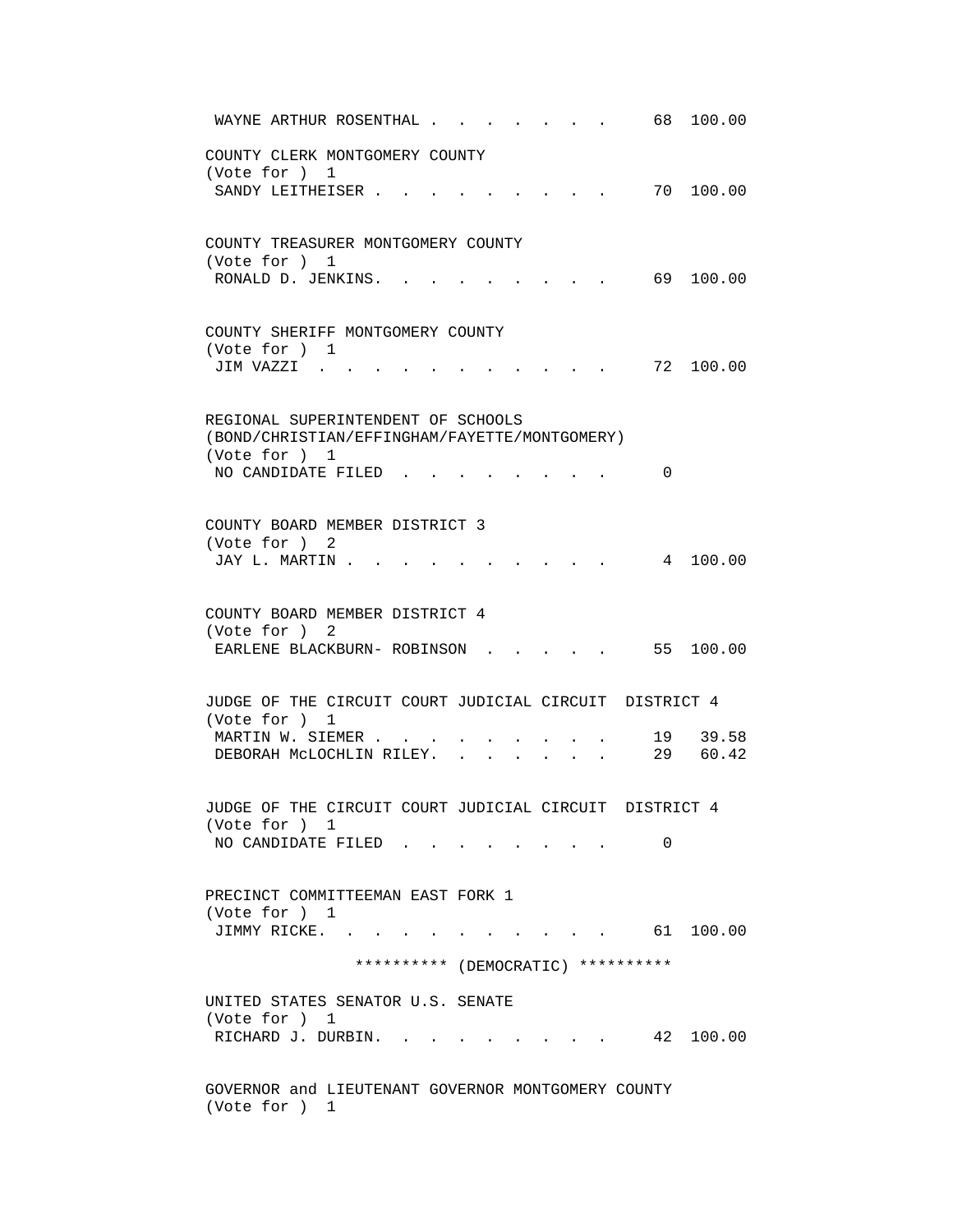| TIO HARDIMAN<br>PAT QUINN<br>$\sim$<br>$\sim$                                           | 24 | 53.33<br>21 46.67 |
|-----------------------------------------------------------------------------------------|----|-------------------|
| ATTORNEY GENERAL MONTGOMERY COUNTY<br>(Vote for ) 1                                     |    |                   |
| LISA MADIGAN.                                                                           |    | 41 100.00         |
| SECRETARY OF STATE MONTGOMERY COUNTY<br>(Vote for ) 1                                   |    |                   |
| JESSE WHITE                                                                             |    | 44 100.00         |
| COMPTROLLER MONTGOMERY COUNTY<br>(Vote for ) 1                                          |    |                   |
| SHEILA SIMON                                                                            |    | 43 100.00         |
| TREASURER MONTGOMERY COUNTY<br>(Vote for ) 1                                            |    |                   |
| MICHAEL W. FRERICHS .                                                                   |    | 40 100.00         |
| REPRESENTATIVE IN CONGRESS FEDERAL CONGRESSIONAL DIST 13<br>(Vote for ) 1               |    |                   |
| ANN E. CALLIS.<br>$\sim$                                                                |    | 17 37.78          |
| GEORGE GOLLIN.                                                                          |    | 16 35.56          |
| DAVID L. GREEN.<br>$\mathbf{L}$<br>$\mathbf{L}$<br><b>Service</b>                       |    | 12 26.67          |
| STATE CENTRAL COMMITTEEWOMAN MONTGOMERY COUNTY<br>(Vote for ) 1                         |    |                   |
| JAYNE MAZZOTTI.                                                                         |    | 41 100.00         |
| STATE CENTRAL COMMITTEEMAN MONTGOMERY COUNTY<br>(Vote for ) 1                           |    |                   |
| TERRY REDMAN.                                                                           | 39 | 100.00            |
| SENATOR IN THE 48TH DISTRICT STATE LEG (SENATE) DIST 48<br>(Vote for ) 1                |    |                   |
| ANDY MANAR 43 100.00                                                                    |    |                   |
| REPRESENTATIVE IN THE GENERAL ASSEMBLY STATE<br>REPRESENTATIVE DIST 95<br>(Vote for ) 1 |    |                   |
| NO CANDIDATE FILED                                                                      | 0  |                   |
| COUNTY CLERK MONTGOMERY COUNTY<br>(Vote for ) 1                                         |    |                   |
| NO CANDIDATE FILED.                                                                     | 0  |                   |

COUNTY TREASURER MONTGOMERY COUNTY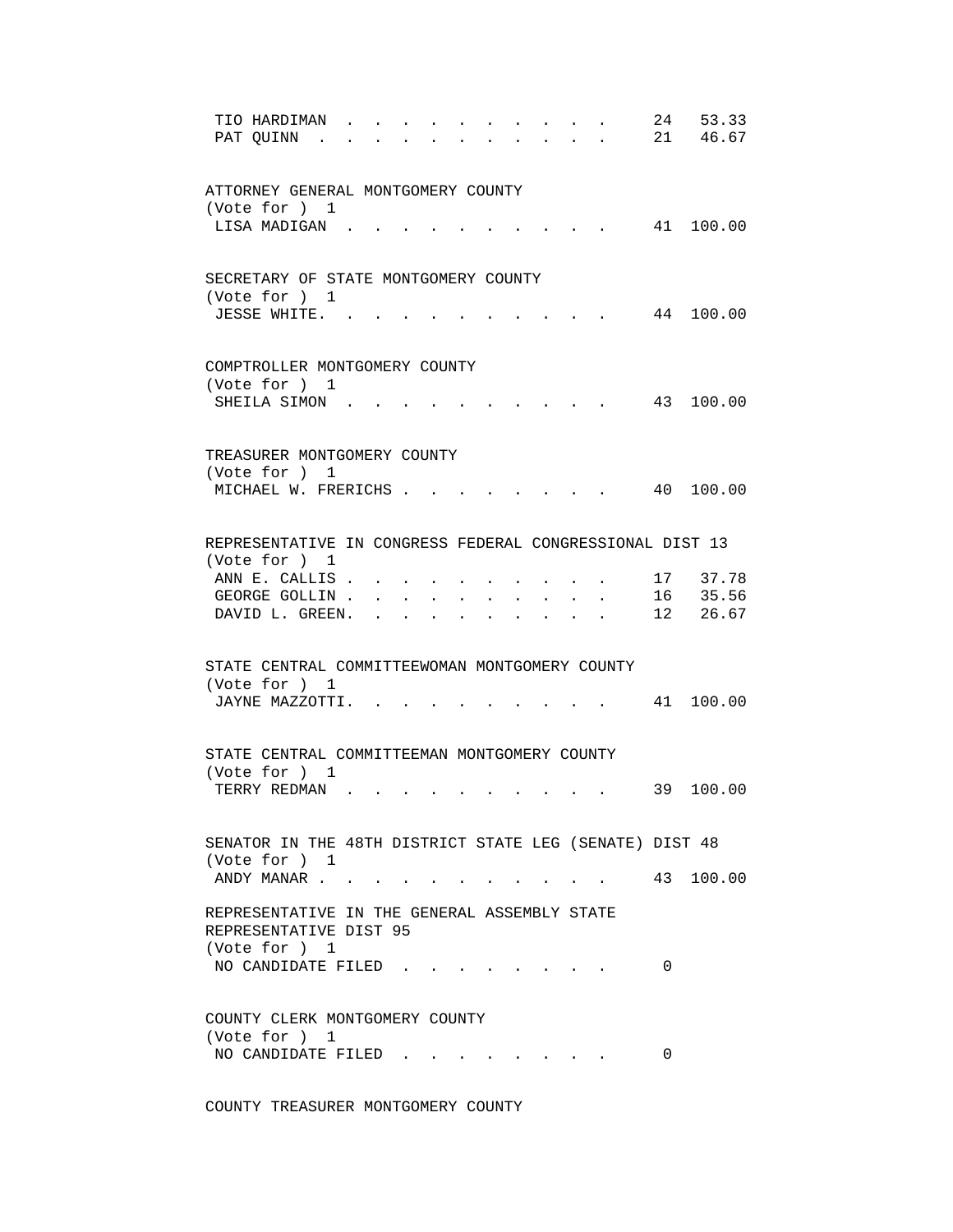|                                                                                            | (Vote for ) 1<br>NO CANDIDATE FILED.                                                                                                                                                                                                               |                          |                                                                                                 |  | 0                               |                                                         |  |
|--------------------------------------------------------------------------------------------|----------------------------------------------------------------------------------------------------------------------------------------------------------------------------------------------------------------------------------------------------|--------------------------|-------------------------------------------------------------------------------------------------|--|---------------------------------|---------------------------------------------------------|--|
|                                                                                            | COUNTY SHERIFF MONTGOMERY COUNTY<br>(Vote for ) 1<br>NO CANDIDATE FILED                                                                                                                                                                            |                          |                                                                                                 |  | $\Omega$                        |                                                         |  |
|                                                                                            | REGIONAL SUPERINTENDENT OF SCHOOLS<br>(BOND/CHRISTIAN/EFFINGHAM/FAYETTE/MONTGOMERY)<br>(Vote for ) 1<br>JULIE WOLLERMAN.                                                                                                                           |                          |                                                                                                 |  | 42 100.00                       |                                                         |  |
|                                                                                            | COUNTY BOARD MEMBER DISTRICT 3<br>(Vote for ) 2<br>GEORGE L. BLANKENSHIP .                                                                                                                                                                         |                          |                                                                                                 |  |                                 | 5 100.00                                                |  |
|                                                                                            | COUNTY BOARD MEMBER DISTRICT 4<br>(Vote for ) 2<br>PAM THACKER.<br>MIKE PLUNKETT                                                                                                                                                                   | $\ddot{\phantom{a}}$     | $\bullet$ .<br><br><br><br><br><br><br><br><br><br><br><br><br>$\bullet$ . The set of $\bullet$ |  | 27 51.92<br>25 48.08            |                                                         |  |
|                                                                                            | JUDGE OF THE CIRCUIT COURT JUDICIAL CIRCUIT DISTRICT 4<br>(Vote for ) 1<br>ERICKA SANDERS                                                                                                                                                          |                          |                                                                                                 |  | 37 100.00                       |                                                         |  |
|                                                                                            | JUDGE OF THE CIRCUIT COURT JUDICIAL CIRCUIT DISTRICT 4<br>(Vote for ) 1<br>JAMES L. ROBERTS                                                                                                                                                        |                          |                                                                                                 |  | 43 100.00                       |                                                         |  |
|                                                                                            | PRECINCT COMMITTEEMAN EAST FORK 1<br>(Vote for ) 1<br>STEPHEN VOYLES. .                                                                                                                                                                            |                          |                                                                                                 |  |                                 | 42 100.00                                               |  |
| PRECINCT REPORT<br>RUN DATE: 04/02/14 MARCH 18, 2014<br>RUN TIME:11:17 AM OFFICIAL RESULTS | STATISTICS                                                                                                                                                                                                                                         | GENERAL PRIMARY ELECTION |                                                                                                 |  |                                 | Montgomery County, IL                                   |  |
| 0402 EAST FORK 2                                                                           |                                                                                                                                                                                                                                                    |                          |                                                                                                 |  | VOTES PERCENT                   |                                                         |  |
|                                                                                            | REGISTERED VOTERS - TOTAL<br>REGISTERED VOTERS - REPUBLICAN<br>REGISTERED VOTERS - DEMOCRATIC<br>REGISTERED VOTERS - NONPARTISAN<br>BALLOTS CAST - TOTAL.<br>BALLOTS CAST - REPUBLICAN<br>BALLOTS CAST - DEMOCRATIC<br>BALLOTS CAST - NONPARTISAN. |                          |                                                                                                 |  | 128<br>34<br>63<br>19<br>6<br>1 | 26.56<br>31 24.22<br>49.22<br>12 63.16<br>31.58<br>5.26 |  |
|                                                                                            | BALLOTS CAST - BLANK.                                                                                                                                                                                                                              |                          |                                                                                                 |  | 0                               |                                                         |  |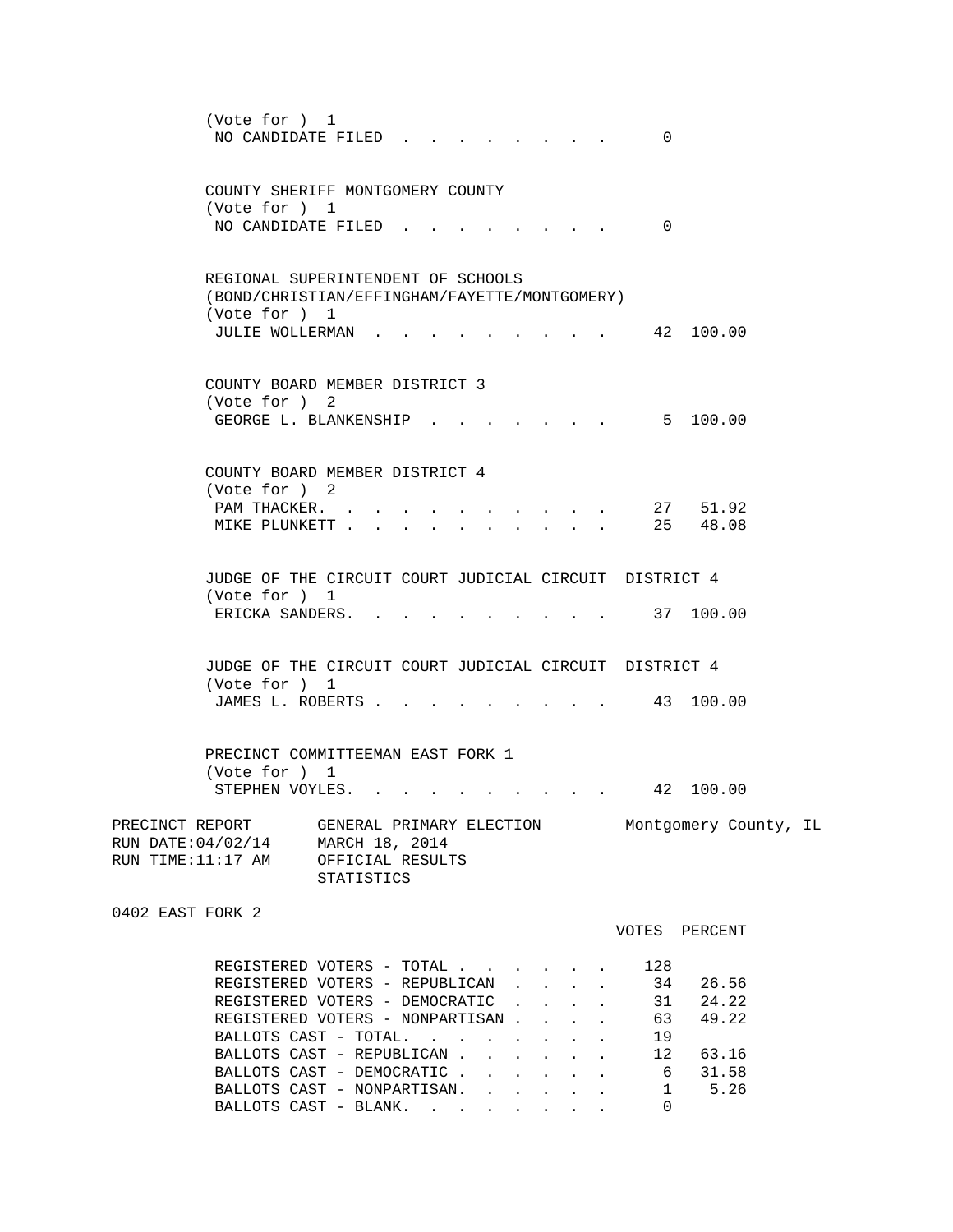| VOTER TURNOUT - TOTAL                                                                                                                  | 14.84     |
|----------------------------------------------------------------------------------------------------------------------------------------|-----------|
| VOTER TURNOUT - REPUBLICAN.<br>$\mathbf{L} = \mathbf{L} \mathbf{L}$<br>$\cdot$ $\cdot$<br>$\sim$                                       | 35.29     |
| VOTER TURNOUT - DEMOCRATIC.<br>$\mathbf{r} = \mathbf{r} \cdot \mathbf{r} = \mathbf{r} \cdot \mathbf{r}$                                | 19.35     |
| VOTER TURNOUT - NONPARTISAN                                                                                                            | 1.59      |
| VOTER TURNOUT - BLANK.                                                                                                                 |           |
|                                                                                                                                        |           |
| ********** (REPUBLICAN) **********                                                                                                     |           |
|                                                                                                                                        |           |
| UNITED STATES SENATOR U.S. SENATE                                                                                                      |           |
| (Vote for ) 1                                                                                                                          |           |
| JAMES D. "JIM" OBERWEIS.<br>7                                                                                                          | 100.00    |
| DOUGLAS LEE TRUAX.<br>0                                                                                                                |           |
| WRITE-IN.<br>0                                                                                                                         |           |
|                                                                                                                                        |           |
| GOVERNOR and LIEUTENANT GOVERNOR MONTGOMERY COUNTY                                                                                     |           |
| (Vote for ) 1                                                                                                                          |           |
| BILL BRADY<br>4                                                                                                                        | 33.33     |
| DAN RUTHERFORD.<br>$\mathbf{0}$<br>$\mathbf{L}^{\text{max}}$<br>$\sim$ $\sim$<br>$\sim$<br>$\sim$                                      |           |
| KIRK W. DILLARD<br>$100 - 100$<br>$\mathbf{r} = \mathbf{r}$<br>$\mathbf{L} = \mathbf{L}$<br>$\mathbf{r}$ , $\mathbf{r}$ , $\mathbf{r}$ | 3 25.00   |
| $5 -$<br>BRUCE RAUNER                                                                                                                  | 41.67     |
|                                                                                                                                        |           |
|                                                                                                                                        |           |
| ATTORNEY GENERAL MONTGOMERY COUNTY                                                                                                     |           |
| (Vote for ) 1                                                                                                                          |           |
| PAUL M. SCHIMPF.                                                                                                                       | 10 100.00 |
|                                                                                                                                        |           |
|                                                                                                                                        |           |
| SECRETARY OF STATE MONTGOMERY COUNTY                                                                                                   |           |
| (Vote for ) 1                                                                                                                          |           |
| MICHAEL WEBSTER .                                                                                                                      | 9 100.00  |
|                                                                                                                                        |           |
|                                                                                                                                        |           |
| COMPTROLLER MONTGOMERY COUNTY                                                                                                          |           |
| (Vote for ) 1                                                                                                                          |           |
| JUDY BAAR TOPINKA. .<br>$\,.\quad.\quad\quad\quad 11\quad 100.00\,$                                                                    |           |
|                                                                                                                                        |           |
|                                                                                                                                        |           |
| TREASURER MONTGOMERY COUNTY                                                                                                            |           |
| (Vote for ) 1                                                                                                                          |           |
| TOM CROSS                                                                                                                              | 6 75.00   |
| BOB GROGAN                                                                                                                             | 2 25.00   |
|                                                                                                                                        |           |
|                                                                                                                                        |           |
| REPRESENTATIVE IN CONGRESS FEDERAL CONGRESSIONAL DIST 13                                                                               |           |
| (Vote for ) 1                                                                                                                          |           |
| RODNEY DAVIS<br>8                                                                                                                      | 66.67     |
| MICHAEL FIRSCHING.<br>0                                                                                                                |           |
| ERIKA HAROLD<br>4                                                                                                                      | 33.33     |
|                                                                                                                                        |           |
|                                                                                                                                        |           |
| SENATOR IN THE 48TH DISTRICT STATE LEG (SENATE) DIST 48                                                                                |           |
| (Vote for ) 1                                                                                                                          |           |
| LINDA LITTLE.                                                                                                                          | 10 100.00 |
|                                                                                                                                        |           |

REPRESENTATIVE IN THE GENERAL ASSEMBLY STATE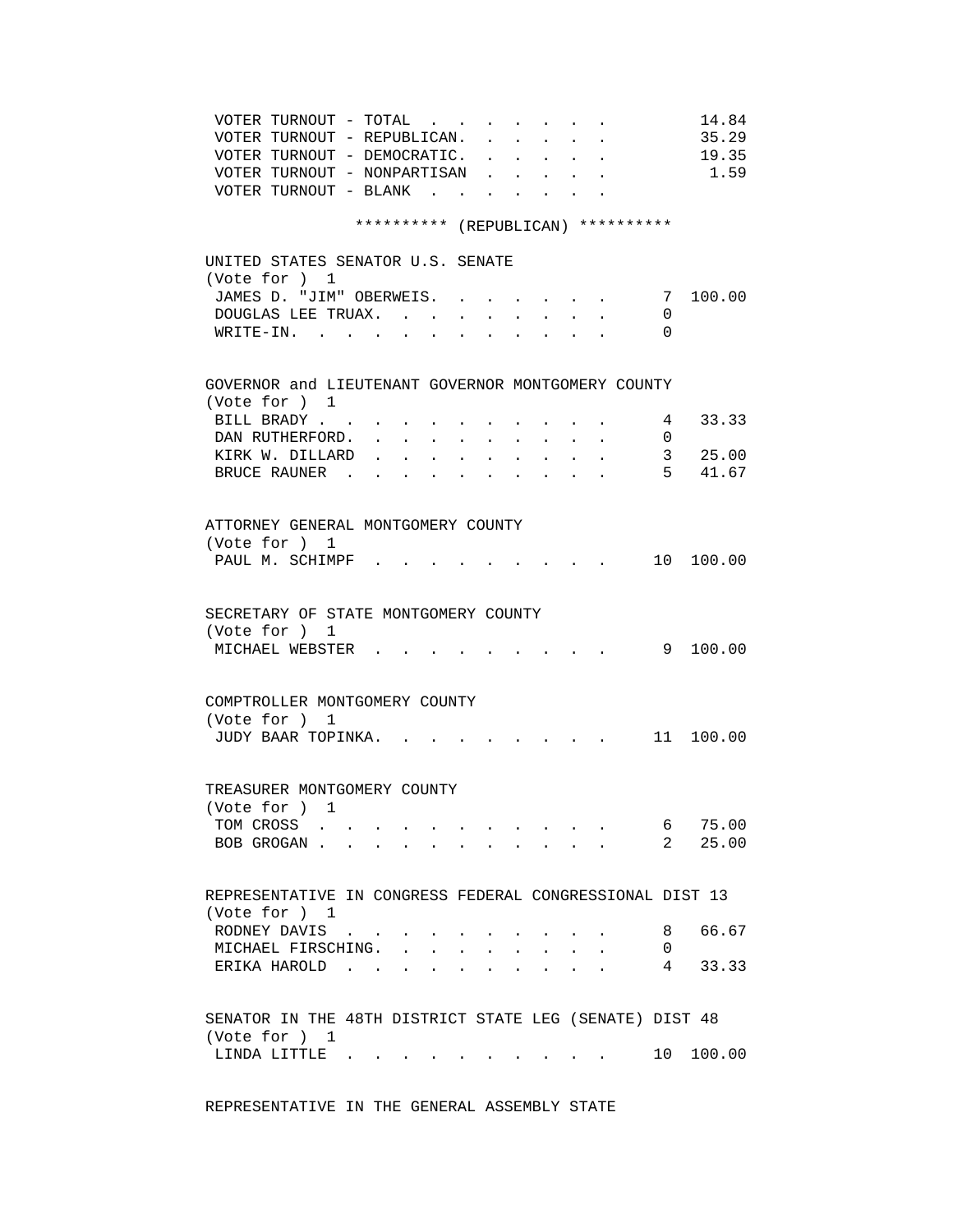| REPRESENTATIVE DIST 95                                                         |
|--------------------------------------------------------------------------------|
| (Vote for ) 1                                                                  |
| 11 100.00<br>WAYNE ARTHUR ROSENTHAL .                                          |
|                                                                                |
| COUNTY CLERK MONTGOMERY COUNTY<br>(Vote for ) 1                                |
| 12 100.00<br>SANDY LEITHEISER.                                                 |
|                                                                                |
|                                                                                |
| COUNTY TREASURER MONTGOMERY COUNTY                                             |
| (Vote for ) 1                                                                  |
| RONALD D. JENKINS.<br>11 100.00                                                |
|                                                                                |
| COUNTY SHERIFF MONTGOMERY COUNTY                                               |
| (Vote for ) 1                                                                  |
| 12 100.00<br>JIM VAZZI.                                                        |
|                                                                                |
|                                                                                |
| REGIONAL SUPERINTENDENT OF SCHOOLS                                             |
| (BOND/CHRISTIAN/EFFINGHAM/FAYETTE/MONTGOMERY)                                  |
| (Vote for ) 1                                                                  |
| NO CANDIDATE FILED<br>0                                                        |
|                                                                                |
| COUNTY BOARD MEMBER DISTRICT 4                                                 |
| (Vote for ) 2                                                                  |
| EARLENE BLACKBURN- ROBINSON<br>11 100.00                                       |
|                                                                                |
|                                                                                |
| JUDGE OF THE CIRCUIT COURT JUDICIAL CIRCUIT DISTRICT 4<br>(Vote for ) 1        |
| 3 42.86<br>MARTIN W. SIEMER                                                    |
| 4 57.14<br>DEBORAH MCLOCHLIN RILEY. .                                          |
|                                                                                |
|                                                                                |
| JUDGE OF THE CIRCUIT COURT JUDICIAL CIRCUIT DISTRICT 4                         |
| (Vote for ) 1                                                                  |
| NO CANDIDATE FILED<br>0                                                        |
|                                                                                |
| PRECINCT COMMITTEEMAN EAST FORK 2                                              |
| (Vote for ) 1                                                                  |
| NO CANDIDATE FILED<br>$\Omega$                                                 |
|                                                                                |
| ********** (DEMOCRATIC) **********                                             |
| UNITED STATES SENATOR U.S. SENATE                                              |
| (Vote for ) 1                                                                  |
| $\cdot$ $\cdot$ $\cdot$ $\cdot$ $\cdot$ $\cdot$ 5 100.00<br>RICHARD J. DURBIN. |
|                                                                                |
|                                                                                |
| GOVERNOR and LIEUTENANT GOVERNOR MONTGOMERY COUNTY                             |
| (Vote for ) 1                                                                  |
| TIO HARDIMAN<br>0                                                              |
| 3 100.00<br>PAT QUINN<br>$\sim$                                                |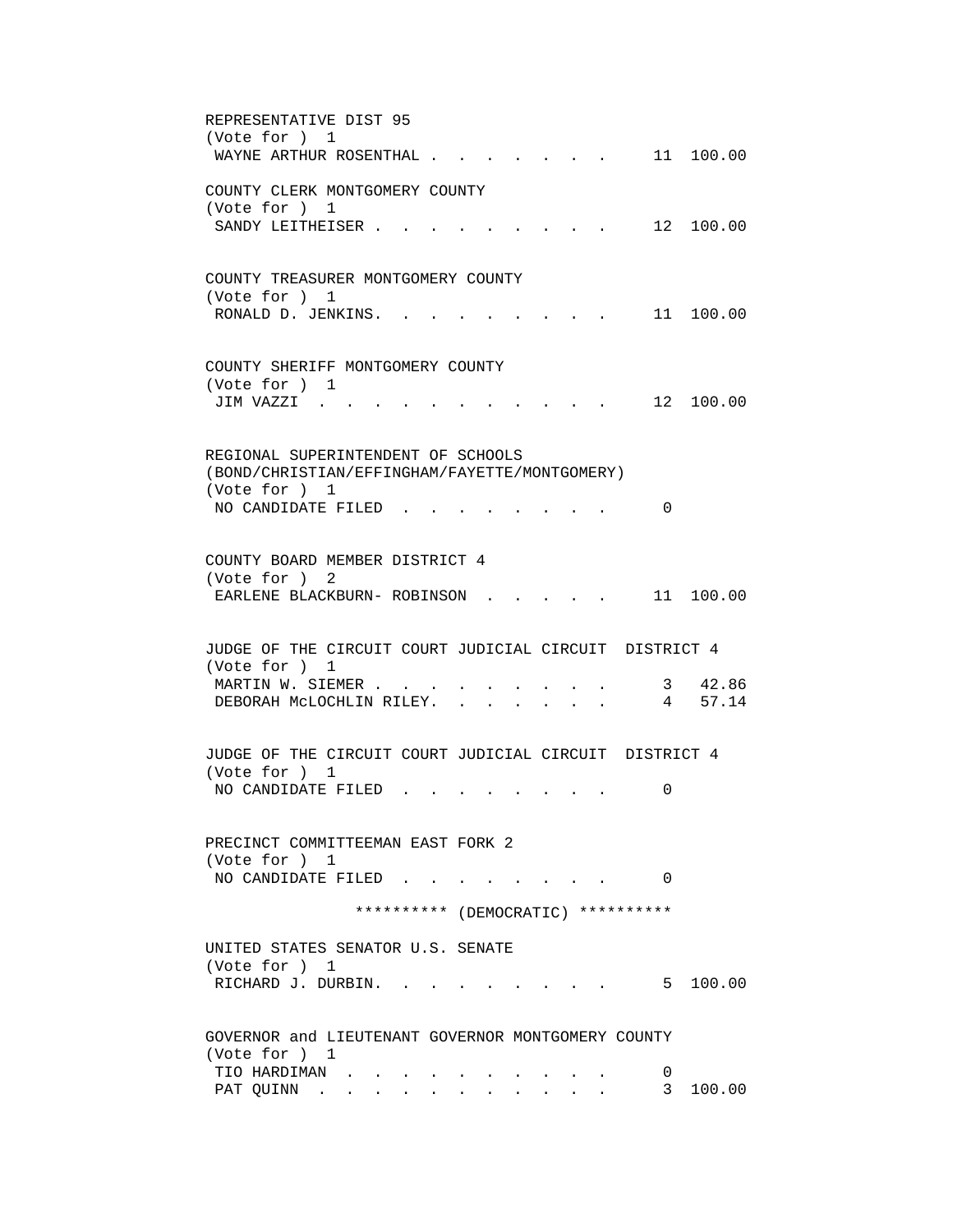| ATTORNEY GENERAL MONTGOMERY COUNTY                       |
|----------------------------------------------------------|
| (Vote for ) 1                                            |
| 4 100.00<br>LISA MADIGAN.                                |
|                                                          |
|                                                          |
| SECRETARY OF STATE MONTGOMERY COUNTY                     |
| (Vote for ) 1                                            |
| 5 100.00<br>JESSE WHITE. .                               |
|                                                          |
|                                                          |
| COMPTROLLER MONTGOMERY COUNTY                            |
| (Vote for ) 1                                            |
| 4 100.00<br>SHEILA SIMON.                                |
|                                                          |
|                                                          |
| TREASURER MONTGOMERY COUNTY                              |
| (Vote for ) 1                                            |
| MICHAEL W. FRERICHS<br>4 100.00                          |
|                                                          |
|                                                          |
| REPRESENTATIVE IN CONGRESS FEDERAL CONGRESSIONAL DIST 13 |
| (Vote for ) 1                                            |
| ANN E. CALLIS .<br>$\overline{0}$                        |
| 1 25.00<br>GEORGE GOLLIN<br>$\sim 100$                   |
| 3 75.00<br>DAVID L. GREEN. .                             |
|                                                          |
|                                                          |
| STATE CENTRAL COMMITTEEWOMAN MONTGOMERY COUNTY           |
| (Vote for ) 1                                            |
| 4 100.00<br>JAYNE MAZZOTTI.                              |
|                                                          |
|                                                          |
| STATE CENTRAL COMMITTEEMAN MONTGOMERY COUNTY             |
| (Vote for ) 1                                            |
| TERRY REDMAN .<br>4 100.00                               |
|                                                          |
|                                                          |
| SENATOR IN THE 48TH DISTRICT STATE LEG (SENATE) DIST 48  |
| (Vote for ) 1                                            |
| 5 100.00<br>ANDY MANAR                                   |
|                                                          |
| REPRESENTATIVE IN THE GENERAL ASSEMBLY STATE             |
| REPRESENTATIVE DIST 95                                   |
| (Vote for ) 1                                            |
| NO CANDIDATE FILED<br>0                                  |
|                                                          |
|                                                          |
| COUNTY CLERK MONTGOMERY COUNTY                           |
| (Vote for ) 1                                            |
| 0<br>NO CANDIDATE FILED.                                 |
|                                                          |
|                                                          |
|                                                          |
| COUNTY TREASURER MONTGOMERY COUNTY                       |
| (Vote for ) 1<br>NO CANDIDATE FILED<br>0                 |
|                                                          |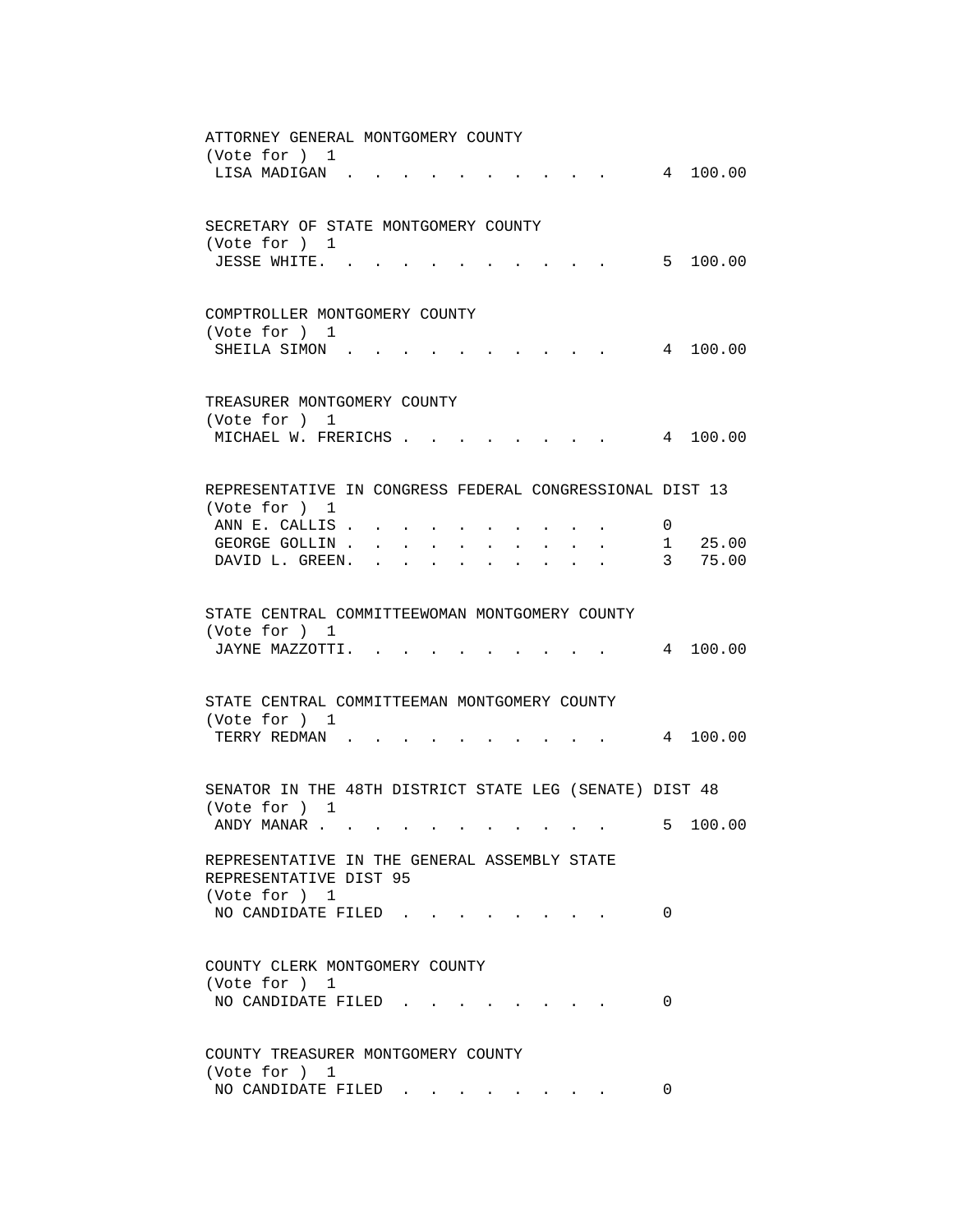COUNTY SHERIFF MONTGOMERY COUNTY (Vote for ) 1 NO CANDIDATE FILED . . . . . . . . 0 REGIONAL SUPERINTENDENT OF SCHOOLS (BOND/CHRISTIAN/EFFINGHAM/FAYETTE/MONTGOMERY) (Vote for ) 1 JULIE WOLLERMAN . . . . . . . . . 4 100.00 COUNTY BOARD MEMBER DISTRICT 4 (Vote for ) 2 PAM THACKER. . . . . . . . . . . . 2 33.33<br>MIKE PLUNKETT . . . . . . . . . . 4 66.67 MIKE PLUNKETT . . . . . . . . . . . JUDGE OF THE CIRCUIT COURT JUDICIAL CIRCUIT DISTRICT 4 (Vote for ) 1 ERICKA SANDERS. . . . . . . . . . 5 100.00 JUDGE OF THE CIRCUIT COURT JUDICIAL CIRCUIT DISTRICT 4 (Vote for ) 1 JAMES L. ROBERTS . . . . . . . . . . 6 100.00 PRECINCT COMMITTEEMAN EAST FORK 2 (Vote for ) 1 NO CANDIDATE FILED . . . . . . . . 0 \*\*\*\*\*\*\*\*\*\* (NONPARTISAN) \*\*\*\*\*\*\*\*\*\* SHOAL CREEK FIRE PROTECTION QUESTION SHOAL CREEK FIRE PROTECTION DISTRICT (Vote for ) 1 YES . . . . . . . . . . . . . 10 62.50<br>NO. . . . . . . . . . . . . . . 6 37.50 NO. . . . . . . . . . . . . . PRECINCT REPORT GENERAL PRIMARY ELECTION Montgomery County, IL RUN DATE:04/02/14 MARCH 18, 2014 RUN TIME:11:17 AM OFFICIAL RESULTS STATISTICS 0403 EAST FORK 3 VOTES PERCENT REGISTERED VOTERS - TOTAL . . . . . . 580 REGISTERED VOTERS - REPUBLICAN . . . . 112 19.31 REGISTERED VOTERS - DEMOCRATIC . . . . 173 29.83 REGISTERED VOTERS - NONPARTISAN . . . . 295 50.86 BALLOTS CAST - TOTAL. . . . . . . . 104 BALLOTS CAST - REPUBLICAN . . . . . . 79 75.96 BALLOTS CAST - DEMOCRATIC . . . . . 25 24.04 BALLOTS CAST - NONPARTISAN. . . . . . 0<br>RALLOTS CAST - BLANK. . . . . . . . 0 BALLOTS CAST - BLANK. . . . . .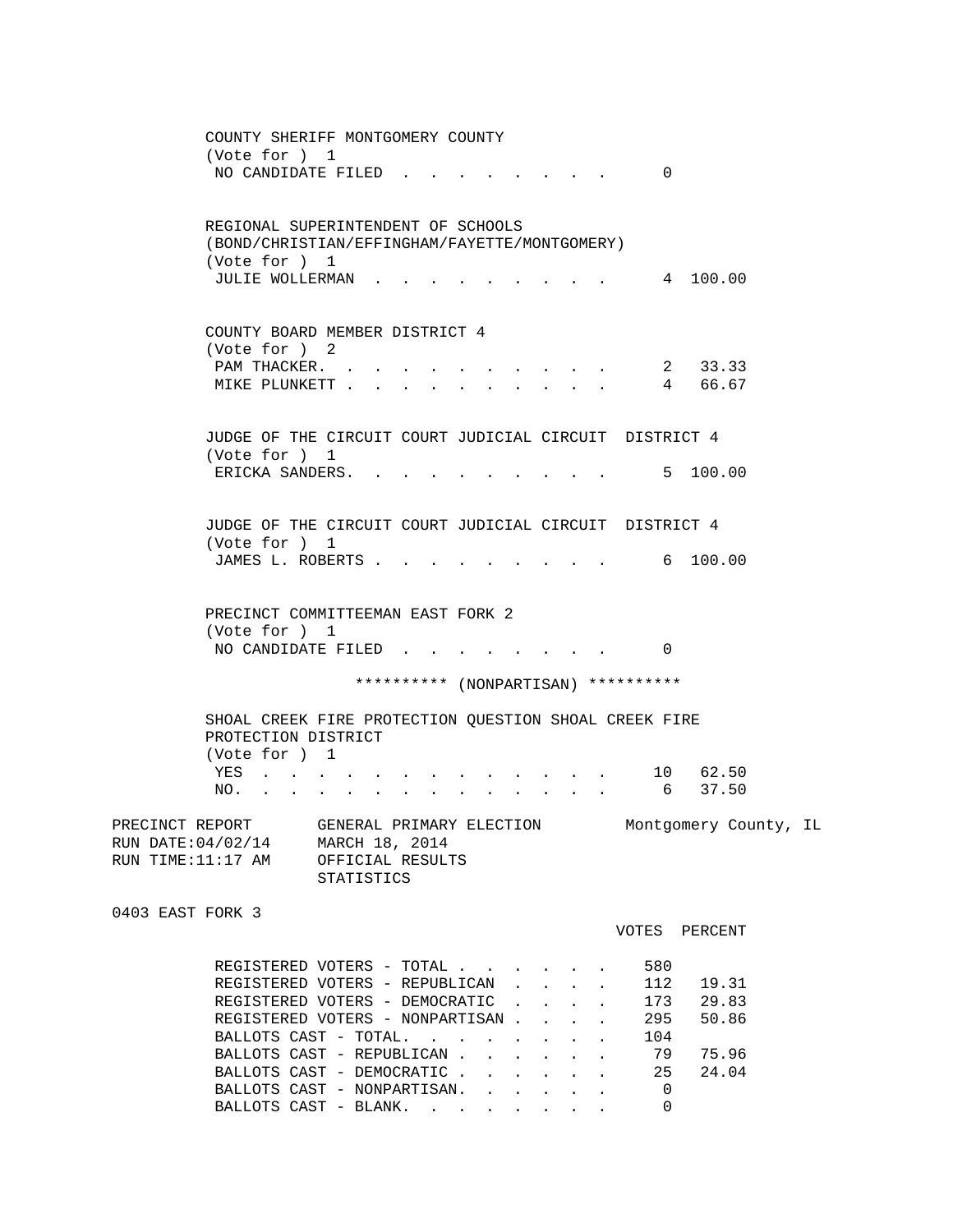| VOTER TURNOUT - TOTAL $\cdot \cdot \cdot \cdot \cdot \cdot$<br>VOTER TURNOUT - REPUBLICAN.<br>VOTER TURNOUT - DEMOCRATIC.<br>VOTER TURNOUT - NONPARTISAN<br>VOTER TURNOUT - BLANK<br><b>Service</b> State<br>********** (REPUBLICAN) ********** |                | 17.93<br>70.54<br>14.45 |
|-------------------------------------------------------------------------------------------------------------------------------------------------------------------------------------------------------------------------------------------------|----------------|-------------------------|
| UNITED STATES SENATOR U.S. SENATE                                                                                                                                                                                                               |                |                         |
| (Vote for ) 1                                                                                                                                                                                                                                   |                |                         |
| JAMES D. "JIM" OBERWEIS.<br>$\sim$ $\sim$ $\sim$ $\sim$ $\sim$ $\sim$                                                                                                                                                                           |                | 41 69.49                |
| DOUGLAS LEE TRUAX.<br>$\ddot{\phantom{0}}$                                                                                                                                                                                                      |                | 18 30.51                |
| WRITE-IN.<br>$\sim$                                                                                                                                                                                                                             | $\overline{0}$ |                         |
| GOVERNOR and LIEUTENANT GOVERNOR MONTGOMERY COUNTY                                                                                                                                                                                              |                |                         |
| (Vote for ) 1                                                                                                                                                                                                                                   |                |                         |
| BILL BRADY                                                                                                                                                                                                                                      |                | 15 19.48                |
| DAN RUTHERFORD.<br><b>Service</b> State                                                                                                                                                                                                         |                | 5 6.49                  |
| KIRK W. DILLARD<br>$\sim$<br>BRUCE RAUNER.                                                                                                                                                                                                      |                | 36 46.75<br>21 27.27    |
|                                                                                                                                                                                                                                                 |                |                         |
| ATTORNEY GENERAL MONTGOMERY COUNTY                                                                                                                                                                                                              |                |                         |
| (Vote for ) 1                                                                                                                                                                                                                                   |                |                         |
| PAUL M. SCHIMPF.<br>$\cdot$ $\cdot$ $\cdot$ 53 100.00                                                                                                                                                                                           |                |                         |
| SECRETARY OF STATE MONTGOMERY COUNTY<br>(Vote for ) 1<br>MICHAEL WEBSTER                                                                                                                                                                        |                | . 54 100.00             |
| COMPTROLLER MONTGOMERY COUNTY                                                                                                                                                                                                                   |                |                         |
| (Vote for ) 1                                                                                                                                                                                                                                   |                |                         |
| JUDY BAAR TOPINKA.                                                                                                                                                                                                                              |                | . 59 100.00             |
| TREASURER MONTGOMERY COUNTY                                                                                                                                                                                                                     |                |                         |
| (Vote for ) 1                                                                                                                                                                                                                                   |                |                         |
| TOM CROSS                                                                                                                                                                                                                                       |                | 27 46.55                |
| BOB GROGAN                                                                                                                                                                                                                                      |                | 31 53.45                |
| REPRESENTATIVE IN CONGRESS FEDERAL CONGRESSIONAL DIST 13                                                                                                                                                                                        |                |                         |
| (Vote for ) 1<br>RODNEY DAVIS .                                                                                                                                                                                                                 |                | 23 30.26                |
| MICHAEL FIRSCHING. .                                                                                                                                                                                                                            | $\mathbf{1}$   | 1.32                    |
| ERIKA HAROLD<br>$\ddot{\phantom{0}}$                                                                                                                                                                                                            |                | 52 68.42                |
|                                                                                                                                                                                                                                                 |                |                         |
| SENATOR IN THE 48TH DISTRICT STATE LEG (SENATE) DIST 48                                                                                                                                                                                         |                |                         |
| (Vote for ) 1<br>LINDA LITTLE $\qquad \qquad \ldots \qquad \qquad \ldots \qquad \qquad \ldots \qquad \ldots$                                                                                                                                    |                | 55 100.00               |
|                                                                                                                                                                                                                                                 |                |                         |

REPRESENTATIVE IN THE GENERAL ASSEMBLY STATE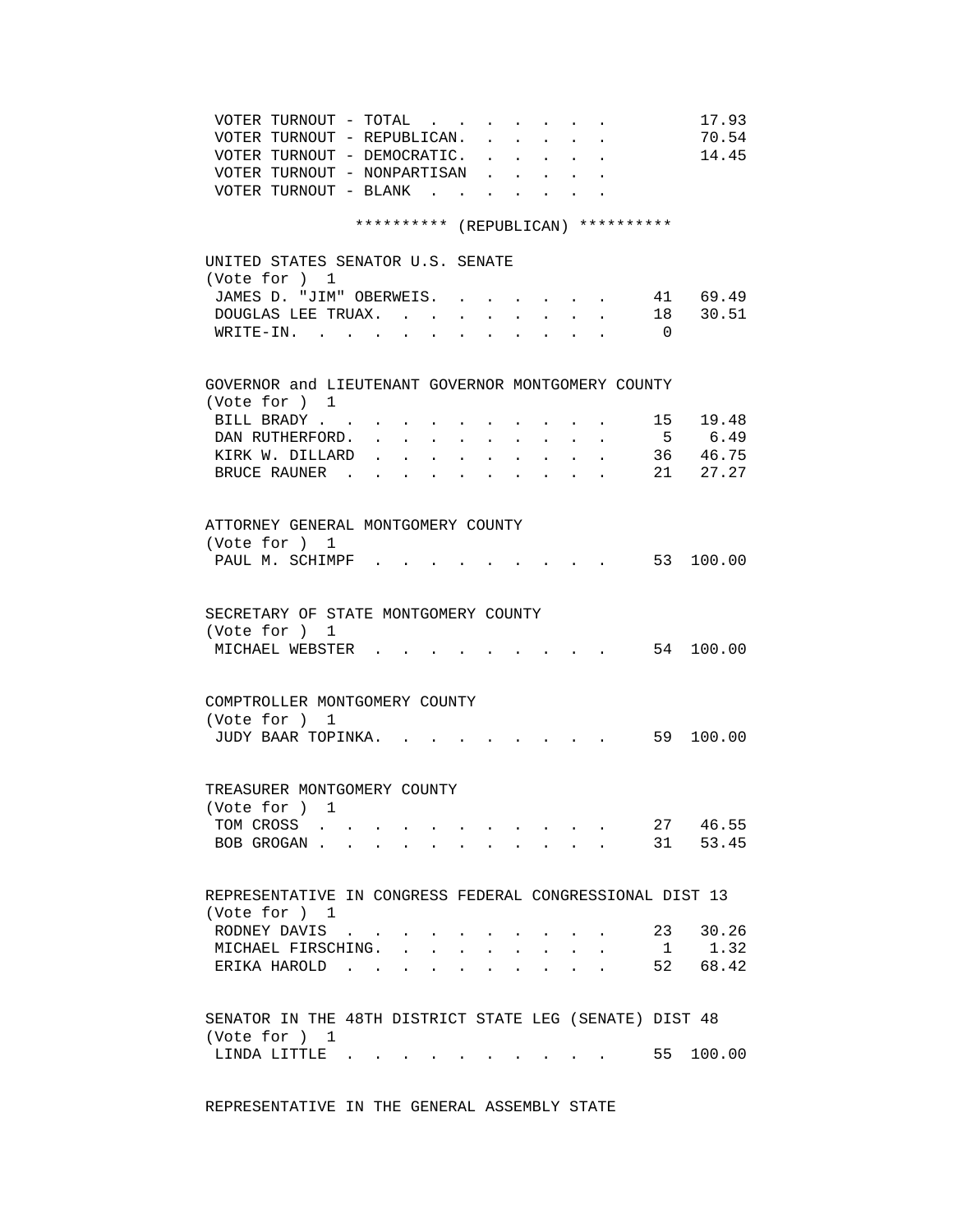| REPRESENTATIVE DIST 95<br>(Vote for ) 1<br>62 100.00<br>WAYNE ARTHUR ROSENTHAL                       |
|------------------------------------------------------------------------------------------------------|
| COUNTY CLERK MONTGOMERY COUNTY<br>(Vote for ) 1                                                      |
| 68 -<br>100.00<br>SANDY LEITHEISER.                                                                  |
| COUNTY TREASURER MONTGOMERY COUNTY<br>(Vote for ) 1<br>66 100.00<br>RONALD D. JENKINS.               |
| COUNTY SHERIFF MONTGOMERY COUNTY<br>(Vote for ) 1                                                    |
| JIM VAZZI .<br>62 100.00                                                                             |
| REGIONAL SUPERINTENDENT OF SCHOOLS<br>(BOND/CHRISTIAN/EFFINGHAM/FAYETTE/MONTGOMERY)<br>(Vote for ) 1 |
| NO CANDIDATE FILED<br>0                                                                              |
| COUNTY BOARD MEMBER DISTRICT 3<br>(Vote for ) 2                                                      |
| JAY L. MARTIN.<br>60 100.00                                                                          |
| JUDGE OF THE CIRCUIT COURT JUDICIAL CIRCUIT DISTRICT 4<br>(Vote for ) 1                              |
| 24 43.64<br>MARTIN W. SIEMER<br>31 56.36<br>DEBORAH MCLOCHLIN RILEY. .                               |
| JUDGE OF THE CIRCUIT COURT JUDICIAL CIRCUIT DISTRICT 4<br>(Vote for ) 1                              |
| NO CANDIDATE FILED<br>0                                                                              |
| PRECINCT COMMITTEEMAN EAST FORK 3<br>(Vote for ) 1                                                   |
| NO CANDIDATE FILED<br>$\Omega$                                                                       |
| ********** (DEMOCRATIC) **********                                                                   |
| UNITED STATES SENATOR U.S. SENATE<br>(Vote for ) 1<br>RICHARD J. DURBIN.<br>18 100.00                |
| GOVERNOR and LIEUTENANT GOVERNOR MONTGOMERY COUNTY                                                   |
| (Vote for ) 1<br>10 47.62<br>TIO HARDIMAN<br>11<br>52.38<br>PAT QUINN                                |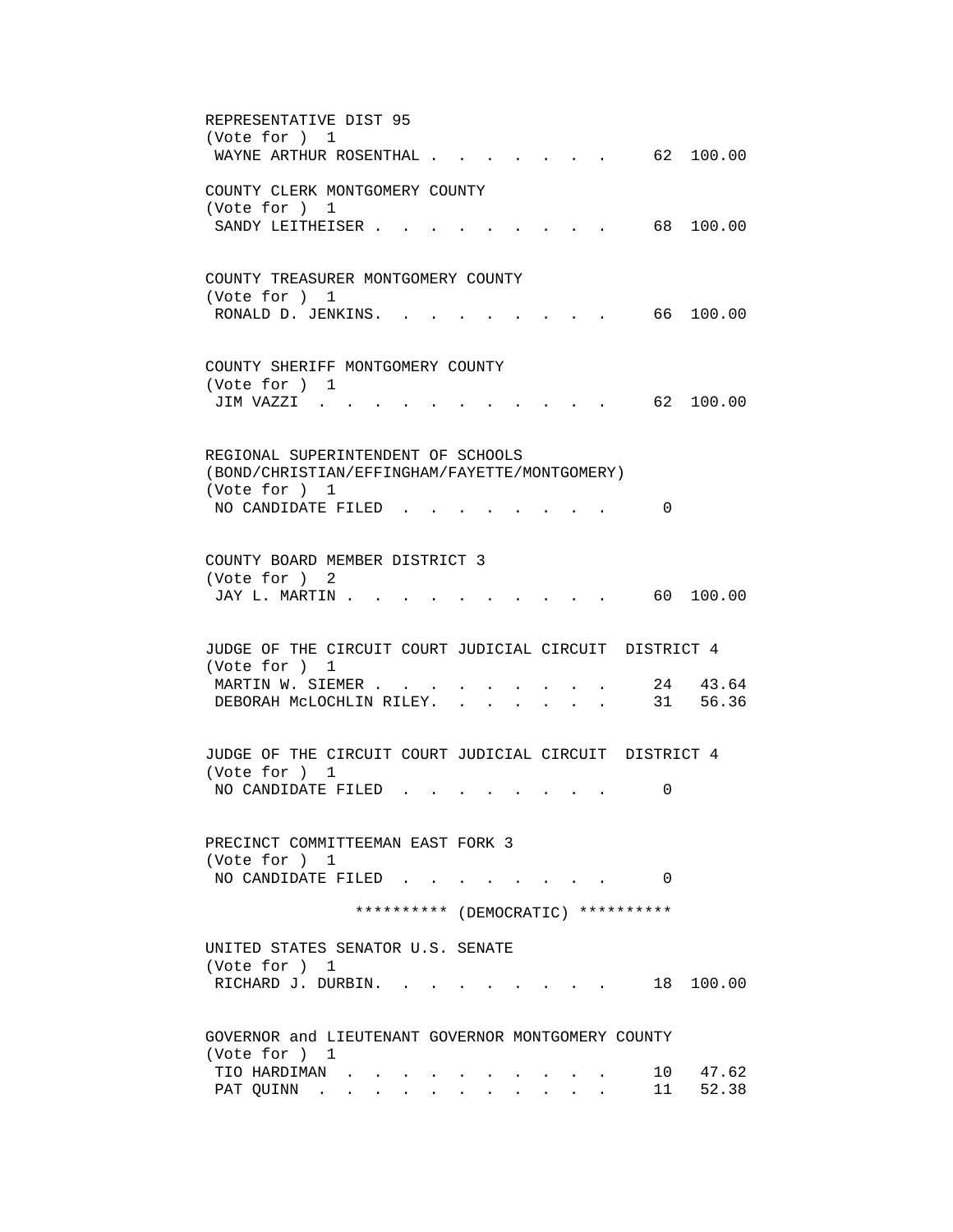| ATTORNEY GENERAL MONTGOMERY COUNTY                                                                           |
|--------------------------------------------------------------------------------------------------------------|
| (Vote for ) 1<br>19 100.00<br>LISA MADIGAN.                                                                  |
|                                                                                                              |
|                                                                                                              |
| SECRETARY OF STATE MONTGOMERY COUNTY                                                                         |
| (Vote for ) 1                                                                                                |
| 20 100.00<br>JESSE WHITE. .                                                                                  |
|                                                                                                              |
|                                                                                                              |
| COMPTROLLER MONTGOMERY COUNTY<br>(Vote for ) 1                                                               |
| 17 100.00<br>SHEILA SIMON.                                                                                   |
|                                                                                                              |
|                                                                                                              |
| TREASURER MONTGOMERY COUNTY                                                                                  |
| (Vote for ) 1                                                                                                |
| MICHAEL W. FRERICHS<br>16 100.00<br>$\mathbf{r} = \mathbf{r} + \mathbf{r}$ , where $\mathbf{r} = \mathbf{r}$ |
|                                                                                                              |
| REPRESENTATIVE IN CONGRESS FEDERAL CONGRESSIONAL DIST 13                                                     |
| (Vote for ) 1                                                                                                |
| $13 \quad 54.17$<br>ANN E. CALLIS .                                                                          |
| 6 25.00<br>GEORGE GOLLIN                                                                                     |
| 5 20.83<br>DAVID L. GREEN. .<br>$\bullet$ .<br><br><br><br><br><br><br><br><br><br><br><br><br><br>          |
|                                                                                                              |
|                                                                                                              |
| STATE CENTRAL COMMITTEEWOMAN MONTGOMERY COUNTY<br>(Vote for ) 1                                              |
| 12 100.00<br>JAYNE MAZZOTTI.                                                                                 |
|                                                                                                              |
|                                                                                                              |
| STATE CENTRAL COMMITTEEMAN MONTGOMERY COUNTY                                                                 |
| (Vote for ) 1                                                                                                |
| TERRY REDMAN.<br>$14$ 100.00                                                                                 |
|                                                                                                              |
| SENATOR IN THE 48TH DISTRICT STATE LEG (SENATE) DIST 48                                                      |
| (Vote for ) 1                                                                                                |
| 20 100.00<br>ANDY MANAR                                                                                      |
|                                                                                                              |
| REPRESENTATIVE IN THE GENERAL ASSEMBLY STATE                                                                 |
| REPRESENTATIVE DIST 95                                                                                       |
| (Vote for ) 1                                                                                                |
| NO CANDIDATE FILED.<br>0                                                                                     |
|                                                                                                              |
| COUNTY CLERK MONTGOMERY COUNTY                                                                               |
| (Vote for ) 1                                                                                                |
| NO CANDIDATE FILED.<br>0                                                                                     |
|                                                                                                              |
|                                                                                                              |
| COUNTY TREASURER MONTGOMERY COUNTY                                                                           |
| (Vote for ) 1<br>NO CANDIDATE FILED<br>0                                                                     |
|                                                                                                              |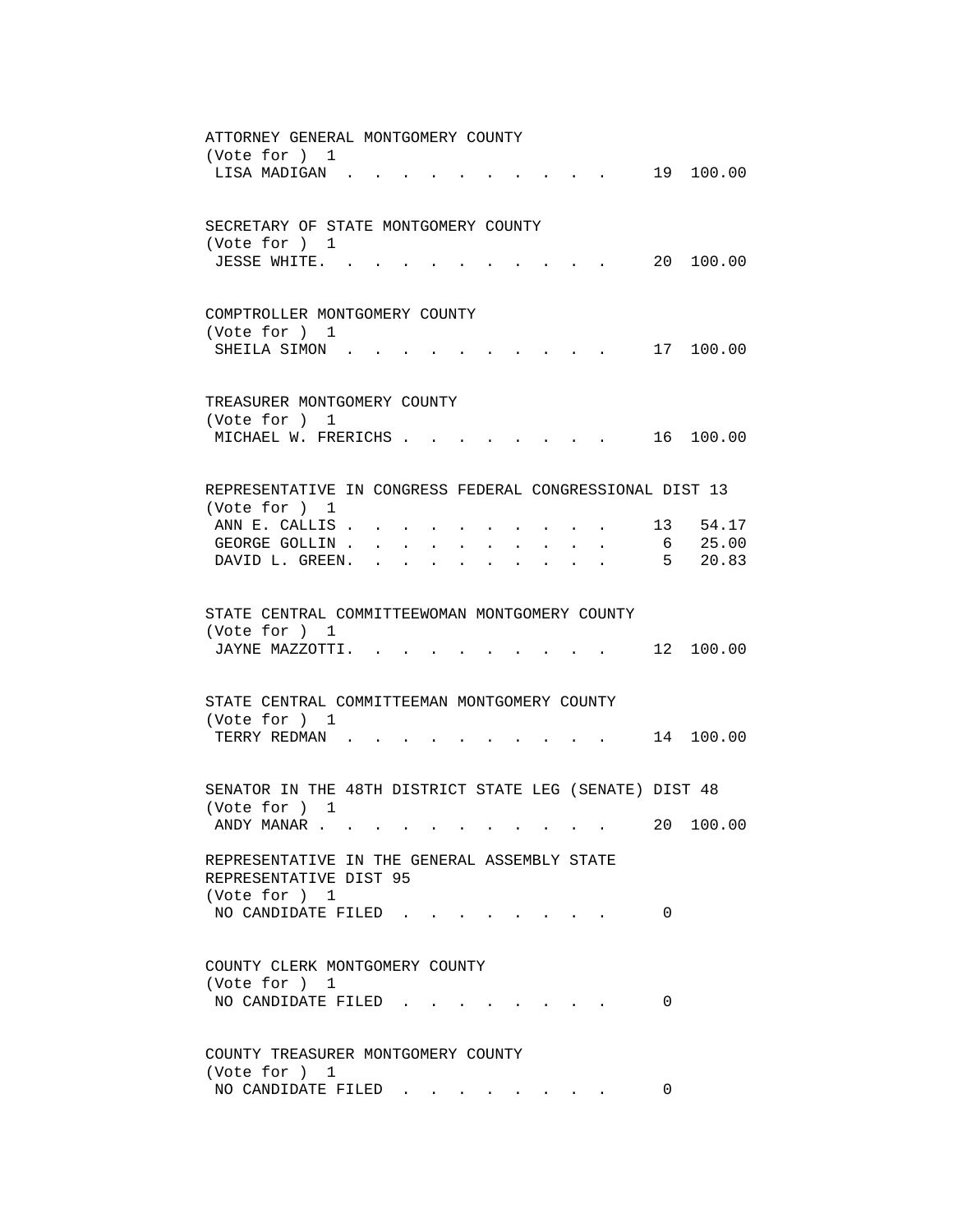|                                                                                                                     | COUNTY SHERIFF MONTGOMERY COUNTY<br>(Vote for ) 1<br>NO CANDIDATE FILED |            |  |  | 0                          |                         |  |
|---------------------------------------------------------------------------------------------------------------------|-------------------------------------------------------------------------|------------|--|--|----------------------------|-------------------------|--|
|                                                                                                                     | REGIONAL SUPERINTENDENT OF SCHOOLS                                      |            |  |  |                            |                         |  |
|                                                                                                                     | (BOND/CHRISTIAN/EFFINGHAM/FAYETTE/MONTGOMERY)                           |            |  |  |                            |                         |  |
|                                                                                                                     | (Vote for ) 1<br>JULIE WOLLERMAN                                        |            |  |  |                            | 14 100.00               |  |
|                                                                                                                     | COUNTY BOARD MEMBER DISTRICT 3<br>(Vote for ) 2                         |            |  |  |                            |                         |  |
|                                                                                                                     | GEORGE L. BLANKENSHIP .                                                 |            |  |  |                            | $\cdot$ , . 20 100.00   |  |
|                                                                                                                     | JUDGE OF THE CIRCUIT COURT JUDICIAL CIRCUIT DISTRICT 4<br>(Vote for ) 1 |            |  |  |                            |                         |  |
|                                                                                                                     | ERICKA SANDERS. 17 100.00                                               |            |  |  |                            |                         |  |
|                                                                                                                     | JUDGE OF THE CIRCUIT COURT JUDICIAL CIRCUIT DISTRICT 4<br>(Vote for ) 1 |            |  |  |                            |                         |  |
|                                                                                                                     | JAMES L. ROBERTS                                                        |            |  |  |                            | $\cdot$ , , , 20 100.00 |  |
|                                                                                                                     | PRECINCT COMMITTEEMAN EAST FORK 3<br>(Vote for ) 1                      |            |  |  |                            |                         |  |
|                                                                                                                     | STEVEN WHITE                                                            |            |  |  |                            | 22 100.00               |  |
| PRECINCT REPORT GENERAL PRIMARY ELECTION<br>RUN DATE: 04/02/14 MARCH 18, 2014<br>RUN TIME:11:17 AM OFFICIAL RESULTS |                                                                         | STATISTICS |  |  |                            | Montgomery County, IL   |  |
| 0501 FILLMORE                                                                                                       |                                                                         |            |  |  |                            | VOTES PERCENT           |  |
|                                                                                                                     | REGISTERED VOTERS - TOTAL                                               |            |  |  | 425                        |                         |  |
|                                                                                                                     | REGISTERED VOTERS - REPUBLICAN.                                         |            |  |  |                            | 98 23.06                |  |
|                                                                                                                     | REGISTERED VOTERS - DEMOCRATIC                                          |            |  |  | 130                        | 30.59                   |  |
|                                                                                                                     | REGISTERED VOTERS - NONPARTISAN                                         |            |  |  | 197                        | 46.35                   |  |
|                                                                                                                     | BALLOTS CAST - TOTAL.                                                   |            |  |  | 79                         |                         |  |
|                                                                                                                     | BALLOTS CAST - REPUBLICAN                                               |            |  |  | 51                         | 64.56                   |  |
|                                                                                                                     | BALLOTS CAST - DEMOCRATIC                                               |            |  |  | 28<br>$\ddot{\phantom{a}}$ | 35.44                   |  |
|                                                                                                                     | BALLOTS CAST - NONPARTISAN.                                             |            |  |  | $\mathbf 0$                |                         |  |
|                                                                                                                     | BALLOTS CAST - BLANK.                                                   |            |  |  | $\mathbf 0$                | 18.59                   |  |
|                                                                                                                     | VOTER TURNOUT - TOTAL $\ldots$<br>VOTER TURNOUT - REPUBLICAN.           |            |  |  |                            | 52.04                   |  |

VOTER TURNOUT - BLANK . . . . . . . \*\*\*\*\*\*\*\*\*\* (REPUBLICAN) \*\*\*\*\*\*\*\*\*\*

VOTER TURNOUT - DEMOCRATIC. . . . . . 21.54

VOTER TURNOUT - REPUBLICAN.  $\cdot$  . . . . .

VOTER TURNOUT - NONPARTISAN . . . . .

UNITED STATES SENATOR U.S. SENATE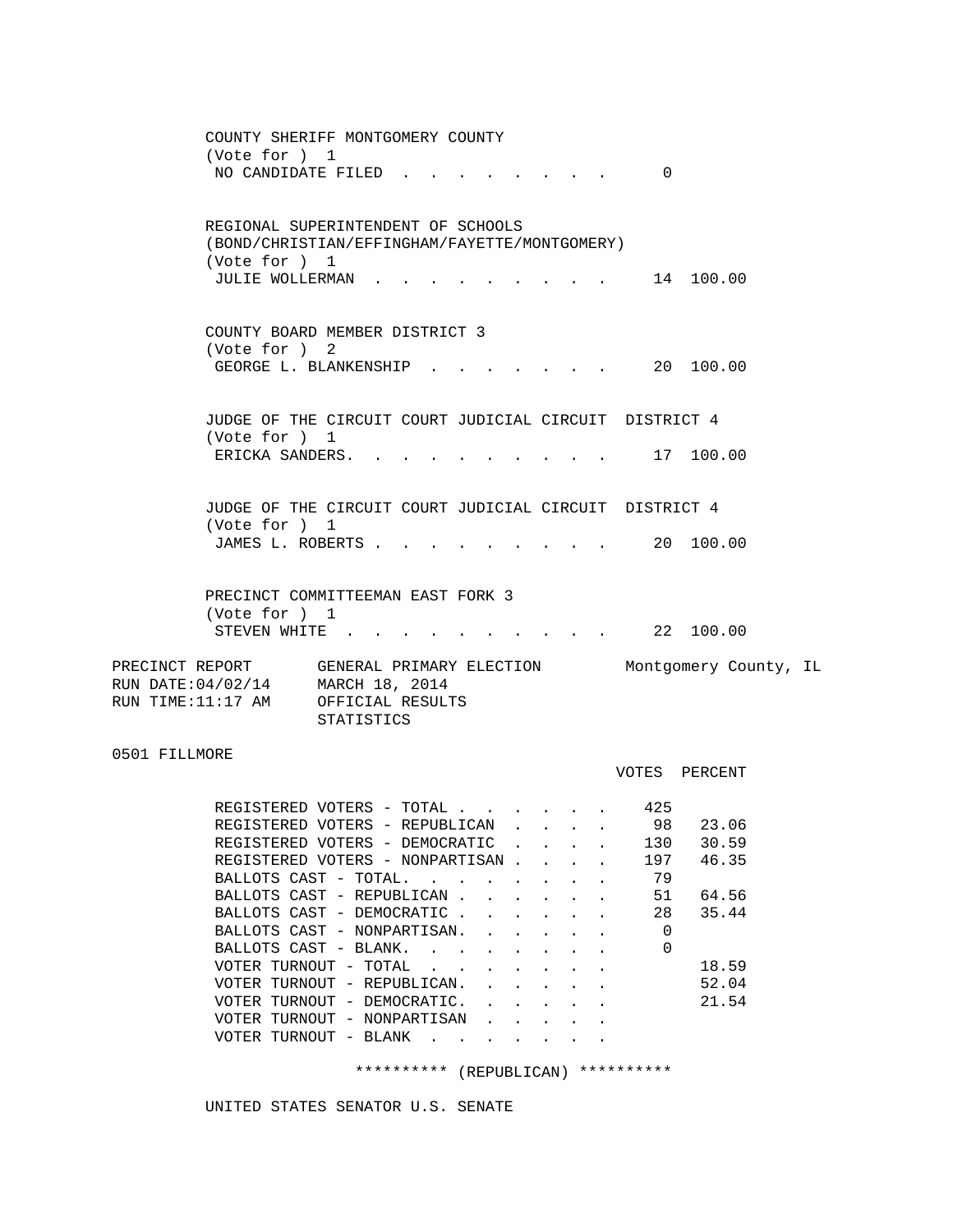| (Vote for ) 1<br>29 69.05<br>JAMES D. "JIM" OBERWEIS.                                                                   |
|-------------------------------------------------------------------------------------------------------------------------|
| 13 30.95<br>DOUGLAS LEE TRUAX. .                                                                                        |
| $\overline{0}$<br>$WRITE-IN.$<br>$\mathbf{r}$                                                                           |
| GOVERNOR and LIEUTENANT GOVERNOR MONTGOMERY COUNTY<br>(Vote for ) 1                                                     |
| 10 20.83<br>BILL BRADY                                                                                                  |
| 8.33<br>$\overline{4}$<br>DAN RUTHERFORD.                                                                               |
| $13$ $27.08$<br>KIRK W. DILLARD                                                                                         |
| 21 43.75<br>BRUCE RAUNER.                                                                                               |
| ATTORNEY GENERAL MONTGOMERY COUNTY<br>(Vote for ) 1                                                                     |
| 35 100.00<br>PAUL M. SCHIMPF                                                                                            |
| SECRETARY OF STATE MONTGOMERY COUNTY<br>(Vote for ) 1                                                                   |
| MICHAEL WEBSTER .<br>36 100.00                                                                                          |
| COMPTROLLER MONTGOMERY COUNTY<br>(Vote for ) 1<br>34 100.00<br>JUDY BAAR TOPINKA.                                       |
| TREASURER MONTGOMERY COUNTY                                                                                             |
| (Vote for ) 1                                                                                                           |
| 15 40.54<br>TOM CROSS                                                                                                   |
| 22 59.46<br>BOB GROGAN.<br>$\ddot{\phantom{a}}$<br>$\ddot{\phantom{0}}$<br>$\ddot{\phantom{0}}$<br>$\ddot{\phantom{a}}$ |
| REPRESENTATIVE IN CONGRESS FEDERAL CONGRESSIONAL DIST 13                                                                |
| (Vote for ) 1                                                                                                           |
| 24 48.00<br>RODNEY DAVIS.<br>2.00<br>$\mathbf{1}$                                                                       |
| MICHAEL FIRSCHING. .<br>$\sim$<br>$25 -$<br>50.00<br>ERIKA HAROLD.                                                      |
|                                                                                                                         |
| SENATOR IN THE 48TH DISTRICT STATE LEG (SENATE) DIST 48<br>(Vote for ) 1                                                |
| . 34 100.00<br>LINDA LITTLE.                                                                                            |
| REPRESENTATIVE IN THE GENERAL ASSEMBLY STATE<br>REPRESENTATIVE DIST 95<br>(Vote for ) 1                                 |
| WAYNE ARTHUR ROSENTHAL 44 100.00                                                                                        |
| COUNTY CLERK MONTGOMERY COUNTY<br>(Vote for ) 1                                                                         |
| 47 100.00<br>SANDY LEITHEISER                                                                                           |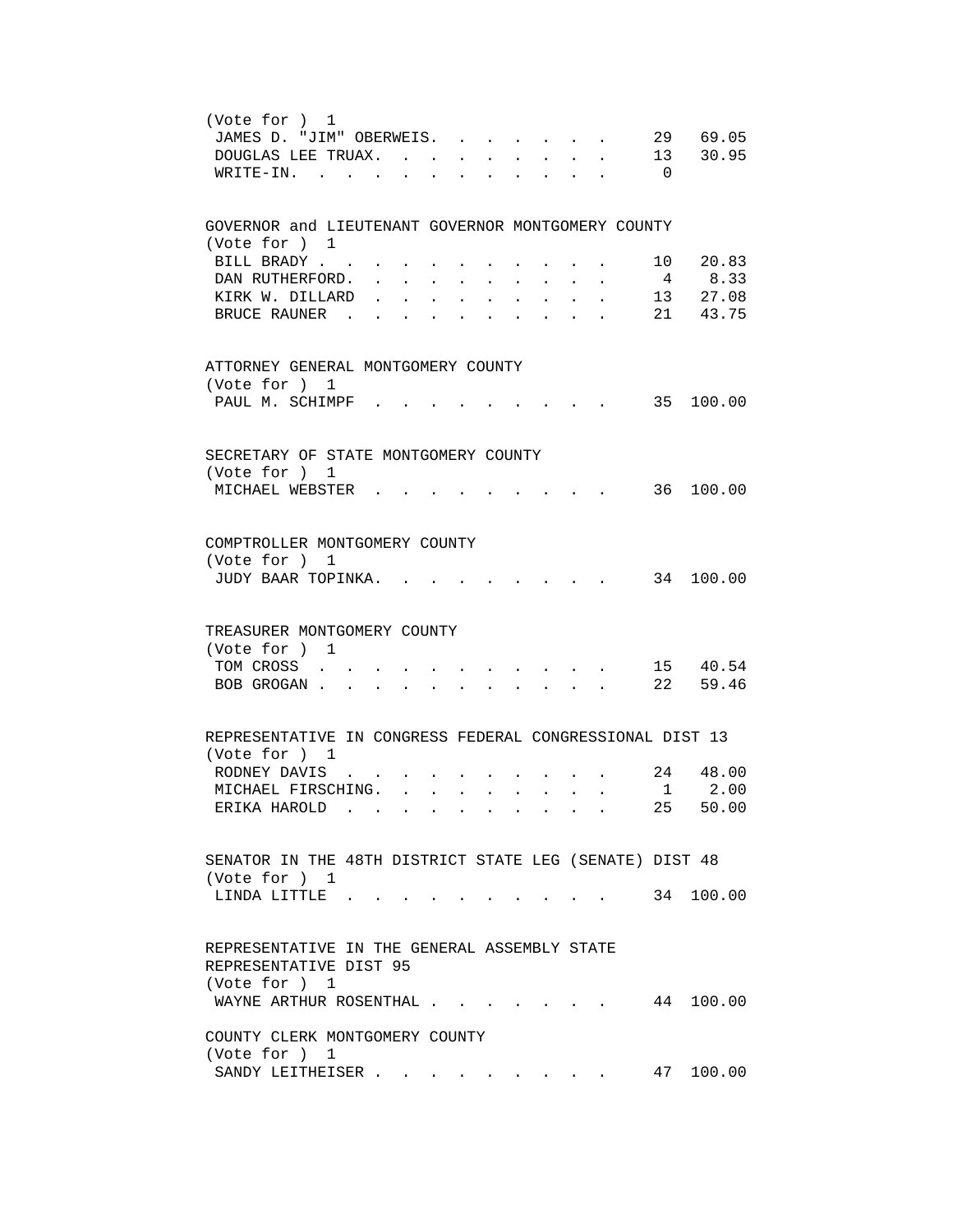COUNTY TREASURER MONTGOMERY COUNTY (Vote for ) 1 RONALD D. JENKINS. . . . . . . . . 43 100.00 COUNTY SHERIFF MONTGOMERY COUNTY (Vote for ) 1 JIM VAZZI . . . . . . . . . . . 41 100.00 REGIONAL SUPERINTENDENT OF SCHOOLS (BOND/CHRISTIAN/EFFINGHAM/FAYETTE/MONTGOMERY) (Vote for ) 1 NO CANDIDATE FILED . . . . . . . . 0 COUNTY BOARD MEMBER DISTRICT 3 (Vote for ) 2 JAY L. MARTIN . . . . . . . . . . . 32 100.00 JUDGE OF THE CIRCUIT COURT JUDICIAL CIRCUIT DISTRICT 4 (Vote for ) 1 MARTIN W. SIEMER . . . . . . . . . . 14 51.85 DEBORAH MCLOCHLIN RILEY. . . . . . . 13 48.15 JUDGE OF THE CIRCUIT COURT JUDICIAL CIRCUIT DISTRICT 4 (Vote for ) 1 NO CANDIDATE FILED . . . . . . . . 0 PRECINCT COMMITTEEMAN FILLMORE (Vote for ) 1 NO CANDIDATE FILED . . . . . . . . 0 \*\*\*\*\*\*\*\*\*\* (DEMOCRATIC) \*\*\*\*\*\*\*\*\*\* UNITED STATES SENATOR U.S. SENATE (Vote for ) 1 RICHARD J. DURBIN. . . . . . . . . 23 100.00 GOVERNOR and LIEUTENANT GOVERNOR MONTGOMERY COUNTY (Vote for ) 1 TIO HARDIMAN . . . . . . . . . . 16 66.67 PAT QUINN . . . . . . . . . . . 8 33.33 ATTORNEY GENERAL MONTGOMERY COUNTY (Vote for ) 1 LISA MADIGAN . . . . . . . . . . 23 100.00 SECRETARY OF STATE MONTGOMERY COUNTY (Vote for ) 1 JESSE WHITE. . . . . . . . . . . 27 100.00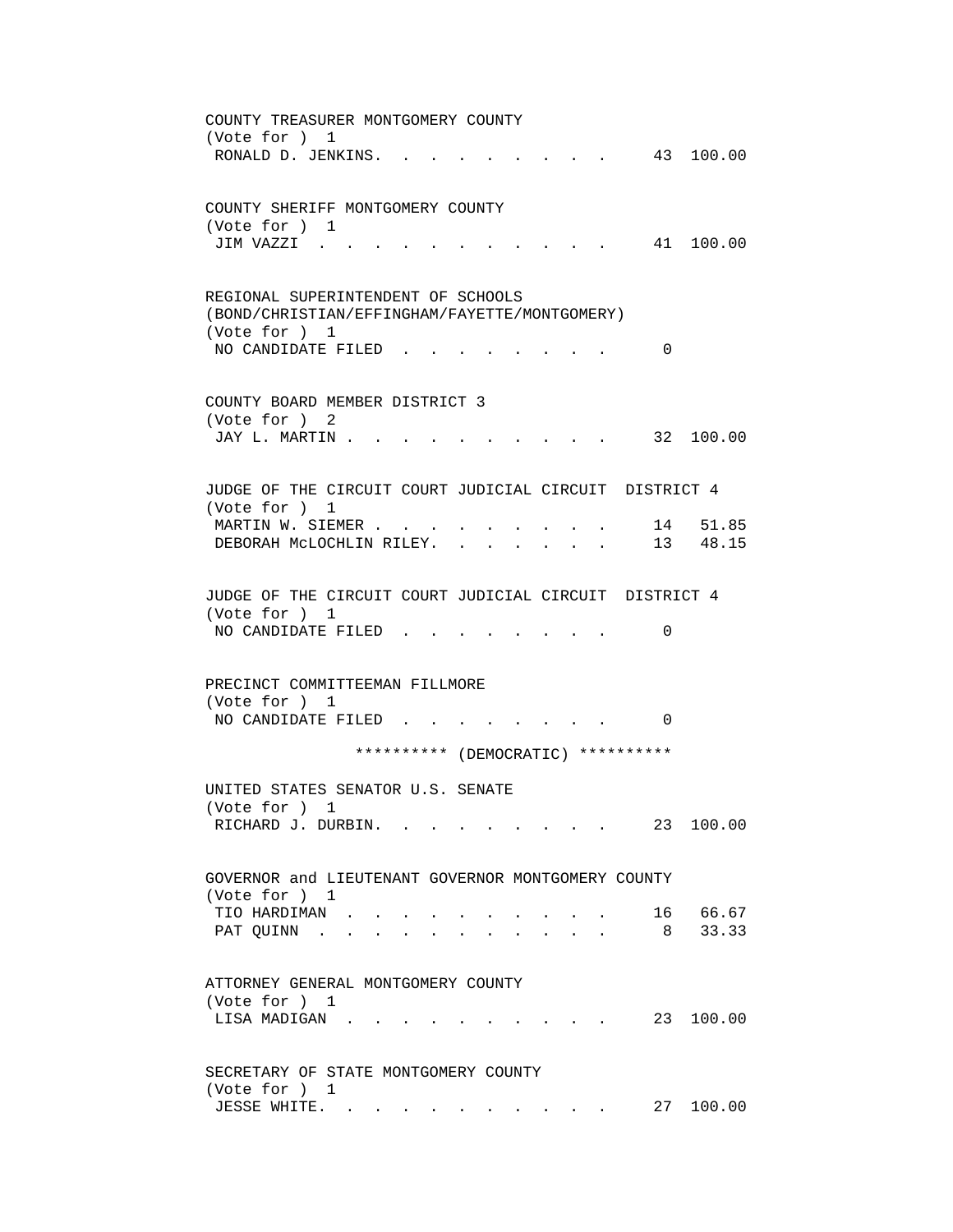| COMPTROLLER MONTGOMERY COUNTY                                                                                                                               |
|-------------------------------------------------------------------------------------------------------------------------------------------------------------|
| (Vote for ) 1<br>24 100.00<br>SHEILA SIMON                                                                                                                  |
|                                                                                                                                                             |
|                                                                                                                                                             |
| TREASURER MONTGOMERY COUNTY<br>(Vote for ) 1                                                                                                                |
| MICHAEL W. FRERICHS<br>24 100.00                                                                                                                            |
|                                                                                                                                                             |
| REPRESENTATIVE IN CONGRESS FEDERAL CONGRESSIONAL DIST 13                                                                                                    |
| (Vote for ) 1                                                                                                                                               |
| ANN E. CALLIS<br>11 42.31                                                                                                                                   |
| 4 15.38<br>GEORGE GOLLIN<br>$\mathbf{r} = \mathbf{r} \cdot \mathbf{r}$ , where $\mathbf{r} = \mathbf{r}$                                                    |
| 11 42.31<br>DAVID L. GREEN.<br>$\bullet$ .<br><br><br><br><br><br><br><br><br><br><br><br><br><br>$\mathbf{z} = \mathbf{z} + \mathbf{z}$ . The $\mathbf{z}$ |
|                                                                                                                                                             |
| STATE CENTRAL COMMITTEEWOMAN MONTGOMERY COUNTY                                                                                                              |
| (Vote for ) 1<br>24 100.00<br>JAYNE MAZZOTTI.                                                                                                               |
|                                                                                                                                                             |
|                                                                                                                                                             |
| STATE CENTRAL COMMITTEEMAN MONTGOMERY COUNTY<br>(Vote for ) 1                                                                                               |
| TERRY REDMAN .<br>23 100.00                                                                                                                                 |
|                                                                                                                                                             |
| SENATOR IN THE 48TH DISTRICT STATE LEG (SENATE) DIST 48                                                                                                     |
| (Vote for ) 1                                                                                                                                               |
| 25<br>100.00<br>ANDY MANAR                                                                                                                                  |
| REPRESENTATIVE IN THE GENERAL ASSEMBLY STATE                                                                                                                |
| REPRESENTATIVE DIST 95                                                                                                                                      |
| (Vote for ) 1                                                                                                                                               |
| NO CANDIDATE FILED.<br>0                                                                                                                                    |
|                                                                                                                                                             |
| COUNTY CLERK MONTGOMERY COUNTY                                                                                                                              |
| (Vote for ) 1                                                                                                                                               |
| NO CANDIDATE FILED<br>0                                                                                                                                     |
|                                                                                                                                                             |
| COUNTY TREASURER MONTGOMERY COUNTY                                                                                                                          |
| (Vote for ) 1<br>NO CANDIDATE FILED<br>0                                                                                                                    |
|                                                                                                                                                             |
|                                                                                                                                                             |
| COUNTY SHERIFF MONTGOMERY COUNTY<br>(Vote for ) 1                                                                                                           |
| NO CANDIDATE FILED.<br>0                                                                                                                                    |
|                                                                                                                                                             |
|                                                                                                                                                             |
| REGIONAL SUPERINTENDENT OF SCHOOLS<br>(BOND/CHRISTIAN/EFFINGHAM/FAYETTE/MONTGOMERY)                                                                         |
|                                                                                                                                                             |

(Vote for ) 1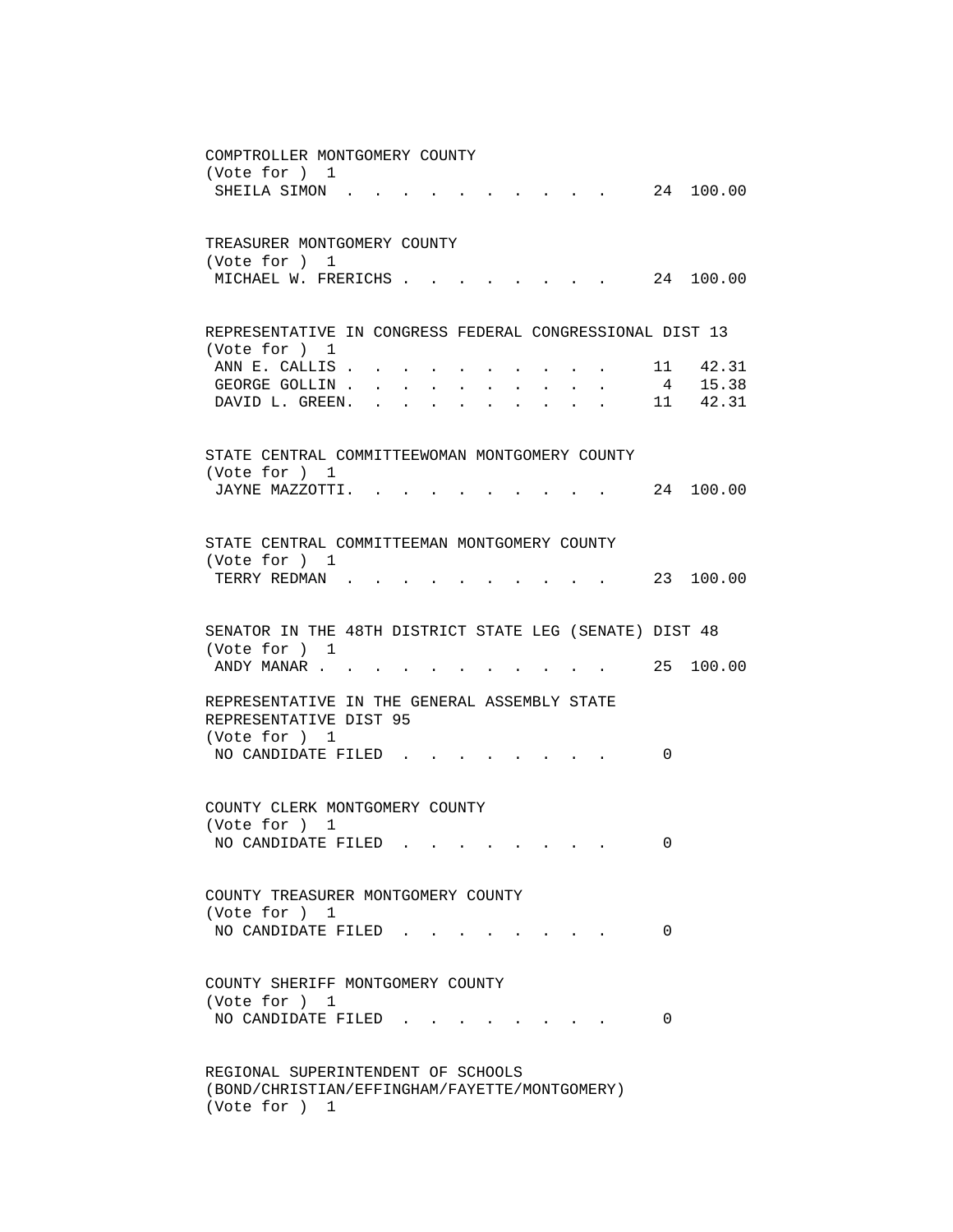| JULIE WOLLERMAN 26 100.00                                                                                                                                                                                                                                                                                                                                                                                                                                                                                                                                                                                               |                                                                                                                                                                                                                                                  |
|-------------------------------------------------------------------------------------------------------------------------------------------------------------------------------------------------------------------------------------------------------------------------------------------------------------------------------------------------------------------------------------------------------------------------------------------------------------------------------------------------------------------------------------------------------------------------------------------------------------------------|--------------------------------------------------------------------------------------------------------------------------------------------------------------------------------------------------------------------------------------------------|
| COUNTY BOARD MEMBER DISTRICT 3<br>(Vote for ) 2                                                                                                                                                                                                                                                                                                                                                                                                                                                                                                                                                                         |                                                                                                                                                                                                                                                  |
| GEORGE L. BLANKENSHIP 20 100.00                                                                                                                                                                                                                                                                                                                                                                                                                                                                                                                                                                                         |                                                                                                                                                                                                                                                  |
| JUDGE OF THE CIRCUIT COURT JUDICIAL CIRCUIT DISTRICT 4<br>(Vote for ) 1                                                                                                                                                                                                                                                                                                                                                                                                                                                                                                                                                 |                                                                                                                                                                                                                                                  |
| ERICKA SANDERS.                                                                                                                                                                                                                                                                                                                                                                                                                                                                                                                                                                                                         | . 19 100.00                                                                                                                                                                                                                                      |
| JUDGE OF THE CIRCUIT COURT JUDICIAL CIRCUIT DISTRICT 4<br>(Vote for ) 1                                                                                                                                                                                                                                                                                                                                                                                                                                                                                                                                                 |                                                                                                                                                                                                                                                  |
| JAMES L. ROBERTS 24 100.00                                                                                                                                                                                                                                                                                                                                                                                                                                                                                                                                                                                              |                                                                                                                                                                                                                                                  |
| PRECINCT COMMITTEEMAN FILLMORE                                                                                                                                                                                                                                                                                                                                                                                                                                                                                                                                                                                          |                                                                                                                                                                                                                                                  |
| (Vote for ) 1<br>NO CANDIDATE FILED                                                                                                                                                                                                                                                                                                                                                                                                                                                                                                                                                                                     | 0                                                                                                                                                                                                                                                |
| PRECINCT REPORT GENERAL PRIMARY ELECTION Montgomery County, IL<br>RUN DATE: 04/02/14 MARCH 18, 2014<br>RUN TIME:11:17 AM OFFICIAL RESULTS<br>STATISTICS                                                                                                                                                                                                                                                                                                                                                                                                                                                                 |                                                                                                                                                                                                                                                  |
| 0601 GRISHAM 1                                                                                                                                                                                                                                                                                                                                                                                                                                                                                                                                                                                                          | VOTES PERCENT                                                                                                                                                                                                                                    |
| REGISTERED VOTERS - TOTAL<br>REGISTERED VOTERS - REPUBLICAN<br>REGISTERED VOTERS - DEMOCRATIC 87 37.99<br>REGISTERED VOTERS - NONPARTISAN<br>BALLOTS CAST - TOTAL.<br>BALLOTS CAST - REPUBLICAN<br>BALLOTS CAST - DEMOCRATIC<br>BALLOTS CAST - NONPARTISAN.<br>BALLOTS CAST - BLANK.<br>VOTER TURNOUT - TOTAL $\blacksquare$ .<br>VOTER TURNOUT - REPUBLICAN.<br>VOTER TURNOUT - DEMOCRATIC.<br>VOTER TURNOUT - NONPARTISAN<br>VOTER TURNOUT - BLANK $\cdot$<br>********** (REPUBLICAN) **********<br>UNITED STATES SENATOR U.S. SENATE<br>(Vote for ) 1<br>JAMES D. "JIM" OBERWEIS.<br>DOUGLAS LEE TRUAX.<br>WRITE-IN. | 229<br>46 20.09<br>96 —<br>41.92<br>50<br>23 46.00<br>$\mathbf{L}^{\text{max}}$ and $\mathbf{L}^{\text{max}}$<br>. 24 48.00<br>6.00<br>$\overline{\mathbf{3}}$<br>$\Omega$<br>21.83<br>50.00<br>27.59<br>3.13<br>14 66.67<br>7 33.33<br>$\Omega$ |
| GOVERNOR and LIEUTENANT GOVERNOR MONTGOMERY COUNTY<br>(Vote for ) 1                                                                                                                                                                                                                                                                                                                                                                                                                                                                                                                                                     |                                                                                                                                                                                                                                                  |
| BILL BRADY                                                                                                                                                                                                                                                                                                                                                                                                                                                                                                                                                                                                              | 26.09<br>6 —                                                                                                                                                                                                                                     |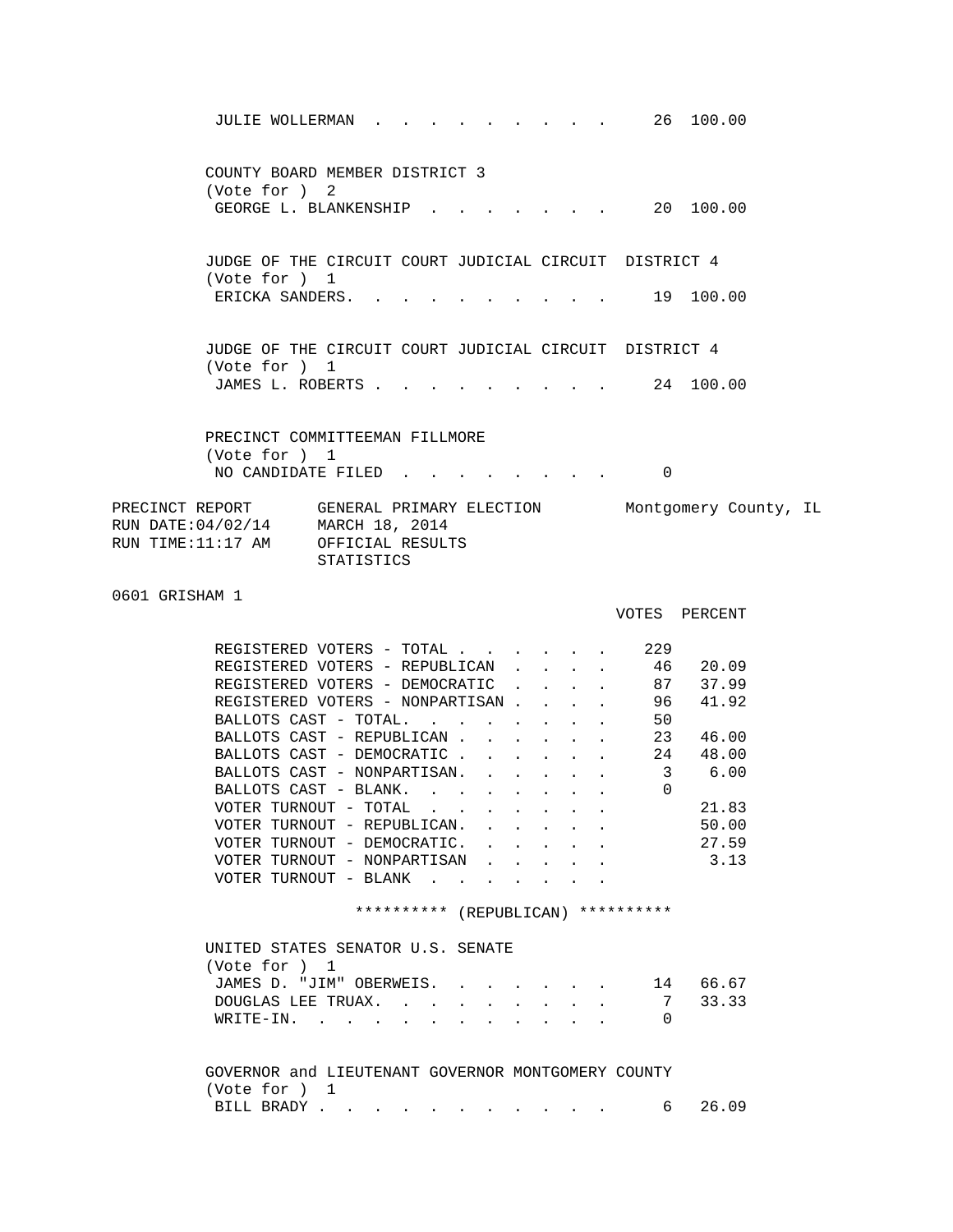| $\overline{3}$<br>13.04<br>DAN RUTHERFORD.                                                                   |  |
|--------------------------------------------------------------------------------------------------------------|--|
| $\overline{\mathbf{3}}$<br>13.04<br>KIRK W. DILLARD<br>$\ddot{\phantom{0}}$<br>$\mathbf{L}$                  |  |
| 11 47.83<br>BRUCE RAUNER.<br>$\mathbf{L}$<br>$\mathbf{L}$<br>$\sim$                                          |  |
|                                                                                                              |  |
|                                                                                                              |  |
| ATTORNEY GENERAL MONTGOMERY COUNTY                                                                           |  |
| (Vote for ) 1                                                                                                |  |
| PAUL M. SCHIMPF.<br>18 100.00                                                                                |  |
|                                                                                                              |  |
|                                                                                                              |  |
|                                                                                                              |  |
| SECRETARY OF STATE MONTGOMERY COUNTY                                                                         |  |
| (Vote for ) 1                                                                                                |  |
| MICHAEL WEBSTER.<br>19 100.00                                                                                |  |
|                                                                                                              |  |
|                                                                                                              |  |
| COMPTROLLER MONTGOMERY COUNTY                                                                                |  |
| (Vote for ) 1                                                                                                |  |
| JUDY BAAR TOPINKA.<br>20 100.00                                                                              |  |
|                                                                                                              |  |
|                                                                                                              |  |
| TREASURER MONTGOMERY COUNTY                                                                                  |  |
| (Vote for ) 1                                                                                                |  |
| 10 55.56<br>TOM CROSS<br>the contract of the contract of the contract of the contract of the contract of     |  |
| 8 44.44<br>BOB GROGAN                                                                                        |  |
|                                                                                                              |  |
|                                                                                                              |  |
|                                                                                                              |  |
| REPRESENTATIVE IN CONGRESS FEDERAL CONGRESSIONAL DIST 13                                                     |  |
| (Vote for ) 1                                                                                                |  |
| RODNEY DAVIS<br>12<br>57.14                                                                                  |  |
| MICHAEL FIRSCHING.<br>$\overline{0}$<br>$\sim$<br>$\mathbf{L}$<br>$\mathbf{r} = \mathbf{r}$<br>$\sim$ $\sim$ |  |
| 9<br>42.86<br>ERIKA HAROLD.<br>$\sim$<br>$\sim$<br>$\sim$ $\sim$<br>$\ddot{\phantom{a}}$<br>$\sim$ $\sim$    |  |
|                                                                                                              |  |
|                                                                                                              |  |
| SENATOR IN THE 48TH DISTRICT STATE LEG (SENATE) DIST 48                                                      |  |
| (Vote for ) 1                                                                                                |  |
| . 17 100.00<br>LINDA LITTLE                                                                                  |  |
|                                                                                                              |  |
|                                                                                                              |  |
| REPRESENTATIVE IN THE GENERAL ASSEMBLY STATE                                                                 |  |
| REPRESENTATIVE DIST 95                                                                                       |  |
| (Vote for ) 1                                                                                                |  |
|                                                                                                              |  |
| WAYNE ARTHUR ROSENTHAL<br>21 100.00                                                                          |  |
|                                                                                                              |  |
| COUNTY CLERK MONTGOMERY COUNTY                                                                               |  |
| (Vote for ) 1                                                                                                |  |
| 22 100.00<br>SANDY LEITHEISER<br>$\sim$ $\sim$ $\sim$ $\sim$ $\sim$ $\sim$                                   |  |
|                                                                                                              |  |
|                                                                                                              |  |
| COUNTY TREASURER MONTGOMERY COUNTY                                                                           |  |
| (Vote for ) 1                                                                                                |  |
| RONALD D. JENKINS.<br>18<br>100.00<br>$\sim$ $\sim$ $\sim$ $\sim$ $\sim$                                     |  |
|                                                                                                              |  |
|                                                                                                              |  |
| COUNTY SHERIFF MONTGOMERY COUNTY                                                                             |  |
| (Vote for ) 1                                                                                                |  |
| 20<br>100.00                                                                                                 |  |
| JIM VAZZI                                                                                                    |  |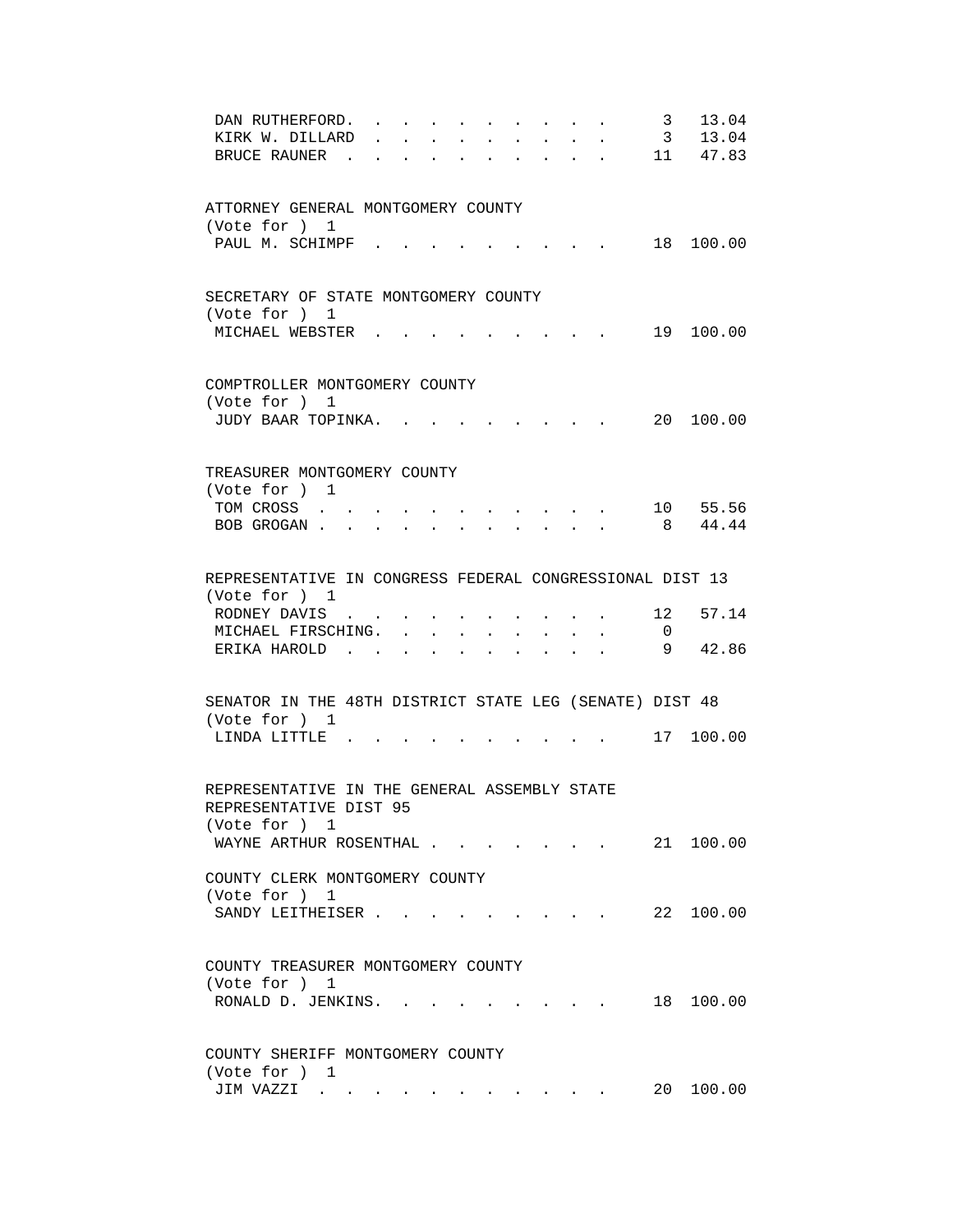REGIONAL SUPERINTENDENT OF SCHOOLS (BOND/CHRISTIAN/EFFINGHAM/FAYETTE/MONTGOMERY) (Vote for ) 1 NO CANDIDATE FILED . . . . . . . . 0 COUNTY BOARD MEMBER DISTRICT 4 (Vote for ) 2 EARLENE BLACKBURN- ROBINSON . . . . . 20 100.00 JUDGE OF THE CIRCUIT COURT JUDICIAL CIRCUIT DISTRICT 4 (Vote for ) 1 MARTIN W. SIEMER . . . . . . . . . 10 55.56 DEBORAH MCLOCHLIN RILEY. . . . . . . 8 44.44 JUDGE OF THE CIRCUIT COURT JUDICIAL CIRCUIT DISTRICT 4 (Vote for ) 1 NO CANDIDATE FILED . . . . . . . . 0 PRECINCT COMMITTEEMAN GRISHAM 1 (Vote for ) 1 NO CANDIDATE FILED . . . . . . . . 0 \*\*\*\*\*\*\*\*\*\* (DEMOCRATIC) \*\*\*\*\*\*\*\*\*\* UNITED STATES SENATOR U.S. SENATE (Vote for ) 1 RICHARD J. DURBIN. . . . . . . . . 23 100.00 GOVERNOR and LIEUTENANT GOVERNOR MONTGOMERY COUNTY (Vote for ) 1 TIO HARDIMAN . . . . . . . . . . 11 50.00 PAT QUINN . . . . . . . . . . . 11 50.00 ATTORNEY GENERAL MONTGOMERY COUNTY (Vote for ) 1 LISA MADIGAN . . . . . . . . . . 22 100.00 SECRETARY OF STATE MONTGOMERY COUNTY (Vote for ) 1 JESSE WHITE. . . . . . . . . . . 22 100.00 COMPTROLLER MONTGOMERY COUNTY (Vote for ) 1 SHEILA SIMON . . . . . . . . . . 20 100.00 TREASURER MONTGOMERY COUNTY (Vote for ) 1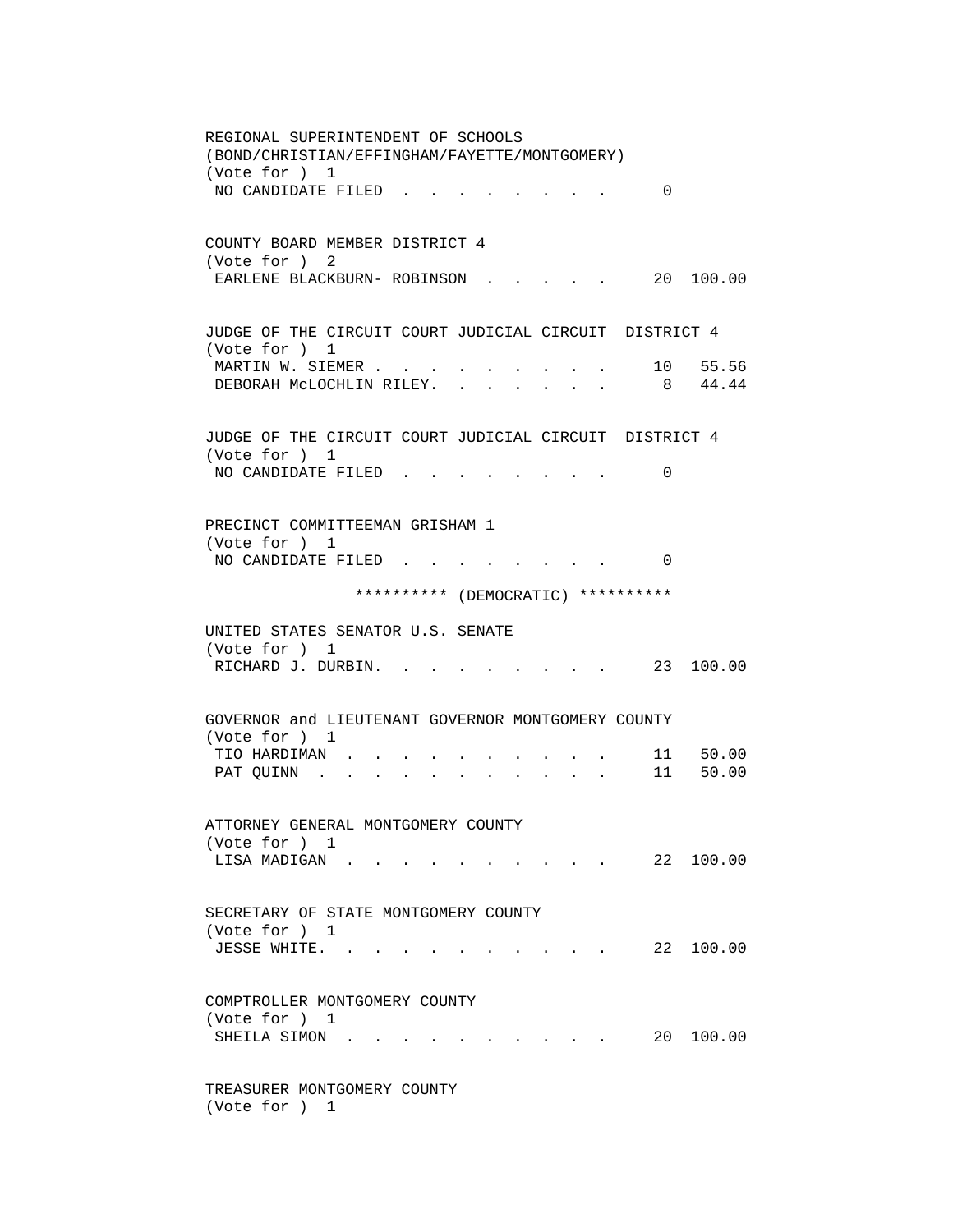| MICHAEL W. FRERICHS                                                                 |  |  |                      | 21 100.00         |
|-------------------------------------------------------------------------------------|--|--|----------------------|-------------------|
| REPRESENTATIVE IN CONGRESS FEDERAL CONGRESSIONAL DIST 13                            |  |  |                      |                   |
| (Vote for ) 1<br>ANN E. CALLIS.<br>GEORGE GOLLIN.                                   |  |  | 19<br>$\overline{0}$ | 79.17             |
| DAVID L. GREEN.                                                                     |  |  |                      | 5 20.83           |
| STATE CENTRAL COMMITTEEWOMAN MONTGOMERY COUNTY<br>(Vote for ) 1                     |  |  |                      |                   |
| JAYNE MAZZOTTI. .                                                                   |  |  |                      | 20 100.00         |
| STATE CENTRAL COMMITTEEMAN MONTGOMERY COUNTY                                        |  |  |                      |                   |
| (Vote for ) 1<br>TERRY REDMAN.                                                      |  |  |                      | 17 100.00         |
| SENATOR IN THE 48TH DISTRICT STATE LEG (SENATE) DIST 48<br>(Vote for ) 1            |  |  |                      |                   |
| ANDY MANAR                                                                          |  |  |                      | . 22 100.00       |
| REPRESENTATIVE IN THE GENERAL ASSEMBLY STATE<br>REPRESENTATIVE DIST 95              |  |  |                      |                   |
| (Vote for ) 1<br>NO CANDIDATE FILED.                                                |  |  | 0                    |                   |
| COUNTY CLERK MONTGOMERY COUNTY<br>(Vote for ) 1                                     |  |  |                      |                   |
| NO CANDIDATE FILED                                                                  |  |  | 0                    |                   |
| COUNTY TREASURER MONTGOMERY COUNTY<br>(Vote for ) 1                                 |  |  |                      |                   |
| NO CANDIDATE FILED                                                                  |  |  | 0                    |                   |
| COUNTY SHERIFF MONTGOMERY COUNTY<br>(Vote for ) 1                                   |  |  |                      |                   |
| NO CANDIDATE FILED                                                                  |  |  | 0                    |                   |
| REGIONAL SUPERINTENDENT OF SCHOOLS<br>(BOND/CHRISTIAN/EFFINGHAM/FAYETTE/MONTGOMERY) |  |  |                      |                   |
| (Vote for ) 1<br>JULIE WOLLERMAN                                                    |  |  |                      | 21 100.00         |
| COUNTY BOARD MEMBER DISTRICT 4<br>(Vote for ) 2                                     |  |  |                      |                   |
| PAM THACKER.<br>MIKE PLUNKETT                                                       |  |  | 15                   | 14 48.28<br>51.72 |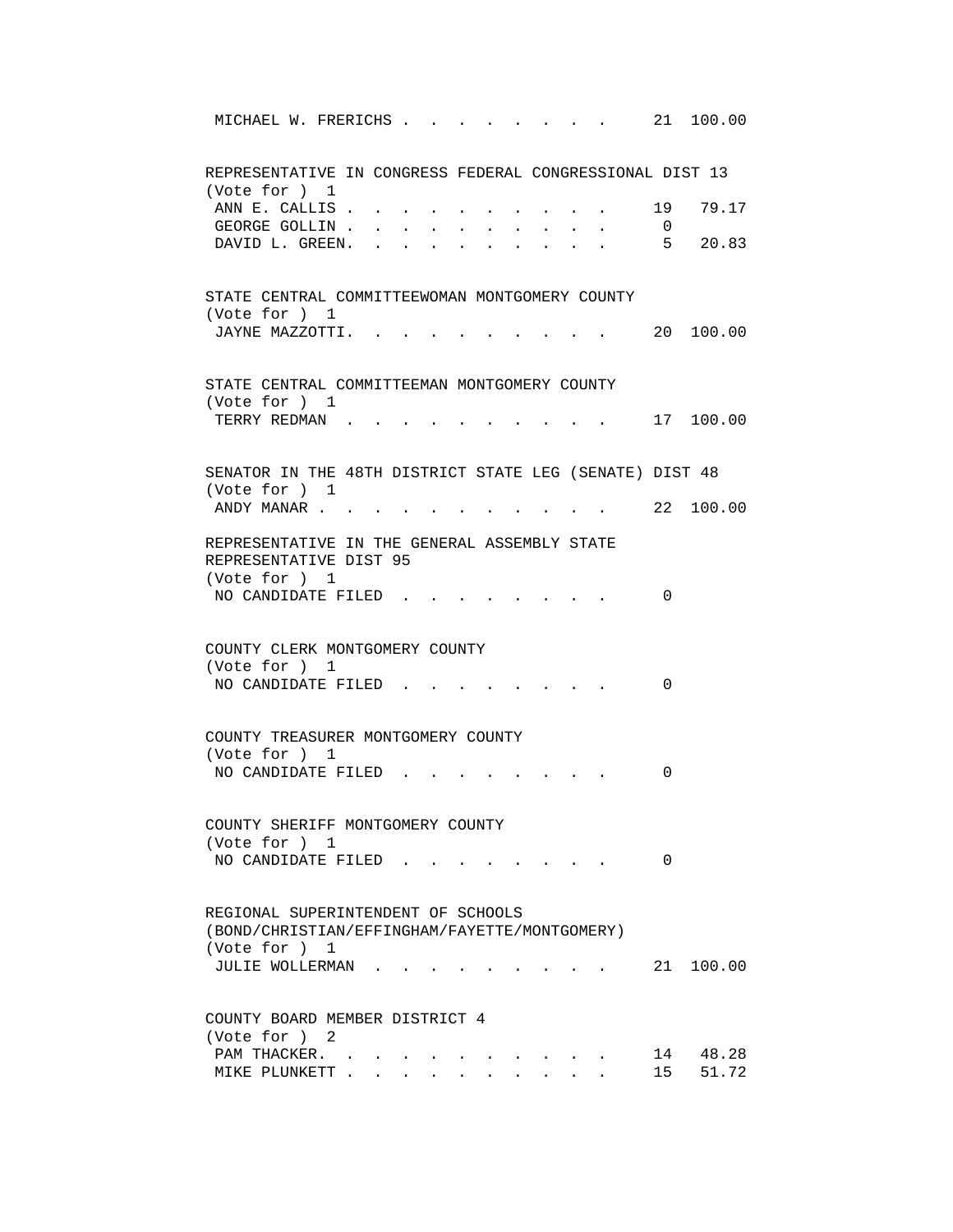JUDGE OF THE CIRCUIT COURT JUDICIAL CIRCUIT DISTRICT 4 (Vote for ) 1 ERICKA SANDERS. . . . . . . . . . 18 100.00 JUDGE OF THE CIRCUIT COURT JUDICIAL CIRCUIT DISTRICT 4 (Vote for ) 1 JAMES L. ROBERTS . . . . . . . . . 22 100.00 PRECINCT COMMITTEEMAN GRISHAM 1 (Vote for ) 1 S. L. "STAN" CASEY . . . . . . . . 20 100.00 \*\*\*\*\*\*\*\*\*\* (NONPARTISAN) \*\*\*\*\*\*\*\*\*\* SHOAL CREEK FIRE PROTECTION QUESTION SHOAL CREEK FIRE PROTECTION DISTRICT (Vote for ) 1 YES . . . . . . . . . . . . . 14 30.43 NO. . . . . . . . . . . . . . 32 69.57 PRECINCT REPORT GENERAL PRIMARY ELECTION Montgomery County, IL RUN DATE:04/02/14 MARCH 18, 2014 RUN TIME:11:17 AM OFFICIAL RESULTS STATISTICS 0602 GRISHAM 2 VOTES PERCENT REGISTERED VOTERS - TOTAL . . . . . . 182<br>REGISTERED VOTERS - REPUBLICAN . . . . 29 15.93 REGISTERED VOTERS - REPUBLICAN . . . . REGISTERED VOTERS - DEMOCRATIC . . . . 45 24.73 REGISTERED VOTERS - NONPARTISAN . . . . 108 59.34<br>BALLOTS CAST - TOTAL. . . . . . . . 35 BALLOTS CAST - TOTAL. . . . . . . . 35<br>BALLOTS CAST - REPUBLICAN . . . . . . 22 62.86 BALLOTS CAST - REPUBLICAN . . . . . . 22 62.86<br>BALLOTS CAST - DEMOCRATIC . . . . . . 13 37.14 BALLOTS CAST - DEMOCRATIC . . . . . . BALLOTS CAST - NONPARTISAN. . . . . . 0 BALLOTS CAST - BLANK. . . . . . . . 0 VOTER TURNOUT - TOTAL . . . . . . . . 19.23 VOTER TURNOUT - REPUBLICAN. . . . . . 75.86 VOTER TURNOUT - DEMOCRATIC. . . . . . 28.89 VOTER TURNOUT - NONPARTISAN . VOTER TURNOUT - BLANK . . . . \*\*\*\*\*\*\*\*\*\* (REPUBLICAN) \*\*\*\*\*\*\*\*\*\* UNITED STATES SENATOR U.S. SENATE (Vote for ) 1 JAMES D. "JIM" OBERWEIS. . . . . . . 16 84.21 DOUGLAS LEE TRUAX. . . . . . . . . 3 15.79 WRITE-IN. . . . . . . . . . . . 0 GOVERNOR and LIEUTENANT GOVERNOR MONTGOMERY COUNTY (Vote for ) 1 BILL BRADY . . . . . . . . . . . . 6 28.57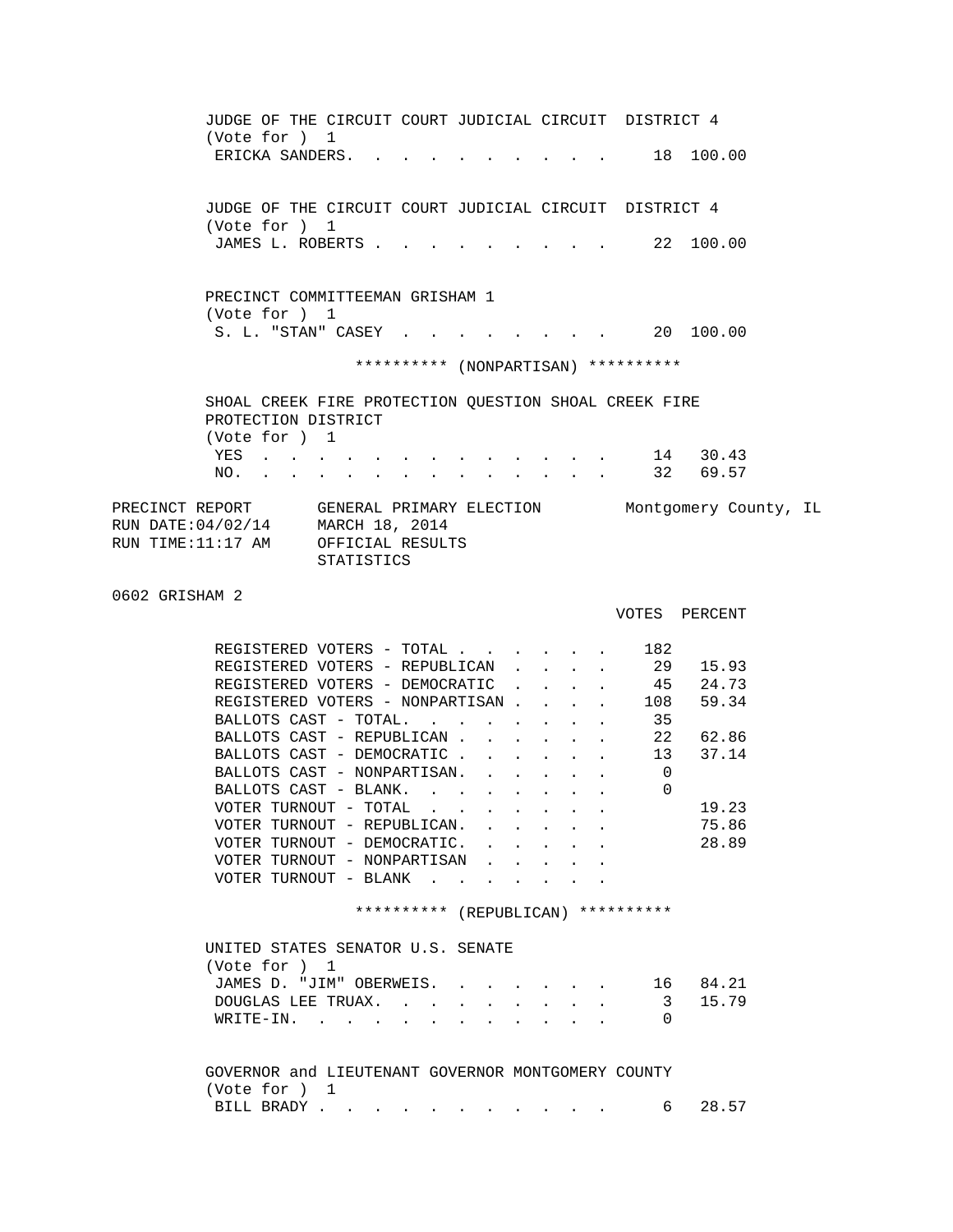| DAN RUTHERFORD.                                          |        |        |               |                      |                      |                                                           |                      | 3                        | 14.29       |
|----------------------------------------------------------|--------|--------|---------------|----------------------|----------------------|-----------------------------------------------------------|----------------------|--------------------------|-------------|
| KIRK W. DILLARD                                          |        |        |               |                      |                      |                                                           | $\bullet$ .          | 6                        | 28.57       |
| BRUCE RAUNER.                                            |        |        |               |                      |                      |                                                           | $\mathbf{r}$         |                          | 6 28.57     |
|                                                          |        |        |               |                      |                      |                                                           |                      |                          |             |
|                                                          |        |        |               |                      |                      |                                                           |                      |                          |             |
| ATTORNEY GENERAL MONTGOMERY COUNTY                       |        |        |               |                      |                      |                                                           |                      |                          |             |
| (Vote for ) 1                                            |        |        |               |                      |                      |                                                           |                      |                          |             |
| PAUL M. SCHIMPF.                                         |        |        |               |                      |                      |                                                           |                      |                          | 17 100.00   |
|                                                          |        |        |               |                      |                      |                                                           |                      |                          |             |
|                                                          |        |        |               |                      |                      |                                                           |                      |                          |             |
| SECRETARY OF STATE MONTGOMERY COUNTY                     |        |        |               |                      |                      |                                                           |                      |                          |             |
| (Vote for ) 1                                            |        |        |               |                      |                      |                                                           |                      |                          |             |
| MICHAEL WEBSTER.                                         |        |        |               |                      |                      | and the state of the state of the                         |                      |                          | 17 100.00   |
|                                                          |        |        |               |                      |                      |                                                           |                      |                          |             |
|                                                          |        |        |               |                      |                      |                                                           |                      |                          |             |
| COMPTROLLER MONTGOMERY COUNTY                            |        |        |               |                      |                      |                                                           |                      |                          |             |
| (Vote for ) 1                                            |        |        |               |                      |                      |                                                           |                      |                          |             |
| JUDY BAAR TOPINKA.                                       |        |        |               |                      |                      |                                                           |                      |                          | 14 100.00   |
|                                                          |        |        |               |                      |                      |                                                           |                      |                          |             |
|                                                          |        |        |               |                      |                      |                                                           |                      |                          |             |
| TREASURER MONTGOMERY COUNTY                              |        |        |               |                      |                      |                                                           |                      |                          |             |
| (Vote for ) 1                                            |        |        |               |                      |                      |                                                           |                      |                          |             |
| TOM CROSS                                                |        |        |               |                      |                      | the contract of the contract of the                       |                      |                          | 10 52.63    |
| BOB GROGAN                                               |        |        |               |                      |                      |                                                           |                      |                          | 9 47.37     |
|                                                          |        |        |               |                      |                      |                                                           |                      |                          |             |
|                                                          |        |        |               |                      |                      |                                                           |                      |                          |             |
| REPRESENTATIVE IN CONGRESS FEDERAL CONGRESSIONAL DIST 13 |        |        |               |                      |                      |                                                           |                      |                          |             |
| (Vote for ) 1                                            |        |        |               |                      |                      |                                                           |                      |                          |             |
| RODNEY DAVIS                                             |        |        |               |                      |                      |                                                           |                      | 16                       | 72.73       |
| MICHAEL FIRSCHING.                                       |        |        |               |                      |                      |                                                           |                      | $\overline{\phantom{0}}$ |             |
| ERIKA HAROLD.                                            |        |        | $\sim$ $\sim$ | $\sim$               | $\mathbf{L}$         | $\mathbf{r} = \mathbf{r}$                                 | $\ddot{\phantom{a}}$ | 6                        | 27.27       |
|                                                          | $\sim$ | $\sim$ | $\sim$ $\sim$ | $\ddot{\phantom{a}}$ | $\sim$ $\sim$ $\sim$ | $\sim$                                                    |                      |                          |             |
|                                                          |        |        |               |                      |                      |                                                           |                      |                          |             |
| SENATOR IN THE 48TH DISTRICT STATE LEG (SENATE) DIST 48  |        |        |               |                      |                      |                                                           |                      |                          |             |
| (Vote for ) 1                                            |        |        |               |                      |                      |                                                           |                      |                          |             |
| LINDA LITTLE                                             |        |        |               |                      |                      |                                                           |                      |                          | . 15 100.00 |
|                                                          |        |        |               |                      |                      |                                                           |                      |                          |             |
|                                                          |        |        |               |                      |                      |                                                           |                      |                          |             |
| REPRESENTATIVE IN THE GENERAL ASSEMBLY STATE             |        |        |               |                      |                      |                                                           |                      |                          |             |
| REPRESENTATIVE DIST 95                                   |        |        |               |                      |                      |                                                           |                      |                          |             |
|                                                          |        |        |               |                      |                      |                                                           |                      |                          |             |
| (Vote for ) 1                                            |        |        |               |                      |                      |                                                           |                      |                          |             |
| WAYNE ARTHUR ROSENTHAL                                   |        |        |               |                      |                      |                                                           |                      |                          | 19 100.00   |
|                                                          |        |        |               |                      |                      |                                                           |                      |                          |             |
| COUNTY CLERK MONTGOMERY COUNTY                           |        |        |               |                      |                      |                                                           |                      |                          |             |
| (Vote for ) 1                                            |        |        |               |                      |                      |                                                           |                      |                          |             |
| SANDY LEITHEISER                                         |        |        |               |                      |                      | the contract of the contract of the                       |                      |                          | 17 100.00   |
|                                                          |        |        |               |                      |                      |                                                           |                      |                          |             |
|                                                          |        |        |               |                      |                      |                                                           |                      |                          |             |
| COUNTY TREASURER MONTGOMERY COUNTY                       |        |        |               |                      |                      |                                                           |                      |                          |             |
| (Vote for ) 1                                            |        |        |               |                      |                      |                                                           |                      |                          |             |
| RONALD D. JENKINS.                                       |        |        |               |                      |                      | $\mathbf{r}$ , $\mathbf{r}$ , $\mathbf{r}$ , $\mathbf{r}$ |                      | 18                       | 100.00      |
|                                                          |        |        |               |                      |                      |                                                           |                      |                          |             |
|                                                          |        |        |               |                      |                      |                                                           |                      |                          |             |
| COUNTY SHERIFF MONTGOMERY COUNTY                         |        |        |               |                      |                      |                                                           |                      |                          |             |
| (Vote for ) 1                                            |        |        |               |                      |                      |                                                           |                      |                          |             |
| JIM VAZZI                                                |        |        |               |                      |                      |                                                           |                      | 19                       | 100.00      |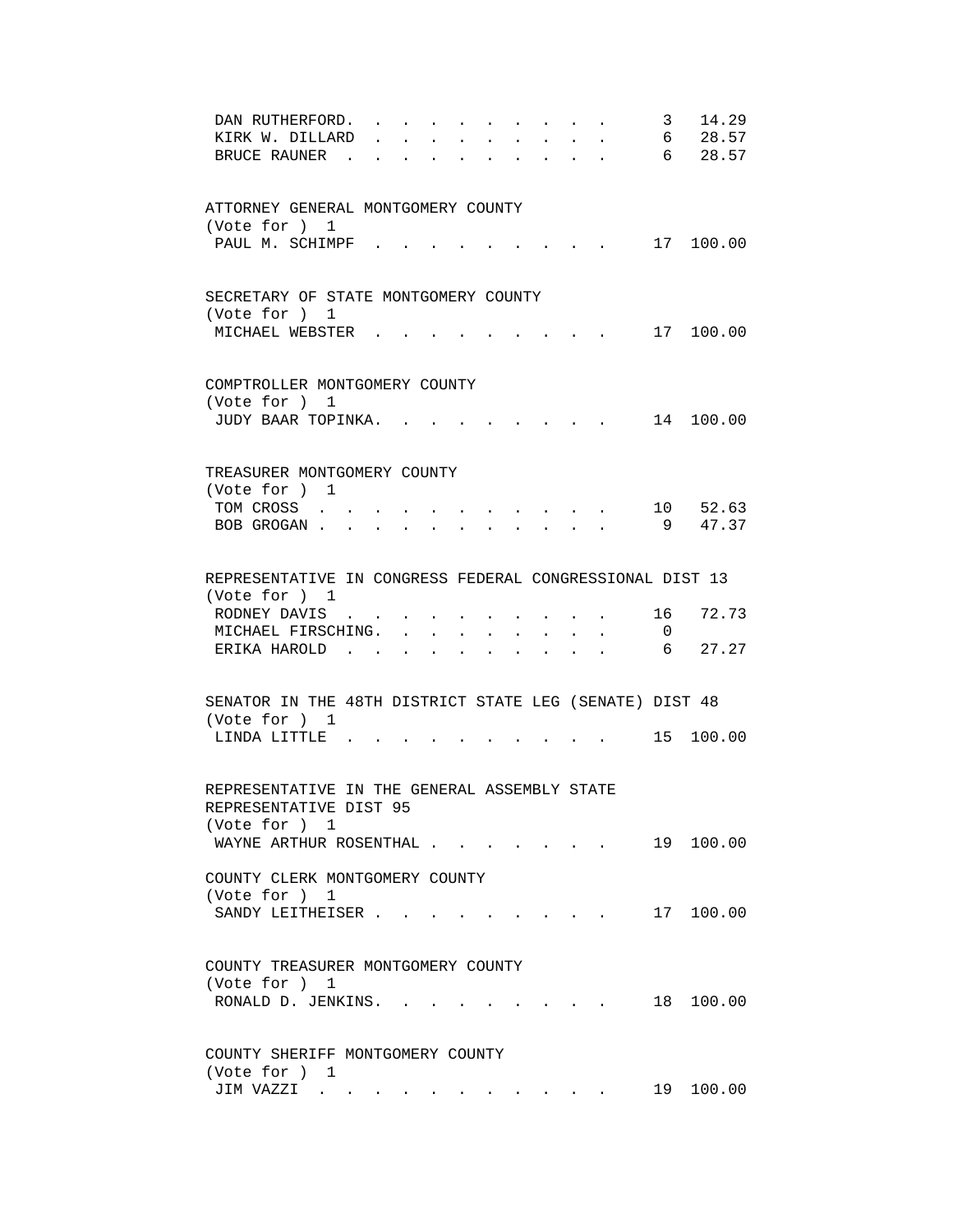REGIONAL SUPERINTENDENT OF SCHOOLS (BOND/CHRISTIAN/EFFINGHAM/FAYETTE/MONTGOMERY) (Vote for ) 1 NO CANDIDATE FILED . . . . . . . . 0 COUNTY BOARD MEMBER DISTRICT 4 (Vote for ) 2 EARLENE BLACKBURN- ROBINSON . . . . . 16 100.00 JUDGE OF THE CIRCUIT COURT JUDICIAL CIRCUIT DISTRICT 4 (Vote for ) 1 MARTIN W. SIEMER . . . . . . . . . 8 53.33 DEBORAH MCLOCHLIN RILEY. . . . . . . 7 46.67 JUDGE OF THE CIRCUIT COURT JUDICIAL CIRCUIT DISTRICT 4 (Vote for ) 1 NO CANDIDATE FILED . . . . . . . . 0 PRECINCT COMMITTEEMAN GRISHAM 2 (Vote for ) 1 RICHARD D. REINCKE . . . . . . . . 17 100.00 \*\*\*\*\*\*\*\*\*\* (DEMOCRATIC) \*\*\*\*\*\*\*\*\*\* UNITED STATES SENATOR U.S. SENATE (Vote for ) 1 RICHARD J. DURBIN. . . . . . . . . 11 100.00 GOVERNOR and LIEUTENANT GOVERNOR MONTGOMERY COUNTY (Vote for ) 1 TIO HARDIMAN . . . . . . . . . . 5 45.45 PAT QUINN . . . . . . . . . . . . ATTORNEY GENERAL MONTGOMERY COUNTY (Vote for ) 1 LISA MADIGAN . . . . . . . . . . . 11 100.00 SECRETARY OF STATE MONTGOMERY COUNTY (Vote for ) 1 JESSE WHITE. . . . . . . . . . . 12 100.00 COMPTROLLER MONTGOMERY COUNTY (Vote for ) 1 SHEILA SIMON . . . . . . . . . . 11 100.00 TREASURER MONTGOMERY COUNTY (Vote for ) 1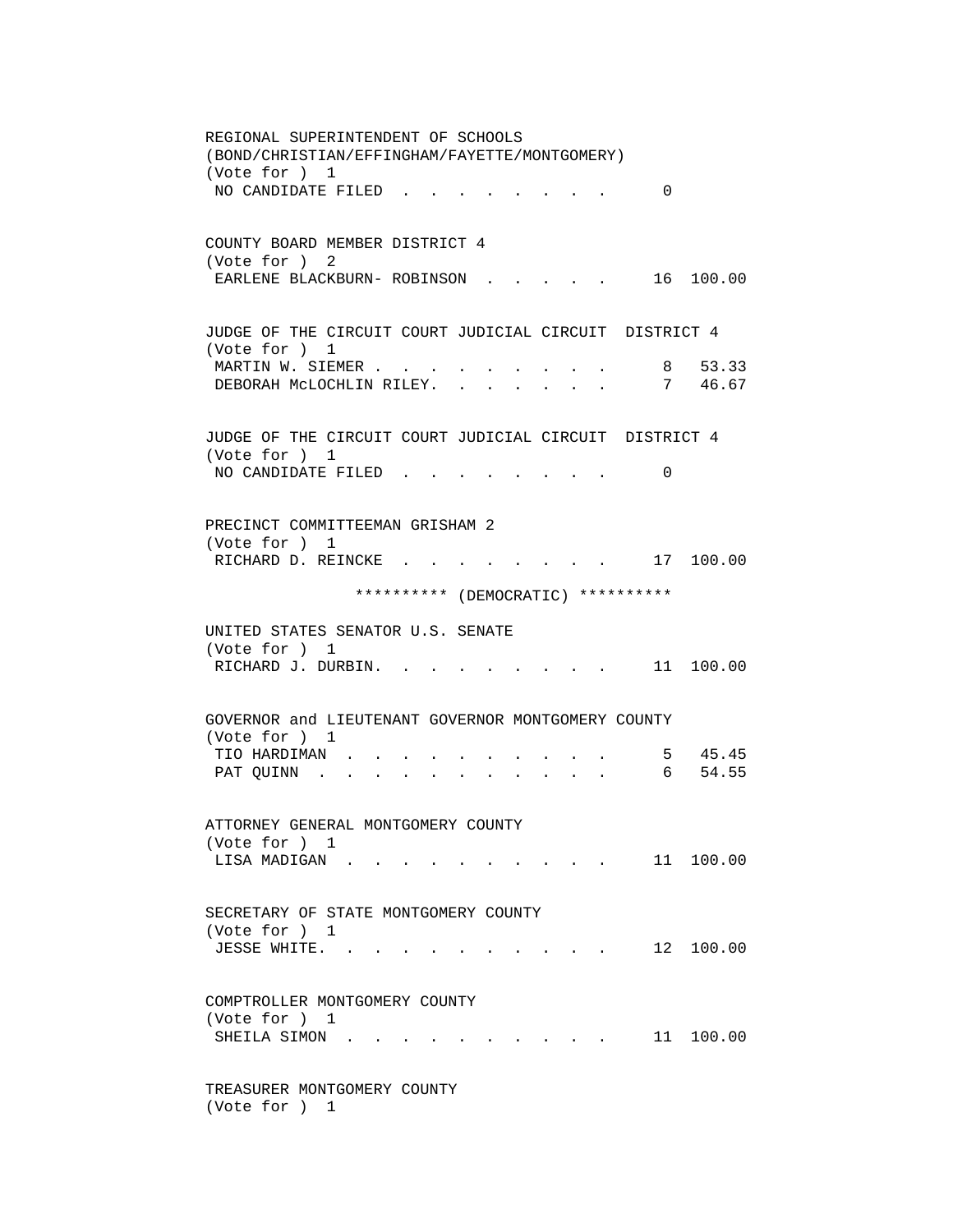| MICHAEL W. FRERICHS                                                                 |  |  |                 | 9 100.00                             |
|-------------------------------------------------------------------------------------|--|--|-----------------|--------------------------------------|
| REPRESENTATIVE IN CONGRESS FEDERAL CONGRESSIONAL DIST 13                            |  |  |                 |                                      |
| (Vote for ) 1<br>ANN E. CALLIS.<br>GEORGE GOLLIN.                                   |  |  | $7\degree$<br>0 | 70.00                                |
| DAVID L. GREEN.                                                                     |  |  | $\overline{3}$  | 30.00                                |
| STATE CENTRAL COMMITTEEWOMAN MONTGOMERY COUNTY<br>(Vote for ) 1                     |  |  |                 |                                      |
| JAYNE MAZZOTTI. .                                                                   |  |  |                 | 10 100.00                            |
| STATE CENTRAL COMMITTEEMAN MONTGOMERY COUNTY<br>(Vote for ) 1                       |  |  |                 |                                      |
| TERRY REDMAN.                                                                       |  |  |                 | 8 100.00                             |
| SENATOR IN THE 48TH DISTRICT STATE LEG (SENATE) DIST 48<br>(Vote for ) 1            |  |  |                 |                                      |
| ANDY MANAR                                                                          |  |  |                 | $\, \cdot \qquad \, 10 \, \, 100.00$ |
| REPRESENTATIVE IN THE GENERAL ASSEMBLY STATE<br>REPRESENTATIVE DIST 95              |  |  |                 |                                      |
| (Vote for ) 1<br>NO CANDIDATE FILED.                                                |  |  | 0               |                                      |
| COUNTY CLERK MONTGOMERY COUNTY<br>(Vote for ) 1                                     |  |  |                 |                                      |
| NO CANDIDATE FILED                                                                  |  |  | 0               |                                      |
| COUNTY TREASURER MONTGOMERY COUNTY<br>(Vote for ) 1                                 |  |  |                 |                                      |
| NO CANDIDATE FILED                                                                  |  |  | 0               |                                      |
| COUNTY SHERIFF MONTGOMERY COUNTY<br>(Vote for ) 1                                   |  |  |                 |                                      |
| NO CANDIDATE FILED                                                                  |  |  | 0               |                                      |
| REGIONAL SUPERINTENDENT OF SCHOOLS<br>(BOND/CHRISTIAN/EFFINGHAM/FAYETTE/MONTGOMERY) |  |  |                 |                                      |
| (Vote for ) 1<br>JULIE WOLLERMAN                                                    |  |  |                 | 10 100.00                            |
| COUNTY BOARD MEMBER DISTRICT 4<br>(Vote for ) 2                                     |  |  |                 |                                      |
| PAM THACKER.<br>MIKE PLUNKETT                                                       |  |  |                 | 5 41.67<br>7 58.33                   |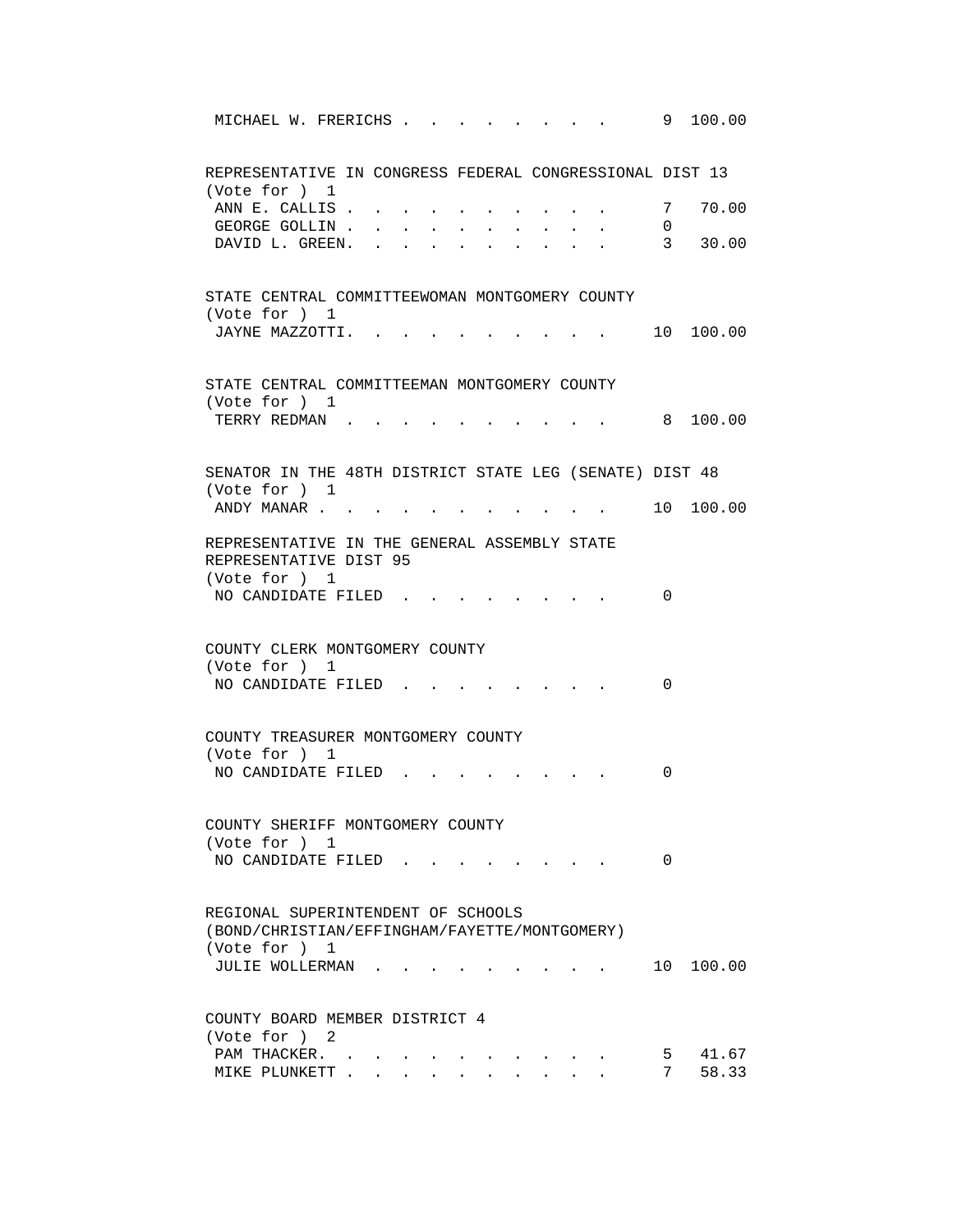JUDGE OF THE CIRCUIT COURT JUDICIAL CIRCUIT DISTRICT 4 (Vote for ) 1 ERICKA SANDERS. . . . . . . . . . 10 100.00 JUDGE OF THE CIRCUIT COURT JUDICIAL CIRCUIT DISTRICT 4 (Vote for ) 1 JAMES L. ROBERTS . . . . . . . . . . 11 100.00 PRECINCT COMMITTEEMAN GRISHAM 2 (Vote for ) 1 MICHELLE (MICKI) CHAPPELEAR . . . . . 11 100.00 \*\*\*\*\*\*\*\*\*\* (NONPARTISAN) \*\*\*\*\*\*\*\*\*\* SHOAL CREEK FIRE PROTECTION QUESTION SHOAL CREEK FIRE PROTECTION DISTRICT (Vote for ) 1 YES . . . . . . . . . . . . . . 7 22.58 NO. . . . . . . . . . . . . . 24 77.42 PRECINCT REPORT GENERAL PRIMARY ELECTION Montgomery County, IL RUN DATE:04/02/14 MARCH 18, 2014 RUN TIME:11:17 AM OFFICIAL RESULTS STATISTICS 0701 HARVEL VOTES PERCENT REGISTERED VOTERS - TOTAL . . . . . . 133<br>REGISTERED VOTERS - REPUBLICAN . . . . 33 24.81 REGISTERED VOTERS - REPUBLICAN . . . . REGISTERED VOTERS - DEMOCRATIC . . . . 33 24.81 REGISTERED VOTERS - NONPARTISAN . . . . 67 50.38 BALLOTS CAST - TOTAL. . . . . . . . 55<br>BALLOTS CAST - REPUBLICAN . . . . . . 29 BALLOTS CAST - REPUBLICAN . . . . . . 29 52.73<br>BALLOTS CAST - DEMOCRATIC . . . . . 18 32.73 BALLOTS CAST - DEMOCRATIC . . . . . . 18<br>BALLOTS CAST - NONPARTISAN. . . . . . 8 BALLOTS CAST - NONPARTISAN. . . . . . 8 14.55 BALLOTS CAST - BLANK. . . . . . . . 0 VOTER TURNOUT - TOTAL . . . . . . . 41.35 VOTER TURNOUT - REPUBLICAN. . . . . . 87.88 VOTER TURNOUT - DEMOCRATIC. . . . . . . 54.55 VOTER TURNOUT - NONPARTISAN . . . . . 11.94 VOTER TURNOUT - BLANK . . . . \*\*\*\*\*\*\*\*\*\* (REPUBLICAN) \*\*\*\*\*\*\*\*\*\* UNITED STATES SENATOR U.S. SENATE (Vote for ) 1 JAMES D. "JIM" OBERWEIS. . . . . . . 20 83.33 DOUGLAS LEE TRUAX. . . . . . . . . 4 16.67 WRITE-IN. . . . . . . . . . . . 0 GOVERNOR and LIEUTENANT GOVERNOR MONTGOMERY COUNTY (Vote for ) 1 BILL BRADY . . . . . . . . . . . 6 23.08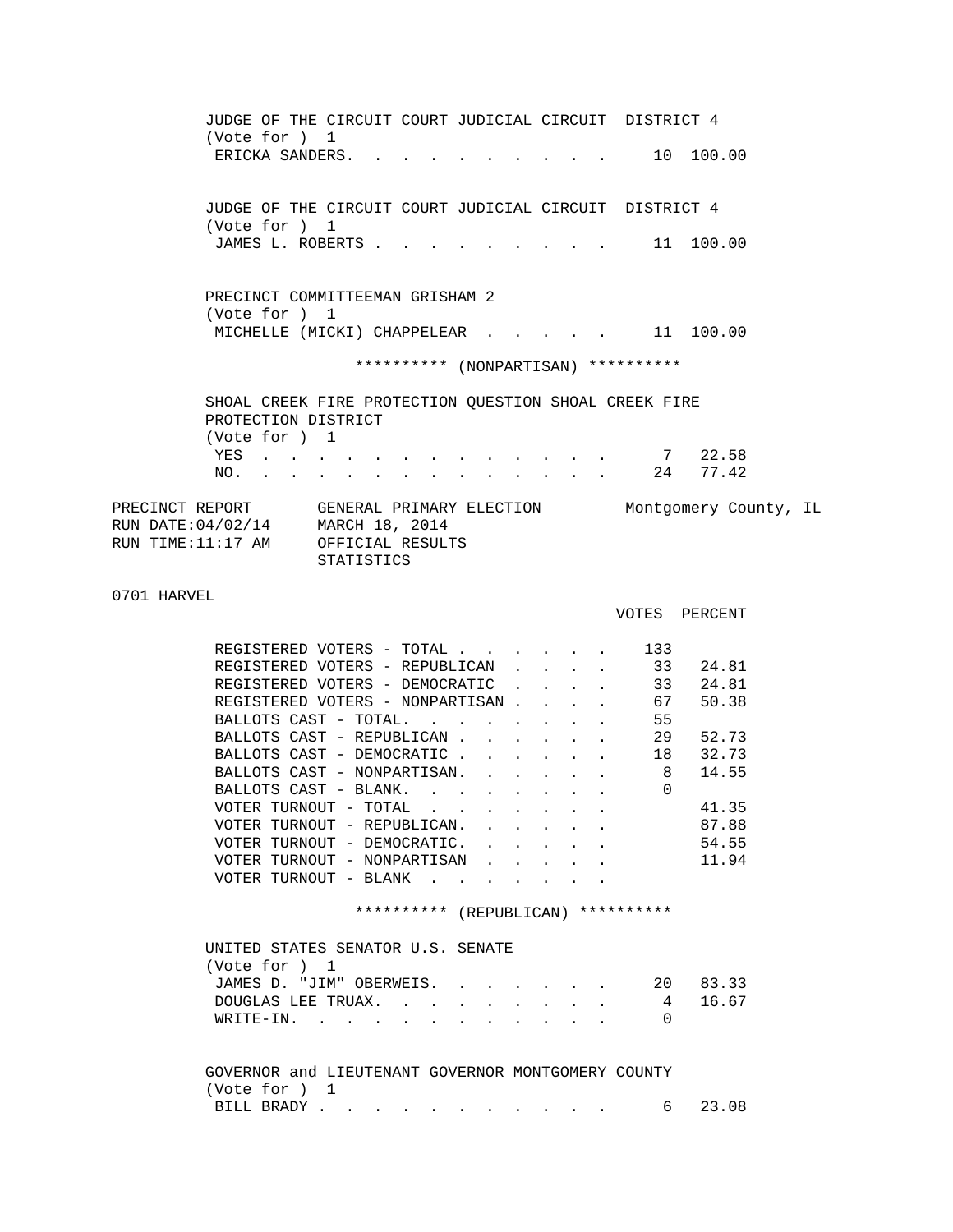| DAN RUTHERFORD.                                                     |                                                    |                                                   | 15.38<br>$4\phantom{.0000}\phantom{.0000}\phantom{.0000}\phantom{.0000}\phantom{.0000}\phantom{.0000}\phantom{.0000}\phantom{.0000}\phantom{.0000}\phantom{.0000}\phantom{.0000}\phantom{.0000}\phantom{.0000}\phantom{.0000}\phantom{.0000}\phantom{.0000}\phantom{.0000}\phantom{.0000}\phantom{.0000}\phantom{.0000}\phantom{.0000}\phantom{.0000}\phantom{.0000}\phantom{.0000}\phantom$ |
|---------------------------------------------------------------------|----------------------------------------------------|---------------------------------------------------|----------------------------------------------------------------------------------------------------------------------------------------------------------------------------------------------------------------------------------------------------------------------------------------------------------------------------------------------------------------------------------------------|
| KIRK W. DILLARD                                                     |                                                    | $\sim$<br>$\ddot{\phantom{0}}$                    | 11 42.31                                                                                                                                                                                                                                                                                                                                                                                     |
| BRUCE RAUNER.                                                       |                                                    | $\ddot{\phantom{a}}$                              | 5 19.23                                                                                                                                                                                                                                                                                                                                                                                      |
|                                                                     |                                                    |                                                   |                                                                                                                                                                                                                                                                                                                                                                                              |
|                                                                     |                                                    |                                                   |                                                                                                                                                                                                                                                                                                                                                                                              |
| ATTORNEY GENERAL MONTGOMERY COUNTY                                  |                                                    |                                                   |                                                                                                                                                                                                                                                                                                                                                                                              |
| (Vote for ) 1                                                       |                                                    |                                                   |                                                                                                                                                                                                                                                                                                                                                                                              |
| PAUL M. SCHIMPF.                                                    |                                                    |                                                   | 22 100.00                                                                                                                                                                                                                                                                                                                                                                                    |
|                                                                     |                                                    |                                                   |                                                                                                                                                                                                                                                                                                                                                                                              |
|                                                                     |                                                    |                                                   |                                                                                                                                                                                                                                                                                                                                                                                              |
| SECRETARY OF STATE MONTGOMERY COUNTY                                |                                                    |                                                   |                                                                                                                                                                                                                                                                                                                                                                                              |
| (Vote for ) 1                                                       |                                                    |                                                   |                                                                                                                                                                                                                                                                                                                                                                                              |
| MICHAEL WEBSTER.                                                    |                                                    | and the state of the state of the                 | 21 100.00                                                                                                                                                                                                                                                                                                                                                                                    |
|                                                                     |                                                    |                                                   |                                                                                                                                                                                                                                                                                                                                                                                              |
|                                                                     |                                                    |                                                   |                                                                                                                                                                                                                                                                                                                                                                                              |
| COMPTROLLER MONTGOMERY COUNTY                                       |                                                    |                                                   |                                                                                                                                                                                                                                                                                                                                                                                              |
| (Vote for ) 1                                                       |                                                    |                                                   |                                                                                                                                                                                                                                                                                                                                                                                              |
| JUDY BAAR TOPINKA.                                                  |                                                    |                                                   | 27 100.00                                                                                                                                                                                                                                                                                                                                                                                    |
|                                                                     |                                                    |                                                   |                                                                                                                                                                                                                                                                                                                                                                                              |
|                                                                     |                                                    |                                                   |                                                                                                                                                                                                                                                                                                                                                                                              |
| TREASURER MONTGOMERY COUNTY                                         |                                                    |                                                   |                                                                                                                                                                                                                                                                                                                                                                                              |
| (Vote for ) 1                                                       |                                                    |                                                   |                                                                                                                                                                                                                                                                                                                                                                                              |
| TOM CROSS                                                           | the contract of the contract of the contract of    |                                                   | 14 58.33                                                                                                                                                                                                                                                                                                                                                                                     |
| BOB GROGAN 10 41.67                                                 |                                                    |                                                   |                                                                                                                                                                                                                                                                                                                                                                                              |
|                                                                     |                                                    |                                                   |                                                                                                                                                                                                                                                                                                                                                                                              |
|                                                                     |                                                    |                                                   |                                                                                                                                                                                                                                                                                                                                                                                              |
| REPRESENTATIVE IN CONGRESS FEDERAL CONGRESSIONAL DIST 13            |                                                    |                                                   |                                                                                                                                                                                                                                                                                                                                                                                              |
| (Vote for ) 1                                                       |                                                    |                                                   |                                                                                                                                                                                                                                                                                                                                                                                              |
| RODNEY DAVIS                                                        |                                                    |                                                   | 18 64.29                                                                                                                                                                                                                                                                                                                                                                                     |
| MICHAEL FIRSCHING.<br>$\sim$ $\sim$<br>$\sim$                       | $\mathbf{r}$                                       | $\mathbf{r} = \mathbf{r}$<br>$\ddot{\phantom{0}}$ | $1 \t3.57$                                                                                                                                                                                                                                                                                                                                                                                   |
| ERIKA HAROLD.<br>$\sim$<br>$\sim$<br>$\sim$<br>$\ddot{\phantom{a}}$ | $\sim$                                             |                                                   | 9 32.14                                                                                                                                                                                                                                                                                                                                                                                      |
|                                                                     |                                                    |                                                   |                                                                                                                                                                                                                                                                                                                                                                                              |
|                                                                     |                                                    |                                                   |                                                                                                                                                                                                                                                                                                                                                                                              |
| SENATOR IN THE 48TH DISTRICT STATE LEG (SENATE) DIST 48             |                                                    |                                                   |                                                                                                                                                                                                                                                                                                                                                                                              |
| (Vote for ) 1                                                       |                                                    |                                                   |                                                                                                                                                                                                                                                                                                                                                                                              |
| LINDA LITTLE                                                        |                                                    |                                                   | 22 100.00                                                                                                                                                                                                                                                                                                                                                                                    |
|                                                                     |                                                    |                                                   |                                                                                                                                                                                                                                                                                                                                                                                              |
|                                                                     |                                                    |                                                   |                                                                                                                                                                                                                                                                                                                                                                                              |
| REPRESENTATIVE IN THE GENERAL ASSEMBLY STATE                        |                                                    |                                                   |                                                                                                                                                                                                                                                                                                                                                                                              |
| REPRESENTATIVE DIST 95                                              |                                                    |                                                   |                                                                                                                                                                                                                                                                                                                                                                                              |
| (Vote for ) 1                                                       |                                                    |                                                   |                                                                                                                                                                                                                                                                                                                                                                                              |
| WAYNE ARTHUR ROSENTHAL                                              |                                                    |                                                   | 28<br>100.00                                                                                                                                                                                                                                                                                                                                                                                 |
|                                                                     |                                                    |                                                   |                                                                                                                                                                                                                                                                                                                                                                                              |
| COUNTY CLERK MONTGOMERY COUNTY                                      |                                                    |                                                   |                                                                                                                                                                                                                                                                                                                                                                                              |
| (Vote for ) 1                                                       |                                                    |                                                   |                                                                                                                                                                                                                                                                                                                                                                                              |
| SANDY LEITHEISER                                                    | $\mathbf{r}$ , and $\mathbf{r}$ , and $\mathbf{r}$ |                                                   | 27 100.00                                                                                                                                                                                                                                                                                                                                                                                    |
|                                                                     |                                                    |                                                   |                                                                                                                                                                                                                                                                                                                                                                                              |
|                                                                     |                                                    |                                                   |                                                                                                                                                                                                                                                                                                                                                                                              |
| COUNTY TREASURER MONTGOMERY COUNTY                                  |                                                    |                                                   |                                                                                                                                                                                                                                                                                                                                                                                              |
| (Vote for ) 1                                                       |                                                    |                                                   |                                                                                                                                                                                                                                                                                                                                                                                              |
| RONALD D. JENKINS.                                                  | the contract of the contract of the                |                                                   | 27 100.00                                                                                                                                                                                                                                                                                                                                                                                    |
|                                                                     |                                                    |                                                   |                                                                                                                                                                                                                                                                                                                                                                                              |
|                                                                     |                                                    |                                                   |                                                                                                                                                                                                                                                                                                                                                                                              |
| COUNTY SHERIFF MONTGOMERY COUNTY                                    |                                                    |                                                   |                                                                                                                                                                                                                                                                                                                                                                                              |
| (Vote for ) 1                                                       |                                                    |                                                   |                                                                                                                                                                                                                                                                                                                                                                                              |
| JIM VAZZI                                                           |                                                    |                                                   | 28<br>100.00                                                                                                                                                                                                                                                                                                                                                                                 |
|                                                                     |                                                    |                                                   |                                                                                                                                                                                                                                                                                                                                                                                              |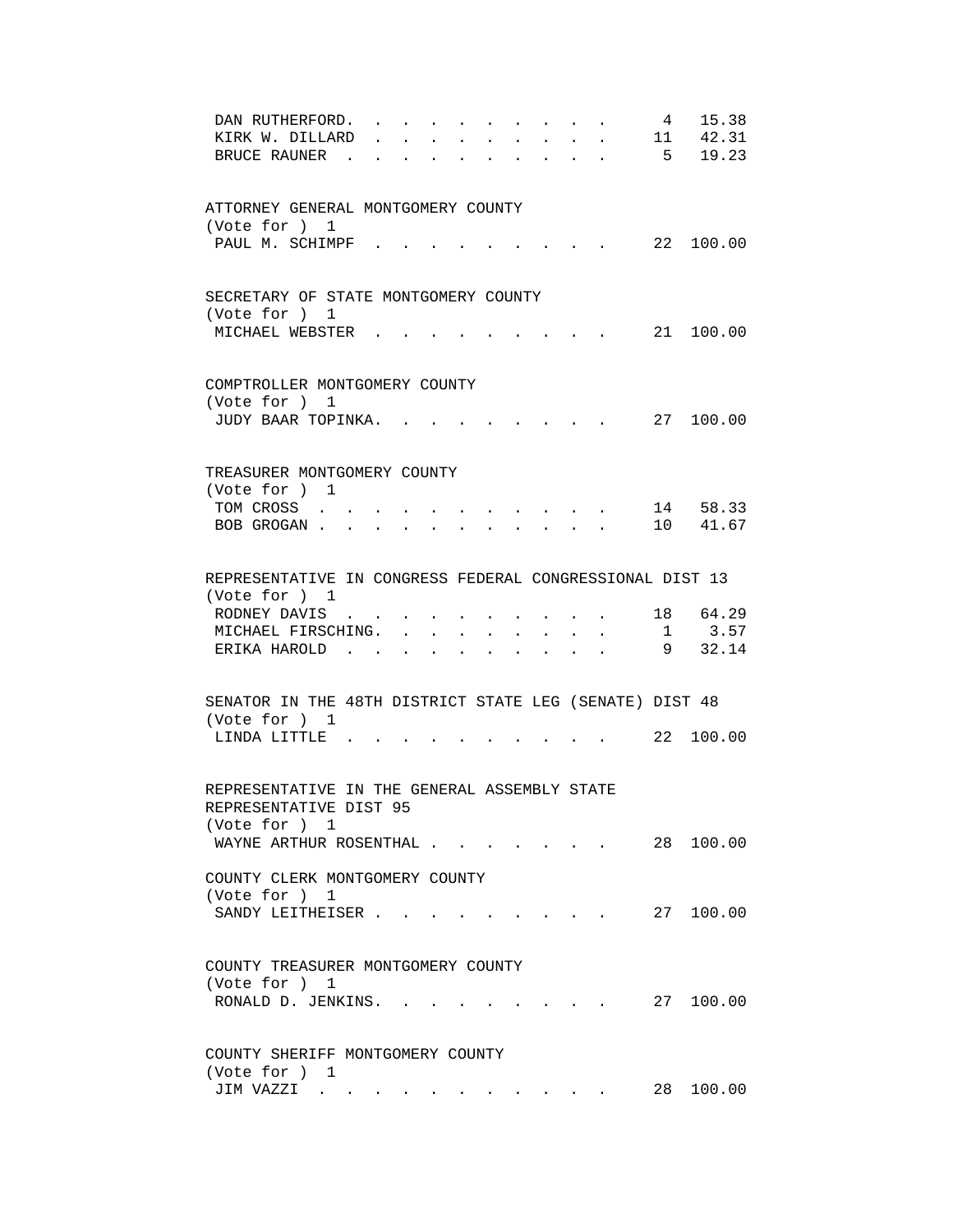REGIONAL SUPERINTENDENT OF SCHOOLS (BOND/CHRISTIAN/EFFINGHAM/FAYETTE/MONTGOMERY) (Vote for ) 1 NO CANDIDATE FILED . . . . . . . . 0 COUNTY BOARD MEMBER DISTRICT 1 (Vote for ) 1 MEGAN I. BEELER . . . . . . . . . 25 100.00 JUDGE OF THE CIRCUIT COURT JUDICIAL CIRCUIT DISTRICT 4 (Vote for ) 1 MARTIN W. SIEMER . . . . . . . . . 13 59.09 DEBORAH McLOCHLIN RILEY. . . . . . . 9 40.91 JUDGE OF THE CIRCUIT COURT JUDICIAL CIRCUIT DISTRICT 4 (Vote for ) 1 NO CANDIDATE FILED . . . . . . . . 0 PRECINCT COMMITTEEMAN HARVEL (Vote for ) 1 NO CANDIDATE FILED . . . . . . . . 0 \*\*\*\*\*\*\*\*\*\* (DEMOCRATIC) \*\*\*\*\*\*\*\*\*\* UNITED STATES SENATOR U.S. SENATE (Vote for ) 1 RICHARD J. DURBIN. . . . . . . . . 18 100.00 GOVERNOR and LIEUTENANT GOVERNOR MONTGOMERY COUNTY (Vote for ) 1 TIO HARDIMAN . . . . . . . . . . . 8 44.44<br>PAT OUINN . . . . . . . . . . . 10 55.56 PAT QUINN . . . . . . . . . . . . ATTORNEY GENERAL MONTGOMERY COUNTY (Vote for ) 1 LISA MADIGAN . . . . . . . . . . . 18 100.00 SECRETARY OF STATE MONTGOMERY COUNTY (Vote for ) 1 JESSE WHITE. . . . . . . . . . . 18 100.00 COMPTROLLER MONTGOMERY COUNTY (Vote for ) 1 SHEILA SIMON . . . . . . . . . . . 15 100.00 TREASURER MONTGOMERY COUNTY (Vote for ) 1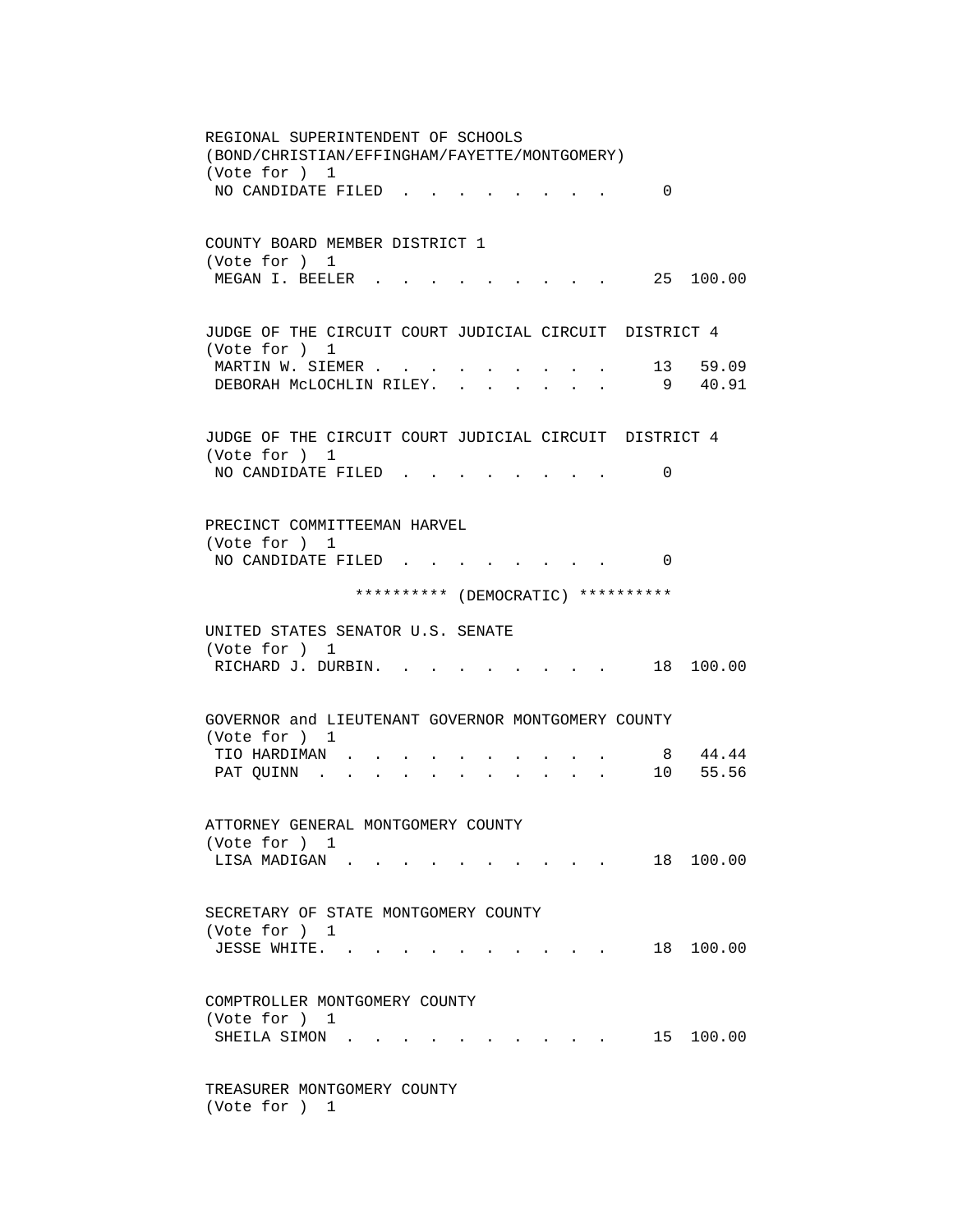MICHAEL W. FRERICHS . . . . . . . . 16 100.00 REPRESENTATIVE IN CONGRESS FEDERAL CONGRESSIONAL DIST 13 (Vote for ) 1 ANN E. CALLIS . . . . . . . . . . 13 72.22 GEORGE GOLLIN . . . . . . . . . . . 4 22.22<br>DAVID L. GREEN. . . . . . . . . . . 1 5.56 DAVID L. GREEN. . . . . . . . . . 1 5.56 STATE CENTRAL COMMITTEEWOMAN MONTGOMERY COUNTY (Vote for ) 1 JAYNE MAZZOTTI. . . . . . . . . . 17 100.00 STATE CENTRAL COMMITTEEMAN MONTGOMERY COUNTY (Vote for ) 1 TERRY REDMAN . . . . . . . . . . . 14 100.00 SENATOR IN THE 48TH DISTRICT STATE LEG (SENATE) DIST 48 (Vote for ) 1 ANDY MANAR . . . . . . . . . . . . 16 100.00 REPRESENTATIVE IN THE GENERAL ASSEMBLY STATE REPRESENTATIVE DIST 95 (Vote for ) 1 NO CANDIDATE FILED . . . . . . . . 0 COUNTY CLERK MONTGOMERY COUNTY (Vote for ) 1 NO CANDIDATE FILED . . . . . . . . 0 COUNTY TREASURER MONTGOMERY COUNTY (Vote for ) 1 NO CANDIDATE FILED . . . . . . . . 0 COUNTY SHERIFF MONTGOMERY COUNTY (Vote for ) 1 NO CANDIDATE FILED . . . . . . . . 0 REGIONAL SUPERINTENDENT OF SCHOOLS (BOND/CHRISTIAN/EFFINGHAM/FAYETTE/MONTGOMERY) (Vote for ) 1 JULIE WOLLERMAN . . . . . . . . . 16 100.00 COUNTY BOARD MEMBER DISTRICT 1 (Vote for ) 1 NO CANDIDATE FILED . . . . . . . . 0

JUDGE OF THE CIRCUIT COURT JUDICIAL CIRCUIT DISTRICT 4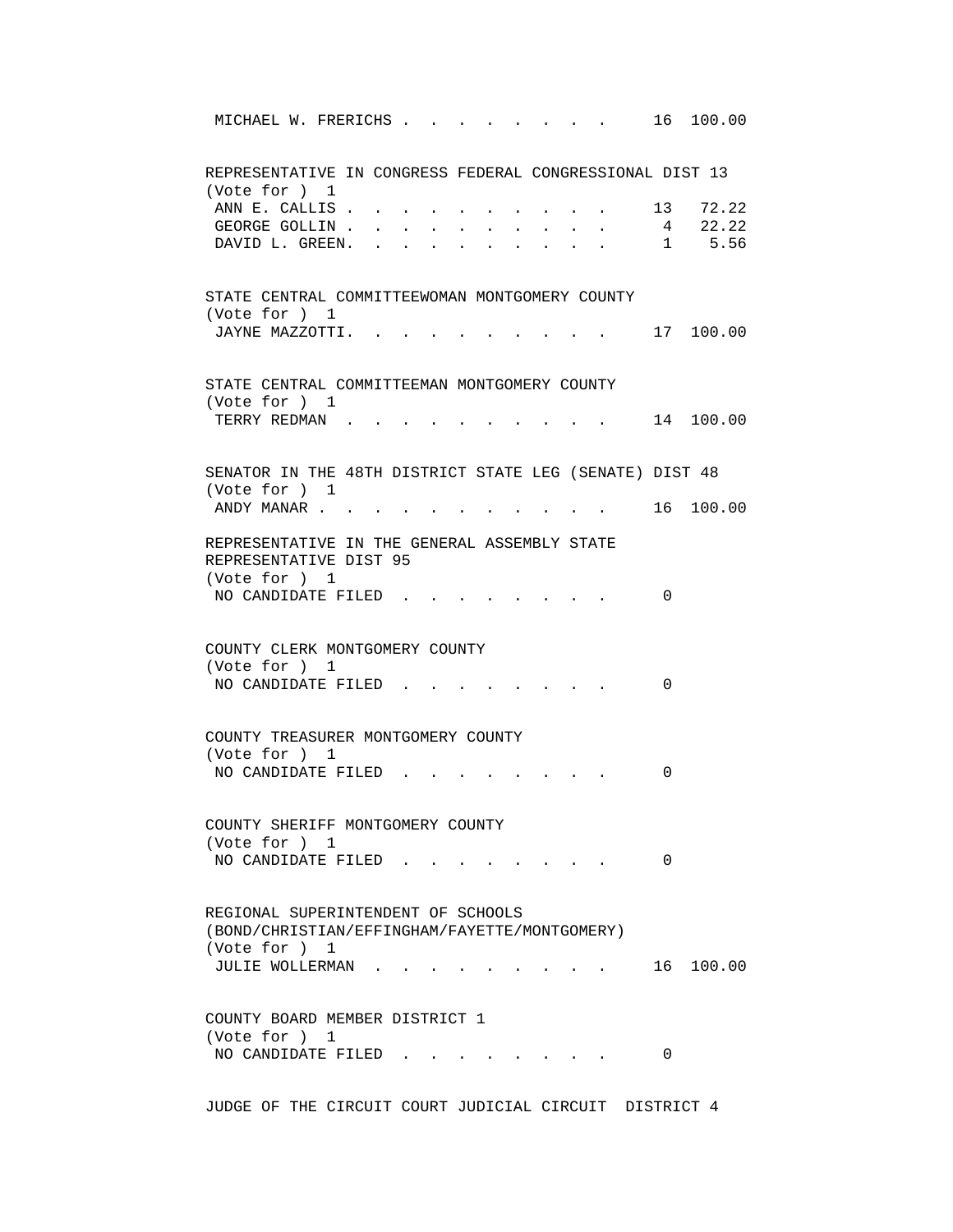(Vote for ) 1 ERICKA SANDERS. . . . . . . . . . 17 100.00 JUDGE OF THE CIRCUIT COURT JUDICIAL CIRCUIT DISTRICT 4 (Vote for ) 1 JAMES L. ROBERTS . . . . . . . . . . 16 100.00 PRECINCT COMMITTEEMAN HARVEL (Vote for ) 1 JOHN RICHARD LYONS . . . . . . . . 17 100.00 \*\*\*\*\*\*\*\*\*\* (NONPARTISAN) \*\*\*\*\*\*\*\*\*\* PANHANDLE MORRISONVILLE CONS (PAN) (Vote for ) 1 YES . . . . . . . . . . . . . 30 71.43 NO. . . . . . . . . . . . . . 12 28.57 PANHANDLE MORRISONVILLE CONS (MORR) (Vote for ) 1 YES . . . . . . . . . . . . . . 5 71.43 NO. . . . . . . . . . . . . . 2 28.57 PRECINCT REPORT GENERAL PRIMARY ELECTION Montgomery County, IL RUN DATE:04/02/14 MARCH 18, 2014 RUN TIME:11:17 AM OFFICIAL RESULTS STATISTICS 0801 HILLSBORO 1 VOTES PERCENT REGISTERED VOTERS - TOTAL . . . . . . 501<br>REGISTERED VOTERS - REPUBLICAN . . . . 95 18.96 REGISTERED VOTERS - REPUBLICAN . . . . 95 18.96<br>REGISTERED VOTERS - DEMOCRATIC . . . . 130 25.95 REGISTERED VOTERS - DEMOCRATIC . . . . REGISTERED VOTERS - NONPARTISAN . . . . 276 55.09<br>BALLOTS CAST - TOTAL. . . . . . . . 62 BALLOTS CAST - TOTAL. . . . . . . . BALLOTS CAST - REPUBLICAN . . . . . . 39 62.90 BALLOTS CAST - DEMOCRATIC . . . . . . 23 37.10 BALLOTS CAST - NONPARTISAN. . . . . . 0 BALLOTS CAST - BLANK. . . . . . . . . 0 VOTER TURNOUT - TOTAL . . . . . . . . 12.38 VOTER TURNOUT - REPUBLICAN. . . . . . 41.05 VOTER TURNOUT - DEMOCRATIC. . . . . . 17.69 VOTER TURNOUT - NONPARTISAN . . . . . VOTER TURNOUT - BLANK . . . . . \*\*\*\*\*\*\*\*\*\* (REPUBLICAN) \*\*\*\*\*\*\*\*\*\* UNITED STATES SENATOR U.S. SENATE (Vote for ) 1 JAMES D. "JIM" OBERWEIS. . . . . . . 27 79.41 DOUGLAS LEE TRUAX. . . . . . . . . 7 20.59 WRITE-IN. . . . . . . . . . . . 0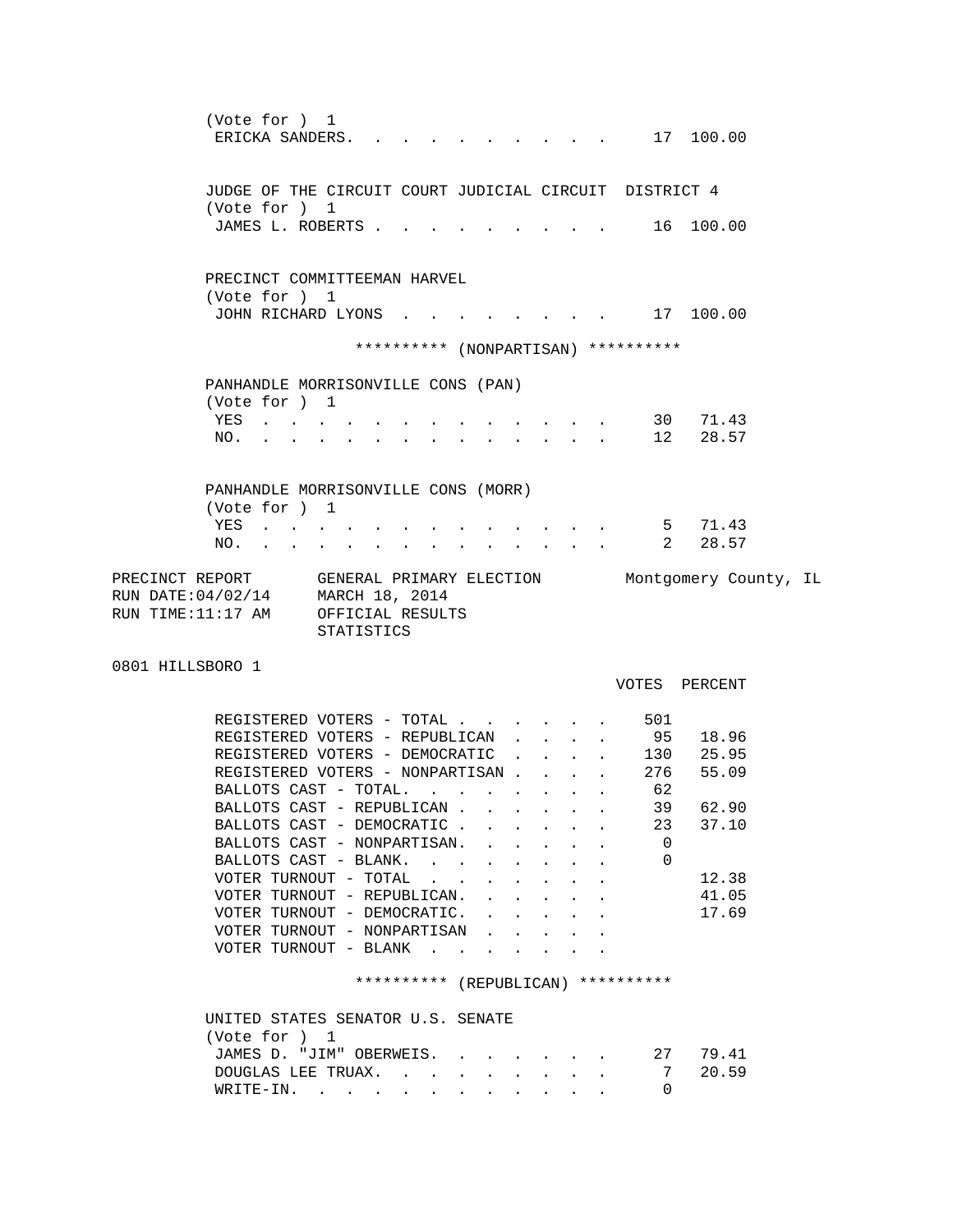| GOVERNOR and LIEUTENANT GOVERNOR MONTGOMERY COUNTY<br>(Vote for ) 1                                                                                     |
|---------------------------------------------------------------------------------------------------------------------------------------------------------|
| 23.68<br>BILL BRADY<br>9                                                                                                                                |
| 9 23.68<br>DAN RUTHERFORD.                                                                                                                              |
| 13 34.21<br>KIRK W. DILLARD<br>$\ddot{\phantom{a}}$<br>$\ddot{\phantom{a}}$                                                                             |
| 7 18.42<br>BRUCE RAUNER                                                                                                                                 |
|                                                                                                                                                         |
| ATTORNEY GENERAL MONTGOMERY COUNTY<br>(Vote for ) 1                                                                                                     |
| PAUL M. SCHIMPF<br>31 100.00                                                                                                                            |
| SECRETARY OF STATE MONTGOMERY COUNTY<br>(Vote for ) 1                                                                                                   |
| 29 100.00<br>MICHAEL WEBSTER                                                                                                                            |
| COMPTROLLER MONTGOMERY COUNTY<br>(Vote for ) 1                                                                                                          |
| JUDY BAAR TOPINKA.<br>33 100.00                                                                                                                         |
|                                                                                                                                                         |
| TREASURER MONTGOMERY COUNTY<br>(Vote for ) 1                                                                                                            |
| 14 50.00<br>TOM CROSS                                                                                                                                   |
| 14 50.00<br>BOB GROGAN.                                                                                                                                 |
|                                                                                                                                                         |
| REPRESENTATIVE IN CONGRESS FEDERAL CONGRESSIONAL DIST 13<br>(Vote for ) 1                                                                               |
| 19 48.72<br>RODNEY DAVIS                                                                                                                                |
| 1 2.56<br>MICHAEL FIRSCHING.<br>$\bullet$ . The set of $\bullet$<br>$\ddot{\phantom{0}}$<br>$\bullet$ .<br><br><br><br><br><br><br><br><br><br><br><br> |
| 19 48.72<br>ERIKA HAROLD<br>$\ddot{\phantom{a}}$<br>$\ddot{\phantom{a}}$<br><b>Contract Contract</b><br>$\ddot{\phantom{a}}$                            |
|                                                                                                                                                         |
| SENATOR IN THE 48TH DISTRICT STATE LEG (SENATE) DIST 48<br>(Vote for ) 1                                                                                |
| 30 100.00<br>LINDA LITTLE                                                                                                                               |
|                                                                                                                                                         |
| REPRESENTATIVE IN THE GENERAL ASSEMBLY STATE<br>REPRESENTATIVE DIST 95                                                                                  |
| (Vote for ) 1                                                                                                                                           |
| 37 100.00<br>WAYNE ARTHUR ROSENTHAL                                                                                                                     |
| COUNTY CLERK MONTGOMERY COUNTY<br>(Vote for ) 1                                                                                                         |
| SANDY LEITHEISER                                                                                                                                        |
| COUNTY TREASURER MONTGOMERY COUNTY                                                                                                                      |
| (Vote for ) 1                                                                                                                                           |
| RONALD D. JENKINS.<br>36 100.00                                                                                                                         |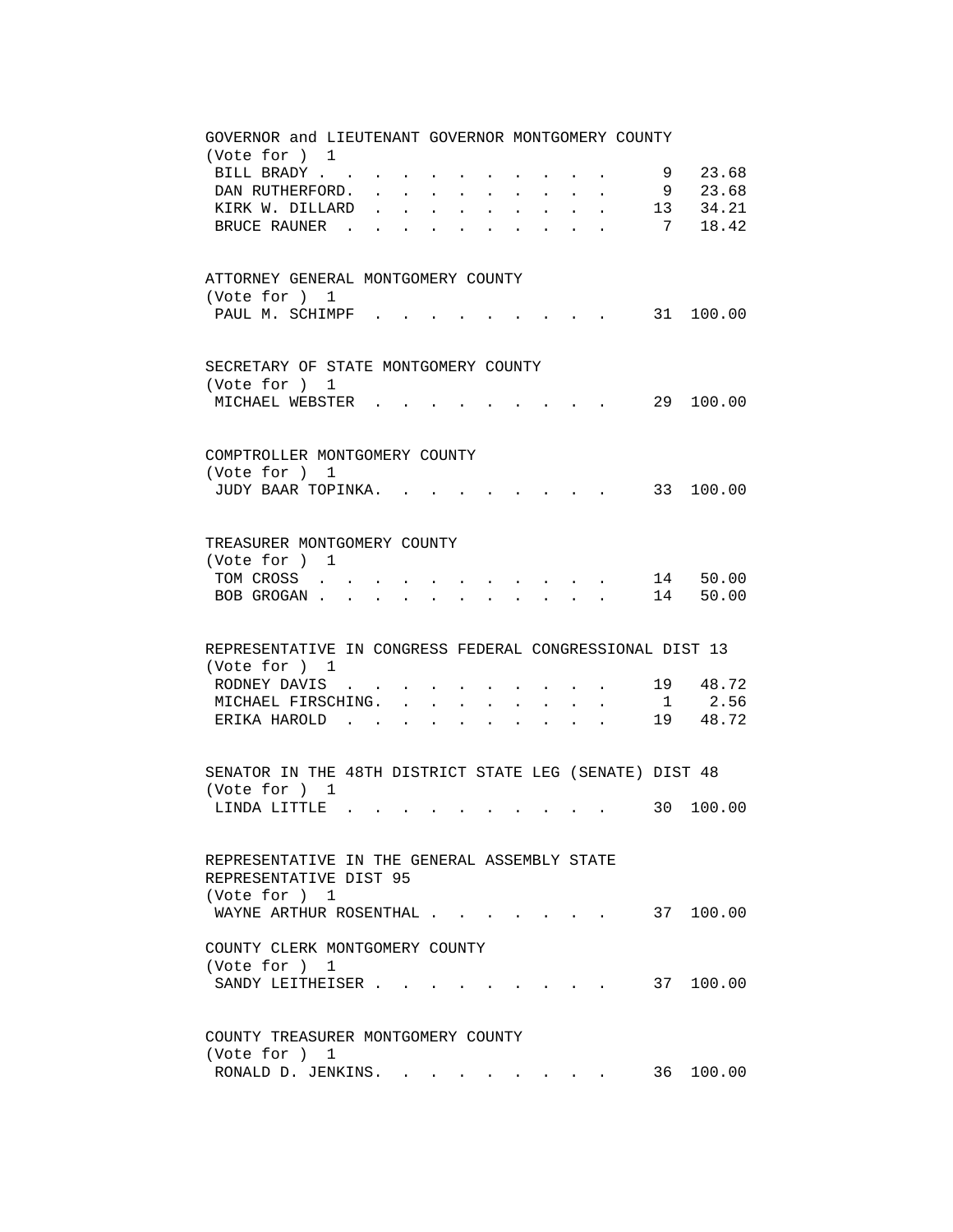COUNTY SHERIFF MONTGOMERY COUNTY (Vote for ) 1 JIM VAZZI . . . . . . . . . . . 37 100.00 REGIONAL SUPERINTENDENT OF SCHOOLS (BOND/CHRISTIAN/EFFINGHAM/FAYETTE/MONTGOMERY) (Vote for ) 1 NO CANDIDATE FILED . . . . . . . . 0 COUNTY BOARD MEMBER DISTRICT 6 (Vote for ) 2 TIM HOPPER . . . . . . . . . . . . 32 100.00 JUDGE OF THE CIRCUIT COURT JUDICIAL CIRCUIT DISTRICT 4 (Vote for ) 1 MARTIN W. SIEMER . . . . . . . . . . 14 53.85 DEBORAH MCLOCHLIN RILEY. . . . . . . 12 46.15 JUDGE OF THE CIRCUIT COURT JUDICIAL CIRCUIT DISTRICT 4 (Vote for ) 1 NO CANDIDATE FILED . . . . . . . . 0 PRECINCT COMMITTEEMAN HILLSBORO 1 (Vote for ) 1 TERRY L. RICHMOND. . . . . . . . . 26 100.00 \*\*\*\*\*\*\*\*\*\* (DEMOCRATIC) \*\*\*\*\*\*\*\*\*\* UNITED STATES SENATOR U.S. SENATE (Vote for ) 1 RICHARD J. DURBIN. . . . . . . . . 19 100.00 GOVERNOR and LIEUTENANT GOVERNOR MONTGOMERY COUNTY (Vote for ) 1 TIO HARDIMAN . . . . . . . . . . 7 35.00 PAT QUINN . . . . . . . . . . . 13 65.00 ATTORNEY GENERAL MONTGOMERY COUNTY (Vote for ) 1 LISA MADIGAN . . . . . . . . . . . 20 100.00 SECRETARY OF STATE MONTGOMERY COUNTY (Vote for ) 1 JESSE WHITE. . . . . . . . . . . 22 100.00 COMPTROLLER MONTGOMERY COUNTY (Vote for ) 1 SHEILA SIMON . . . . . . . . . . . 18 100.00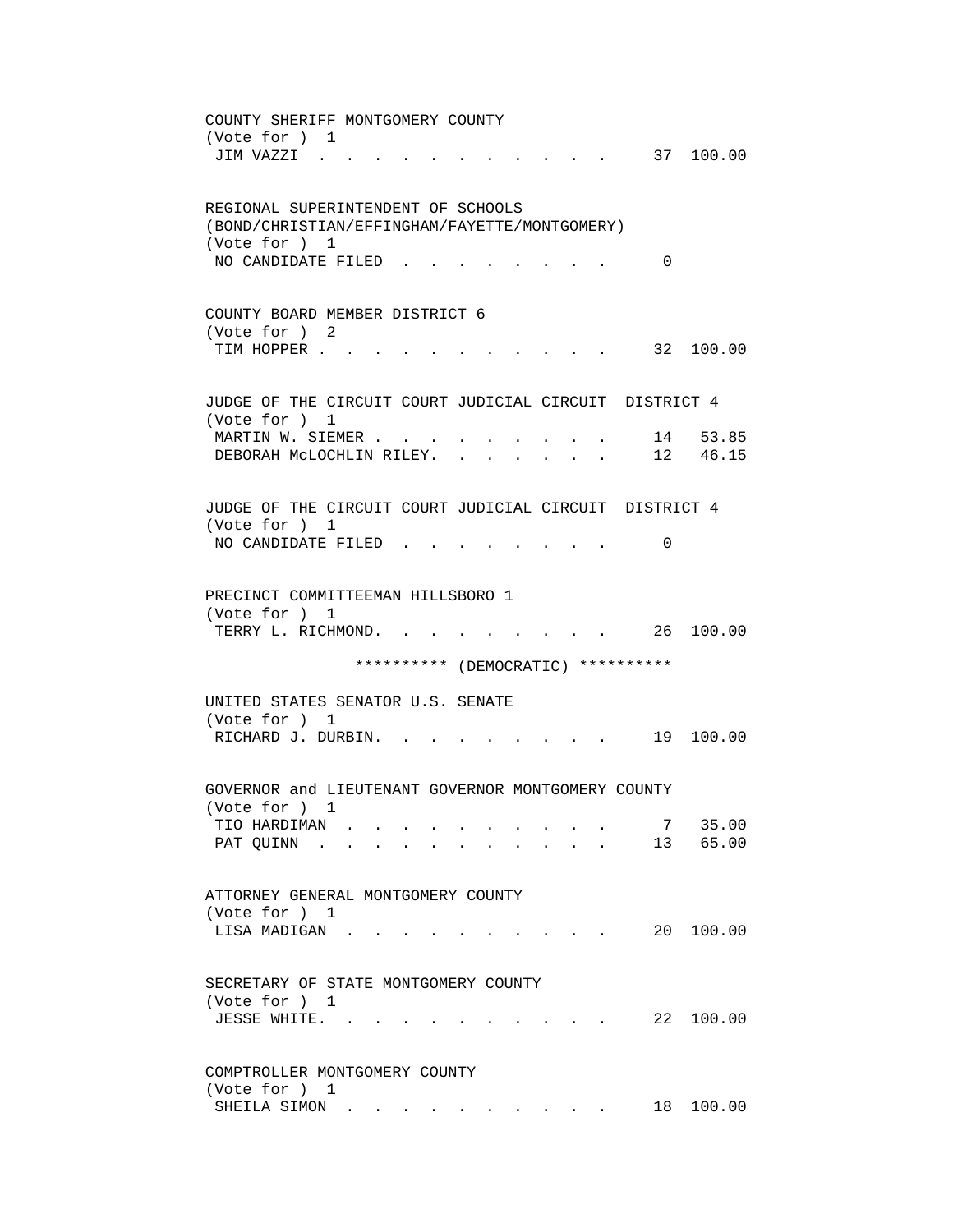TREASURER MONTGOMERY COUNTY (Vote for ) 1 MICHAEL W. FRERICHS . . . . . . . . 17 100.00 REPRESENTATIVE IN CONGRESS FEDERAL CONGRESSIONAL DIST 13 (Vote for ) 1 ANN E. CALLIS . . . . . . . . . . . 14 77.78<br>GEORGE GOLLIN . . . . . . . . . . . 2 11.11 GEORGE GOLLIN . . . . . . . . . . . 2 11.11 DAVID L. GREEN. . . . . . . . . . 2 11.11 STATE CENTRAL COMMITTEEWOMAN MONTGOMERY COUNTY (Vote for ) 1 JAYNE MAZZOTTI. . . . . . . . . . 17 100.00 STATE CENTRAL COMMITTEEMAN MONTGOMERY COUNTY (Vote for ) 1 TERRY REDMAN . . . . . . . . . . 15 100.00 SENATOR IN THE 48TH DISTRICT STATE LEG (SENATE) DIST 48 (Vote for ) 1 ANDY MANAR . . . . . . . . . . . . 21 100.00 REPRESENTATIVE IN THE GENERAL ASSEMBLY STATE REPRESENTATIVE DIST 95 (Vote for ) 1 NO CANDIDATE FILED . . . . . . . . 0 COUNTY CLERK MONTGOMERY COUNTY (Vote for ) 1 NO CANDIDATE FILED . . . . . . . . 0 COUNTY TREASURER MONTGOMERY COUNTY (Vote for ) 1 NO CANDIDATE FILED . . . . . . . . 0 COUNTY SHERIFF MONTGOMERY COUNTY (Vote for ) 1 NO CANDIDATE FILED . . . . . . . . 0 REGIONAL SUPERINTENDENT OF SCHOOLS (BOND/CHRISTIAN/EFFINGHAM/FAYETTE/MONTGOMERY) (Vote for ) 1 JULIE WOLLERMAN . . . . . . . . . . 16 100.00 COUNTY BOARD MEMBER DISTRICT 6 (Vote for ) 2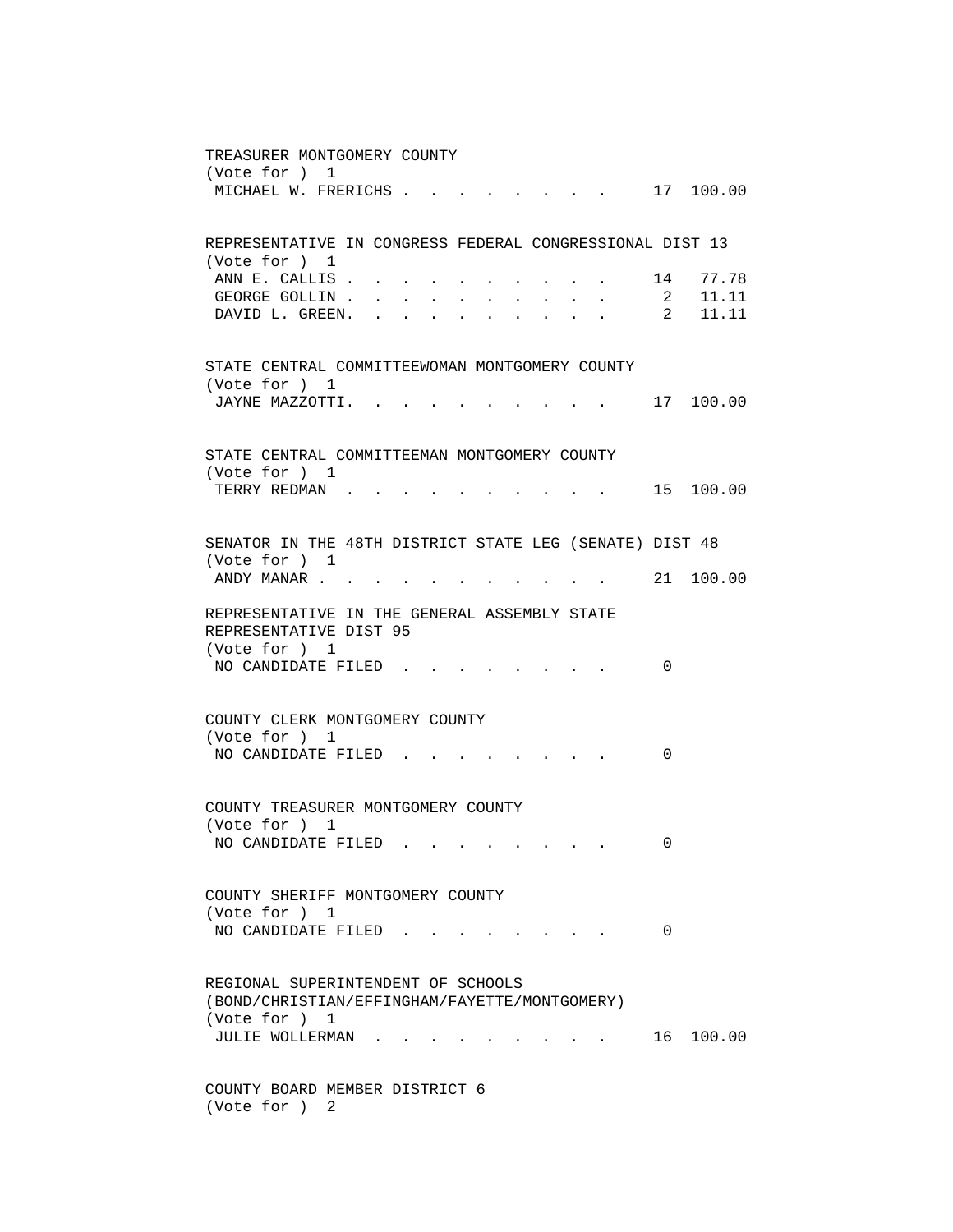| RONALD E. DEABENDERFER 17 50.00<br>DAVID RONEN. 17 50.00                                                                                                                                                                                                                                                                                                                                                                                                                    |                                |                      |                                                                 |                                                              |                                                             |                                                                                                                   |                                                                                                                                                                                                              |                                                                                      |  |
|-----------------------------------------------------------------------------------------------------------------------------------------------------------------------------------------------------------------------------------------------------------------------------------------------------------------------------------------------------------------------------------------------------------------------------------------------------------------------------|--------------------------------|----------------------|-----------------------------------------------------------------|--------------------------------------------------------------|-------------------------------------------------------------|-------------------------------------------------------------------------------------------------------------------|--------------------------------------------------------------------------------------------------------------------------------------------------------------------------------------------------------------|--------------------------------------------------------------------------------------|--|
| JUDGE OF THE CIRCUIT COURT JUDICIAL CIRCUIT DISTRICT 4<br>(Vote for ) 1                                                                                                                                                                                                                                                                                                                                                                                                     |                                |                      |                                                                 |                                                              |                                                             |                                                                                                                   |                                                                                                                                                                                                              |                                                                                      |  |
| ERICKA SANDERS.                                                                                                                                                                                                                                                                                                                                                                                                                                                             |                                |                      |                                                                 |                                                              |                                                             |                                                                                                                   |                                                                                                                                                                                                              | $\cdot$ 16 100.00                                                                    |  |
| JUDGE OF THE CIRCUIT COURT JUDICIAL CIRCUIT DISTRICT 4<br>(Vote for ) 1                                                                                                                                                                                                                                                                                                                                                                                                     |                                |                      |                                                                 |                                                              |                                                             |                                                                                                                   |                                                                                                                                                                                                              |                                                                                      |  |
| JAMES L. ROBERTS                                                                                                                                                                                                                                                                                                                                                                                                                                                            |                                |                      |                                                                 |                                                              |                                                             |                                                                                                                   |                                                                                                                                                                                                              | 21 100.00                                                                            |  |
| PRECINCT COMMITTEEMAN HILLSBORO 1<br>(Vote for ) 1<br>DAVID RONEN. 20 100.00                                                                                                                                                                                                                                                                                                                                                                                                |                                |                      |                                                                 |                                                              |                                                             |                                                                                                                   |                                                                                                                                                                                                              |                                                                                      |  |
| PRECINCT REPORT GENERAL PRIMARY ELECTION Montgomery County, IL<br>RUN DATE: 04/02/14 MARCH 18, 2014<br>RUN TIME:11:17 AM                                                                                                                                                                                                                                                                                                                                                    | OFFICIAL RESULTS<br>STATISTICS |                      |                                                                 |                                                              |                                                             |                                                                                                                   |                                                                                                                                                                                                              |                                                                                      |  |
| 0802 HILLSBORO 2                                                                                                                                                                                                                                                                                                                                                                                                                                                            |                                |                      |                                                                 |                                                              |                                                             |                                                                                                                   |                                                                                                                                                                                                              | VOTES PERCENT                                                                        |  |
| REGISTERED VOTERS - TOTAL<br>REGISTERED VOTERS - REPUBLICAN<br>REGISTERED VOTERS - DEMOCRATIC<br>REGISTERED VOTERS - NONPARTISAN<br>BALLOTS CAST - TOTAL.<br>BALLOTS CAST - REPUBLICAN<br>BALLOTS CAST - DEMOCRATIC 21<br>BALLOTS CAST - NONPARTISAN.<br>BALLOTS CAST - BLANK.<br>VOTER TURNOUT - TOTAL $\ldots$<br>VOTER TURNOUT - REPUBLICAN.<br>VOTER TURNOUT - DEMOCRATIC.<br>VOTER TURNOUT - NONPARTISAN<br>VOTER TURNOUT - BLANK<br>UNITED STATES SENATOR U.S. SENATE |                                |                      |                                                                 | $\sim 100$                                                   | $\sim$                                                      | $\sim$<br>$\mathbf{L}$<br>$\mathcal{L}^{(1)}$<br>$\ddot{\phantom{0}}$<br>$\mathbf{z} = \mathbf{z}$<br>$\bullet$ . | 363<br>$\mathbf{L}^{\text{max}}$ and $\mathbf{L}^{\text{max}}$<br>66<br>$\overline{0}$<br>$\Omega$<br>$\mathbf{L}^{(1)}$ and $\mathbf{L}^{(2)}$ and $\mathbf{L}^{(3)}$<br>********** (REPUBLICAN) ********** | . 86 23.69<br>104 28.65<br>173 47.66<br>45 68.18<br>31.82<br>18.18<br>52.33<br>20.19 |  |
| (Vote for ) 1<br>JAMES D. "JIM" OBERWEIS.<br>DOUGLAS LEE TRUAX.<br>WRITE-IN.                                                                                                                                                                                                                                                                                                                                                                                                |                                |                      |                                                                 | $\mathbf{L} = \mathbf{L} \mathbf{L} = \mathbf{L} \mathbf{L}$ |                                                             |                                                                                                                   | 0                                                                                                                                                                                                            | 24 66.67<br>12 33.33                                                                 |  |
| GOVERNOR and LIEUTENANT GOVERNOR MONTGOMERY COUNTY<br>(Vote for ) 1<br>BILL BRADY<br>DAN RUTHERFORD.<br>KIRK W. DILLARD                                                                                                                                                                                                                                                                                                                                                     |                                | <b>Service</b> State | $\bullet$ .<br><br><br><br><br><br><br><br><br><br><br><br><br> |                                                              | $\bullet$ .<br><br><br><br><br><br><br><br><br><br><br><br> |                                                                                                                   | 12<br>3<br>24                                                                                                                                                                                                | 27.91<br>6.98<br>55.81                                                               |  |

BRUCE RAUNER . . . . . . . . . . 4 9.30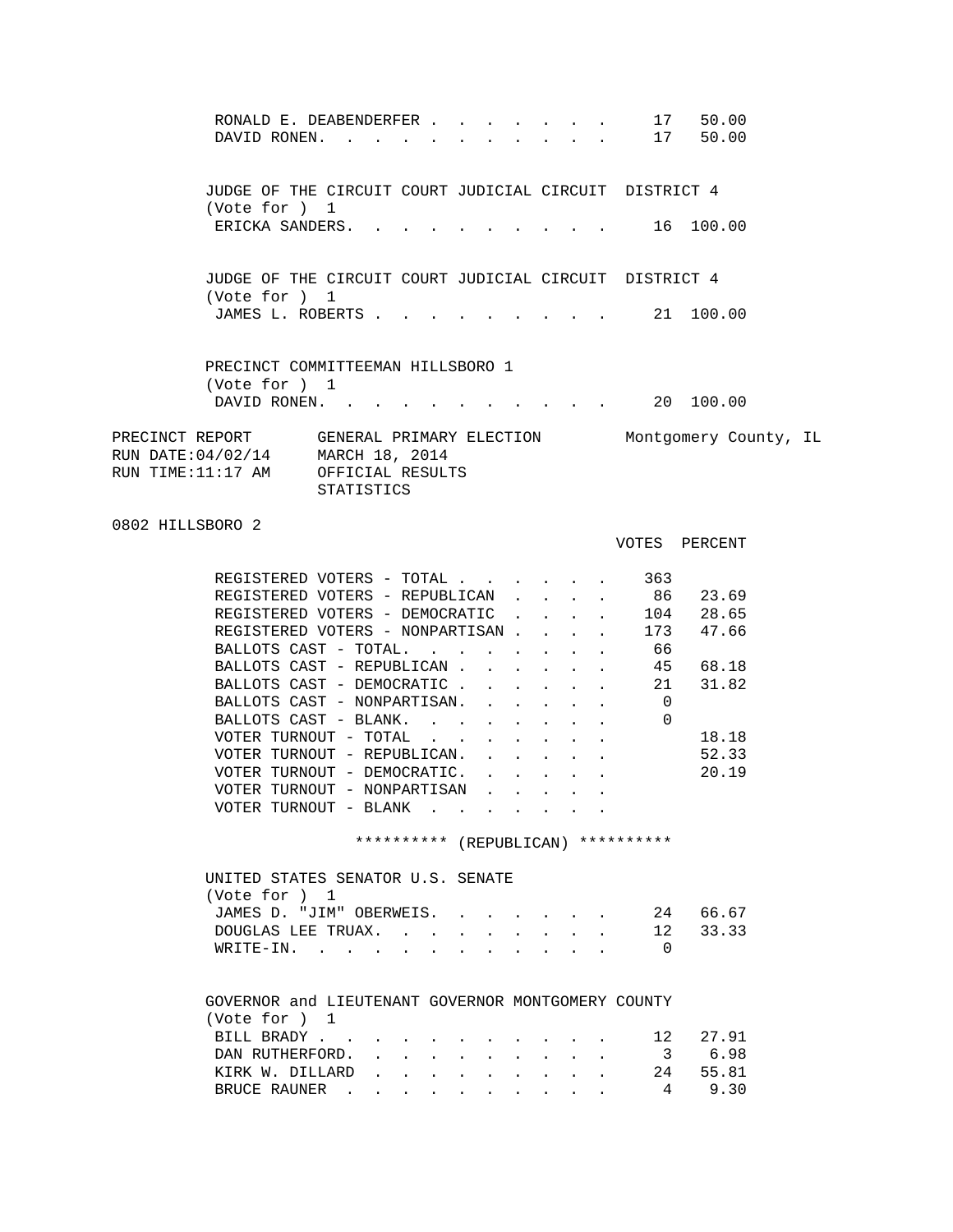| ATTORNEY GENERAL MONTGOMERY COUNTY<br>(Vote for ) 1                                                                                              |
|--------------------------------------------------------------------------------------------------------------------------------------------------|
| PAUL M. SCHIMPF .<br>39 100.00                                                                                                                   |
| SECRETARY OF STATE MONTGOMERY COUNTY                                                                                                             |
| (Vote for ) 1<br>MICHAEL WEBSTER .<br>35 100.00                                                                                                  |
| COMPTROLLER MONTGOMERY COUNTY                                                                                                                    |
| (Vote for ) 1<br>JUDY BAAR TOPINKA.<br>. 35 100.00                                                                                               |
| TREASURER MONTGOMERY COUNTY                                                                                                                      |
| (Vote for ) 1<br>21 56.76<br>TOM CROSS.<br>$\mathbf{A}$ and $\mathbf{A}$ and $\mathbf{A}$<br>$\sim$                                              |
| 16 43.24<br>BOB GROGAN.<br>$\mathbf{r} = \mathbf{r}$                                                                                             |
| REPRESENTATIVE IN CONGRESS FEDERAL CONGRESSIONAL DIST 13                                                                                         |
| (Vote for ) 1                                                                                                                                    |
| 20<br>45.45<br>RODNEY DAVIS<br>MICHAEL FIRSCHING. .<br>$\overline{0}$<br>$\mathbf{A}$ and $\mathbf{A}$ and $\mathbf{A}$<br>$\bullet$ . $\bullet$ |
| 54.55<br>ERIKA HAROLD.<br>24                                                                                                                     |
| SENATOR IN THE 48TH DISTRICT STATE LEG (SENATE) DIST 48<br>(Vote for ) 1                                                                         |
| LINDA LITTLE.<br>32 100.00                                                                                                                       |
| REPRESENTATIVE IN THE GENERAL ASSEMBLY STATE                                                                                                     |
| REPRESENTATIVE DIST 95<br>(Vote for ) 1                                                                                                          |
| 100.00<br>WAYNE ARTHUR ROSENTHAL<br>40<br>$\mathbf{r}$ , and $\mathbf{r}$ , and $\mathbf{r}$ , and $\mathbf{r}$                                  |
| COUNTY CLERK MONTGOMERY COUNTY                                                                                                                   |
| (Vote for ) 1<br>40<br>100.00<br>SANDY LEITHEISER.<br>the contract of the contract of                                                            |
| COUNTY TREASURER MONTGOMERY COUNTY                                                                                                               |
| (Vote for ) 1                                                                                                                                    |
| RONALD D. JENKINS. .<br>40 100.00                                                                                                                |
| COUNTY SHERIFF MONTGOMERY COUNTY                                                                                                                 |
| (Vote for ) 1<br>42 100.00<br>JIM VAZZI                                                                                                          |
|                                                                                                                                                  |

 (BOND/CHRISTIAN/EFFINGHAM/FAYETTE/MONTGOMERY) (Vote for ) 1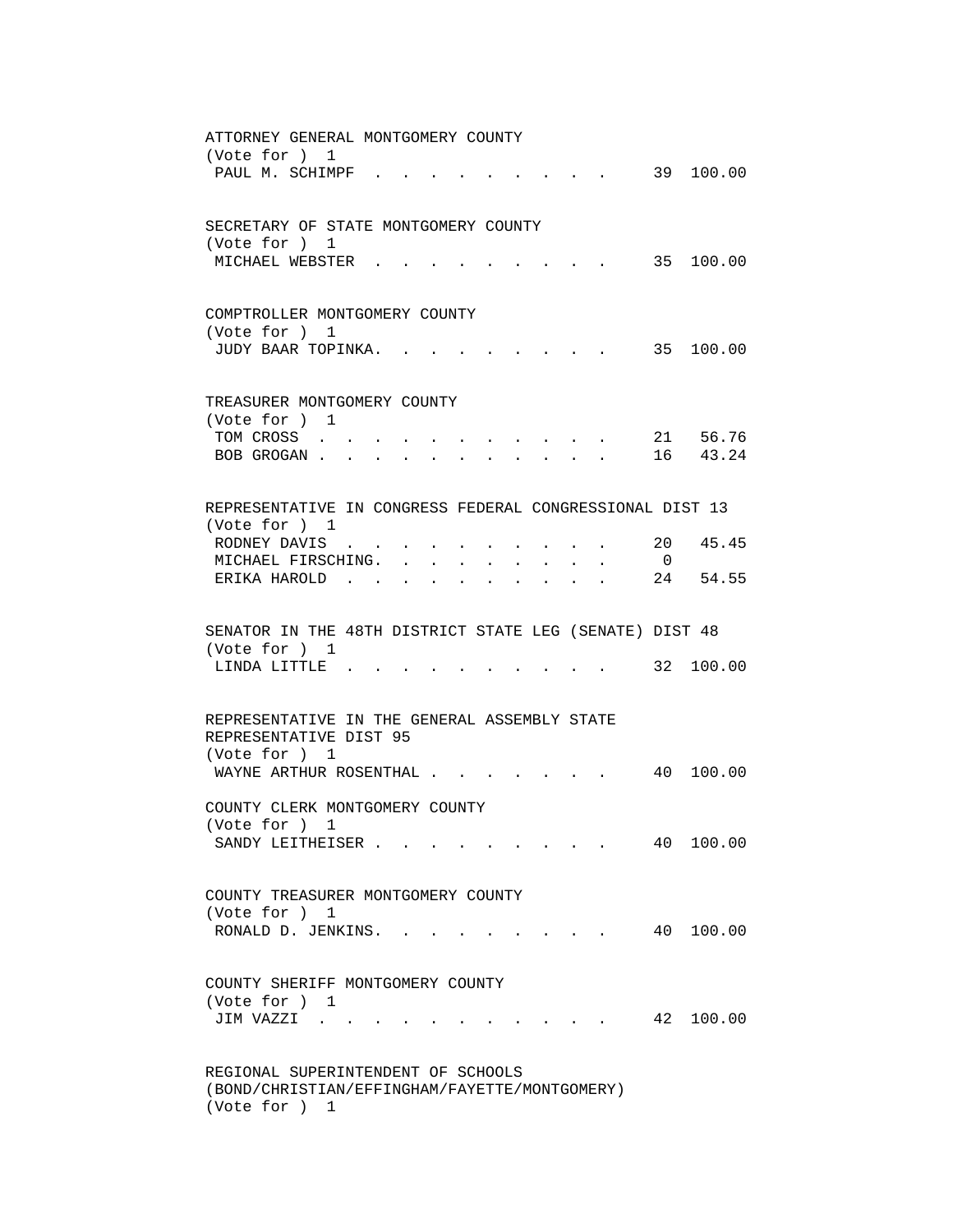NO CANDIDATE FILED . . . . . . . . 0 COUNTY BOARD MEMBER DISTRICT 6 (Vote for ) 2 TIM HOPPER . . . . . . . . . . . . 39 100.00 JUDGE OF THE CIRCUIT COURT JUDICIAL CIRCUIT DISTRICT 4 (Vote for ) 1 MARTIN W. SIEMER . . . . . . . . . . 16 51.61 DEBORAH MCLOCHLIN RILEY. . . . . . . 15 48.39 JUDGE OF THE CIRCUIT COURT JUDICIAL CIRCUIT DISTRICT 4 (Vote for ) 1 NO CANDIDATE FILED . . . . . . . . 0 PRECINCT COMMITTEEMAN HILLSBORO 2 (Vote for ) 1 DARYL HODGES . . . . . . . . . . 37 100.00 \*\*\*\*\*\*\*\*\*\* (DEMOCRATIC) \*\*\*\*\*\*\*\*\*\* UNITED STATES SENATOR U.S. SENATE (Vote for ) 1 RICHARD J. DURBIN. . . . . . . . . . 18 100.00 GOVERNOR and LIEUTENANT GOVERNOR MONTGOMERY COUNTY (Vote for ) 1 TIO HARDIMAN . . . . . . . . . . 13 76.47 PAT QUINN . . . . . . . . . . . 4 23.53 ATTORNEY GENERAL MONTGOMERY COUNTY (Vote for ) 1 LISA MADIGAN . . . . . . . . . . 20 100.00 SECRETARY OF STATE MONTGOMERY COUNTY (Vote for ) 1 JESSE WHITE. . . . . . . . . . . 20 100.00 COMPTROLLER MONTGOMERY COUNTY (Vote for ) 1 SHEILA SIMON . . . . . . . . . . . 18 100.00 TREASURER MONTGOMERY COUNTY (Vote for ) 1 MICHAEL W. FRERICHS . . . . . . . . 19 100.00

REPRESENTATIVE IN CONGRESS FEDERAL CONGRESSIONAL DIST 13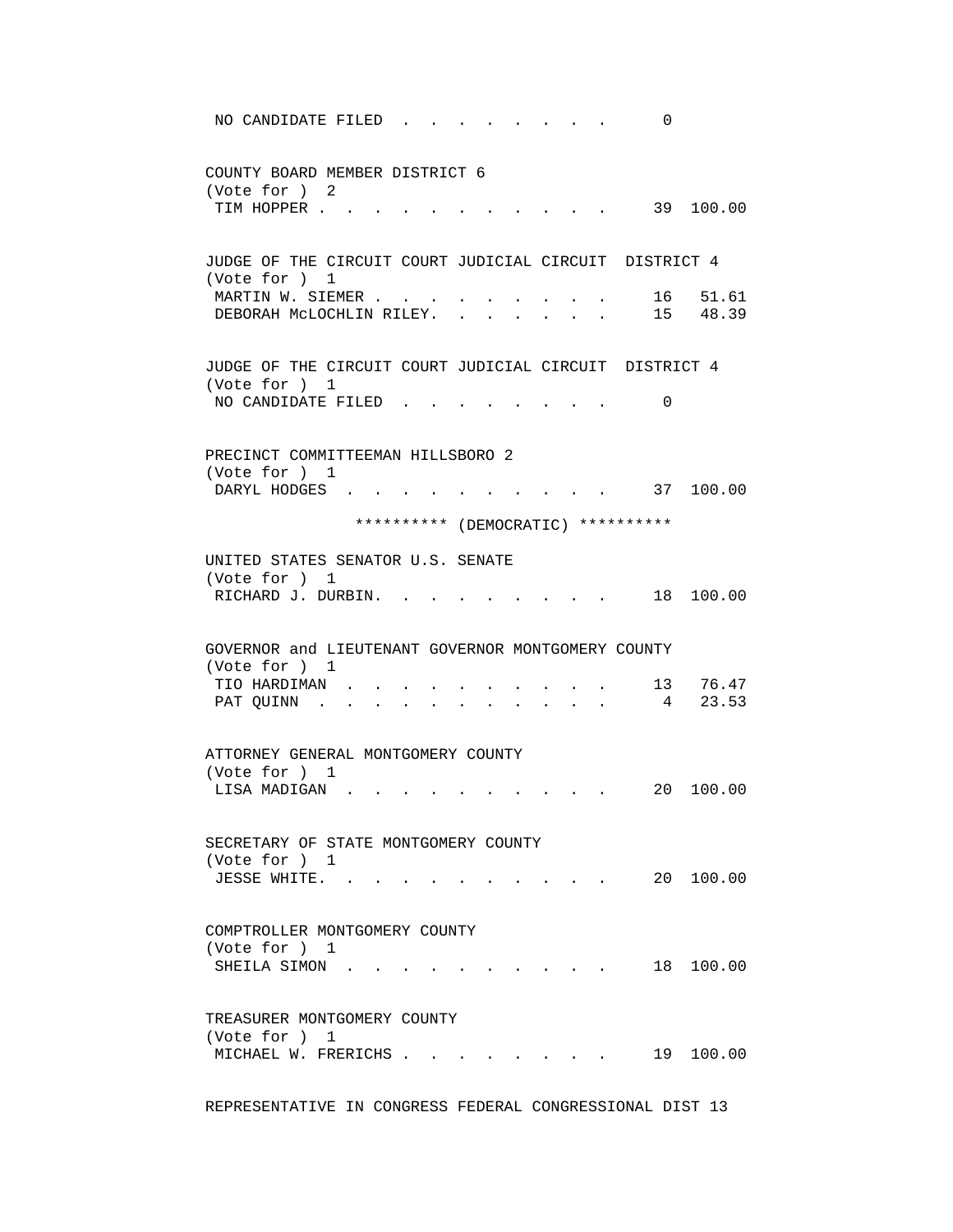```
 (Vote for ) 1 
ANN E. CALLIS . . . . . . . . . . . 7 41.18
GEORGE GOLLIN . . . . . . . . . . . . 6 35.29
DAVID L. GREEN. . . . . . . . . . 4 23.53
 STATE CENTRAL COMMITTEEWOMAN MONTGOMERY COUNTY 
 (Vote for ) 1 
JAYNE MAZZOTTI. . . . . . . . . . 16 100.00
 STATE CENTRAL COMMITTEEMAN MONTGOMERY COUNTY 
 (Vote for ) 1 
TERRY REDMAN . . . . . . . . . . . 16 100.00
 SENATOR IN THE 48TH DISTRICT STATE LEG (SENATE) DIST 48 
 (Vote for ) 1 
ANDY MANAR . . . . . . . . . . . . 19 100.00
 REPRESENTATIVE IN THE GENERAL ASSEMBLY STATE 
 REPRESENTATIVE DIST 95 
 (Vote for ) 1 
NO CANDIDATE FILED . . . . . . . . 0
 COUNTY CLERK MONTGOMERY COUNTY 
 (Vote for ) 1 
NO CANDIDATE FILED . . . . . . . . 0
 COUNTY TREASURER MONTGOMERY COUNTY 
 (Vote for ) 1 
NO CANDIDATE FILED . . . . . . . . 0
 COUNTY SHERIFF MONTGOMERY COUNTY 
 (Vote for ) 1 
NO CANDIDATE FILED . . . . . . . . 0
 REGIONAL SUPERINTENDENT OF SCHOOLS 
 (BOND/CHRISTIAN/EFFINGHAM/FAYETTE/MONTGOMERY) 
 (Vote for ) 1 
 JULIE WOLLERMAN . . . . . . . . . 20 100.00 
 COUNTY BOARD MEMBER DISTRICT 6 
 (Vote for ) 2 
RONALD E. DEABENDERFER . . . . . . . 15 50.00
DAVID RONEN. . . . . . . . . . . 15 50.00
 JUDGE OF THE CIRCUIT COURT JUDICIAL CIRCUIT DISTRICT 4 
 (Vote for ) 1 
ERICKA SANDERS. . . . . . . . . . . 17 100.00
```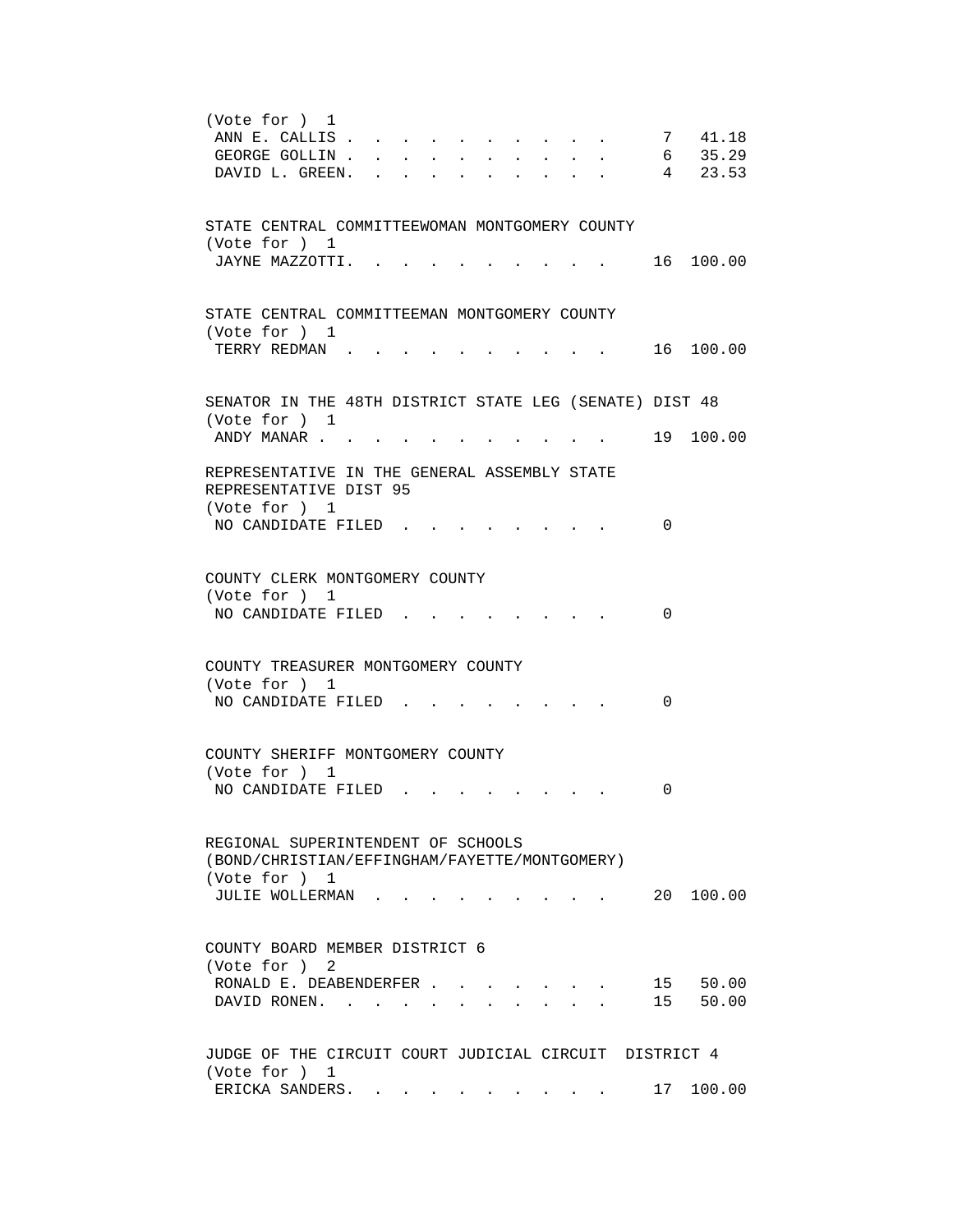JUDGE OF THE CIRCUIT COURT JUDICIAL CIRCUIT DISTRICT 4 (Vote for ) 1 JAMES L. ROBERTS . . . . . . . . . . 19 100.00 PRECINCT COMMITTEEMAN HILLSBORO 2 (Vote for ) 1 ELIZABETH WILSON . . . . . . . . . . 19 100.00 PRECINCT REPORT GENERAL PRIMARY ELECTION Montgomery County, IL RUN DATE:04/02/14 MARCH 18, 2014 RUN TIME:11:17 AM OFFICIAL RESULTS STATISTICS 0803 HILLSBORO 3 VOTES PERCENT REGISTERED VOTERS - TOTAL . . . . . . 684 REGISTERED VOTERS - REPUBLICAN . . . . 193 28.22 REGISTERED VOTERS - DEMOCRATIC . . . . 167 24.42 REGISTERED VOTERS - NONPARTISAN . . . . 324 47.37 BALLOTS CAST - TOTAL.  $\ldots$  . . . . . . 172<br>BALLOTS CAST - REPUBLICAN . . . . . . 126 BALLOTS CAST - REPUBLICAN . . . . . 126 73.26 BALLOTS CAST - DEMOCRATIC . . . . . 46 26.74 BALLOTS CAST - NONPARTISAN. . . . . . 0 BALLOTS CAST - BLANK. . . . . . . . 0 VOTER TURNOUT - TOTAL . . . . . . . . 25.15 VOTER TURNOUT - REPUBLICAN. . . . . . 65.28 VOTER TURNOUT - DEMOCRATIC. . . . . . 27.54 VOTER TURNOUT - NONPARTISAN . . . . VOTER TURNOUT - BLANK . . . . . \*\*\*\*\*\*\*\*\*\* (REPUBLICAN) \*\*\*\*\*\*\*\*\*\* UNITED STATES SENATOR U.S. SENATE (Vote for ) 1 JAMES D. "JIM" OBERWEIS. . . . . . . 77 74.04 DOUGLAS LEE TRUAX. . . . . . . . . 26 25.00 WRITE-IN. . . . . . . . . . . . 1 .96 GOVERNOR and LIEUTENANT GOVERNOR MONTGOMERY COUNTY (Vote for ) 1 BILL BRADY . . . . . . . . . . . . 17 13.82 DAN RUTHERFORD. . . . . . . . . . 10 8.13 KIRK W. DILLARD . . . . . . . . . . 73 59.35 BRUCE RAUNER . . . . . . . . . 23 18.70 ATTORNEY GENERAL MONTGOMERY COUNTY (Vote for ) 1 PAUL M. SCHIMPF . . . . . . . . . 92 100.00 SECRETARY OF STATE MONTGOMERY COUNTY (Vote for ) 1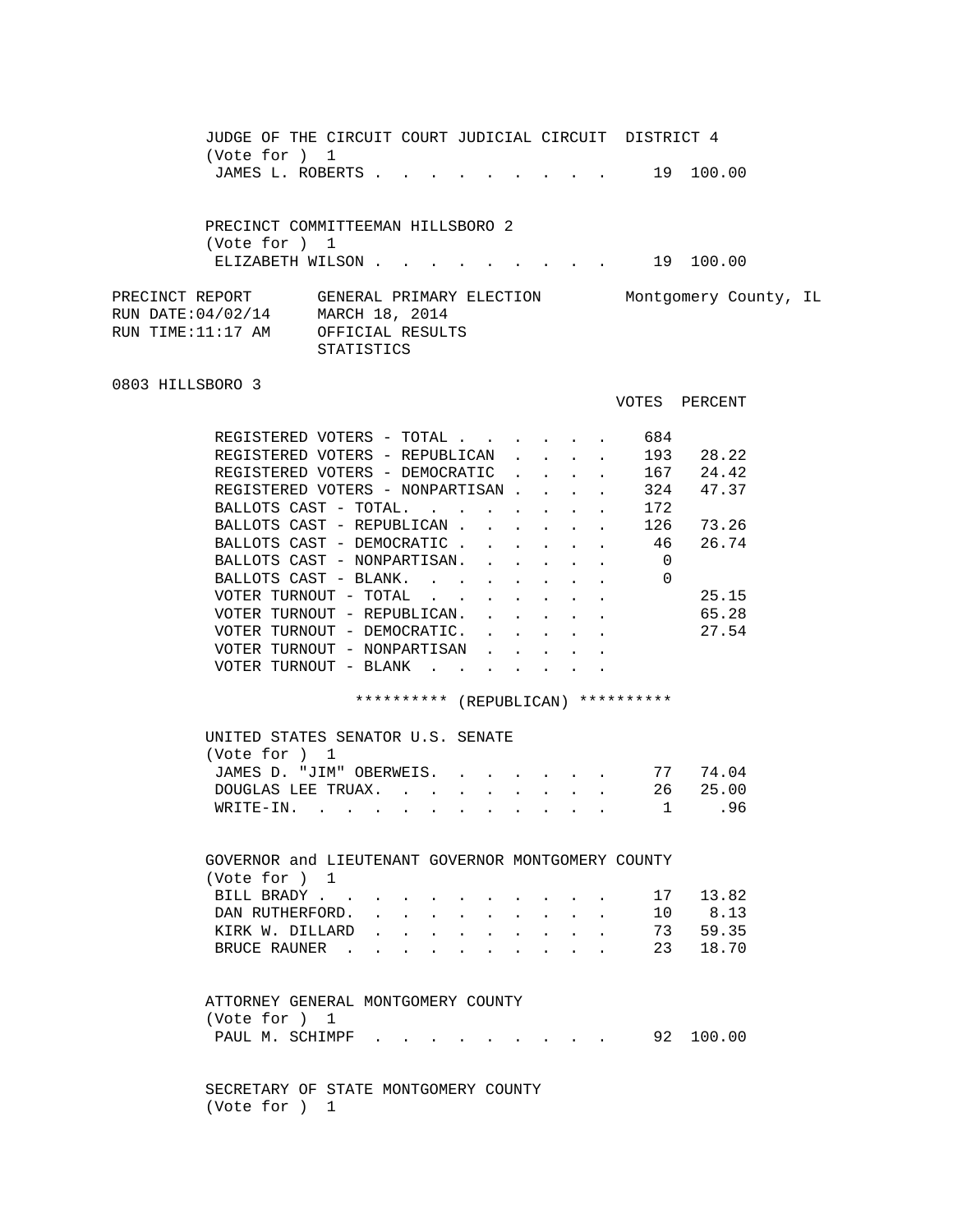| 91<br>100.00<br>MICHAEL WEBSTER                                                                       |  |
|-------------------------------------------------------------------------------------------------------|--|
| COMPTROLLER MONTGOMERY COUNTY                                                                         |  |
| (Vote for ) 1                                                                                         |  |
| JUDY BAAR TOPINKA.<br>106 100.00                                                                      |  |
| TREASURER MONTGOMERY COUNTY                                                                           |  |
| (Vote for ) 1                                                                                         |  |
| 56 57.73<br>TOM CROSS                                                                                 |  |
| 41 42.27<br>BOB GROGAN                                                                                |  |
| REPRESENTATIVE IN CONGRESS FEDERAL CONGRESSIONAL DIST 13                                              |  |
| (Vote for ) 1                                                                                         |  |
| 62<br>52.10<br>RODNEY DAVIS .                                                                         |  |
| MICHAEL FIRSCHING. .<br>$\overline{0}$<br>$\sim$                                                      |  |
| 57<br>47.90<br>ERIKA HAROLD.<br>$\sim$                                                                |  |
| SENATOR IN THE 48TH DISTRICT STATE LEG (SENATE) DIST 48                                               |  |
| (Vote for ) 1                                                                                         |  |
| 86 100.00<br>LINDA LITTLE.                                                                            |  |
| REPRESENTATIVE IN THE GENERAL ASSEMBLY STATE<br>REPRESENTATIVE DIST 95<br>(Vote for ) 1<br>109 100.00 |  |
| WAYNE ARTHUR ROSENTHAL.                                                                               |  |
| COUNTY CLERK MONTGOMERY COUNTY                                                                        |  |
| (Vote for ) 1<br>111 100.00<br>SANDY LEITHEISER.                                                      |  |
|                                                                                                       |  |
| COUNTY TREASURER MONTGOMERY COUNTY                                                                    |  |
| (Vote for ) 1                                                                                         |  |
| RONALD D. JENKINS.<br>109 100.00                                                                      |  |
| COUNTY SHERIFF MONTGOMERY COUNTY                                                                      |  |
| (Vote for ) 1                                                                                         |  |
| 113 100.00<br>JIM VAZZI .                                                                             |  |
| REGIONAL SUPERINTENDENT OF SCHOOLS                                                                    |  |
| (BOND/CHRISTIAN/EFFINGHAM/FAYETTE/MONTGOMERY)<br>(Vote for ) 1                                        |  |
| NO CANDIDATE FILED<br>0                                                                               |  |
|                                                                                                       |  |
| COUNTY BOARD MEMBER DISTRICT 6<br>(Vote for ) 2                                                       |  |
| 111 100.00<br>TIM HOPPER                                                                              |  |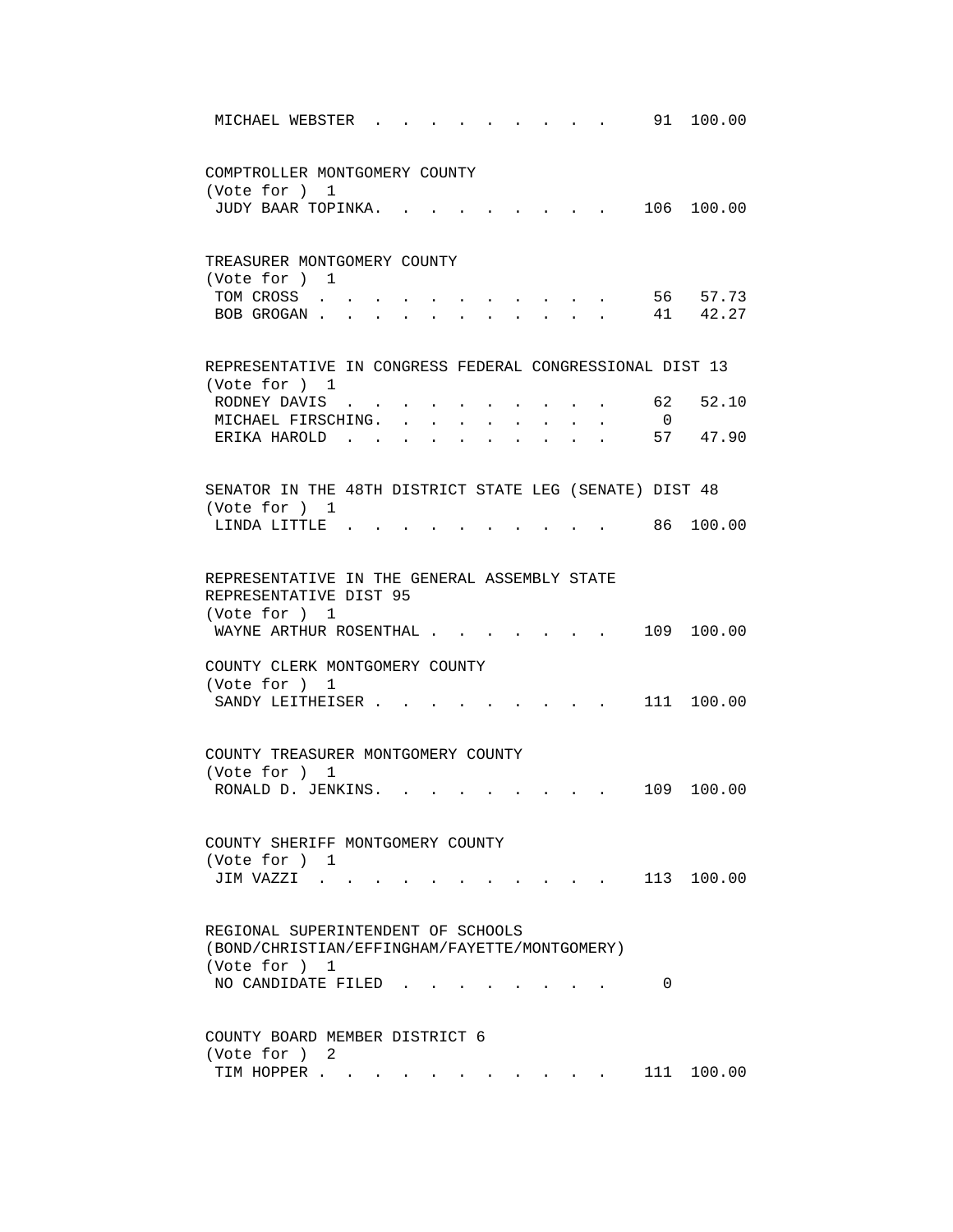JUDGE OF THE CIRCUIT COURT JUDICIAL CIRCUIT DISTRICT 4 (Vote for ) 1 MARTIN W. SIEMER . . . . . . . . . . 43 50.00 DEBORAH MCLOCHLIN RILEY. . . . . . . 43 50.00 JUDGE OF THE CIRCUIT COURT JUDICIAL CIRCUIT DISTRICT 4 (Vote for ) 1 NO CANDIDATE FILED . . . . . . . . 0 PRECINCT COMMITTEEMAN HILLSBORO 3 (Vote for ) 1 L.R. (DICK) JAMES. . . . . . . . . 103 100.00 \*\*\*\*\*\*\*\*\*\* (DEMOCRATIC) \*\*\*\*\*\*\*\*\*\* UNITED STATES SENATOR U.S. SENATE (Vote for ) 1 RICHARD J. DURBIN. . . . . . . . . 40 100.00 GOVERNOR and LIEUTENANT GOVERNOR MONTGOMERY COUNTY (Vote for ) 1 TIO HARDIMAN . . . . . . . . . . 21 50.00 PAT QUINN . . . . . . . . . . . . 21 50.00 ATTORNEY GENERAL MONTGOMERY COUNTY (Vote for ) 1 LISA MADIGAN . . . . . . . . . . . 39 100.00 SECRETARY OF STATE MONTGOMERY COUNTY (Vote for ) 1 JESSE WHITE. . . . . . . . . . . 39 100.00 COMPTROLLER MONTGOMERY COUNTY (Vote for ) 1 SHEILA SIMON . . . . . . . . . . 40 100.00 TREASURER MONTGOMERY COUNTY (Vote for ) 1 MICHAEL W. FRERICHS . . . . . . . . 39 100.00 REPRESENTATIVE IN CONGRESS FEDERAL CONGRESSIONAL DIST 13 (Vote for ) 1 ANN E. CALLIS . . . . . . . . . . . 25 56.82<br>GEORGE GOLLIN . . . . . . . . . . . 13 29.55 GEORGE GOLLIN . . . . . . . . . . . 13 29.55 DAVID L. GREEN. . . . . . . . . . . 6 13.64 STATE CENTRAL COMMITTEEWOMAN MONTGOMERY COUNTY

(Vote for ) 1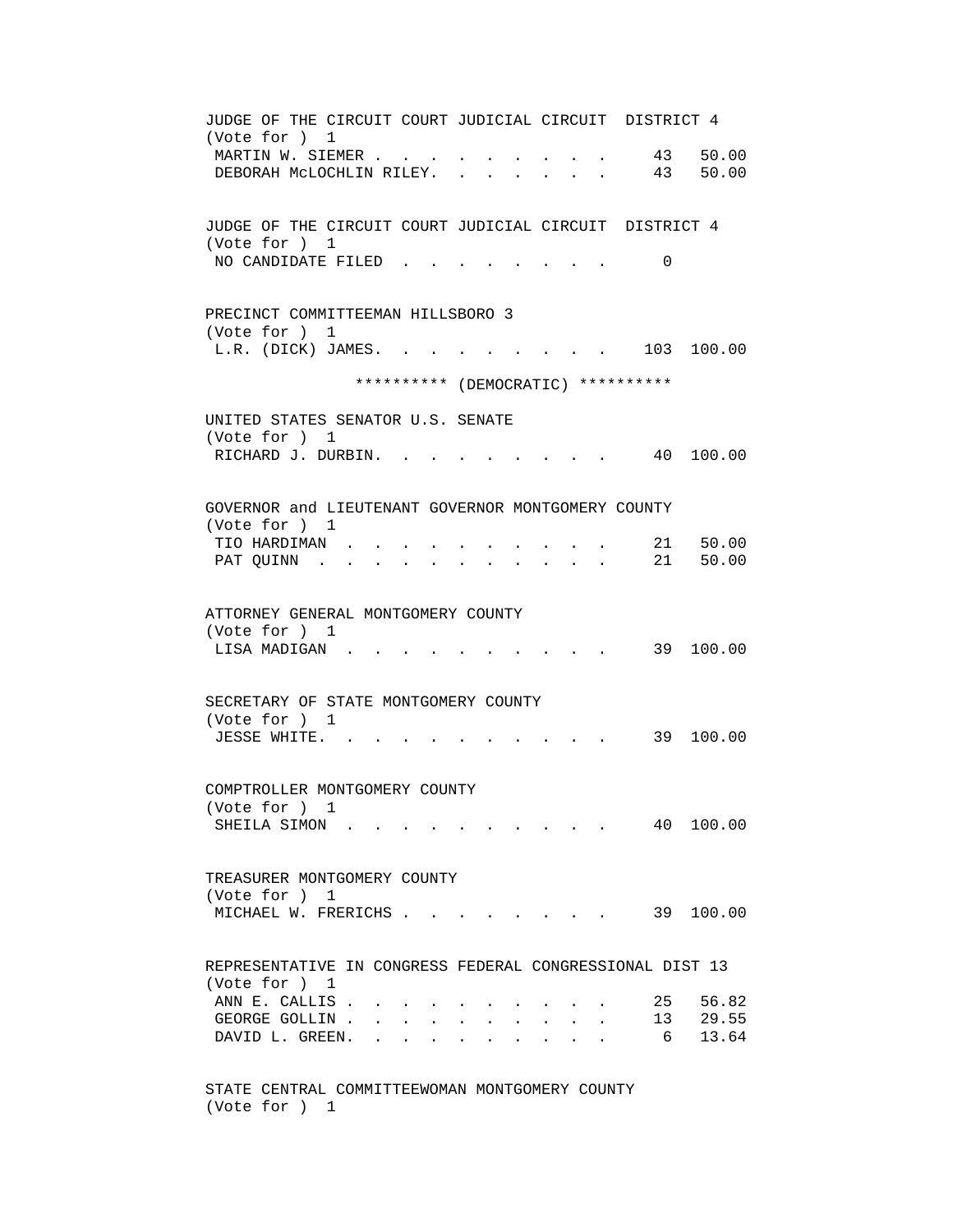| 36<br>100.00<br>JAYNE MAZZOTTI.                                                            |
|--------------------------------------------------------------------------------------------|
| STATE CENTRAL COMMITTEEMAN MONTGOMERY COUNTY<br>(Vote for ) 1<br>34 100.00<br>TERRY REDMAN |
|                                                                                            |
| SENATOR IN THE 48TH DISTRICT STATE LEG (SENATE) DIST 48<br>(Vote for ) 1                   |
| ANDY MANAR<br>41 100.00                                                                    |
| REPRESENTATIVE IN THE GENERAL ASSEMBLY STATE<br>REPRESENTATIVE DIST 95<br>(Vote for ) 1    |
| NO CANDIDATE FILED<br>0                                                                    |
| COUNTY CLERK MONTGOMERY COUNTY<br>(Vote for ) 1                                            |
| NO CANDIDATE FILED<br>0                                                                    |
| COUNTY TREASURER MONTGOMERY COUNTY                                                         |
| (Vote for ) 1<br>NO CANDIDATE FILED.<br>0                                                  |
| COUNTY SHERIFF MONTGOMERY COUNTY<br>(Vote for ) 1                                          |
| NO CANDIDATE FILED<br>0                                                                    |
| REGIONAL SUPERINTENDENT OF SCHOOLS<br>(BOND/CHRISTIAN/EFFINGHAM/FAYETTE/MONTGOMERY)        |
| (Vote for ) 1<br>37 100.00<br>JULIE WOLLERMAN.                                             |
| COUNTY BOARD MEMBER DISTRICT 6<br>(Vote for ) 2                                            |
| 38 55.07<br>RONALD E. DEABENDERFER                                                         |
| 31 44.93<br>DAVID RONEN.                                                                   |
| JUDGE OF THE CIRCUIT COURT JUDICIAL CIRCUIT DISTRICT 4<br>(Vote for ) 1                    |
| ERICKA SANDERS. 37 100.00                                                                  |
| JUDGE OF THE CIRCUIT COURT JUDICIAL CIRCUIT DISTRICT 4<br>(Vote for ) 1                    |
| JAMES L. ROBERTS<br>$\cdot$ , . 45 100.00                                                  |
| PRECINCT COMMITTEEMAN HILLSBORO 3<br>(Vote for ) 1                                         |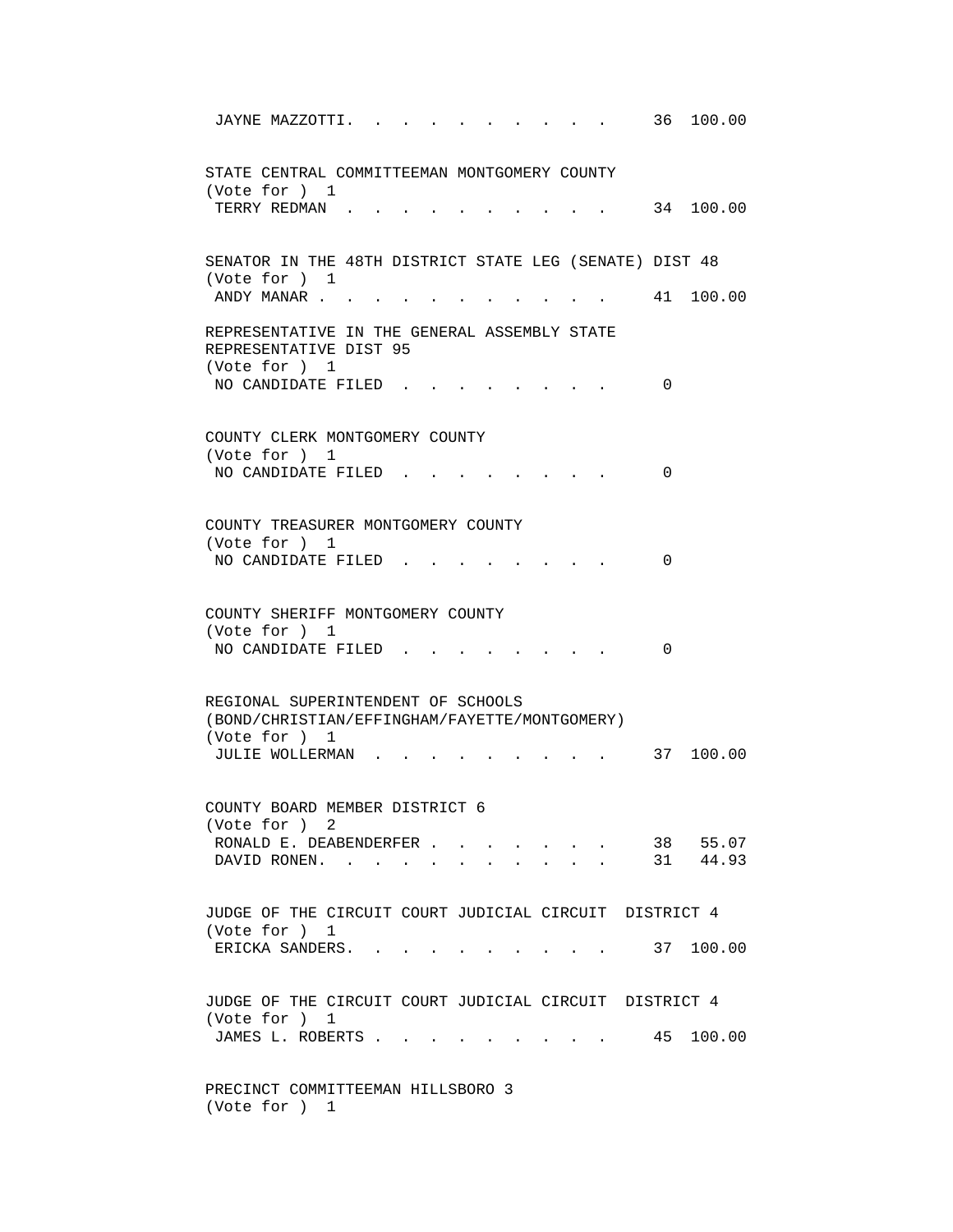| PRECINCT REPORT    | GENERAL PRIMARY ELECTION | Montgomery County, IL |
|--------------------|--------------------------|-----------------------|
| RUN DATE: 04/02/14 | MARCH 18, 2014           |                       |
| RUN TIME:11:17 AM  | OFFICIAL RESULTS         |                       |
|                    | STATISTICS               |                       |

0804 HILLSBORO 4

## VOTES PERCENT

|       | REGISTERED VOTERS               | $-$                               | TOTAL |  |  | 369 |       |
|-------|---------------------------------|-----------------------------------|-------|--|--|-----|-------|
|       | REGISTERED VOTERS - REPUBLICAN  |                                   |       |  |  | 88  | 23.85 |
|       | REGISTERED VOTERS - DEMOCRATIC  |                                   |       |  |  | 88  | 23.85 |
|       | REGISTERED VOTERS - NONPARTISAN |                                   |       |  |  | 193 | 52.30 |
|       | BALLOTS CAST - TOTAL.           |                                   |       |  |  | 65  |       |
|       | BALLOTS CAST - REPUBLICAN       |                                   |       |  |  | 46  | 70.77 |
|       | BALLOTS CAST - DEMOCRATIC       |                                   |       |  |  | 19  | 29.23 |
|       | BALLOTS CAST - NONPARTISAN.     |                                   |       |  |  | 0   |       |
|       | BALLOTS CAST -                  | BLANK.                            |       |  |  |     | 1.54  |
|       | VOTER TURNOUT - TOTAL           |                                   |       |  |  |     | 17.62 |
|       | VOTER TURNOUT - REPUBLICAN.     |                                   |       |  |  |     | 52.27 |
|       | VOTER TURNOUT - DEMOCRATIC.     |                                   |       |  |  |     | 21.59 |
|       | VOTER TURNOUT - NONPARTISAN     |                                   |       |  |  |     |       |
| VOTER | TURNOUT                         | BLANK<br>$\overline{\phantom{a}}$ |       |  |  |     | .27   |
|       |                                 |                                   |       |  |  |     |       |

## \*\*\*\*\*\*\*\*\*\* (REPUBLICAN) \*\*\*\*\*\*\*\*\*\*

| UNITED STATES SENATOR U.S. SENATE |  |  |
|-----------------------------------|--|--|
| (Vote for $1$                     |  |  |
| JAMES D. "JIM" OBERWEIS. 26 63.41 |  |  |
| DOUGLAS LEE TRUAX. 15 36.59       |  |  |
| WRITE-IN.                         |  |  |
|                                   |  |  |

| GOVERNOR and LIEUTENANT GOVERNOR MONTGOMERY COUNTY |  |  |  |  |    |        |
|----------------------------------------------------|--|--|--|--|----|--------|
| (Vote for )<br>$\mathbf{1}$                        |  |  |  |  |    |        |
| BILL BRADY.                                        |  |  |  |  |    | 16.28  |
| DAN RUTHERFORD.                                    |  |  |  |  | 9  | 20.93  |
| KIRK W. DILLARD                                    |  |  |  |  | 15 | 34.88  |
| BRUCE RAUNER                                       |  |  |  |  | 12 | 27.91  |
|                                                    |  |  |  |  |    |        |
|                                                    |  |  |  |  |    |        |
| ATTORNEY GENERAL MONTGOMERY COUNTY                 |  |  |  |  |    |        |
| (Vote for ) 1                                      |  |  |  |  |    |        |
| PAUL M. SCHIMPF                                    |  |  |  |  | 38 | 100.00 |
|                                                    |  |  |  |  |    |        |
|                                                    |  |  |  |  |    |        |
| SECRETARY OF STATE MONTGOMERY COUNTY               |  |  |  |  |    |        |
| (Vote for ) 1                                      |  |  |  |  |    |        |
| MICHAEL WEBSTER                                    |  |  |  |  | 40 | 100.00 |

|               | COMPTROLLER MONTGOMERY COUNTY |  |  |  |  |  |
|---------------|-------------------------------|--|--|--|--|--|
| (Vote for ) 1 |                               |  |  |  |  |  |
|               | JUDY BAAR TOPINKA 44 100.00   |  |  |  |  |  |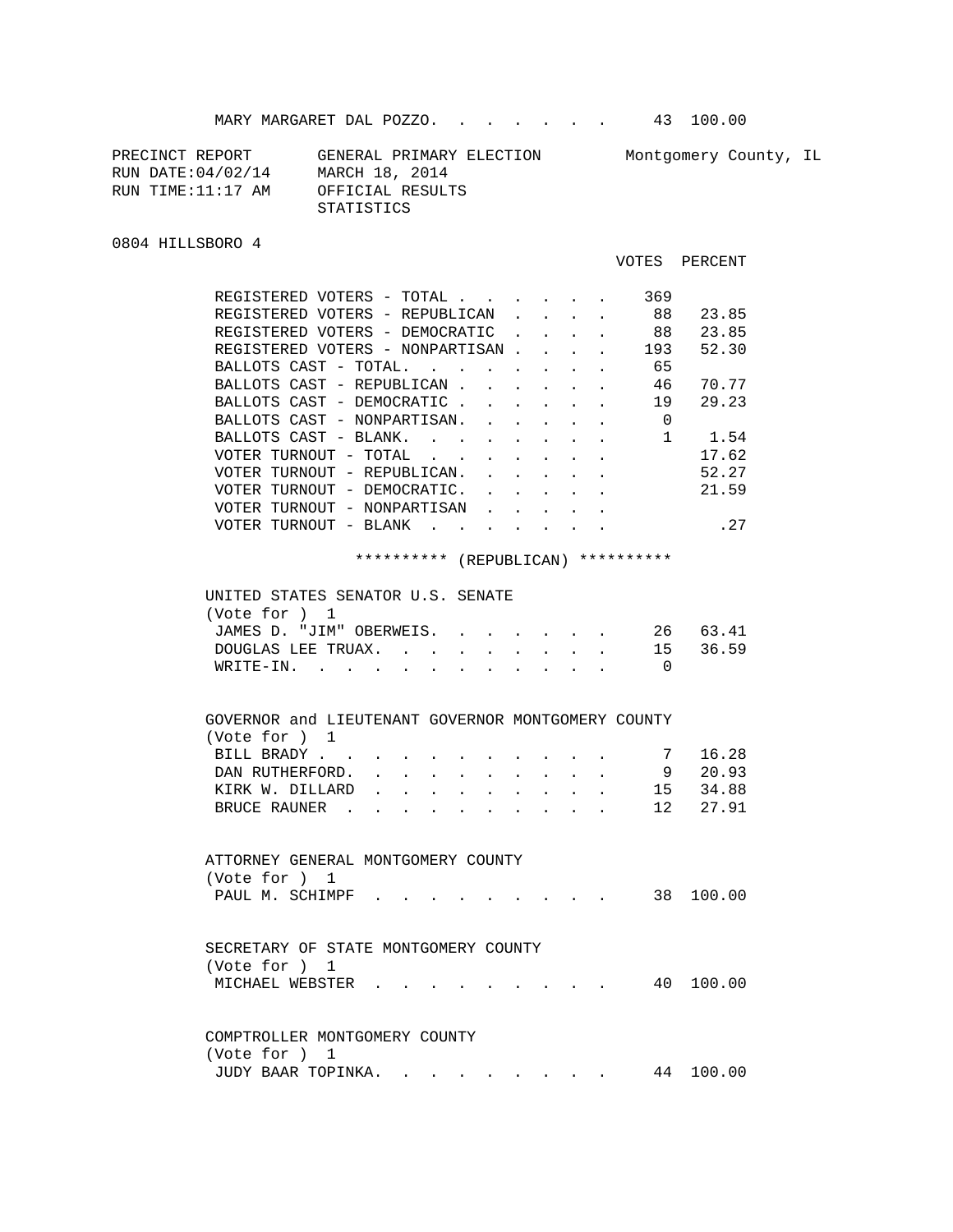TREASURER MONTGOMERY COUNTY (Vote for ) 1 TOM CROSS . . . . . . . . . . . 27 72.97 BOB GROGAN . . . . . . . . . . . 10 27.03 REPRESENTATIVE IN CONGRESS FEDERAL CONGRESSIONAL DIST 13 (Vote for ) 1 RODNEY DAVIS . . . . . . . . . . 21 46.67 MICHAEL FIRSCHING. . . . . . . . . 0 ERIKA HAROLD . . . . . . . . . . 24 53.33 SENATOR IN THE 48TH DISTRICT STATE LEG (SENATE) DIST 48 (Vote for ) 1 LINDA LITTLE . . . . . . . . . . . 39 100.00 REPRESENTATIVE IN THE GENERAL ASSEMBLY STATE REPRESENTATIVE DIST 95 (Vote for ) 1 WAYNE ARTHUR ROSENTHAL . . . . . . . 43 100.00 COUNTY CLERK MONTGOMERY COUNTY (Vote for ) 1 SANDY LEITHEISER . . . . . . . . . 42 100.00 COUNTY TREASURER MONTGOMERY COUNTY (Vote for ) 1 RONALD D. JENKINS. . . . . . . . . 43 100.00 COUNTY SHERIFF MONTGOMERY COUNTY (Vote for ) 1 JIM VAZZI . . . . . . . . . . . 44 100.00 REGIONAL SUPERINTENDENT OF SCHOOLS (BOND/CHRISTIAN/EFFINGHAM/FAYETTE/MONTGOMERY) (Vote for ) 1 NO CANDIDATE FILED . . . . . . . . 0 COUNTY BOARD MEMBER DISTRICT 6 (Vote for ) 2 TIM HOPPER . . . . . . . . . . . . 40 100.00 JUDGE OF THE CIRCUIT COURT JUDICIAL CIRCUIT DISTRICT 4 (Vote for ) 1 MARTIN W. SIEMER . . . . . . . . . . 18 47.37 DEBORAH MCLOCHLIN RILEY. . . . . . . 20 52.63 JUDGE OF THE CIRCUIT COURT JUDICIAL CIRCUIT DISTRICT 4 (Vote for ) 1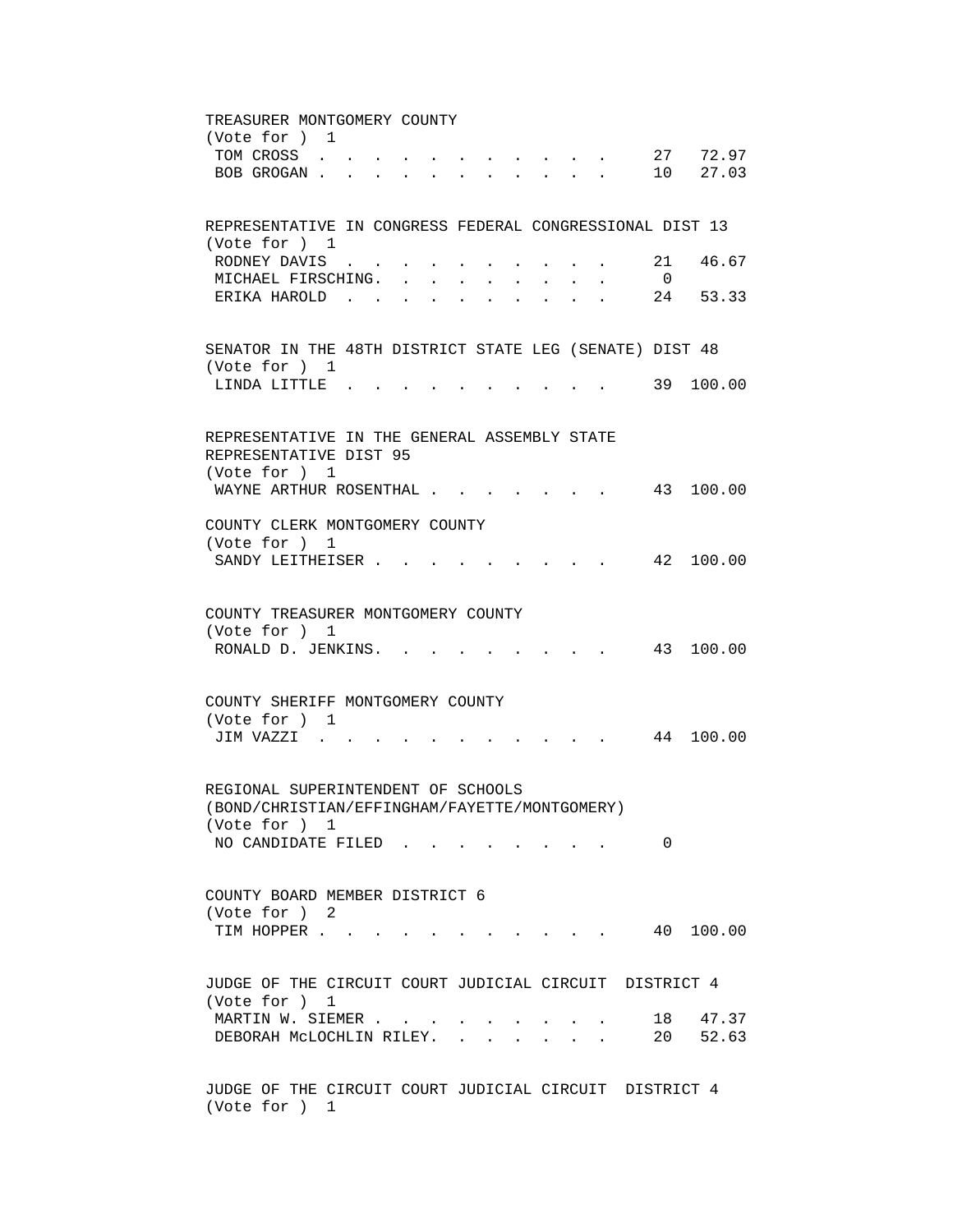| NO CANDIDATE FILED<br>0                                       |
|---------------------------------------------------------------|
| PRECINCT COMMITTEEMAN HILLSBORO 4<br>(Vote for ) 1            |
| NO CANDIDATE FILED<br>$\Omega$                                |
| ********** (DEMOCRATIC) **********                            |
| UNITED STATES SENATOR U.S. SENATE                             |
| (Vote for ) 1<br>RICHARD J. DURBIN.<br>16 100.00              |
| GOVERNOR and LIEUTENANT GOVERNOR MONTGOMERY COUNTY            |
| (Vote for ) 1<br>6 35.29<br>TIO HARDIMAN .                    |
| 11 64.71<br>PAT QUINN.                                        |
| ATTORNEY GENERAL MONTGOMERY COUNTY                            |
| (Vote for ) 1                                                 |
| 17 100.00<br>LISA MADIGAN.                                    |
| SECRETARY OF STATE MONTGOMERY COUNTY                          |
| (Vote for ) 1<br>18 100.00<br>JESSE WHITE                     |
|                                                               |
| COMPTROLLER MONTGOMERY COUNTY                                 |
| (Vote for ) 1<br>16 100.00<br>SHEILA SIMON.                   |
|                                                               |
| TREASURER MONTGOMERY COUNTY                                   |
| (Vote for ) 1<br>MICHAEL W. FRERICHS.<br>100.00<br>16         |
|                                                               |
| REPRESENTATIVE IN CONGRESS FEDERAL CONGRESSIONAL DIST 13      |
| (Vote for ) 1<br>ANN E. CALLIS.<br>70.59<br>12                |
| 11.76<br>GEORGE GOLLIN.<br>$\mathbf{2}$                       |
| DAVID L. GREEN.<br>17.65<br>3 <sup>7</sup>                    |
| STATE CENTRAL COMMITTEEWOMAN MONTGOMERY COUNTY                |
| (Vote for ) 1<br>100.00<br>JAYNE MAZZOTTI.<br>16              |
|                                                               |
| STATE CENTRAL COMMITTEEMAN MONTGOMERY COUNTY<br>(Vote for ) 1 |
| 17 100.00<br>TERRY REDMAN                                     |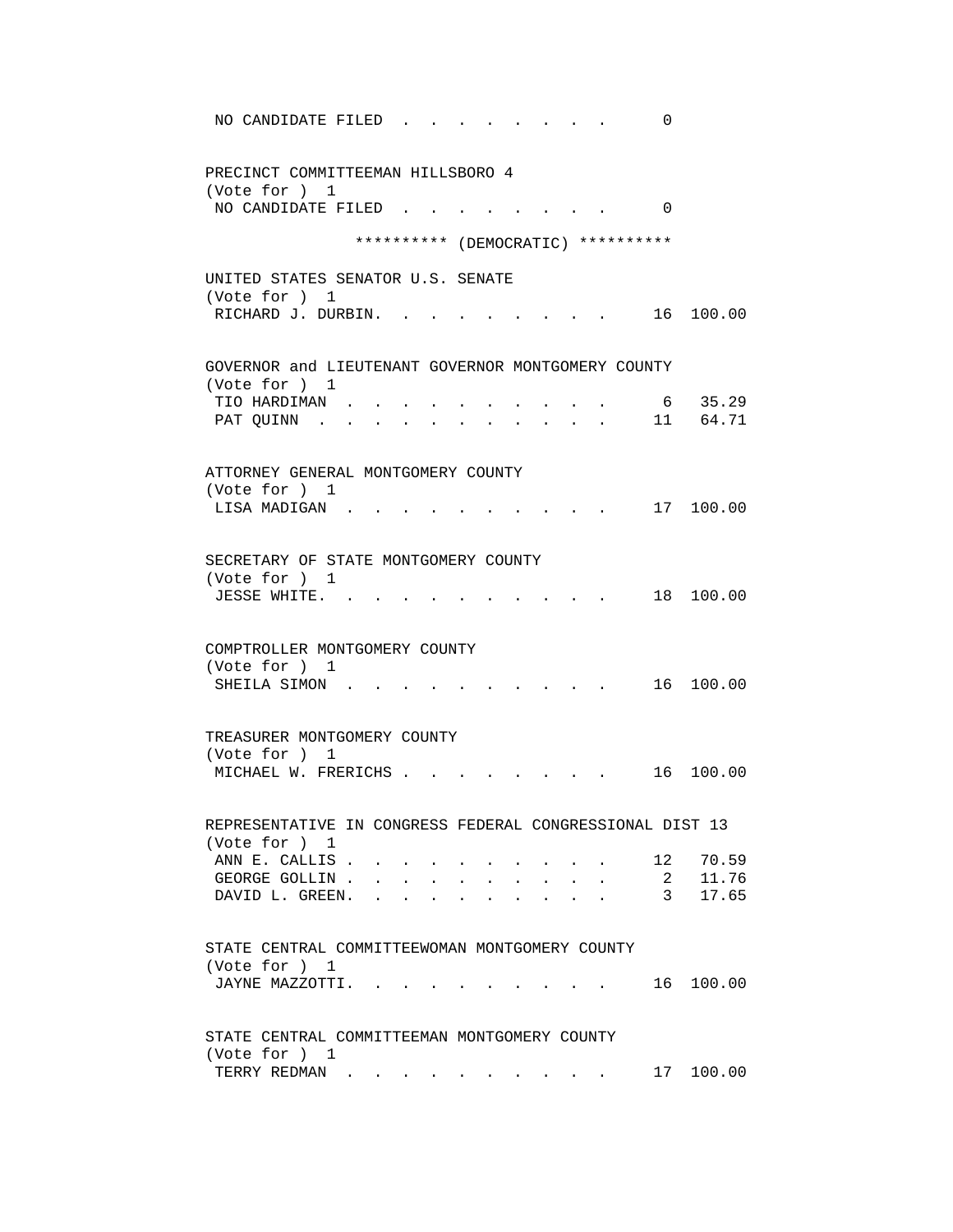SENATOR IN THE 48TH DISTRICT STATE LEG (SENATE) DIST 48 (Vote for ) 1 ANDY MANAR . . . . . . . . . . . . 19 100.00 REPRESENTATIVE IN THE GENERAL ASSEMBLY STATE REPRESENTATIVE DIST 95 (Vote for ) 1 NO CANDIDATE FILED . . . . . . . . 0 COUNTY CLERK MONTGOMERY COUNTY (Vote for ) 1 NO CANDIDATE FILED . . . . . . . . 0 COUNTY TREASURER MONTGOMERY COUNTY (Vote for ) 1 NO CANDIDATE FILED . . . . . . . . 0 COUNTY SHERIFF MONTGOMERY COUNTY (Vote for ) 1 NO CANDIDATE FILED . . . . . . . . 0 REGIONAL SUPERINTENDENT OF SCHOOLS (BOND/CHRISTIAN/EFFINGHAM/FAYETTE/MONTGOMERY) (Vote for ) 1 JULIE WOLLERMAN . . . . . . . . . 17 100.00 COUNTY BOARD MEMBER DISTRICT 6 (Vote for ) 2 RONALD E. DEABENDERFER . . . . . . . 15 51.72 DAVID RONEN. . . . . . . . . . . 14 48.28 JUDGE OF THE CIRCUIT COURT JUDICIAL CIRCUIT DISTRICT 4 (Vote for ) 1 ERICKA SANDERS. . . . . . . . . . 17 100.00 JUDGE OF THE CIRCUIT COURT JUDICIAL CIRCUIT DISTRICT 4 (Vote for ) 1 JAMES L. ROBERTS . . . . . . . . . . 19 100.00 PRECINCT COMMITTEEMAN HILLSBORO 4 (Vote for ) 1 VERNON DURBIN . . . . . . . . . . . 19 100.00 PRECINCT REPORT GENERAL PRIMARY ELECTION Montgomery County, IL RUN DATE:04/02/14 MARCH 18, 2014 RUN TIME:11:17 AM OFFICIAL RESULTS STATISTICS

0805 HILLSBORO 5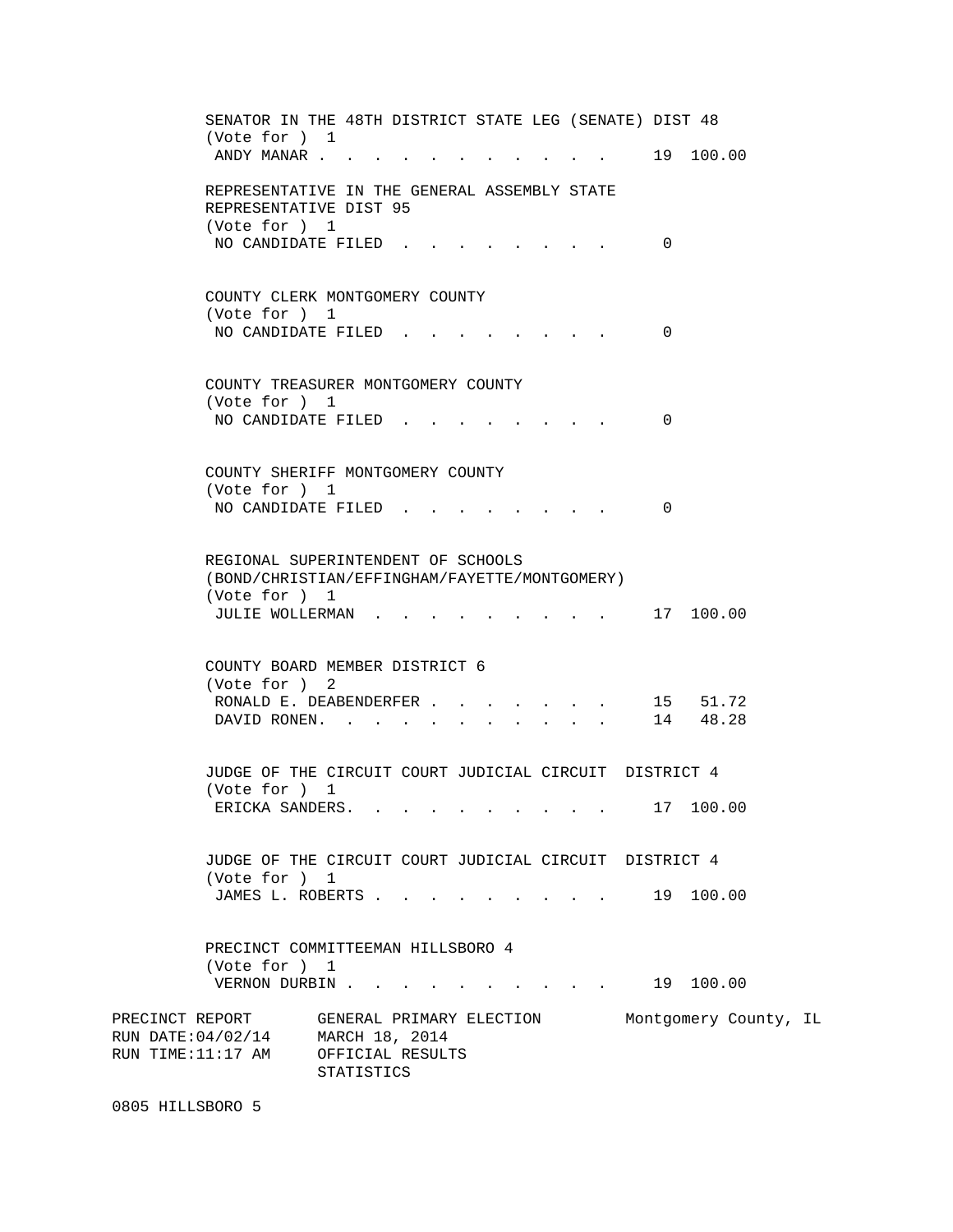VOTES PERCENT

| REGISTERED VOTERS - TOTAL       |            |              |  |            | 689 |       |
|---------------------------------|------------|--------------|--|------------|-----|-------|
| REGISTERED VOTERS - REPUBLICAN  |            |              |  |            | 149 | 21.63 |
| REGISTERED VOTERS - DEMOCRATIC  |            |              |  |            | 211 | 30.62 |
| REGISTERED VOTERS - NONPARTISAN |            |              |  |            | 329 | 47.75 |
| BALLOTS CAST - TOTAL.           |            |              |  |            | 139 |       |
| BALLOTS CAST - REPUBLICAN       |            |              |  |            | 86  | 61.87 |
| BALLOTS CAST - DEMOCRATIC       |            |              |  |            | 53  | 38.13 |
| BALLOTS CAST - NONPARTISAN.     |            |              |  |            | 0   |       |
| BALLOTS CAST - BLANK.           |            |              |  |            | 0   |       |
| VOTER TURNOUT - TOTAL           |            |              |  |            |     | 20.17 |
| VOTER TURNOUT - REPUBLICAN.     |            |              |  |            |     | 57.72 |
| VOTER TURNOUT - DEMOCRATIC.     |            |              |  |            |     | 25.12 |
| VOTER TURNOUT - NONPARTISAN     |            |              |  |            |     |       |
| VOTER TURNOUT - BLANK           |            |              |  |            |     |       |
|                                 |            |              |  |            |     |       |
|                                 | ********** | (REPUBLICAN) |  | ********** |     |       |

 UNITED STATES SENATOR U.S. SENATE (Vote for ) 1 JAMES D. "JIM" OBERWEIS. . . . . . . 50 67.57 DOUGLAS LEE TRUAX.  $\cdot \cdot \cdot \cdot \cdot \cdot \cdot \cdot \cdot \cdot \cdot$  24 32.43 WRITE-IN. . . . . . . . . . . . 0

| GOVERNOR and LIEUTENANT GOVERNOR MONTGOMERY COUNTY<br>(Vote for ) 1 |  |  |  |  |  |          |
|---------------------------------------------------------------------|--|--|--|--|--|----------|
| BILL BRADY. 24                                                      |  |  |  |  |  | - 28.57  |
| DAN RUTHERFORD. 10 11.90                                            |  |  |  |  |  |          |
| KIRK W. DILLARD                                                     |  |  |  |  |  | 35 41.67 |
| BRUCE RAUNER 15 17.86                                               |  |  |  |  |  |          |
|                                                                     |  |  |  |  |  |          |

| ATTORNEY GENERAL MONTGOMERY COUNTY |  |  |  |
|------------------------------------|--|--|--|
| (Vote for ) 1                      |  |  |  |
| PAUL M. SCHIMPF 68 100.00          |  |  |  |
|                                    |  |  |  |
|                                    |  |  |  |

 SECRETARY OF STATE MONTGOMERY COUNTY (Vote for ) 1 MICHAEL WEBSTER . . . . . . . . . . 69 100.00

 COMPTROLLER MONTGOMERY COUNTY (Vote for ) 1 JUDY BAAR TOPINKA. . . . . . . . . 75 100.00

| TREASURER MONTGOMERY COUNTY |  |  |  |    |          |
|-----------------------------|--|--|--|----|----------|
| (Vote for ) 1               |  |  |  |    |          |
| TOM CROSS                   |  |  |  | 38 | 58.46    |
| BOB GROGAN                  |  |  |  |    | 27 41.54 |

 REPRESENTATIVE IN CONGRESS FEDERAL CONGRESSIONAL DIST 13 (Vote for ) 1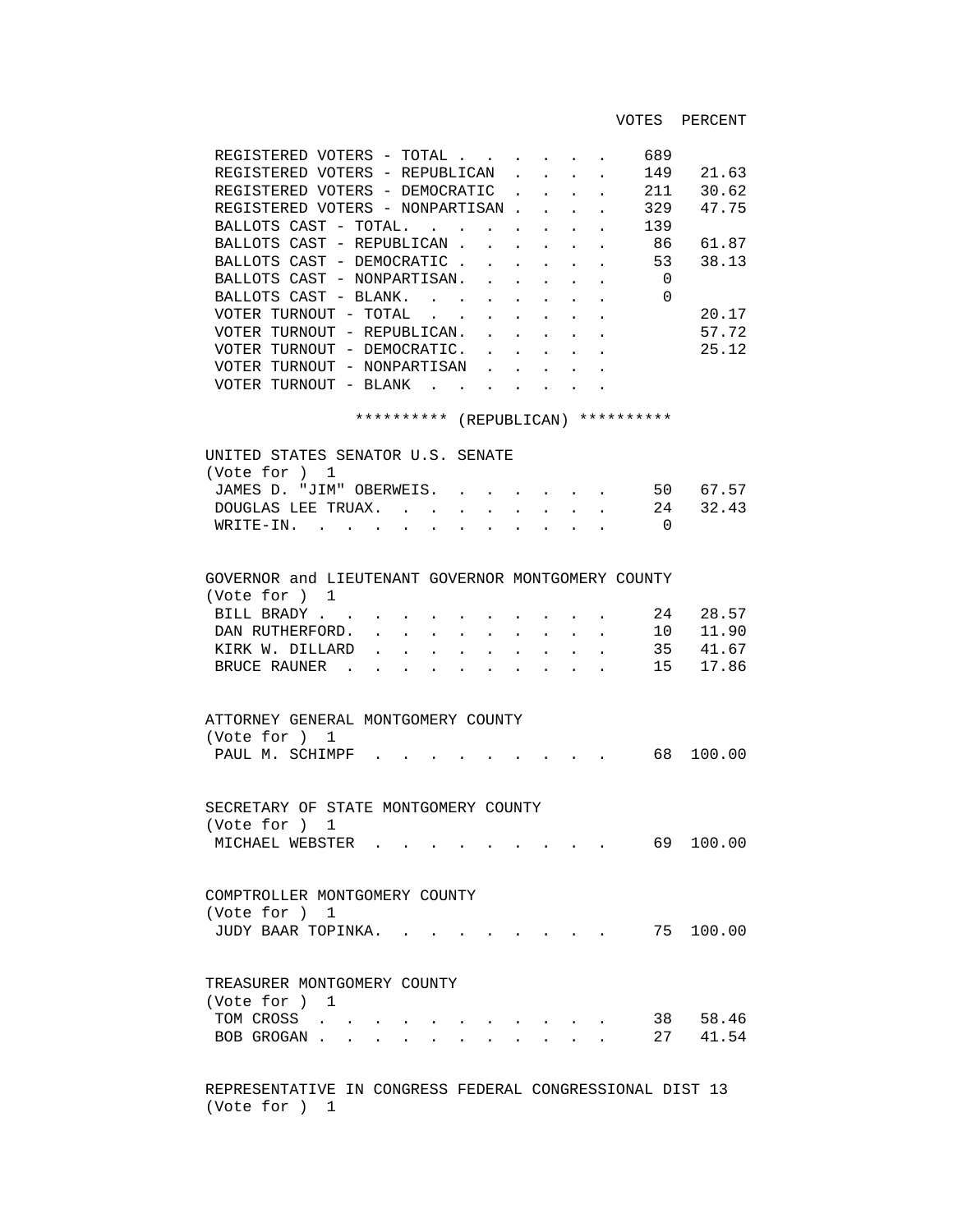| RODNEY DAVIS<br>MICHAEL FIRSCHING.<br>ERIKA HAROLD.                                     |  |  |  |    | 47<br>$\mathbf{1}$ | 55.95<br>1.19<br>36 42.86 |
|-----------------------------------------------------------------------------------------|--|--|--|----|--------------------|---------------------------|
| SENATOR IN THE 48TH DISTRICT STATE LEG (SENATE) DIST 48<br>(Vote for ) 1                |  |  |  |    |                    |                           |
| LINDA LITTLE.                                                                           |  |  |  |    |                    | 69 100.00                 |
| REPRESENTATIVE IN THE GENERAL ASSEMBLY STATE<br>REPRESENTATIVE DIST 95<br>(Vote for ) 1 |  |  |  |    |                    |                           |
| WAYNE ARTHUR ROSENTHAL                                                                  |  |  |  |    | 81                 | 100.00                    |
| COUNTY CLERK MONTGOMERY COUNTY<br>(Vote for ) 1                                         |  |  |  |    |                    |                           |
| SANDY LEITHEISER.                                                                       |  |  |  |    |                    | 82 100.00                 |
| COUNTY TREASURER MONTGOMERY COUNTY<br>(Vote for ) 1                                     |  |  |  |    |                    |                           |
| RONALD D. JENKINS. .                                                                    |  |  |  |    |                    | 82 100.00                 |
| COUNTY SHERIFF MONTGOMERY COUNTY<br>(Vote for ) 1                                       |  |  |  |    |                    |                           |
| JIM VAZZI .                                                                             |  |  |  |    |                    | 81 100.00                 |
| REGIONAL SUPERINTENDENT OF SCHOOLS<br>(BOND/CHRISTIAN/EFFINGHAM/FAYETTE/MONTGOMERY)     |  |  |  |    |                    |                           |
| (Vote for ) 1<br>NO CANDIDATE FILED                                                     |  |  |  |    | $\Omega$           |                           |
| COUNTY BOARD MEMBER DISTRICT 4<br>(Vote for ) 2                                         |  |  |  |    |                    |                           |
| EARLENE BLACKBURN- ROBINSON.                                                            |  |  |  | 47 |                    | 100.00                    |
| COUNTY BOARD MEMBER DISTRICT 6<br>(Vote for ) 2                                         |  |  |  |    |                    |                           |
| TIM HOPPER 19 100.00                                                                    |  |  |  |    |                    |                           |
| JUDGE OF THE CIRCUIT COURT JUDICIAL CIRCUIT DISTRICT 4<br>(Vote for ) 1                 |  |  |  |    |                    |                           |
| MARTIN W. SIEMER 27 47.37<br>DEBORAH MCLOCHLIN RILEY. 30 52.63                          |  |  |  |    |                    |                           |
| JUDGE OF THE CIRCUIT COURT JUDICIAL CIRCUIT DISTRICT 4<br>(Vote for ) 1                 |  |  |  |    |                    |                           |
| NO CANDIDATE FILED $\cdot \cdot \cdot \cdot \cdot$                                      |  |  |  |    | 0                  |                           |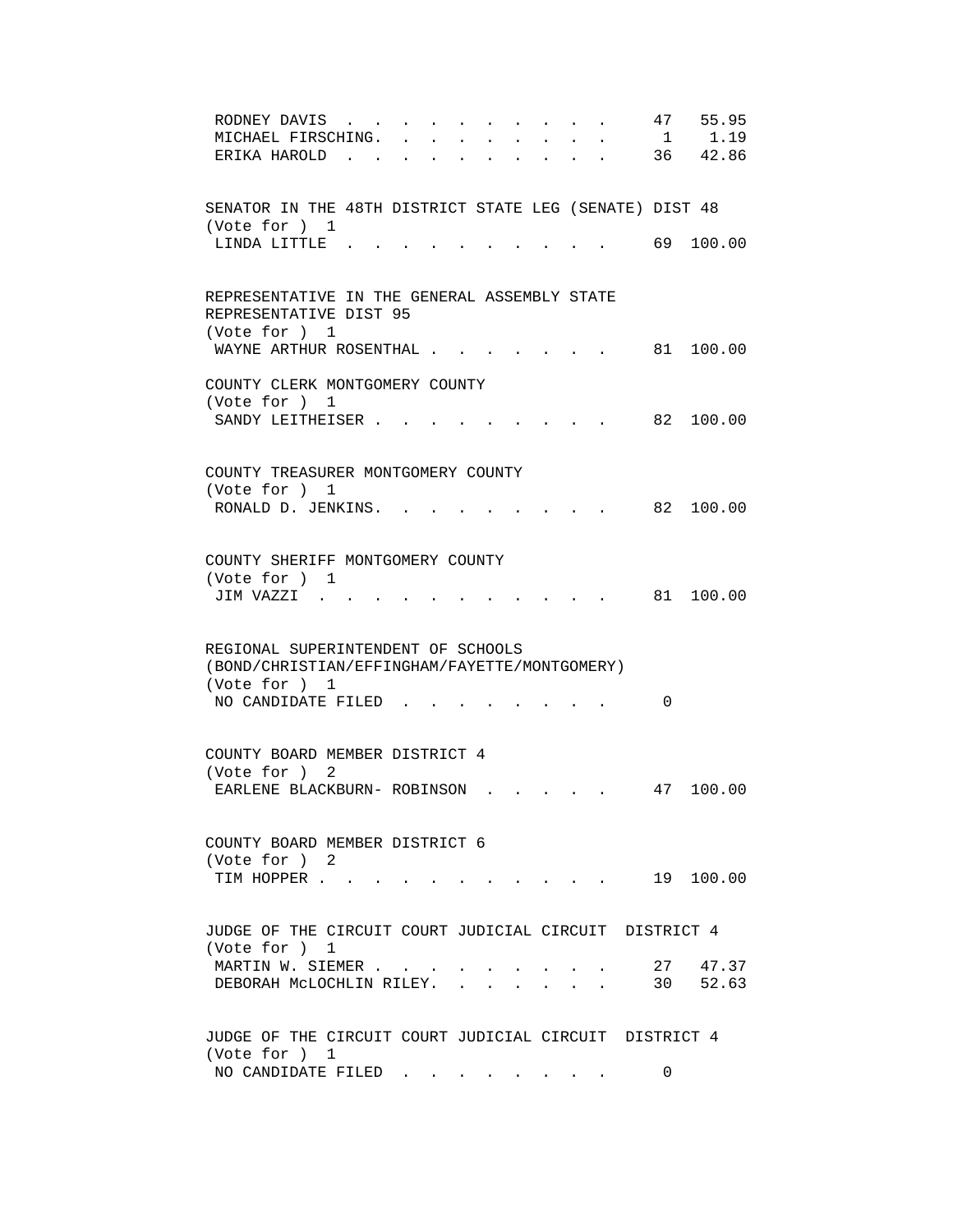PRECINCT COMMITTEEMAN HILLSBORO 5 (Vote for ) 1 ROY L. HERTEL . . . . . . . . . . . 74 100.00 \*\*\*\*\*\*\*\*\*\* (DEMOCRATIC) \*\*\*\*\*\*\*\*\*\* UNITED STATES SENATOR U.S. SENATE (Vote for ) 1 RICHARD J. DURBIN. . . . . . . . . 46 100.00 GOVERNOR and LIEUTENANT GOVERNOR MONTGOMERY COUNTY (Vote for ) 1 TIO HARDIMAN . . . . . . . . . . 16 34.04 PAT QUINN . . . . . . . . . . . 31 65.96 ATTORNEY GENERAL MONTGOMERY COUNTY (Vote for ) 1 LISA MADIGAN . . . . . . . . . . 48 100.00 SECRETARY OF STATE MONTGOMERY COUNTY (Vote for ) 1 JESSE WHITE. . . . . . . . . . . 48 100.00 COMPTROLLER MONTGOMERY COUNTY (Vote for ) 1 SHEILA SIMON . . . . . . . . . . 46 100.00 TREASURER MONTGOMERY COUNTY (Vote for ) 1 MICHAEL W. FRERICHS . . . . . . . . 45 100.00 REPRESENTATIVE IN CONGRESS FEDERAL CONGRESSIONAL DIST 13 (Vote for ) 1 ANN E. CALLIS . . . . . . . . . . . 30 58.82 GEORGE GOLLIN . . . . . . . . . . . 18 35.29 DAVID L. GREEN. . . . . . . . . . . 3 5.88 STATE CENTRAL COMMITTEEWOMAN MONTGOMERY COUNTY (Vote for ) 1 JAYNE MAZZOTTI. . . . . . . . . . 42 100.00 STATE CENTRAL COMMITTEEMAN MONTGOMERY COUNTY (Vote for ) 1 TERRY REDMAN . . . . . . . . . . . 41 100.00 SENATOR IN THE 48TH DISTRICT STATE LEG (SENATE) DIST 48 (Vote for ) 1 ANDY MANAR . . . . . . . . . . . . 49 100.00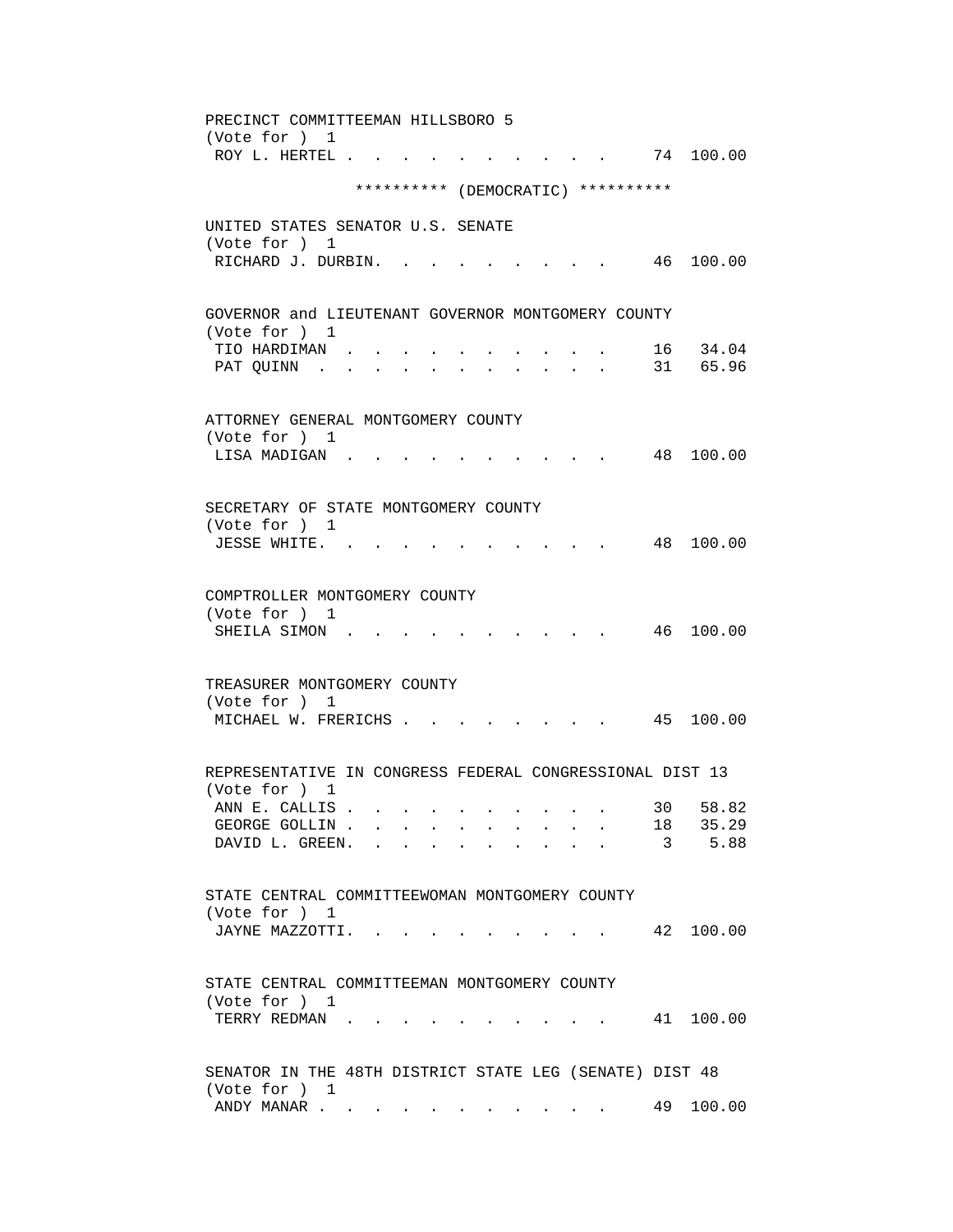| REPRESENTATIVE IN THE GENERAL ASSEMBLY STATE<br>REPRESENTATIVE DIST 95<br>(Vote for ) 1                                               |
|---------------------------------------------------------------------------------------------------------------------------------------|
| NO CANDIDATE FILED.<br>0                                                                                                              |
| COUNTY CLERK MONTGOMERY COUNTY<br>(Vote for ) 1<br>NO CANDIDATE FILED.<br>0                                                           |
| COUNTY TREASURER MONTGOMERY COUNTY<br>(Vote for ) 1<br>NO CANDIDATE FILED<br>$\Omega$                                                 |
| COUNTY SHERIFF MONTGOMERY COUNTY<br>(Vote for ) 1<br>NO CANDIDATE FILED.<br>0                                                         |
| REGIONAL SUPERINTENDENT OF SCHOOLS<br>(BOND/CHRISTIAN/EFFINGHAM/FAYETTE/MONTGOMERY)<br>(Vote for ) 1<br>JULIE WOLLERMAN.<br>43 100.00 |
| COUNTY BOARD MEMBER DISTRICT 4<br>(Vote for ) 2<br>22 39.29<br>PAM THACKER. .<br>34 60.71<br>MIKE PLUNKETT<br>$\mathbf{r}$            |
| COUNTY BOARD MEMBER DISTRICT 6<br>(Vote for ) 2<br>9 47.37<br>RONALD E. DEABENDERFER<br>10 52.63<br>DAVID RONEN. .                    |
| JUDGE OF THE CIRCUIT COURT JUDICIAL CIRCUIT DISTRICT 4<br>(Vote for ) 1<br>ERICKA SANDERS. 41 100.00                                  |
| JUDGE OF THE CIRCUIT COURT JUDICIAL CIRCUIT DISTRICT 4<br>(Vote for ) 1<br>JAMES L. ROBERTS 46 100.00                                 |
| PRECINCT COMMITTEEMAN HILLSBORO 5<br>(Vote for ) 1<br>JIM MOORE 49 100.00                                                             |
| ********** (NONPARTISAN) **********                                                                                                   |

SHOAL CREEK FIRE PROTECTION QUESTION SHOAL CREEK FIRE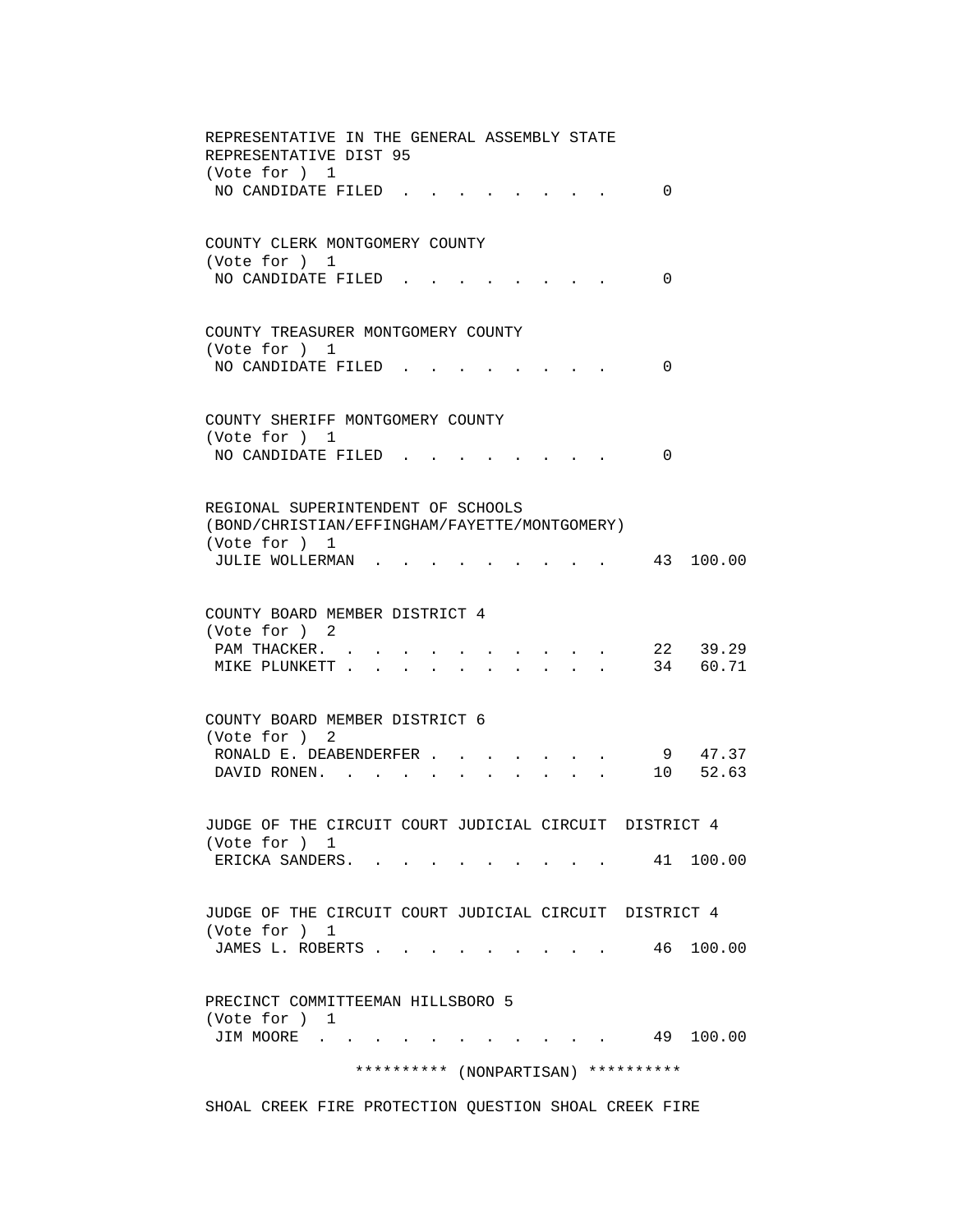PROTECTION DISTRICT (Vote for ) 1 YES . . . . . . . . . . . . . . 2 100.00 NO. . . . . . . . . . . . . . 0 PRECINCT REPORT GENERAL PRIMARY ELECTION Montgomery County, IL RUN DATE:04/02/14 MARCH 18, 2014 RUN TIME:11:17 AM OFFICIAL RESULTS STATISTICS 0806 HILLSBORO 6 VOTES PERCENT REGISTERED VOTERS - TOTAL . . . . . . 667 REGISTERED VOTERS - REPUBLICAN . . . . 97 14.54<br>REGISTERED VOTERS - DEMOCRATIC . . . . 282 42.28<br>200 12.18 REGISTERED VOTERS - DEMOCRATIC . . . . REGISTERED VOTERS - NONPARTISAN . . . . 288 43.18 BALLOTS CAST - TOTAL. . . . . . . . 109<br>BALLOTS CAST - REPUBLICAN . . . . . . 49 44.95 BALLOTS CAST - REPUBLICAN . . . . . . BALLOTS CAST - DEMOCRATIC . . . . . . 57 52.29 BALLOTS CAST - NONPARTISAN. . . . . . 3 2.75 BALLOTS CAST - BLANK. . . . . . . . 0 VOTER TURNOUT - TOTAL . . . . . . . . 16.34 VOTER TURNOUT - REPUBLICAN. . . . . . . 50.52<br>VOTER TURNOUT - DEMOCRATIC. . . . . . 20.21  $\verb|VOTER TURNOUT - DEMOCRATION. . . . . . .$ VOTER TURNOUT - NONPARTISAN . . . . . 1.04 VOTER TURNOUT - BLANK . . . . . . . \*\*\*\*\*\*\*\*\*\* (REPUBLICAN) \*\*\*\*\*\*\*\*\*\* UNITED STATES SENATOR U.S. SENATE (Vote for ) 1 JAMES D. "JIM" OBERWEIS. . . . . . . 27 67.50 DOUGLAS LEE TRUAX. . . . . . . . . 13 32.50 WRITE-IN. . . . . . . . . . . . 0 GOVERNOR and LIEUTENANT GOVERNOR MONTGOMERY COUNTY (Vote for ) 1 BILL BRADY . . . . . . . . . . . 13 27.08 DAN RUTHERFORD. . . . . . . . . . 8 16.67 KIRK W. DILLARD . . . . . . . . . 18 37.50 BRUCE RAUNER . . . . . . . . . . 9 18.75 ATTORNEY GENERAL MONTGOMERY COUNTY (Vote for ) 1 PAUL M. SCHIMPF . . . . . . . . . . 31 100.00 SECRETARY OF STATE MONTGOMERY COUNTY (Vote for ) 1 MICHAEL WEBSTER . . . . . . . . . 34 100.00 COMPTROLLER MONTGOMERY COUNTY

(Vote for ) 1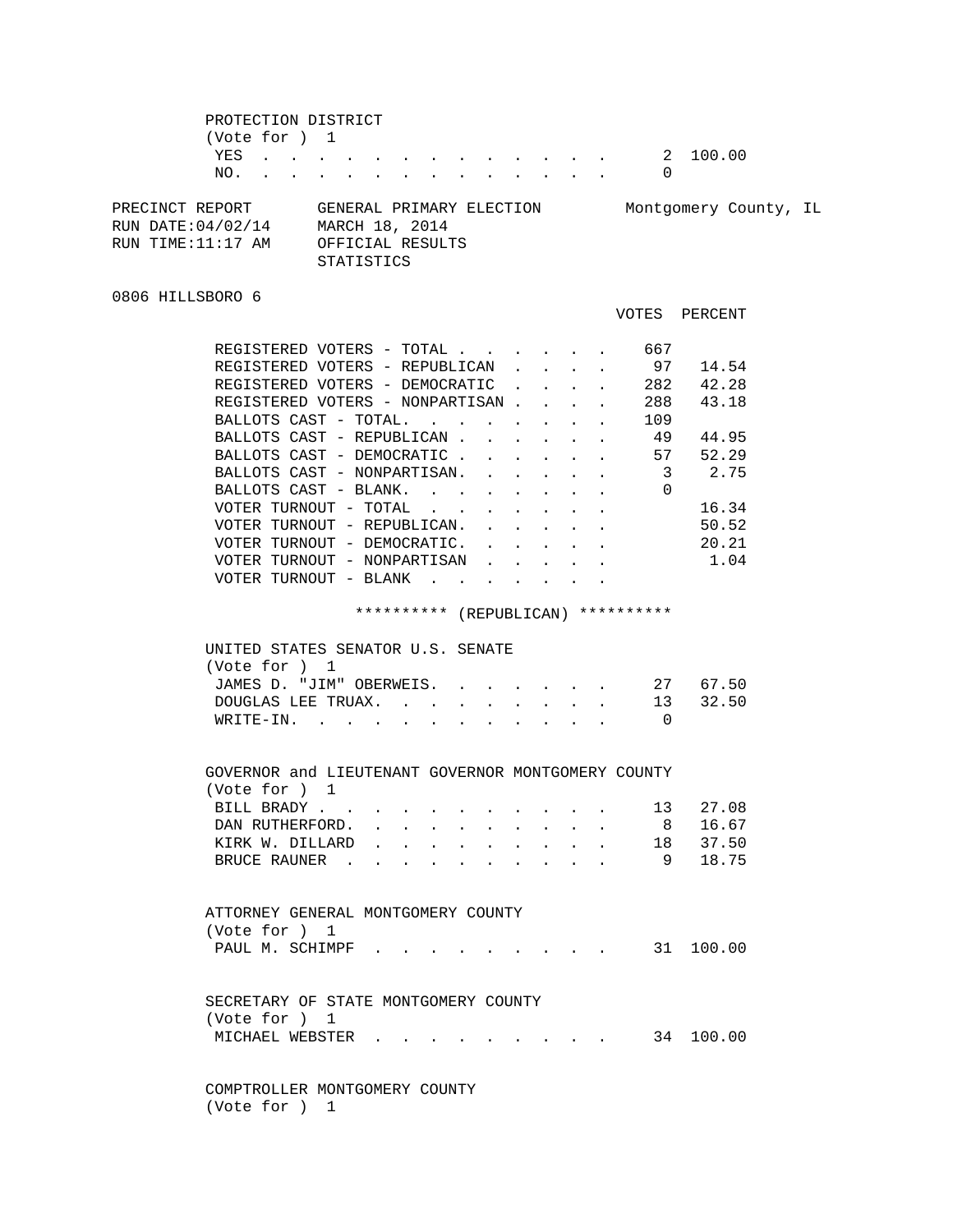| 38<br>100.00<br>JUDY BAAR TOPINKA.                                                                                                                                                                                            |
|-------------------------------------------------------------------------------------------------------------------------------------------------------------------------------------------------------------------------------|
| TREASURER MONTGOMERY COUNTY<br>(Vote for ) 1<br>18 54.55<br>TOM CROSS                                                                                                                                                         |
| 15 45.45<br>BOB GROGAN                                                                                                                                                                                                        |
| REPRESENTATIVE IN CONGRESS FEDERAL CONGRESSIONAL DIST 13<br>(Vote for ) 1                                                                                                                                                     |
| 28 59.57<br>RODNEY DAVIS<br>4 8.51<br>MICHAEL FIRSCHING.<br>and a series of the series of the series of<br>15 31.91<br>ERIKA HAROLD.<br>and a series of the series of the series of the series of the series of the series of |
| SENATOR IN THE 48TH DISTRICT STATE LEG (SENATE) DIST 48<br>(Vote for ) 1                                                                                                                                                      |
| 33 100.00<br>LINDA LITTLE.                                                                                                                                                                                                    |
| REPRESENTATIVE IN THE GENERAL ASSEMBLY STATE<br>REPRESENTATIVE DIST 95<br>(Vote for ) 1                                                                                                                                       |
| WAYNE ARTHUR ROSENTHAL .<br>39 100.00                                                                                                                                                                                         |
| COUNTY CLERK MONTGOMERY COUNTY<br>(Vote for ) 1<br>42 100.00<br>SANDY LEITHEISER.                                                                                                                                             |
| COUNTY TREASURER MONTGOMERY COUNTY<br>(Vote for ) 1<br>RONALD D. JENKINS.<br>40 100.00                                                                                                                                        |
| COUNTY SHERIFF MONTGOMERY COUNTY<br>(Vote for ) 1<br>41<br>100.00<br>JIM VAZZI                                                                                                                                                |
| REGIONAL SUPERINTENDENT OF SCHOOLS<br>(BOND/CHRISTIAN/EFFINGHAM/FAYETTE/MONTGOMERY)<br>(Vote for ) 1                                                                                                                          |
| NO CANDIDATE FILED.<br>0                                                                                                                                                                                                      |
| COUNTY BOARD MEMBER DISTRICT 4<br>(Vote for ) 2<br>EARLENE BLACKBURN- ROBINSON 37 100.00                                                                                                                                      |
| JUDGE OF THE CIRCUIT COURT JUDICIAL CIRCUIT DISTRICT 4<br>(Vote for ) 1                                                                                                                                                       |
| 15 44.12<br>MARTIN W. SIEMER<br>19 55.88<br>DEBORAH MCLOCHLIN RILEY.                                                                                                                                                          |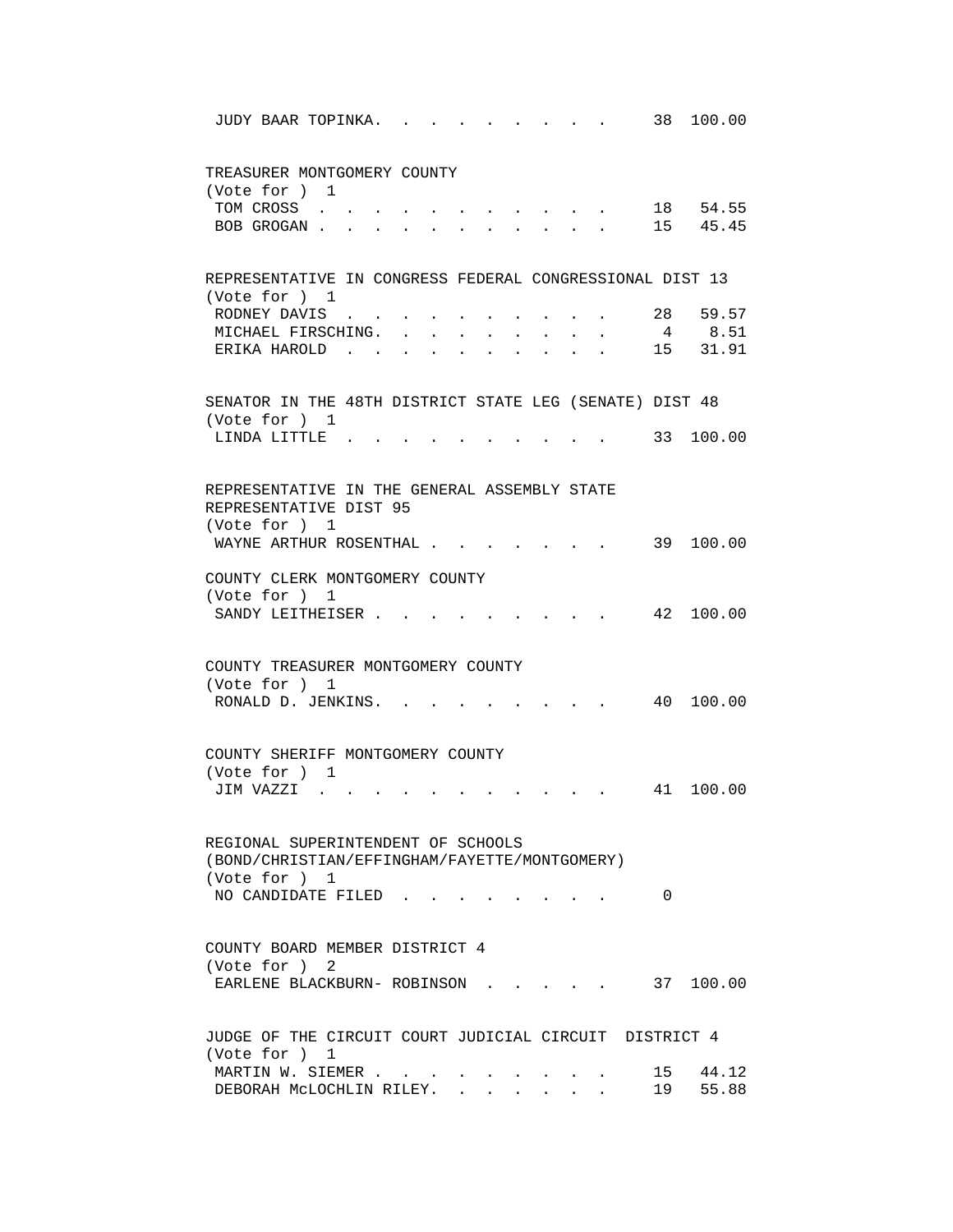JUDGE OF THE CIRCUIT COURT JUDICIAL CIRCUIT DISTRICT 4 (Vote for ) 1 NO CANDIDATE FILED . . . . . . . . 0 PRECINCT COMMITTEEMAN HILLSBORO 6 (Vote for ) 1<br>DEAN LESSMAN . . . DEAN LESSMAN . . . . . . . . . . 35 100.00 \*\*\*\*\*\*\*\*\*\* (DEMOCRATIC) \*\*\*\*\*\*\*\*\*\* UNITED STATES SENATOR U.S. SENATE (Vote for ) 1 RICHARD J. DURBIN. . . . . . . . . 45 100.00 GOVERNOR and LIEUTENANT GOVERNOR MONTGOMERY COUNTY (Vote for ) 1 TIO HARDIMAN . . . . . . . . . . 20 44.44 PAT QUINN . . . . . . . . . . . . 25 55.56 ATTORNEY GENERAL MONTGOMERY COUNTY (Vote for ) 1 LISA MADIGAN . . . . . . . . . . 41 100.00 SECRETARY OF STATE MONTGOMERY COUNTY (Vote for ) 1 JESSE WHITE. . . . . . . . . . . 46 100.00 COMPTROLLER MONTGOMERY COUNTY (Vote for ) 1 SHEILA SIMON . . . . . . . . . . . 38 100.00 TREASURER MONTGOMERY COUNTY (Vote for ) 1 MICHAEL W. FRERICHS . . . . . . . . 37 100.00 REPRESENTATIVE IN CONGRESS FEDERAL CONGRESSIONAL DIST 13 (Vote for ) 1 ANN E. CALLIS . . . . . . . . . . . 35 72.92 GEORGE GOLLIN . . . . . . . . . . . 7 14.58 DAVID L. GREEN. . . . . . . . . . . 6 12.50 STATE CENTRAL COMMITTEEWOMAN MONTGOMERY COUNTY (Vote for ) 1 JAYNE MAZZOTTI. . . . . . . . . . 32 100.00 STATE CENTRAL COMMITTEEMAN MONTGOMERY COUNTY (Vote for ) 1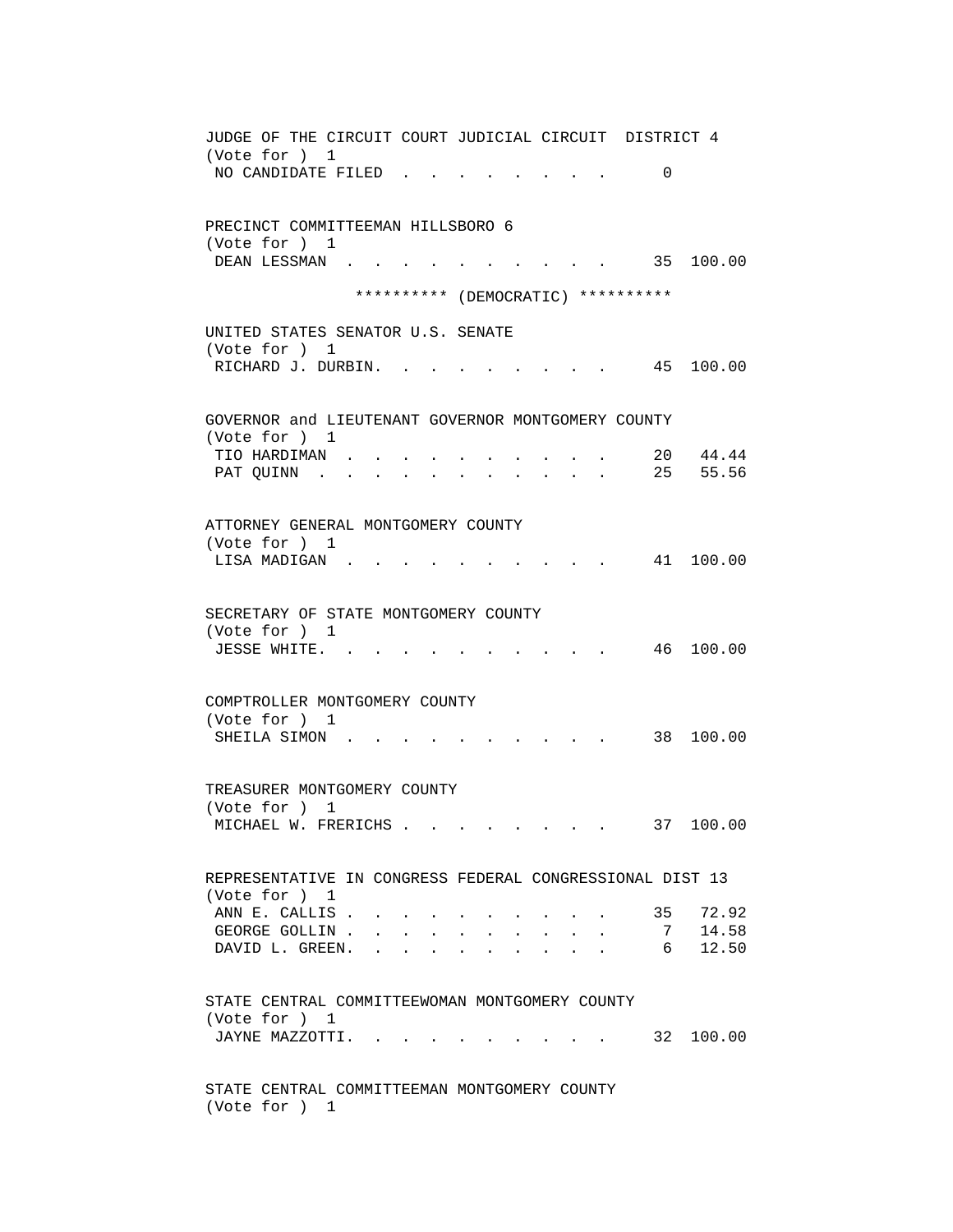| 32<br>100.00<br>TERRY REDMAN                                                                                                         |  |
|--------------------------------------------------------------------------------------------------------------------------------------|--|
| SENATOR IN THE 48TH DISTRICT STATE LEG (SENATE) DIST 48<br>(Vote for ) 1                                                             |  |
| 39 100.00<br>ANDY MANAR                                                                                                              |  |
| REPRESENTATIVE IN THE GENERAL ASSEMBLY STATE<br>REPRESENTATIVE DIST 95<br>(Vote for ) 1                                              |  |
| NO CANDIDATE FILED<br>$\Omega$                                                                                                       |  |
| COUNTY CLERK MONTGOMERY COUNTY<br>(Vote for ) 1                                                                                      |  |
| NO CANDIDATE FILED<br>0                                                                                                              |  |
| COUNTY TREASURER MONTGOMERY COUNTY<br>(Vote for ) 1                                                                                  |  |
| NO CANDIDATE FILED<br>0                                                                                                              |  |
| COUNTY SHERIFF MONTGOMERY COUNTY<br>(Vote for ) 1<br>NO CANDIDATE FILED<br>$\Omega$                                                  |  |
| REGIONAL SUPERINTENDENT OF SCHOOLS<br>(BOND/CHRISTIAN/EFFINGHAM/FAYETTE/MONTGOMERY)<br>(Vote for ) 1<br>42 100.00<br>JULIE WOLLERMAN |  |
| COUNTY BOARD MEMBER DISTRICT 4<br>(Vote for ) 2                                                                                      |  |
| 36 45.57<br>PAM THACKER.<br>43<br>54.43<br>MIKE PLUNKETT.                                                                            |  |
| JUDGE OF THE CIRCUIT COURT JUDICIAL CIRCUIT DISTRICT 4<br>(Vote for ) 1                                                              |  |
| 43 100.00<br>ERICKA SANDERS.                                                                                                         |  |
| JUDGE OF THE CIRCUIT COURT JUDICIAL CIRCUIT DISTRICT 4<br>(Vote for ) 1                                                              |  |
| JAMES L. ROBERTS<br>49 100.00                                                                                                        |  |
| PRECINCT COMMITTEEMAN HILLSBORO 6<br>(Vote for ) 1                                                                                   |  |
| DICKIE ELAM. .<br>$\cdot$ 51 100.00                                                                                                  |  |
| ********** (NONPARTISAN) **********                                                                                                  |  |

VILLAGE OF TAYLOR SPRINGS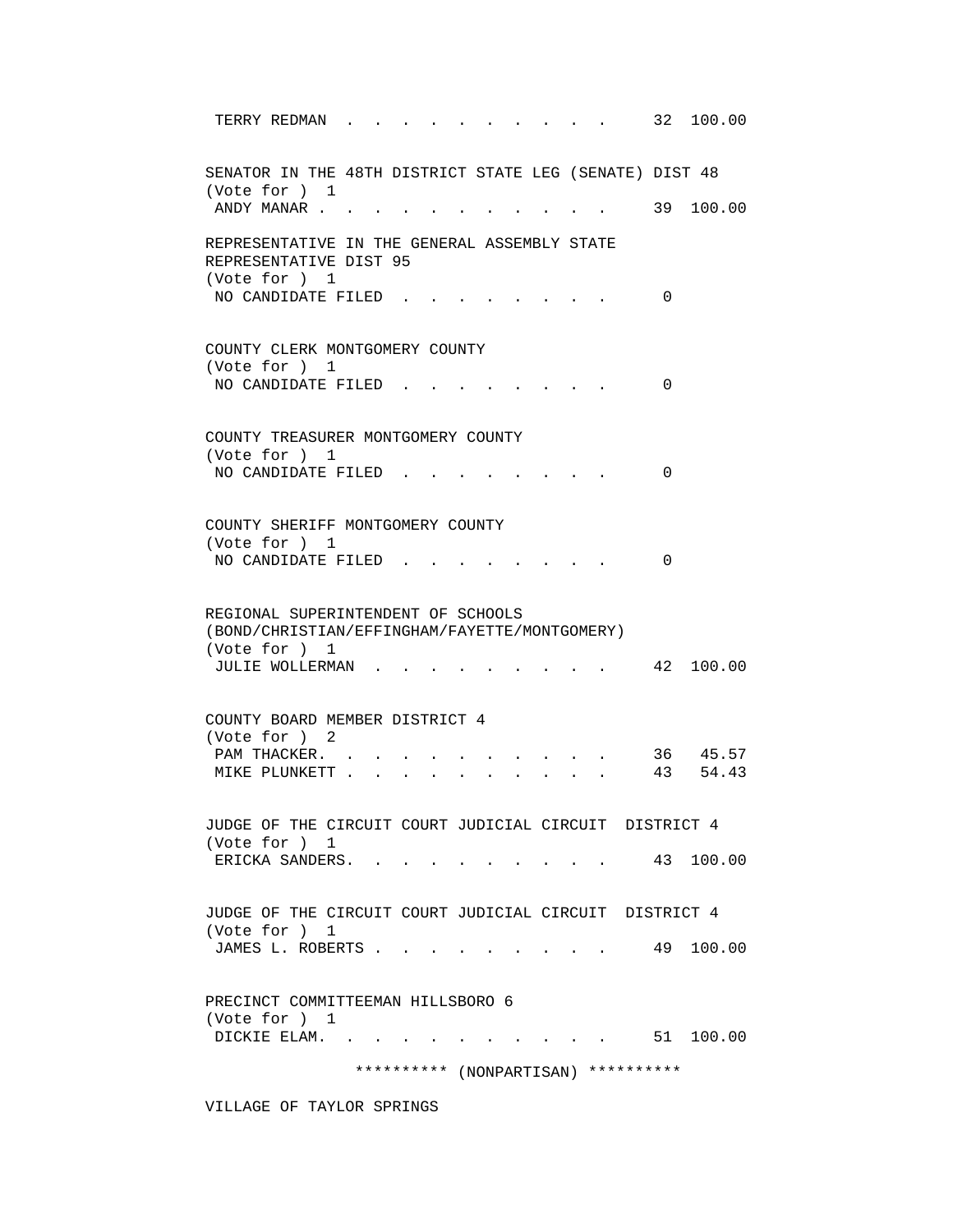|                                                           | (Vote for ) 1<br>NO. |  |  |                   |                                                                |  |  |  | YES 29<br>34 | 46.03<br>53.97        |  |
|-----------------------------------------------------------|----------------------|--|--|-------------------|----------------------------------------------------------------|--|--|--|--------------|-----------------------|--|
| PRECINCT REPORT<br>RUN DATE:04/02/14<br>RUN TIME:11:17 AM |                      |  |  | <b>STATISTICS</b> | GENERAL PRIMARY ELECTION<br>MARCH 18, 2014<br>OFFICIAL RESULTS |  |  |  |              | Montgomery County, IL |  |

## 0901 IRVING

|                                    |  |  |          | VOTES PERCENT |
|------------------------------------|--|--|----------|---------------|
| REGISTERED VOTERS - TOTAL.         |  |  | 646      |               |
| REGISTERED VOTERS - REPUBLICAN     |  |  | 136      | 21.05         |
| REGISTERED VOTERS - DEMOCRATIC     |  |  | 165      | 25.54         |
| REGISTERED VOTERS - NONPARTISAN.   |  |  | 345      | 53.41         |
| BALLOTS CAST - TOTAL.              |  |  | 104      |               |
| BALLOTS CAST - REPUBLICAN.         |  |  | 69       | 66.35         |
| BALLOTS CAST - DEMOCRATIC.         |  |  | 35       | 33.65         |
| BALLOTS CAST - NONPARTISAN.        |  |  | $\Omega$ |               |
| BALLOTS CAST - BLANK.              |  |  | $\Omega$ |               |
| VOTER TURNOUT - TOTAL              |  |  |          | 16.10         |
| VOTER TURNOUT - REPUBLICAN.        |  |  |          | 50.74         |
| VOTER TURNOUT - DEMOCRATIC.        |  |  |          | 21.21         |
| VOTER TURNOUT - NONPARTISAN        |  |  |          |               |
| VOTER TURNOUT - BLANK              |  |  |          |               |
| ********** (REPUBLICAN) ********** |  |  |          |               |
| UNITED STATES SENATOR U.S. SENATE  |  |  |          |               |
| (Vote for ) 1                      |  |  |          |               |
| JAMES D. "JIM" OBERWEIS.           |  |  | 49       | 77.78         |
| DOUGLAS LEE TRUAX.                 |  |  | 14       | 22.22         |
| $W$ R T T $F - T$ N                |  |  | $\cap$   |               |

| GOVERNOR and LIEUTENANT GOVERNOR MONTGOMERY COUNTY |  |  |  |  |  |          |
|----------------------------------------------------|--|--|--|--|--|----------|
| (Vote for ) 1                                      |  |  |  |  |  |          |
| BILL BRADY                                         |  |  |  |  |  | 14 20.59 |
| DAN RUTHERFORD.                                    |  |  |  |  |  | 14 20.59 |
| KIRK W. DILLARD 18 26.47                           |  |  |  |  |  |          |
| BRUCE RAUNER                                       |  |  |  |  |  | 22 32.35 |

WRITE-IN. . . . . . . . . . . . 0

| ATTORNEY GENERAL MONTGOMERY COUNTY |                           |  |  |  |  |  |  |
|------------------------------------|---------------------------|--|--|--|--|--|--|
| (Vote for ) 1                      |                           |  |  |  |  |  |  |
|                                    | PAUL M. SCHIMPF 54 100.00 |  |  |  |  |  |  |

| SECRETARY OF STATE MONTGOMERY COUNTY |  |  |  |  |  |  |           |
|--------------------------------------|--|--|--|--|--|--|-----------|
| (Vote for ) 1                        |  |  |  |  |  |  |           |
|                                      |  |  |  |  |  |  | 56 100.00 |

 COMPTROLLER MONTGOMERY COUNTY (Vote for ) 1 JUDY BAAR TOPINKA. . . . . . . . . 56 100.00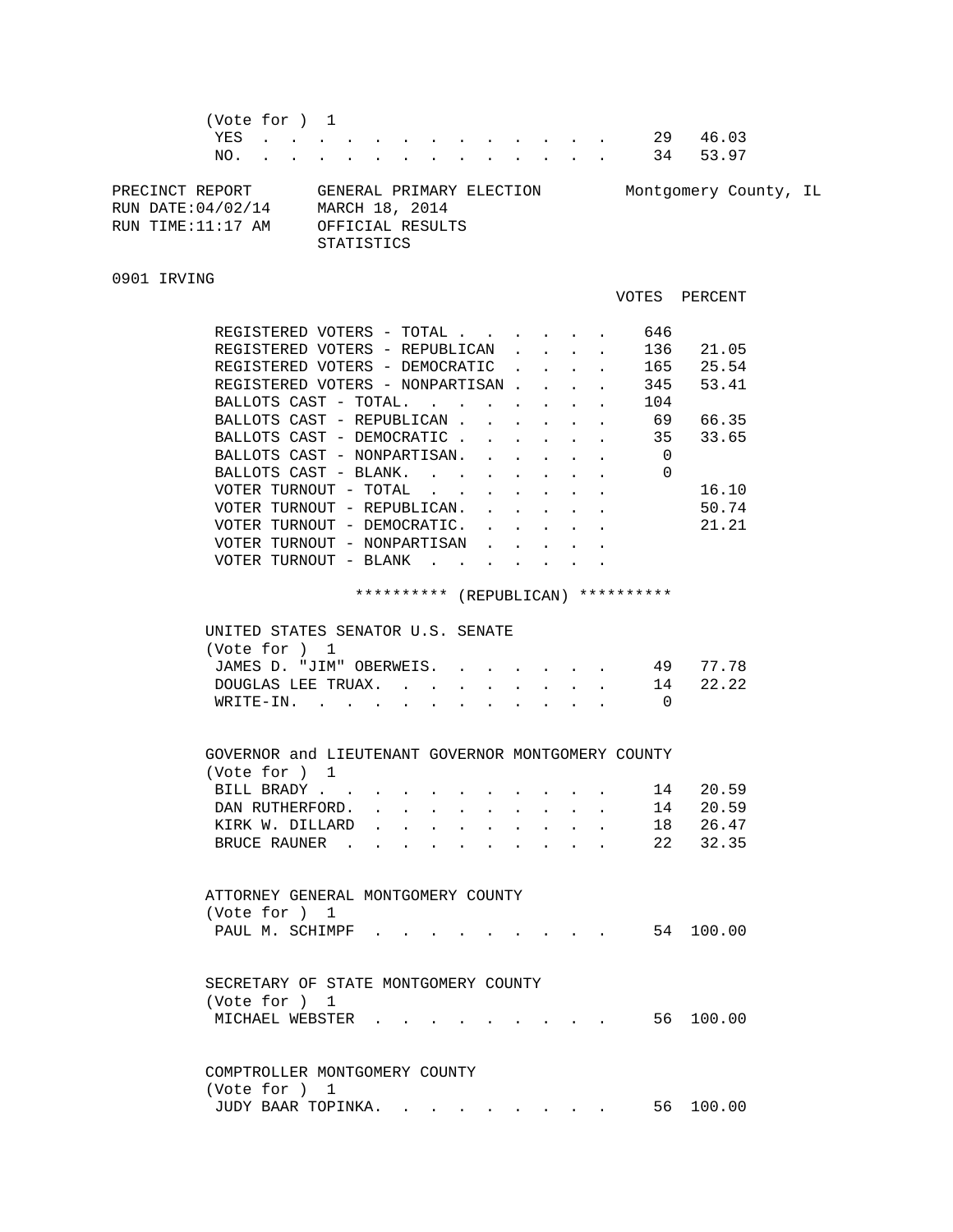TREASURER MONTGOMERY COUNTY (Vote for ) 1 TOM CROSS . . . . . . . . . . . . 35 67.31 BOB GROGAN . . . . . . . . . . . . 17 32.69 REPRESENTATIVE IN CONGRESS FEDERAL CONGRESSIONAL DIST 13 (Vote for ) 1 RODNEY DAVIS  $\ldots$  . . . . . . . . 36 52.94<br>MICHAEL FIRSCHING MICHAEL FIRSCHING. . . . . . . . . 3 4.41 ERIKA HAROLD . . . . . . . . . . 29 42.65 SENATOR IN THE 48TH DISTRICT STATE LEG (SENATE) DIST 48 (Vote for ) 1 LINDA LITTLE . . . . . . . . . . 51 100.00 REPRESENTATIVE IN THE GENERAL ASSEMBLY STATE REPRESENTATIVE DIST 95 (Vote for ) 1 WAYNE ARTHUR ROSENTHAL . . . . . . . 58 100.00 COUNTY CLERK MONTGOMERY COUNTY (Vote for ) 1 SANDY LEITHEISER . . . . . . . . . . 62 100.00 COUNTY TREASURER MONTGOMERY COUNTY (Vote for ) 1 RONALD D. JENKINS. . . . . . . . . . 60 100.00 COUNTY SHERIFF MONTGOMERY COUNTY (Vote for ) 1 JIM VAZZI . . . . . . . . . . . 59 100.00 REGIONAL SUPERINTENDENT OF SCHOOLS (BOND/CHRISTIAN/EFFINGHAM/FAYETTE/MONTGOMERY) (Vote for ) 1 NO CANDIDATE FILED . . . . . . . . 0 COUNTY BOARD MEMBER DISTRICT 3 (Vote for ) 2 JAY L. MARTIN . . . . . . . . . . . . 59 100.00 JUDGE OF THE CIRCUIT COURT JUDICIAL CIRCUIT DISTRICT 4 (Vote for ) 1 MARTIN W. SIEMER . . . . . . . . . . 31 55.36 DEBORAH MCLOCHLIN RILEY. . . . . . . 25 44.64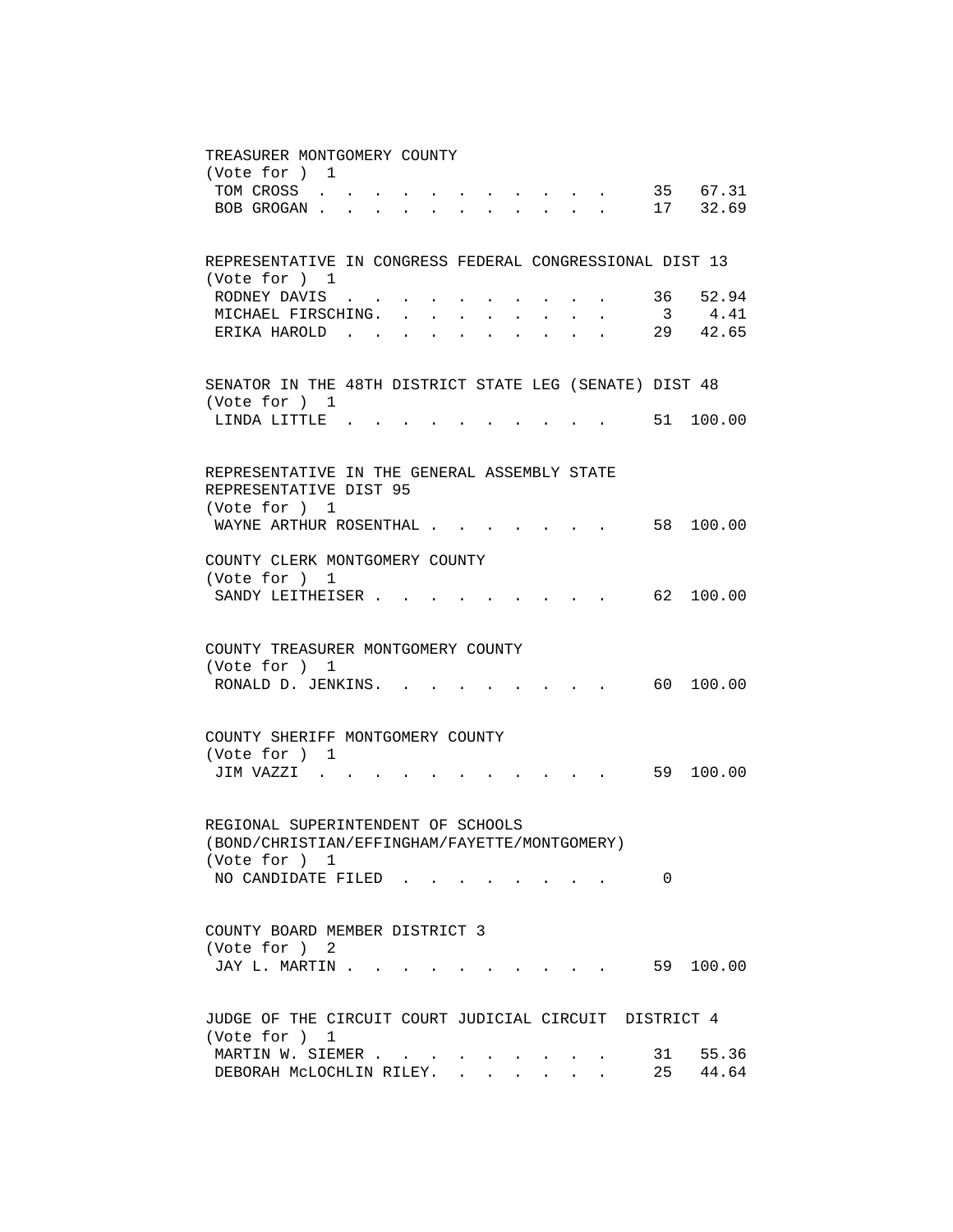| JUDGE OF THE CIRCUIT COURT JUDICIAL CIRCUIT DISTRICT 4                     |
|----------------------------------------------------------------------------|
| (Vote for ) 1<br>NO CANDIDATE FILED<br>$\Omega$                            |
|                                                                            |
| PRECINCT COMMITTEEMAN IRVING                                               |
| (Vote for ) 1<br>NO CANDIDATE FILED<br>$\Omega$                            |
|                                                                            |
| ********** (DEMOCRATIC) **********                                         |
| UNITED STATES SENATOR U.S. SENATE                                          |
| (Vote for ) 1<br>26 100.00<br>RICHARD J. DURBIN.                           |
|                                                                            |
| GOVERNOR and LIEUTENANT GOVERNOR MONTGOMERY COUNTY                         |
| (Vote for ) 1<br>17 60.71                                                  |
| TIO HARDIMAN.<br>11 39.29<br>PAT QUINN .<br>$\sim$                         |
|                                                                            |
| ATTORNEY GENERAL MONTGOMERY COUNTY                                         |
| (Vote for ) 1                                                              |
| 28 100.00<br>LISA MADIGAN                                                  |
| SECRETARY OF STATE MONTGOMERY COUNTY                                       |
| (Vote for ) 1                                                              |
| 26 100.00<br>JESSE WHITE. .                                                |
|                                                                            |
| COMPTROLLER MONTGOMERY COUNTY<br>(Vote for ) 1                             |
| SHEILA SIMON.<br>25 100.00                                                 |
|                                                                            |
| TREASURER MONTGOMERY COUNTY                                                |
| (Vote for ) 1<br>23 100.00<br>MICHAEL W. FRERICHS                          |
|                                                                            |
| REPRESENTATIVE IN CONGRESS FEDERAL CONGRESSIONAL DIST 13                   |
| (Vote for ) 1                                                              |
| 20 62.50<br>ANN E. CALLIS.<br>25.00<br>GEORGE GOLLIN.<br>8<br>$\mathbf{r}$ |
| 4 12.50<br>DAVID L. GREEN.<br>$\mathbf{L}$<br>$\mathbf{r}$                 |
|                                                                            |
| STATE CENTRAL COMMITTEEWOMAN MONTGOMERY COUNTY                             |
| (Vote for ) 1<br>JAYNE MAZZOTTI.<br>22 100.00                              |
|                                                                            |
| STATE CENTRAL COMMITTEEMAN MONTGOMERY COUNTY                               |
| (Vote for ) 1                                                              |
| 23 100.00<br>TERRY REDMAN                                                  |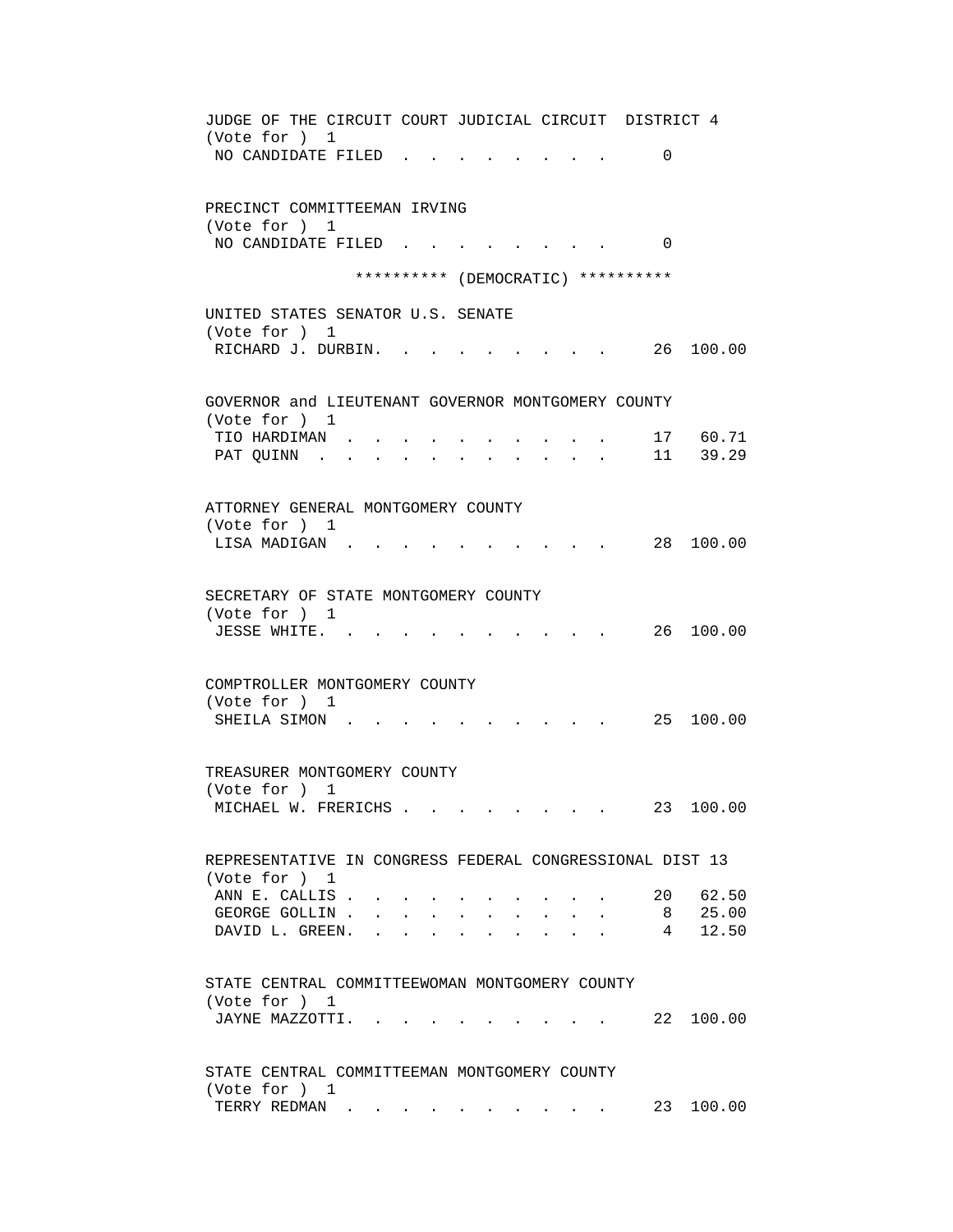SENATOR IN THE 48TH DISTRICT STATE LEG (SENATE) DIST 48 (Vote for ) 1 ANDY MANAR . . . . . . . . . . . . 31 100.00 REPRESENTATIVE IN THE GENERAL ASSEMBLY STATE REPRESENTATIVE DIST 95 (Vote for ) 1 NO CANDIDATE FILED . . . . . . . . 0 COUNTY CLERK MONTGOMERY COUNTY (Vote for ) 1 NO CANDIDATE FILED . . . . . . . . 0 COUNTY TREASURER MONTGOMERY COUNTY (Vote for ) 1 NO CANDIDATE FILED . . . . . . . . 0 COUNTY SHERIFF MONTGOMERY COUNTY (Vote for ) 1 NO CANDIDATE FILED . . . . . . . . 0 REGIONAL SUPERINTENDENT OF SCHOOLS (BOND/CHRISTIAN/EFFINGHAM/FAYETTE/MONTGOMERY) (Vote for ) 1 JULIE WOLLERMAN . . . . . . . . . 25 100.00 COUNTY BOARD MEMBER DISTRICT 3 (Vote for ) 2 GEORGE L. BLANKENSHIP . . . . . . . 27 100.00 JUDGE OF THE CIRCUIT COURT JUDICIAL CIRCUIT DISTRICT 4 (Vote for ) 1 ERICKA SANDERS. . . . . . . . . . 24 100.00 JUDGE OF THE CIRCUIT COURT JUDICIAL CIRCUIT DISTRICT 4 (Vote for ) 1 JAMES L. ROBERTS . . . . . . . . . . 32 100.00 PRECINCT COMMITTEEMAN IRVING (Vote for ) 1 NO CANDIDATE FILED . . . . . . . . 0 \*\*\*\*\*\*\*\*\*\* (NONPARTISAN) \*\*\*\*\*\*\*\*\*\* PANHANDLE MORRISONVILLE CONS (PAN) (Vote for ) 1 YES . . . . . . . . . . . . . 0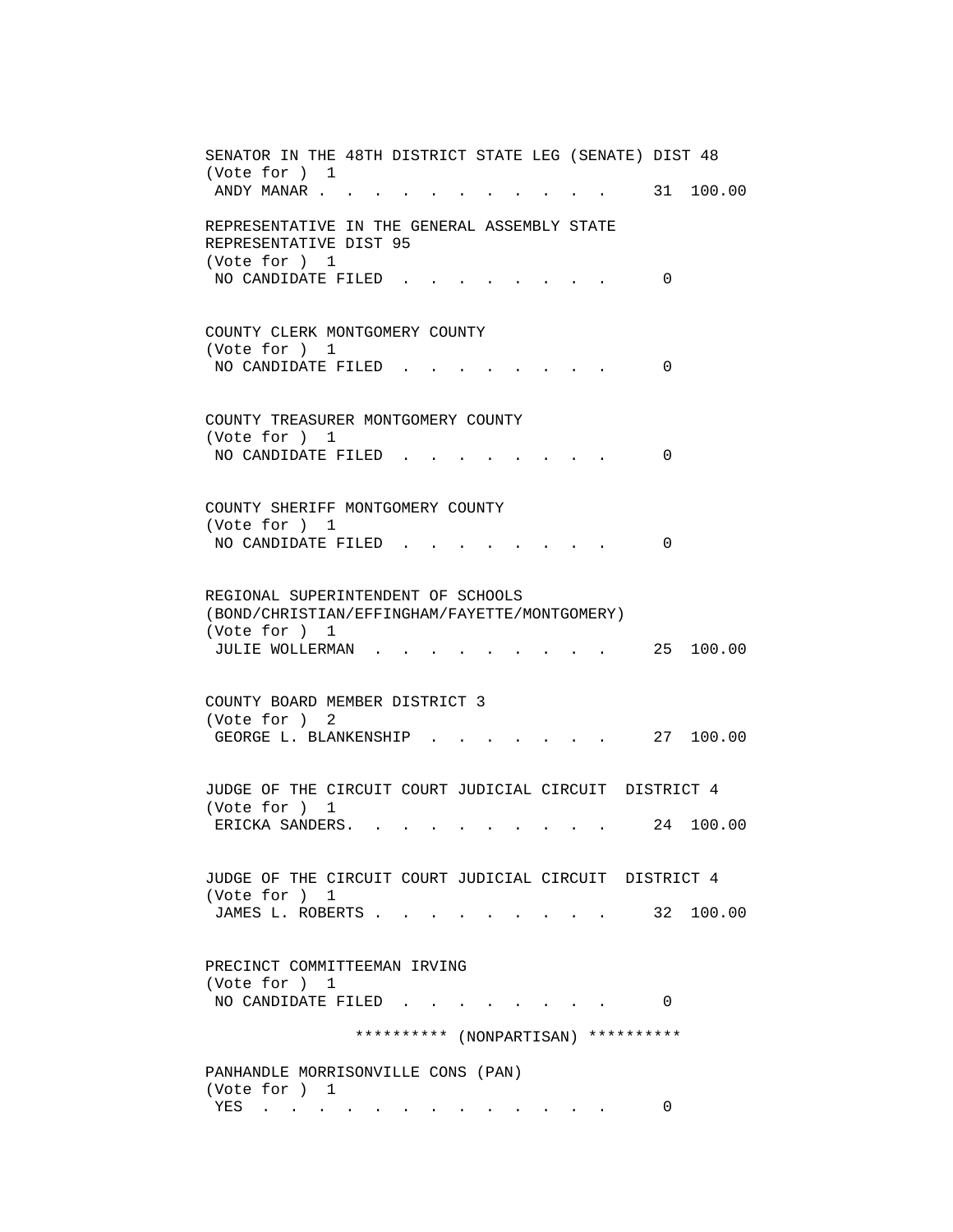NO. . . . . . . . . . . . . . . 0

|                                                            | VILLAGE OF IRVING<br>(Vote for ) 1 |  |                                                                                                                                                                                                                                   |            |                                                                |  |  |  |     |                       |  |
|------------------------------------------------------------|------------------------------------|--|-----------------------------------------------------------------------------------------------------------------------------------------------------------------------------------------------------------------------------------|------------|----------------------------------------------------------------|--|--|--|-----|-----------------------|--|
|                                                            | YES                                |  | $\mathbf{r}$ . The contribution of the contribution of the contribution of the contribution of the contribution of the contribution of the contribution of the contribution of the contribution of the contribution of the contri |            |                                                                |  |  |  | -14 | 33.33                 |  |
|                                                            | NO.                                |  | $\mathbf{r} = \mathbf{r} - \mathbf{r}$ , and $\mathbf{r} = \mathbf{r} - \mathbf{r}$ , and $\mathbf{r} = \mathbf{r} - \mathbf{r}$ , and $\mathbf{r} = \mathbf{r} - \mathbf{r}$                                                     |            |                                                                |  |  |  | 28  | 66.67                 |  |
| PRECINCT REPORT<br>RUN DATE: 04/02/14<br>RUN TIME:11:17 AM |                                    |  |                                                                                                                                                                                                                                   |            | GENERAL PRIMARY ELECTION<br>MARCH 18, 2014<br>OFFICIAL RESULTS |  |  |  |     | Montgomery County, IL |  |
|                                                            |                                    |  |                                                                                                                                                                                                                                   | STATISTICS |                                                                |  |  |  |     |                       |  |

## 1001 NOKOMIS 1

| REGISTERED                      |                          | VOTERS<br>$-$                     | TOTAL               |  |  | 224 |       |
|---------------------------------|--------------------------|-----------------------------------|---------------------|--|--|-----|-------|
| REGISTERED                      |                          |                                   | VOTERS - REPUBLICAN |  |  | 57  | 25.45 |
| REGISTERED VOTERS - DEMOCRATIC  |                          |                                   |                     |  |  | 56  | 25.00 |
| REGISTERED VOTERS - NONPARTISAN |                          |                                   |                     |  |  | 111 | 49.55 |
| BALLOTS CAST                    | $\overline{\phantom{m}}$ | TOTAL.                            |                     |  |  | 58  |       |
| BALLOTS CAST - REPUBLICAN       |                          |                                   |                     |  |  | 34  | 58.62 |
| BALLOTS CAST                    |                          | - DEMOCRATIC                      |                     |  |  | 24  | 41.38 |
| BALLOTS CAST - NONPARTISAN.     |                          |                                   |                     |  |  | 0   |       |
| BALLOTS CAST                    | $\overline{\phantom{m}}$ | BLANK.                            |                     |  |  | 0   |       |
| VOTER TURNOUT                   |                          | TOTAL<br>$\overline{\phantom{m}}$ |                     |  |  |     | 25.89 |
| VOTER                           | TURNOUT                  |                                   | - REPUBLICAN.       |  |  |     | 59.65 |
| VOTER                           | TURNOUT                  | $\overline{\phantom{a}}$          | DEMOCRATIC.         |  |  |     | 42.86 |
| VOTER TURNOUT                   |                          |                                   | - NONPARTISAN       |  |  |     |       |
| VOTER                           | TURNOUT                  | BLANK<br>$\qquad \qquad -$        |                     |  |  |     |       |
|                                 |                          |                                   |                     |  |  |     |       |

VOTES PERCENT

\*\*\*\*\*\*\*\*\*\* (REPUBLICAN) \*\*\*\*\*\*\*\*\*\*

| UNITED STATES SENATOR U.S. SENATE |  |  |  |  |  |
|-----------------------------------|--|--|--|--|--|
| (Vote for ) 1                     |  |  |  |  |  |
| JAMES D. "JIM" OBERWEIS. 23 76.67 |  |  |  |  |  |
| DOUGLAS LEE TRUAX. 7 23.33        |  |  |  |  |  |
| WRITE-IN.                         |  |  |  |  |  |

| GOVERNOR and LIEUTENANT GOVERNOR MONTGOMERY COUNTY |  |  |  |  |  |        |
|----------------------------------------------------|--|--|--|--|--|--------|
| (Vote for ) 1                                      |  |  |  |  |  |        |
| BILL BRADY 7 21.21                                 |  |  |  |  |  |        |
| DAN RUTHERFORD.                                    |  |  |  |  |  | 3 9.09 |
| KIRK W. DILLARD 18 54.55                           |  |  |  |  |  |        |
| BRUCE RAUNER 5 15.15                               |  |  |  |  |  |        |
|                                                    |  |  |  |  |  |        |

|               | ATTORNEY GENERAL MONTGOMERY COUNTY   |  |  |  |
|---------------|--------------------------------------|--|--|--|
| (Vote for ) 1 |                                      |  |  |  |
|               | PAUL M. SCHIMPF 28 100.00            |  |  |  |
|               |                                      |  |  |  |
|               |                                      |  |  |  |
|               | SECRETARY OF STATE MONTGOMERY COUNTY |  |  |  |

 (Vote for ) 1 MICHAEL WEBSTER . . . . . . . . . 28 100.00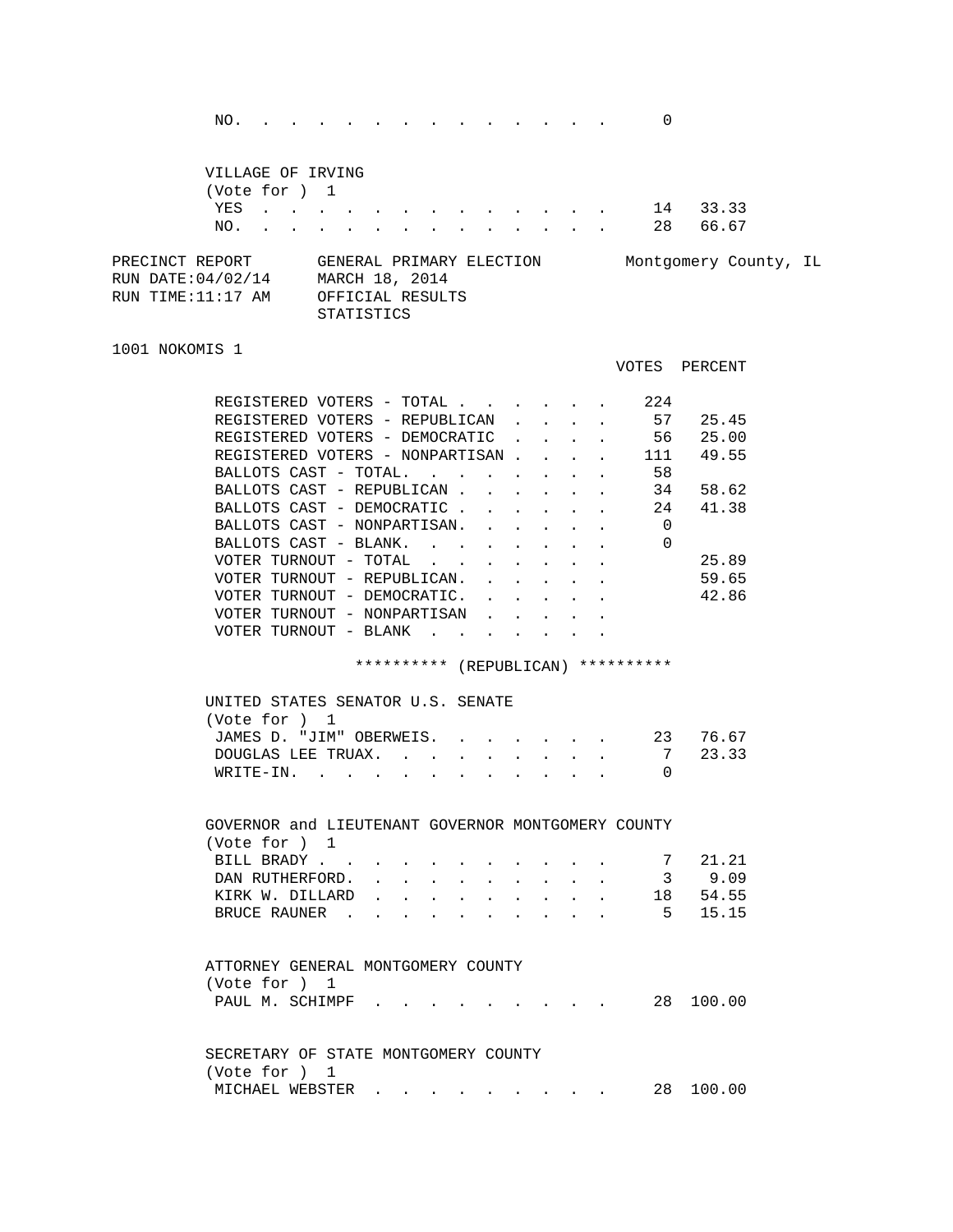COMPTROLLER MONTGOMERY COUNTY (Vote for ) 1 JUDY BAAR TOPINKA. . . . . . . . . 30 100.00 TREASURER MONTGOMERY COUNTY (Vote for ) 1 TOM CROSS . . . . . . . . . . . 15 51.72 BOB GROGAN . . . . . . . . . . . . 14 48.28 REPRESENTATIVE IN CONGRESS FEDERAL CONGRESSIONAL DIST 13 (Vote for ) 1 RODNEY DAVIS . . . . . . . . . . 25 73.53 MICHAEL FIRSCHING. . . . . . . . . 0 ERIKA HAROLD . . . . . . . . . . . 9 26.47 SENATOR IN THE 48TH DISTRICT STATE LEG (SENATE) DIST 48 (Vote for ) 1 LINDA LITTLE . . . . . . . . . . 29 100.00 REPRESENTATIVE IN THE GENERAL ASSEMBLY STATE REPRESENTATIVE DIST 95 (Vote for ) 1 WAYNE ARTHUR ROSENTHAL . . . . . . . 34 100.00 COUNTY CLERK MONTGOMERY COUNTY (Vote for ) 1 SANDY LEITHEISER . . . . . . . . . 33 100.00 COUNTY TREASURER MONTGOMERY COUNTY (Vote for ) 1 RONALD D. JENKINS. . . . . . . . . 34 100.00 COUNTY SHERIFF MONTGOMERY COUNTY (Vote for ) 1 JIM VAZZI . . . . . . . . . . . 34 100.00 REGIONAL SUPERINTENDENT OF SCHOOLS (BOND/CHRISTIAN/EFFINGHAM/FAYETTE/MONTGOMERY) (Vote for ) 1 NO CANDIDATE FILED . . . . . . . . 0 COUNTY BOARD MEMBER DISTRICT 2 (Vote for ) 1 JOSEPH V. GASPARICH . . . . . . . . 33 100.00 JUDGE OF THE CIRCUIT COURT JUDICIAL CIRCUIT DISTRICT 4 (Vote for ) 1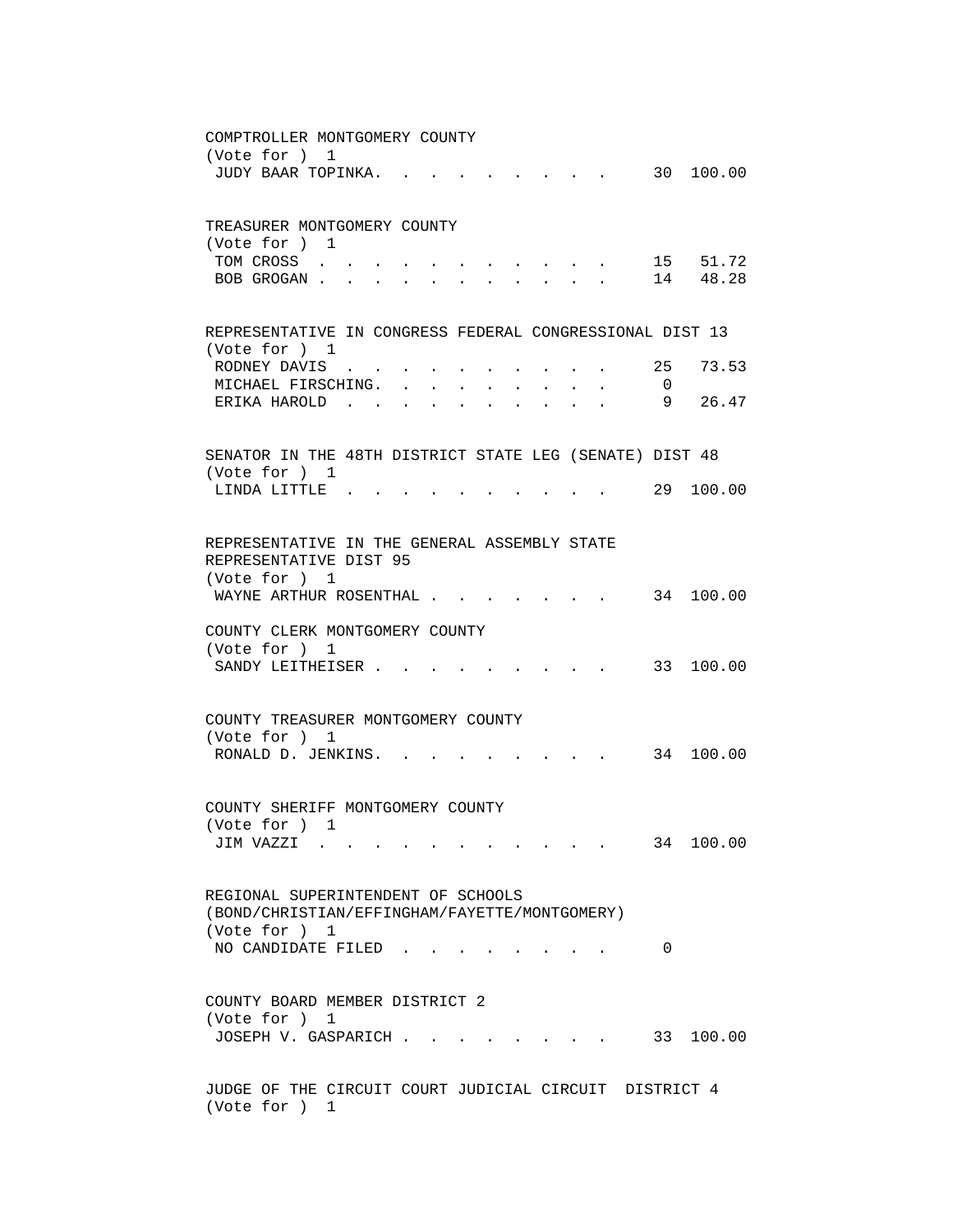| 13<br>52.00<br>MARTIN W. SIEMER<br>12 48.00<br>DEBORAH MCLOCHLIN RILEY.                                                                                                                                                                                                                                                                                                                                           |
|-------------------------------------------------------------------------------------------------------------------------------------------------------------------------------------------------------------------------------------------------------------------------------------------------------------------------------------------------------------------------------------------------------------------|
| JUDGE OF THE CIRCUIT COURT JUDICIAL CIRCUIT DISTRICT 4<br>(Vote for ) 1                                                                                                                                                                                                                                                                                                                                           |
| NO CANDIDATE FILED<br>0                                                                                                                                                                                                                                                                                                                                                                                           |
| PRECINCT COMMITTEEMAN NOKOMIS 1                                                                                                                                                                                                                                                                                                                                                                                   |
| (Vote for ) 1<br>NELSON E. AUMANN<br>30 100.00                                                                                                                                                                                                                                                                                                                                                                    |
| ********** (DEMOCRATIC) **********                                                                                                                                                                                                                                                                                                                                                                                |
| UNITED STATES SENATOR U.S. SENATE<br>(Vote for ) 1                                                                                                                                                                                                                                                                                                                                                                |
| RICHARD J. DURBIN.<br>. 22 100.00                                                                                                                                                                                                                                                                                                                                                                                 |
| GOVERNOR and LIEUTENANT GOVERNOR MONTGOMERY COUNTY                                                                                                                                                                                                                                                                                                                                                                |
| (Vote for ) 1<br>13 61.90<br>TIO HARDIMAN.                                                                                                                                                                                                                                                                                                                                                                        |
| 8 38.10<br>PAT QUINN.                                                                                                                                                                                                                                                                                                                                                                                             |
| ATTORNEY GENERAL MONTGOMERY COUNTY<br>(Vote for ) 1                                                                                                                                                                                                                                                                                                                                                               |
| 23 100.00<br>LISA MADIGAN.                                                                                                                                                                                                                                                                                                                                                                                        |
| SECRETARY OF STATE MONTGOMERY COUNTY<br>(Vote for ) 1                                                                                                                                                                                                                                                                                                                                                             |
| JESSE WHITE.<br>23 100.00                                                                                                                                                                                                                                                                                                                                                                                         |
| COMPTROLLER MONTGOMERY COUNTY                                                                                                                                                                                                                                                                                                                                                                                     |
| (Vote for ) 1<br>22 100.00<br>SHEILA SIMON.                                                                                                                                                                                                                                                                                                                                                                       |
| TREASURER MONTGOMERY COUNTY                                                                                                                                                                                                                                                                                                                                                                                       |
| (Vote for ) 1                                                                                                                                                                                                                                                                                                                                                                                                     |
| MICHAEL W. FRERICHS                                                                                                                                                                                                                                                                                                                                                                                               |
| REPRESENTATIVE IN CONGRESS FEDERAL CONGRESSIONAL DIST 13                                                                                                                                                                                                                                                                                                                                                          |
| (Vote for ) 1<br>ANN E. CALLIS.<br>7 30.43                                                                                                                                                                                                                                                                                                                                                                        |
| 12 52.17<br>GEORGE GOLLIN.<br>$\mathbf{z} = \mathbf{z} + \mathbf{z}$ .                                                                                                                                                                                                                                                                                                                                            |
| 17.39<br>DAVID L. GREEN. .<br>$4\phantom{.0000}\phantom{.0000}\phantom{.0000}\phantom{.0000}\phantom{.0000}\phantom{.0000}\phantom{.0000}\phantom{.0000}\phantom{.0000}\phantom{.0000}\phantom{.0000}\phantom{.0000}\phantom{.0000}\phantom{.0000}\phantom{.0000}\phantom{.0000}\phantom{.0000}\phantom{.0000}\phantom{.0000}\phantom{.0000}\phantom{.0000}\phantom{.0000}\phantom{.0000}\phantom{.0000}\phantom$ |
| STATE CENTRAL COMMITTEEWOMAN MONTGOMERY COUNTY                                                                                                                                                                                                                                                                                                                                                                    |
| (Vote for ) 1<br>22 100.00<br>JAYNE MAZZOTTI.                                                                                                                                                                                                                                                                                                                                                                     |
|                                                                                                                                                                                                                                                                                                                                                                                                                   |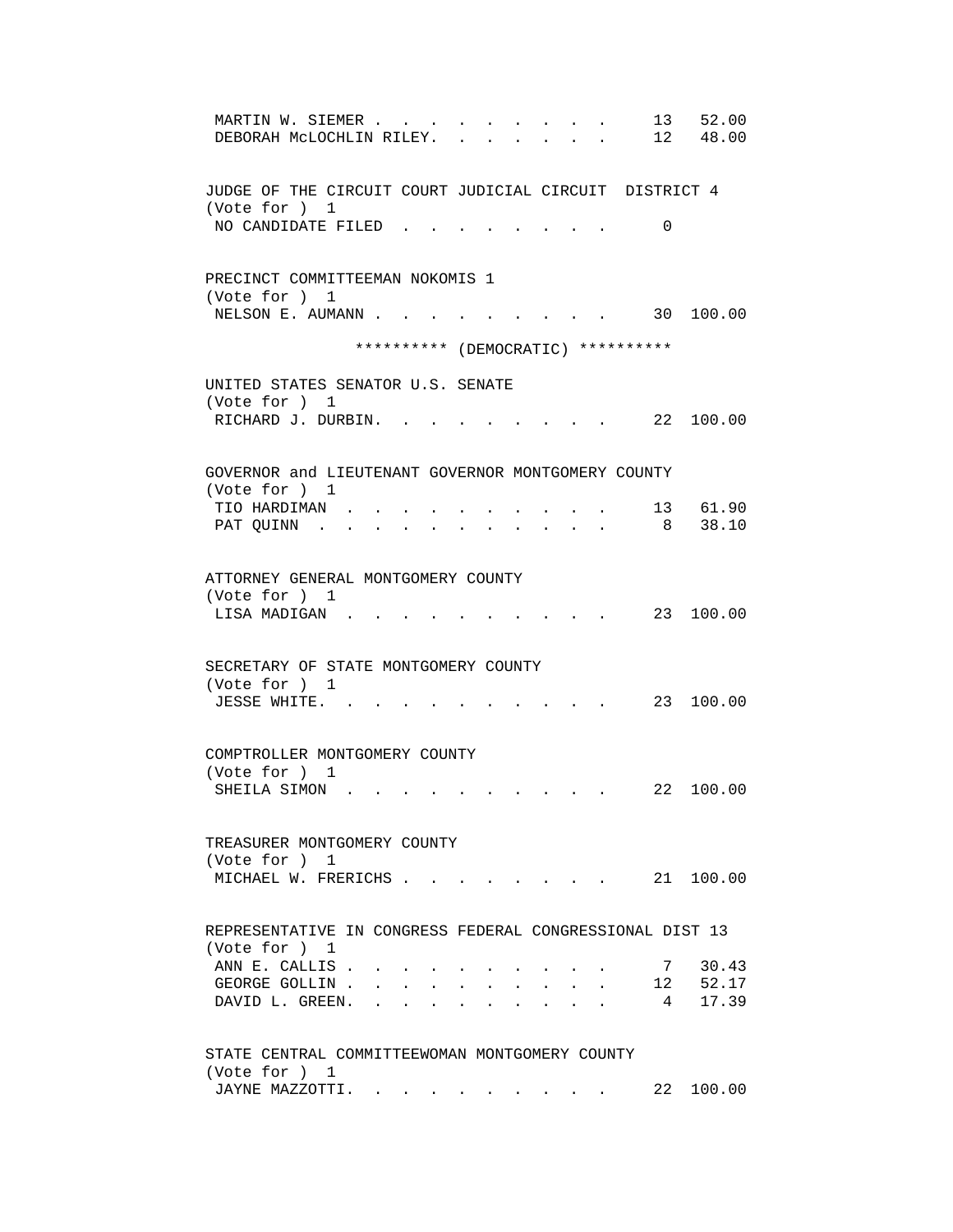| STATE CENTRAL COMMITTEEMAN MONTGOMERY COUNTY                                         |
|--------------------------------------------------------------------------------------|
| (Vote for ) 1<br>22 100.00<br>TERRY REDMAN.                                          |
| SENATOR IN THE 48TH DISTRICT STATE LEG (SENATE) DIST 48                              |
| (Vote for ) 1<br>22 100.00<br>ANDY MANAR                                             |
| REPRESENTATIVE IN THE GENERAL ASSEMBLY STATE<br>REPRESENTATIVE DIST 95               |
| (Vote for ) 1<br>NO CANDIDATE FILED.<br>0                                            |
| COUNTY CLERK MONTGOMERY COUNTY<br>(Vote for ) 1                                      |
| NO CANDIDATE FILED<br>0                                                              |
| COUNTY TREASURER MONTGOMERY COUNTY<br>(Vote for ) 1                                  |
| NO CANDIDATE FILED<br>0                                                              |
| COUNTY SHERIFF MONTGOMERY COUNTY<br>(Vote for ) 1                                    |
| NO CANDIDATE FILED<br>$\Omega$                                                       |
| REGIONAL SUPERINTENDENT OF SCHOOLS<br>(BOND/CHRISTIAN/EFFINGHAM/FAYETTE/MONTGOMERY)  |
| (Vote for ) 1<br>23 100.00<br>JULIE WOLLERMAN                                        |
| COUNTY BOARD MEMBER DISTRICT 2<br>(Vote for ) 1                                      |
| NO CANDIDATE FILED<br>0                                                              |
| JUDGE OF THE CIRCUIT COURT JUDICIAL CIRCUIT DISTRICT 4<br>(Vote for ) 1              |
| 21 100.00<br>ERICKA SANDERS. .                                                       |
| JUDGE OF THE CIRCUIT COURT JUDICIAL CIRCUIT DISTRICT 4<br>(Vote for ) 1              |
| JAMES L. ROBERTS<br>20 100.00<br>and the contract of the contract of the contract of |
| PRECINCT COMMITTEEMAN NOKOMIS 1<br>(Vote for ) 1                                     |
| NO CANDIDATE FILED.<br>0                                                             |
| ********** (NONPARTISAN)<br>**********                                               |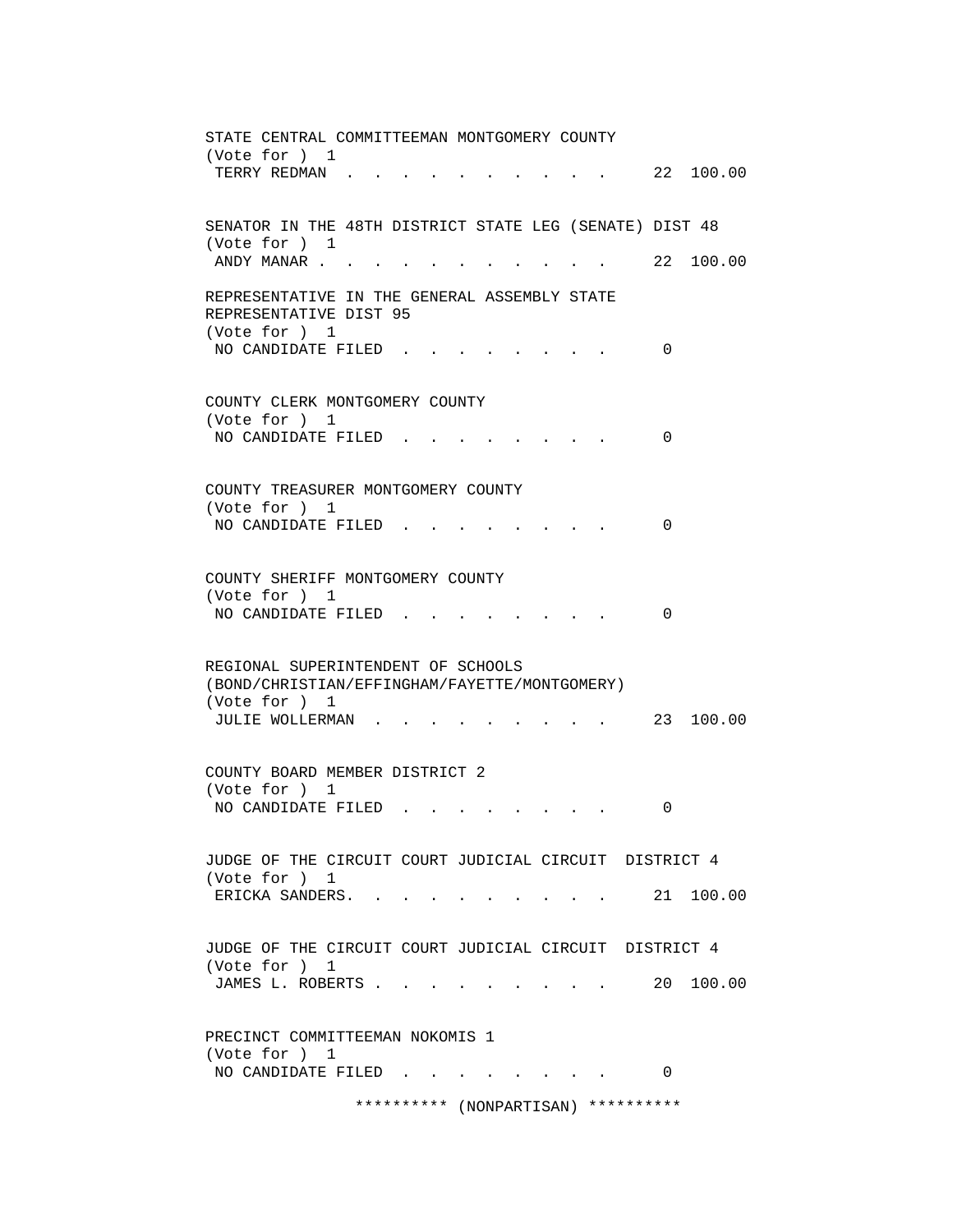|                   | VILLAGE OF COALTON |  |  |                          |  |  |  |  |        |                       |  |
|-------------------|--------------------|--|--|--------------------------|--|--|--|--|--------|-----------------------|--|
|                   | (Vote for ) 1      |  |  |                          |  |  |  |  |        |                       |  |
|                   |                    |  |  |                          |  |  |  |  | YES 43 | 91.49                 |  |
|                   | NO.                |  |  |                          |  |  |  |  | 4      | 8.51                  |  |
| PRECINCT REPORT   |                    |  |  | GENERAL PRIMARY ELECTION |  |  |  |  |        | Montgomery County, IL |  |
| RUN DATE:04/02/14 |                    |  |  | MARCH 18, 2014           |  |  |  |  |        |                       |  |
| RUN TIME:11:17 AM |                    |  |  | OFFICIAL RESULTS         |  |  |  |  |        |                       |  |
|                   |                    |  |  | <b>STATISTICS</b>        |  |  |  |  |        |                       |  |

```
1002 NOKOMIS 2
```

|                                   |  | VOTES | PERCENT |
|-----------------------------------|--|-------|---------|
| REGISTERED VOTERS - TOTAL         |  | 623   |         |
| REGISTERED VOTERS - REPUBLICAN    |  | 168   | 26.97   |
| REGISTERED VOTERS<br>- DEMOCRATIC |  | 161   | 25.84   |
| REGISTERED VOTERS - NONPARTISAN   |  | 294   | 47.19   |
| BALLOTS CAST - TOTAL.             |  | 99    |         |
| BALLOTS CAST - REPUBLICAN         |  | 69    | 69.70   |
| BALLOTS CAST - DEMOCRATIC         |  | 29    | 29.29   |
| BALLOTS CAST - NONPARTISAN.       |  |       | 1.01    |
| BALLOTS CAST - BLANK.             |  | 0     |         |
| VOTER TURNOUT<br>- TOTAL          |  |       | 15.89   |
| - REPUBLICAN.<br>VOTER TURNOUT    |  |       | 41.07   |
| VOTER TURNOUT - DEMOCRATIC.       |  |       | 18.01   |
| VOTER TURNOUT - NONPARTISAN       |  |       | .34     |
| VOTER TURNOUT - BLANK             |  |       |         |
|                                   |  |       |         |

\*\*\*\*\*\*\*\*\*\* (REPUBLICAN) \*\*\*\*\*\*\*\*\*\*

| UNITED STATES SENATOR U.S. SENATE |  |  |  |  |
|-----------------------------------|--|--|--|--|
| (Vote for ) 1                     |  |  |  |  |
| JAMES D. "JIM" OBERWEIS. 45 76.27 |  |  |  |  |
| DOUGLAS LEE TRUAX. 14 23.73       |  |  |  |  |
| WRITE-IN.                         |  |  |  |  |
|                                   |  |  |  |  |

 GOVERNOR and LIEUTENANT GOVERNOR MONTGOMERY COUNTY (Vote for ) 1 BILL BRADY . . . . . . . . . . . 11 16.18 DAN RUTHERFORD. . . . . . . . . . . 5 7.35 KIRK W. DILLARD . . . . . . . . . 35 51.47

|  | BRUCE RAUNER 17 25.00              |  |  |  |  |  |
|--|------------------------------------|--|--|--|--|--|
|  | ATTORNEY GENERAL MONTGOMERY COUNTY |  |  |  |  |  |

 (Vote for ) 1 PAUL M. SCHIMPF . . . . . . . . . . 51 100.00

| SECRETARY OF STATE MONTGOMERY COUNTY |  |  |  |  |  |  |           |
|--------------------------------------|--|--|--|--|--|--|-----------|
| (Vote for ) 1                        |  |  |  |  |  |  |           |
|                                      |  |  |  |  |  |  | 49 100.00 |

COMPTROLLER MONTGOMERY COUNTY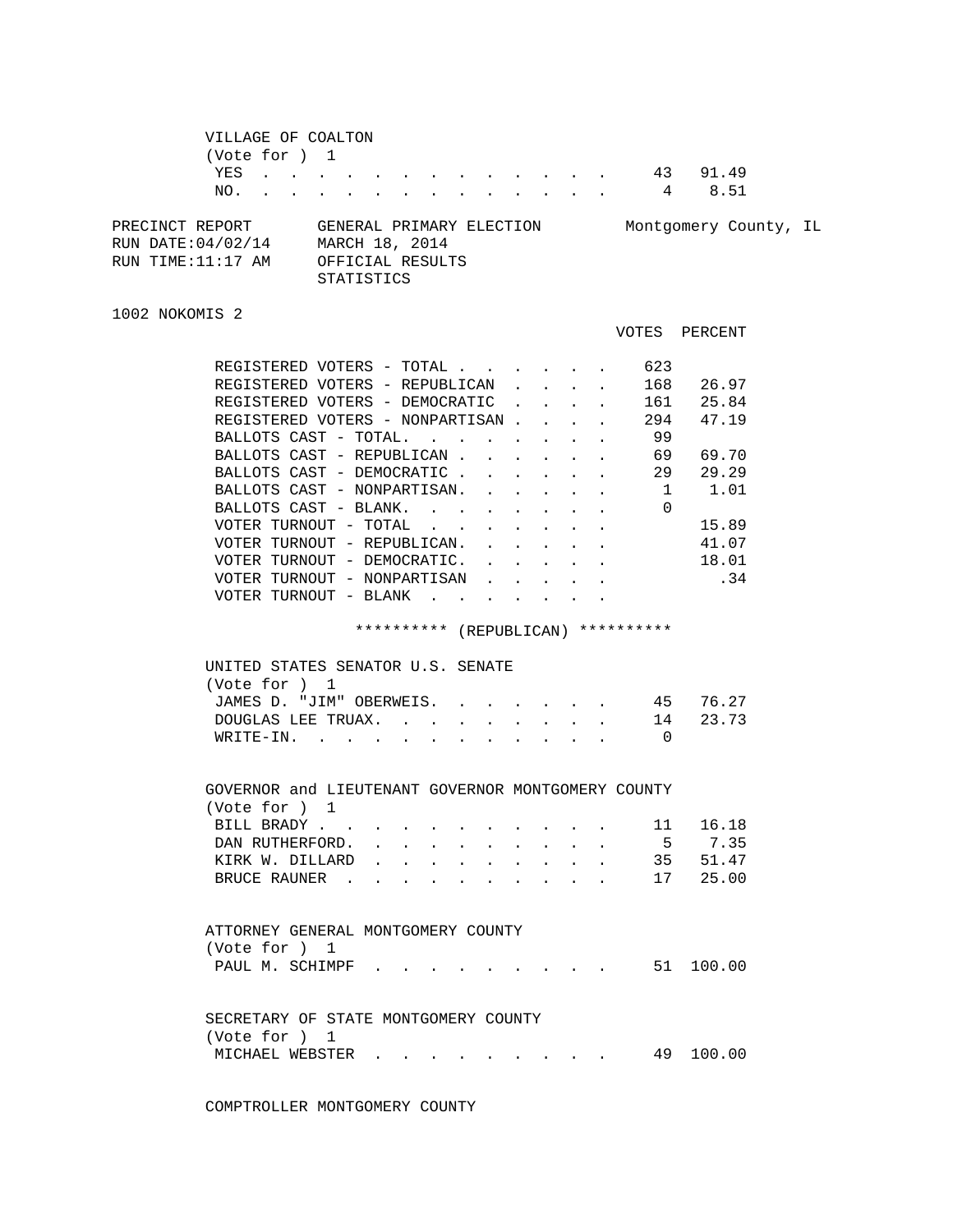| (Vote for ) 1<br>57 100.00<br>JUDY BAAR TOPINKA.                                                         |
|----------------------------------------------------------------------------------------------------------|
| TREASURER MONTGOMERY COUNTY<br>(Vote for ) 1                                                             |
| 33 58.93<br>TOM CROSS<br>23 41.07<br>BOB GROGAN.                                                         |
| REPRESENTATIVE IN CONGRESS FEDERAL CONGRESSIONAL DIST 13                                                 |
| (Vote for ) 1<br>49<br>73.13<br>RODNEY DAVIS<br>2 2.99<br>MICHAEL FIRSCHING.<br>16 23.88<br>ERIKA HAROLD |
| SENATOR IN THE 48TH DISTRICT STATE LEG (SENATE) DIST 48                                                  |
| (Vote for ) 1<br>49 100.00<br>LINDA LITTLE                                                               |
| REPRESENTATIVE IN THE GENERAL ASSEMBLY STATE<br>REPRESENTATIVE DIST 95                                   |
| (Vote for ) 1<br>WAYNE ARTHUR ROSENTHAL .<br>64 100.00                                                   |
| COUNTY CLERK MONTGOMERY COUNTY<br>(Vote for ) 1<br>63 100.00<br>SANDY LEITHEISER.                        |
| COUNTY TREASURER MONTGOMERY COUNTY                                                                       |
| (Vote for ) 1<br>RONALD D. JENKINS. .<br>65 100.00                                                       |
| COUNTY SHERIFF MONTGOMERY COUNTY<br>(Vote for ) 1                                                        |
| 59 100.00<br>JIM VAZZI                                                                                   |
| REGIONAL SUPERINTENDENT OF SCHOOLS<br>(BOND/CHRISTIAN/EFFINGHAM/FAYETTE/MONTGOMERY)<br>(Vote for ) 1     |
| NO CANDIDATE FILED<br>0                                                                                  |
| COUNTY BOARD MEMBER DISTRICT 2<br>(Vote for ) 1<br>59 100.00<br>JOSEPH V. GASPARICH                      |
| JUDGE OF THE CIRCUIT COURT JUDICIAL CIRCUIT DISTRICT 4<br>(Vote for ) 1                                  |
| MARTIN W. SIEMER<br>25 51.02<br>24 48.98<br>DEBORAH MCLOCHLIN RILEY.                                     |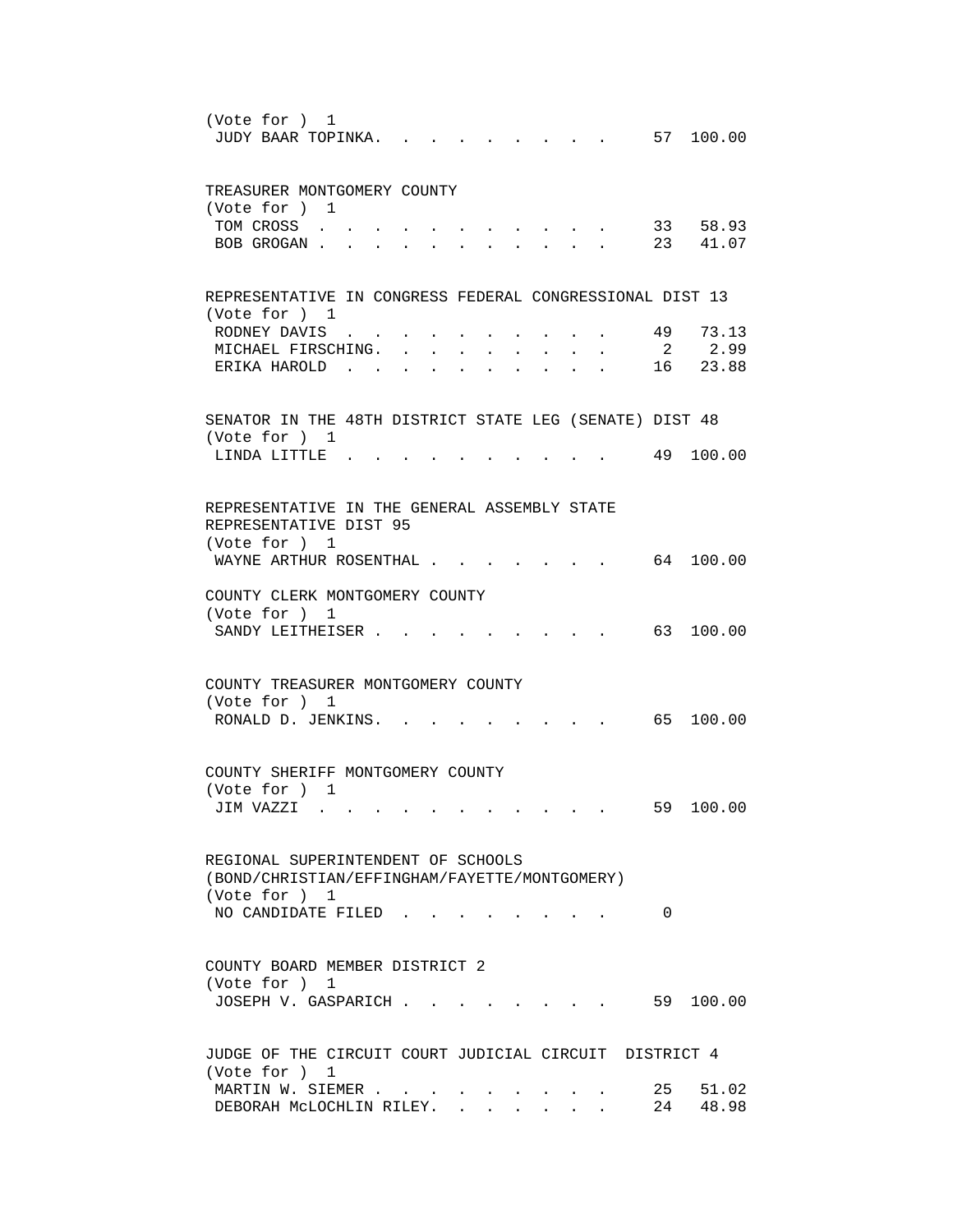| JUDGE OF THE CIRCUIT COURT JUDICIAL CIRCUIT DISTRICT 4                                                                                          |
|-------------------------------------------------------------------------------------------------------------------------------------------------|
| (Vote for ) 1                                                                                                                                   |
| NO CANDIDATE FILED<br>0                                                                                                                         |
|                                                                                                                                                 |
| PRECINCT COMMITTEEMAN NOKOMIS 2                                                                                                                 |
| (Vote for ) 1                                                                                                                                   |
| NO CANDIDATE FILED<br>$\Omega$                                                                                                                  |
|                                                                                                                                                 |
| ********** (DEMOCRATIC) **********                                                                                                              |
|                                                                                                                                                 |
| UNITED STATES SENATOR U.S. SENATE<br>(Vote for ) 1                                                                                              |
| RICHARD J. DURBIN.<br>27 100.00                                                                                                                 |
|                                                                                                                                                 |
|                                                                                                                                                 |
| GOVERNOR and LIEUTENANT GOVERNOR MONTGOMERY COUNTY                                                                                              |
| (Vote for ) 1                                                                                                                                   |
| 12 52.17<br>TIO HARDIMAN.                                                                                                                       |
| 11 47.83<br>PAT QUINN<br>$\mathbf{r} = \mathbf{r} + \mathbf{r} + \mathbf{r} + \mathbf{r} + \mathbf{r}$                                          |
|                                                                                                                                                 |
| ATTORNEY GENERAL MONTGOMERY COUNTY                                                                                                              |
| (Vote for ) 1                                                                                                                                   |
| 24 100.00<br>LISA MADIGAN.                                                                                                                      |
|                                                                                                                                                 |
|                                                                                                                                                 |
| SECRETARY OF STATE MONTGOMERY COUNTY                                                                                                            |
| (Vote for ) 1                                                                                                                                   |
| 26 100.00<br>JESSE WHITE                                                                                                                        |
|                                                                                                                                                 |
| COMPTROLLER MONTGOMERY COUNTY                                                                                                                   |
| (Vote for ) 1                                                                                                                                   |
| 24 100.00<br>SHEILA SIMON.                                                                                                                      |
|                                                                                                                                                 |
|                                                                                                                                                 |
| TREASURER MONTGOMERY COUNTY                                                                                                                     |
| (Vote for ) 1                                                                                                                                   |
| 100.00<br>MICHAEL W. FRERICHS<br>24                                                                                                             |
|                                                                                                                                                 |
| REPRESENTATIVE IN CONGRESS FEDERAL CONGRESSIONAL DIST 13                                                                                        |
| (Vote for ) 1                                                                                                                                   |
| ANN E. CALLIS.<br>14 53.85<br>$\ddot{\phantom{0}}$                                                                                              |
| 9 34.62<br>GEORGE GOLLIN.<br>$\mathbf{r}$ , $\mathbf{r}$ , $\mathbf{r}$<br>$\sim$                                                               |
| 3 11.54<br>DAVID L. GREEN.<br>$\mathbf{r}$ , $\mathbf{r}$ , $\mathbf{r}$ , $\mathbf{r}$                                                         |
|                                                                                                                                                 |
|                                                                                                                                                 |
| STATE CENTRAL COMMITTEEWOMAN MONTGOMERY COUNTY                                                                                                  |
| (Vote for ) 1                                                                                                                                   |
| JAYNE MAZZOTTI.<br>25 100.00<br>the contract of the contract of the contract of the contract of the contract of the contract of the contract of |
|                                                                                                                                                 |

STATE CENTRAL COMMITTEEMAN MONTGOMERY COUNTY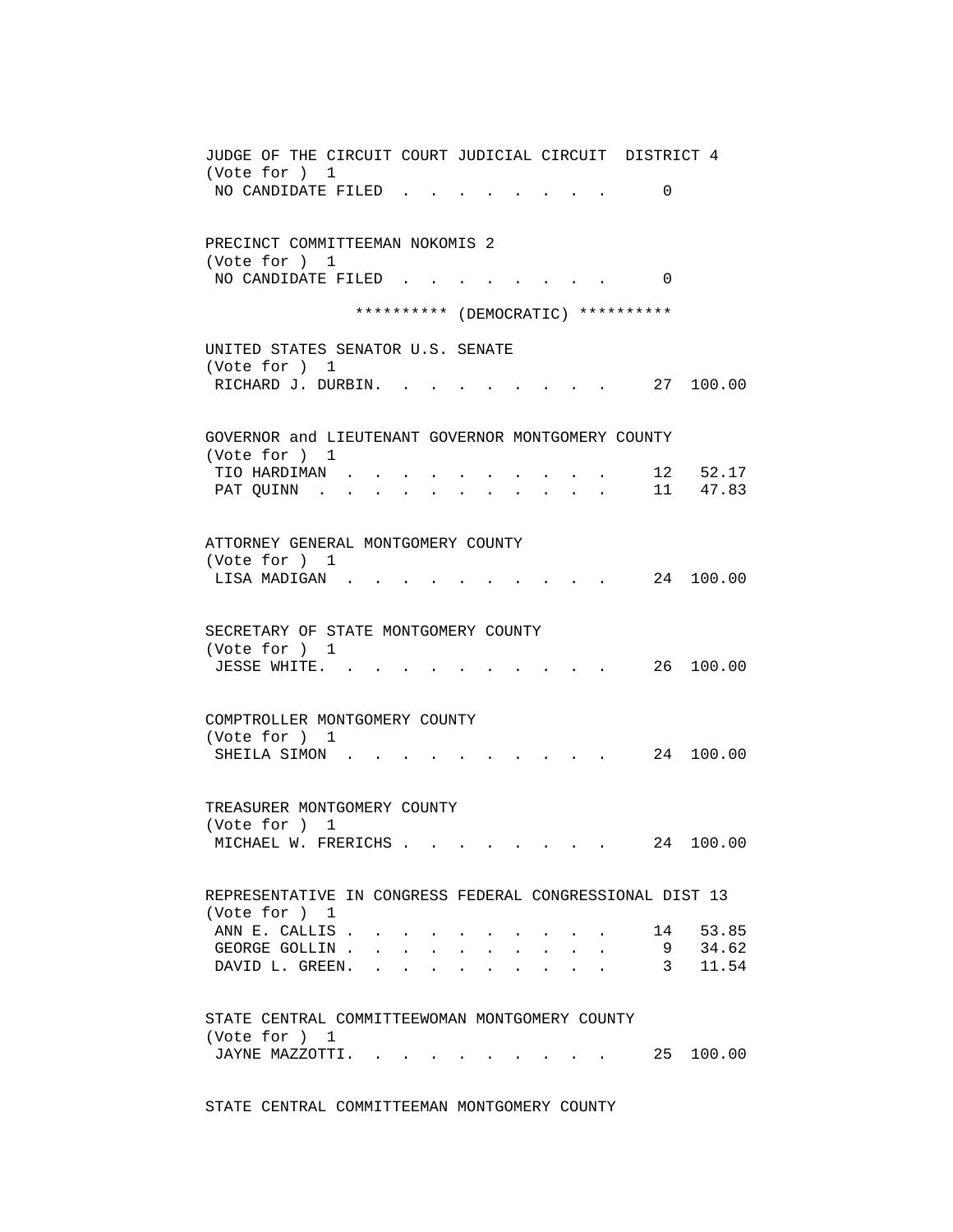(Vote for ) 1 TERRY REDMAN . . . . . . . . . . 22 100.00 SENATOR IN THE 48TH DISTRICT STATE LEG (SENATE) DIST 48 (Vote for ) 1 ANDY MANAR . . . . . . . . . . . . 27 100.00 REPRESENTATIVE IN THE GENERAL ASSEMBLY STATE REPRESENTATIVE DIST 95 (Vote for ) 1 NO CANDIDATE FILED . . . . . . . . 0 COUNTY CLERK MONTGOMERY COUNTY (Vote for ) 1 NO CANDIDATE FILED . . . . . . . . 0 COUNTY TREASURER MONTGOMERY COUNTY (Vote for ) 1 NO CANDIDATE FILED . . . . . . . . 0 COUNTY SHERIFF MONTGOMERY COUNTY (Vote for ) 1 NO CANDIDATE FILED . . . . . . . . 0 REGIONAL SUPERINTENDENT OF SCHOOLS (BOND/CHRISTIAN/EFFINGHAM/FAYETTE/MONTGOMERY) (Vote for ) 1 JULIE WOLLERMAN . . . . . . . . . 25 100.00 COUNTY BOARD MEMBER DISTRICT 2 (Vote for ) 1 NO CANDIDATE FILED . . . . . . . . 0 JUDGE OF THE CIRCUIT COURT JUDICIAL CIRCUIT DISTRICT 4 (Vote for ) 1 ERICKA SANDERS. . . . . . . . . . 23 100.00 JUDGE OF THE CIRCUIT COURT JUDICIAL CIRCUIT DISTRICT 4 (Vote for ) 1 JAMES L. ROBERTS . . . . . . . . . 24 100.00 PRECINCT COMMITTEEMAN NOKOMIS 2 (Vote for ) 1 NO CANDIDATE FILED . . . . . . . . 0 \*\*\*\*\*\*\*\*\*\* (NONPARTISAN) \*\*\*\*\*\*\*\*\*\*

CITY OF NOKOMIS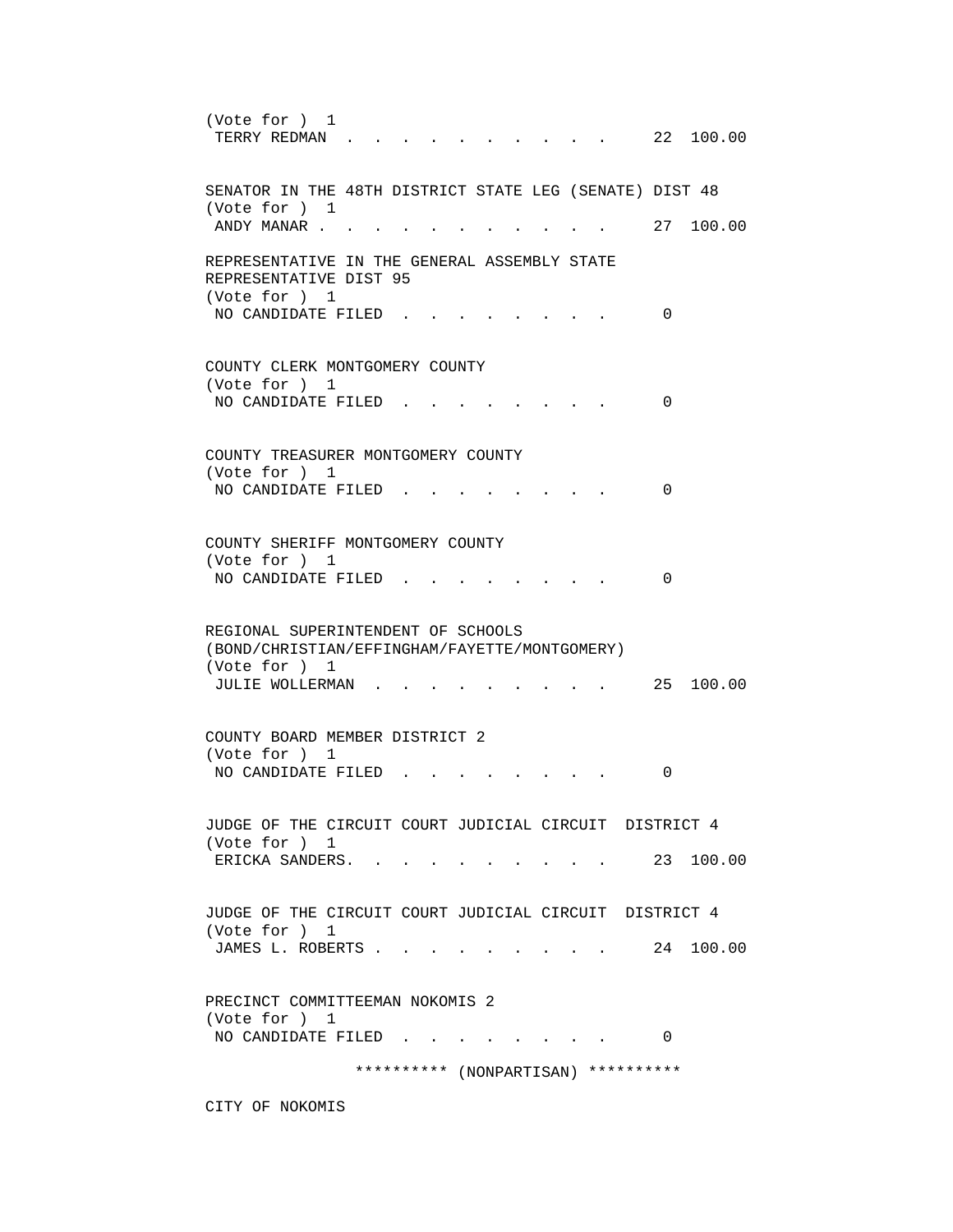(Vote for ) 1 YES . . . . . . . . . . . . . 31 46.27 NO. . . . . . . . . . . . . . 36 53.73 PRECINCT REPORT GENERAL PRIMARY ELECTION Montgomery County, IL RUN DATE:04/02/14 MARCH 18, 2014 RUN TIME:11:17 AM OFFICIAL RESULTS STATISTICS 1003 NOKOMIS 3 VOTES PERCENT REGISTERED VOTERS - TOTAL . . . . . . 424 REGISTERED VOTERS - REPUBLICAN . . . . 96 22.64 REGISTERED VOTERS - DEMOCRATIC . . . . 96 22.64 REGISTERED VOTERS - NONPARTISAN . . . . 232 54.72 BALLOTS CAST - TOTAL. . . . . . . . 68 BALLOTS CAST - TOTAL. . . . . . . . 68<br>BALLOTS CAST - REPUBLICAN . . . . . . 59 86.76 BALLOTS CAST - DEMOCRATIC . . . . . . 9 13.24 BALLOTS CAST - NONPARTISAN. . . . . . 0 BALLOTS CAST - BLANK. . . . . . . . 0 VOTER TURNOUT - TOTAL . . . . . . . . 16.04 VOTER TURNOUT - REPUBLICAN. . . . . . 61.46 VOTER TURNOUT - DEMOCRATIC. . . . . . 9.38 VOTER TURNOUT - NONPARTISAN . . . . . VOTER TURNOUT - BLANK . . . . . .

\*\*\*\*\*\*\*\*\*\* (REPUBLICAN) \*\*\*\*\*\*\*\*\*\*

| UNITED STATES SENATOR U.S. SENATE |  |  |  |
|-----------------------------------|--|--|--|
| (Vote for ) 1                     |  |  |  |
| JAMES D. "JIM" OBERWEIS. 35 67.31 |  |  |  |
| DOUGLAS LEE TRUAX. 17 32.69       |  |  |  |
| WRITE-IN.                         |  |  |  |

| GOVERNOR and LIEUTENANT GOVERNOR MONTGOMERY COUNTY |  |  |  |  |  |          |
|----------------------------------------------------|--|--|--|--|--|----------|
| (Vote for ) 1                                      |  |  |  |  |  |          |
| BILL BRADY 16 28.57                                |  |  |  |  |  |          |
| DAN RUTHERFORD.                                    |  |  |  |  |  | 5 8.93   |
| KIRK W. DILLARD                                    |  |  |  |  |  | 23 41.07 |
| BRUCE RAUNER 12 21.43                              |  |  |  |  |  |          |

| ATTORNEY GENERAL MONTGOMERY COUNTY |  |  |  |  |  |           |
|------------------------------------|--|--|--|--|--|-----------|
| (Vote for ) 1                      |  |  |  |  |  |           |
| PAUL M. SCHIMPF                    |  |  |  |  |  | 48 100.00 |

| SECRETARY OF STATE MONTGOMERY COUNTY |  |  |  |  |           |
|--------------------------------------|--|--|--|--|-----------|
| (Vote for ) 1                        |  |  |  |  |           |
| MICHAEL WEBSTER                      |  |  |  |  | 44 100.00 |

 COMPTROLLER MONTGOMERY COUNTY (Vote for ) 1 JUDY BAAR TOPINKA. . . . . . . . . 45 100.00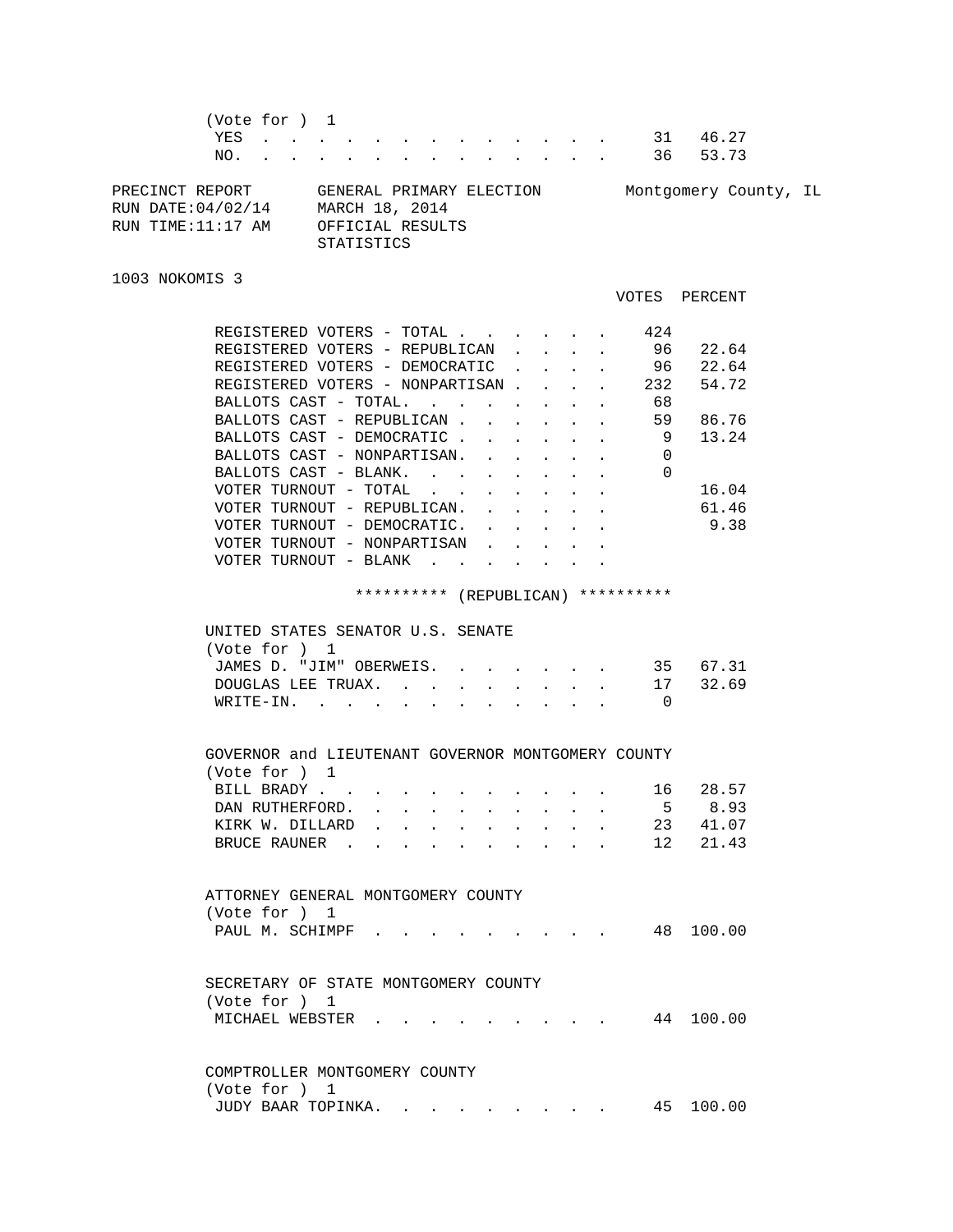| TREASURER MONTGOMERY COUNTY                                                                                                                                                                                      |
|------------------------------------------------------------------------------------------------------------------------------------------------------------------------------------------------------------------|
| (Vote for ) 1<br>32 66.67                                                                                                                                                                                        |
| TOM CROSS<br><b>Provident Control</b> Control Control Control<br>BOB GROGAN 16 33.33                                                                                                                             |
|                                                                                                                                                                                                                  |
|                                                                                                                                                                                                                  |
| REPRESENTATIVE IN CONGRESS FEDERAL CONGRESSIONAL DIST 13                                                                                                                                                         |
| (Vote for ) 1                                                                                                                                                                                                    |
| RODNEY DAVIS<br>46<br>79.31<br>$\sim$<br>$\overline{0}$<br>MICHAEL FIRSCHING.<br>$\sim$ $\sim$<br>$\mathbf{L}^{\text{max}}$ , and $\mathbf{L}^{\text{max}}$<br>$\mathbf{r} = \mathbf{r}$<br>$\ddot{\phantom{a}}$ |
| ERIKA HAROLD<br>12<br>20.69                                                                                                                                                                                      |
|                                                                                                                                                                                                                  |
|                                                                                                                                                                                                                  |
| SENATOR IN THE 48TH DISTRICT STATE LEG (SENATE) DIST 48                                                                                                                                                          |
| (Vote for ) 1<br>44 100.00<br>LINDA LITTLE.                                                                                                                                                                      |
|                                                                                                                                                                                                                  |
|                                                                                                                                                                                                                  |
| REPRESENTATIVE IN THE GENERAL ASSEMBLY STATE                                                                                                                                                                     |
| REPRESENTATIVE DIST 95                                                                                                                                                                                           |
| (Vote for ) 1<br>WAYNE ARTHUR ROSENTHAL<br>53 100.00                                                                                                                                                             |
|                                                                                                                                                                                                                  |
| COUNTY CLERK MONTGOMERY COUNTY                                                                                                                                                                                   |
| (Vote for ) 1                                                                                                                                                                                                    |
| 54 100.00<br>SANDY LEITHEISER.                                                                                                                                                                                   |
|                                                                                                                                                                                                                  |
| COUNTY TREASURER MONTGOMERY COUNTY                                                                                                                                                                               |
| (Vote for ) 1                                                                                                                                                                                                    |
| RONALD D. JENKINS. .<br>$\cdot$ , , , , 51 100.00                                                                                                                                                                |
|                                                                                                                                                                                                                  |
|                                                                                                                                                                                                                  |
| COUNTY SHERIFF MONTGOMERY COUNTY<br>(Vote for ) 1                                                                                                                                                                |
| 50 100.00<br>JIM VAZZI.                                                                                                                                                                                          |
|                                                                                                                                                                                                                  |
|                                                                                                                                                                                                                  |
| REGIONAL SUPERINTENDENT OF SCHOOLS                                                                                                                                                                               |
| (BOND/CHRISTIAN/EFFINGHAM/FAYETTE/MONTGOMERY)                                                                                                                                                                    |
| (Vote for ) 1<br>NO CANDIDATE FILED<br>0                                                                                                                                                                         |
|                                                                                                                                                                                                                  |
|                                                                                                                                                                                                                  |
| COUNTY BOARD MEMBER DISTRICT 2                                                                                                                                                                                   |
| (Vote for ) 1                                                                                                                                                                                                    |
| 51 100.00<br>JOSEPH V. GASPARICH<br>$\mathbf{r}$ , $\mathbf{r}$ , $\mathbf{r}$ , $\mathbf{r}$ , $\mathbf{r}$                                                                                                     |
|                                                                                                                                                                                                                  |
| JUDGE OF THE CIRCUIT COURT JUDICIAL CIRCUIT DISTRICT 4                                                                                                                                                           |
| (Vote for ) 1                                                                                                                                                                                                    |
| MARTIN W. SIEMER<br>19<br>51.35                                                                                                                                                                                  |
| 48.65<br>DEBORAH MCLOCHLIN RILEY.<br>18<br>$\mathbf{r}$                                                                                                                                                          |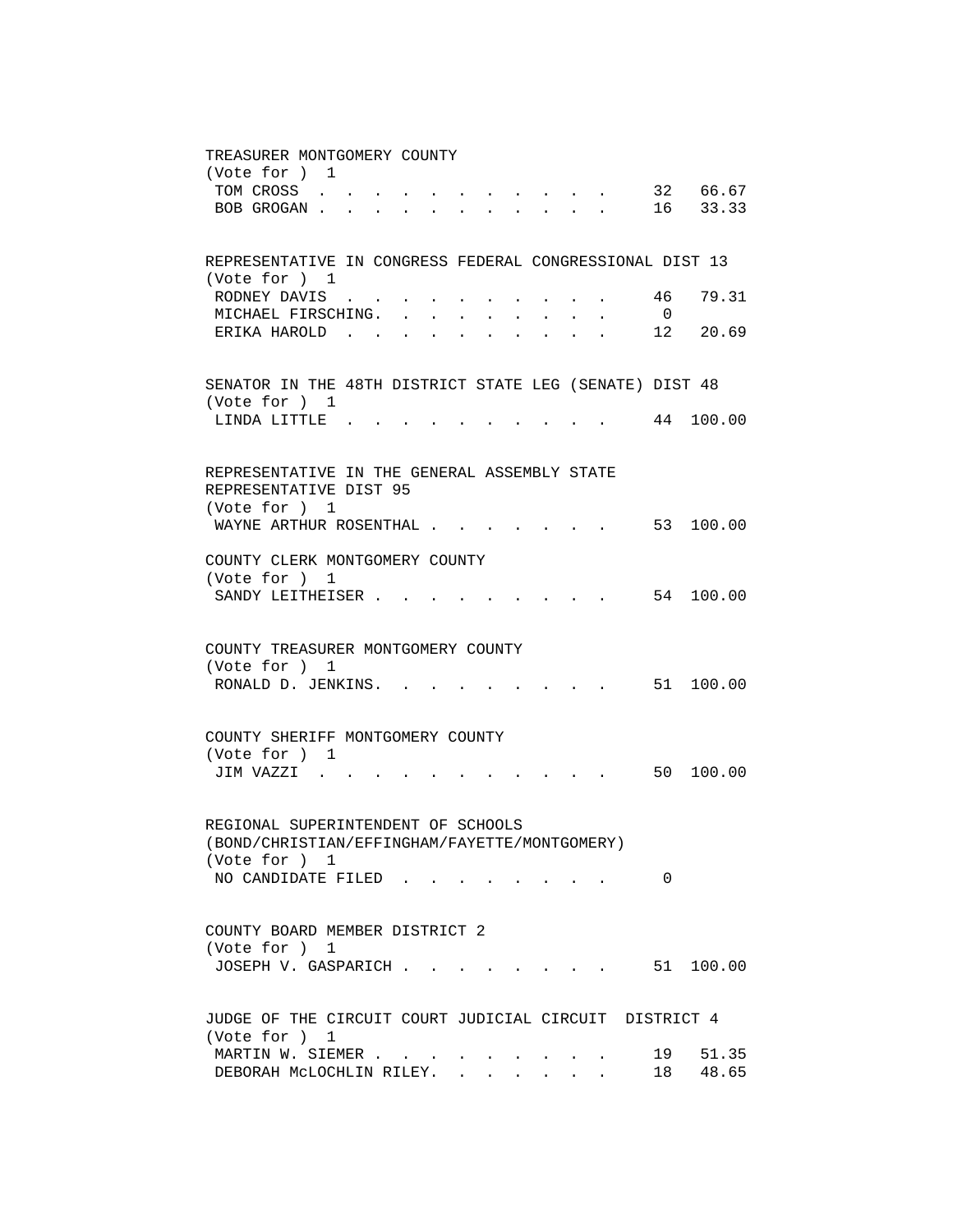JUDGE OF THE CIRCUIT COURT JUDICIAL CIRCUIT DISTRICT 4 (Vote for ) 1 NO CANDIDATE FILED . . . . . . . . 0 PRECINCT COMMITTEEMAN NOKOMIS 3 (Vote for ) 1 LANCE L. LEHNEN . . . . . . . . . . 50 100.00 \*\*\*\*\*\*\*\*\*\* (DEMOCRATIC) \*\*\*\*\*\*\*\*\*\* UNITED STATES SENATOR U.S. SENATE (Vote for ) 1 RICHARD J. DURBIN. . . . . . . . . . 8 100.00 GOVERNOR and LIEUTENANT GOVERNOR MONTGOMERY COUNTY (Vote for ) 1 TIO HARDIMAN . . . . . . . . . . 3 33.33 PAT QUINN . . . . . . . . . . . . 6 66.67 ATTORNEY GENERAL MONTGOMERY COUNTY (Vote for ) 1 LISA MADIGAN . . . . . . . . . . . 8 100.00 SECRETARY OF STATE MONTGOMERY COUNTY (Vote for ) 1 JESSE WHITE. . . . . . . . . . . 8 100.00 COMPTROLLER MONTGOMERY COUNTY (Vote for ) 1 SHEILA SIMON . . . . . . . . . . . 7 100.00 TREASURER MONTGOMERY COUNTY (Vote for ) 1 MICHAEL W. FRERICHS . . . . . . . . 7 100.00 REPRESENTATIVE IN CONGRESS FEDERAL CONGRESSIONAL DIST 13 (Vote for ) 1 ANN E. CALLIS . . . . . . . . . . . 5 55.56 GEORGE GOLLIN . . . . . . . . . . . 2 22.22 DAVID L. GREEN. . . . . . . . . . 2 22.22 STATE CENTRAL COMMITTEEWOMAN MONTGOMERY COUNTY (Vote for ) 1 JAYNE MAZZOTTI. . . . . . . . . . . 6 100.00 STATE CENTRAL COMMITTEEMAN MONTGOMERY COUNTY (Vote for ) 1 TERRY REDMAN . . . . . . . . . . . 6 100.00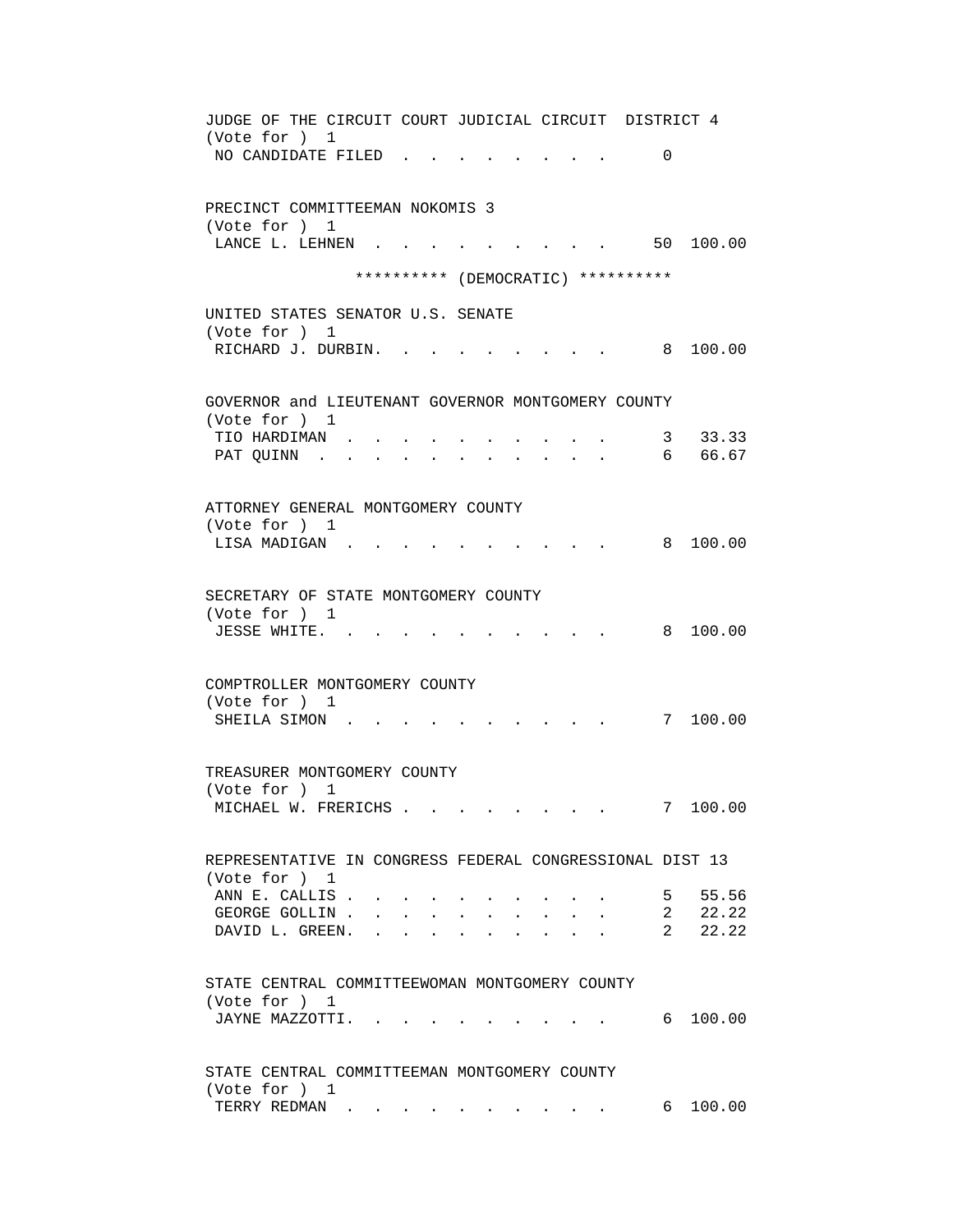SENATOR IN THE 48TH DISTRICT STATE LEG (SENATE) DIST 48 (Vote for ) 1 ANDY MANAR . . . . . . . . . . . . 7 100.00 REPRESENTATIVE IN THE GENERAL ASSEMBLY STATE REPRESENTATIVE DIST 95 (Vote for ) 1 NO CANDIDATE FILED . . . . . . . . 0 COUNTY CLERK MONTGOMERY COUNTY (Vote for ) 1 NO CANDIDATE FILED . . . . . . . . 0 COUNTY TREASURER MONTGOMERY COUNTY (Vote for ) 1 NO CANDIDATE FILED . . . . . . . . 0 COUNTY SHERIFF MONTGOMERY COUNTY (Vote for ) 1 NO CANDIDATE FILED . . . . . . . . 0 REGIONAL SUPERINTENDENT OF SCHOOLS (BOND/CHRISTIAN/EFFINGHAM/FAYETTE/MONTGOMERY) (Vote for ) 1 JULIE WOLLERMAN . . . . . . . . . 7 100.00 COUNTY BOARD MEMBER DISTRICT 2 (Vote for ) 1 NO CANDIDATE FILED . . . . . . . . 0 JUDGE OF THE CIRCUIT COURT JUDICIAL CIRCUIT DISTRICT 4 (Vote for ) 1 ERICKA SANDERS. . . . . . . . . . 8 100.00 JUDGE OF THE CIRCUIT COURT JUDICIAL CIRCUIT DISTRICT 4 (Vote for ) 1 JAMES L. ROBERTS . . . . . . . . . . 8 100.00 PRECINCT COMMITTEEMAN NOKOMIS 3 (Vote for ) 1 WILLIAM J. JOHNSON, JR.. . . . . . . 8 100.00 \*\*\*\*\*\*\*\*\*\* (NONPARTISAN) \*\*\*\*\*\*\*\*\*\* CITY OF NOKOMIS (Vote for ) 1 YES . . . . . . . . . . . . . 28 52.83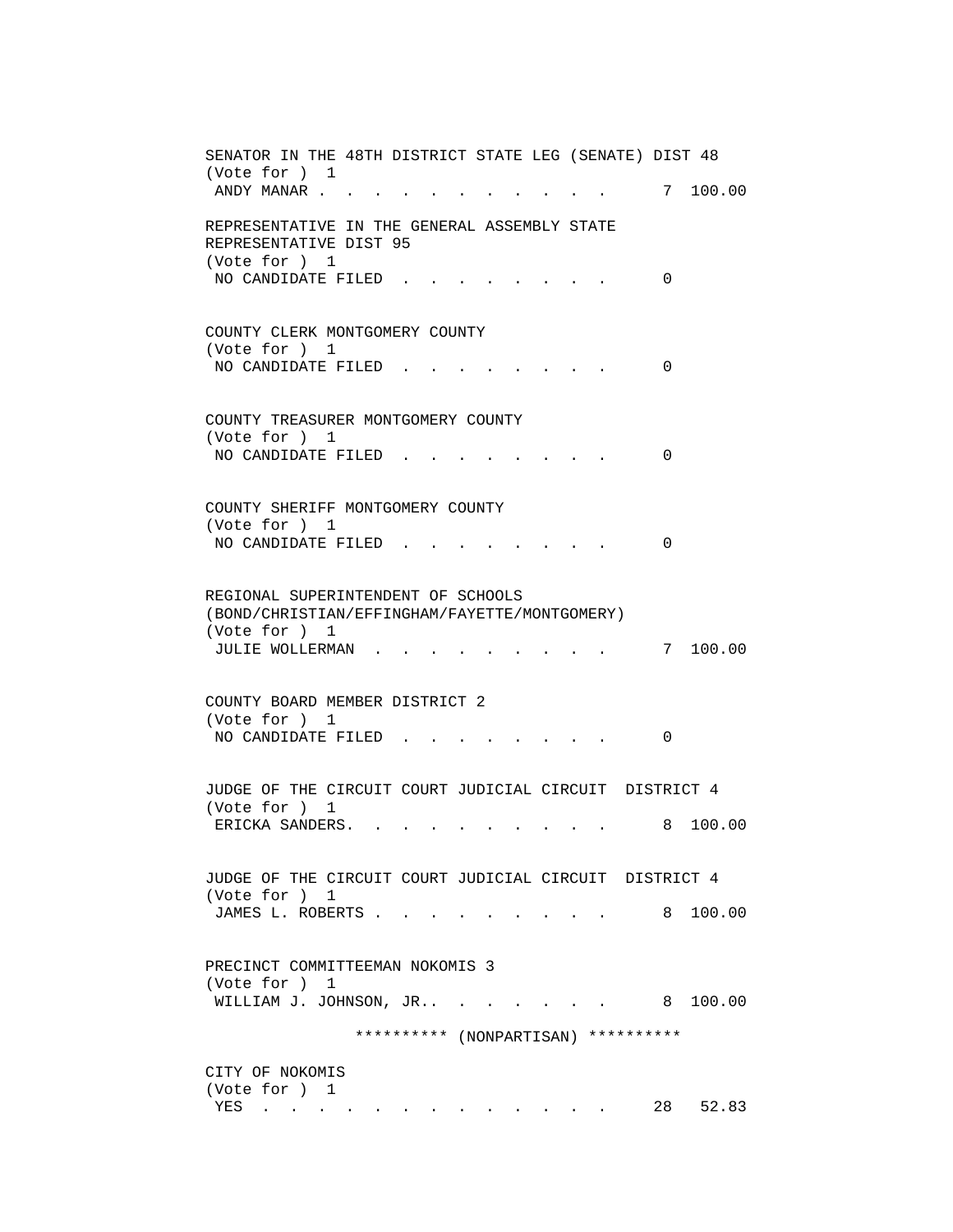NO. . . . . . . . . . . . . . 25 47.17

| PRECINCT REPORT    | GENERAL PRIMARY ELECTION | Montgomery County, IL |
|--------------------|--------------------------|-----------------------|
| RUN DATE: 04/02/14 | MARCH 18, 2014           |                       |
| RUN TIME:11:17 AM  | OFFICIAL RESULTS         |                       |
|                    | STATISTICS               |                       |

1004 NOKOMIS 4

```
 VOTES PERCENT
```

| REGISTERED VOTERS - TOTAL       |                                     |       |  |  |  | 461 |       |
|---------------------------------|-------------------------------------|-------|--|--|--|-----|-------|
| REGISTERED VOTERS - REPUBLICAN  |                                     |       |  |  |  | 126 | 27.33 |
| REGISTERED VOTERS - DEMOCRATIC  |                                     |       |  |  |  | 113 | 24.51 |
| REGISTERED VOTERS - NONPARTISAN |                                     |       |  |  |  | 222 | 48.16 |
| BALLOTS CAST - TOTAL.           |                                     |       |  |  |  | 102 |       |
| BALLOTS CAST - REPUBLICAN       |                                     |       |  |  |  | 78  | 76.47 |
| BALLOTS CAST - DEMOCRATIC       |                                     |       |  |  |  | 24  | 23.53 |
| BALLOTS CAST - NONPARTISAN.     |                                     |       |  |  |  | 0   |       |
| BALLOTS CAST - BLANK.           |                                     |       |  |  |  | 0   |       |
| VOTER TURNOUT - TOTAL           |                                     |       |  |  |  |     | 22.13 |
| VOTER TURNOUT - REPUBLICAN.     |                                     |       |  |  |  |     | 61.90 |
| VOTER TURNOUT - DEMOCRATIC.     |                                     |       |  |  |  |     | 21.24 |
| VOTER TURNOUT - NONPARTISAN     |                                     |       |  |  |  |     |       |
| VOTER                           | TURNOUT<br>$\overline{\phantom{m}}$ | BLANK |  |  |  |     |       |
|                                 |                                     |       |  |  |  |     |       |

\*\*\*\*\*\*\*\*\*\* (REPUBLICAN) \*\*\*\*\*\*\*\*\*\*

| UNITED STATES SENATOR U.S. SENATE<br>(Vote for $1$ |          |
|----------------------------------------------------|----------|
|                                                    |          |
| JAMES D. "JIM" OBERWEIS.                           | 50 73.53 |
| DOUGLAS LEE TRUAX. 18 26.47                        |          |
| WRITE-IN.                                          |          |
|                                                    |          |

|                                      | GOVERNOR and LIEUTENANT GOVERNOR MONTGOMERY COUNTY |  |  |  |  |  |    |        |
|--------------------------------------|----------------------------------------------------|--|--|--|--|--|----|--------|
| (Vote for )                          | $\mathbf{1}$                                       |  |  |  |  |  |    |        |
| BILL BRADY.                          |                                                    |  |  |  |  |  | 22 | 28.21  |
| DAN RUTHERFORD.                      |                                                    |  |  |  |  |  | 6  | 7.69   |
| KIRK W. DILLARD                      |                                                    |  |  |  |  |  | 31 | 39.74  |
| BRUCE RAUNER                         | $\sim$ $\sim$                                      |  |  |  |  |  | 19 | 24.36  |
|                                      |                                                    |  |  |  |  |  |    |        |
|                                      |                                                    |  |  |  |  |  |    |        |
| ATTORNEY GENERAL MONTGOMERY COUNTY   |                                                    |  |  |  |  |  |    |        |
| (Vote for ) 1                        |                                                    |  |  |  |  |  |    |        |
| PAUL M. SCHIMPF                      |                                                    |  |  |  |  |  | 59 | 100.00 |
|                                      |                                                    |  |  |  |  |  |    |        |
|                                      |                                                    |  |  |  |  |  |    |        |
| SECRETARY OF STATE MONTGOMERY COUNTY |                                                    |  |  |  |  |  |    |        |
| (Vote for )                          | $\mathbf{1}$                                       |  |  |  |  |  |    |        |
| MICHAEL WEBSTER                      |                                                    |  |  |  |  |  | 61 | 100.00 |

|               | COMPTROLLER MONTGOMERY COUNTY |  |  |  |  |           |
|---------------|-------------------------------|--|--|--|--|-----------|
| (Vote for ) 1 |                               |  |  |  |  |           |
|               | JUDY BAAR TOPINKA.            |  |  |  |  | 68 100.00 |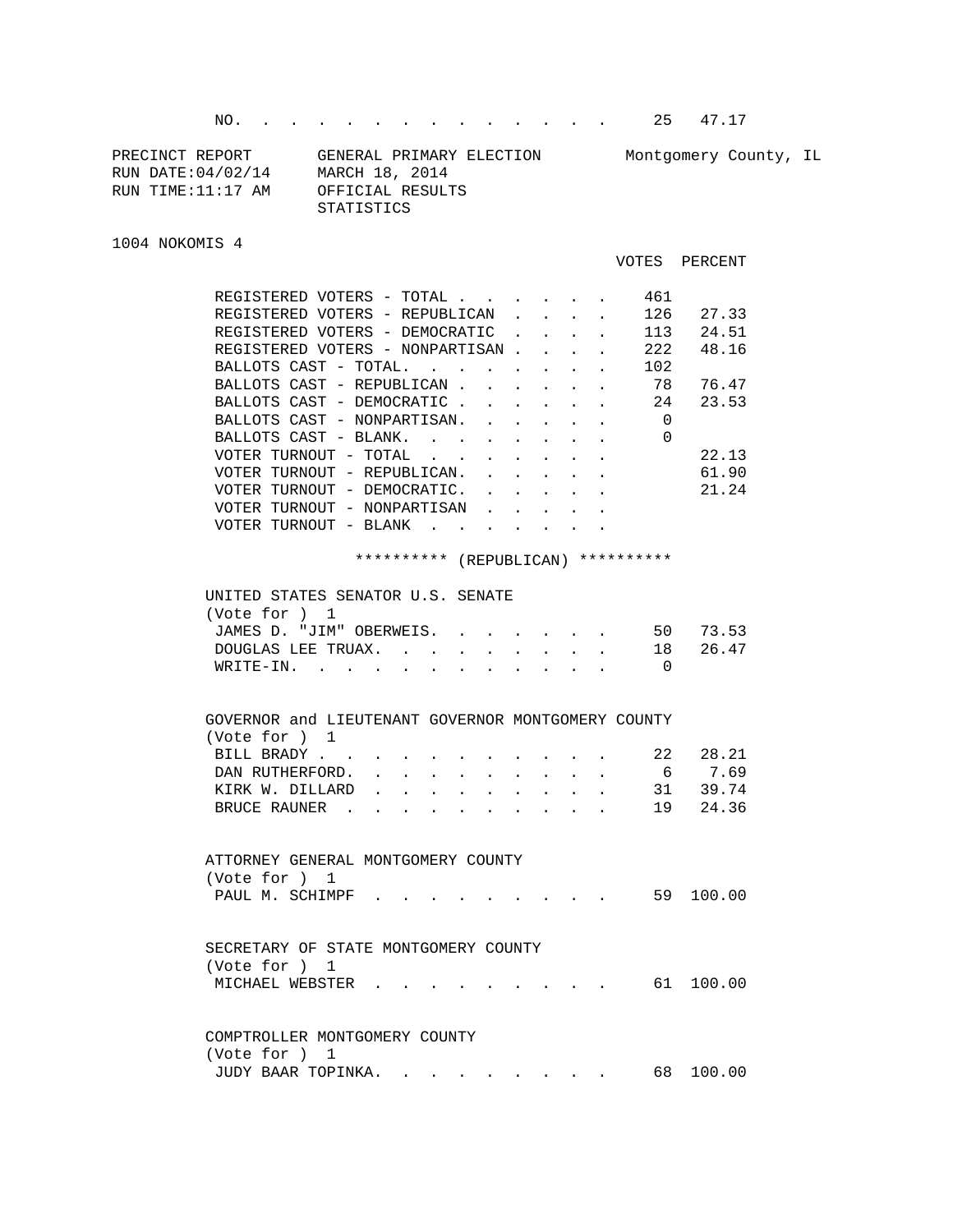TREASURER MONTGOMERY COUNTY (Vote for ) 1 TOM CROSS . . . . . . . . . . . . 37 59.68 BOB GROGAN . . . . . . . . . . . 25 40.32 REPRESENTATIVE IN CONGRESS FEDERAL CONGRESSIONAL DIST 13 (Vote for ) 1 RODNEY DAVIS . . . . . . . . . . . 58 75.32 MICHAEL FIRSCHING. . . . . . . . . 2 2.60 ERIKA HAROLD . . . . . . . . . . 17 22.08 SENATOR IN THE 48TH DISTRICT STATE LEG (SENATE) DIST 48 (Vote for ) 1 LINDA LITTLE . . . . . . . . . . 58 100.00 REPRESENTATIVE IN THE GENERAL ASSEMBLY STATE REPRESENTATIVE DIST 95 (Vote for ) 1 WAYNE ARTHUR ROSENTHAL . . . . . . . 68 100.00 COUNTY CLERK MONTGOMERY COUNTY (Vote for ) 1 SANDY LEITHEISER . . . . . . . . . . 69 100.00 COUNTY TREASURER MONTGOMERY COUNTY (Vote for ) 1 RONALD D. JENKINS. . . . . . . . . . 67 100.00 COUNTY SHERIFF MONTGOMERY COUNTY (Vote for ) 1 JIM VAZZI . . . . . . . . . . . 65 100.00 REGIONAL SUPERINTENDENT OF SCHOOLS (BOND/CHRISTIAN/EFFINGHAM/FAYETTE/MONTGOMERY) (Vote for ) 1 NO CANDIDATE FILED . . . . . . . . 0 COUNTY BOARD MEMBER DISTRICT 2 (Vote for ) 1 JOSEPH V. GASPARICH . . . . . . . . 72 100.00 JUDGE OF THE CIRCUIT COURT JUDICIAL CIRCUIT DISTRICT 4 (Vote for ) 1 MARTIN W. SIEMER . . . . . . . . . . 29 51.79 DEBORAH MCLOCHLIN RILEY. . . . . . . 27 48.21 JUDGE OF THE CIRCUIT COURT JUDICIAL CIRCUIT DISTRICT 4

(Vote for ) 1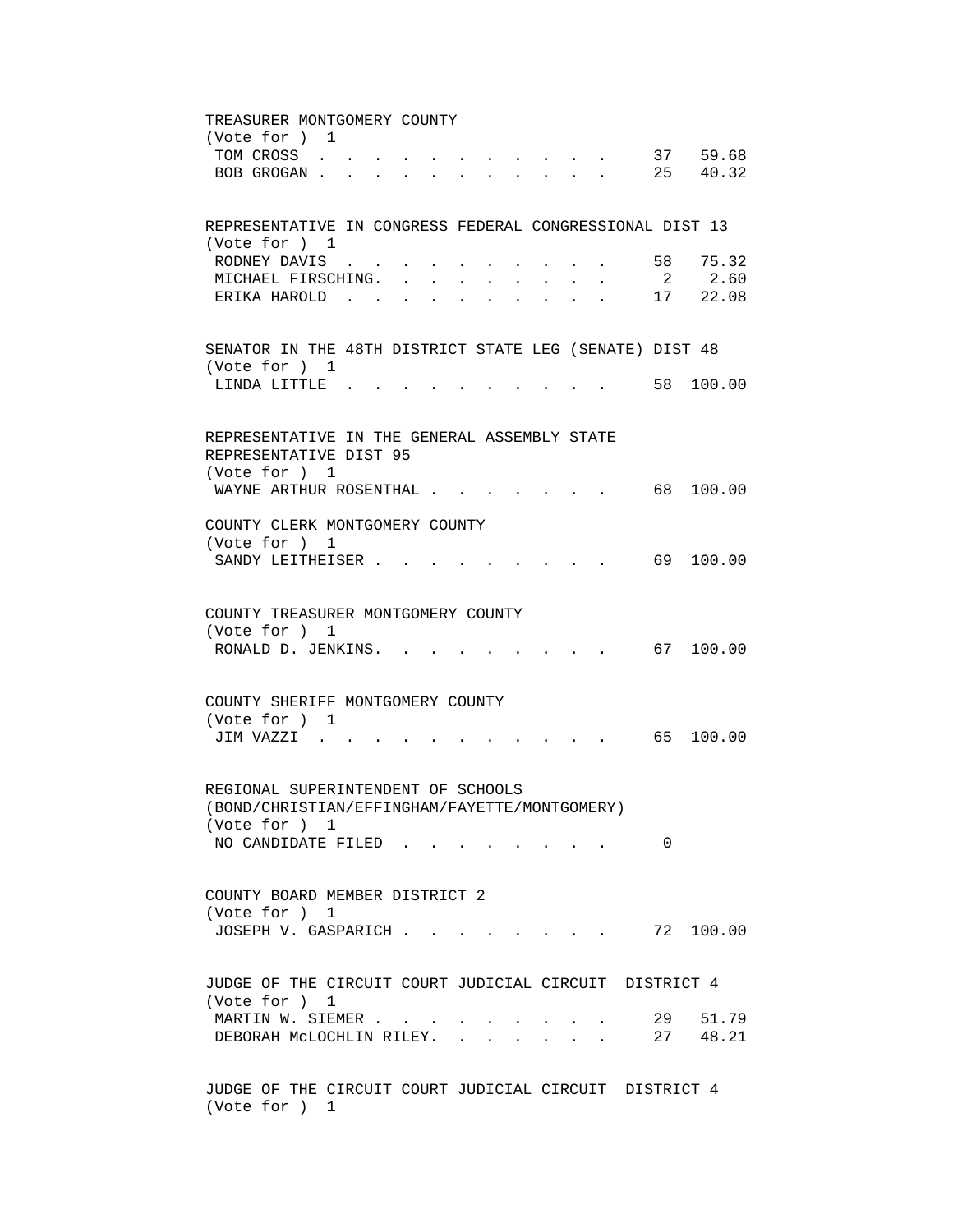| NO CANDIDATE FILED<br>0                                                   |
|---------------------------------------------------------------------------|
| PRECINCT COMMITTEEMAN NOKOMIS 4<br>(Vote for ) 1                          |
| NO CANDIDATE FILED.<br>$\Omega$                                           |
| ********** (DEMOCRATIC) **********                                        |
| UNITED STATES SENATOR U.S. SENATE                                         |
| (Vote for ) 1<br>22 100.00<br>RICHARD J. DURBIN.                          |
| GOVERNOR and LIEUTENANT GOVERNOR MONTGOMERY COUNTY                        |
| (Vote for ) 1<br>7 30.43<br>TIO HARDIMAN                                  |
| 16 69.57<br>PAT QUINN .                                                   |
| ATTORNEY GENERAL MONTGOMERY COUNTY                                        |
| (Vote for ) 1                                                             |
| 22 100.00<br>LISA MADIGAN.                                                |
| SECRETARY OF STATE MONTGOMERY COUNTY                                      |
| (Vote for ) 1<br>22 100.00<br>JESSE WHITE.                                |
|                                                                           |
| COMPTROLLER MONTGOMERY COUNTY                                             |
| (Vote for ) 1<br>20 100.00<br>SHEILA SIMON.                               |
|                                                                           |
| TREASURER MONTGOMERY COUNTY                                               |
| (Vote for ) 1<br>MICHAEL W. FRERICHS .<br>20<br>100.00                    |
|                                                                           |
| REPRESENTATIVE IN CONGRESS FEDERAL CONGRESSIONAL DIST 13<br>(Vote for ) 1 |
| ANN E. CALLIS.<br>78.26<br>18                                             |
| 5 <sub>1</sub><br>21.74<br>GEORGE GOLLIN.<br>DAVID L. GREEN.<br>0         |
|                                                                           |
| STATE CENTRAL COMMITTEEWOMAN MONTGOMERY COUNTY                            |
| (Vote for ) 1<br>JAYNE MAZZOTTI.<br>100.00<br>21<br>$\cdot$ .             |
|                                                                           |
| STATE CENTRAL COMMITTEEMAN MONTGOMERY COUNTY                              |
| (Vote for ) 1<br>TERRY REDMAN<br>18 100.00                                |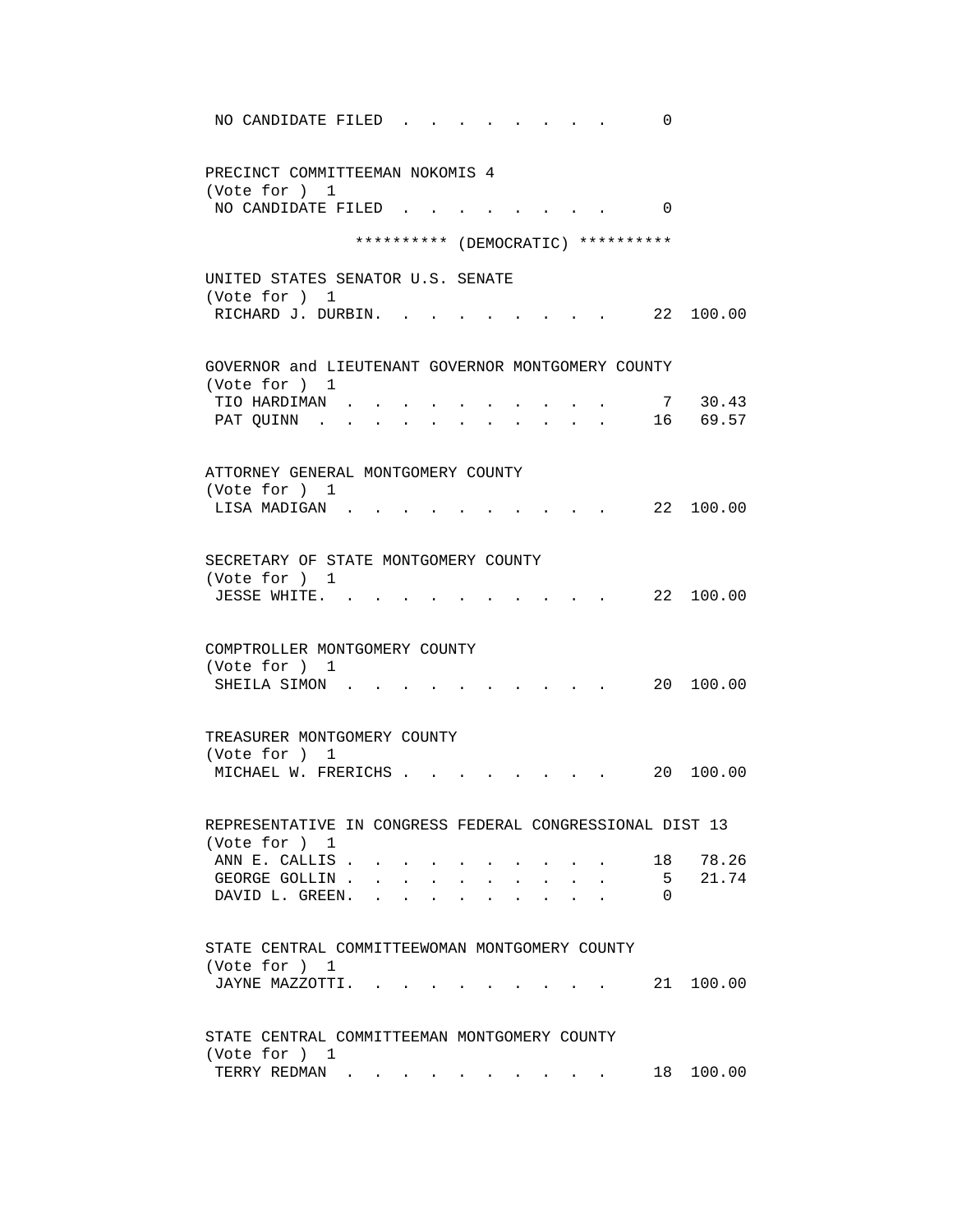SENATOR IN THE 48TH DISTRICT STATE LEG (SENATE) DIST 48 (Vote for ) 1 ANDY MANAR . . . . . . . . . . . . 21 100.00 REPRESENTATIVE IN THE GENERAL ASSEMBLY STATE REPRESENTATIVE DIST 95 (Vote for ) 1 NO CANDIDATE FILED . . . . . . . . 0 COUNTY CLERK MONTGOMERY COUNTY (Vote for ) 1 NO CANDIDATE FILED . . . . . . . . 0 COUNTY TREASURER MONTGOMERY COUNTY (Vote for ) 1 NO CANDIDATE FILED . . . . . . . . 0 COUNTY SHERIFF MONTGOMERY COUNTY (Vote for ) 1 NO CANDIDATE FILED . . . . . . . . 0 REGIONAL SUPERINTENDENT OF SCHOOLS (BOND/CHRISTIAN/EFFINGHAM/FAYETTE/MONTGOMERY) (Vote for ) 1 JULIE WOLLERMAN . . . . . . . . . 21 100.00 COUNTY BOARD MEMBER DISTRICT 2 (Vote for ) 1 NO CANDIDATE FILED . . . . . . . . 0 JUDGE OF THE CIRCUIT COURT JUDICIAL CIRCUIT DISTRICT 4 (Vote for ) 1 ERICKA SANDERS. . . . . . . . . . 19 100.00 JUDGE OF THE CIRCUIT COURT JUDICIAL CIRCUIT DISTRICT 4 (Vote for ) 1 JAMES L. ROBERTS . . . . . . . . . 20 100.00 PRECINCT COMMITTEEMAN NOKOMIS 4 (Vote for ) 1 DENNIS K. MATTHEWS . . . . . . . . 23 100.00 \*\*\*\*\*\*\*\*\*\* (NONPARTISAN) \*\*\*\*\*\*\*\*\*\* CITY OF NOKOMIS (Vote for ) 1 YES . . . . . . . . . . . . . 38 50.00 NO. . . . . . . . . . . . . . 38 50.00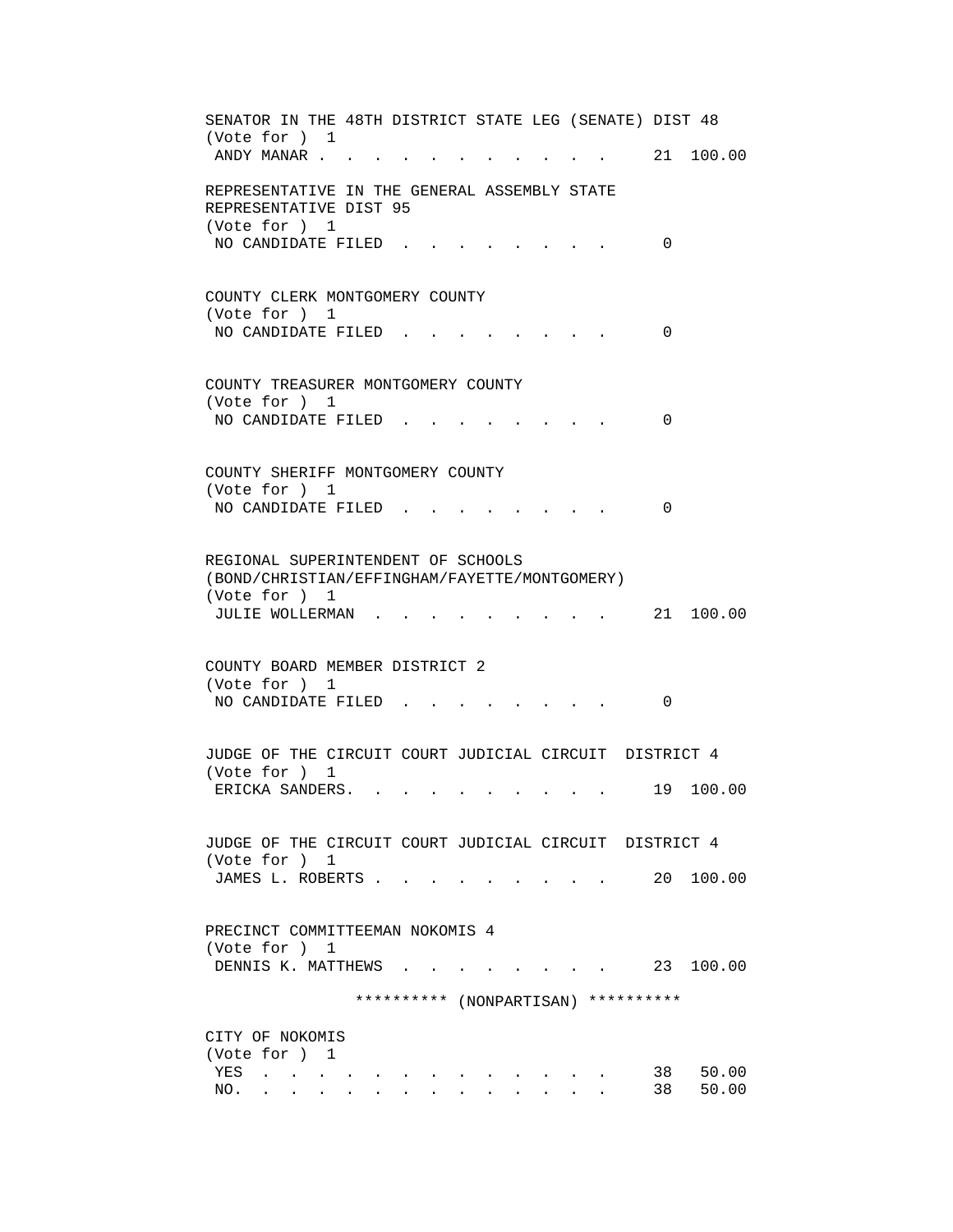| PRECINCT REPORT    | GENERAL PRIMARY ELECTION |
|--------------------|--------------------------|
| RUN DATE: 04/02/14 | MARCH 18, 2014           |
| RUN TIME:11:17 AM  | OFFICIAL RESULTS         |
|                    | STATISTICS               |

1101 NORTH LITCHFIELD 1

## VOTES PERCENT

| REGISTERED VOTERS - TOTAL<br>680                                                                                                                                                  |           |
|-----------------------------------------------------------------------------------------------------------------------------------------------------------------------------------|-----------|
| 192<br>REGISTERED VOTERS - REPUBLICAN<br>$\mathbf{L}$<br>$\sim$<br>$\mathbf{L}^{\text{max}}$                                                                                      | 28.24     |
| $\cdot$ $\cdot$ $\cdot$ 138<br>REGISTERED VOTERS - DEMOCRATIC<br>$\mathbf{L}$                                                                                                     | 20.29     |
| REGISTERED VOTERS - NONPARTISAN<br>350                                                                                                                                            | 51.47     |
| BALLOTS CAST - TOTAL.<br>110                                                                                                                                                      |           |
| BALLOTS CAST - REPUBLICAN.<br>90<br>$\mathbf{r} = \mathbf{r} \cdot \mathbf{r}$ , where $\mathbf{r} = \mathbf{r} \cdot \mathbf{r}$                                                 | 81.82     |
| BALLOTS CAST - DEMOCRATIC<br>20<br><b>All Contracts</b>                                                                                                                           | 18.18     |
| BALLOTS CAST - NONPARTISAN. .<br>$\overline{0}$                                                                                                                                   |           |
| BALLOTS CAST - BLANK.<br>$\Omega$                                                                                                                                                 |           |
| VOTER TURNOUT - TOTAL                                                                                                                                                             | 16.18     |
| VOTER TURNOUT - REPUBLICAN.<br>$\mathbf{r} = \mathbf{r}$<br>$\sim$<br>$\sim$                                                                                                      | 46.88     |
| VOTER TURNOUT - DEMOCRATIC.<br>2.7222<br>$\sim$<br>$\mathbf{L} = \mathbf{L}$                                                                                                      | 14.49     |
| VOTER TURNOUT - NONPARTISAN                                                                                                                                                       |           |
| VOTER TURNOUT - BLANK $\cdot \cdot \cdot \cdot \cdot \cdot \cdot$                                                                                                                 |           |
|                                                                                                                                                                                   |           |
| ********** (REPUBLICAN) **********                                                                                                                                                |           |
|                                                                                                                                                                                   |           |
| UNITED STATES SENATOR U.S. SENATE                                                                                                                                                 |           |
| (Vote for ) 1                                                                                                                                                                     |           |
| JAMES D. "JIM" OBERWEIS.                                                                                                                                                          | 58 71.60  |
| DOUGLAS LEE TRUAX. 23                                                                                                                                                             | 28.40     |
| WRITE-IN.<br>$\overline{0}$                                                                                                                                                       |           |
|                                                                                                                                                                                   |           |
|                                                                                                                                                                                   |           |
| GOVERNOR and LIEUTENANT GOVERNOR MONTGOMERY COUNTY                                                                                                                                |           |
| (Vote for ) 1                                                                                                                                                                     |           |
| BILL BRADY                                                                                                                                                                        | 12 13.79  |
| 14<br>DAN RUTHERFORD.<br>$\sim$<br>$\ddot{\phantom{0}}$<br>$\ddot{\phantom{0}}$<br>$\bullet$<br>$\ddot{\phantom{a}}$<br>$\ddot{\phantom{a}}$<br>$\bullet$<br>$\ddot{\phantom{0}}$ | 16.09     |
| KIRK W. DILLARD<br>$\mathbf{r} = \mathbf{r}$<br>$\sim$<br>$\sim$<br>$\sim$ $\sim$<br>$\ddot{\phantom{0}}$<br>$\ddot{\phantom{0}}$<br>$\sim$ $\sim$<br>$\mathbf{L}$                | 44 50.57  |
| 17<br>BRUCE RAUNER                                                                                                                                                                | 19.54     |
|                                                                                                                                                                                   |           |
|                                                                                                                                                                                   |           |
| ATTORNEY GENERAL MONTGOMERY COUNTY                                                                                                                                                |           |
| (Vote for ) 1                                                                                                                                                                     |           |
| PAUL M. SCHIMPF.<br>$\cdot$ $\cdot$ $\cdot$ $\cdot$ 81 100.00                                                                                                                     |           |
|                                                                                                                                                                                   |           |
|                                                                                                                                                                                   |           |
| SECRETARY OF STATE MONTGOMERY COUNTY                                                                                                                                              |           |
| (Vote for ) 1                                                                                                                                                                     |           |
| MICHAEL WEBSTER                                                                                                                                                                   | 80 100.00 |
|                                                                                                                                                                                   |           |
|                                                                                                                                                                                   |           |
| COMPTROLLER MONTGOMERY COUNTY                                                                                                                                                     |           |
| (Vote for ) 1                                                                                                                                                                     |           |
| JUDY BAAR TOPINKA. .                                                                                                                                                              | 80 100.00 |
|                                                                                                                                                                                   |           |
|                                                                                                                                                                                   |           |
| TREASURER MONTGOMERY COUNTY                                                                                                                                                       |           |

(Vote for ) 1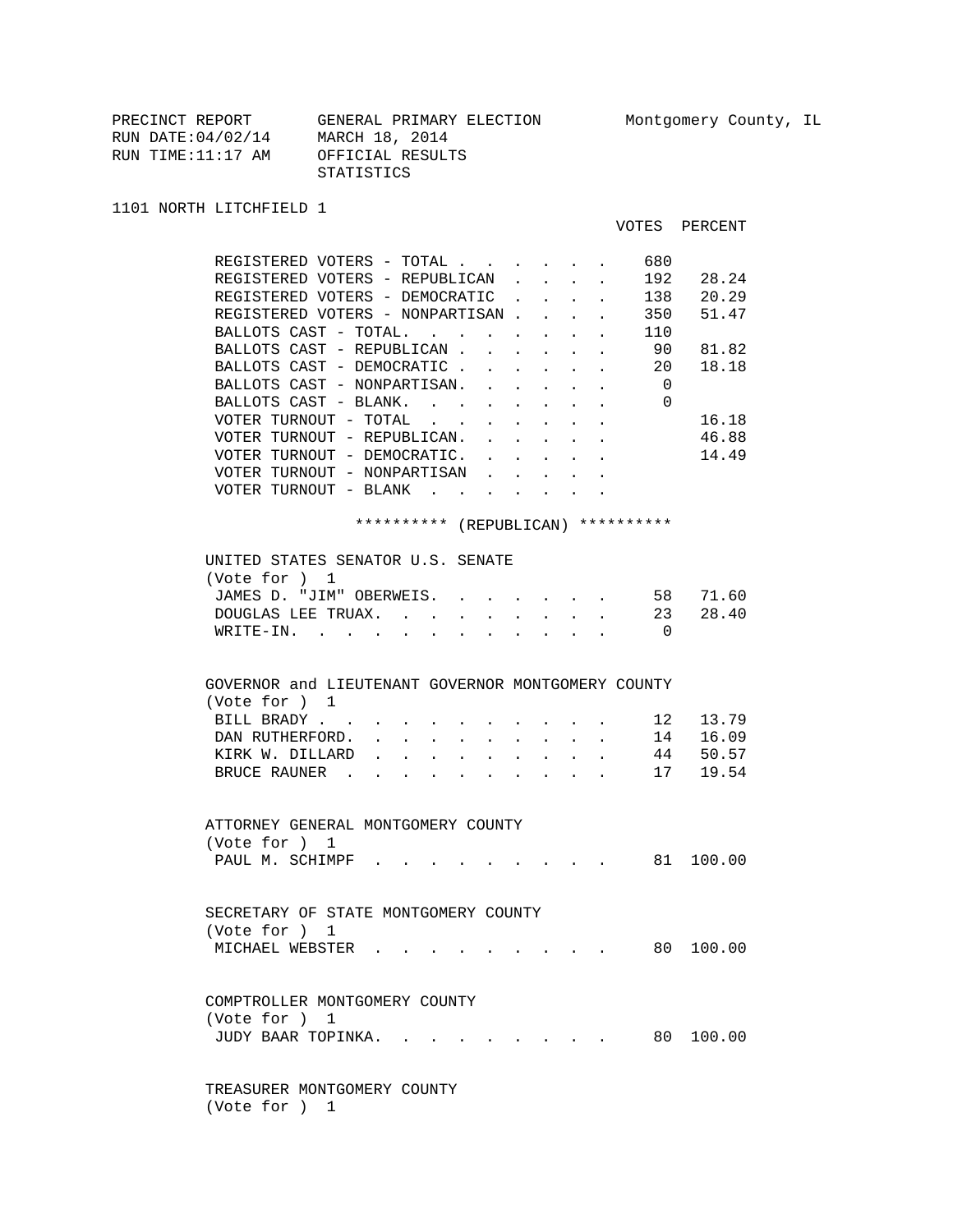| 46 60.53<br>TOM CROSS<br>30 39.47<br>BOB GROGAN.<br>$\mathbf{r} = \mathbf{r}$                                                      |
|------------------------------------------------------------------------------------------------------------------------------------|
| REPRESENTATIVE IN CONGRESS FEDERAL CONGRESSIONAL DIST 13<br>(Vote for ) 1                                                          |
| RODNEY DAVIS<br>50<br>57.47                                                                                                        |
| 3.45<br>MICHAEL FIRSCHING. .<br>3                                                                                                  |
| $34$ $39.08$<br>ERIKA HAROLD.                                                                                                      |
| SENATOR IN THE 48TH DISTRICT STATE LEG (SENATE) DIST 48<br>(Vote for ) 1                                                           |
| 77 100.00<br>LINDA LITTLE.                                                                                                         |
| REPRESENTATIVE IN THE GENERAL ASSEMBLY STATE<br>REPRESENTATIVE DIST 95<br>(Vote for ) 1                                            |
| WAYNE ARTHUR ROSENTHAL<br>81 100.00                                                                                                |
| COUNTY CLERK MONTGOMERY COUNTY<br>(Vote for ) 1<br>79 100.00<br>SANDY LEITHEISER                                                   |
|                                                                                                                                    |
| COUNTY TREASURER MONTGOMERY COUNTY<br>(Vote for ) 1<br>RONALD D. JENKINS. .<br>84 100.00                                           |
| COUNTY SHERIFF MONTGOMERY COUNTY                                                                                                   |
| (Vote for ) 1<br>JIM VAZZI .<br>82 100.00                                                                                          |
| REGIONAL SUPERINTENDENT OF SCHOOLS<br>(BOND/CHRISTIAN/EFFINGHAM/FAYETTE/MONTGOMERY)<br>(Vote for ) 1                               |
| NO CANDIDATE FILED<br>0                                                                                                            |
| COUNTY BOARD MEMBER DISTRICT 1<br>(Vote for ) 1<br>$\cdot$ 29 100.00<br>MEGAN I. BEELER                                            |
| COUNTY BOARD MEMBER DISTRICT 7<br>(Vote for ) 1<br>ROBERT (BOB) SNEED<br>$\cdot$ $\cdot$ $\cdot$ $\cdot$ $\cdot$ $\cdot$ 53 100.00 |
|                                                                                                                                    |
| JUDGE OF THE CIRCUIT COURT JUDICIAL CIRCUIT DISTRICT 4<br>(Vote for ) 1                                                            |
| MARTIN W. SIEMER<br>36 —<br>53.73                                                                                                  |
| 31 46.27<br>DEBORAH MCLOCHLIN RILEY.                                                                                               |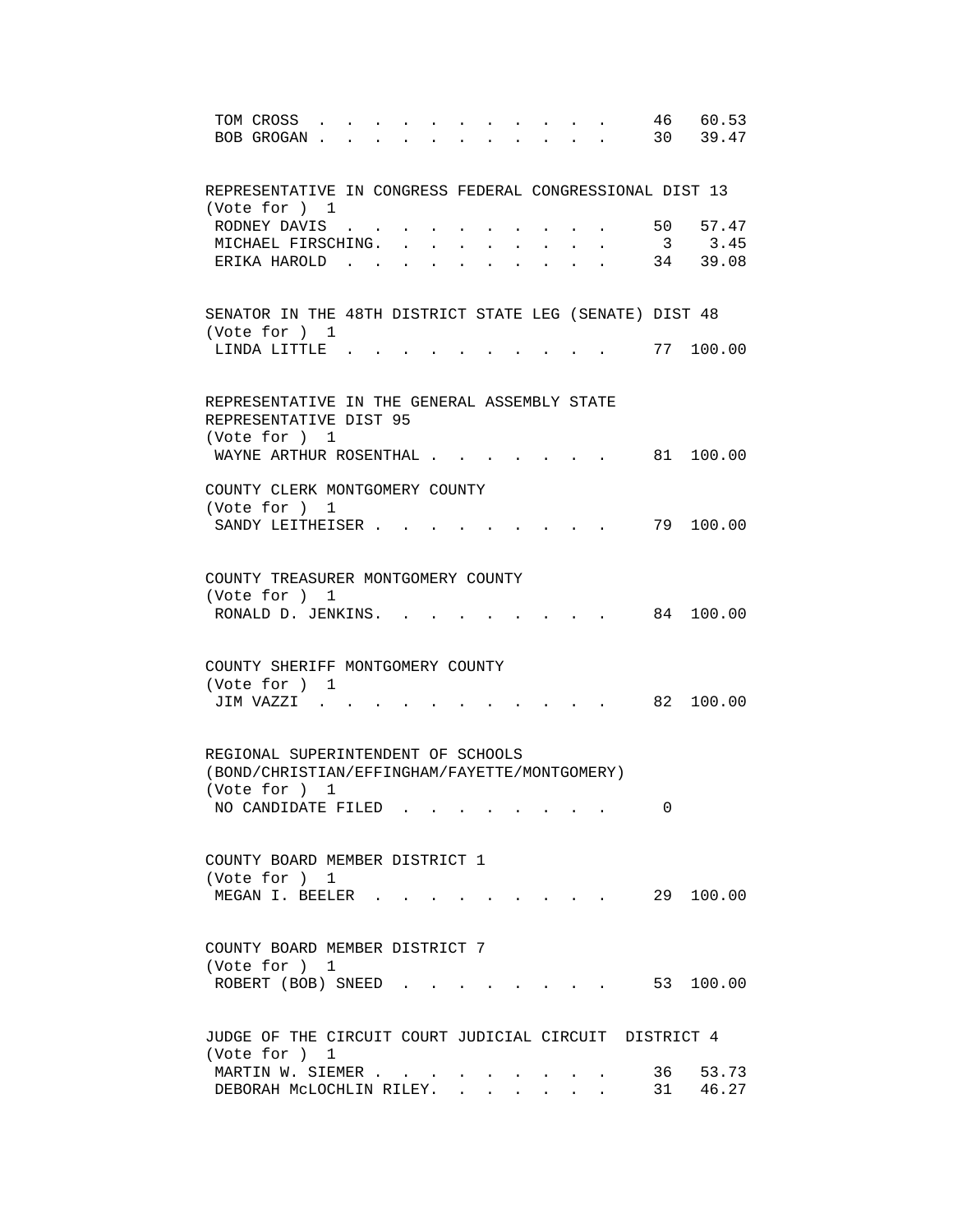JUDGE OF THE CIRCUIT COURT JUDICIAL CIRCUIT DISTRICT 4 (Vote for ) 1 NO CANDIDATE FILED . . . . . . . . 0 PRECINCT COMMITTEEMAN NORTH LITCHFIELD 1 (Vote for ) 1 MARY BATHURST . . . . . . . . . . . 73 100.00 \*\*\*\*\*\*\*\*\*\* (DEMOCRATIC) \*\*\*\*\*\*\*\*\*\* UNITED STATES SENATOR U.S. SENATE (Vote for ) 1 RICHARD J. DURBIN. . . . . . . . . . 17 100.00 GOVERNOR and LIEUTENANT GOVERNOR MONTGOMERY COUNTY (Vote for ) 1 TIO HARDIMAN . . . . . . . . . . 9 47.37 PAT QUINN . . . . . . . . . . . . . 10 52.63 ATTORNEY GENERAL MONTGOMERY COUNTY (Vote for ) 1 LISA MADIGAN . . . . . . . . . . 14 100.00 SECRETARY OF STATE MONTGOMERY COUNTY (Vote for ) 1 JESSE WHITE. . . . . . . . . . . 16 100.00 COMPTROLLER MONTGOMERY COUNTY (Vote for ) 1 SHEILA SIMON . . . . . . . . . . . 16 100.00 TREASURER MONTGOMERY COUNTY (Vote for ) 1 MICHAEL W. FRERICHS . . . . . . . . 15 100.00 REPRESENTATIVE IN CONGRESS FEDERAL CONGRESSIONAL DIST 13 (Vote for ) 1 ANN E. CALLIS . . . . . . . . . . . 12 70.59 GEORGE GOLLIN . . . . . . . . . . . 4 23.53 DAVID L. GREEN. . . . . . . . . . . 1 5.88 STATE CENTRAL COMMITTEEWOMAN MONTGOMERY COUNTY (Vote for ) 1 JAYNE MAZZOTTI. . . . . . . . . . 13 100.00 STATE CENTRAL COMMITTEEMAN MONTGOMERY COUNTY (Vote for ) 1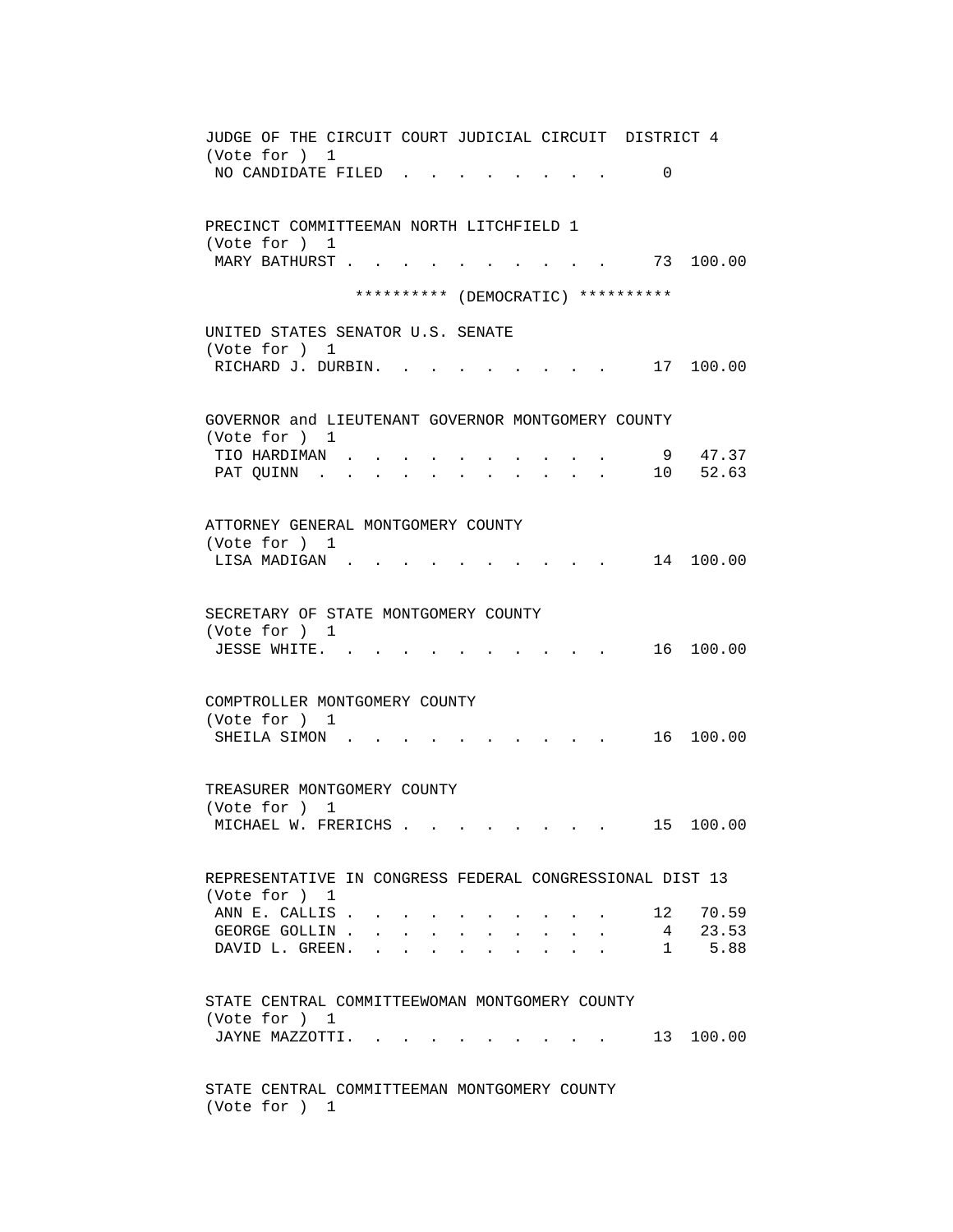| 13 100.00<br>TERRY REDMAN                                                                                                  |
|----------------------------------------------------------------------------------------------------------------------------|
| SENATOR IN THE 48TH DISTRICT STATE LEG (SENATE) DIST 48<br>(Vote for ) 1                                                   |
| 16 100.00<br>ANDY MANAR                                                                                                    |
| REPRESENTATIVE IN THE GENERAL ASSEMBLY STATE<br>REPRESENTATIVE DIST 95<br>(Vote for ) 1<br>NO CANDIDATE FILED.<br>$\Omega$ |
|                                                                                                                            |
| COUNTY CLERK MONTGOMERY COUNTY<br>(Vote for ) 1                                                                            |
| NO CANDIDATE FILED.<br>0                                                                                                   |
| COUNTY TREASURER MONTGOMERY COUNTY<br>(Vote for ) 1                                                                        |
| NO CANDIDATE FILED.<br>0                                                                                                   |
|                                                                                                                            |
| COUNTY SHERIFF MONTGOMERY COUNTY                                                                                           |
| (Vote for ) 1<br>NO CANDIDATE FILED.<br>$\Omega$                                                                           |
|                                                                                                                            |
| REGIONAL SUPERINTENDENT OF SCHOOLS<br>(BOND/CHRISTIAN/EFFINGHAM/FAYETTE/MONTGOMERY)<br>(Vote for ) 1                       |
| 13 100.00<br>JULIE WOLLERMAN                                                                                               |
| COUNTY BOARD MEMBER DISTRICT 1<br>(Vote for ) 1                                                                            |
| NO CANDIDATE FILED.<br>0                                                                                                   |
| COUNTY BOARD MEMBER DISTRICT 7<br>(Vote for ) 1                                                                            |
| NO CANDIDATE FILED<br>0                                                                                                    |
| JUDGE OF THE CIRCUIT COURT JUDICIAL CIRCUIT DISTRICT 4                                                                     |
| (Vote for ) 1<br>13 100.00<br>ERICKA SANDERS.                                                                              |
| JUDGE OF THE CIRCUIT COURT JUDICIAL CIRCUIT DISTRICT 4                                                                     |
| (Vote for ) 1                                                                                                              |
| JAMES L. ROBERTS<br>14 100.00                                                                                              |
|                                                                                                                            |
| PRECINCT COMMITTEEMAN NORTH LITCHFIELD 1<br>(Vote for ) 1                                                                  |
| FRANK CARROLL 17 100.00                                                                                                    |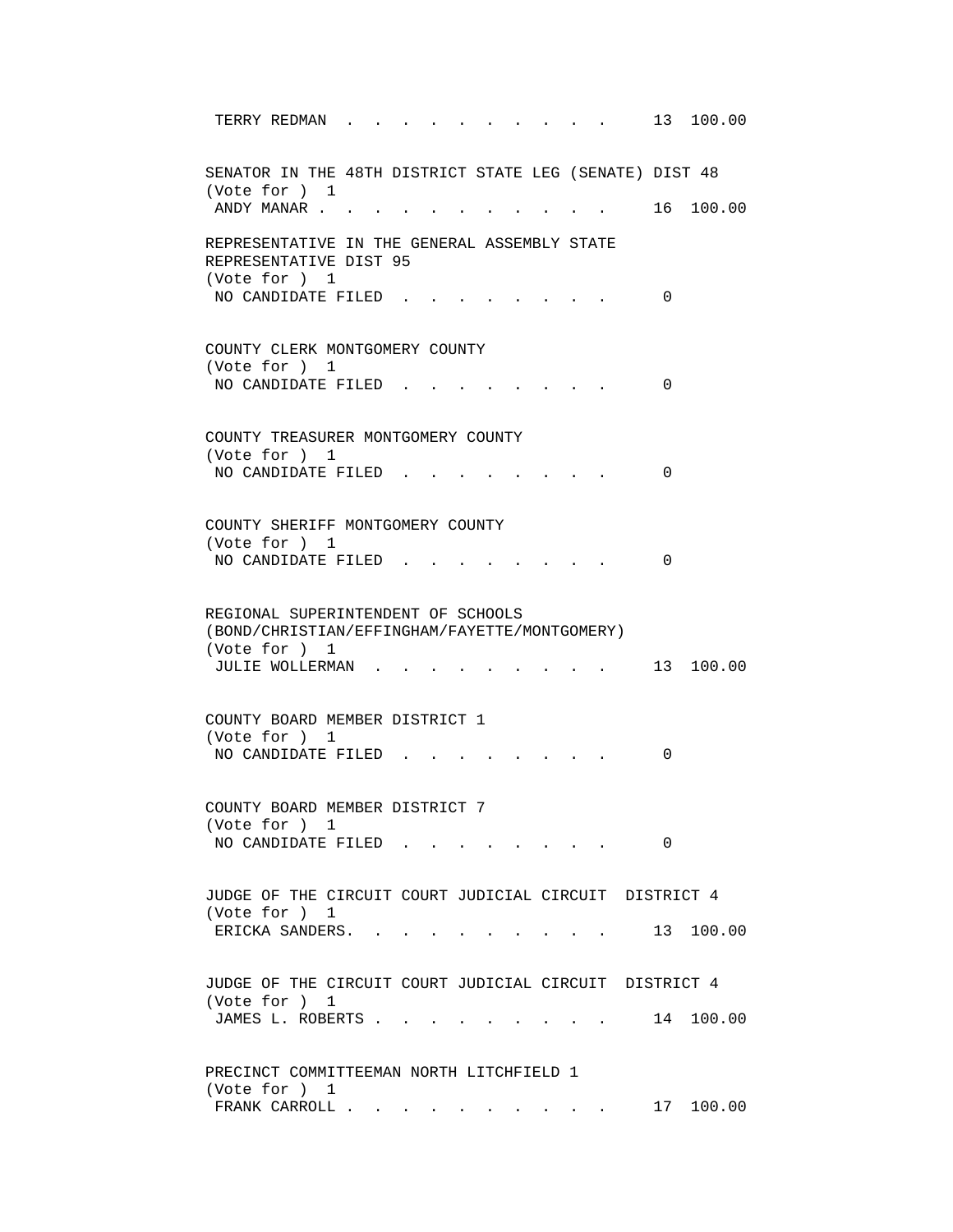# \*\*\*\*\*\*\*\*\*\* (NONPARTISAN) \*\*\*\*\*\*\*\*\*\*

VOTES PERCENT

|                                                            | CITY OF LITCHFIELD OUESTION |  |  |            |                                                                |  |  |  |  |       |                       |  |
|------------------------------------------------------------|-----------------------------|--|--|------------|----------------------------------------------------------------|--|--|--|--|-------|-----------------------|--|
|                                                            | (Vote for ) 1               |  |  |            |                                                                |  |  |  |  |       |                       |  |
|                                                            | YES                         |  |  |            | . 14                                                           |  |  |  |  | 34.15 |                       |  |
|                                                            | NO. 27                      |  |  |            |                                                                |  |  |  |  | 65.85 |                       |  |
| PRECINCT REPORT<br>RUN DATE: 04/02/14<br>RUN TIME:11:17 AM |                             |  |  |            | GENERAL PRIMARY ELECTION<br>MARCH 18, 2014<br>OFFICIAL RESULTS |  |  |  |  |       | Montgomery County, IL |  |
|                                                            |                             |  |  | STATISTICS |                                                                |  |  |  |  |       |                       |  |

## 1102 NORTH LITCHFIELD 2

| REGISTERED VOTERS - TOTAL       |                |                                   |               |  |  | 545 |    |       |
|---------------------------------|----------------|-----------------------------------|---------------|--|--|-----|----|-------|
| REGISTERED VOTERS -             |                |                                   | REPUBLICAN    |  |  | 114 |    | 20.92 |
| REGISTERED VOTERS - DEMOCRATIC  |                |                                   |               |  |  | 134 |    | 24.59 |
| REGISTERED VOTERS - NONPARTISAN |                |                                   |               |  |  | 297 |    | 54.50 |
| BALLOTS CAST - TOTAL.           |                |                                   |               |  |  |     | 81 |       |
| BALLOTS CAST - REPUBLICAN       |                |                                   |               |  |  |     | 61 | 75.31 |
| BALLOTS CAST - DEMOCRATIC       |                |                                   |               |  |  |     | 18 | 22.22 |
| BALLOTS CAST - NONPARTISAN.     |                |                                   |               |  |  |     | 2  | 2.47  |
|                                 | BALLOTS CAST - | BLANK.                            |               |  |  |     | 0  |       |
|                                 | VOTER TURNOUT  | TOTAL<br>$\overline{\phantom{m}}$ |               |  |  |     |    | 14.86 |
| VOTER                           | TURNOUT        | $\overline{\phantom{m}}$          | REPUBLICAN.   |  |  |     |    | 53.51 |
|                                 | VOTER TURNOUT  |                                   | - DEMOCRATIC. |  |  |     |    | 13.43 |
| VOTER.                          | TURNOUT        | $\overline{\phantom{a}}$          | NONPARTISAN   |  |  |     |    | .67   |
|                                 | VOTER TURNOUT  | $-$ BLANK                         |               |  |  |     |    |       |
|                                 |                |                                   |               |  |  |     |    |       |

# \*\*\*\*\*\*\*\*\*\* (REPUBLICAN) \*\*\*\*\*\*\*\*\*\*

| UNITED STATES SENATOR U.S. SENATE |  |  |  |  |          |
|-----------------------------------|--|--|--|--|----------|
| (Vote for ) 1                     |  |  |  |  |          |
| JAMES D. "JIM" OBERWEIS. 46 80.70 |  |  |  |  |          |
| DOUGLAS LEE TRUAX.                |  |  |  |  | 10 17.54 |
| WRITE-IN. 1 1.75                  |  |  |  |  |          |

| GOVERNOR and LIEUTENANT GOVERNOR MONTGOMERY COUNTY |  |  |  |  |  |          |
|----------------------------------------------------|--|--|--|--|--|----------|
| (Vote for ) 1                                      |  |  |  |  |  |          |
| BILL BRADY 14 23.33                                |  |  |  |  |  |          |
| DAN RUTHERFORD.                                    |  |  |  |  |  | 15 25.00 |
| KIRK W. DILLARD                                    |  |  |  |  |  | 18 30.00 |
| BRUCE RAUNER 13 21.67                              |  |  |  |  |  |          |

| ATTORNEY GENERAL MONTGOMERY COUNTY |  |  |  |  |  |  |  |                           |
|------------------------------------|--|--|--|--|--|--|--|---------------------------|
| (Vote for ) 1                      |  |  |  |  |  |  |  |                           |
|                                    |  |  |  |  |  |  |  | PAUL M. SCHIMPF 54 100.00 |
|                                    |  |  |  |  |  |  |  |                           |
|                                    |  |  |  |  |  |  |  |                           |
|                                    |  |  |  |  |  |  |  |                           |

| SECRETARY OF STATE MONTGOMERY COUNTY |  |  |  |           |
|--------------------------------------|--|--|--|-----------|
| (Vote for ) 1                        |  |  |  |           |
|                                      |  |  |  | 52 100.00 |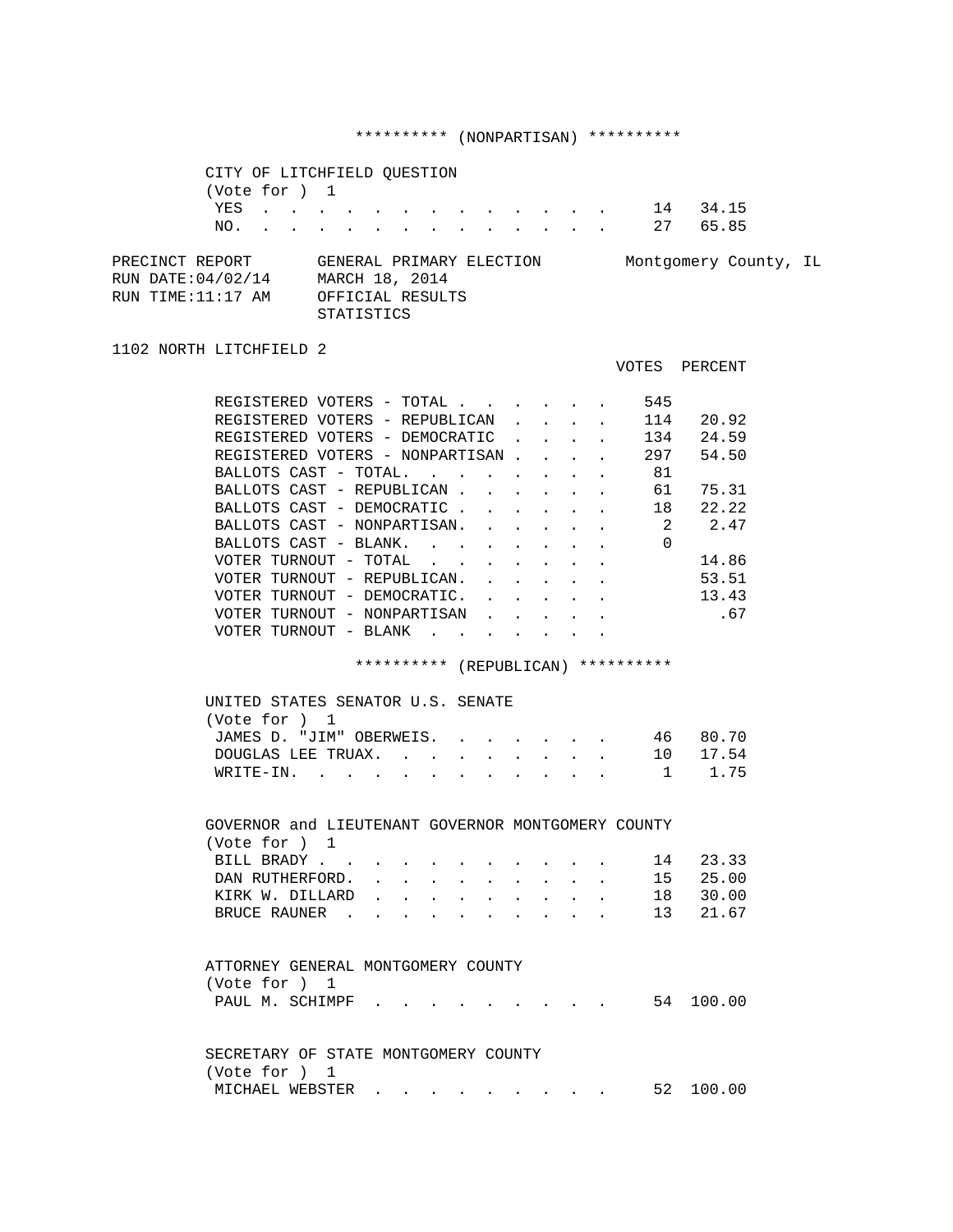COMPTROLLER MONTGOMERY COUNTY (Vote for ) 1 JUDY BAAR TOPINKA. . . . . . . . . . 54 100.00 TREASURER MONTGOMERY COUNTY (Vote for ) 1 TOM CROSS . . . . . . . . . . . 30 57.69 BOB GROGAN . . . . . . . . . . . 22 42.31 REPRESENTATIVE IN CONGRESS FEDERAL CONGRESSIONAL DIST 13 (Vote for ) 1 RODNEY DAVIS . . . . . . . . . . 43 72.88<br>MICHAEL FIRSCHING. . . . . . . . . 1 1.69 MICHAEL FIRSCHING. . . . . . . . . 1 1.69 ERIKA HAROLD . . . . . . . . . . . 15 25.42 SENATOR IN THE 48TH DISTRICT STATE LEG (SENATE) DIST 48 (Vote for ) 1 LINDA LITTLE . . . . . . . . . . 51 100.00 REPRESENTATIVE IN THE GENERAL ASSEMBLY STATE REPRESENTATIVE DIST 95 (Vote for ) 1 WAYNE ARTHUR ROSENTHAL . . . . . . . 57 100.00 COUNTY CLERK MONTGOMERY COUNTY (Vote for ) 1 SANDY LEITHEISER . . . . . . . . . 58 100.00 COUNTY TREASURER MONTGOMERY COUNTY (Vote for ) 1 RONALD D. JENKINS. . . . . . . . . 56 100.00 COUNTY SHERIFF MONTGOMERY COUNTY (Vote for ) 1 JIM VAZZI . . . . . . . . . . . . 55 100.00 REGIONAL SUPERINTENDENT OF SCHOOLS (BOND/CHRISTIAN/EFFINGHAM/FAYETTE/MONTGOMERY) (Vote for ) 1 NO CANDIDATE FILED . . . . . . . . 0 COUNTY BOARD MEMBER DISTRICT 7 (Vote for ) 1 ROBERT (BOB) SNEED . . . . . . . . 55 100.00 JUDGE OF THE CIRCUIT COURT JUDICIAL CIRCUIT DISTRICT 4 (Vote for ) 1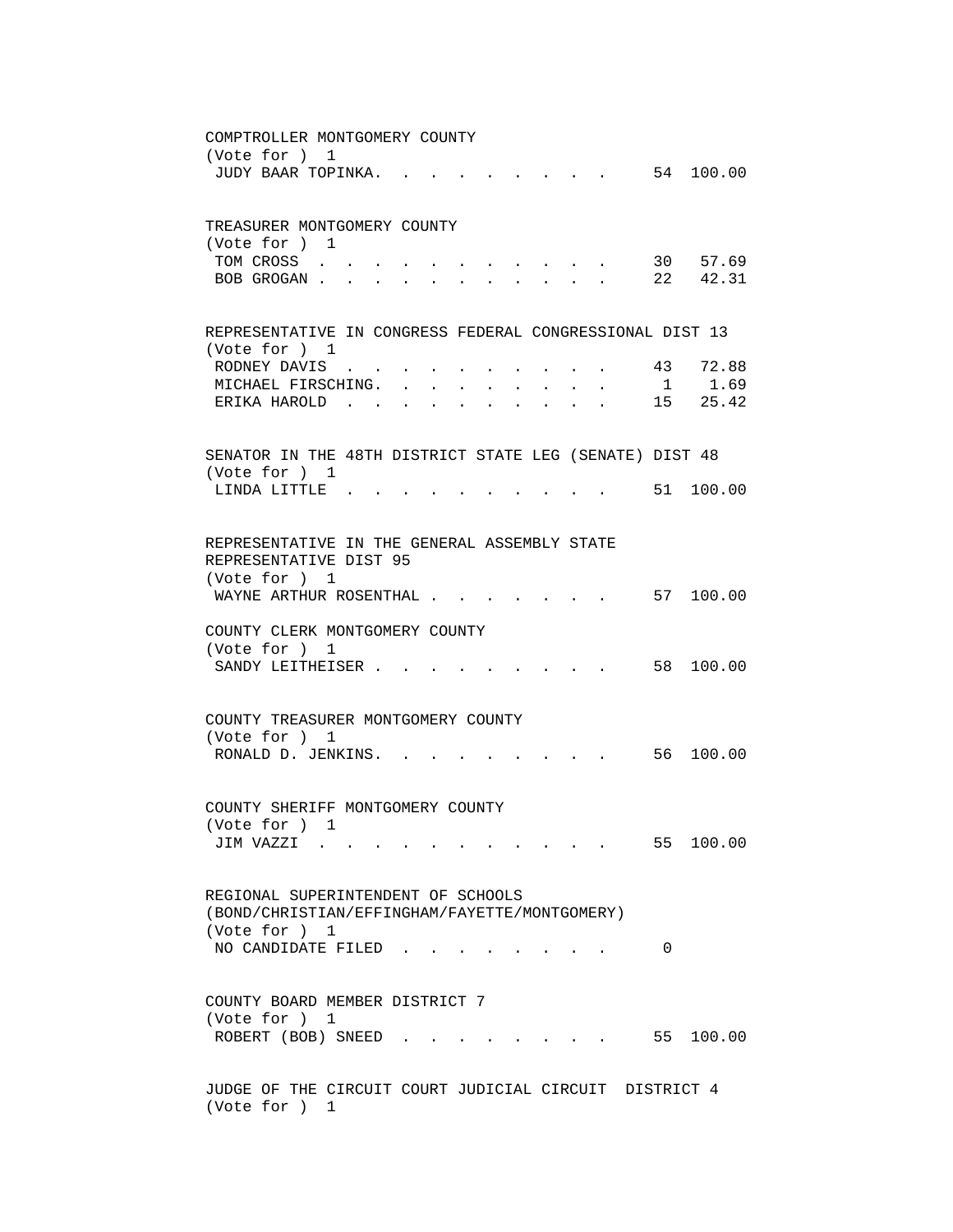| 33<br>62.26<br>MARTIN W. SIEMER<br>20 37.74<br>DEBORAH MCLOCHLIN RILEY.                |
|----------------------------------------------------------------------------------------|
| JUDGE OF THE CIRCUIT COURT JUDICIAL CIRCUIT DISTRICT 4<br>(Vote for ) 1                |
| NO CANDIDATE FILED<br>0                                                                |
| PRECINCT COMMITTEEMAN NORTH LITCHFIELD 2                                               |
| (Vote for ) 1<br>NO CANDIDATE FILED.<br>0                                              |
| ********** (DEMOCRATIC) **********                                                     |
| UNITED STATES SENATOR U.S. SENATE<br>(Vote for ) 1                                     |
| RICHARD J. DURBIN.<br>. 17 100.00                                                      |
| GOVERNOR and LIEUTENANT GOVERNOR MONTGOMERY COUNTY                                     |
| (Vote for ) 1                                                                          |
| 3 17.65<br>TIO HARDIMAN.<br>14 82.35<br>PAT QUINN .                                    |
| ATTORNEY GENERAL MONTGOMERY COUNTY<br>(Vote for ) 1<br>16 100.00<br>LISA MADIGAN.      |
|                                                                                        |
| SECRETARY OF STATE MONTGOMERY COUNTY                                                   |
| (Vote for ) 1<br>JESSE WHITE.<br>17 100.00                                             |
| COMPTROLLER MONTGOMERY COUNTY<br>(Vote for ) 1                                         |
| SHEILA SIMON.<br>17 100.00                                                             |
| TREASURER MONTGOMERY COUNTY                                                            |
| (Vote for ) 1                                                                          |
| MICHAEL W. FRERICHS<br>$\cdot$ 16 100.00                                               |
| REPRESENTATIVE IN CONGRESS FEDERAL CONGRESSIONAL DIST 13<br>(Vote for ) 1              |
| ANN E. CALLIS.<br>10 55.56                                                             |
| 5 27.78<br>GEORGE GOLLIN.<br>$\mathbf{z} = \mathbf{z} + \mathbf{z}$ . The $\mathbf{z}$ |
| 3 <sup>7</sup><br>16.67<br>DAVID L. GREEN. .                                           |
| STATE CENTRAL COMMITTEEWOMAN MONTGOMERY COUNTY                                         |
| (Vote for ) 1<br>JAYNE MAZZOTTI. 16 100.00                                             |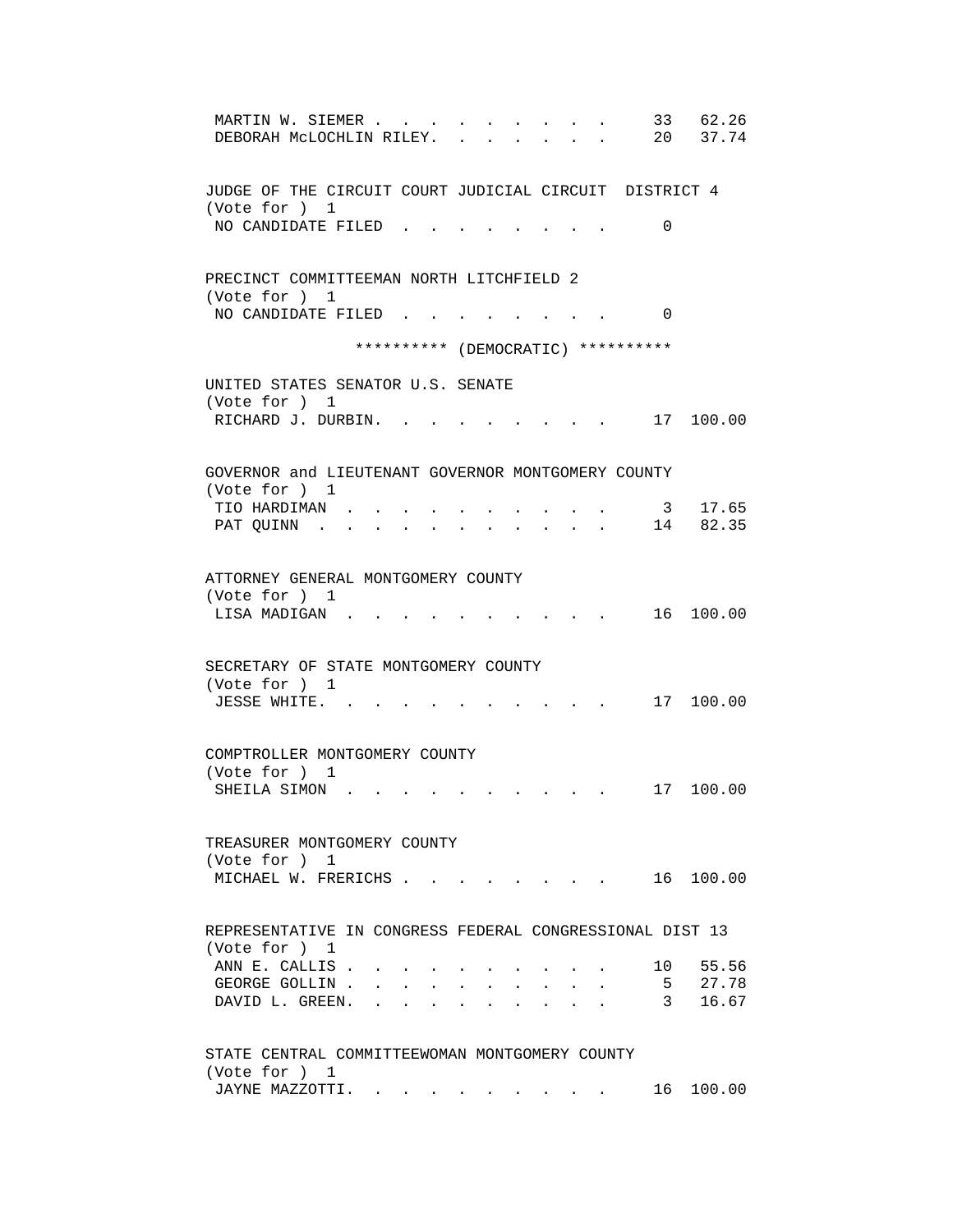| STATE CENTRAL COMMITTEEMAN MONTGOMERY COUNTY                                                         |
|------------------------------------------------------------------------------------------------------|
| (Vote for ) 1<br>15 100.00<br>TERRY REDMAN.                                                          |
| SENATOR IN THE 48TH DISTRICT STATE LEG (SENATE) DIST 48<br>(Vote for ) 1                             |
| 17 100.00<br>ANDY MANAR                                                                              |
| REPRESENTATIVE IN THE GENERAL ASSEMBLY STATE<br>REPRESENTATIVE DIST 95<br>(Vote for ) 1              |
| NO CANDIDATE FILED.<br>0                                                                             |
| COUNTY CLERK MONTGOMERY COUNTY<br>(Vote for ) 1                                                      |
| NO CANDIDATE FILED<br>0                                                                              |
| COUNTY TREASURER MONTGOMERY COUNTY<br>(Vote for ) 1                                                  |
| NO CANDIDATE FILED<br>0                                                                              |
| COUNTY SHERIFF MONTGOMERY COUNTY<br>(Vote for ) 1                                                    |
| NO CANDIDATE FILED<br>$\Omega$                                                                       |
| REGIONAL SUPERINTENDENT OF SCHOOLS<br>(BOND/CHRISTIAN/EFFINGHAM/FAYETTE/MONTGOMERY)<br>(Vote for ) 1 |
| JULIE WOLLERMAN<br>17 100.00                                                                         |
| COUNTY BOARD MEMBER DISTRICT 7<br>(Vote for ) 1                                                      |
| NO CANDIDATE FILED<br>0                                                                              |
| JUDGE OF THE CIRCUIT COURT JUDICIAL CIRCUIT DISTRICT 4<br>(Vote for ) 1                              |
| ERICKA SANDERS. .<br>. 17 100.00                                                                     |
| JUDGE OF THE CIRCUIT COURT JUDICIAL CIRCUIT DISTRICT 4<br>(Vote for ) 1                              |
| 17 100.00<br>JAMES L. ROBERTS                                                                        |
| PRECINCT COMMITTEEMAN NORTH LITCHFIELD 2<br>(Vote for ) 1                                            |
| LOUIS LEWEY. .<br>17 100.00<br><b>Service</b> State                                                  |
| ********** (NONPARTISAN)<br>**********                                                               |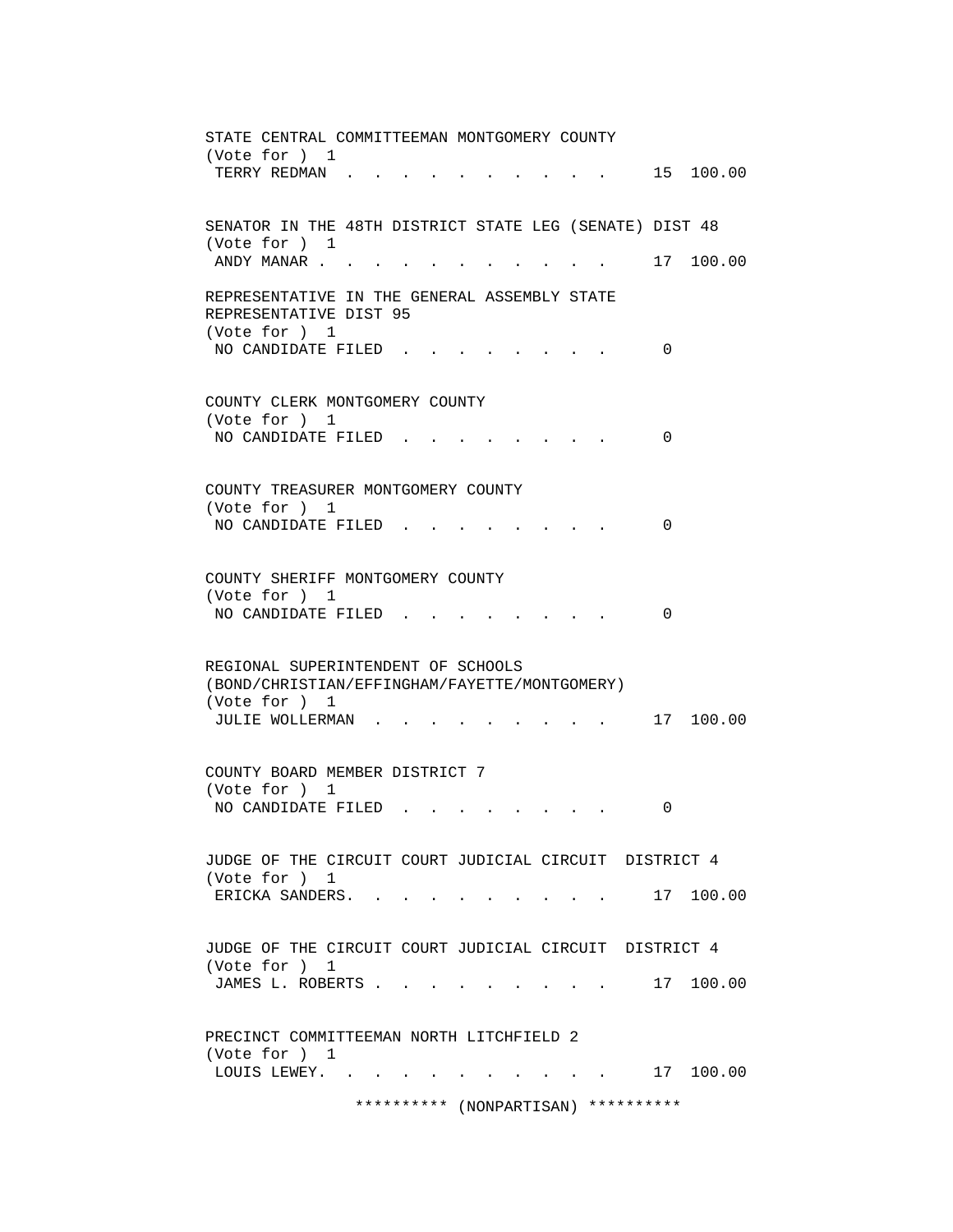| CITY OF LITCHFIELD QUESTION<br>(Vote for ) 1<br>YES<br>NO.                                                                                                                                                                                                                                                                                                                                                                                            |            | the contract of the contract of the  |                                | $\mathbf{L}$ and $\mathbf{L}$             |              |                                                                                        |                                                                                                          | $\cdot$ 34 44.16<br>43 55.84                                                     |  |
|-------------------------------------------------------------------------------------------------------------------------------------------------------------------------------------------------------------------------------------------------------------------------------------------------------------------------------------------------------------------------------------------------------------------------------------------------------|------------|--------------------------------------|--------------------------------|-------------------------------------------|--------------|----------------------------------------------------------------------------------------|----------------------------------------------------------------------------------------------------------|----------------------------------------------------------------------------------|--|
| PRECINCT REPORT GENERAL PRIMARY ELECTION Montgomery County, IL<br>RUN DATE: 04/02/14 MARCH 18, 2014<br>RUN TIME: 11:17 AM OFFICIAL RESULTS                                                                                                                                                                                                                                                                                                            | STATISTICS |                                      |                                |                                           |              |                                                                                        |                                                                                                          |                                                                                  |  |
| 1103 NORTH LITCHFIELD 3                                                                                                                                                                                                                                                                                                                                                                                                                               |            |                                      |                                |                                           |              |                                                                                        |                                                                                                          | VOTES PERCENT                                                                    |  |
| REGISTERED VOTERS - TOTAL<br>REGISTERED VOTERS - REPUBLICAN 119 28.61<br>REGISTERED VOTERS - DEMOCRATIC 94 22.60<br>REGISTERED VOTERS - NONPARTISAN<br>BALLOTS CAST - TOTAL.<br>BALLOTS CAST - REPUBLICAN<br>BALLOTS CAST - DEMOCRATIC<br>BALLOTS CAST - NONPARTISAN.<br>BALLOTS CAST - BLANK.<br>VOTER TURNOUT - TOTAL<br>VOTER TURNOUT - REPUBLICAN.<br>VOTER TURNOUT - DEMOCRATIC.<br>VOTER TURNOUT - NONPARTISAN<br>VOTER TURNOUT - BLANK $\cdot$ |            | ********** (REPUBLICAN) **********   | $\sim$<br>$\sim$ $\sim$        | $\mathbf{L} = \mathbf{L}$<br>$\mathbf{L}$ |              | $\mathbf{L}^{\text{max}}$<br>$\mathbf{L}$<br>$\mathbf{L}$<br>$\mathbf{r} = \mathbf{r}$ | 416<br>$\cdot$ $\cdot$ 203<br>$\cdot$ . 89<br>$\Omega$<br>$\mathbf{r}$ and $\mathbf{r}$ and $\mathbf{r}$ | 48.80<br>. 69 77.53<br>19 21.35<br>$1 \t 1.12$<br>21.39<br>57.98<br>20.21<br>.49 |  |
| UNITED STATES SENATOR U.S. SENATE<br>(Vote for ) 1<br>JAMES D. "JIM" OBERWEIS. 45 76.27<br>DOUGLAS LEE TRUAX.<br>WRITE-IN. 0<br>GOVERNOR and LIEUTENANT GOVERNOR MONTGOMERY COUNTY<br>(Vote for ) 1<br>BILL BRADY<br>DAN RUTHERFORD.<br>KIRK W. DILLARD<br>BRUCE RAUNER                                                                                                                                                                               |            | $\mathbf{L}$<br>$\ddot{\phantom{a}}$ | $\mathbf{r}$<br>$\overline{a}$ | $\sim$<br>$\cdot$ $\cdot$ $\cdot$ $\cdot$ | $\mathbf{L}$ |                                                                                        | 9<br>15<br>24<br>19                                                                                      | 14 23.73<br>13.43<br>22.39<br>35.82<br>28.36                                     |  |
| ATTORNEY GENERAL MONTGOMERY COUNTY<br>(Vote for ) 1<br>PAUL M. SCHIMPF.                                                                                                                                                                                                                                                                                                                                                                               |            |                                      |                                |                                           |              |                                                                                        | 56                                                                                                       | 100.00                                                                           |  |

| SECRETARY OF STATE MONTGOMERY COUNTY |  |  |  |  |  |  |  |
|--------------------------------------|--|--|--|--|--|--|--|
| (Vote for ) 1                        |  |  |  |  |  |  |  |
| MICHAEL WEBSTER 55 100.00            |  |  |  |  |  |  |  |

COMPTROLLER MONTGOMERY COUNTY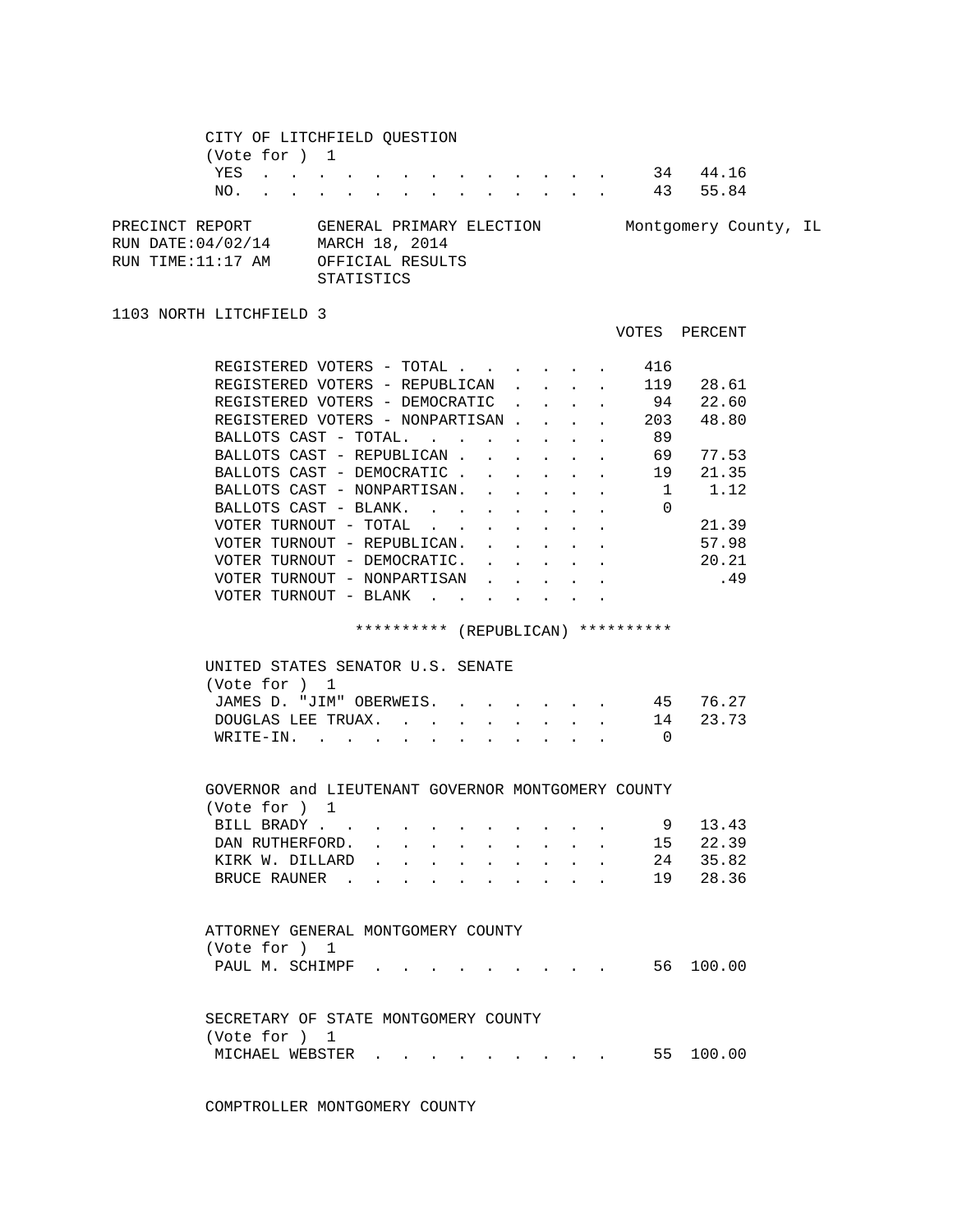| (Vote for ) 1<br>59 100.00<br>JUDY BAAR TOPINKA.                                                      |
|-------------------------------------------------------------------------------------------------------|
| TREASURER MONTGOMERY COUNTY<br>(Vote for ) 1                                                          |
| 30 54.55<br>TOM CROSS<br>25 45.45<br>BOB GROGAN.                                                      |
| REPRESENTATIVE IN CONGRESS FEDERAL CONGRESSIONAL DIST 13                                              |
| (Vote for ) 1<br>47 70.15<br>RODNEY DAVIS<br>3 4.48<br>MICHAEL FIRSCHING.<br>17 25.37<br>ERIKA HAROLD |
| SENATOR IN THE 48TH DISTRICT STATE LEG (SENATE) DIST 48                                               |
| (Vote for ) 1<br>53 100.00<br>LINDA LITTLE.                                                           |
| REPRESENTATIVE IN THE GENERAL ASSEMBLY STATE<br>REPRESENTATIVE DIST 95<br>(Vote for ) 1               |
| WAYNE ARTHUR ROSENTHAL .<br>59 100.00                                                                 |
| COUNTY CLERK MONTGOMERY COUNTY<br>(Vote for ) 1<br>59 100.00<br>SANDY LEITHEISER.                     |
| COUNTY TREASURER MONTGOMERY COUNTY<br>(Vote for ) 1                                                   |
| RONALD D. JENKINS. .<br>57 100.00                                                                     |
| COUNTY SHERIFF MONTGOMERY COUNTY<br>(Vote for ) 1                                                     |
| 57 100.00<br>JIM VAZZI                                                                                |
| REGIONAL SUPERINTENDENT OF SCHOOLS<br>(BOND/CHRISTIAN/EFFINGHAM/FAYETTE/MONTGOMERY)<br>(Vote for ) 1  |
| NO CANDIDATE FILED<br>0                                                                               |
| COUNTY BOARD MEMBER DISTRICT 7<br>(Vote for ) 1                                                       |
| 58 100.00<br>ROBERT (BOB) SNEED                                                                       |
| JUDGE OF THE CIRCUIT COURT JUDICIAL CIRCUIT DISTRICT 4<br>(Vote for ) 1                               |
| 33 62.26<br>MARTIN W. SIEMER<br>20 37.74<br>DEBORAH MCLOCHLIN RILEY.                                  |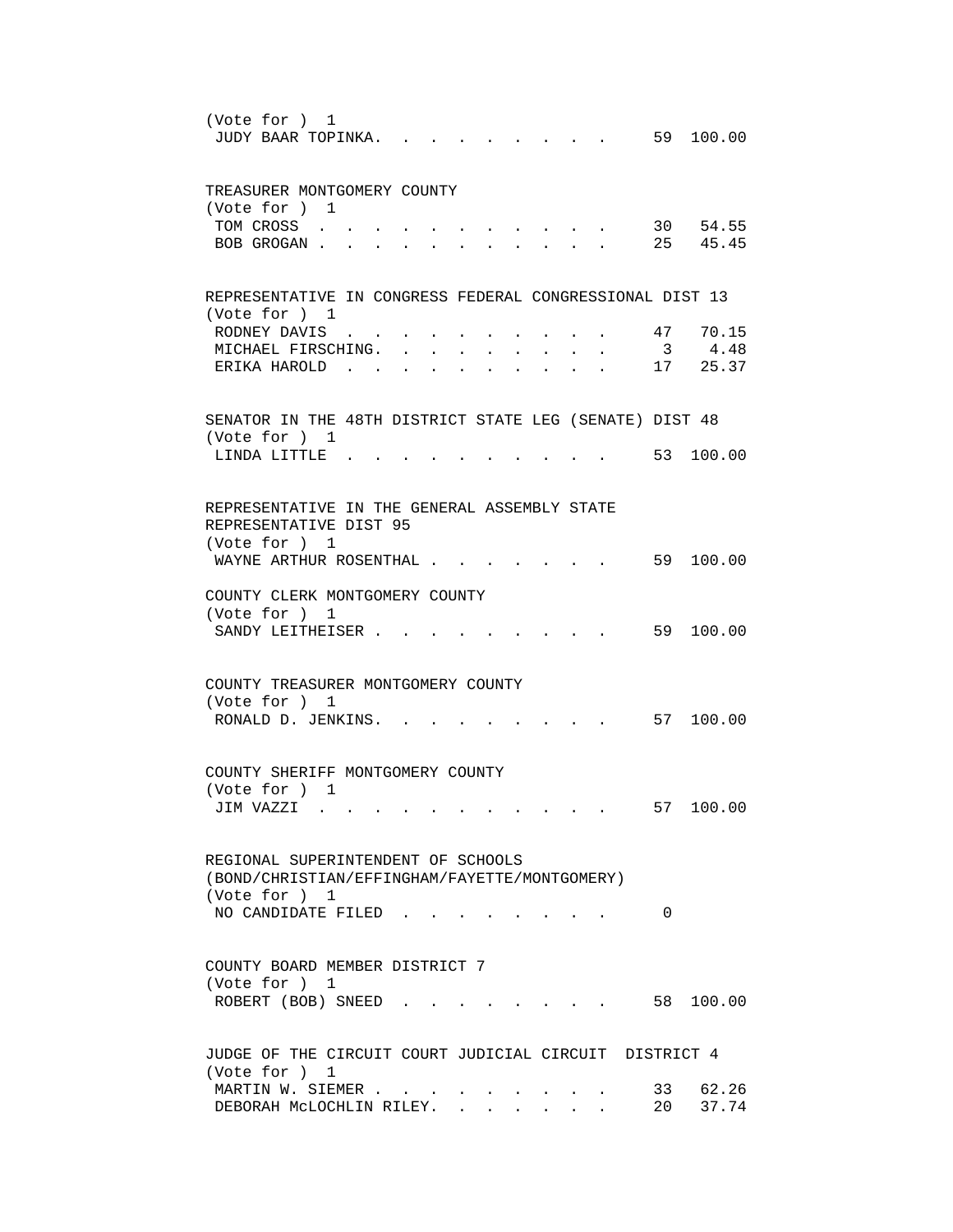| JUDGE OF THE CIRCUIT COURT JUDICIAL CIRCUIT DISTRICT 4                                                                                                                                                                                                                                  |
|-----------------------------------------------------------------------------------------------------------------------------------------------------------------------------------------------------------------------------------------------------------------------------------------|
| (Vote for ) 1                                                                                                                                                                                                                                                                           |
| NO CANDIDATE FILED<br>0                                                                                                                                                                                                                                                                 |
|                                                                                                                                                                                                                                                                                         |
| PRECINCT COMMITTEEMAN NORTH LITCHFIELD 3                                                                                                                                                                                                                                                |
| (Vote for ) 1                                                                                                                                                                                                                                                                           |
| NO CANDIDATE FILED<br>$\Omega$                                                                                                                                                                                                                                                          |
|                                                                                                                                                                                                                                                                                         |
| ********** (DEMOCRATIC) **********                                                                                                                                                                                                                                                      |
|                                                                                                                                                                                                                                                                                         |
| UNITED STATES SENATOR U.S. SENATE<br>(Vote for ) 1                                                                                                                                                                                                                                      |
| RICHARD J. DURBIN.<br>15 100.00                                                                                                                                                                                                                                                         |
|                                                                                                                                                                                                                                                                                         |
|                                                                                                                                                                                                                                                                                         |
| GOVERNOR and LIEUTENANT GOVERNOR MONTGOMERY COUNTY                                                                                                                                                                                                                                      |
| (Vote for ) 1                                                                                                                                                                                                                                                                           |
| 8 47.06<br>TIO HARDIMAN.                                                                                                                                                                                                                                                                |
| 9 52.94<br>PAT QUINN<br>$\mathbf{r}$ and $\mathbf{r}$<br>$\sim$<br><b>Contract Contract Contract</b><br>$\sim$ $\sim$<br>$\sim$                                                                                                                                                         |
|                                                                                                                                                                                                                                                                                         |
| ATTORNEY GENERAL MONTGOMERY COUNTY                                                                                                                                                                                                                                                      |
| (Vote for ) 1                                                                                                                                                                                                                                                                           |
| 17 100.00<br>LISA MADIGAN.                                                                                                                                                                                                                                                              |
|                                                                                                                                                                                                                                                                                         |
|                                                                                                                                                                                                                                                                                         |
| SECRETARY OF STATE MONTGOMERY COUNTY                                                                                                                                                                                                                                                    |
| (Vote for ) 1<br>17 100.00<br>JESSE WHITE                                                                                                                                                                                                                                               |
|                                                                                                                                                                                                                                                                                         |
|                                                                                                                                                                                                                                                                                         |
| COMPTROLLER MONTGOMERY COUNTY                                                                                                                                                                                                                                                           |
| (Vote for ) 1                                                                                                                                                                                                                                                                           |
| 17 100.00<br>SHEILA SIMON.                                                                                                                                                                                                                                                              |
|                                                                                                                                                                                                                                                                                         |
| TREASURER MONTGOMERY COUNTY                                                                                                                                                                                                                                                             |
| (Vote for ) 1                                                                                                                                                                                                                                                                           |
| 100.00<br>MICHAEL W. FRERICHS<br>16                                                                                                                                                                                                                                                     |
|                                                                                                                                                                                                                                                                                         |
|                                                                                                                                                                                                                                                                                         |
| REPRESENTATIVE IN CONGRESS FEDERAL CONGRESSIONAL DIST 13                                                                                                                                                                                                                                |
| (Vote for ) 1                                                                                                                                                                                                                                                                           |
| 10 66.67<br>ANN E. CALLIS.<br>2 13.33                                                                                                                                                                                                                                                   |
| GEORGE GOLLIN<br>$\mathbf{L} = \mathbf{L}$<br>$\mathbf{L} = \mathbf{L} \mathbf{L}$<br>$\mathbf{L} = \mathbf{L}$<br>$\sim$<br>3 <sup>7</sup><br>DAVID L. GREEN.<br>20.00<br>$\mathbf{r} = \mathbf{r} + \mathbf{r} + \mathbf{r} + \mathbf{r}$<br>$\sim$ 100 $\mu$<br>$\ddot{\phantom{a}}$ |
|                                                                                                                                                                                                                                                                                         |
|                                                                                                                                                                                                                                                                                         |
| STATE CENTRAL COMMITTEEWOMAN MONTGOMERY COUNTY                                                                                                                                                                                                                                          |
| (Vote for ) 1                                                                                                                                                                                                                                                                           |
| JAYNE MAZZOTTI.<br>14 100.00                                                                                                                                                                                                                                                            |
|                                                                                                                                                                                                                                                                                         |

STATE CENTRAL COMMITTEEMAN MONTGOMERY COUNTY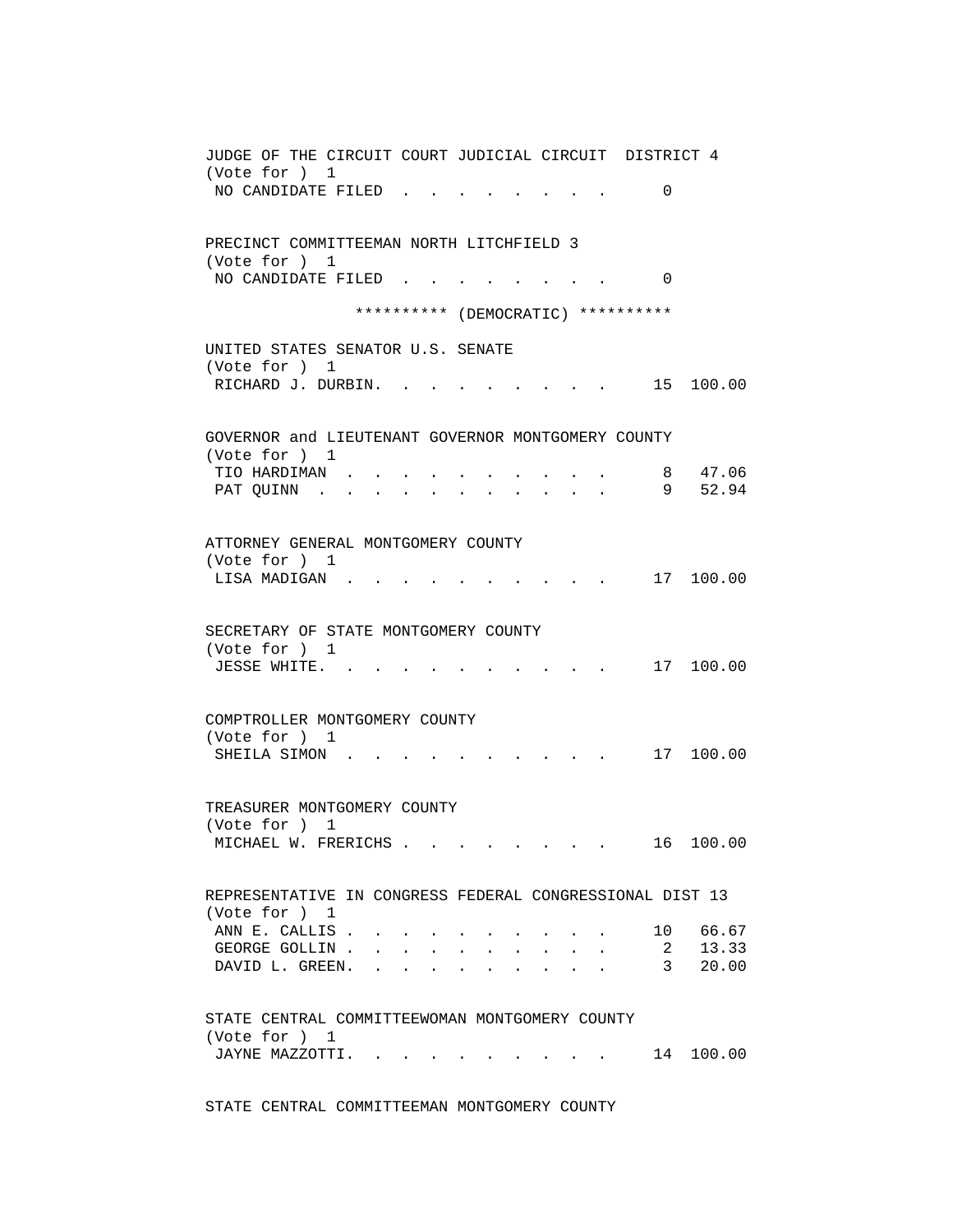(Vote for ) 1 TERRY REDMAN . . . . . . . . . . 14 100.00 SENATOR IN THE 48TH DISTRICT STATE LEG (SENATE) DIST 48 (Vote for ) 1 ANDY MANAR . . . . . . . . . . . . 17 100.00 REPRESENTATIVE IN THE GENERAL ASSEMBLY STATE REPRESENTATIVE DIST 95 (Vote for ) 1 NO CANDIDATE FILED . . . . . . . . 0 COUNTY CLERK MONTGOMERY COUNTY (Vote for ) 1 NO CANDIDATE FILED . . . . . . . . 0 COUNTY TREASURER MONTGOMERY COUNTY (Vote for ) 1 NO CANDIDATE FILED . . . . . . . . 0 COUNTY SHERIFF MONTGOMERY COUNTY (Vote for ) 1 NO CANDIDATE FILED . . . . . . . . 0 REGIONAL SUPERINTENDENT OF SCHOOLS (BOND/CHRISTIAN/EFFINGHAM/FAYETTE/MONTGOMERY) (Vote for ) 1 JULIE WOLLERMAN . . . . . . . . . . 15 100.00 COUNTY BOARD MEMBER DISTRICT 7 (Vote for ) 1 NO CANDIDATE FILED . . . . . . . . 0 JUDGE OF THE CIRCUIT COURT JUDICIAL CIRCUIT DISTRICT 4 (Vote for ) 1 ERICKA SANDERS. . . . . . . . . . 13 100.00 JUDGE OF THE CIRCUIT COURT JUDICIAL CIRCUIT DISTRICT 4 (Vote for ) 1 JAMES L. ROBERTS . . . . . . . . . . 16 100.00 PRECINCT COMMITTEEMAN NORTH LITCHFIELD 3 (Vote for ) 1 TIMOTHY L. FOGLE . . . . . . . . . 14 100.00 \*\*\*\*\*\*\*\*\*\* (NONPARTISAN) \*\*\*\*\*\*\*\*\*\*

CITY OF LITCHFIELD QUESTION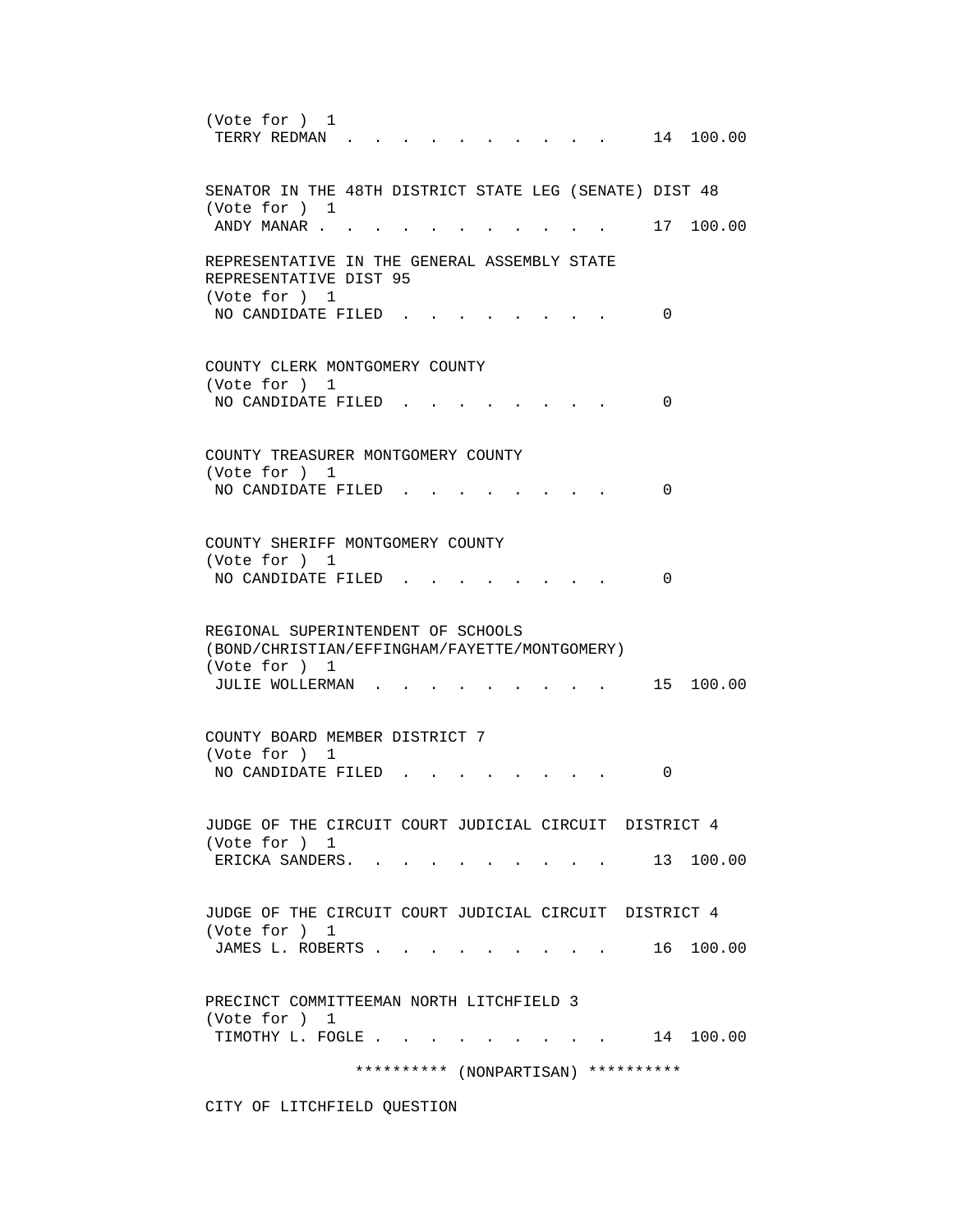(Vote for ) 1 YES . . . . . . . . . . . . . 38 44.19 NO. . . . . . . . . . . . . . 48 55.81 PRECINCT REPORT GENERAL PRIMARY ELECTION Montgomery County, IL RUN DATE:04/02/14 MARCH 18, 2014

RUN TIME:11:17 AM OFFICIAL RESULTS STATISTICS

1104 NORTH LITCHFIELD 4

VOTES PERCENT

| REGISTERED VOTERS - TOTAL       |                                   |             |  |  | 387 |       |
|---------------------------------|-----------------------------------|-------------|--|--|-----|-------|
| REGISTERED VOTERS - REPUBLICAN  |                                   |             |  |  | 89  | 23.00 |
| REGISTERED VOTERS - DEMOCRATIC  |                                   |             |  |  | 84  | 21.71 |
| REGISTERED VOTERS - NONPARTISAN |                                   |             |  |  | 214 | 55.30 |
| BALLOTS CAST - TOTAL.           |                                   |             |  |  | 59  |       |
| BALLOTS CAST - REPUBLICAN       |                                   |             |  |  | 50  | 84.75 |
| BALLOTS CAST - DEMOCRATIC       |                                   |             |  |  | 8   | 13.56 |
| BALLOTS CAST - NONPARTISAN.     |                                   |             |  |  |     | 1.69  |
| BALLOTS CAST - BLANK.           |                                   |             |  |  | 0   |       |
| VOTER TURNOUT                   | - TOTAL                           |             |  |  |     | 15.25 |
| VOTER TURNOUT - REPUBLICAN.     |                                   |             |  |  |     | 56.18 |
| VOTER TURNOUT - DEMOCRATIC.     |                                   |             |  |  |     | 9.52  |
| VOTER TURNOUT -                 |                                   | NONPARTISAN |  |  |     | .47   |
| VOTER TURNOUT                   | BLANK<br>$\overline{\phantom{m}}$ |             |  |  |     |       |

\*\*\*\*\*\*\*\*\*\* (REPUBLICAN) \*\*\*\*\*\*\*\*\*\*

| UNITED STATES SENATOR U.S. SENATE |  |  |  |  |
|-----------------------------------|--|--|--|--|
| (Vote for ) 1                     |  |  |  |  |
| JAMES D. "JIM" OBERWEIS. 35 77.78 |  |  |  |  |
| DOUGLAS LEE TRUAX. 10 22.22       |  |  |  |  |
| WRITE-IN.                         |  |  |  |  |

| GOVERNOR and LIEUTENANT GOVERNOR MONTGOMERY COUNTY |  |  |  |  |  |          |
|----------------------------------------------------|--|--|--|--|--|----------|
| (Vote for ) 1                                      |  |  |  |  |  |          |
| BILL BRADY 13 26.00                                |  |  |  |  |  |          |
| DAN RUTHERFORD. 6 12.00                            |  |  |  |  |  |          |
| KIRK W. DILLARD 15 30.00                           |  |  |  |  |  |          |
| BRUCE RAUNER                                       |  |  |  |  |  | 16 32.00 |

|  | ATTORNEY GENERAL MONTGOMERY COUNTY |  |  |  |  |  |           |
|--|------------------------------------|--|--|--|--|--|-----------|
|  | (Vote for ) 1                      |  |  |  |  |  |           |
|  | PAUL M. SCHIMPF                    |  |  |  |  |  | 38 100.00 |

| SECRETARY OF STATE MONTGOMERY COUNTY |  |  |  |  |           |
|--------------------------------------|--|--|--|--|-----------|
| (Vote for ) 1                        |  |  |  |  |           |
|                                      |  |  |  |  | 40 100.00 |

 COMPTROLLER MONTGOMERY COUNTY (Vote for ) 1 JUDY BAAR TOPINKA. . . . . . . . . 41 100.00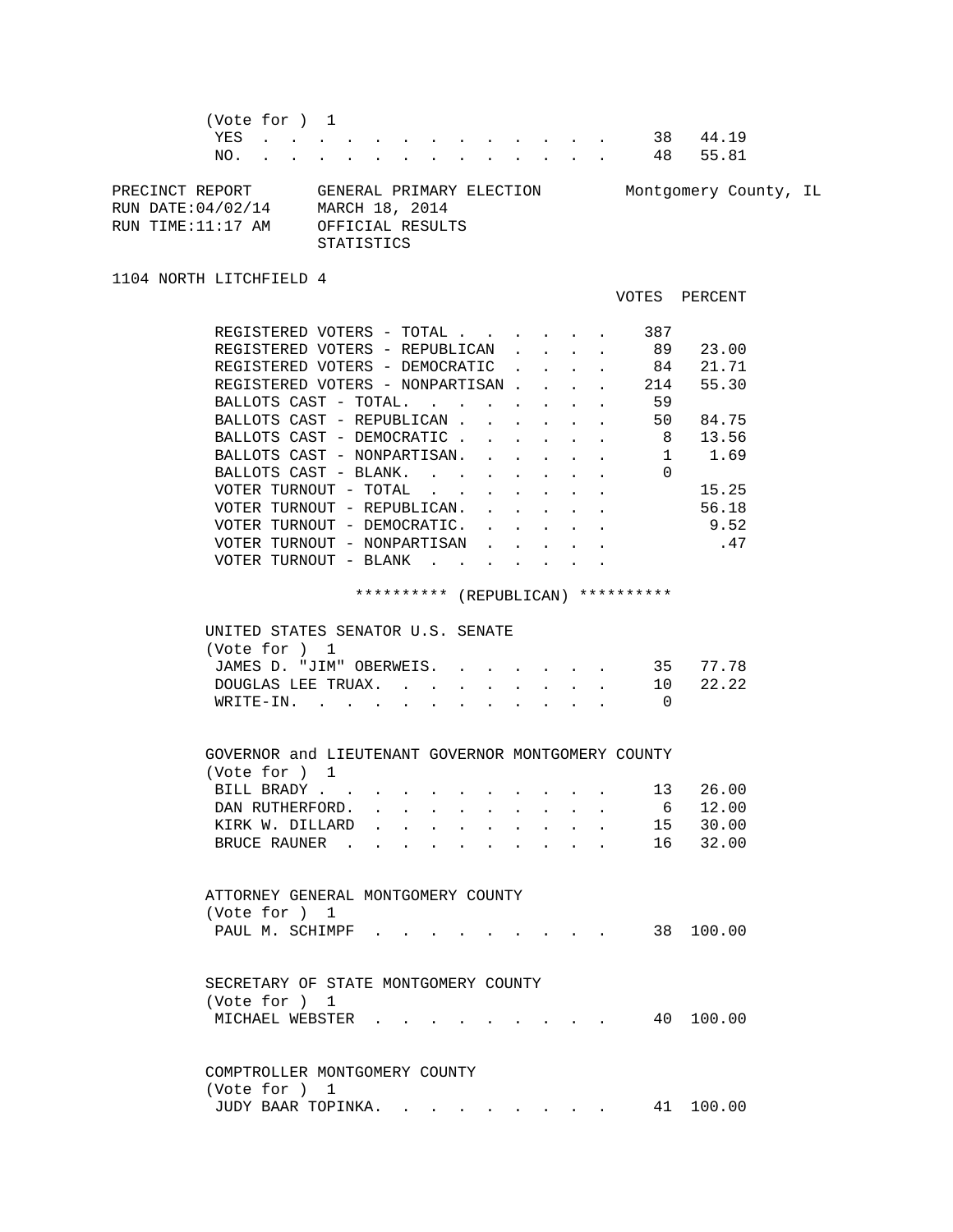| TREASURER MONTGOMERY COUNTY                                                                                                                                                             |
|-----------------------------------------------------------------------------------------------------------------------------------------------------------------------------------------|
| (Vote for ) 1<br>25 60.98<br>TOM CROSS                                                                                                                                                  |
| $\mathbf{r}$ , and $\mathbf{r}$ , and $\mathbf{r}$ , and $\mathbf{r}$<br>BOB GROGAN 16 39.02                                                                                            |
|                                                                                                                                                                                         |
|                                                                                                                                                                                         |
| REPRESENTATIVE IN CONGRESS FEDERAL CONGRESSIONAL DIST 13<br>(Vote for ) 1                                                                                                               |
| RODNEY DAVIS<br>33 68.75<br>$\ddot{\phantom{0}}$                                                                                                                                        |
| $\overline{2}$<br>4.17<br>MICHAEL FIRSCHING.<br>$\sim$<br>$\mathbf{r} = \mathbf{r}$<br>$\sim$ $\sim$<br>$\sim$ $\sim$<br>$\ddot{\phantom{a}}$                                           |
| 13 27.08<br>ERIKA HAROLD<br>$\mathbf{L} = \mathbf{L} \mathbf{L} = \mathbf{L} \mathbf{L}$<br>$\mathbf{r} = \mathbf{r} \cdot \mathbf{r}$ , and $\mathbf{r} = \mathbf{r} \cdot \mathbf{r}$ |
|                                                                                                                                                                                         |
| SENATOR IN THE 48TH DISTRICT STATE LEG (SENATE) DIST 48                                                                                                                                 |
| (Vote for ) 1                                                                                                                                                                           |
| . 39 100.00<br>LINDA LITTLE.                                                                                                                                                            |
|                                                                                                                                                                                         |
| REPRESENTATIVE IN THE GENERAL ASSEMBLY STATE                                                                                                                                            |
| REPRESENTATIVE DIST 95                                                                                                                                                                  |
| (Vote for ) 1                                                                                                                                                                           |
| WAYNE ARTHUR ROSENTHAL<br>100.00<br>46                                                                                                                                                  |
| COUNTY CLERK MONTGOMERY COUNTY                                                                                                                                                          |
| (Vote for ) 1                                                                                                                                                                           |
| 45 100.00<br>SANDY LEITHEISER.                                                                                                                                                          |
|                                                                                                                                                                                         |
| COUNTY TREASURER MONTGOMERY COUNTY                                                                                                                                                      |
| (Vote for ) 1                                                                                                                                                                           |
| RONALD D. JENKINS. .<br>45 100.00<br>and the state of the state of                                                                                                                      |
|                                                                                                                                                                                         |
| COUNTY SHERIFF MONTGOMERY COUNTY                                                                                                                                                        |
| (Vote for ) 1                                                                                                                                                                           |
| 41 100.00<br>JIM VAZZI .                                                                                                                                                                |
|                                                                                                                                                                                         |
|                                                                                                                                                                                         |
| REGIONAL SUPERINTENDENT OF SCHOOLS<br>(BOND/CHRISTIAN/EFFINGHAM/FAYETTE/MONTGOMERY)                                                                                                     |
| (Vote for ) 1                                                                                                                                                                           |
| NO CANDIDATE FILED<br>0                                                                                                                                                                 |
|                                                                                                                                                                                         |
| COUNTY BOARD MEMBER DISTRICT 5                                                                                                                                                          |
| (Vote for ) 1                                                                                                                                                                           |
| $\cdot$ $\cdot$ $\cdot$ $\cdot$ $\cdot$ $\cdot$ 39 100.00<br>WILLIAM D. BERGEN.                                                                                                         |
|                                                                                                                                                                                         |
| JUDGE OF THE CIRCUIT COURT JUDICIAL CIRCUIT DISTRICT 4                                                                                                                                  |
| (Vote for ) 1                                                                                                                                                                           |
| MARTIN W. SIEMER<br>20<br>57.14                                                                                                                                                         |
| 42.86<br>15<br>DEBORAH MCLOCHLIN RILEY.<br>$\mathbf{L}$                                                                                                                                 |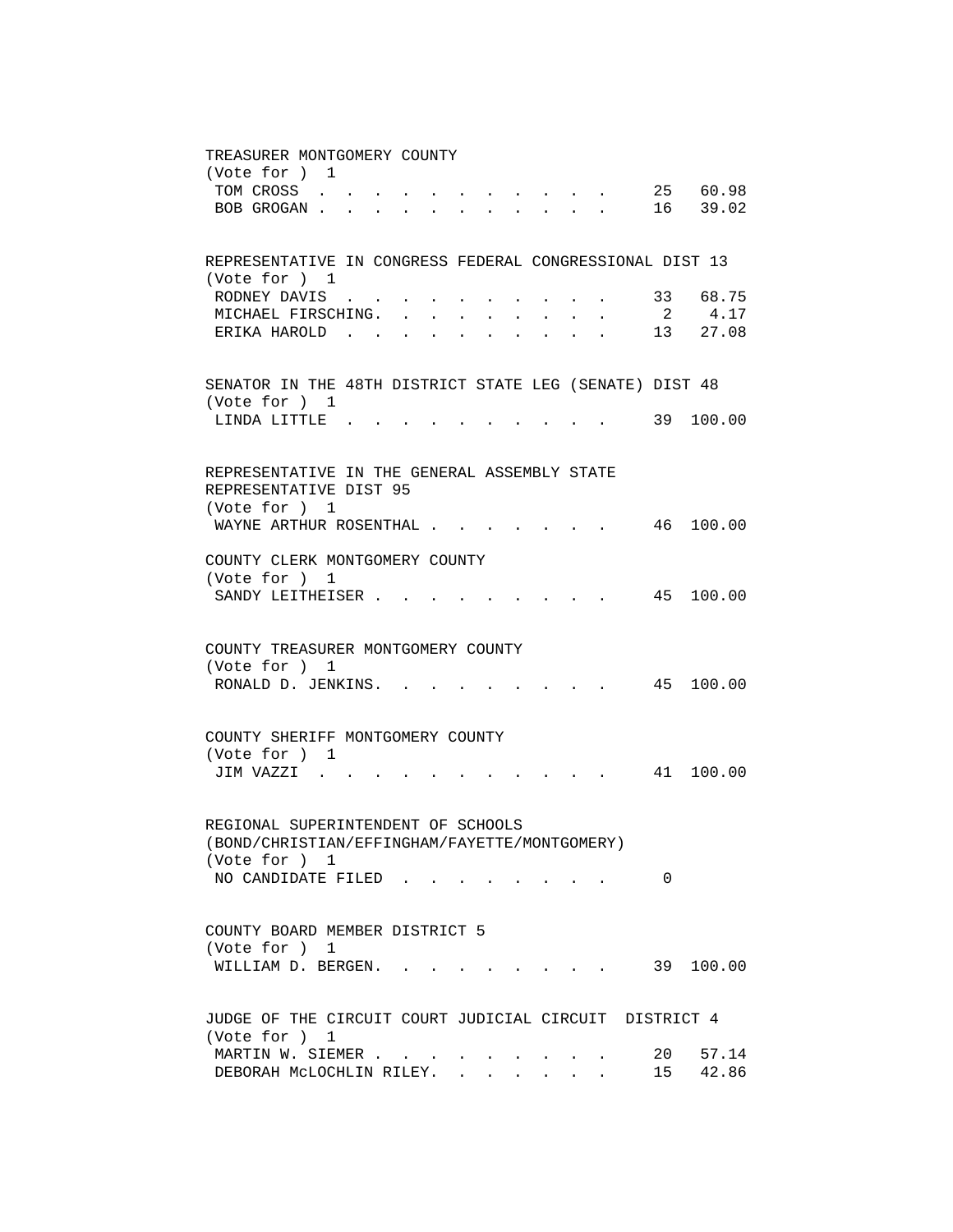| JUDGE OF THE CIRCUIT COURT JUDICIAL CIRCUIT DISTRICT 4   |  |
|----------------------------------------------------------|--|
| (Vote for ) 1<br>NO CANDIDATE FILED<br>0                 |  |
|                                                          |  |
| PRECINCT COMMITTEEMAN NORTH LITCHFIELD 4                 |  |
| (Vote for ) 1                                            |  |
| NO CANDIDATE FILED<br>$\Omega$                           |  |
| ********** (DEMOCRATIC) **********                       |  |
| UNITED STATES SENATOR U.S. SENATE                        |  |
| (Vote for ) 1                                            |  |
| RICHARD J. DURBIN. .<br>8 100.00                         |  |
| GOVERNOR and LIEUTENANT GOVERNOR MONTGOMERY COUNTY       |  |
| (Vote for ) 1                                            |  |
| 6 85.71<br>TIO HARDIMAN.                                 |  |
| 1, 14.29<br>PAT QUINN.<br>$\ddot{\phantom{0}}$           |  |
| ATTORNEY GENERAL MONTGOMERY COUNTY                       |  |
| (Vote for ) 1                                            |  |
| 7 100.00<br>LISA MADIGAN                                 |  |
|                                                          |  |
| SECRETARY OF STATE MONTGOMERY COUNTY                     |  |
| (Vote for ) 1<br>8 100.00<br>JESSE WHITE. .              |  |
|                                                          |  |
| COMPTROLLER MONTGOMERY COUNTY                            |  |
| (Vote for ) 1                                            |  |
| 8 100.00<br>SHEILA SIMON                                 |  |
|                                                          |  |
| TREASURER MONTGOMERY COUNTY<br>(Vote for ) 1             |  |
| 8 100.00<br>MICHAEL W. FRERICHS                          |  |
|                                                          |  |
| REPRESENTATIVE IN CONGRESS FEDERAL CONGRESSIONAL DIST 13 |  |
| (Vote for ) 1<br>ANN E. CALLIS.<br>50.00                 |  |
| $4\degree$<br>GEORGE GOLLIN.                             |  |
| $1$ 12.50<br>3 37.50<br>DAVID L. GREEN.                  |  |
|                                                          |  |
| STATE CENTRAL COMMITTEEWOMAN MONTGOMERY COUNTY           |  |
| (Vote for ) 1                                            |  |
| 8 100.00<br>JAYNE MAZZOTTI.                              |  |
| STATE CENTRAL COMMITTEEMAN MONTGOMERY COUNTY             |  |
| (Vote for ) 1                                            |  |
| 7 100.00<br>TERRY REDMAN                                 |  |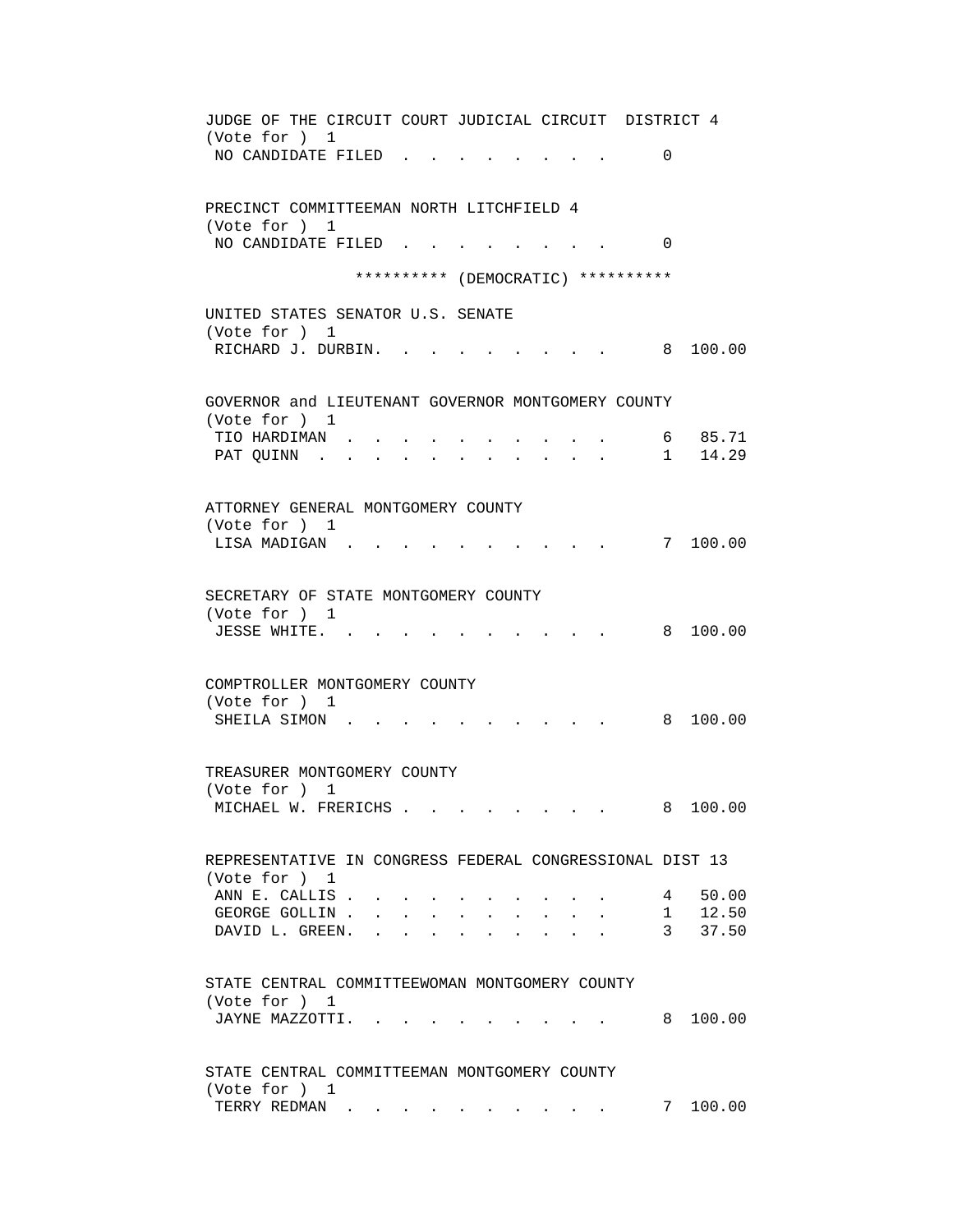| SENATOR IN THE 48TH DISTRICT STATE LEG (SENATE) DIST 48                                       |
|-----------------------------------------------------------------------------------------------|
| (Vote for ) 1<br>8 100.00<br>ANDY MANAR                                                       |
| REPRESENTATIVE IN THE GENERAL ASSEMBLY STATE<br>REPRESENTATIVE DIST 95<br>(Vote for ) 1       |
| NO CANDIDATE FILED.<br>0                                                                      |
| COUNTY CLERK MONTGOMERY COUNTY<br>(Vote for ) 1<br>$\Omega$                                   |
| NO CANDIDATE FILED                                                                            |
| COUNTY TREASURER MONTGOMERY COUNTY<br>(Vote for ) 1<br>NO CANDIDATE FILED.<br>0               |
|                                                                                               |
| COUNTY SHERIFF MONTGOMERY COUNTY<br>(Vote for ) 1<br>$\Omega$<br>NO CANDIDATE FILED.          |
| REGIONAL SUPERINTENDENT OF SCHOOLS                                                            |
| (BOND/CHRISTIAN/EFFINGHAM/FAYETTE/MONTGOMERY)<br>(Vote for ) 1<br>JULIE WOLLERMAN<br>8 100.00 |
| COUNTY BOARD MEMBER DISTRICT 5                                                                |
| (Vote for ) 1<br>SHARON KUCHAR.<br>8 100.00                                                   |
| JUDGE OF THE CIRCUIT COURT JUDICIAL CIRCUIT DISTRICT 4<br>(Vote for ) 1                       |
| 8 100.00<br>ERICKA SANDERS. .                                                                 |
| JUDGE OF THE CIRCUIT COURT JUDICIAL CIRCUIT DISTRICT 4<br>(Vote for ) 1                       |
| JAMES L. ROBERTS<br>6 100.00                                                                  |
| PRECINCT COMMITTEEMAN NORTH LITCHFIELD 4<br>(Vote for ) 1<br>NO CANDIDATE FILED<br>$\Omega$   |
| ********** (NONPARTISAN) **********                                                           |
| CITY OF LITCHFIELD QUESTION<br>(Vote for ) 1                                                  |
| 24.00<br>YES<br>6<br>والمتواطن والمتناوب والمتناوب والمتناوب والمتناوب والمناوب               |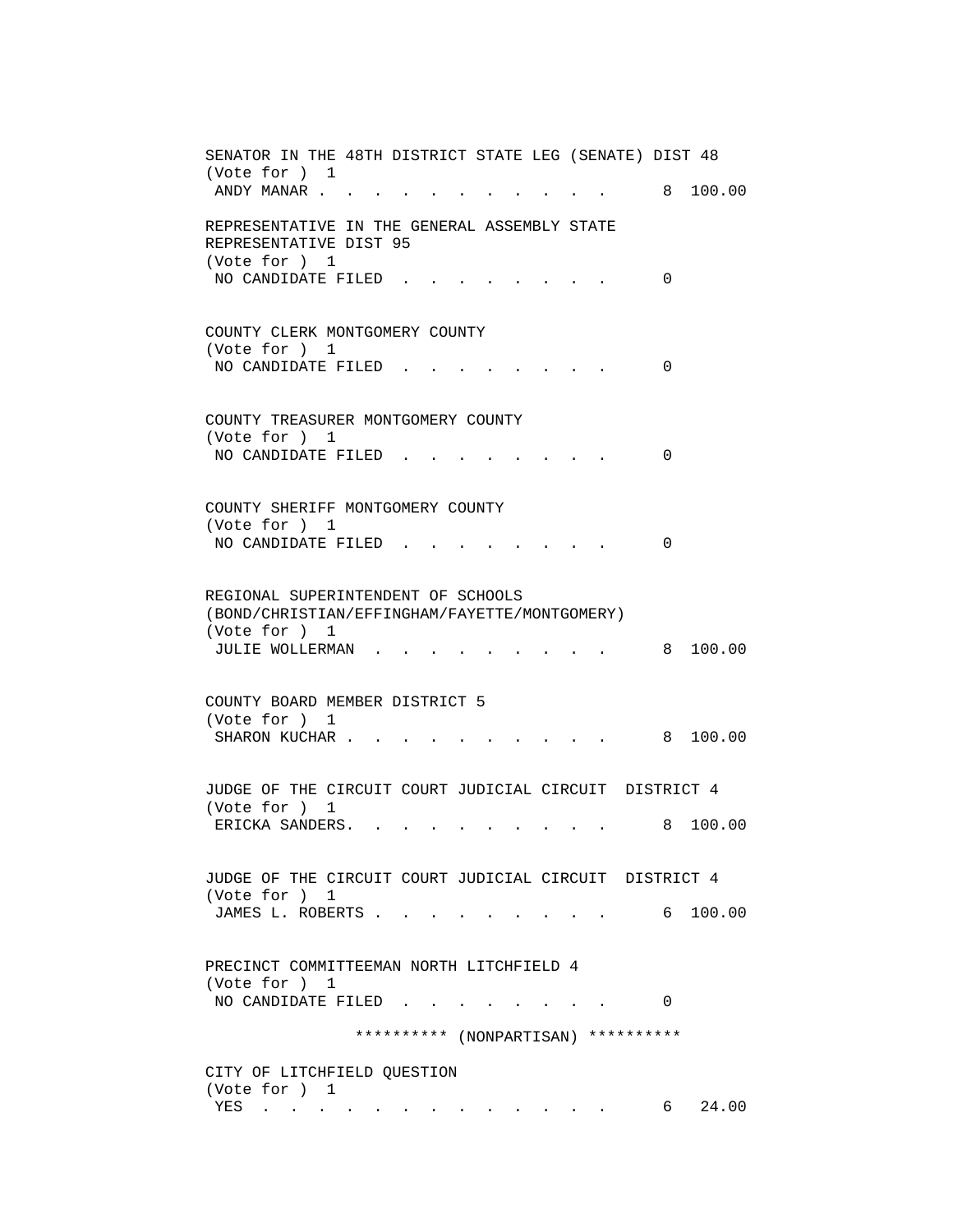NO. . . . . . . . . . . . . . 19 76.00

| PRECINCT REPORT    | GENERAL PRIMARY ELECTION | Montgomery County, IL |  |
|--------------------|--------------------------|-----------------------|--|
| RUN DATE: 04/02/14 | MARCH 18, 2014           |                       |  |
| RUN TIME:11:17 AM  | OFFICIAL RESULTS         |                       |  |
|                    | STATISTICS               |                       |  |

1105 NORTH LITCHFIELD 5

VOTES PERCENT

| REGISTERED VOTERS - TOTAL        |  |  | 356 |       |
|----------------------------------|--|--|-----|-------|
| REGISTERED VOTERS - REPUBLICAN.  |  |  | 65  | 18.26 |
| REGISTERED VOTERS - DEMOCRATIC   |  |  | 100 | 28.09 |
| REGISTERED VOTERS - NONPARTISAN. |  |  | 191 | 53.65 |
| BALLOTS CAST - TOTAL             |  |  | 68  |       |
| BALLOTS CAST - REPUBLICAN        |  |  | 40  | 58.82 |
| BALLOTS CAST - DEMOCRATIC.       |  |  | 27  | 39.71 |
| BALLOTS CAST - NONPARTISAN.      |  |  |     | 1.47  |
| BALLOTS CAST - BLANK.            |  |  | 0   |       |
| VOTER TURNOUT - TOTAL            |  |  |     | 19.10 |
| VOTER TURNOUT - REPUBLICAN.      |  |  |     | 61.54 |
| VOTER TURNOUT - DEMOCRATIC.      |  |  |     | 27.00 |
| VOTER TURNOUT - NONPARTISAN      |  |  |     | .52   |
| VOTER TURNOUT<br>- BLANK         |  |  |     |       |
|                                  |  |  |     |       |

\*\*\*\*\*\*\*\*\*\* (REPUBLICAN) \*\*\*\*\*\*\*\*\*\*

| UNITED STATES SENATOR U.S. SENATE |  |
|-----------------------------------|--|
| (Vote for ) 1                     |  |
| JAMES D. "JIM" OBERWEIS. 29 78.38 |  |
| DOUGLAS LEE TRUAX. 8 21.62        |  |
| WRITE-IN.                         |  |
|                                   |  |

| GOVERNOR and LIEUTENANT GOVERNOR MONTGOMERY COUNTY |  |  |  |  |              |  |  |  |    |        |
|----------------------------------------------------|--|--|--|--|--------------|--|--|--|----|--------|
| (Vote for ) 1                                      |  |  |  |  |              |  |  |  |    |        |
| BILL BRADY,                                        |  |  |  |  |              |  |  |  | 11 | 28.21  |
| DAN RUTHERFORD.                                    |  |  |  |  | $\sim$       |  |  |  | 1  | 2.56   |
| KIRK W. DILLARD                                    |  |  |  |  | $\mathbf{r}$ |  |  |  | 13 | 33.33  |
| BRUCE RAUNER                                       |  |  |  |  |              |  |  |  | 14 | 35.90  |
|                                                    |  |  |  |  |              |  |  |  |    |        |
|                                                    |  |  |  |  |              |  |  |  |    |        |
| ATTORNEY GENERAL MONTGOMERY COUNTY                 |  |  |  |  |              |  |  |  |    |        |
| (Vote for ) 1                                      |  |  |  |  |              |  |  |  |    |        |
| PAUL M. SCHIMPF                                    |  |  |  |  |              |  |  |  | 29 | 100.00 |
|                                                    |  |  |  |  |              |  |  |  |    |        |
|                                                    |  |  |  |  |              |  |  |  |    |        |
| SECRETARY OF STATE MONTGOMERY COUNTY               |  |  |  |  |              |  |  |  |    |        |
| (Vote for ) 1                                      |  |  |  |  |              |  |  |  |    |        |
| MICHAEL WEBSTER                                    |  |  |  |  |              |  |  |  | 31 | 100.00 |
|                                                    |  |  |  |  |              |  |  |  |    |        |
|                                                    |  |  |  |  |              |  |  |  |    |        |
| COMPTROLLER MONTGOMERY COUNTY                      |  |  |  |  |              |  |  |  |    |        |

| (Vote for ) 1      |  |  |  |  |  |           |
|--------------------|--|--|--|--|--|-----------|
| JUDY BAAR TOPINKA. |  |  |  |  |  | 31 100.00 |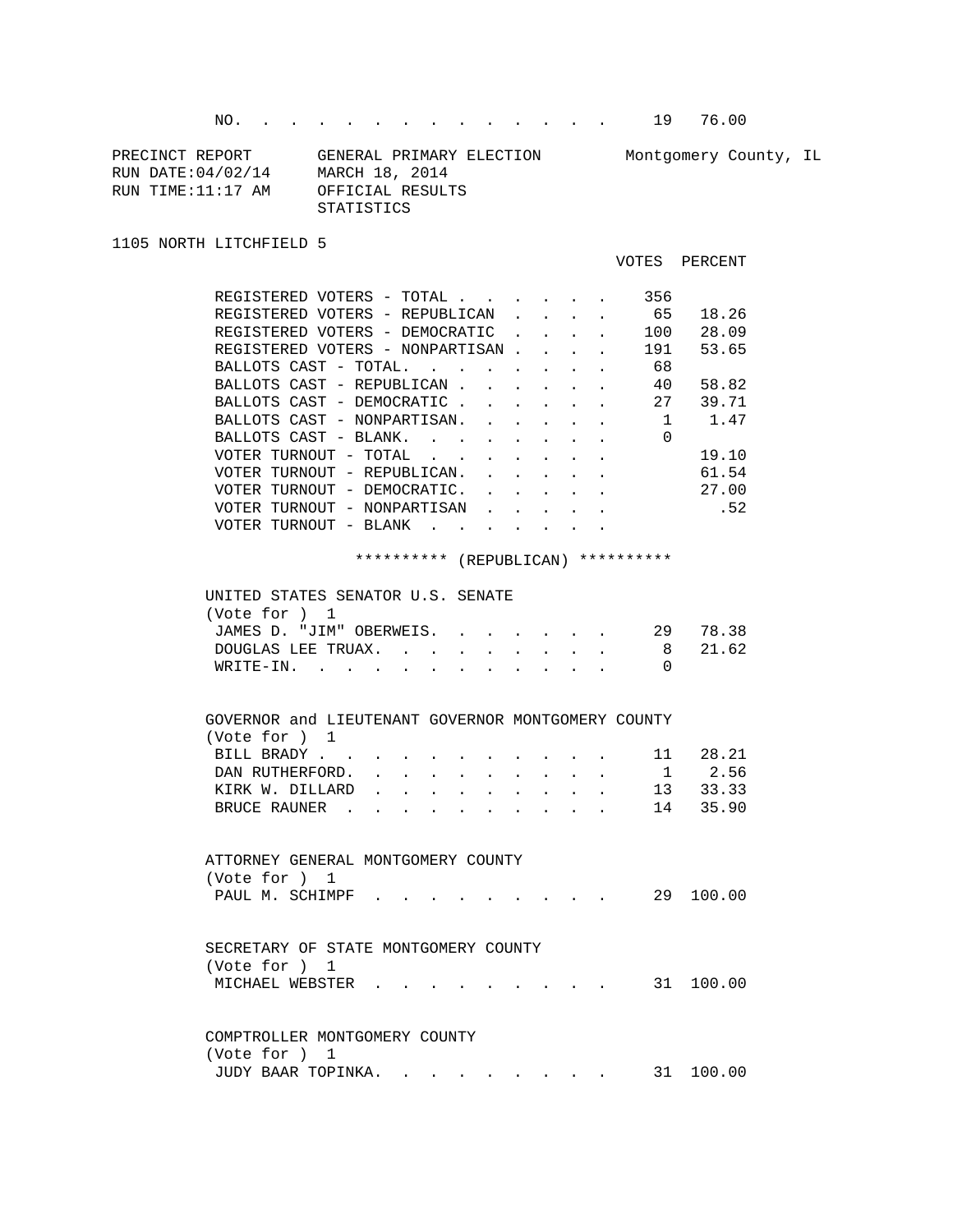TREASURER MONTGOMERY COUNTY (Vote for ) 1 TOM CROSS . . . . . . . . . . . . 16 48.48 BOB GROGAN . . . . . . . . . . . . 17 51.52 REPRESENTATIVE IN CONGRESS FEDERAL CONGRESSIONAL DIST 13 (Vote for ) 1 RODNEY DAVIS . . . . . . . . . . 22 57.89 MICHAEL FIRSCHING. . . . . . . . . 0 ERIKA HAROLD . . . . . . . . . . 16 42.11 SENATOR IN THE 48TH DISTRICT STATE LEG (SENATE) DIST 48 (Vote for ) 1 LINDA LITTLE . . . . . . . . . . 31 100.00 REPRESENTATIVE IN THE GENERAL ASSEMBLY STATE REPRESENTATIVE DIST 95 (Vote for ) 1 WAYNE ARTHUR ROSENTHAL . . . . . . . 36 100.00 COUNTY CLERK MONTGOMERY COUNTY (Vote for ) 1 SANDY LEITHEISER . . . . . . . . . 35 100.00 COUNTY TREASURER MONTGOMERY COUNTY (Vote for ) 1 RONALD D. JENKINS. . . . . . . . . 36 100.00 COUNTY SHERIFF MONTGOMERY COUNTY (Vote for ) 1 JIM VAZZI . . . . . . . . . . . 35 100.00 REGIONAL SUPERINTENDENT OF SCHOOLS (BOND/CHRISTIAN/EFFINGHAM/FAYETTE/MONTGOMERY) (Vote for ) 1 NO CANDIDATE FILED . . . . . . . . 0 COUNTY BOARD MEMBER DISTRICT 7 (Vote for ) 1 ROBERT (BOB) SNEED . . . . . . . . 32 100.00 JUDGE OF THE CIRCUIT COURT JUDICIAL CIRCUIT DISTRICT 4 (Vote for ) 1 MARTIN W. SIEMER . . . . . . . . . . 11 34.38 DEBORAH MCLOCHLIN RILEY. . . . . . . 21 65.63 JUDGE OF THE CIRCUIT COURT JUDICIAL CIRCUIT DISTRICT 4

(Vote for ) 1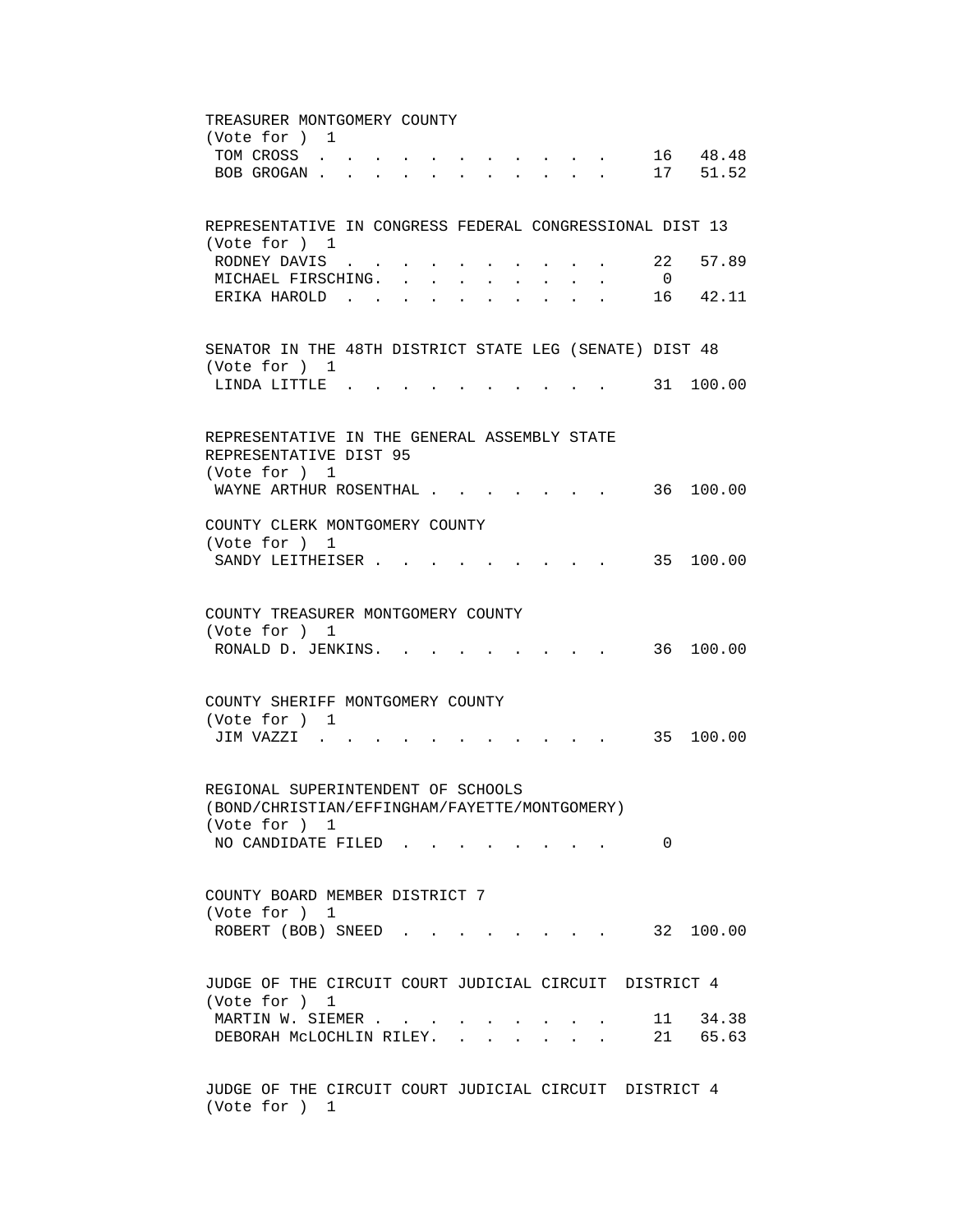| NO CANDIDATE FILED<br>0                                                   |
|---------------------------------------------------------------------------|
| PRECINCT COMMITTEEMAN NORTH LITCHFIELD 5<br>(Vote for ) 1                 |
| NO CANDIDATE FILED.<br>$\Omega$                                           |
| ********** (DEMOCRATIC) **********                                        |
| UNITED STATES SENATOR U.S. SENATE                                         |
| (Vote for ) 1<br>RICHARD J. DURBIN.<br>24 100.00                          |
| GOVERNOR and LIEUTENANT GOVERNOR MONTGOMERY COUNTY                        |
| (Vote for ) 1<br>9 39.13<br>TIO HARDIMAN                                  |
| 14 60.87<br>PAT QUINN.                                                    |
| ATTORNEY GENERAL MONTGOMERY COUNTY                                        |
| (Vote for ) 1                                                             |
| 21 100.00<br>LISA MADIGAN.                                                |
| SECRETARY OF STATE MONTGOMERY COUNTY                                      |
| (Vote for ) 1<br>20 100.00<br>JESSE WHITE.                                |
|                                                                           |
| COMPTROLLER MONTGOMERY COUNTY                                             |
| (Vote for ) 1<br>21 100.00<br>SHEILA SIMON.                               |
|                                                                           |
| TREASURER MONTGOMERY COUNTY                                               |
| (Vote for ) 1<br>MICHAEL W. FRERICHS .<br>21 100.00                       |
|                                                                           |
| REPRESENTATIVE IN CONGRESS FEDERAL CONGRESSIONAL DIST 13<br>(Vote for ) 1 |
| ANN E. CALLIS.<br>13 59.09                                                |
| 27.27<br>GEORGE GOLLIN.<br>6<br>13.64<br>DAVID L. GREEN.<br>$3^{\circ}$   |
|                                                                           |
| STATE CENTRAL COMMITTEEWOMAN MONTGOMERY COUNTY                            |
| (Vote for ) 1<br>JAYNE MAZZOTTI.<br>100.00<br>20                          |
|                                                                           |
| STATE CENTRAL COMMITTEEMAN MONTGOMERY COUNTY                              |
| (Vote for ) 1<br>TERRY REDMAN<br>18 100.00                                |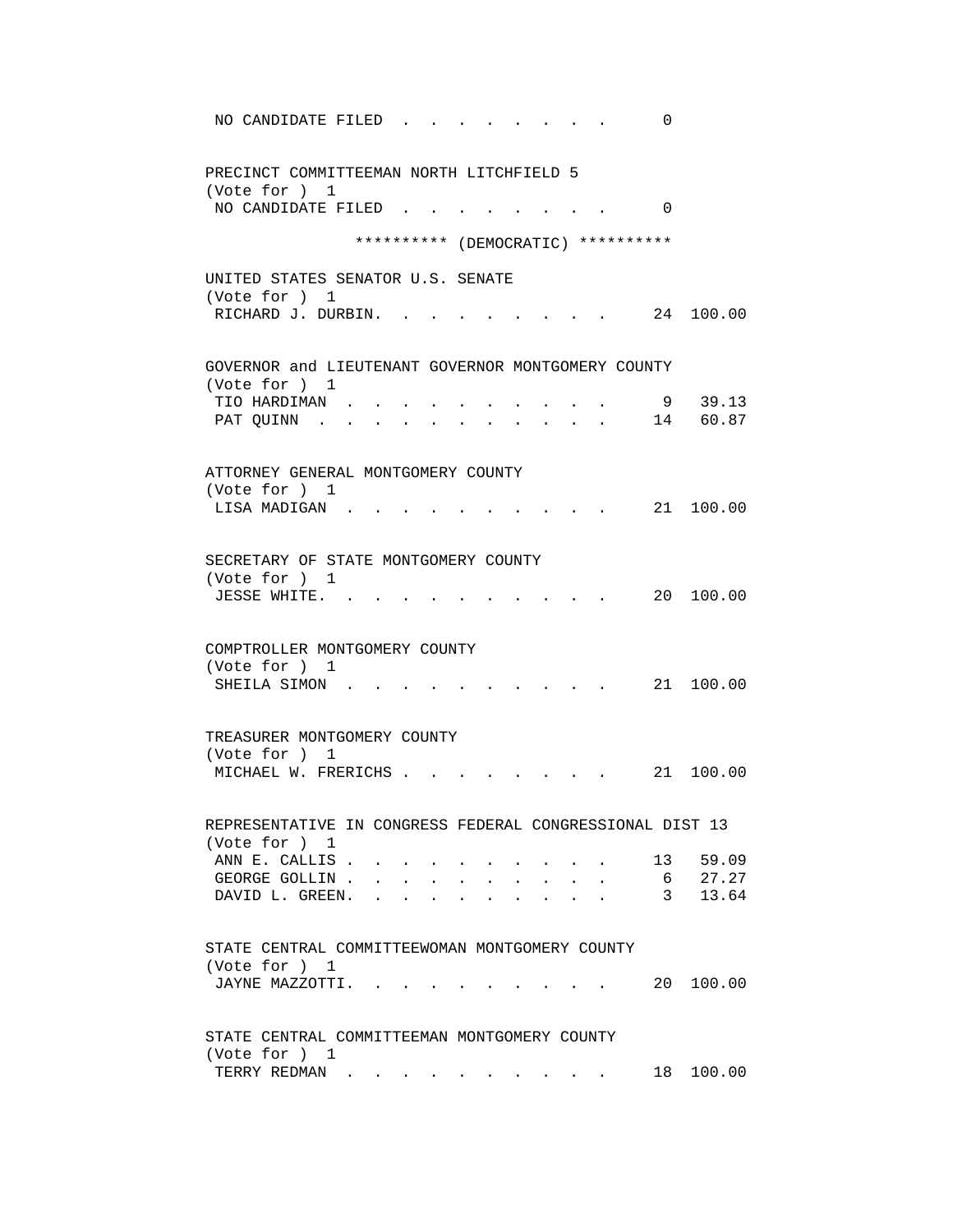SENATOR IN THE 48TH DISTRICT STATE LEG (SENATE) DIST 48 (Vote for ) 1 ANDY MANAR . . . . . . . . . . . . 21 100.00 REPRESENTATIVE IN THE GENERAL ASSEMBLY STATE REPRESENTATIVE DIST 95 (Vote for ) 1 NO CANDIDATE FILED . . . . . . . . 0 COUNTY CLERK MONTGOMERY COUNTY (Vote for ) 1 NO CANDIDATE FILED . . . . . . . . 0 COUNTY TREASURER MONTGOMERY COUNTY (Vote for ) 1 NO CANDIDATE FILED . . . . . . . . 0 COUNTY SHERIFF MONTGOMERY COUNTY (Vote for ) 1 NO CANDIDATE FILED . . . . . . . . 0 REGIONAL SUPERINTENDENT OF SCHOOLS (BOND/CHRISTIAN/EFFINGHAM/FAYETTE/MONTGOMERY) (Vote for ) 1 JULIE WOLLERMAN . . . . . . . . . . 18 100.00 COUNTY BOARD MEMBER DISTRICT 7 (Vote for ) 1 NO CANDIDATE FILED . . . . . . . . 0 JUDGE OF THE CIRCUIT COURT JUDICIAL CIRCUIT DISTRICT 4 (Vote for ) 1 ERICKA SANDERS. . . . . . . . . . 18 100.00 JUDGE OF THE CIRCUIT COURT JUDICIAL CIRCUIT DISTRICT 4 (Vote for ) 1 JAMES L. ROBERTS . . . . . . . . . 21 100.00 PRECINCT COMMITTEEMAN NORTH LITCHFIELD 5 (Vote for ) 1 TED ELIZONDO . . . . . . . . . . 24 100.00 \*\*\*\*\*\*\*\*\*\* (NONPARTISAN) \*\*\*\*\*\*\*\*\*\* CITY OF LITCHFIELD QUESTION (Vote for ) 1 YES . . . . . . . . . . . . . 29 44.62 NO. . . . . . . . . . . . . . 36 55.38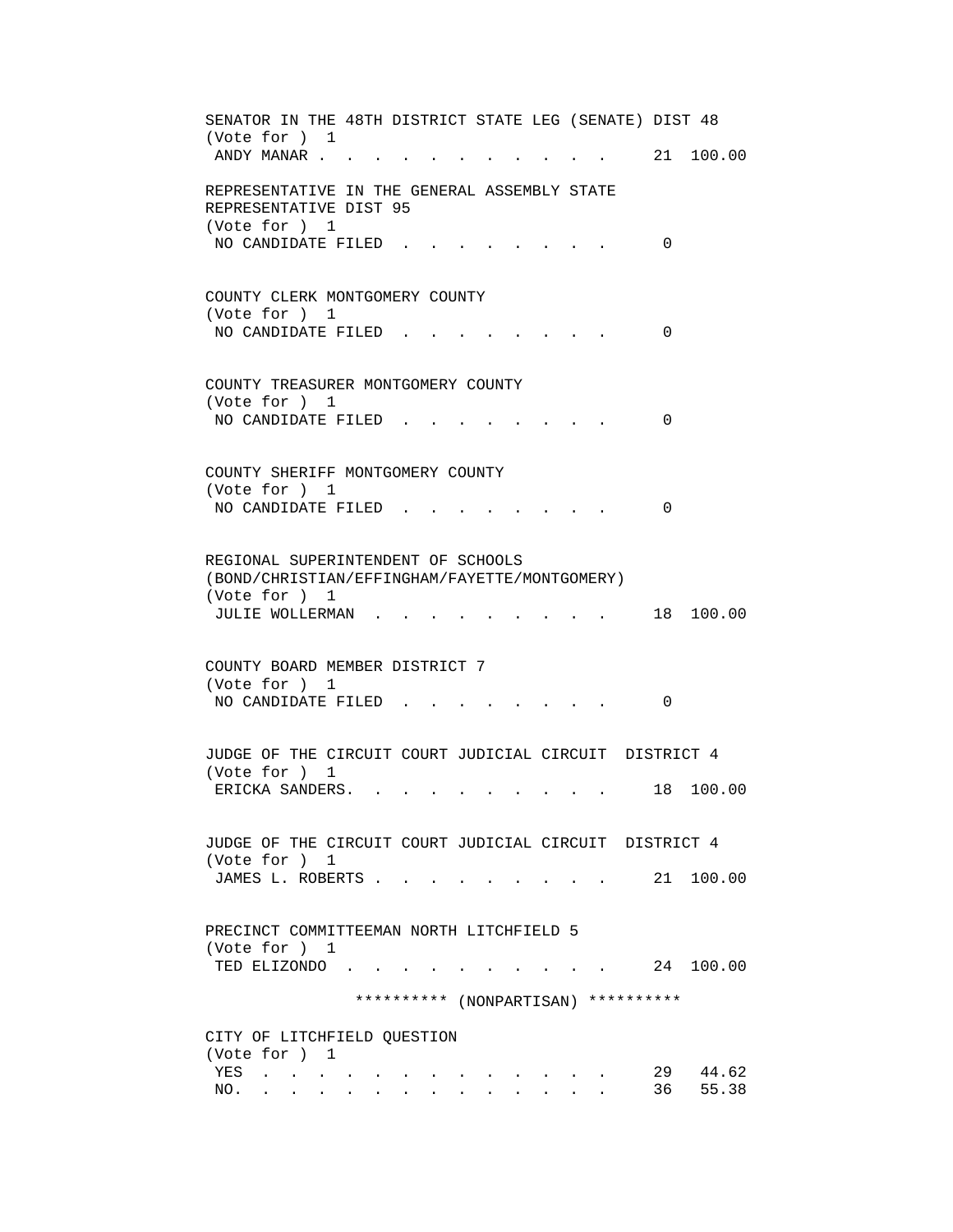| PRECINCT REPORT    | GENERAL PRIMARY ELECTION |
|--------------------|--------------------------|
| RUN DATE: 04/02/14 | MARCH 18, 2014           |
| RUN TIME:11:17 AM  | OFFICIAL RESULTS         |
|                    | STATISTICS               |
|                    |                          |

1106 NORTH LITCHFIELD 6

## VOTES PERCENT

| REGISTERED VOTERS - TOTAL                                                                                                                     |                                      |                                                                  |                           | 762            |                                                                                       |
|-----------------------------------------------------------------------------------------------------------------------------------------------|--------------------------------------|------------------------------------------------------------------|---------------------------|----------------|---------------------------------------------------------------------------------------|
| REGISTERED VOTERS - REPUBLICAN                                                                                                                |                                      |                                                                  |                           | $\sim 200$     | 26.25                                                                                 |
| REGISTERED VOTERS - DEMOCRATIC                                                                                                                |                                      |                                                                  | $\ddot{\phantom{0}}$      | 152            | 19.95                                                                                 |
| REGISTERED VOTERS - NONPARTISAN.                                                                                                              |                                      | $\mathbf{r}$                                                     |                           | 410            | 53.81                                                                                 |
| BALLOTS CAST - TOTAL.                                                                                                                         |                                      | $\mathcal{L}^{\text{max}}$                                       | $\mathbf{L} = \mathbf{L}$ | 140            |                                                                                       |
|                                                                                                                                               |                                      |                                                                  |                           |                |                                                                                       |
| BALLOTS CAST - REPUBLICAN 99                                                                                                                  |                                      |                                                                  |                           |                | 70.71                                                                                 |
| BALLOTS CAST - DEMOCRATIC 34 24.29                                                                                                            |                                      |                                                                  |                           |                |                                                                                       |
| BALLOTS CAST - NONPARTISAN. .                                                                                                                 |                                      | $\mathbf{r} = \mathbf{r} + \mathbf{r} + \mathbf{r} + \mathbf{r}$ |                           |                | 7 5.00                                                                                |
| BALLOTS CAST - BLANK.                                                                                                                         | $\ddotsc$                            | <b>All Carl Adams</b>                                            |                           | $\Omega$       |                                                                                       |
| VOTER TURNOUT - TOTAL<br>$\sim$                                                                                                               |                                      | $\sim$ 100 $\pm$                                                 |                           |                | 18.37                                                                                 |
| VOTER TURNOUT - REPUBLICAN.                                                                                                                   |                                      |                                                                  |                           |                | 49.50                                                                                 |
| VOTER TURNOUT - DEMOCRATIC.                                                                                                                   |                                      |                                                                  |                           |                | 22.37                                                                                 |
| VOTER TURNOUT - NONPARTISAN                                                                                                                   |                                      |                                                                  |                           |                | 1.71                                                                                  |
| VOTER TURNOUT - BLANK                                                                                                                         | $\mathbf{L} = \mathbf{L} \mathbf{L}$ | $\sim$                                                           |                           |                |                                                                                       |
|                                                                                                                                               |                                      |                                                                  |                           |                |                                                                                       |
| ********** (REPUBLICAN) **********                                                                                                            |                                      |                                                                  |                           |                |                                                                                       |
|                                                                                                                                               |                                      |                                                                  |                           |                |                                                                                       |
| UNITED STATES SENATOR U.S. SENATE                                                                                                             |                                      |                                                                  |                           |                |                                                                                       |
| (Vote for ) 1                                                                                                                                 |                                      |                                                                  |                           |                |                                                                                       |
| JAMES D. "JIM" OBERWEIS. .                                                                                                                    |                                      |                                                                  |                           |                | 66 78.57                                                                              |
| DOUGLAS LEE TRUAX.                                                                                                                            |                                      |                                                                  |                           |                | 18 21.43                                                                              |
|                                                                                                                                               |                                      |                                                                  |                           |                |                                                                                       |
| WRITE-IN.                                                                                                                                     |                                      |                                                                  |                           | $\overline{0}$ |                                                                                       |
|                                                                                                                                               |                                      |                                                                  |                           |                |                                                                                       |
|                                                                                                                                               |                                      |                                                                  |                           |                |                                                                                       |
|                                                                                                                                               |                                      |                                                                  |                           |                |                                                                                       |
| GOVERNOR and LIEUTENANT GOVERNOR MONTGOMERY COUNTY                                                                                            |                                      |                                                                  |                           |                |                                                                                       |
| (Vote for ) 1                                                                                                                                 |                                      |                                                                  |                           |                |                                                                                       |
| BILL BRADY                                                                                                                                    |                                      |                                                                  |                           | $\cdot$ 18     | 18.56                                                                                 |
| DAN RUTHERFORD.<br>$\ddot{\phantom{a}}$<br>$\ddot{\phantom{0}}$<br>$\mathbf{A}^{(1)}$ and $\mathbf{A}^{(2)}$ and<br>$\mathbf{L}^{\text{max}}$ | $\bullet$ .                          |                                                                  |                           |                |                                                                                       |
| KIRK W. DILLARD                                                                                                                               |                                      |                                                                  |                           |                | $\begin{array}{ccccccccc}\n\cdot & \cdot & \cdot & \cdot & 11 & 11.34 \\ \end{array}$ |
| BRUCE RAUNER.                                                                                                                                 |                                      |                                                                  |                           |                | 45 46.39<br>23 23.71                                                                  |
|                                                                                                                                               |                                      |                                                                  |                           |                |                                                                                       |
|                                                                                                                                               |                                      |                                                                  |                           |                |                                                                                       |
|                                                                                                                                               |                                      |                                                                  |                           |                |                                                                                       |
| ATTORNEY GENERAL MONTGOMERY COUNTY                                                                                                            |                                      |                                                                  |                           |                |                                                                                       |
| (Vote for ) 1                                                                                                                                 |                                      |                                                                  |                           |                |                                                                                       |
| PAUL M. SCHIMPF.                                                                                                                              |                                      |                                                                  |                           |                |                                                                                       |
|                                                                                                                                               |                                      |                                                                  |                           |                |                                                                                       |
|                                                                                                                                               |                                      |                                                                  |                           |                |                                                                                       |
| SECRETARY OF STATE MONTGOMERY COUNTY                                                                                                          |                                      |                                                                  |                           |                |                                                                                       |
| (Vote for ) 1                                                                                                                                 |                                      |                                                                  |                           |                |                                                                                       |
| MICHAEL WEBSTER .                                                                                                                             |                                      |                                                                  |                           |                | 74 100.00                                                                             |
|                                                                                                                                               |                                      |                                                                  |                           |                |                                                                                       |
|                                                                                                                                               |                                      |                                                                  |                           |                |                                                                                       |
| COMPTROLLER MONTGOMERY COUNTY                                                                                                                 |                                      |                                                                  |                           |                |                                                                                       |
| (Vote for ) 1                                                                                                                                 |                                      |                                                                  |                           |                |                                                                                       |
| JUDY BAAR TOPINKA.                                                                                                                            |                                      |                                                                  |                           |                | 81 100.00                                                                             |
|                                                                                                                                               |                                      |                                                                  |                           |                |                                                                                       |

 TREASURER MONTGOMERY COUNTY (Vote for ) 1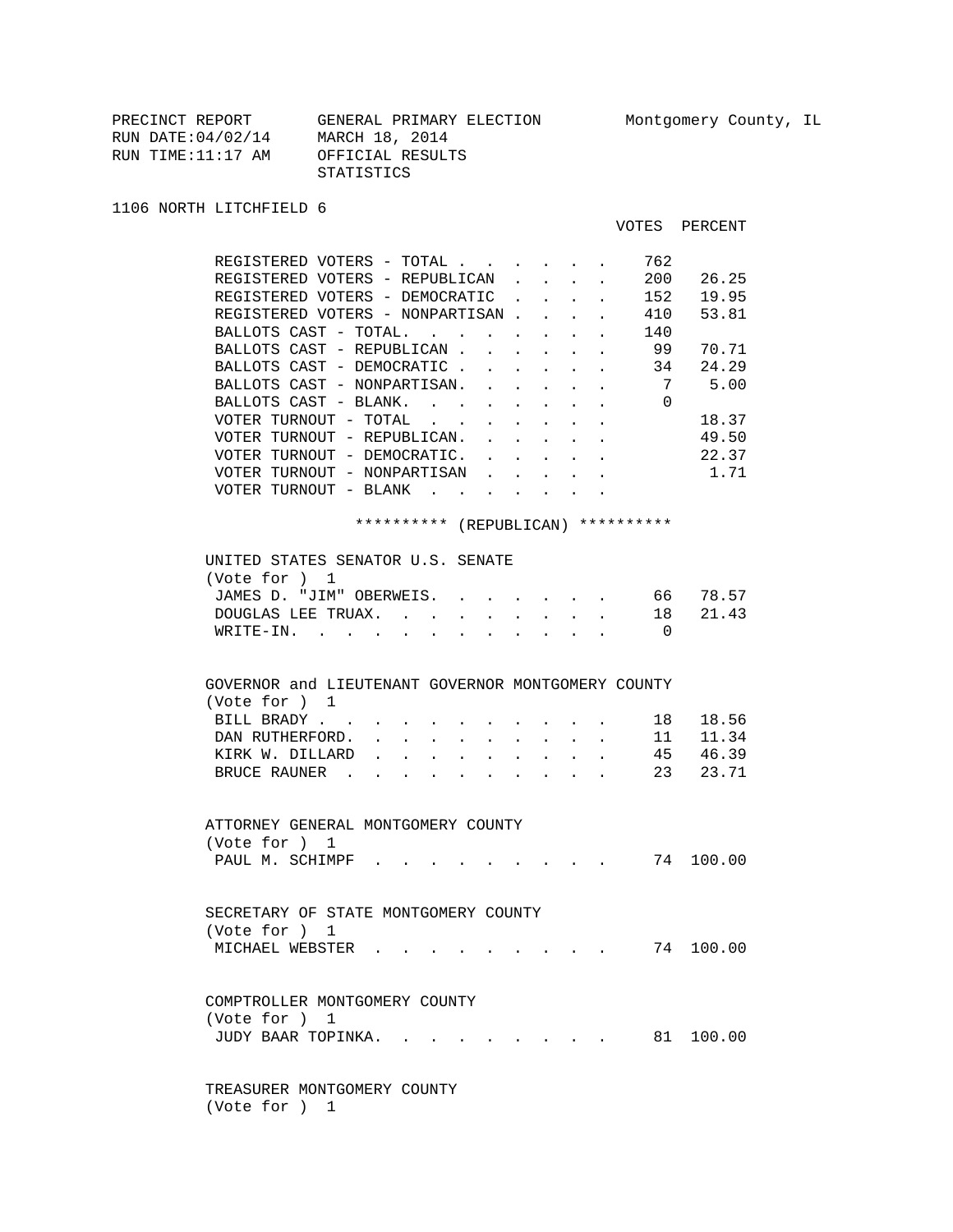| 42<br>58.33<br>TOM CROSS<br>30 41.67<br>BOB GROGAN.<br>$\mathbf{r}$ $\mathbf{r}$        |  |
|-----------------------------------------------------------------------------------------|--|
| REPRESENTATIVE IN CONGRESS FEDERAL CONGRESSIONAL DIST 13<br>(Vote for ) 1               |  |
| RODNEY DAVIS<br>68 -<br>71.58                                                           |  |
| $\overline{\mathbf{3}}$<br>3.16<br>MICHAEL FIRSCHING.<br>$\sim$                         |  |
| 24 25.26<br>ERIKA HAROLD.                                                               |  |
| SENATOR IN THE 48TH DISTRICT STATE LEG (SENATE) DIST 48<br>(Vote for ) 1                |  |
| 76<br>LINDA LITTLE.<br>100.00                                                           |  |
| REPRESENTATIVE IN THE GENERAL ASSEMBLY STATE<br>REPRESENTATIVE DIST 95<br>(Vote for ) 1 |  |
| WAYNE ARTHUR ROSENTHAL<br>88 100.00                                                     |  |
| COUNTY CLERK MONTGOMERY COUNTY<br>(Vote for ) 1                                         |  |
| 86 100.00<br>SANDY LEITHEISER                                                           |  |
| COUNTY TREASURER MONTGOMERY COUNTY<br>(Vote for ) 1<br>RONALD D. JENKINS. .<br>86       |  |
| 100.00                                                                                  |  |
| COUNTY SHERIFF MONTGOMERY COUNTY                                                        |  |
| (Vote for ) 1<br>JIM VAZZI .<br>82 100.00                                               |  |
| REGIONAL SUPERINTENDENT OF SCHOOLS<br>(BOND/CHRISTIAN/EFFINGHAM/FAYETTE/MONTGOMERY)     |  |
| (Vote for ) 1                                                                           |  |
| NO CANDIDATE FILED<br>0                                                                 |  |
| COUNTY BOARD MEMBER DISTRICT 7                                                          |  |
| (Vote for ) 1<br>$\cdot$ 91 100.00<br>ROBERT (BOB) SNEED.                               |  |
| JUDGE OF THE CIRCUIT COURT JUDICIAL CIRCUIT DISTRICT 4<br>(Vote for ) 1                 |  |
| 46 61.33<br>MARTIN W. SIEMER<br>29 38.67<br>DEBORAH MCLOCHLIN RILEY.                    |  |
| JUDGE OF THE CIRCUIT COURT JUDICIAL CIRCUIT DISTRICT 4<br>(Vote for ) 1                 |  |
| NO CANDIDATE FILED<br>0                                                                 |  |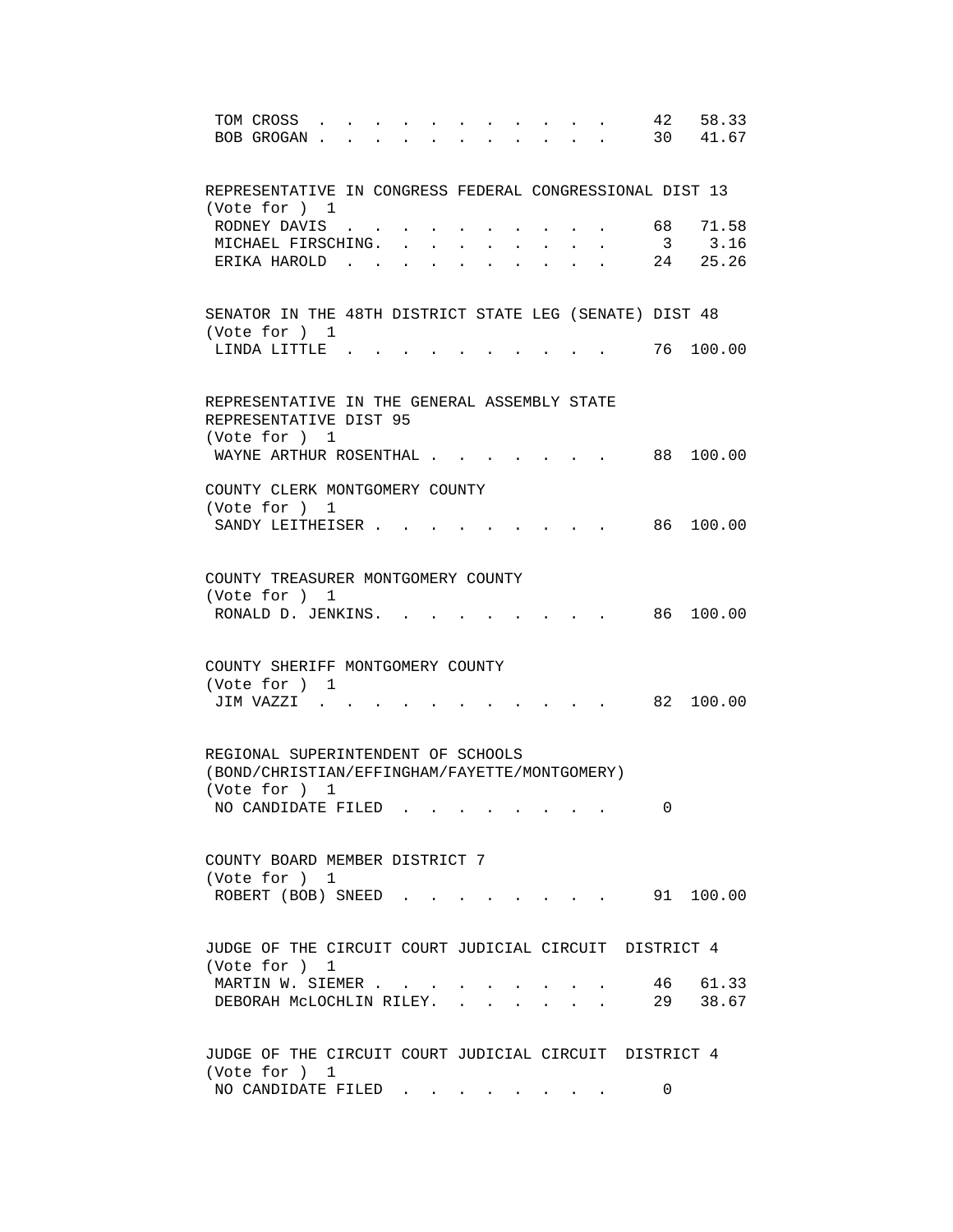PRECINCT COMMITTEEMAN NORTH LITCHFIELD 6 (Vote for ) 1 NO CANDIDATE FILED . . . . . . . . 0 \*\*\*\*\*\*\*\*\*\* (DEMOCRATIC) \*\*\*\*\*\*\*\*\*\* UNITED STATES SENATOR U.S. SENATE (Vote for ) 1 RICHARD J. DURBIN. . . . . . . . . 28 100.00 GOVERNOR and LIEUTENANT GOVERNOR MONTGOMERY COUNTY (Vote for ) 1 TIO HARDIMAN . . . . . . . . . . 16 53.33 PAT QUINN . . . . . . . . . . . 14 46.67 ATTORNEY GENERAL MONTGOMERY COUNTY (Vote for ) 1 LISA MADIGAN . . . . . . . . . . 29 100.00 SECRETARY OF STATE MONTGOMERY COUNTY (Vote for ) 1 JESSE WHITE. . . . . . . . . . . 32 100.00 COMPTROLLER MONTGOMERY COUNTY (Vote for ) 1 SHEILA SIMON . . . . . . . . . . 28 100.00 TREASURER MONTGOMERY COUNTY (Vote for ) 1 MICHAEL W. FRERICHS . . . . . . . . 26 100.00 REPRESENTATIVE IN CONGRESS FEDERAL CONGRESSIONAL DIST 13 (Vote for ) 1 ANN E. CALLIS . . . . . . . . . . 14 45.16 GEORGE GOLLIN . . . . . . . . . . . 9 29.03 DAVID L. GREEN. . . . . . . . . . 8 25.81 STATE CENTRAL COMMITTEEWOMAN MONTGOMERY COUNTY (Vote for ) 1 JAYNE MAZZOTTI. . . . . . . . . . 27 100.00 STATE CENTRAL COMMITTEEMAN MONTGOMERY COUNTY (Vote for ) 1 TERRY REDMAN . . . . . . . . . . . 25 100.00 SENATOR IN THE 48TH DISTRICT STATE LEG (SENATE) DIST 48 (Vote for ) 1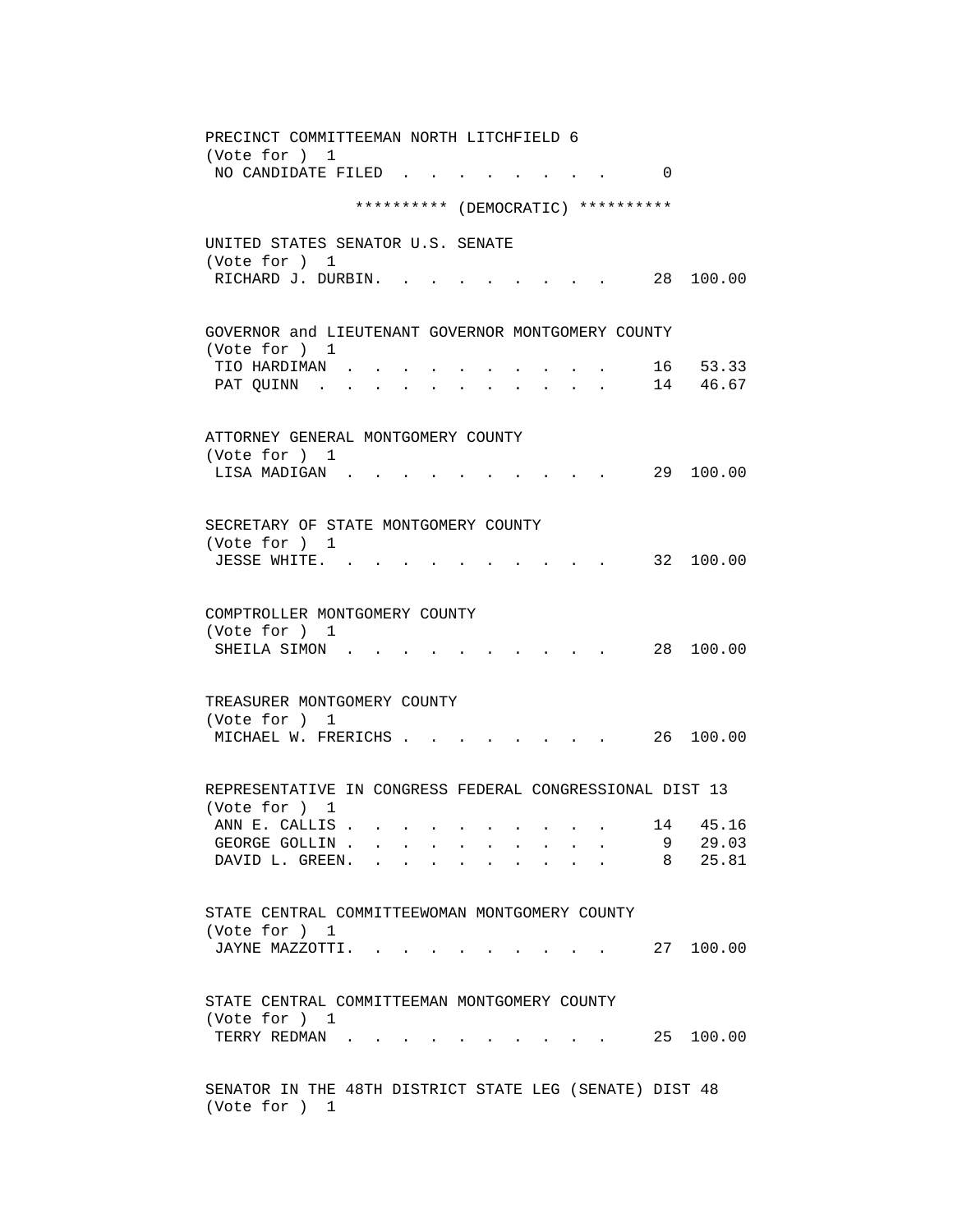| ANDY MANAR 31 100.00                                                                                                                                                                                                                                                                      |                     |                       |  |  |  |  |  |
|-------------------------------------------------------------------------------------------------------------------------------------------------------------------------------------------------------------------------------------------------------------------------------------------|---------------------|-----------------------|--|--|--|--|--|
| REPRESENTATIVE IN THE GENERAL ASSEMBLY STATE<br>REPRESENTATIVE DIST 95                                                                                                                                                                                                                    |                     |                       |  |  |  |  |  |
| (Vote for ) 1                                                                                                                                                                                                                                                                             |                     |                       |  |  |  |  |  |
| NO CANDIDATE FILED                                                                                                                                                                                                                                                                        | $\Omega$            |                       |  |  |  |  |  |
| COUNTY CLERK MONTGOMERY COUNTY<br>(Vote for ) 1                                                                                                                                                                                                                                           |                     |                       |  |  |  |  |  |
| NO CANDIDATE FILED                                                                                                                                                                                                                                                                        | $\Omega$            |                       |  |  |  |  |  |
| COUNTY TREASURER MONTGOMERY COUNTY                                                                                                                                                                                                                                                        |                     |                       |  |  |  |  |  |
| (Vote for ) 1<br>NO CANDIDATE FILED<br>$\mathbf{r} = \mathbf{r}$ , where $\mathbf{r} = \mathbf{r}$                                                                                                                                                                                        | 0                   |                       |  |  |  |  |  |
|                                                                                                                                                                                                                                                                                           |                     |                       |  |  |  |  |  |
| COUNTY SHERIFF MONTGOMERY COUNTY                                                                                                                                                                                                                                                          |                     |                       |  |  |  |  |  |
| (Vote for ) 1<br>NO CANDIDATE FILED.                                                                                                                                                                                                                                                      | 0                   |                       |  |  |  |  |  |
|                                                                                                                                                                                                                                                                                           |                     |                       |  |  |  |  |  |
| REGIONAL SUPERINTENDENT OF SCHOOLS                                                                                                                                                                                                                                                        |                     |                       |  |  |  |  |  |
| (BOND/CHRISTIAN/EFFINGHAM/FAYETTE/MONTGOMERY)<br>(Vote for ) 1                                                                                                                                                                                                                            |                     |                       |  |  |  |  |  |
| JULIE WOLLERMAN                                                                                                                                                                                                                                                                           |                     | 25 100.00             |  |  |  |  |  |
| COUNTY BOARD MEMBER DISTRICT 7                                                                                                                                                                                                                                                            |                     |                       |  |  |  |  |  |
| (Vote for ) 1<br>NO CANDIDATE FILED.                                                                                                                                                                                                                                                      | 0                   |                       |  |  |  |  |  |
| JUDGE OF THE CIRCUIT COURT JUDICIAL CIRCUIT DISTRICT 4                                                                                                                                                                                                                                    |                     |                       |  |  |  |  |  |
| (Vote for ) 1                                                                                                                                                                                                                                                                             |                     |                       |  |  |  |  |  |
| ERICKA SANDERS.                                                                                                                                                                                                                                                                           | $\cdot$ . 27 100.00 |                       |  |  |  |  |  |
| JUDGE OF THE CIRCUIT COURT JUDICIAL CIRCUIT DISTRICT 4                                                                                                                                                                                                                                    |                     |                       |  |  |  |  |  |
| (Vote for ) 1<br>JAMES L. ROBERTS                                                                                                                                                                                                                                                         |                     | 28 100.00             |  |  |  |  |  |
|                                                                                                                                                                                                                                                                                           |                     |                       |  |  |  |  |  |
| PRECINCT COMMITTEEMAN NORTH LITCHFIELD 6                                                                                                                                                                                                                                                  |                     |                       |  |  |  |  |  |
| (Vote for ) 1<br>CHUCK NAPIER 29 100.00                                                                                                                                                                                                                                                   |                     |                       |  |  |  |  |  |
| ********** (NONPARTISAN) **********                                                                                                                                                                                                                                                       |                     |                       |  |  |  |  |  |
| CITY OF LITCHFIELD QUESTION                                                                                                                                                                                                                                                               |                     |                       |  |  |  |  |  |
| (Vote for ) 1                                                                                                                                                                                                                                                                             |                     |                       |  |  |  |  |  |
| YES                                                                                                                                                                                                                                                                                       |                     | 53 43.09              |  |  |  |  |  |
| NO. .<br>$\mathbf{r}$ , $\mathbf{r}$ , $\mathbf{r}$<br>$\mathbf{A}$ and $\mathbf{A}$<br><b>All Card Control</b><br>$\bullet$ . In the case of the $\bullet$<br>$\bullet$ .<br><br><br><br><br><br><br><br><br><br><br><br><br>$\bullet$ .<br><br><br><br><br><br><br><br><br><br><br><br> | 70                  | 56.91                 |  |  |  |  |  |
| PRECINCT REPORT<br>GENERAL PRIMARY ELECTION<br>RUN DATE: 04/02/14 MARCH 18, 2014                                                                                                                                                                                                          |                     | Montgomery County, IL |  |  |  |  |  |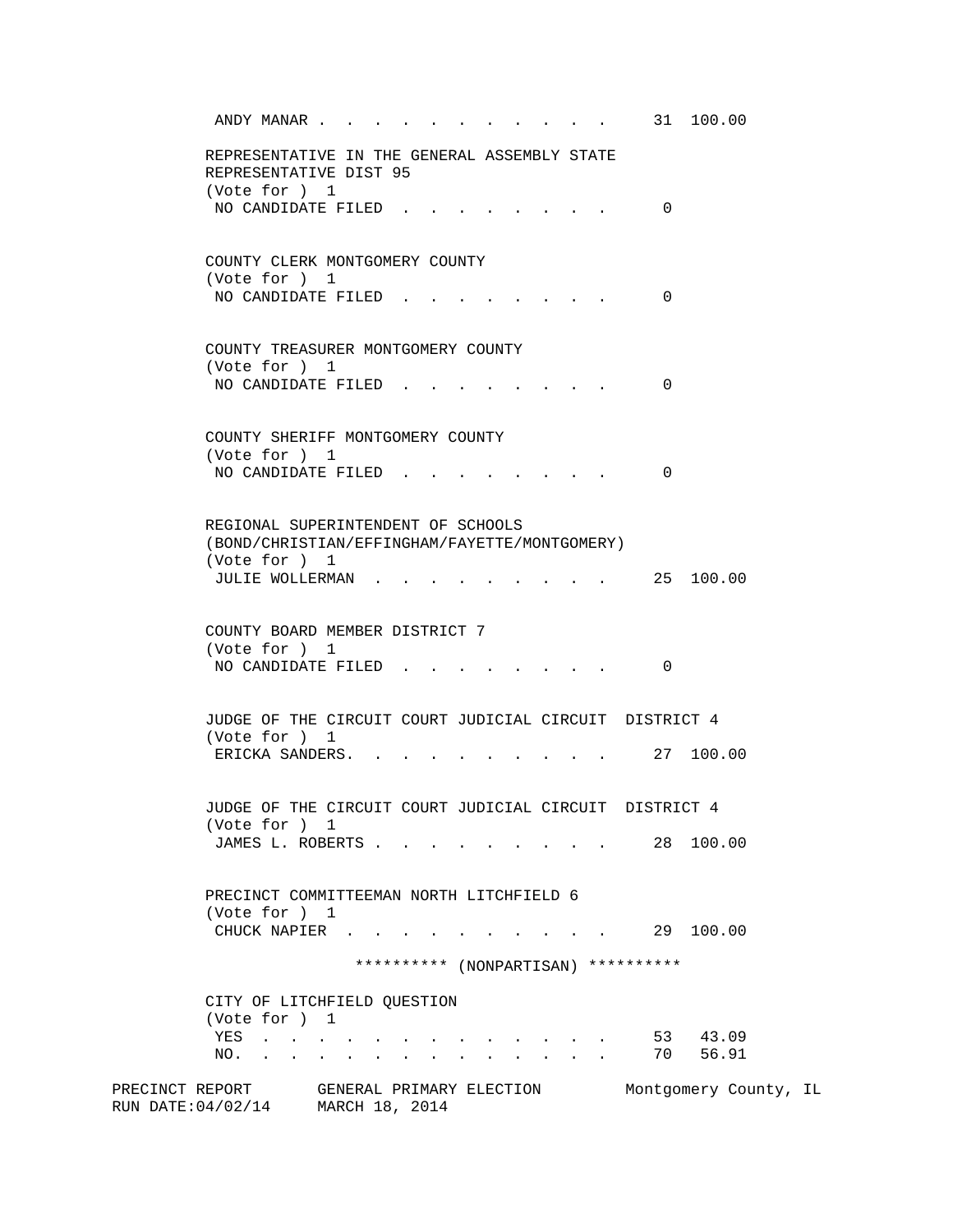## 1201 PITMAN

|                                                                                                           |                                            |                                        |                                                           |                | VOTES PERCENT     |  |
|-----------------------------------------------------------------------------------------------------------|--------------------------------------------|----------------------------------------|-----------------------------------------------------------|----------------|-------------------|--|
| REGISTERED VOTERS - TOTAL                                                                                 |                                            |                                        |                                                           | 304            |                   |  |
| REGISTERED VOTERS - REPUBLICAN                                                                            |                                            | $\mathbf{L} = \mathbf{L} \mathbf{L}$   | $\sim$                                                    | 94             | 30.92             |  |
| REGISTERED VOTERS - DEMOCRATIC                                                                            |                                            | <b>Service Control</b>                 |                                                           | 80             | 26.32             |  |
| REGISTERED VOTERS - NONPARTISAN                                                                           |                                            |                                        |                                                           | 130            | 42.76             |  |
| BALLOTS CAST - TOTAL.                                                                                     |                                            |                                        |                                                           | 139            |                   |  |
| BALLOTS CAST - REPUBLICAN                                                                                 |                                            |                                        |                                                           | 75             | 53.96             |  |
| BALLOTS CAST - DEMOCRATIC                                                                                 |                                            |                                        | <b>All Card Control</b>                                   | 40             | 28.78             |  |
| BALLOTS CAST - NONPARTISAN.                                                                               |                                            | $\sim$ 100 $\pm$                       | $\mathbf{z} = \mathbf{z} + \mathbf{z}$ . The $\mathbf{z}$ | 24             | 17.27             |  |
| BALLOTS CAST - BLANK.                                                                                     |                                            |                                        |                                                           | $\overline{0}$ |                   |  |
| VOTER TURNOUT - TOTAL                                                                                     |                                            |                                        |                                                           |                | 45.72             |  |
| VOTER TURNOUT - REPUBLICAN.<br>$\sim$                                                                     | $\sim$                                     |                                        |                                                           |                | 79.79             |  |
| VOTER TURNOUT - DEMOCRATIC.                                                                               | $\sim$ $\sim$ $\sim$                       | $\sim$                                 | $\sim$<br>$\mathbf{L}$                                    |                | 50.00             |  |
| VOTER TURNOUT - NONPARTISAN                                                                               |                                            |                                        |                                                           |                | 18.46             |  |
| VOTER TURNOUT - BLANK                                                                                     |                                            |                                        |                                                           |                |                   |  |
| ********** (REPUBLICAN) **********                                                                        |                                            |                                        |                                                           |                |                   |  |
|                                                                                                           |                                            |                                        |                                                           |                |                   |  |
| UNITED STATES SENATOR U.S. SENATE                                                                         |                                            |                                        |                                                           |                |                   |  |
| (Vote for ) 1                                                                                             |                                            |                                        |                                                           |                |                   |  |
| JAMES D. "JIM" OBERWEIS.                                                                                  |                                            |                                        |                                                           | 51             | 76.12             |  |
| DOUGLAS LEE TRUAX.<br>$\mathbf{r} = \mathbf{r} + \mathbf{r} + \mathbf{r} + \mathbf{r} + \mathbf{r}$       |                                            |                                        |                                                           | 16             | 23.88             |  |
| WRITE-IN.                                                                                                 |                                            |                                        |                                                           | $\overline{0}$ |                   |  |
| GOVERNOR and LIEUTENANT GOVERNOR MONTGOMERY COUNTY<br>(Vote for ) 1                                       |                                            |                                        |                                                           |                |                   |  |
| BILL BRADY                                                                                                |                                            |                                        |                                                           | 10             | 13.70             |  |
| DAN RUTHERFORD.<br>and a strategic state                                                                  | $\mathbf{r} = \mathbf{r} \cdot \mathbf{r}$ | $\mathbf{r} = \mathbf{r} + \mathbf{r}$ |                                                           | 8              | 10.96<br>45 61.64 |  |
| KIRK W. DILLARD                                                                                           |                                            |                                        |                                                           |                |                   |  |
| BRUCE RAUNER .<br>$\sim$<br><b>Contract Contract</b><br>$\mathbf{r}$ $\mathbf{r}$<br>$\ddot{\phantom{a}}$ | $\sim$                                     | $\mathbf{L}$                           |                                                           | 10             | 13.70             |  |
|                                                                                                           |                                            |                                        |                                                           |                |                   |  |
| ATTORNEY GENERAL MONTGOMERY COUNTY<br>(Vote for ) 1                                                       |                                            |                                        |                                                           |                |                   |  |
| PAUL M. SCHIMPF .                                                                                         |                                            |                                        |                                                           |                | . 56 100.00       |  |
|                                                                                                           |                                            |                                        |                                                           |                |                   |  |
| SECRETARY OF STATE MONTGOMERY COUNTY                                                                      |                                            |                                        |                                                           |                |                   |  |
| (Vote for ) 1                                                                                             |                                            |                                        |                                                           |                |                   |  |
| MICHAEL WEBSTER                                                                                           |                                            |                                        |                                                           |                | 56 100.00         |  |
|                                                                                                           |                                            |                                        |                                                           |                |                   |  |
| COMPTROLLER MONTGOMERY COUNTY                                                                             |                                            |                                        |                                                           |                |                   |  |
| (Vote for ) 1                                                                                             |                                            |                                        |                                                           |                |                   |  |
| JUDY BAAR TOPINKA. .                                                                                      |                                            |                                        |                                                           |                | 69 100.00         |  |
|                                                                                                           |                                            |                                        |                                                           |                |                   |  |
| TREASURER MONTGOMERY COUNTY                                                                               |                                            |                                        |                                                           |                |                   |  |
| (Vote for ) 1                                                                                             |                                            |                                        |                                                           |                |                   |  |
| TOM CROSS                                                                                                 |                                            |                                        |                                                           | 36             | 63.16             |  |
|                                                                                                           |                                            |                                        |                                                           |                |                   |  |

BOB GROGAN . . . . . . . . . . . 21 36.84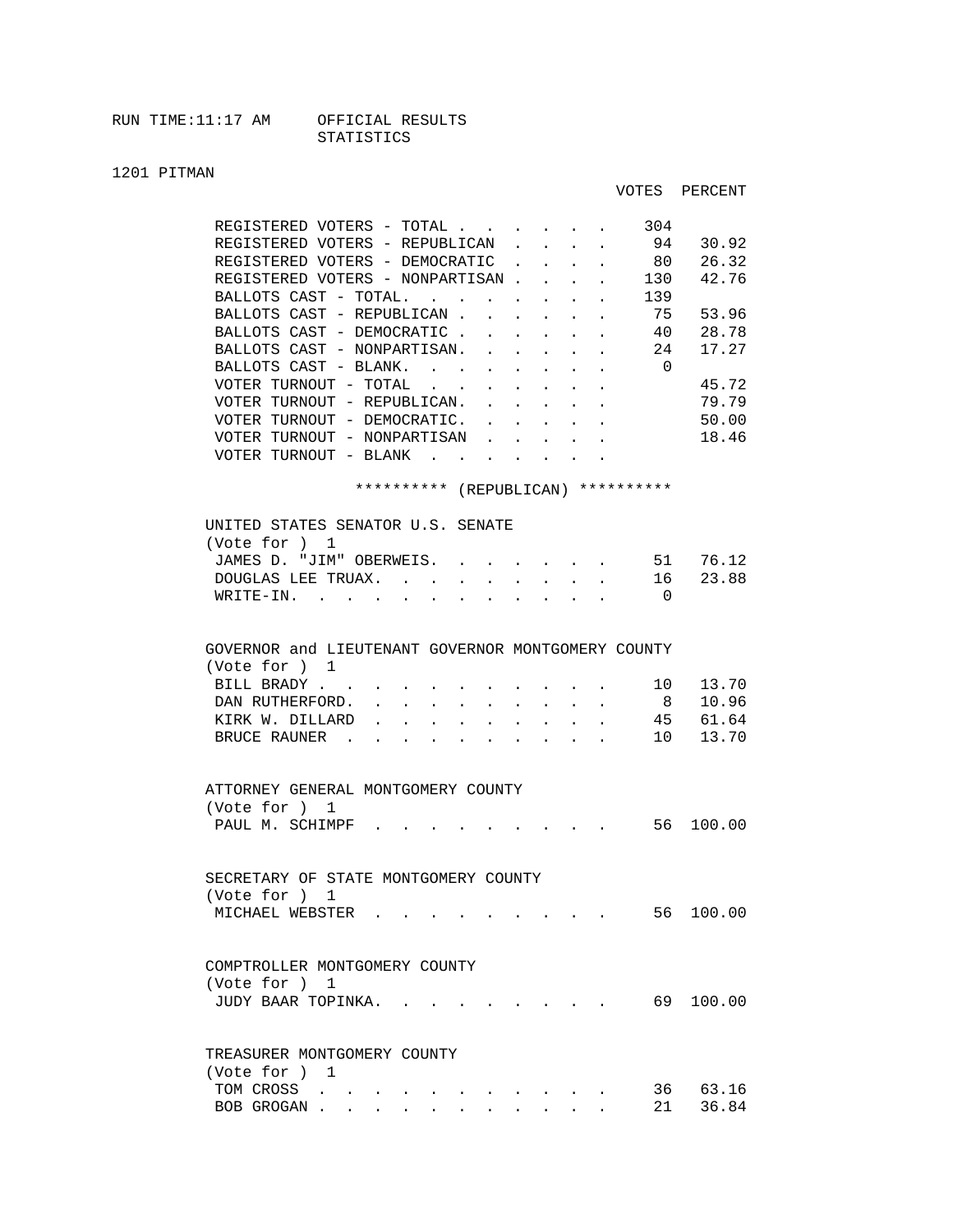| REPRESENTATIVE IN CONGRESS FEDERAL CONGRESSIONAL DIST 13<br>(Vote for ) 1                                                |
|--------------------------------------------------------------------------------------------------------------------------|
| RODNEY DAVIS<br>51<br>71.83                                                                                              |
| 5 7.04<br>MICHAEL FIRSCHING.<br>$\mathbf{L}^{\text{max}}$ , and $\mathbf{L}^{\text{max}}$                                |
| 15 21.13<br>ERIKA HAROLD<br><b>Professor Control</b> Control Control Control<br>$\mathbf{z} = \mathbf{z} + \mathbf{z}$ . |
|                                                                                                                          |
|                                                                                                                          |
| SENATOR IN THE 48TH DISTRICT STATE LEG (SENATE) DIST 48<br>(Vote for ) 1                                                 |
| 53 100.00<br>LINDA LITTLE.                                                                                               |
|                                                                                                                          |
|                                                                                                                          |
| REPRESENTATIVE IN THE GENERAL ASSEMBLY STATE                                                                             |
| REPRESENTATIVE DIST 95<br>(Vote for ) 1                                                                                  |
| WAYNE ARTHUR ROSENTHAL<br>71 100.00                                                                                      |
|                                                                                                                          |
| COUNTY CLERK MONTGOMERY COUNTY                                                                                           |
| (Vote for ) 1                                                                                                            |
| 63 100.00<br>SANDY LEITHEISER.                                                                                           |
|                                                                                                                          |
| COUNTY TREASURER MONTGOMERY COUNTY                                                                                       |
| (Vote for ) 1                                                                                                            |
| RONALD D. JENKINS.<br>66 100.00                                                                                          |
|                                                                                                                          |
| COUNTY SHERIFF MONTGOMERY COUNTY                                                                                         |
| (Vote for ) 1                                                                                                            |
| 68<br>100.00<br>JIM VAZZI                                                                                                |
|                                                                                                                          |
|                                                                                                                          |
| REGIONAL SUPERINTENDENT OF SCHOOLS<br>(BOND/CHRISTIAN/EFFINGHAM/FAYETTE/MONTGOMERY)                                      |
| (Vote for ) 1                                                                                                            |
| NO CANDIDATE FILED<br>0                                                                                                  |
|                                                                                                                          |
|                                                                                                                          |
| COUNTY BOARD MEMBER DISTRICT 1                                                                                           |
| (Vote for ) 1<br>MEGAN I. BEELER 66<br>100.00                                                                            |
|                                                                                                                          |
|                                                                                                                          |
| JUDGE OF THE CIRCUIT COURT JUDICIAL CIRCUIT DISTRICT 4                                                                   |
| (Vote for ) 1                                                                                                            |
| 28 52.83<br>MARTIN W. SIEMER                                                                                             |
| $\cdot$ $\cdot$ 25 47.17<br>DEBORAH MCLOCHLIN RILEY.<br>$\mathbf{r}$                                                     |
|                                                                                                                          |
| JUDGE OF THE CIRCUIT COURT JUDICIAL CIRCUIT DISTRICT 4                                                                   |
| (Vote for ) 1                                                                                                            |
| NO CANDIDATE FILED.<br>0                                                                                                 |
|                                                                                                                          |

PRECINCT COMMITTEEMAN PITMAN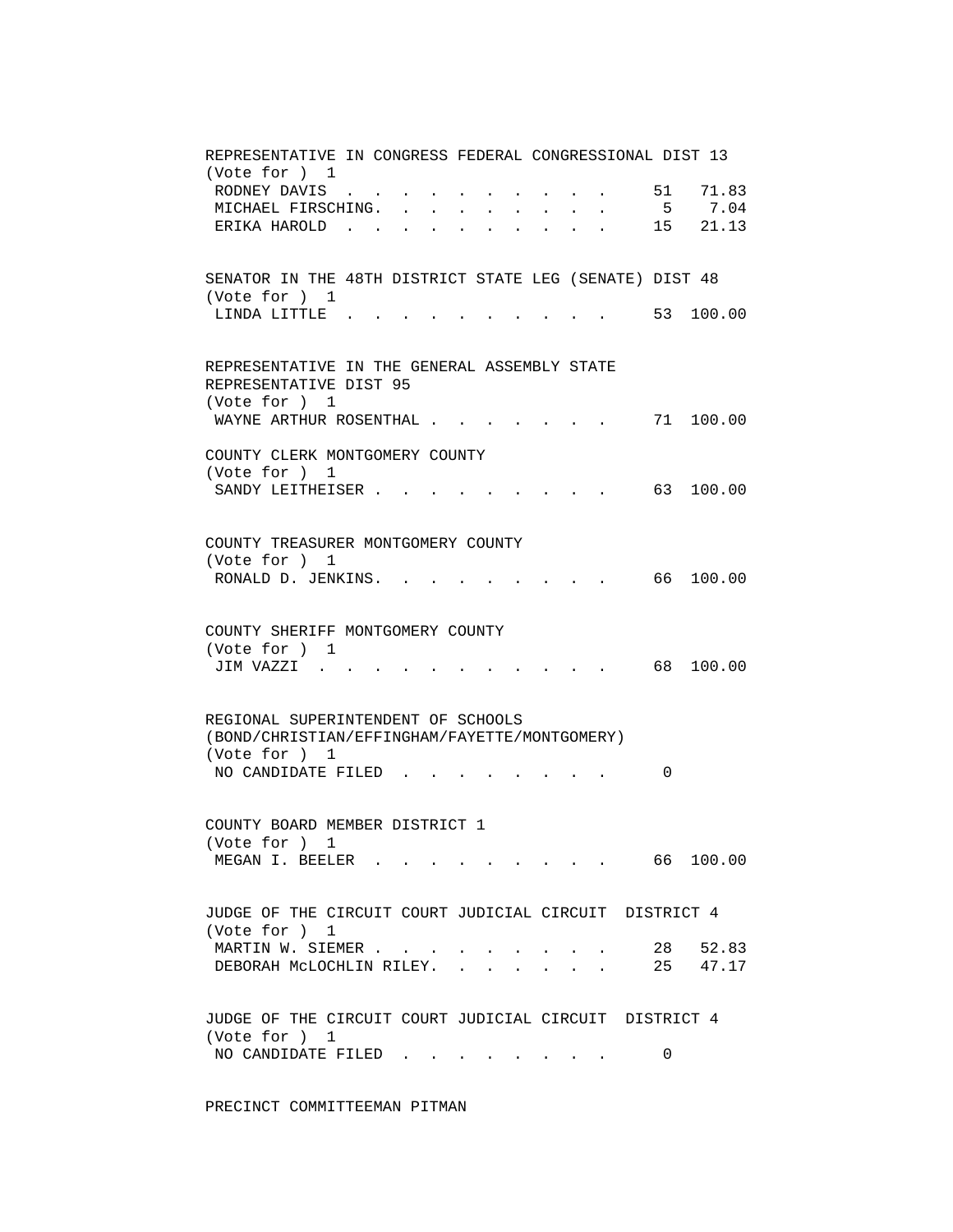| (Vote for ) 1<br>JEREMY L. JONES<br>56 100.00                                                                                             |  |
|-------------------------------------------------------------------------------------------------------------------------------------------|--|
| ********** (DEMOCRATIC) **********                                                                                                        |  |
| UNITED STATES SENATOR U.S. SENATE                                                                                                         |  |
| (Vote for ) 1<br>RICHARD J. DURBIN.<br>36 100.00                                                                                          |  |
| GOVERNOR and LIEUTENANT GOVERNOR MONTGOMERY COUNTY                                                                                        |  |
| (Vote for ) 1<br>13 37.14<br>TIO HARDIMAN.<br>22 62.86<br>PAT QUINN .<br>$\mathbf{r} = \mathbf{r} + \mathbf{r} + \mathbf{r} + \mathbf{r}$ |  |
| ATTORNEY GENERAL MONTGOMERY COUNTY<br>(Vote for ) 1                                                                                       |  |
| 34 100.00<br>LISA MADIGAN                                                                                                                 |  |
| SECRETARY OF STATE MONTGOMERY COUNTY<br>(Vote for ) 1                                                                                     |  |
| 37 100.00<br>JESSE WHITE.                                                                                                                 |  |
| COMPTROLLER MONTGOMERY COUNTY<br>(Vote for ) 1<br>33 100.00<br>SHEILA SIMON.                                                              |  |
| TREASURER MONTGOMERY COUNTY<br>(Vote for ) 1<br>32 100.00<br>MICHAEL W. FRERICHS                                                          |  |
| REPRESENTATIVE IN CONGRESS FEDERAL CONGRESSIONAL DIST 13<br>(Vote for ) 1                                                                 |  |
| ANN E. CALLIS.<br>17 51.52                                                                                                                |  |
| 7 21.21<br>GEORGE GOLLIN.                                                                                                                 |  |
| 9 27.27<br>DAVID L. GREEN.                                                                                                                |  |
| STATE CENTRAL COMMITTEEWOMAN MONTGOMERY COUNTY<br>(Vote for ) 1                                                                           |  |
| 30 100.00<br>JAYNE MAZZOTTI. .                                                                                                            |  |
| STATE CENTRAL COMMITTEEMAN MONTGOMERY COUNTY<br>(Vote for ) 1                                                                             |  |
| 30 100.00<br>TERRY REDMAN                                                                                                                 |  |
| SENATOR IN THE 48TH DISTRICT STATE LEG (SENATE) DIST 48<br>(Vote for ) 1                                                                  |  |
| 35 100.00<br>ANDY MANAR<br><b>Contract Contract Street</b>                                                                                |  |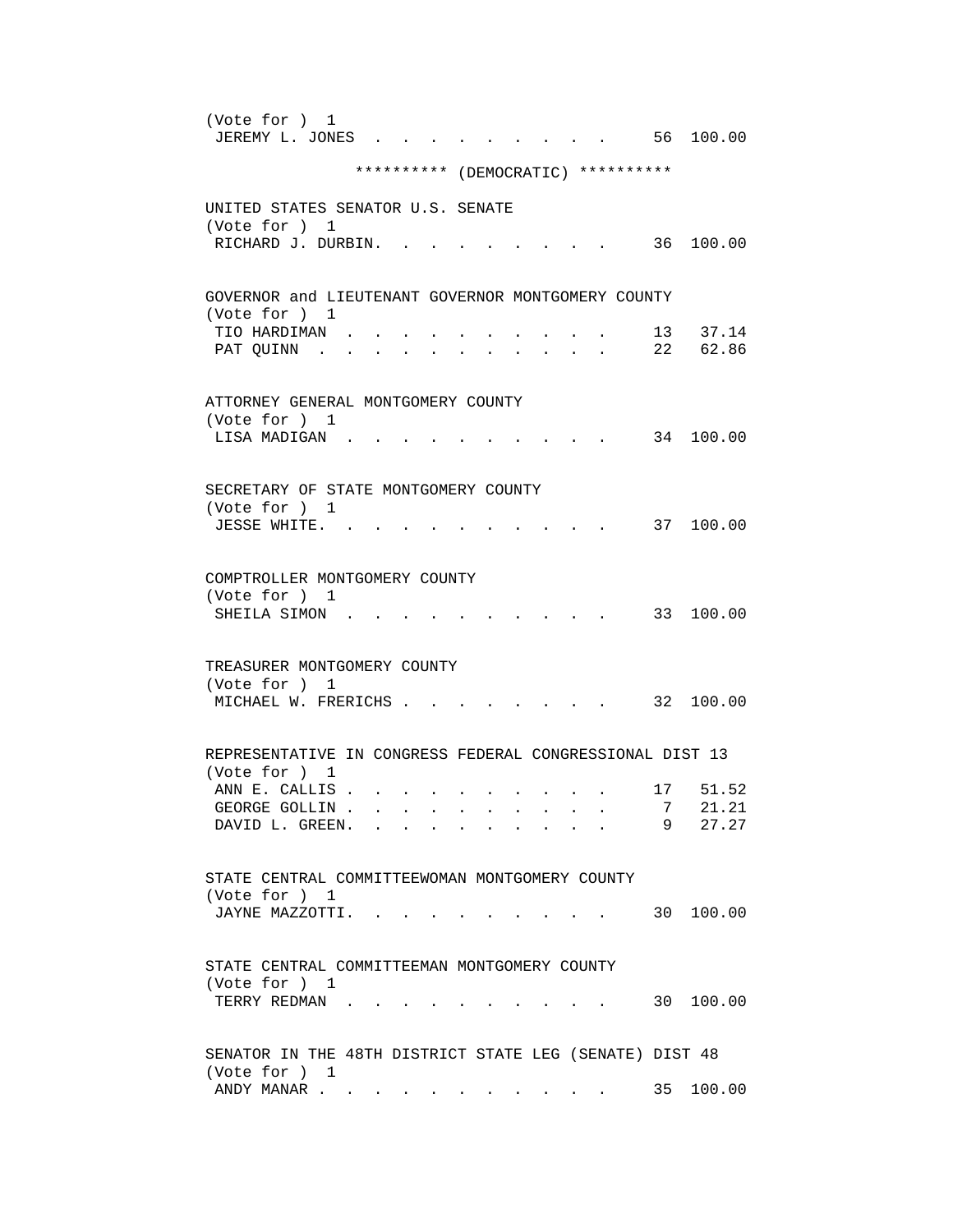| REPRESENTATIVE IN THE GENERAL ASSEMBLY STATE<br>REPRESENTATIVE DIST 95<br>(Vote for ) 1                                                                                                                                                                                             |
|-------------------------------------------------------------------------------------------------------------------------------------------------------------------------------------------------------------------------------------------------------------------------------------|
| NO CANDIDATE FILED.<br>0                                                                                                                                                                                                                                                            |
| COUNTY CLERK MONTGOMERY COUNTY<br>(Vote for ) 1<br>NO CANDIDATE FILED.<br>0                                                                                                                                                                                                         |
| COUNTY TREASURER MONTGOMERY COUNTY<br>(Vote for ) 1<br>NO CANDIDATE FILED.<br>0                                                                                                                                                                                                     |
| COUNTY SHERIFF MONTGOMERY COUNTY<br>(Vote for ) 1<br>NO CANDIDATE FILED.<br>0                                                                                                                                                                                                       |
| REGIONAL SUPERINTENDENT OF SCHOOLS<br>(BOND/CHRISTIAN/EFFINGHAM/FAYETTE/MONTGOMERY)<br>(Vote for ) 1<br>JULIE WOLLERMAN.<br>33 100.00                                                                                                                                               |
| COUNTY BOARD MEMBER DISTRICT 1<br>(Vote for ) 1<br>NO CANDIDATE FILED.<br>0                                                                                                                                                                                                         |
| JUDGE OF THE CIRCUIT COURT JUDICIAL CIRCUIT DISTRICT 4<br>(Vote for ) 1<br>ERICKA SANDERS.<br>. 33 100.00                                                                                                                                                                           |
| JUDGE OF THE CIRCUIT COURT JUDICIAL CIRCUIT DISTRICT 4<br>(Vote for ) 1<br>32 100.00<br>JAMES L. ROBERTS                                                                                                                                                                            |
| PRECINCT COMMITTEEMAN PITMAN<br>(Vote for ) 1<br>35 100.00<br>LEWIS RAY DURSTON.<br>$\mathbf{r} = \mathbf{r} \cdot \mathbf{r}$ , where $\mathbf{r} = \mathbf{r} \cdot \mathbf{r}$                                                                                                   |
| ********** (NONPARTISAN) **********                                                                                                                                                                                                                                                 |
| PANHANDLE MORRISONVILLE CONS (PAN)<br>(Vote for ) 1<br>86 64.66<br>YES<br><b>Contract Contract Contract</b><br>47 35.34<br>NO.<br>and the state of the state of the                                                                                                                 |
| VILLAGE OF WAGGONER<br>(Vote for ) 1<br>14 56.00<br>YES<br>$\mathbf{a} = \mathbf{a} \times \mathbf{a}$ , and $\mathbf{a} = \mathbf{a} \times \mathbf{a}$ , and<br>$\mathcal{A}$ , and $\mathcal{A}$ , and $\mathcal{A}$ , and $\mathcal{A}$ , and $\mathcal{A}$ , and $\mathcal{A}$ |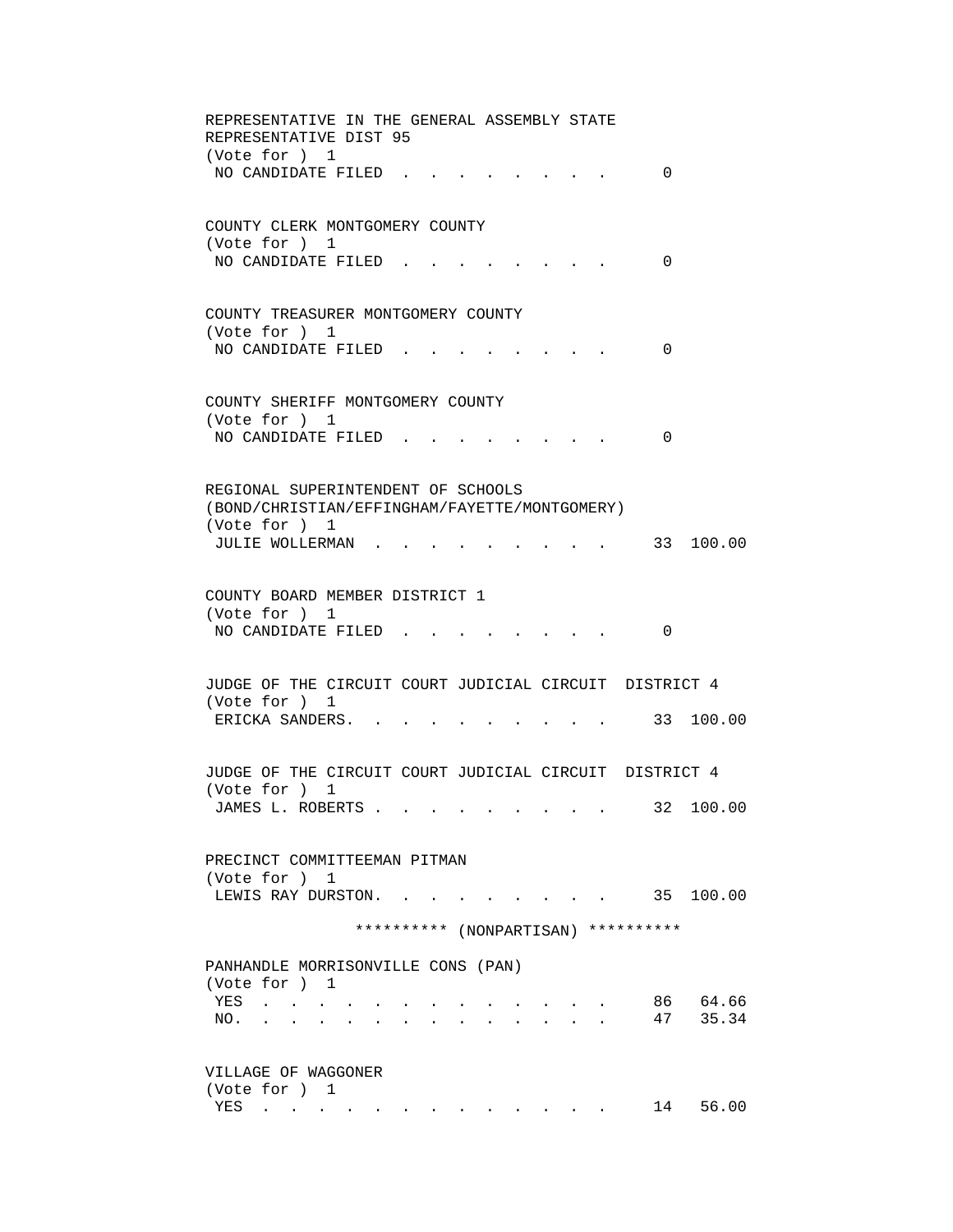NO. . . . . . . . . . . . . . . 11 44.00

| PRECINCT REPORT    | GENERAL PRIMARY ELECTION | Montgomery County, IL |
|--------------------|--------------------------|-----------------------|
| RUN DATE: 04/02/14 | MARCH 18, 2014           |                       |
| RUN TIME:11:17 AM  | OFFICIAL RESULTS         |                       |
|                    | STATISTICS               |                       |

## 1301 RAYMOND

## VOTES PERCENT

|  | REGISTERED VOTERS - TOTAL       |                                   |             |  |  | 761 |       |
|--|---------------------------------|-----------------------------------|-------------|--|--|-----|-------|
|  | REGISTERED VOTERS - REPUBLICAN  |                                   |             |  |  | 240 | 31.54 |
|  | REGISTERED VOTERS - DEMOCRATIC  |                                   |             |  |  | 181 | 23.78 |
|  | REGISTERED VOTERS - NONPARTISAN |                                   |             |  |  | 340 | 44.68 |
|  | BALLOTS CAST - TOTAL.           |                                   | $\sim$      |  |  | 446 |       |
|  | BALLOTS CAST - REPUBLICAN       |                                   |             |  |  | 219 | 49.10 |
|  | BALLOTS CAST - DEMOCRATIC       |                                   |             |  |  | 86  | 19.28 |
|  | BALLOTS CAST - NONPARTISAN.     |                                   |             |  |  | 141 | 31.61 |
|  | BALLOTS CAST - BLANK.           |                                   |             |  |  | 0   |       |
|  | VOTER TURNOUT - TOTAL           |                                   |             |  |  |     | 58.61 |
|  | VOTER TURNOUT - REPUBLICAN.     |                                   |             |  |  |     | 91.25 |
|  | VOTER TURNOUT                   | $\hspace{0.1mm}$                  | DEMOCRATIC. |  |  |     | 47.51 |
|  | VOTER TURNOUT - NONPARTISAN     |                                   |             |  |  |     | 41.47 |
|  | VOTER TURNOUT                   | BLANK<br>$\overline{\phantom{m}}$ |             |  |  |     |       |
|  |                                 |                                   |             |  |  |     |       |

## \*\*\*\*\*\*\*\*\*\* (REPUBLICAN) \*\*\*\*\*\*\*\*\*\*

| UNITED STATES SENATOR U.S. SENATE |  |  |  |  |           |
|-----------------------------------|--|--|--|--|-----------|
| (Vote for ) 1                     |  |  |  |  |           |
| JAMES D. "JIM" OBERWEIS.          |  |  |  |  | 128 70.72 |
| DOUGLAS LEE TRUAX. 51 28.18       |  |  |  |  |           |
| WRITE-IN. 2 1.10                  |  |  |  |  |           |
|                                   |  |  |  |  |           |

| GOVERNOR and LIEUTENANT GOVERNOR MONTGOMERY COUNTY |  |  |  |  |  |          |
|----------------------------------------------------|--|--|--|--|--|----------|
| (Vote for ) 1                                      |  |  |  |  |  |          |
| BILL BRADY. 42 20.49                               |  |  |  |  |  |          |
| DAN RUTHERFORD. 26 12.68                           |  |  |  |  |  |          |
| KIRK W. DILLARD 91 44.39                           |  |  |  |  |  |          |
| BRUCE RAUNER                                       |  |  |  |  |  | 46 22.44 |
|                                                    |  |  |  |  |  |          |

| ATTORNEY GENERAL MONTGOMERY COUNTY |  |  |  |  |
|------------------------------------|--|--|--|--|
| (Vote for ) 1                      |  |  |  |  |
| PAUL M. SCHIMPF 162 100.00         |  |  |  |  |

| SECRETARY OF STATE MONTGOMERY COUNTY |  |  |  |  |            |
|--------------------------------------|--|--|--|--|------------|
| (Vote for ) 1                        |  |  |  |  |            |
|                                      |  |  |  |  | 164 100.00 |

|               | COMPTROLLER MONTGOMERY COUNTY |  |  |  |  |            |
|---------------|-------------------------------|--|--|--|--|------------|
| (Vote for ) 1 |                               |  |  |  |  |            |
|               | JUDY BAAR TOPINKA.            |  |  |  |  | 189 100.00 |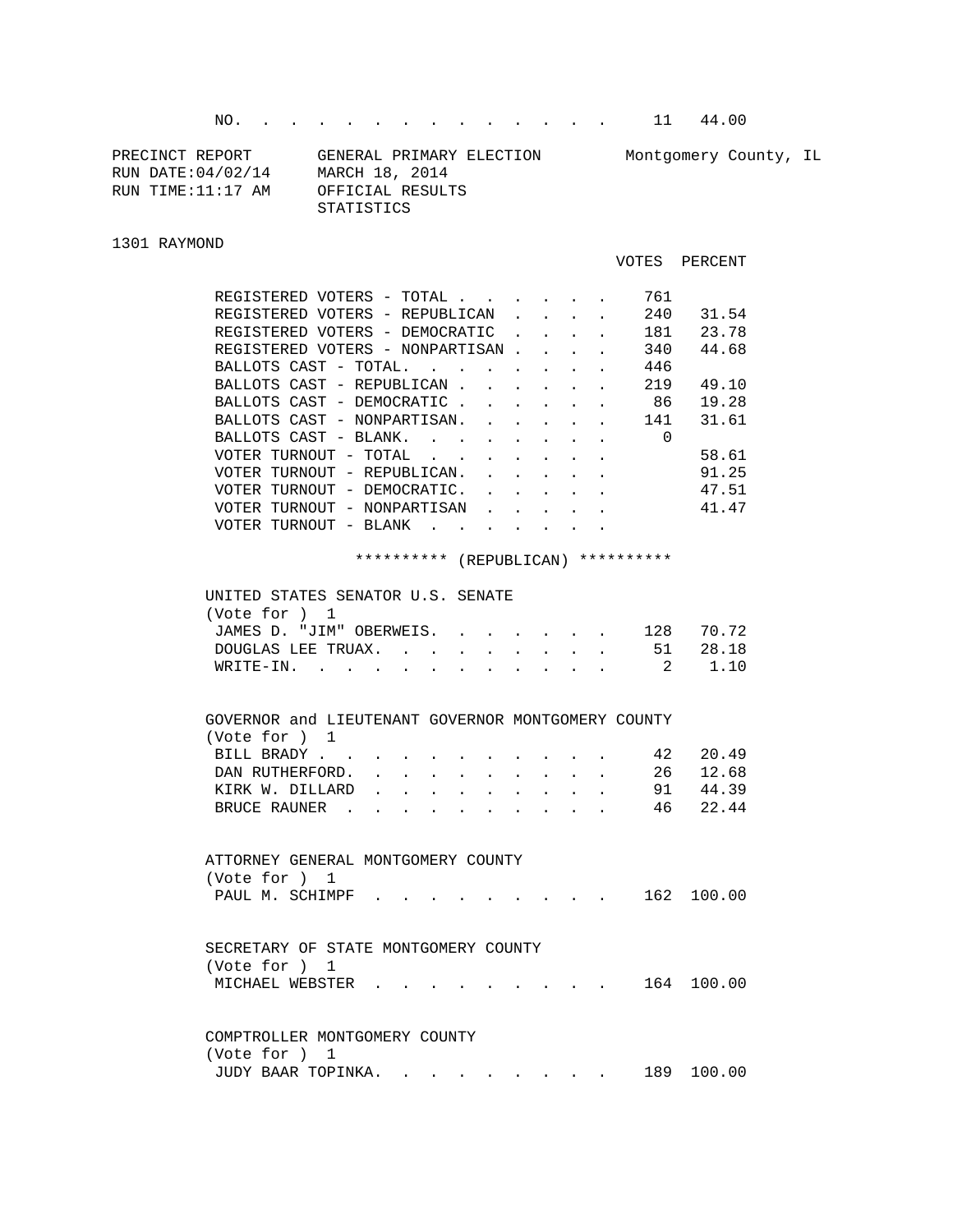TREASURER MONTGOMERY COUNTY (Vote for ) 1 TOM CROSS . . . . . . . . . . . 108 66.26 BOB GROGAN . . . . . . . . . . . . 55 33.74 REPRESENTATIVE IN CONGRESS FEDERAL CONGRESSIONAL DIST 13 (Vote for ) 1 RODNEY DAVIS . . . . . . . . . . 135 66.18 MICHAEL FIRSCHING. . . . . . . . . 4 1.96 ERIKA HAROLD . . . . . . . . . . . 65 31.86 SENATOR IN THE 48TH DISTRICT STATE LEG (SENATE) DIST 48 (Vote for ) 1 LINDA LITTLE . . . . . . . . . . 154 100.00 REPRESENTATIVE IN THE GENERAL ASSEMBLY STATE REPRESENTATIVE DIST 95 (Vote for ) 1 WAYNE ARTHUR ROSENTHAL . . . . . . 201 100.00 COUNTY CLERK MONTGOMERY COUNTY (Vote for ) 1 SANDY LEITHEISER . . . . . . . . . 196 100.00 COUNTY TREASURER MONTGOMERY COUNTY (Vote for ) 1 RONALD D. JENKINS. . . . . . . . . 192 100.00 COUNTY SHERIFF MONTGOMERY COUNTY (Vote for ) 1 JIM VAZZI . . . . . . . . . . . 187 100.00 REGIONAL SUPERINTENDENT OF SCHOOLS (BOND/CHRISTIAN/EFFINGHAM/FAYETTE/MONTGOMERY) (Vote for ) 1 NO CANDIDATE FILED . . . . . . . . 0 COUNTY BOARD MEMBER DISTRICT 1 (Vote for ) 1 MEGAN I. BEELER . . . . . . . . . 148 100.00 COUNTY BOARD MEMBER DISTRICT 2 (Vote for ) 1 JOSEPH V. GASPARICH . . . . . . . . 38 100.00 JUDGE OF THE CIRCUIT COURT JUDICIAL CIRCUIT DISTRICT 4 (Vote for ) 1 MARTIN W. SIEMER . . . . . . . . . . 77 52.03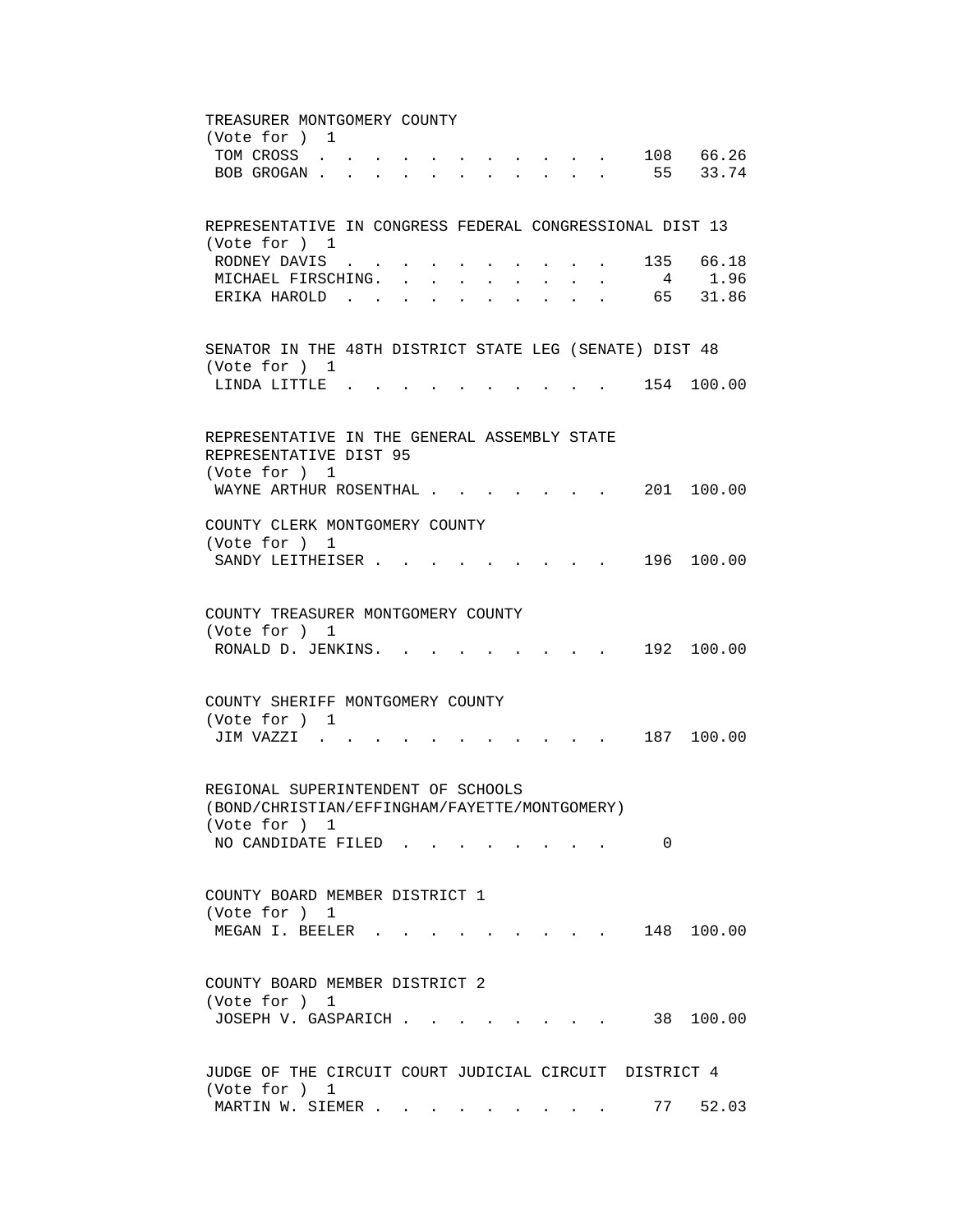| 71<br>47.97<br>DEBORAH MCLOCHLIN RILEY.                                                                                                                                                                                     |
|-----------------------------------------------------------------------------------------------------------------------------------------------------------------------------------------------------------------------------|
| JUDGE OF THE CIRCUIT COURT JUDICIAL CIRCUIT DISTRICT 4<br>(Vote for ) 1                                                                                                                                                     |
| NO CANDIDATE FILED<br>$\Omega$                                                                                                                                                                                              |
| PRECINCT COMMITTEEMAN RAYMOND                                                                                                                                                                                               |
| (Vote for ) 1<br>190 100.00<br>TIMOTHY J. MIZERA. .                                                                                                                                                                         |
| ********** (DEMOCRATIC) **********                                                                                                                                                                                          |
| UNITED STATES SENATOR U.S. SENATE<br>(Vote for ) 1                                                                                                                                                                          |
| RICHARD J. DURBIN.<br>69 100.00                                                                                                                                                                                             |
| GOVERNOR and LIEUTENANT GOVERNOR MONTGOMERY COUNTY                                                                                                                                                                          |
| (Vote for ) 1                                                                                                                                                                                                               |
| 34 52.31<br>TIO HARDIMAN.<br>31 47.69<br>PAT QUINN .<br>$\bullet \qquad \bullet \qquad \bullet$<br>$\mathbf{r} = \mathbf{r}$<br>$\sim$ 100 $\sim$                                                                           |
| ATTORNEY GENERAL MONTGOMERY COUNTY                                                                                                                                                                                          |
| (Vote for ) 1                                                                                                                                                                                                               |
| 65 100.00<br>LISA MADIGAN.                                                                                                                                                                                                  |
| SECRETARY OF STATE MONTGOMERY COUNTY                                                                                                                                                                                        |
| (Vote for ) 1<br>70 100.00<br>JESSE WHITE.                                                                                                                                                                                  |
| COMPTROLLER MONTGOMERY COUNTY                                                                                                                                                                                               |
| (Vote for ) 1                                                                                                                                                                                                               |
| 100.00<br>SHEILA SIMON<br>65 —                                                                                                                                                                                              |
| TREASURER MONTGOMERY COUNTY                                                                                                                                                                                                 |
| (Vote for ) 1                                                                                                                                                                                                               |
| $\cdot$ $\cdot$ $\cdot$ $\cdot$ $\cdot$ $\cdot$ 57 100.00<br>MICHAEL W. FRERICHS                                                                                                                                            |
| REPRESENTATIVE IN CONGRESS FEDERAL CONGRESSIONAL DIST 13                                                                                                                                                                    |
| (Vote for ) 1                                                                                                                                                                                                               |
| 44 68.75<br>ANN E. CALLIS.<br>14.06<br>GEORGE GOLLIN.<br>9<br>$\mathbf{r} = \mathbf{r} + \mathbf{r} + \mathbf{r} + \mathbf{r} + \mathbf{r} + \mathbf{r}$                                                                    |
| $\bullet$ . The set of $\bullet$<br>$\bullet$ .<br><br><br><br><br><br><br><br><br><br><br><br><br><br>$\bullet$ .<br><br><br><br><br><br><br><br><br><br><br><br><br>11 17.19<br>DAVID L. GREEN. .<br>$\ddot{\phantom{0}}$ |
| STATE CENTRAL COMMITTEEWOMAN MONTGOMERY COUNTY                                                                                                                                                                              |
| (Vote for ) 1                                                                                                                                                                                                               |
| 54 100.00<br>JAYNE MAZZOTTI.                                                                                                                                                                                                |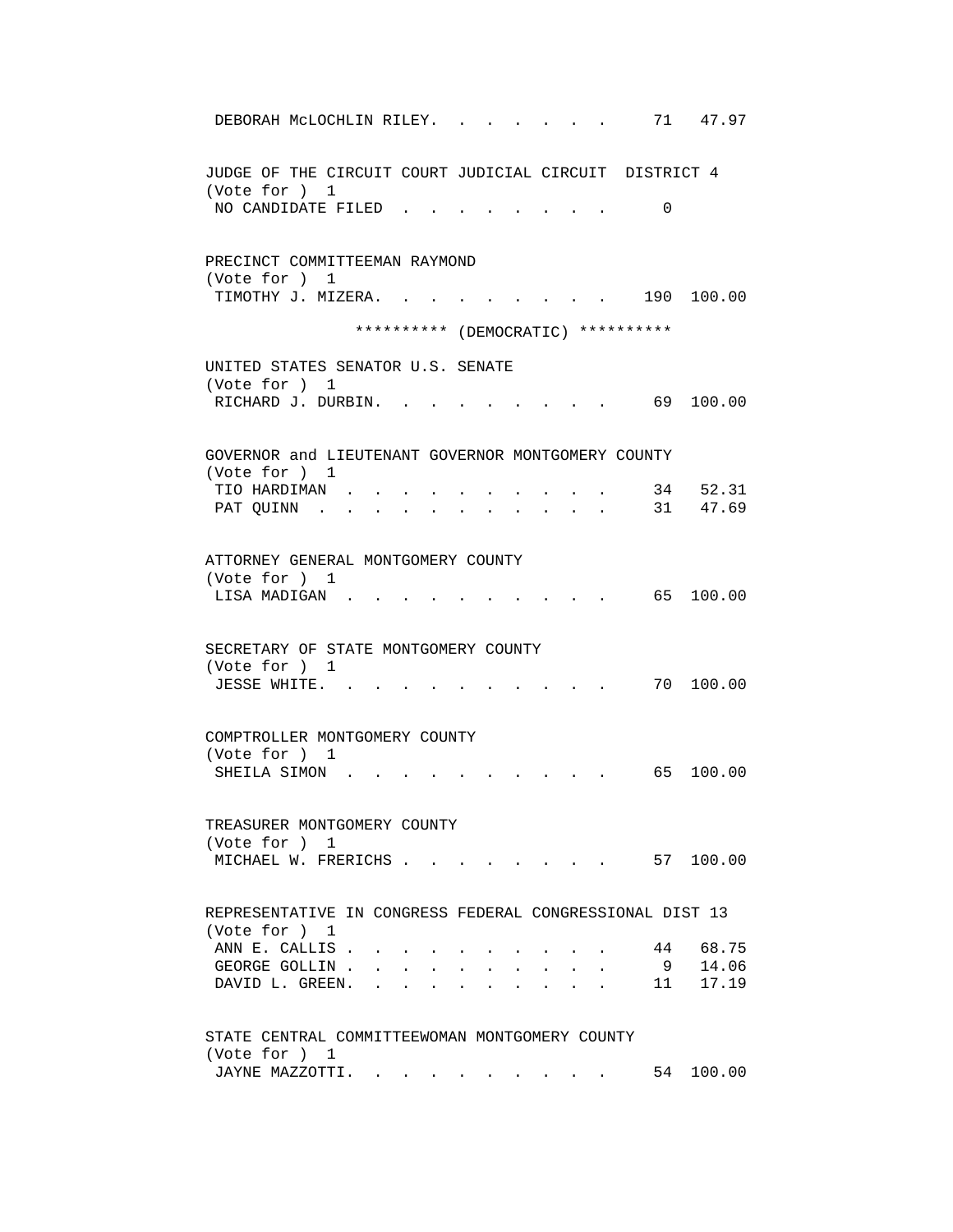STATE CENTRAL COMMITTEEMAN MONTGOMERY COUNTY (Vote for ) 1 TERRY REDMAN . . . . . . . . . . . 51 100.00 SENATOR IN THE 48TH DISTRICT STATE LEG (SENATE) DIST 48 (Vote for ) 1 ANDY MANAR . . . . . . . . . . . . 63 100.00 REPRESENTATIVE IN THE GENERAL ASSEMBLY STATE REPRESENTATIVE DIST 95 (Vote for ) 1 NO CANDIDATE FILED . . . . . . . . 0 COUNTY CLERK MONTGOMERY COUNTY (Vote for ) 1 NO CANDIDATE FILED . . . . . . . . 0 COUNTY TREASURER MONTGOMERY COUNTY (Vote for ) 1 NO CANDIDATE FILED . . . . . . . . 0 COUNTY SHERIFF MONTGOMERY COUNTY (Vote for ) 1 NO CANDIDATE FILED . . . . . . . . 0 REGIONAL SUPERINTENDENT OF SCHOOLS (BOND/CHRISTIAN/EFFINGHAM/FAYETTE/MONTGOMERY) (Vote for ) 1 JULIE WOLLERMAN . . . . . . . . . . 59 100.00 COUNTY BOARD MEMBER DISTRICT 1 (Vote for ) 1 NO CANDIDATE FILED . . . . . . . . 0 COUNTY BOARD MEMBER DISTRICT 2 (Vote for ) 1 NO CANDIDATE FILED . . . . . . . . 0 JUDGE OF THE CIRCUIT COURT JUDICIAL CIRCUIT DISTRICT 4 (Vote for ) 1 ERICKA SANDERS. . . . . . . . . . 52 100.00 JUDGE OF THE CIRCUIT COURT JUDICIAL CIRCUIT DISTRICT 4 (Vote for ) 1 JAMES L. ROBERTS . . . . . . . . . 63 100.00

PRECINCT COMMITTEEMAN RAYMOND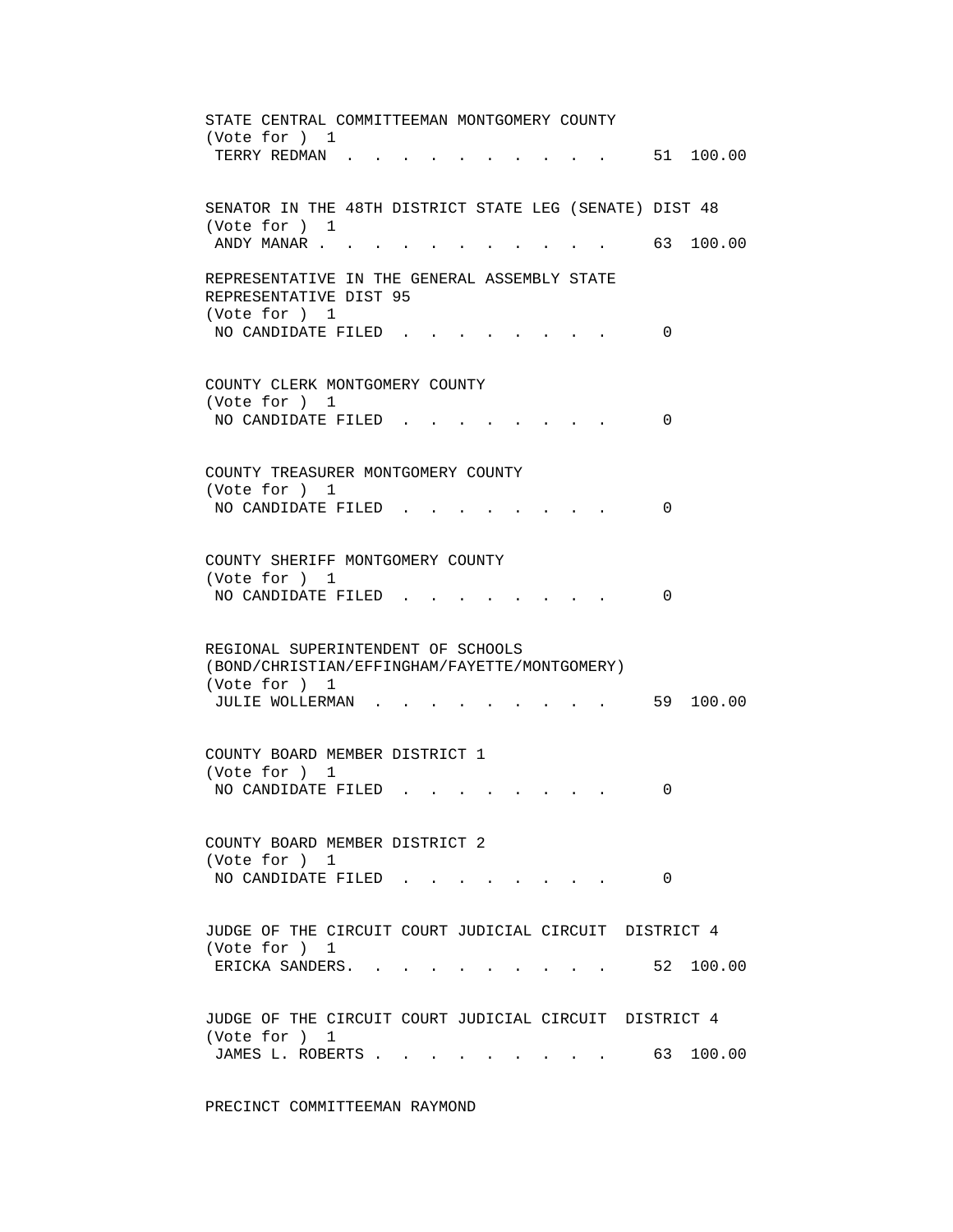| (Vote for ) 1<br>NATHAN G. BROADDUS 63 100.00                                                                                                           |               |
|---------------------------------------------------------------------------------------------------------------------------------------------------------|---------------|
| ********** (NONPARTISAN) **********                                                                                                                     |               |
| PANHANDLE MORRISONVILLE CONS (PAN)                                                                                                                      |               |
| (Vote for ) 1                                                                                                                                           |               |
| YES 392 89.29                                                                                                                                           |               |
| . 47 10.71<br>NO.                                                                                                                                       |               |
|                                                                                                                                                         |               |
| VILLAGE OF RAYMOND QUESTION                                                                                                                             |               |
| (Vote for ) 1                                                                                                                                           |               |
| YES 206 66.03                                                                                                                                           |               |
| $\cdot$ 106 33.97<br>NO.                                                                                                                                |               |
| PRECINCT REPORT GENERAL PRIMARY ELECTION Montgomery County, IL<br>RUN DATE: 04/02/14 MARCH 18, 2014<br>RUN TIME:11:17 AM OFFICIAL RESULTS<br>STATISTICS |               |
| 1401 ROUNTREE                                                                                                                                           | VOTES PERCENT |
|                                                                                                                                                         |               |
| REGISTERED VOTERS - TOTAL 177                                                                                                                           |               |
| REGISTERED VOTERS - REPUBLICAN 69 38.98                                                                                                                 |               |
| REGISTERED VOTERS - DEMOCRATIC 25 14.12                                                                                                                 |               |
| REGISTERED VOTERS - NONPARTISAN 83 46.89                                                                                                                |               |
| BALLOTS CAST - TOTAL.<br>61                                                                                                                             |               |
| BALLOTS CAST - REPUBLICAN<br>$\bullet$ - $\bullet$ - $\bullet$ - $\bullet$                                                                              | 48 78.69      |
| . 13 21.31<br>BALLOTS CAST - DEMOCRATIC                                                                                                                 |               |
| BALLOTS CAST - NONPARTISAN.<br>$\overline{\phantom{0}}$                                                                                                 |               |
| BALLOTS CAST - BLANK.<br>$\Omega$<br>$\sim$<br>$\mathbf{L}$                                                                                             |               |
| VOTER TURNOUT - TOTAL                                                                                                                                   | 34.46         |
| VOTER TURNOUT - REPUBLICAN.                                                                                                                             | 69.57         |
| VOTER TURNOUT - DEMOCRATIC.                                                                                                                             | 52.00         |
| VOTER TURNOUT - NONPARTISAN                                                                                                                             |               |
| VOTER TURNOUT - BLANK $\cdot$                                                                                                                           |               |
| ********** (REPUBLICAN) **********                                                                                                                      |               |
|                                                                                                                                                         |               |
| UNITED STATES SENATOR U.S. SENATE                                                                                                                       |               |
| (Vote for ) 1                                                                                                                                           |               |
| JAMES D. "JIM" OBERWEIS.                                                                                                                                | 32 76.19      |
| 10<br>DOUGLAS LEE TRUAX.                                                                                                                                | 23.81         |
| WRITE-IN.<br>$\overline{\phantom{0}}$                                                                                                                   |               |
| GOVERNOR and LIEUTENANT GOVERNOR MONTGOMERY COUNTY<br>(Vote for ) 1                                                                                     |               |
| BILL BRADY                                                                                                                                              | 11 23.40      |
| $7\overline{ }$<br>DAN RUTHERFORD.                                                                                                                      | 14.89         |
| KIRK W. DILLARD                                                                                                                                         | 19 40.43      |
| 10<br>BRUCE RAUNER                                                                                                                                      | 21.28         |
|                                                                                                                                                         |               |

ATTORNEY GENERAL MONTGOMERY COUNTY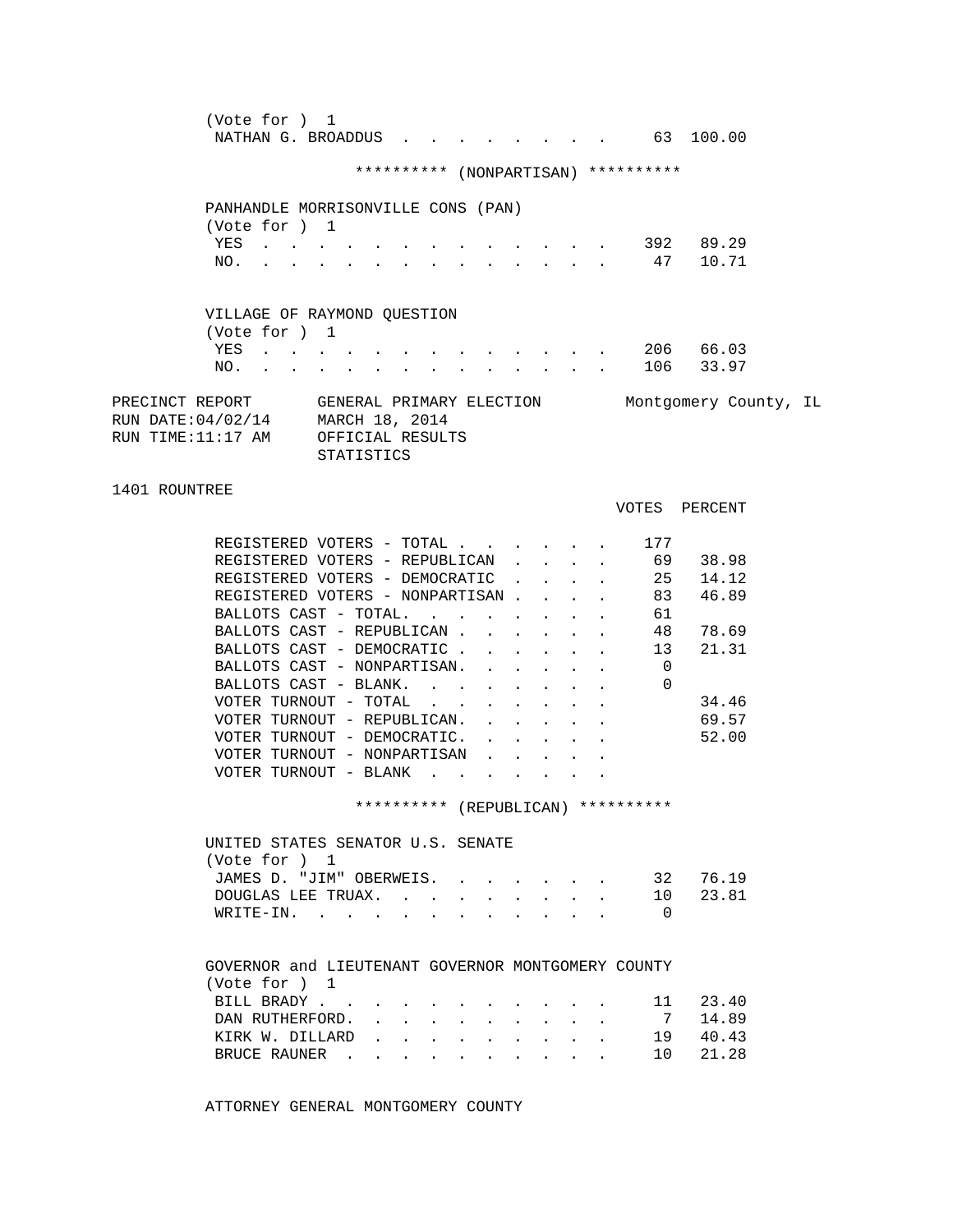| (Vote for ) 1<br>PAUL M. SCHIMPF.<br>41 100.00<br>$\mathbf{r}$ , $\mathbf{r}$ , $\mathbf{r}$                                                                                                                          |  |
|-----------------------------------------------------------------------------------------------------------------------------------------------------------------------------------------------------------------------|--|
| SECRETARY OF STATE MONTGOMERY COUNTY<br>(Vote for ) 1                                                                                                                                                                 |  |
| MICHAEL WEBSTER .<br>39 100.00                                                                                                                                                                                        |  |
| COMPTROLLER MONTGOMERY COUNTY<br>(Vote for ) 1<br>42 100.00<br>JUDY BAAR TOPINKA.                                                                                                                                     |  |
| TREASURER MONTGOMERY COUNTY<br>(Vote for ) 1                                                                                                                                                                          |  |
| 24 63.16<br>TOM CROSS<br>14 36.84<br>BOB GROGAN.<br>$\ddot{\phantom{a}}$                                                                                                                                              |  |
| REPRESENTATIVE IN CONGRESS FEDERAL CONGRESSIONAL DIST 13<br>(Vote for ) 1                                                                                                                                             |  |
| 35<br>76.09<br>RODNEY DAVIS                                                                                                                                                                                           |  |
| $\overline{0}$<br>MICHAEL FIRSCHING.<br>$\mathbf{r} = \mathbf{r} \cdot \mathbf{r}$ , where $\mathbf{r} = \mathbf{r} \cdot \mathbf{r}$<br>11 23.91<br>ERIKA HAROLD.<br>$\cdot$ $\cdot$ $\cdot$ $\cdot$ $\cdot$ $\cdot$ |  |
| SENATOR IN THE 48TH DISTRICT STATE LEG (SENATE) DIST 48<br>(Vote for ) 1                                                                                                                                              |  |
| 38 100.00<br>LINDA LITTLE.                                                                                                                                                                                            |  |
| REPRESENTATIVE IN THE GENERAL ASSEMBLY STATE<br>REPRESENTATIVE DIST 95                                                                                                                                                |  |
| (Vote for ) 1<br>WAYNE ARTHUR ROSENTHAL<br>. 46 100.00                                                                                                                                                                |  |
| COUNTY CLERK MONTGOMERY COUNTY<br>(Vote for ) 1                                                                                                                                                                       |  |
| 45 100.00<br>SANDY LEITHEISER                                                                                                                                                                                         |  |
| COUNTY TREASURER MONTGOMERY COUNTY<br>(Vote for ) 1                                                                                                                                                                   |  |
| 43 100.00<br>RONALD D. JENKINS. .                                                                                                                                                                                     |  |
| COUNTY SHERIFF MONTGOMERY COUNTY<br>(Vote for ) 1<br>40<br>100.00<br>JIM VAZZI                                                                                                                                        |  |
| REGIONAL SUPERINTENDENT OF SCHOOLS                                                                                                                                                                                    |  |
| (BOND/CHRISTIAN/EFFINGHAM/FAYETTE/MONTGOMERY)<br>(Vote for ) 1                                                                                                                                                        |  |
| NO CANDIDATE FILED<br>$\Omega$                                                                                                                                                                                        |  |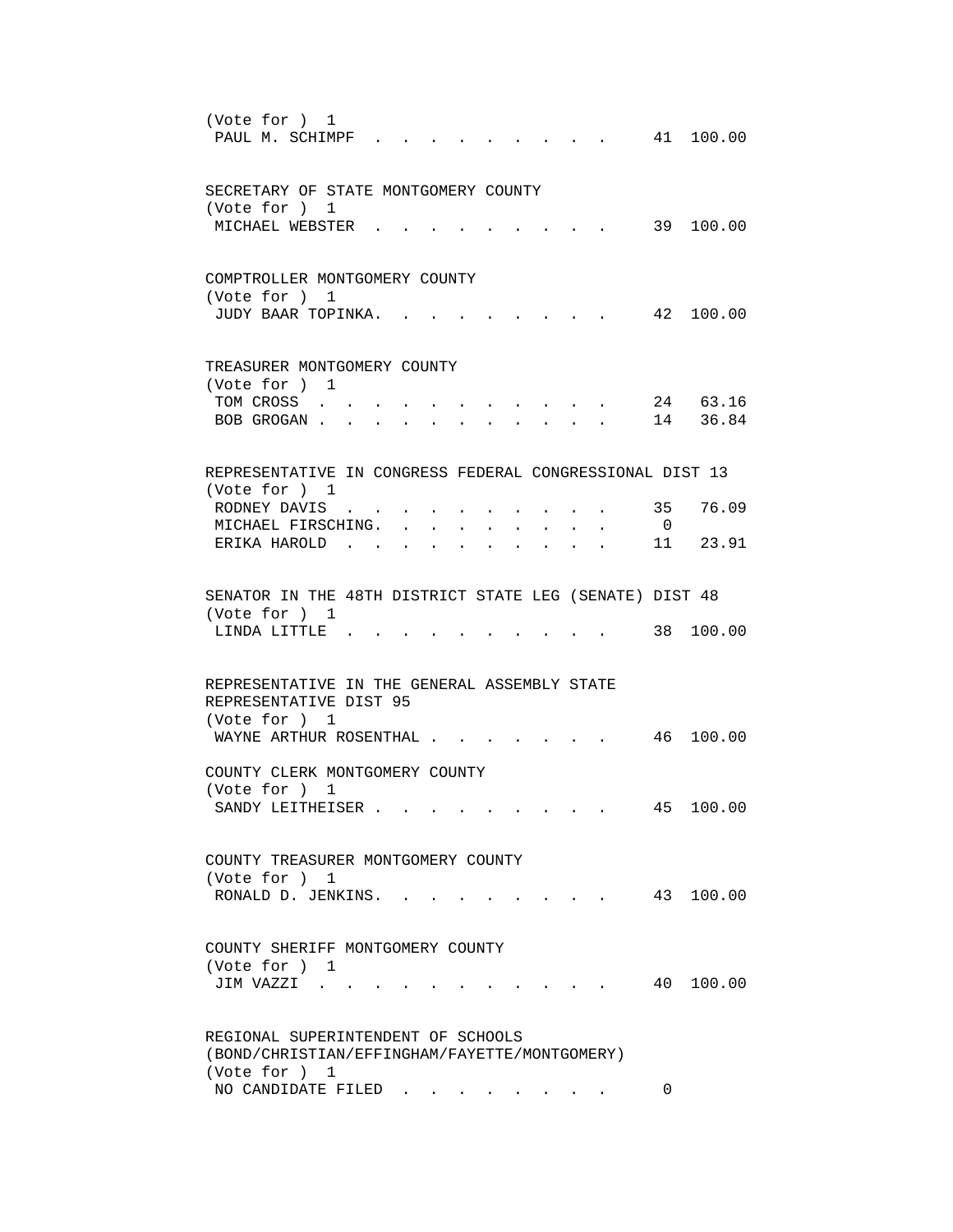COUNTY BOARD MEMBER DISTRICT 2 (Vote for ) 1 JOSEPH V. GASPARICH . . . . . . . . 42 100.00 JUDGE OF THE CIRCUIT COURT JUDICIAL CIRCUIT DISTRICT 4 (Vote for ) 1 Vote for , <u>.</u><br>MARTIN W. SIEMER . . . . . . . . . . . 19 55.88<br>ARTIN W. SIEMER . . . . . . . . . . 15 44.12 DEBORAH MCLOCHLIN RILEY. . . . . . JUDGE OF THE CIRCUIT COURT JUDICIAL CIRCUIT DISTRICT 4 (Vote for ) 1 NO CANDIDATE FILED . . . . . . . . 0 PRECINCT COMMITTEEMAN ROUNTREE (Vote for ) 1 CLARENCE KEISER . . . . . . . . . 44 100.00 \*\*\*\*\*\*\*\*\*\* (DEMOCRATIC) \*\*\*\*\*\*\*\*\*\* UNITED STATES SENATOR U.S. SENATE (Vote for ) 1 RICHARD J. DURBIN. . . . . . . . . 12 100.00 GOVERNOR and LIEUTENANT GOVERNOR MONTGOMERY COUNTY (Vote for ) 1 TIO HARDIMAN . . . . . . . . . . 10 83.33 PAT QUINN . . . . . . . . . . . . 2 16.67 ATTORNEY GENERAL MONTGOMERY COUNTY (Vote for ) 1 LISA MADIGAN . . . . . . . . . . 10 100.00 SECRETARY OF STATE MONTGOMERY COUNTY (Vote for ) 1 JESSE WHITE. . . . . . . . . . . 9 100.00 COMPTROLLER MONTGOMERY COUNTY (Vote for ) 1 SHEILA SIMON . . . . . . . . . . . 9 100.00 TREASURER MONTGOMERY COUNTY (Vote for ) 1 MICHAEL W. FRERICHS . . . . . . . . 9 100.00 REPRESENTATIVE IN CONGRESS FEDERAL CONGRESSIONAL DIST 13 (Vote for ) 1 ANN E. CALLIS . . . . . . . . . . . 8 66.67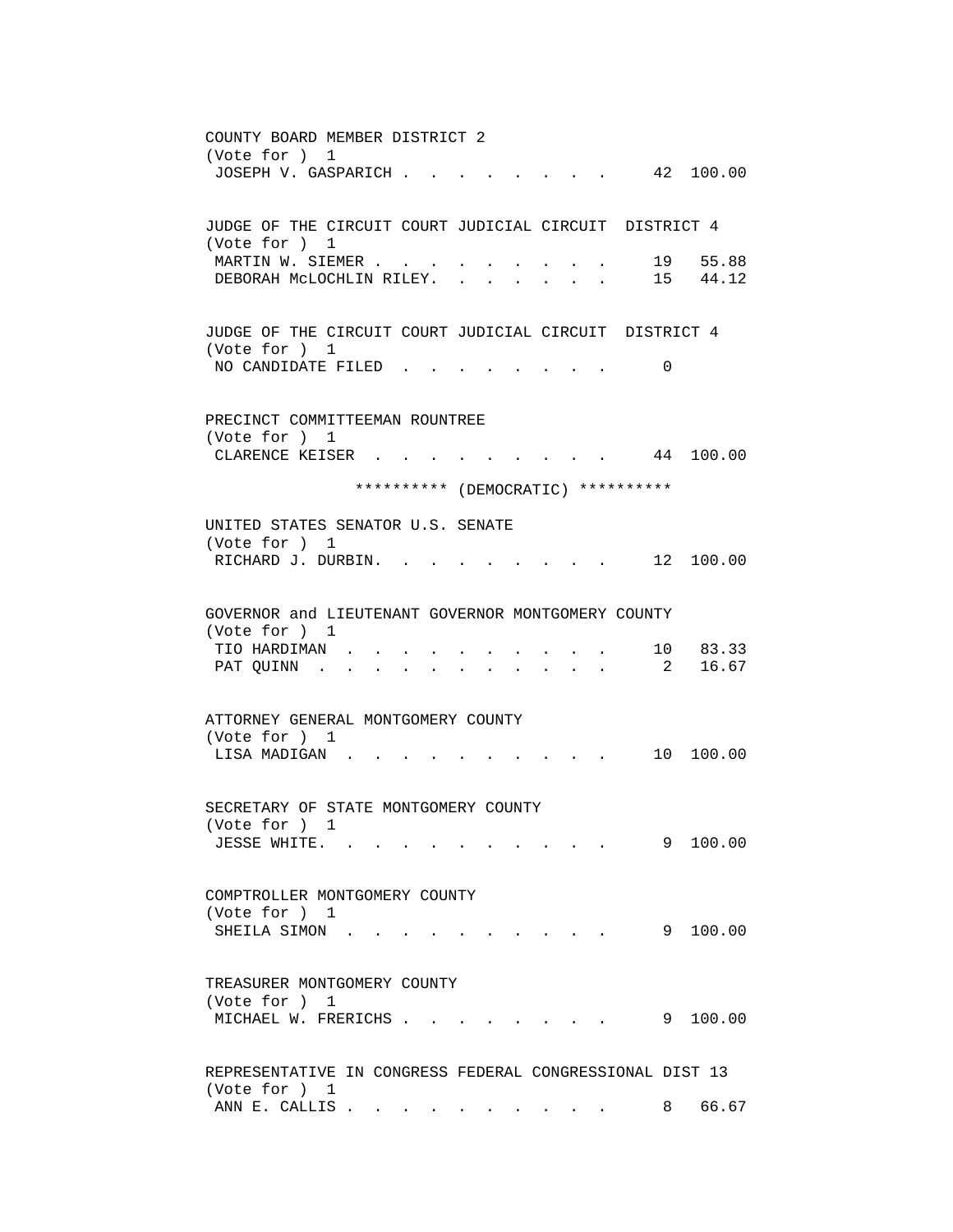GEORGE GOLLIN . . . . . . . . . . 3 25.00 DAVID L. GREEN. . . . . . . . . . . 1 8.33 STATE CENTRAL COMMITTEEWOMAN MONTGOMERY COUNTY (Vote for ) 1 JAYNE MAZZOTTI. . . . . . . . . . 9 100.00 STATE CENTRAL COMMITTEEMAN MONTGOMERY COUNTY (Vote for ) 1 TERRY REDMAN . . . . . . . . . . . 9 100.00 SENATOR IN THE 48TH DISTRICT STATE LEG (SENATE) DIST 48 (Vote for ) 1 ANDY MANAR . . . . . . . . . . . . 10 100.00 REPRESENTATIVE IN THE GENERAL ASSEMBLY STATE REPRESENTATIVE DIST 95 (Vote for ) 1 NO CANDIDATE FILED . . . . . . . . 0 COUNTY CLERK MONTGOMERY COUNTY (Vote for ) 1 NO CANDIDATE FILED . . . . . . . . 0 COUNTY TREASURER MONTGOMERY COUNTY (Vote for ) 1 NO CANDIDATE FILED . . . . . . . . 0 COUNTY SHERIFF MONTGOMERY COUNTY (Vote for ) 1 NO CANDIDATE FILED . . . . . . . . 0 REGIONAL SUPERINTENDENT OF SCHOOLS (BOND/CHRISTIAN/EFFINGHAM/FAYETTE/MONTGOMERY) (Vote for ) 1 JULIE WOLLERMAN . . . . . . . . . 10 100.00 COUNTY BOARD MEMBER DISTRICT 2 (Vote for ) 1 NO CANDIDATE FILED . . . . . . . . 0 JUDGE OF THE CIRCUIT COURT JUDICIAL CIRCUIT DISTRICT 4 (Vote for ) 1 ERICKA SANDERS. . . . . . . . . . 9 100.00 JUDGE OF THE CIRCUIT COURT JUDICIAL CIRCUIT DISTRICT 4 (Vote for ) 1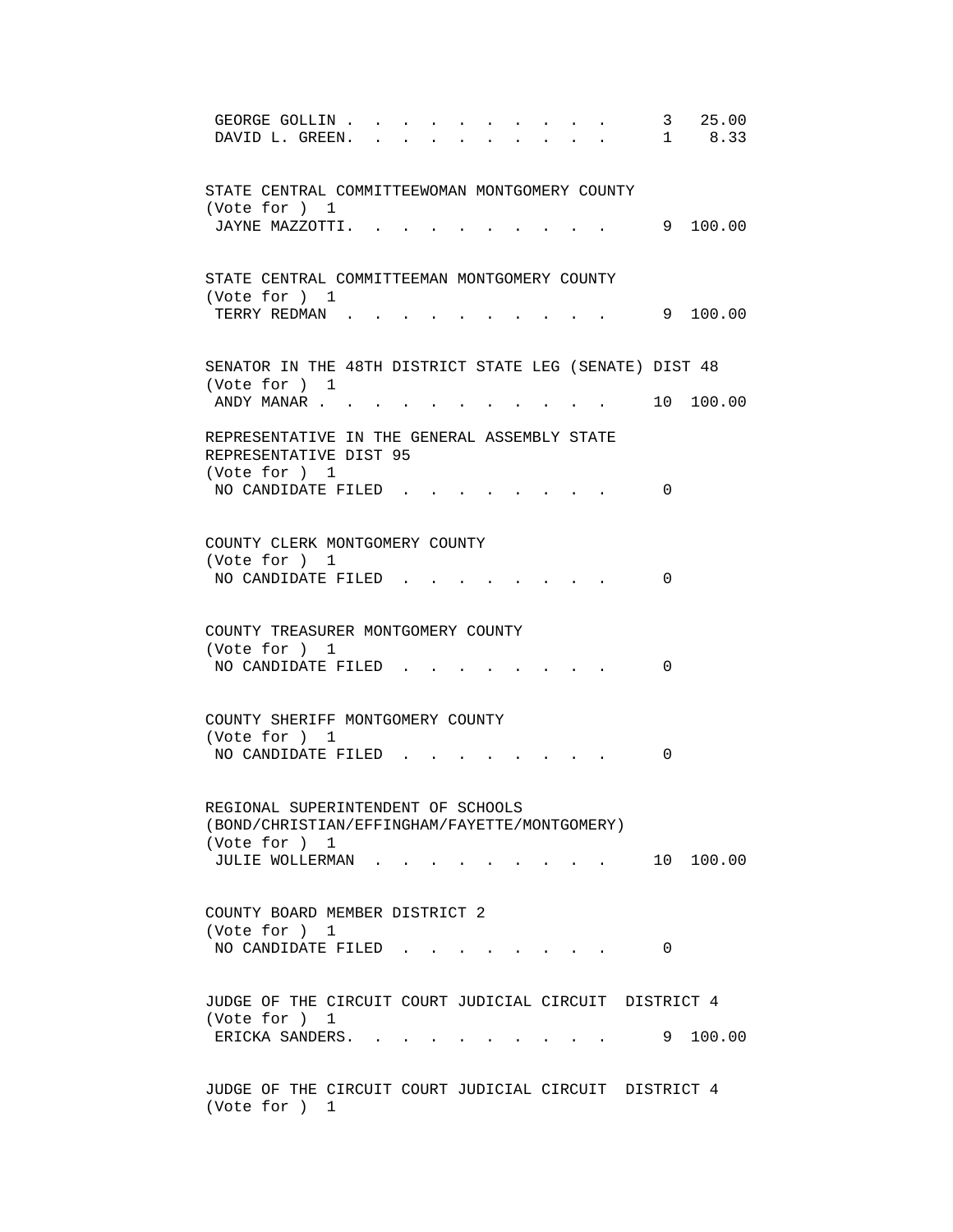|                                                                                                                                                                              | JAMES L. ROBERTS 9 100.00                                                                                  |                                                                       |                                                           |                                 |                        |  |
|------------------------------------------------------------------------------------------------------------------------------------------------------------------------------|------------------------------------------------------------------------------------------------------------|-----------------------------------------------------------------------|-----------------------------------------------------------|---------------------------------|------------------------|--|
| (Vote for ) 1                                                                                                                                                                | PRECINCT COMMITTEEMAN ROUNTREE<br>BEN MATLI                                                                |                                                                       |                                                           |                                 |                        |  |
|                                                                                                                                                                              | ********** (NONPARTISAN) **********                                                                        |                                                                       |                                                           |                                 |                        |  |
|                                                                                                                                                                              | PANHANDLE MORRISONVILLE CONS (PAN)                                                                         |                                                                       |                                                           |                                 |                        |  |
| (Vote for ) 1                                                                                                                                                                | YES                                                                                                        |                                                                       |                                                           |                                 | 22 91.67               |  |
| NO.                                                                                                                                                                          | $\mathbf{r}$ , and $\mathbf{r}$ , and $\mathbf{r}$ , and $\mathbf{r}$                                      | $\mathcal{L}^{\text{max}}$<br><b>Contract</b>                         | $\mathbf{L}^{\text{max}}$ , and $\mathbf{L}^{\text{max}}$ | $\overline{2}$                  | 8.33                   |  |
| (Vote for ) 1                                                                                                                                                                | PANHANDLE MORRISONVILLE CONS (MORR)<br>YES                                                                 |                                                                       |                                                           |                                 | 2 50.00                |  |
| NO.<br><b>Contract Contract</b>                                                                                                                                              | $\ddot{\phantom{0}}$                                                                                       | $\bullet$                                                             |                                                           |                                 | 2 50.00                |  |
| PRECINCT REPORT      GENERAL PRIMARY ELECTION         Montgomery County, IL RUN DATE:04/02/14    MARCH 18, 2014<br>RUN TIME:11:17 AM OFFICIAL RESULTS<br>1501 SOUTH FILLMORE | STATISTICS                                                                                                 |                                                                       |                                                           |                                 |                        |  |
|                                                                                                                                                                              |                                                                                                            |                                                                       |                                                           |                                 | VOTES PERCENT          |  |
|                                                                                                                                                                              | REGISTERED VOTERS - TOTAL 138<br>REGISTERED VOTERS - REPUBLICAN 33 23.91<br>REGISTERED VOTERS - DEMOCRATIC |                                                                       |                                                           | $\mathbf{L} = \mathbf{L}$       |                        |  |
|                                                                                                                                                                              | REGISTERED VOTERS - NONPARTISAN<br>BALLOTS CAST - TOTAL.                                                   |                                                                       | $\sim$                                                    | 25<br>$\mathbf{z} = \mathbf{z}$ | 34  24.64<br>71  51.45 |  |
|                                                                                                                                                                              | BALLOTS CAST - REPUBLICAN<br>BALLOTS CAST - DEMOCRATIC.<br>BALLOTS CAST - NONPARTISAN.                     | $\mathcal{L}^{\text{max}}$<br>$\mathbf{L}$<br>$\sim 100$ km s $^{-1}$ | $\mathbf{L} = \mathbf{L} \mathbf{L}$<br>$\mathbf{L}$      | $\mathbf{0}$                    | 17 68.00<br>8 32.00    |  |
|                                                                                                                                                                              | BALLOTS CAST - BLANK.<br>VOTER TURNOUT - TOTAL                                                             | $\mathbf{L}$<br>$\mathbf{L}$<br>$\sim$                                | $\ddot{\phantom{0}}$<br>$\sim$<br>$\ddot{\phantom{0}}$    | $\mathbf{L}$<br>$\Omega$        | 18.12                  |  |
|                                                                                                                                                                              | VOTER TURNOUT - REPUBLICAN. .<br>VOTER TURNOUT - DEMOCRATIC.<br>VOTER TURNOUT - NONPARTISAN                | $\sim$ $\sim$<br>$\mathbf{L}$<br>$\mathbf{L}$                         | $\mathbf{A}$<br>$\ddot{\phantom{0}}$<br>$\sim$            |                                 | 51.52<br>23.53         |  |
|                                                                                                                                                                              | VOTER TURNOUT - BLANK                                                                                      |                                                                       |                                                           |                                 |                        |  |
|                                                                                                                                                                              | ********** (REPUBLICAN) **********                                                                         |                                                                       |                                                           |                                 |                        |  |

| UNITED STATES SENATOR U.S. SENATE |         |
|-----------------------------------|---------|
| (Vote for ) 1                     |         |
| JAMES D. "JIM" OBERWEIS. 8 50.00  |         |
| DOUGLAS LEE TRUAX.                | 8 50.00 |
| WRITE-IN.                         |         |

| GOVERNOR and LIEUTENANT GOVERNOR MONTGOMERY COUNTY |  |  |  |  |  |  |
|----------------------------------------------------|--|--|--|--|--|--|
| (Vote for ) $1$                                    |  |  |  |  |  |  |
| BILL BRADY 4 23.53                                 |  |  |  |  |  |  |
| DAN RUTHERFORD.                                    |  |  |  |  |  |  |
| KIRK W. DILLARD 6 35.29                            |  |  |  |  |  |  |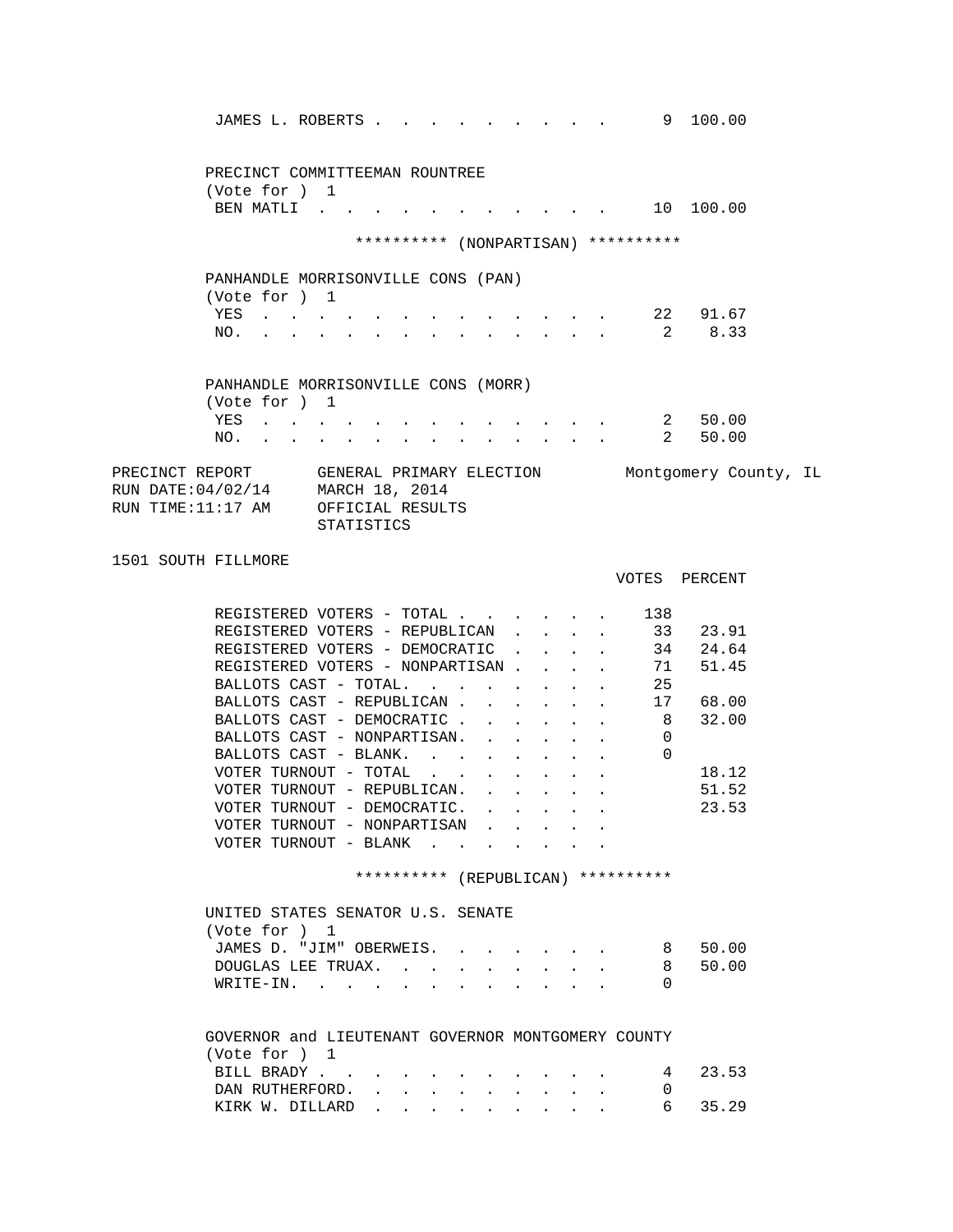| 7 41.18<br>BRUCE RAUNER                                                                                                                                                           |  |
|-----------------------------------------------------------------------------------------------------------------------------------------------------------------------------------|--|
| ATTORNEY GENERAL MONTGOMERY COUNTY<br>(Vote for ) 1                                                                                                                               |  |
| 14 100.00<br>PAUL M. SCHIMPF.                                                                                                                                                     |  |
| SECRETARY OF STATE MONTGOMERY COUNTY<br>(Vote for ) 1                                                                                                                             |  |
| 16 100.00<br>MICHAEL WEBSTER .                                                                                                                                                    |  |
| COMPTROLLER MONTGOMERY COUNTY<br>(Vote for ) 1                                                                                                                                    |  |
| 17 100.00<br>JUDY BAAR TOPINKA.                                                                                                                                                   |  |
| TREASURER MONTGOMERY COUNTY<br>(Vote for ) 1                                                                                                                                      |  |
| 7 43.75<br>TOM CROSS<br>the contract of the contract of the contract of the contract of the contract of the contract of the contract of<br>9 56.25<br>BOB GROGAN                  |  |
| REPRESENTATIVE IN CONGRESS FEDERAL CONGRESSIONAL DIST 13<br>(Vote for ) 1                                                                                                         |  |
| RODNEY DAVIS<br>11 68.75<br>$\sim$<br>1 6.25<br>MICHAEL FIRSCHING.<br>$\mathbf{L}$<br>$\ddot{\phantom{0}}$                                                                        |  |
| $4$ 25.00<br>ERIKA HAROLD<br>$\mathbf{L}$<br>$\sim$<br>$\mathbf{r}$<br>$\sim$ $\sim$<br>$\mathbf{L}$                                                                              |  |
| SENATOR IN THE 48TH DISTRICT STATE LEG (SENATE) DIST 48<br>(Vote for ) 1                                                                                                          |  |
| $16$ 100.00<br>LINDA LITTLE .                                                                                                                                                     |  |
| REPRESENTATIVE IN THE GENERAL ASSEMBLY STATE<br>REPRESENTATIVE DIST 95                                                                                                            |  |
| (Vote for ) 1<br>16 100.00<br>WAYNE ARTHUR ROSENTHAL                                                                                                                              |  |
| COUNTY CLERK MONTGOMERY COUNTY<br>(Vote for ) 1<br>$\cdot$ 17 100.00<br>SANDY LEITHEISER                                                                                          |  |
|                                                                                                                                                                                   |  |
| COUNTY TREASURER MONTGOMERY COUNTY<br>(Vote for ) 1<br>17 100.00<br>RONALD D. JENKINS.<br>$\mathbf{r}$ , $\mathbf{r}$ , $\mathbf{r}$ , $\mathbf{r}$ , $\mathbf{r}$ , $\mathbf{r}$ |  |
| COUNTY SHERIFF MONTGOMERY COUNTY<br>(Vote for ) 1                                                                                                                                 |  |
| JIM VAZZI<br>16 100.00                                                                                                                                                            |  |

REGIONAL SUPERINTENDENT OF SCHOOLS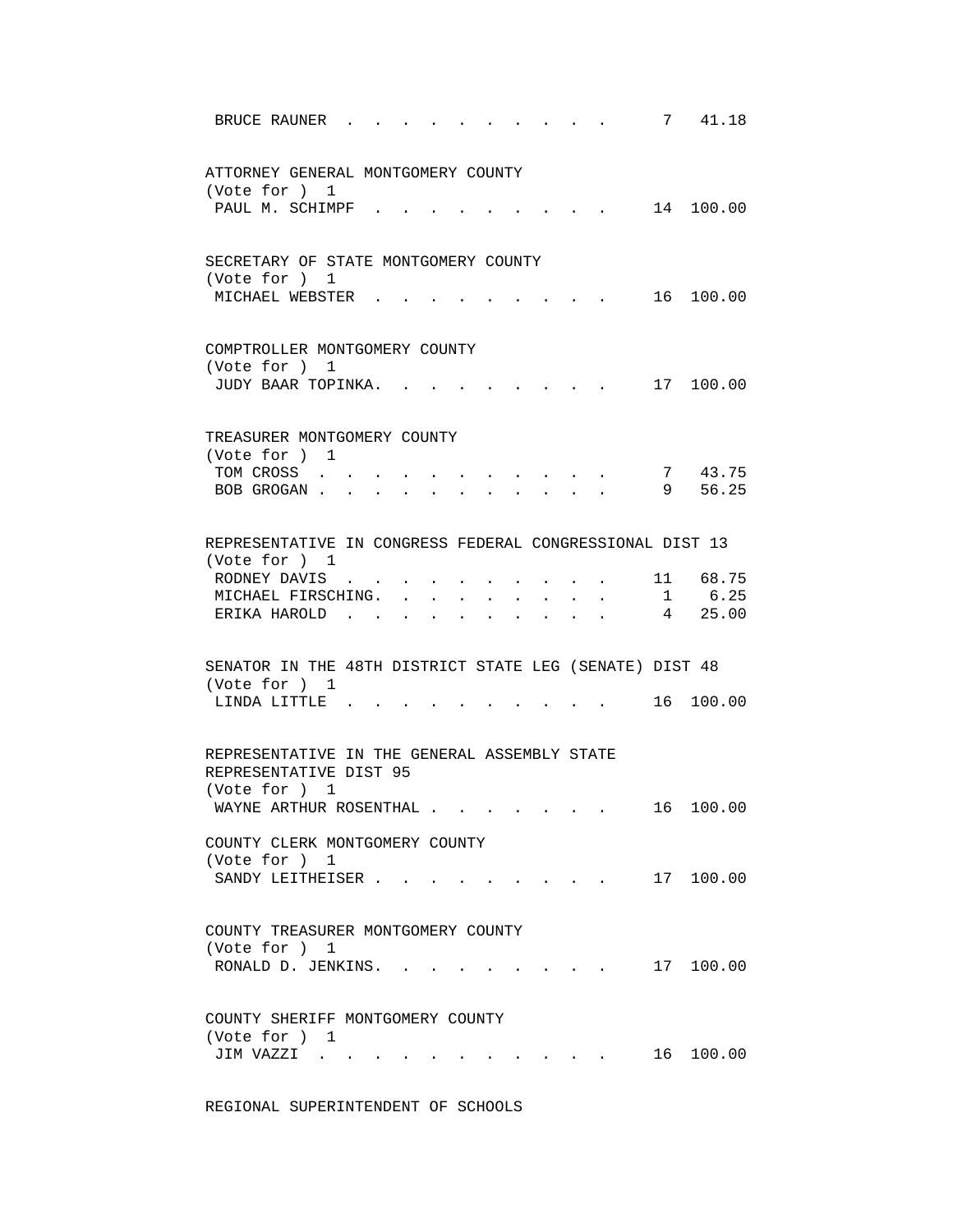(BOND/CHRISTIAN/EFFINGHAM/FAYETTE/MONTGOMERY) (Vote for ) 1 NO CANDIDATE FILED . . . . . . . . 0 COUNTY BOARD MEMBER DISTRICT 3 (Vote for ) 2 JAY L. MARTIN . . . . . . . . . . . 15 100.00 JUDGE OF THE CIRCUIT COURT JUDICIAL CIRCUIT DISTRICT 4 (Vote for ) 1 MARTIN W. SIEMER . . . . . . . . . . 4 30.77 DEBORAH MCLOCHLIN RILEY. . . . . . . 9 69.23 JUDGE OF THE CIRCUIT COURT JUDICIAL CIRCUIT DISTRICT 4 (Vote for ) 1 NO CANDIDATE FILED . . . . . . . . 0 PRECINCT COMMITTEEMAN SOUTH FILLMORE (Vote for ) 1 NO CANDIDATE FILED . . . . . . . . 0 \*\*\*\*\*\*\*\*\*\* (DEMOCRATIC) \*\*\*\*\*\*\*\*\*\* UNITED STATES SENATOR U.S. SENATE (Vote for ) 1 RICHARD J. DURBIN. . . . . . . . . . 6 100.00 GOVERNOR and LIEUTENANT GOVERNOR MONTGOMERY COUNTY (Vote for ) 1 TIO HARDIMAN . . . . . . . . . . . 4 66.67<br>PAT OUINN . . . . . . . . . . . 2 33.33 PAT QUINN . . . . . . . . . . . . ATTORNEY GENERAL MONTGOMERY COUNTY (Vote for ) 1 LISA MADIGAN . . . . . . . . . . 7 100.00 SECRETARY OF STATE MONTGOMERY COUNTY (Vote for ) 1 JESSE WHITE. . . . . . . . . . . 6 100.00 COMPTROLLER MONTGOMERY COUNTY (Vote for ) 1 SHEILA SIMON . . . . . . . . . . . 5 100.00 TREASURER MONTGOMERY COUNTY (Vote for ) 1 MICHAEL W. FRERICHS . . . . . . . . 4 100.00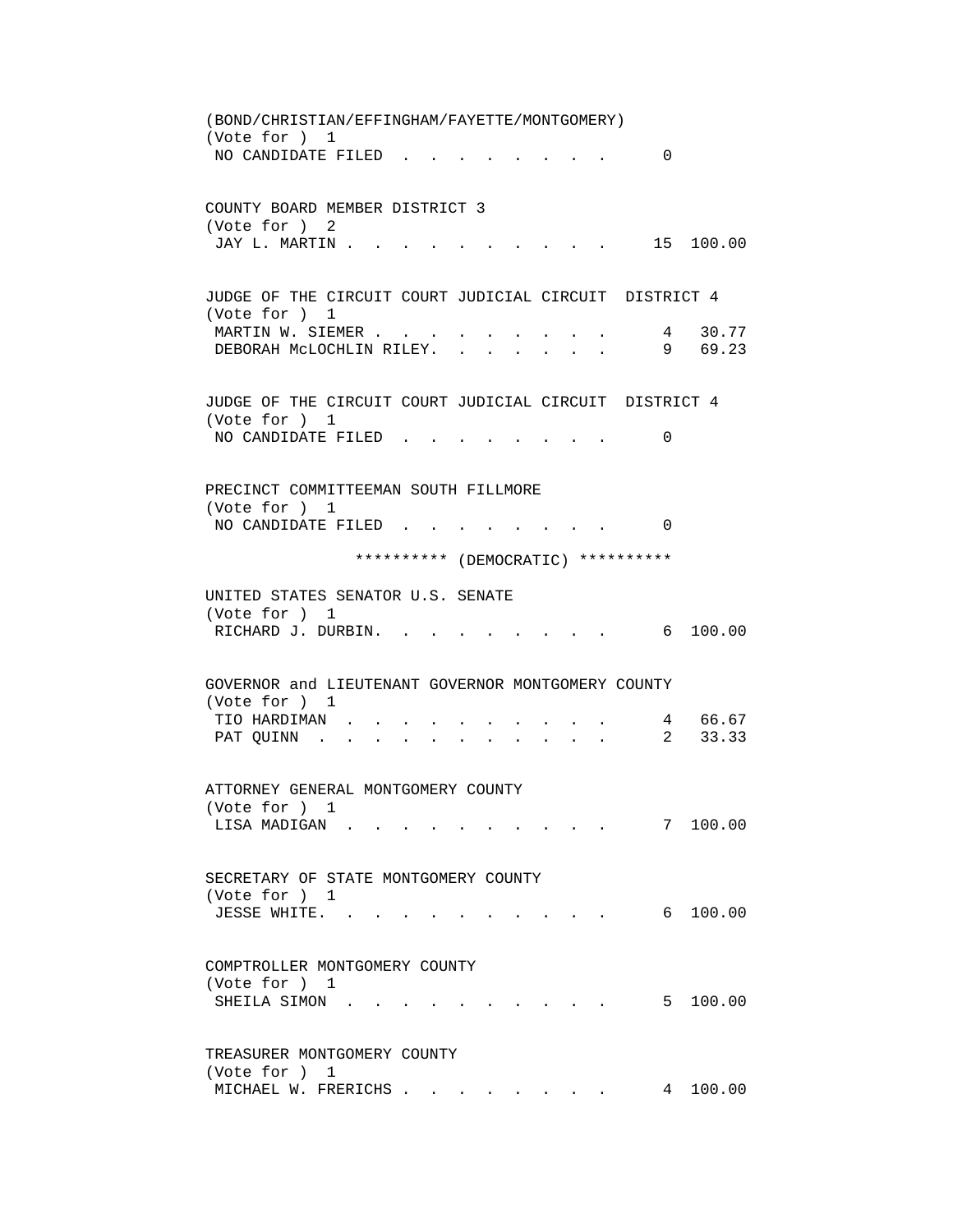| REPRESENTATIVE IN CONGRESS FEDERAL CONGRESSIONAL DIST 13<br>(Vote for ) 1 |                           |                                                                                         |            |
|---------------------------------------------------------------------------|---------------------------|-----------------------------------------------------------------------------------------|------------|
|                                                                           |                           |                                                                                         |            |
| ANN E. CALLIS.                                                            |                           |                                                                                         | 2 40.00    |
| GEORGE GOLLIN.                                                            | $\mathbf{L}^{\text{max}}$ |                                                                                         | 2, 40.00   |
| DAVID L. GREEN. .                                                         |                           |                                                                                         | 1 20.00    |
|                                                                           |                           |                                                                                         |            |
|                                                                           |                           |                                                                                         |            |
| STATE CENTRAL COMMITTEEWOMAN MONTGOMERY COUNTY                            |                           |                                                                                         |            |
| (Vote for ) 1                                                             |                           |                                                                                         |            |
| JAYNE MAZZOTTI. .                                                         |                           |                                                                                         | 5 100.00   |
|                                                                           |                           |                                                                                         |            |
|                                                                           |                           |                                                                                         |            |
| STATE CENTRAL COMMITTEEMAN MONTGOMERY COUNTY                              |                           |                                                                                         |            |
| (Vote for ) 1                                                             |                           |                                                                                         |            |
| TERRY REDMAN                                                              |                           |                                                                                         | 4 100.00   |
|                                                                           |                           |                                                                                         |            |
|                                                                           |                           |                                                                                         |            |
| SENATOR IN THE 48TH DISTRICT STATE LEG (SENATE) DIST 48                   |                           |                                                                                         |            |
| (Vote for ) 1                                                             |                           |                                                                                         |            |
| ANDY MANAR                                                                |                           |                                                                                         | . 7 100.00 |
|                                                                           |                           |                                                                                         |            |
| REPRESENTATIVE IN THE GENERAL ASSEMBLY STATE                              |                           |                                                                                         |            |
|                                                                           |                           |                                                                                         |            |
| REPRESENTATIVE DIST 95                                                    |                           |                                                                                         |            |
| (Vote for ) 1                                                             |                           |                                                                                         |            |
| NO CANDIDATE FILED                                                        |                           |                                                                                         | 0          |
|                                                                           |                           |                                                                                         |            |
|                                                                           |                           |                                                                                         |            |
| COUNTY CLERK MONTGOMERY COUNTY                                            |                           |                                                                                         |            |
| (Vote for ) 1                                                             |                           |                                                                                         |            |
| NO CANDIDATE FILED.                                                       |                           |                                                                                         | $\Omega$   |
|                                                                           |                           |                                                                                         |            |
|                                                                           |                           |                                                                                         |            |
| COUNTY TREASURER MONTGOMERY COUNTY                                        |                           |                                                                                         |            |
| (Vote for ) 1                                                             |                           |                                                                                         |            |
| NO CANDIDATE FILED                                                        |                           |                                                                                         | 0          |
|                                                                           |                           |                                                                                         |            |
|                                                                           |                           |                                                                                         |            |
| COUNTY SHERIFF MONTGOMERY COUNTY                                          |                           |                                                                                         |            |
| (Vote for ) 1                                                             |                           |                                                                                         |            |
| NO CANDIDATE FILED                                                        |                           |                                                                                         | $\cap$     |
|                                                                           |                           |                                                                                         |            |
|                                                                           |                           |                                                                                         |            |
| REGIONAL SUPERINTENDENT OF SCHOOLS                                        |                           |                                                                                         |            |
|                                                                           |                           |                                                                                         |            |
| (BOND/CHRISTIAN/EFFINGHAM/FAYETTE/MONTGOMERY)                             |                           |                                                                                         |            |
| (Vote for ) 1                                                             |                           |                                                                                         |            |
| JULIE WOLLERMAN.                                                          |                           |                                                                                         | 6 100.00   |
|                                                                           |                           |                                                                                         |            |
|                                                                           |                           |                                                                                         |            |
| COUNTY BOARD MEMBER DISTRICT 3                                            |                           |                                                                                         |            |
| (Vote for ) 2                                                             |                           |                                                                                         |            |
| GEORGE L. BLANKENSHIP                                                     |                           | $\mathbf{r}$ , $\mathbf{r}$ , $\mathbf{r}$ , $\mathbf{r}$ , $\mathbf{r}$ , $\mathbf{r}$ | 3 100.00   |
|                                                                           |                           |                                                                                         |            |
|                                                                           |                           |                                                                                         |            |
| JUDGE OF THE CIRCUIT COURT JUDICIAL CIRCUIT DISTRICT 4                    |                           |                                                                                         |            |
| (Vote for ) 1                                                             |                           |                                                                                         |            |
| ERICKA SANDERS.                                                           |                           |                                                                                         | 4 100.00   |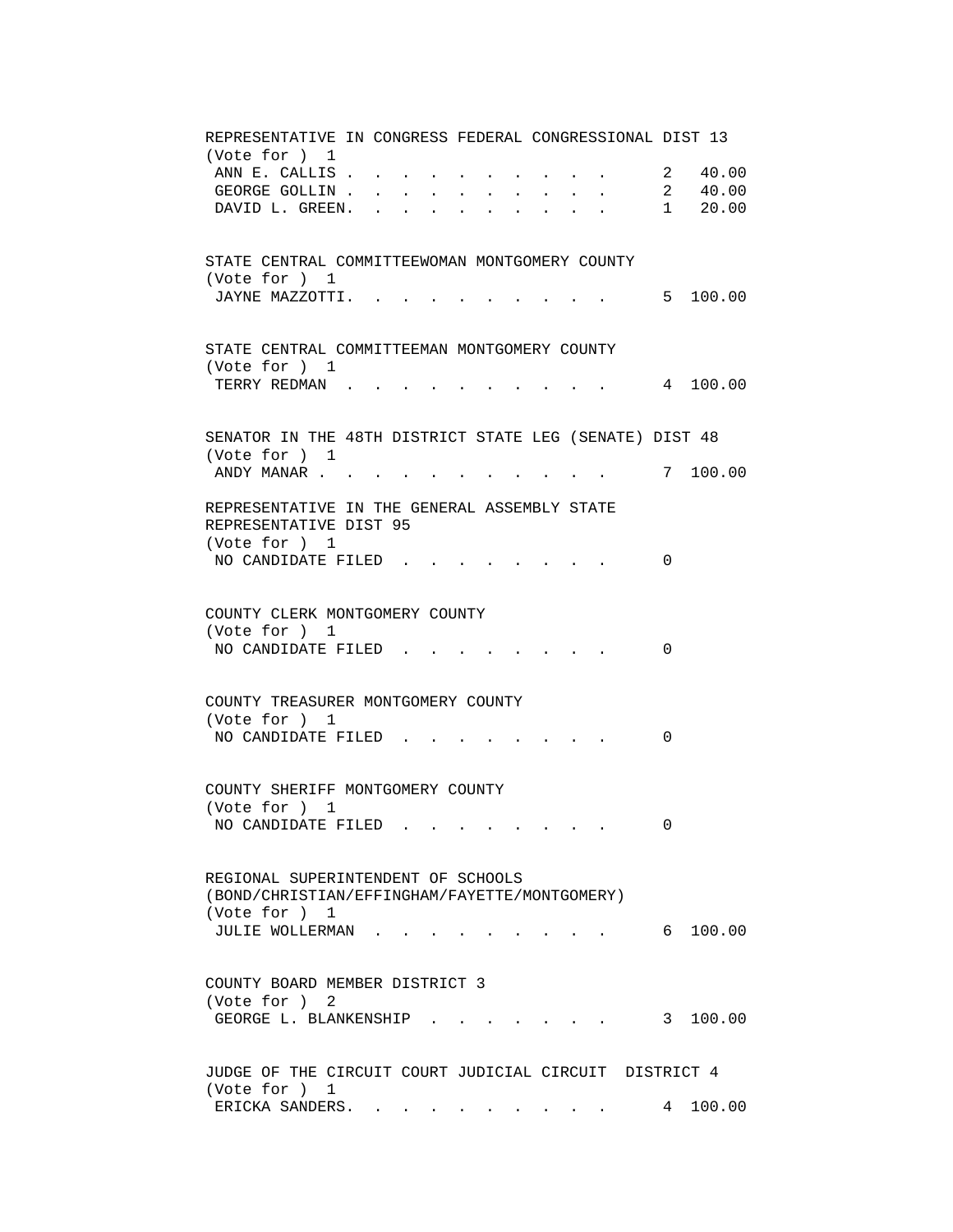JUDGE OF THE CIRCUIT COURT JUDICIAL CIRCUIT DISTRICT 4 (Vote for ) 1 JAMES L. ROBERTS . . . . . . . . . . 8 100.00

 PRECINCT COMMITTEEMAN SOUTH FILLMORE (Vote for ) 1 NO CANDIDATE FILED . . . . . . . . 0

PRECINCT REPORT GENERAL PRIMARY ELECTION Montgomery County, IL RUN DATE:04/02/14 MARCH 18, 2014 RUN TIME:11:17 AM OFFICIAL RESULTS STATISTICS

1601 SOUTH LITCHFIELD 1

VOTES PERCENT

| REGISTERED VOTERS<br>- TOTAL                             | 549 |       |
|----------------------------------------------------------|-----|-------|
| REGISTERED VOTERS - REPUBLICAN                           | 75  | 13.66 |
| REGISTERED VOTERS - DEMOCRATIC                           | 164 | 29.87 |
| REGISTERED VOTERS - NONPARTISAN                          | 310 | 56.47 |
| BALLOTS CAST - TOTAL.                                    | 112 |       |
| BALLOTS CAST - REPUBLICAN                                | 56  | 50.00 |
| BALLOTS CAST - DEMOCRATIC                                | 54  | 48.21 |
| BALLOTS CAST - NONPARTISAN.                              | 2   | 1.79  |
| BALLOTS CAST -<br>BLANK.                                 |     | .89   |
| VOTER TURNOUT - TOTAL                                    |     | 20.40 |
| VOTER TURNOUT - REPUBLICAN.                              |     | 74.67 |
| VOTER TURNOUT<br>DEMOCRATIC.<br>$\overline{\phantom{m}}$ |     | 32.93 |
| VOTER TURNOUT - NONPARTISAN                              |     | .65   |
| VOTER TURNOUT<br>BLANK<br>$\overline{\phantom{m}}$       |     | .18   |
|                                                          |     |       |

\*\*\*\*\*\*\*\*\*\* (REPUBLICAN) \*\*\*\*\*\*\*\*\*\*

| UNITED STATES SENATOR U.S. SENATE |  |  |  |  |          |
|-----------------------------------|--|--|--|--|----------|
| (Vote for ) 1                     |  |  |  |  |          |
| JAMES D. "JIM" OBERWEIS.          |  |  |  |  | 36 78.26 |
| DOUGLAS LEE TRUAX.                |  |  |  |  | 10 21.74 |
| WRITE-IN.                         |  |  |  |  |          |

 GOVERNOR and LIEUTENANT GOVERNOR MONTGOMERY COUNTY (Vote for ) 1 BILL BRADY . . . . . . . . . . . . 11 20.00<br>DAN RUTHERFORD. . . . . . . . . . 9 16.36 DAN RUTHERFORD. . . . . . . . . . KIRK W. DILLARD . . . . . . . . . . 12 21.82<br>BRUCE RAUNER . . . . . . . . . . . 23 41.82 BRUCE RAUNER . . . . . . . . . .

| ATTORNEY GENERAL MONTGOMERY COUNTY |                 |  |  |  |  |           |
|------------------------------------|-----------------|--|--|--|--|-----------|
| (Vote for ) 1                      |                 |  |  |  |  |           |
|                                    | PAUL M. SCHIMPF |  |  |  |  | 41 100.00 |

SECRETARY OF STATE MONTGOMERY COUNTY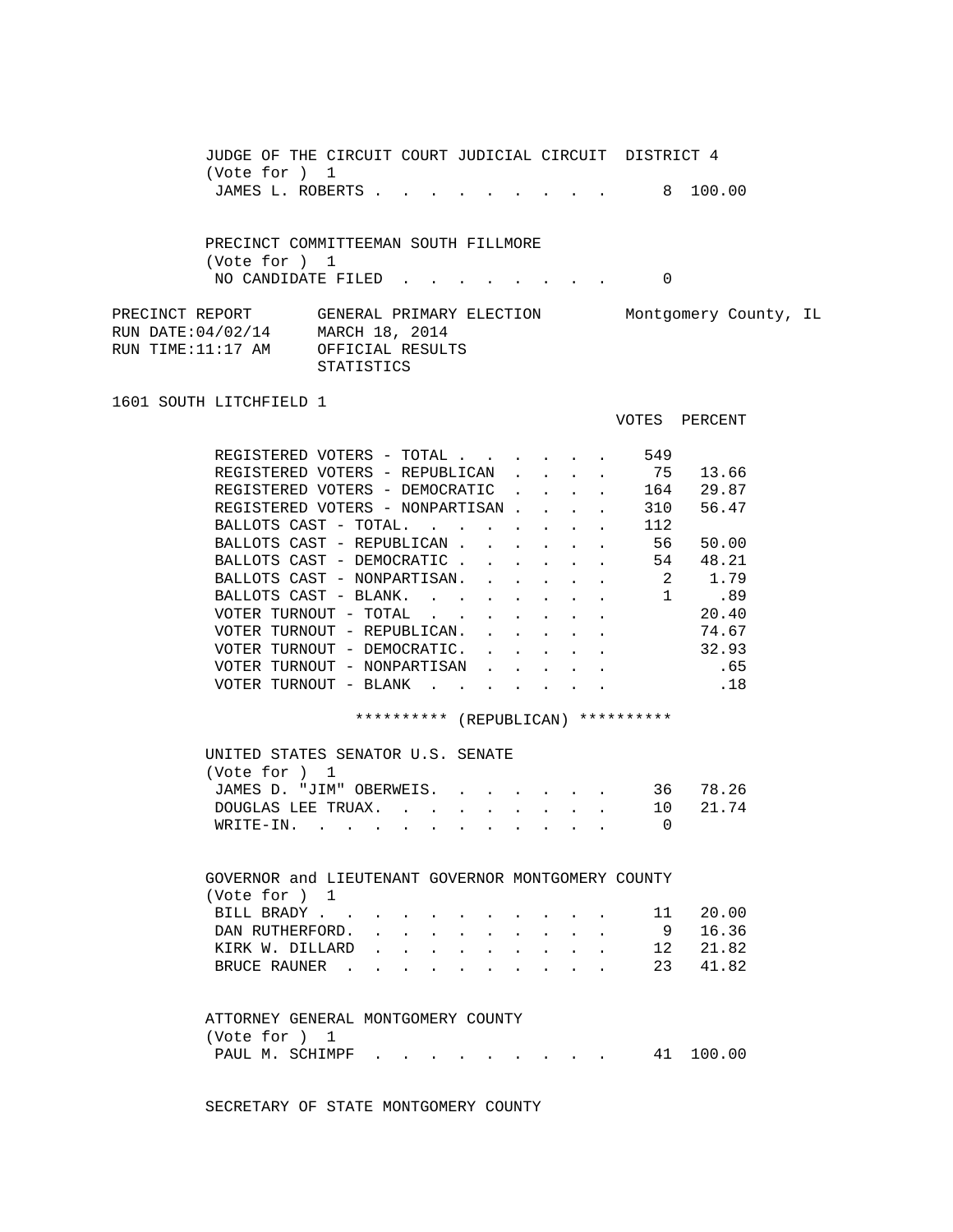| (Vote for ) 1<br>MICHAEL WEBSTER.<br>37 100.00                                                                                                            |  |
|-----------------------------------------------------------------------------------------------------------------------------------------------------------|--|
| COMPTROLLER MONTGOMERY COUNTY                                                                                                                             |  |
| (Vote for ) 1<br>40 100.00<br>JUDY BAAR TOPINKA.                                                                                                          |  |
|                                                                                                                                                           |  |
| TREASURER MONTGOMERY COUNTY<br>(Vote for ) 1                                                                                                              |  |
| 22 56.41<br>TOM CROSS<br>17 43.59<br>BOB GROGAN<br>$\cdot$ $\cdot$ $\cdot$ $\cdot$ $\cdot$ $\cdot$<br>$\ddot{\phantom{0}}$                                |  |
| REPRESENTATIVE IN CONGRESS FEDERAL CONGRESSIONAL DIST 13                                                                                                  |  |
| (Vote for ) 1                                                                                                                                             |  |
| 33 66.00<br>RODNEY DAVIS .<br>3 6.00<br>MICHAEL FIRSCHING.<br>$\mathbf{r}$ . The set of $\mathbf{r}$<br>$\mathbf{r} = \mathbf{r}$<br>$\ddot{\phantom{a}}$ |  |
| 14 28.00<br>ERIKA HAROLD.<br>$\sim$ $\sim$ $\sim$ $\sim$ $\sim$ $\sim$ $\sim$<br>$\mathbf{r}$ $\mathbf{r}$<br>$\sim$<br>$\sim$<br>$\ddot{\phantom{a}}$    |  |
| SENATOR IN THE 48TH DISTRICT STATE LEG (SENATE) DIST 48                                                                                                   |  |
| (Vote for ) 1<br>38 100.00<br>LINDA LITTLE .                                                                                                              |  |
| REPRESENTATIVE IN THE GENERAL ASSEMBLY STATE                                                                                                              |  |
| REPRESENTATIVE DIST 95<br>(Vote for ) 1                                                                                                                   |  |
| WAYNE ARTHUR ROSENTHAL .<br>47 100.00                                                                                                                     |  |
| COUNTY CLERK MONTGOMERY COUNTY                                                                                                                            |  |
| (Vote for ) 1<br>48 100.00<br>SANDY LEITHEISER.                                                                                                           |  |
|                                                                                                                                                           |  |
| COUNTY TREASURER MONTGOMERY COUNTY<br>(Vote for ) 1                                                                                                       |  |
| 100.00<br>RONALD D. JENKINS.<br>46                                                                                                                        |  |
|                                                                                                                                                           |  |
| COUNTY SHERIFF MONTGOMERY COUNTY<br>(Vote for ) 1                                                                                                         |  |
| 47 100.00<br>JIM VAZZI .                                                                                                                                  |  |
| REGIONAL SUPERINTENDENT OF SCHOOLS                                                                                                                        |  |
| (CALHOUN/GREENE/JERSEY/MACOUPIN)<br>(Vote for ) 1                                                                                                         |  |
| NO CANDIDATE FILED<br>0                                                                                                                                   |  |
| REGIONAL SUPERINTENDENT OF SCHOOLS                                                                                                                        |  |
| (BOND/CHRISTIAN/EFFINGHAM/FAYETTE/MONTGOMERY)<br>(Vote for ) 1                                                                                            |  |
| NO CANDIDATE FILED<br>0                                                                                                                                   |  |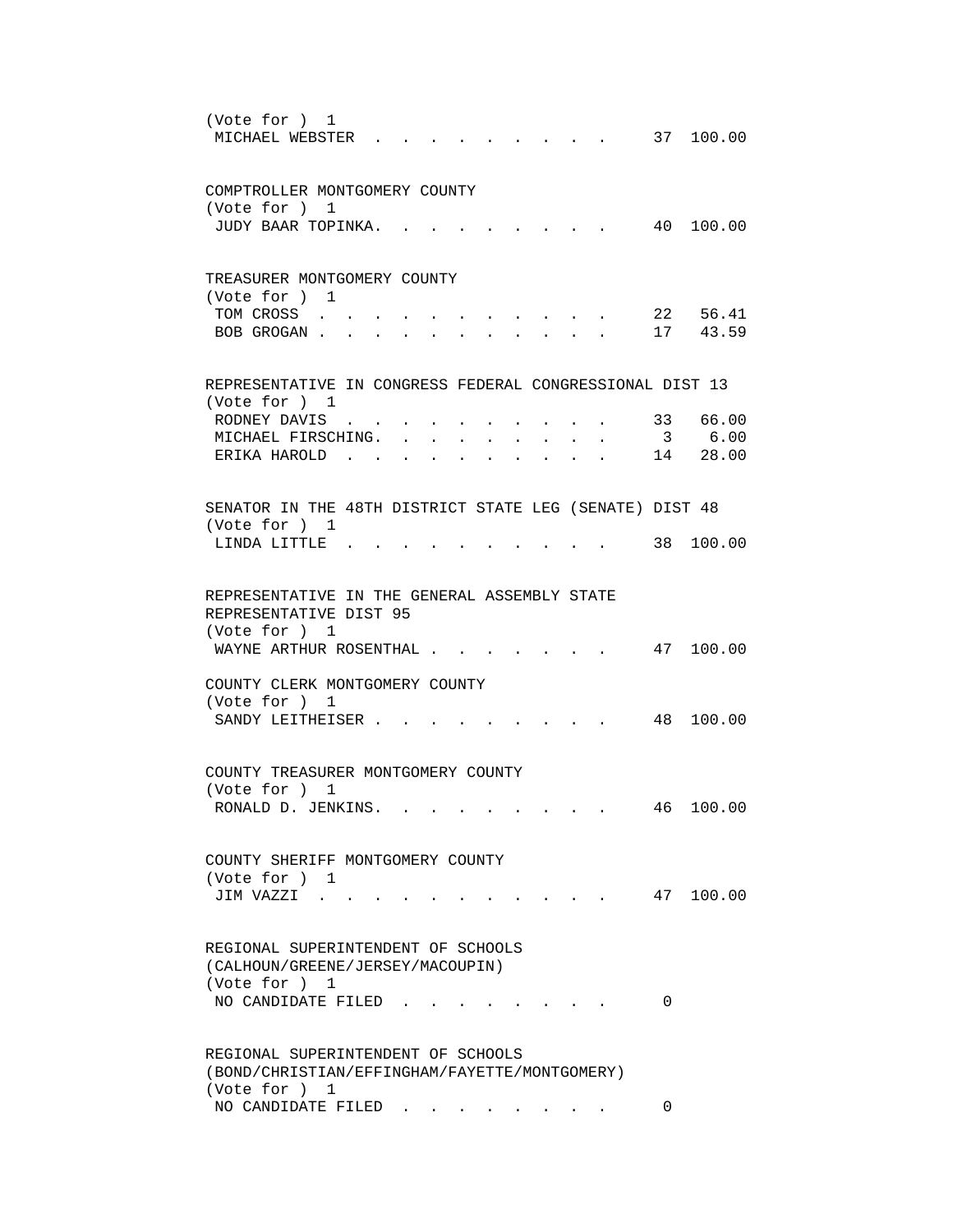COUNTY BOARD MEMBER DISTRICT 5 (Vote for ) 1 WILLIAM D. BERGEN. . . . . . . . . 41 100.00 JUDGE OF THE CIRCUIT COURT JUDICIAL CIRCUIT DISTRICT 4 (Vote for ) 1 MARTIN W. SIEMER . . . . . . . . . . 17 50.00 DEBORAH MCLOCHLIN RILEY. . . . . . . 17 50.00 JUDGE OF THE CIRCUIT COURT JUDICIAL CIRCUIT DISTRICT 4 (Vote for ) 1 NO CANDIDATE FILED . . . . . . . . 0 PRECINCT COMMITTEEMAN SOUTH LITCHFIELD 1 (Vote for ) 1 NO CANDIDATE FILED . . . . . . . . 0 \*\*\*\*\*\*\*\*\*\* (DEMOCRATIC) \*\*\*\*\*\*\*\*\*\* UNITED STATES SENATOR U.S. SENATE (Vote for ) 1 RICHARD J. DURBIN. . . . . . . . . 41 100.00 GOVERNOR and LIEUTENANT GOVERNOR MONTGOMERY COUNTY (Vote for ) 1 TIO HARDIMAN . . . . . . . . . . 19 45.24 PAT QUINN . . . . . . . . . . . 23 54.76 ATTORNEY GENERAL MONTGOMERY COUNTY (Vote for ) 1 LISA MADIGAN . . . . . . . . . . . 36 100.00 SECRETARY OF STATE MONTGOMERY COUNTY (Vote for ) 1 JESSE WHITE. . . . . . . . . . . 42 100.00 COMPTROLLER MONTGOMERY COUNTY (Vote for ) 1 SHEILA SIMON . . . . . . . . . . . 34 100.00 TREASURER MONTGOMERY COUNTY (Vote for ) 1 MICHAEL W. FRERICHS . . . . . . . . 34 100.00 REPRESENTATIVE IN CONGRESS FEDERAL CONGRESSIONAL DIST 13 (Vote for ) 1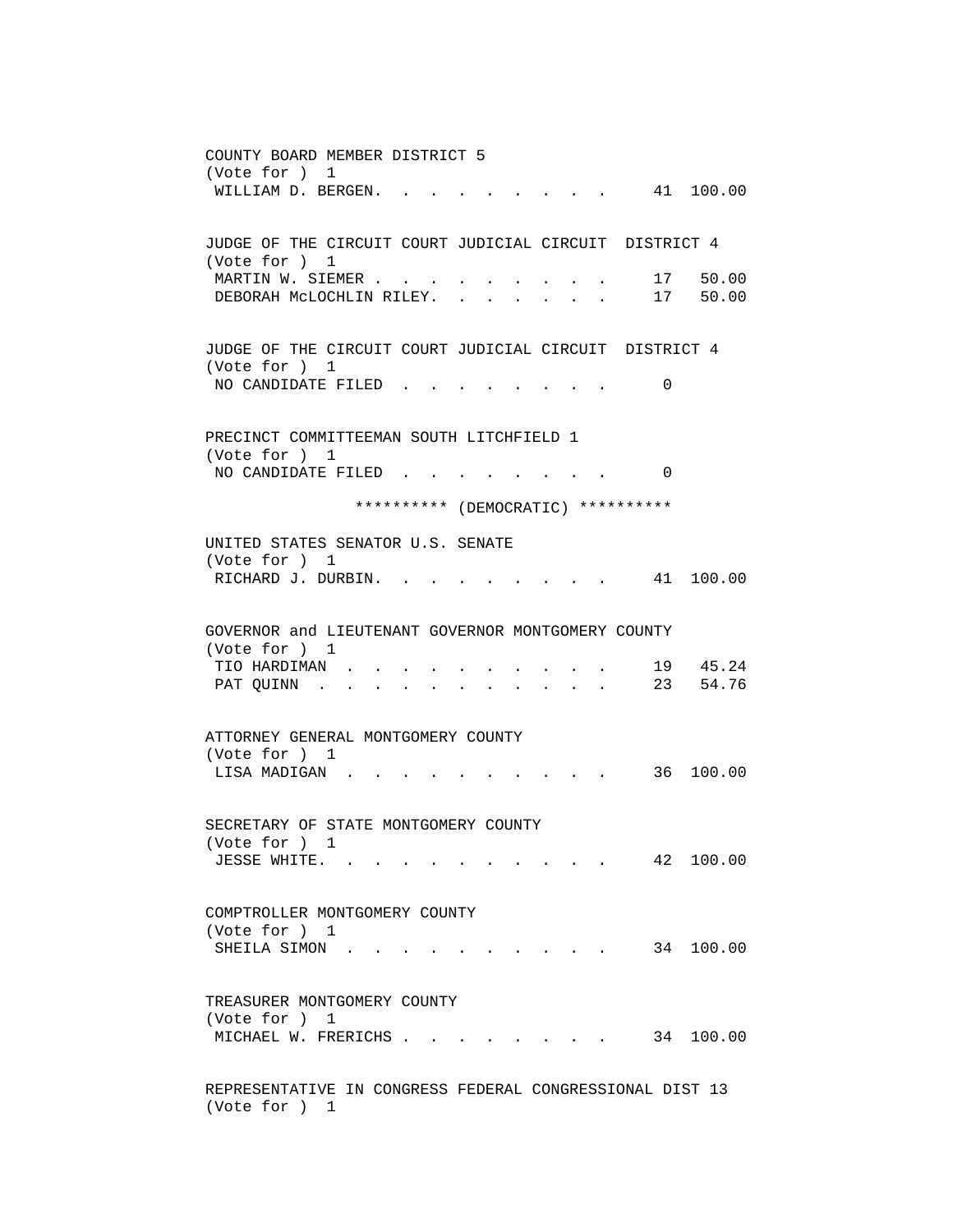| ANN E. CALLIS.                                          |  |  |  |  |        | 20           | 51.28     |
|---------------------------------------------------------|--|--|--|--|--------|--------------|-----------|
| GEORGE GOLLIN.                                          |  |  |  |  | $\sim$ |              | 11 28.21  |
| DAVID L. GREEN.                                         |  |  |  |  |        |              | 8 20.51   |
|                                                         |  |  |  |  |        |              |           |
| STATE CENTRAL COMMITTEEWOMAN MONTGOMERY COUNTY          |  |  |  |  |        |              |           |
| (Vote for ) 1                                           |  |  |  |  |        |              |           |
| JAYNE MAZZOTTI.                                         |  |  |  |  |        |              | 28 100.00 |
|                                                         |  |  |  |  |        |              |           |
|                                                         |  |  |  |  |        |              |           |
| STATE CENTRAL COMMITTEEMAN MONTGOMERY COUNTY            |  |  |  |  |        |              |           |
| (Vote for ) 1                                           |  |  |  |  |        |              |           |
| TERRY REDMAN.                                           |  |  |  |  |        |              | 27 100.00 |
|                                                         |  |  |  |  |        |              |           |
|                                                         |  |  |  |  |        |              |           |
| SENATOR IN THE 48TH DISTRICT STATE LEG (SENATE) DIST 48 |  |  |  |  |        |              |           |
| (Vote for ) 1<br>ANDY MANAR                             |  |  |  |  |        |              | 42 100.00 |
|                                                         |  |  |  |  |        |              |           |
| REPRESENTATIVE IN THE GENERAL ASSEMBLY STATE            |  |  |  |  |        |              |           |
| REPRESENTATIVE DIST 95                                  |  |  |  |  |        |              |           |
| (Vote for ) 1                                           |  |  |  |  |        |              |           |
| NO CANDIDATE FILED.                                     |  |  |  |  |        | 0            |           |
|                                                         |  |  |  |  |        |              |           |
|                                                         |  |  |  |  |        |              |           |
| COUNTY CLERK MONTGOMERY COUNTY                          |  |  |  |  |        |              |           |
| (Vote for ) 1                                           |  |  |  |  |        |              |           |
| NO CANDIDATE FILED                                      |  |  |  |  |        | $\Omega$     |           |
|                                                         |  |  |  |  |        |              |           |
| COUNTY TREASURER MONTGOMERY COUNTY                      |  |  |  |  |        |              |           |
| (Vote for ) 1                                           |  |  |  |  |        |              |           |
| NO CANDIDATE FILED.                                     |  |  |  |  |        | 0            |           |
|                                                         |  |  |  |  |        |              |           |
|                                                         |  |  |  |  |        |              |           |
| COUNTY SHERIFF MONTGOMERY COUNTY                        |  |  |  |  |        |              |           |
| (Vote for ) 1                                           |  |  |  |  |        |              |           |
| NO CANDIDATE FILED                                      |  |  |  |  |        | 0            |           |
|                                                         |  |  |  |  |        |              |           |
| REGIONAL SUPERINTENDENT OF SCHOOLS                      |  |  |  |  |        |              |           |
| (CALHOUN/GREENE/JERSEY/MACOUPIN)                        |  |  |  |  |        |              |           |
| (Vote for ) 1                                           |  |  |  |  |        |              |           |
| DAVID SCHWARTZ.                                         |  |  |  |  |        | $\mathbf{0}$ |           |
| LARRY PFEIFFER.                                         |  |  |  |  |        | 1            | 100.00    |
|                                                         |  |  |  |  |        |              |           |
|                                                         |  |  |  |  |        |              |           |
| REGIONAL SUPERINTENDENT OF SCHOOLS                      |  |  |  |  |        |              |           |
| (BOND/CHRISTIAN/EFFINGHAM/FAYETTE/MONTGOMERY)           |  |  |  |  |        |              |           |
| (Vote for ) 1                                           |  |  |  |  |        |              | 26 100.00 |
| JULIE WOLLERMAN                                         |  |  |  |  |        |              |           |
|                                                         |  |  |  |  |        |              |           |
| COUNTY BOARD MEMBER DISTRICT 5                          |  |  |  |  |        |              |           |
| (Vote for ) 1                                           |  |  |  |  |        |              |           |
| SHARON KUCHAR                                           |  |  |  |  |        | 47           | 100.00    |
|                                                         |  |  |  |  |        |              |           |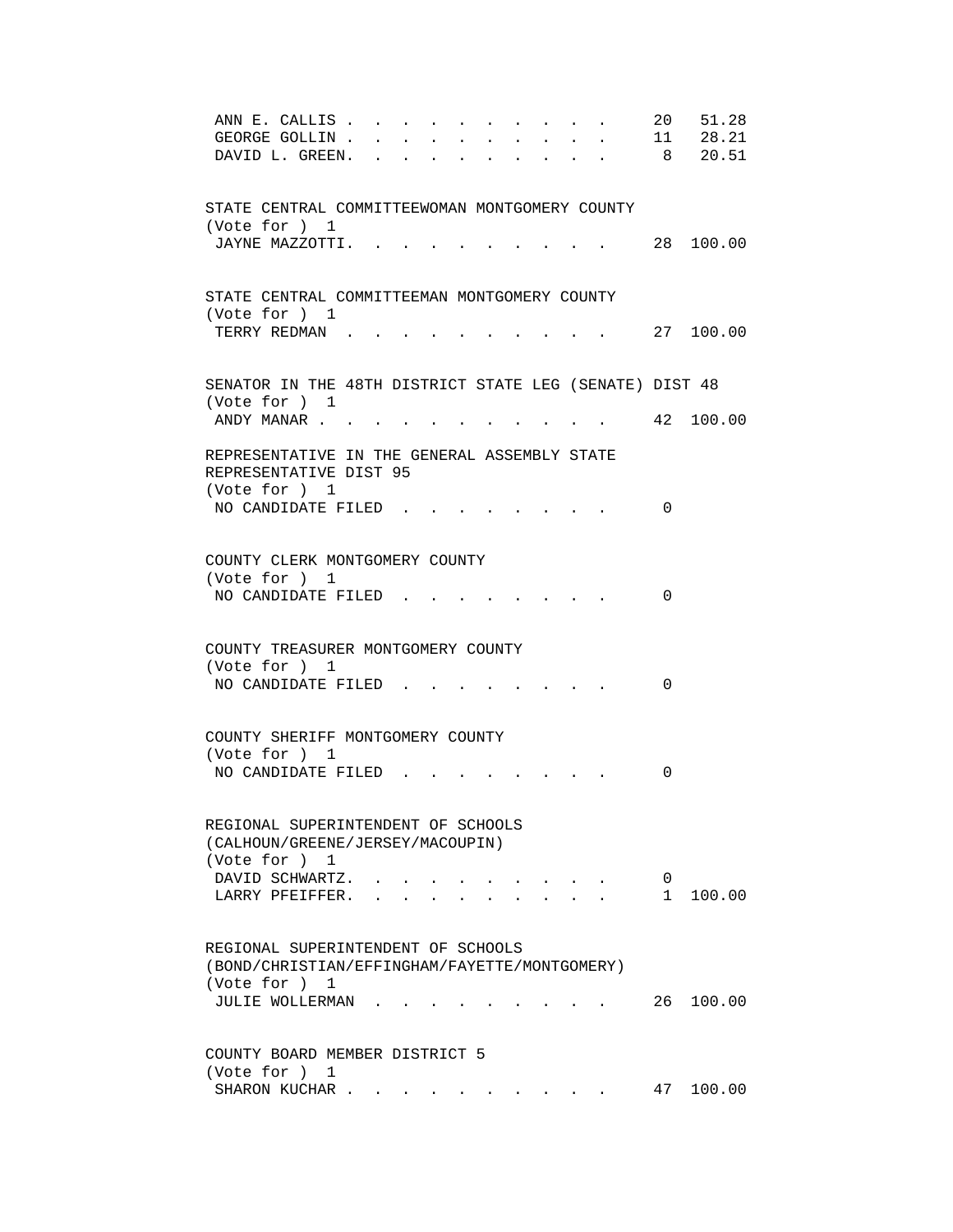JUDGE OF THE CIRCUIT COURT JUDICIAL CIRCUIT DISTRICT 4 (Vote for ) 1 ERICKA SANDERS. . . . . . . . . . 31 100.00 JUDGE OF THE CIRCUIT COURT JUDICIAL CIRCUIT DISTRICT 4 (Vote for ) 1 JAMES L. ROBERTS . . . . . . . . . . 30 100.00 PRECINCT COMMITTEEMAN SOUTH LITCHFIELD 1 (Vote for ) 1 SHARON KUCHAR . . . . . . . . . . 38 71.70 SHELLEY ELIZONDO BRAKENHOFF . . . . . 15 28.30 \*\*\*\*\*\*\*\*\*\* (NONPARTISAN) \*\*\*\*\*\*\*\*\*\* CITY OF LITCHFIELD QUESTION (Vote for ) 1 YES . . . . . . . . . . . . . 12 19.05 NO. . . . . . . . . . . . . . 51 80.95 SHOAL CREEK FIRE PROTECTION QUESTION SHOAL CREEK FIRE PROTECTION DISTRICT (Vote for ) 1 YES . . . . . . . . . . . . . 0 NO. . . . . . . . . . . . . . . 1 100.00 PRECINCT REPORT GENERAL PRIMARY ELECTION Montgomery County, IL RUN DATE:04/02/14 MARCH 18, 2014 RUN TIME:11:17 AM OFFICIAL RESULTS STATISTICS 1602 SOUTH LITCHFIELD 2 VOTES PERCENT REGISTERED VOTERS - TOTAL . . . . . . 702 REGISTERED VOTERS - REPUBLICAN . . . . 115 16.38 REGISTERED VOTERS - DEMOCRATIC . . . . 216 30.77 REGISTERED VOTERS - NONPARTISAN . . . . 371 52.85 BALLOTS CAST - TOTAL. . . . . . . . 84<br>BALLOTS CAST - REPUBLICAN . . . . . . 36 BALLOTS CAST - REPUBLICAN . . . . . . 36 42.86 BALLOTS CAST - DEMOCRATIC . . . . . . 43 51.19 BALLOTS CAST - NONPARTISAN. . . . . . 5 5.95 BALLOTS CAST - BLANK. . . . . . . . 0  $\verb|VOTER TURNOUT - TOTAL . . . . . . . | 11.97$ VOTER TURNOUT - REPUBLICAN. . . . . . 31.30 VOTER TURNOUT - DEMOCRATIC. . . . . . 19.91 VOTER TURNOUT - NONPARTISAN . . . . . 1.35 VOTER TURNOUT - BLANK . . . . . .

\*\*\*\*\*\*\*\*\*\* (REPUBLICAN) \*\*\*\*\*\*\*\*\*\*

 UNITED STATES SENATOR U.S. SENATE (Vote for ) 1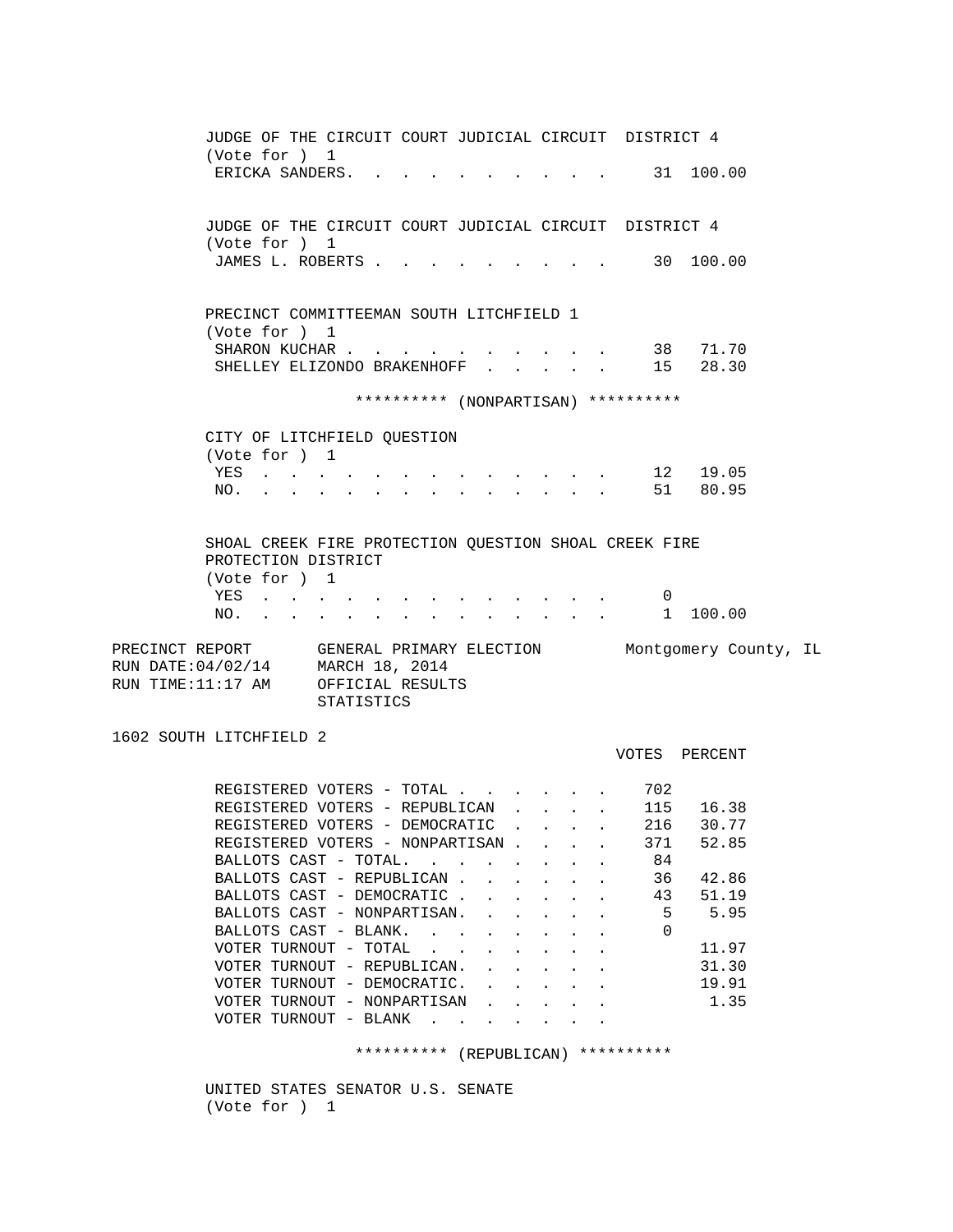| JAMES D. "JIM" OBERWEIS.<br>$\sim$ $\sim$<br>$\sim$ $\sim$<br>DOUGLAS LEE TRUAX.<br>WRITE-IN.                                                 | 18<br>$\overline{0}$ | 62.07<br>11 37.93 |
|-----------------------------------------------------------------------------------------------------------------------------------------------|----------------------|-------------------|
| GOVERNOR and LIEUTENANT GOVERNOR MONTGOMERY COUNTY                                                                                            |                      |                   |
| (Vote for ) 1<br>BILL BRADY                                                                                                                   | 10                   | 27.78             |
| DAN RUTHERFORD.                                                                                                                               | 8                    | 22.22             |
| KIRK W. DILLARD                                                                                                                               |                      | 13 36.11          |
| BRUCE RAUNER                                                                                                                                  | 5                    | 13.89             |
| ATTORNEY GENERAL MONTGOMERY COUNTY<br>(Vote for ) 1                                                                                           |                      |                   |
| PAUL M. SCHIMPF                                                                                                                               |                      | 28 100.00         |
|                                                                                                                                               |                      |                   |
| SECRETARY OF STATE MONTGOMERY COUNTY<br>(Vote for ) 1                                                                                         |                      |                   |
| MICHAEL WEBSTER .                                                                                                                             |                      | 28 100.00         |
|                                                                                                                                               |                      |                   |
| COMPTROLLER MONTGOMERY COUNTY                                                                                                                 |                      |                   |
| (Vote for ) 1<br>JUDY BAAR TOPINKA.                                                                                                           |                      | 29 100.00         |
|                                                                                                                                               |                      |                   |
| TREASURER MONTGOMERY COUNTY                                                                                                                   |                      |                   |
| (Vote for ) 1<br>TOM CROSS                                                                                                                    |                      | 14 58.33          |
| BOB GROGAN.<br>$\ddot{\phantom{a}}$<br>$\mathbf{r} = \mathbf{r} \cdot \mathbf{r}$<br>$\mathbf{L}$<br>$\ddot{\phantom{a}}$<br>$\sim$           |                      | 10 41.67          |
|                                                                                                                                               |                      |                   |
| REPRESENTATIVE IN CONGRESS FEDERAL CONGRESSIONAL DIST 13                                                                                      |                      |                   |
| (Vote for ) 1<br>RODNEY DAVIS .                                                                                                               |                      | 26 74.29          |
| MICHAEL FIRSCHING.<br>$\mathbf{L}$                                                                                                            | $2^{\circ}$          | 5.71              |
| ERIKA HAROLD<br>$\mathbf{L}$<br>$\sim$<br>$\sim$<br>$\sim$<br><b>Contract</b><br>$\ddot{\phantom{a}}$<br>$\ddot{\phantom{a}}$<br>$\mathbf{r}$ | 7                    | 20.00             |
| SENATOR IN THE 48TH DISTRICT STATE LEG (SENATE) DIST 48                                                                                       |                      |                   |
| (Vote for ) 1                                                                                                                                 |                      |                   |
| LINDA LITTLE 27 100.00                                                                                                                        |                      |                   |
| REPRESENTATIVE IN THE GENERAL ASSEMBLY STATE                                                                                                  |                      |                   |
| REPRESENTATIVE DIST 95<br>(Vote for ) 1                                                                                                       |                      |                   |
| WAYNE ARTHUR ROSENTHAL                                                                                                                        |                      | 31 100.00         |
| COUNTY CLERK MONTGOMERY COUNTY                                                                                                                |                      |                   |
| (Vote for ) 1<br>SANDY LEITHEISER<br>$\mathbf{r}$ , and $\mathbf{r}$ , and $\mathbf{r}$ , and $\mathbf{r}$                                    |                      | 34 100.00         |
|                                                                                                                                               |                      |                   |

COUNTY TREASURER MONTGOMERY COUNTY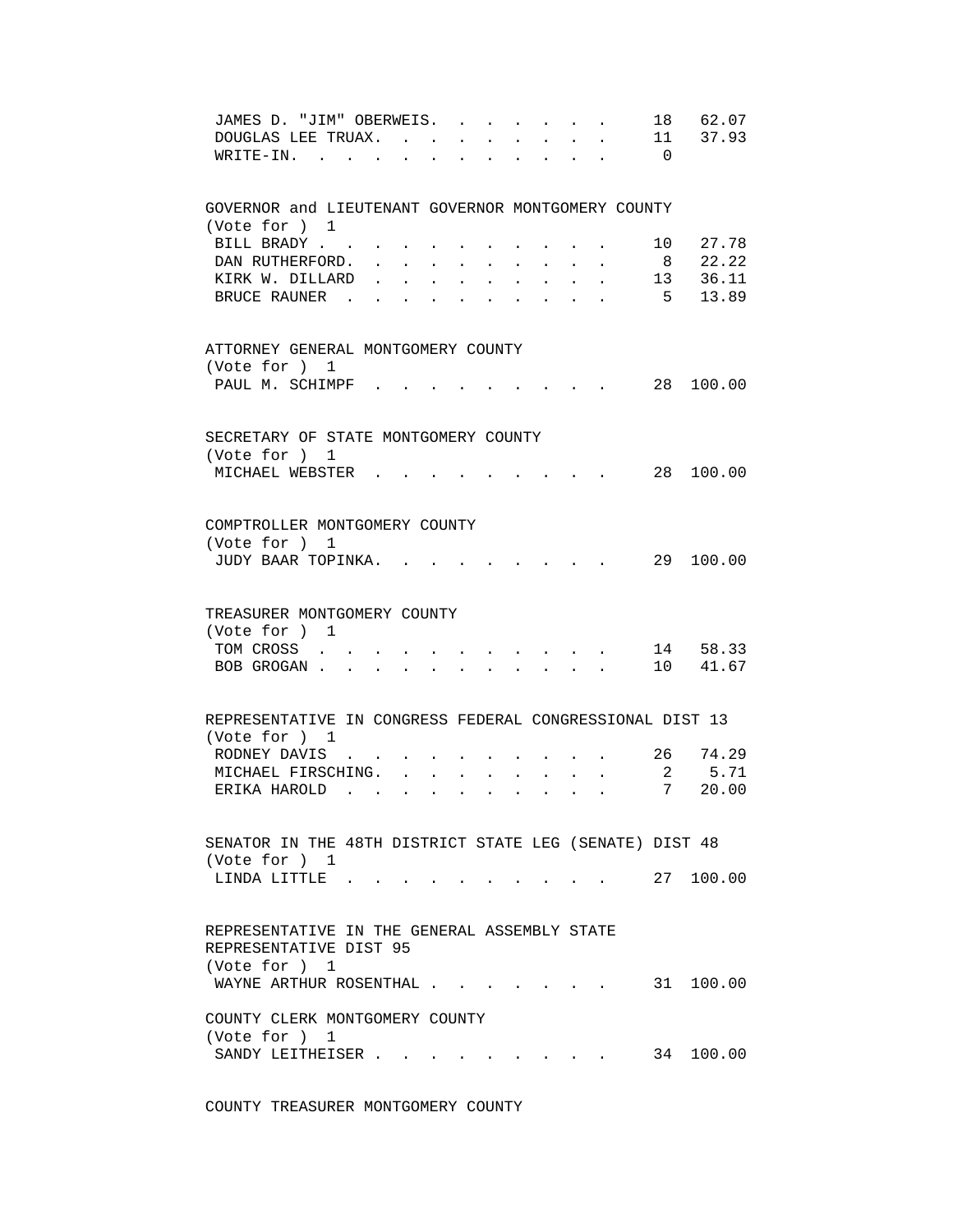(Vote for ) 1 RONALD D. JENKINS. . . . . . . . . 28 100.00 COUNTY SHERIFF MONTGOMERY COUNTY (Vote for ) 1 JIM VAZZI . . . . . . . . . . . 29 100.00 REGIONAL SUPERINTENDENT OF SCHOOLS (BOND/CHRISTIAN/EFFINGHAM/FAYETTE/MONTGOMERY) (Vote for ) 1 NO CANDIDATE FILED . . . . . . . . 0 COUNTY BOARD MEMBER DISTRICT 5 (Vote for ) 1 WILLIAM D. BERGEN. . . . . . . . . 27 100.00 JUDGE OF THE CIRCUIT COURT JUDICIAL CIRCUIT DISTRICT 4 (Vote for ) 1 MARTIN W. SIEMER . . . . . . . . . . 13 54.17 DEBORAH MCLOCHLIN RILEY. . . . . . . 11 45.83 JUDGE OF THE CIRCUIT COURT JUDICIAL CIRCUIT DISTRICT 4 (Vote for ) 1 NO CANDIDATE FILED . . . . . . . . 0 PRECINCT COMMITTEEMAN SOUTH LITCHFIELD 2 (Vote for ) 1 MARCIA E. SAILSBURY . . . . . . . . 27 100.00 \*\*\*\*\*\*\*\*\*\* (DEMOCRATIC) \*\*\*\*\*\*\*\*\*\* UNITED STATES SENATOR U.S. SENATE (Vote for ) 1 RICHARD J. DURBIN. . . . . . . . . . 35 100.00 GOVERNOR and LIEUTENANT GOVERNOR MONTGOMERY COUNTY (Vote for ) 1 TIO HARDIMAN . . . . . . . . . . 13 34.21 PAT QUINN . . . . . . . . . . . 25 65.79 ATTORNEY GENERAL MONTGOMERY COUNTY (Vote for ) 1 LISA MADIGAN . . . . . . . . . . . 40 100.00 SECRETARY OF STATE MONTGOMERY COUNTY (Vote for ) 1 JESSE WHITE. . . . . . . . . . . 38 100.00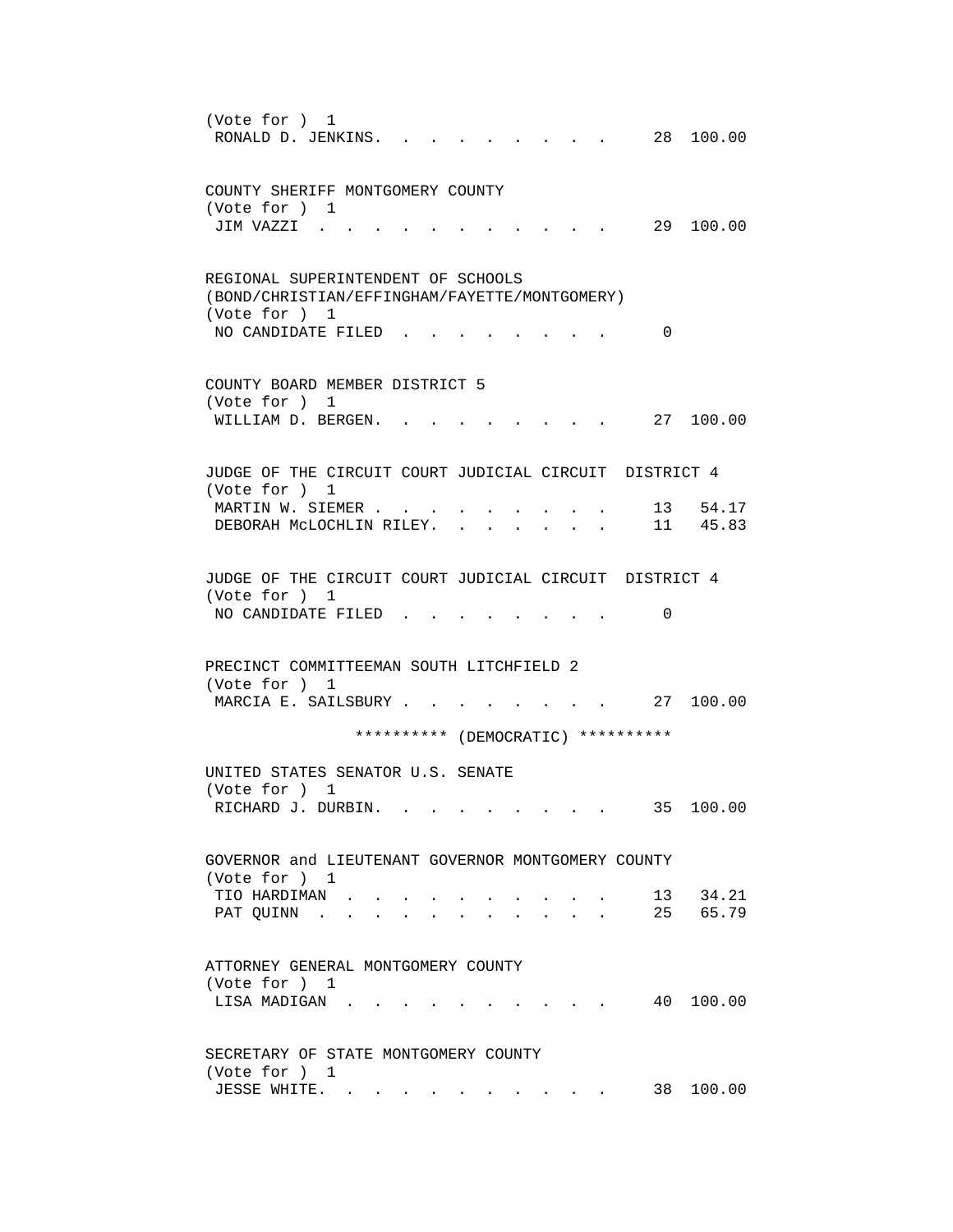| COMPTROLLER MONTGOMERY COUNTY                                                                                                                                                                                                                                 |
|---------------------------------------------------------------------------------------------------------------------------------------------------------------------------------------------------------------------------------------------------------------|
| (Vote for ) 1                                                                                                                                                                                                                                                 |
| 37 100.00<br>SHEILA SIMON.                                                                                                                                                                                                                                    |
|                                                                                                                                                                                                                                                               |
|                                                                                                                                                                                                                                                               |
| TREASURER MONTGOMERY COUNTY                                                                                                                                                                                                                                   |
| (Vote for ) 1                                                                                                                                                                                                                                                 |
| MICHAEL W. FRERICHS<br>37 100.00                                                                                                                                                                                                                              |
|                                                                                                                                                                                                                                                               |
|                                                                                                                                                                                                                                                               |
| REPRESENTATIVE IN CONGRESS FEDERAL CONGRESSIONAL DIST 13                                                                                                                                                                                                      |
| (Vote for ) 1                                                                                                                                                                                                                                                 |
| 24 63.16<br>ANN E. CALLIS                                                                                                                                                                                                                                     |
| 4 10.53<br>GEORGE GOLLIN                                                                                                                                                                                                                                      |
| 10 26.32<br>DAVID L. GREEN.<br>and a series of the contract of the series of the series of the series of the series of the series of the series of the series of the series of the series of the series of the series of the series of the series of the seri |
|                                                                                                                                                                                                                                                               |
|                                                                                                                                                                                                                                                               |
| STATE CENTRAL COMMITTEEWOMAN MONTGOMERY COUNTY                                                                                                                                                                                                                |
| (Vote for ) 1                                                                                                                                                                                                                                                 |
| 34 100.00<br>JAYNE MAZZOTTI.                                                                                                                                                                                                                                  |
|                                                                                                                                                                                                                                                               |
| STATE CENTRAL COMMITTEEMAN MONTGOMERY COUNTY                                                                                                                                                                                                                  |
| (Vote for ) 1                                                                                                                                                                                                                                                 |
| TERRY REDMAN.<br>34 100.00                                                                                                                                                                                                                                    |
|                                                                                                                                                                                                                                                               |
|                                                                                                                                                                                                                                                               |
| SENATOR IN THE 48TH DISTRICT STATE LEG (SENATE) DIST 48                                                                                                                                                                                                       |
| (Vote for ) 1                                                                                                                                                                                                                                                 |
| 37 100.00<br>ANDY MANAR                                                                                                                                                                                                                                       |
|                                                                                                                                                                                                                                                               |
| REPRESENTATIVE IN THE GENERAL ASSEMBLY STATE                                                                                                                                                                                                                  |
| REPRESENTATIVE DIST 95                                                                                                                                                                                                                                        |
| (Vote for ) 1                                                                                                                                                                                                                                                 |
| NO CANDIDATE FILED.<br>0                                                                                                                                                                                                                                      |
|                                                                                                                                                                                                                                                               |
|                                                                                                                                                                                                                                                               |
| COUNTY CLERK MONTGOMERY COUNTY                                                                                                                                                                                                                                |
| (Vote for ) 1                                                                                                                                                                                                                                                 |
| NO CANDIDATE FILED<br>0                                                                                                                                                                                                                                       |
|                                                                                                                                                                                                                                                               |
|                                                                                                                                                                                                                                                               |
| COUNTY TREASURER MONTGOMERY COUNTY                                                                                                                                                                                                                            |
| (Vote for ) 1                                                                                                                                                                                                                                                 |
| NO CANDIDATE FILED.<br>0                                                                                                                                                                                                                                      |
|                                                                                                                                                                                                                                                               |
| COUNTY SHERIFF MONTGOMERY COUNTY                                                                                                                                                                                                                              |
| (Vote for ) 1                                                                                                                                                                                                                                                 |
| NO CANDIDATE FILED<br>0                                                                                                                                                                                                                                       |
|                                                                                                                                                                                                                                                               |
|                                                                                                                                                                                                                                                               |
| REGIONAL SUPERINTENDENT OF SCHOOLS                                                                                                                                                                                                                            |
| (BOND/CHRISTIAN/EFFINGHAM/FAYETTE/MONTGOMERY)                                                                                                                                                                                                                 |
| (Vote for ) 1                                                                                                                                                                                                                                                 |
| JULIE WOLLERMAN<br>35 100.00                                                                                                                                                                                                                                  |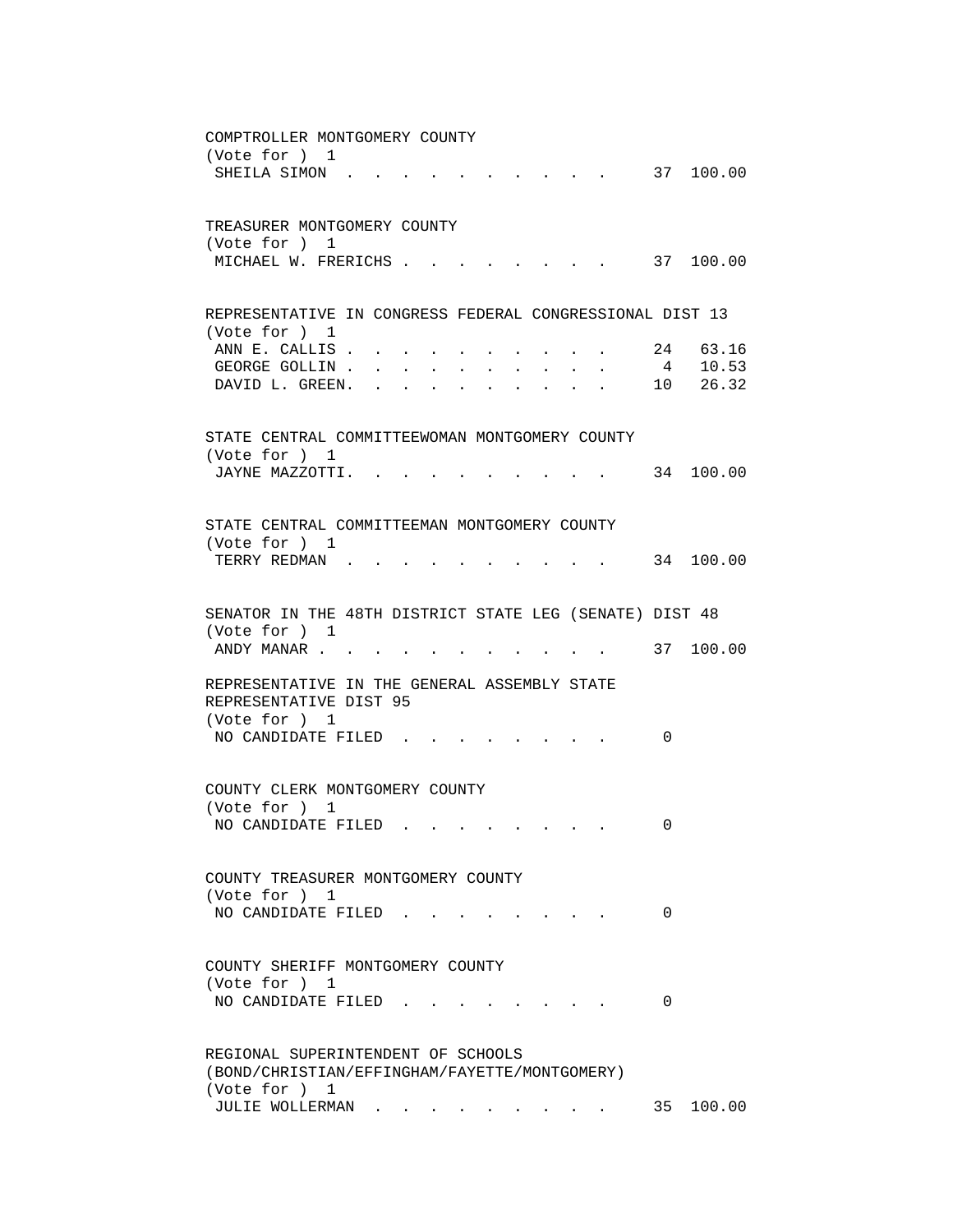COUNTY BOARD MEMBER DISTRICT 5 (Vote for ) 1 SHARON KUCHAR . . . . . . . . . . . 31 100.00 JUDGE OF THE CIRCUIT COURT JUDICIAL CIRCUIT DISTRICT 4 (Vote for ) 1 ERICKA SANDERS. . . . . . . . . . 31 100.00 JUDGE OF THE CIRCUIT COURT JUDICIAL CIRCUIT DISTRICT 4 (Vote for ) 1 JAMES L. ROBERTS . . . . . . . . . . 37 100.00 PRECINCT COMMITTEEMAN SOUTH LITCHFIELD 2 (Vote for ) 1 NO CANDIDATE FILED . . . . . . . . 0 \*\*\*\*\*\*\*\*\*\* (NONPARTISAN) \*\*\*\*\*\*\*\*\*\* CITY OF LITCHFIELD QUESTION (Vote for ) 1 YES . . . . . . . . . . . . . 23 37.70 NO. . . . . . . . . . . . . . 38 62.30 PRECINCT REPORT GENERAL PRIMARY ELECTION Montgomery County, IL RUN DATE:04/02/14 MARCH 18, 2014 RUN TIME:11:17 AM OFFICIAL RESULTS STATISTICS 1603 SOUTH LITCHFIELD 3 VOTES PERCENT REGISTERED VOTERS - TOTAL . . . . . . 313<br>REGISTERED VOTERS - REPUBLICAN . . . . 32 REGISTERED VOTERS - REPUBLICAN . . . . 32 10.22<br>REGISTERED VOTERS - DEMOCRATIC . . . . 89 28.43 REGISTERED VOTERS - DEMOCRATIC . . . . 89 REGISTERED VOTERS - NONPARTISAN . . . . 192 61.34 BALLOTS CAST - TOTAL. . . . . . . . . 39 BALLOTS CAST - REPUBLICAN . . . . . . 26 66.67<br>BALLOTS CAST - DEMOCRATIC . . . . . . 13 33.33 BALLOTS CAST - DEMOCRATIC . . . . . . 13 33.33 BALLOTS CAST - NONPARTISAN. . . . . . 0 BALLOTS CAST - BLANK. . . . . . . . 0 VOTER TURNOUT - TOTAL . . . . . . . . 12.46 VOTER TURNOUT - REPUBLICAN. . . . . . 81.25 VOTER TURNOUT - DEMOCRATIC. . . . . . 14.61 VOTER TURNOUT - NONPARTISAN . . . . . VOTER TURNOUT - BLANK . . . . \*\*\*\*\*\*\*\*\*\* (REPUBLICAN) \*\*\*\*\*\*\*\*\*\*

| UNITED STATES SENATOR U.S. SENATE |  |
|-----------------------------------|--|
| (Vote for ) 1                     |  |
| JAMES D. "JIM" OBERWEIS. 14 63.64 |  |
| DOUGLAS LEE TRUAX. 8 36.36        |  |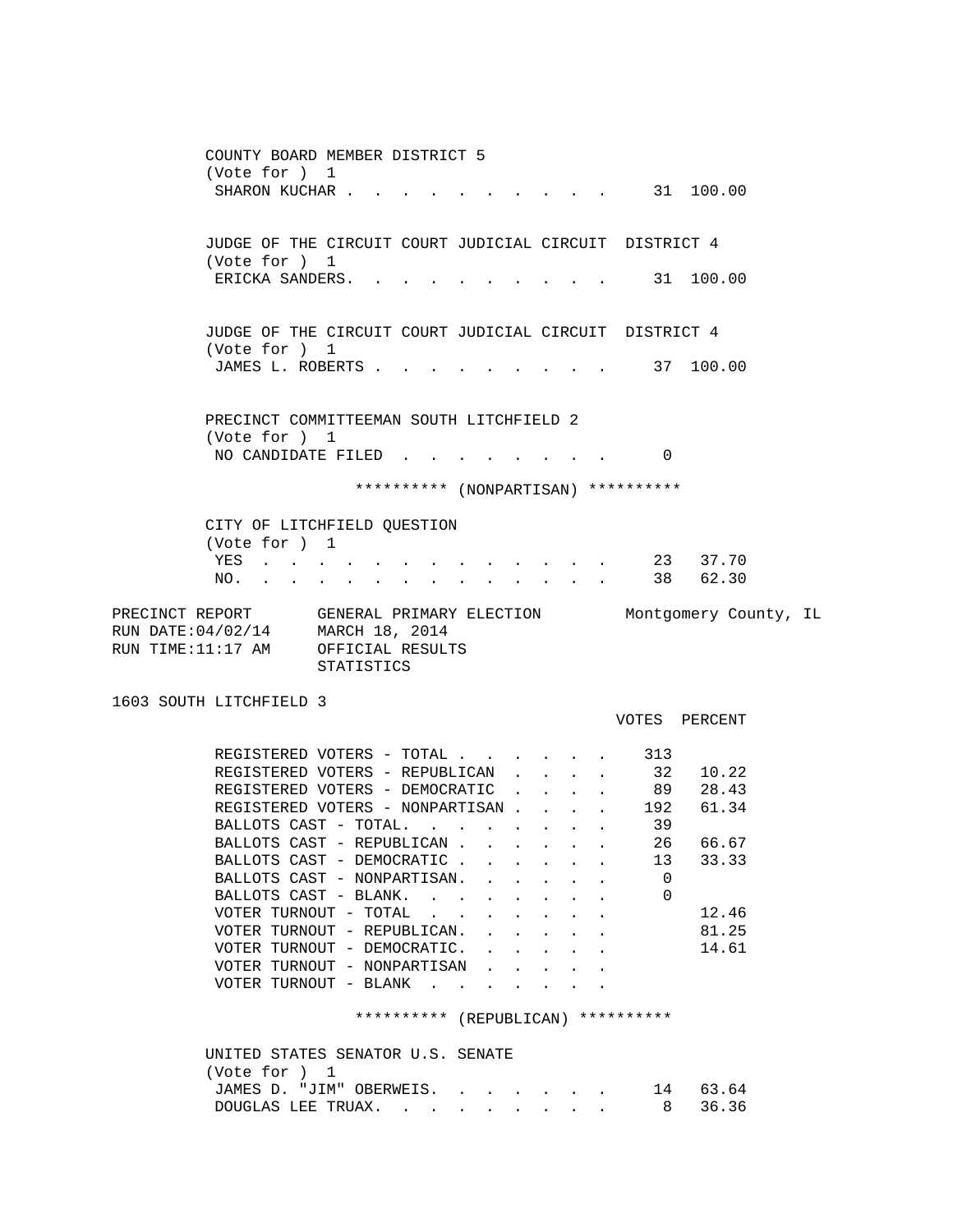| WRITE-IN.                                                |                                                                                                                                              |                                                                                                                                                                                                                                |    | 0              |                                                                        |
|----------------------------------------------------------|----------------------------------------------------------------------------------------------------------------------------------------------|--------------------------------------------------------------------------------------------------------------------------------------------------------------------------------------------------------------------------------|----|----------------|------------------------------------------------------------------------|
| GOVERNOR and LIEUTENANT GOVERNOR MONTGOMERY COUNTY       |                                                                                                                                              |                                                                                                                                                                                                                                |    |                |                                                                        |
| (Vote for ) 1<br>BILL BRADY                              |                                                                                                                                              |                                                                                                                                                                                                                                |    | 5              | 20.00                                                                  |
| DAN RUTHERFORD.                                          | $\sim 100$<br>$\sim 100$                                                                                                                     |                                                                                                                                                                                                                                |    |                |                                                                        |
| KIRK W. DILLARD                                          |                                                                                                                                              |                                                                                                                                                                                                                                |    |                | $\begin{array}{ccc} 2 & \quad 8\,.00 \\ 5 & \quad 20\,.00 \end{array}$ |
| BRUCE RAUNER.                                            |                                                                                                                                              |                                                                                                                                                                                                                                |    |                | 13 52.00                                                               |
|                                                          |                                                                                                                                              |                                                                                                                                                                                                                                |    |                |                                                                        |
| ATTORNEY GENERAL MONTGOMERY COUNTY                       |                                                                                                                                              |                                                                                                                                                                                                                                |    |                |                                                                        |
| (Vote for ) 1                                            |                                                                                                                                              |                                                                                                                                                                                                                                |    |                |                                                                        |
| PAUL M. SCHIMPF                                          |                                                                                                                                              |                                                                                                                                                                                                                                |    |                | 20 100.00                                                              |
|                                                          |                                                                                                                                              |                                                                                                                                                                                                                                |    |                |                                                                        |
| SECRETARY OF STATE MONTGOMERY COUNTY                     |                                                                                                                                              |                                                                                                                                                                                                                                |    |                |                                                                        |
| (Vote for ) 1<br>MICHAEL WEBSTER                         |                                                                                                                                              |                                                                                                                                                                                                                                |    |                | 20 100.00                                                              |
|                                                          |                                                                                                                                              |                                                                                                                                                                                                                                |    |                |                                                                        |
|                                                          |                                                                                                                                              |                                                                                                                                                                                                                                |    |                |                                                                        |
| COMPTROLLER MONTGOMERY COUNTY<br>(Vote for ) 1           |                                                                                                                                              |                                                                                                                                                                                                                                |    |                |                                                                        |
| JUDY BAAR TOPINKA.                                       |                                                                                                                                              |                                                                                                                                                                                                                                |    |                | 19 100.00                                                              |
|                                                          |                                                                                                                                              |                                                                                                                                                                                                                                |    |                |                                                                        |
|                                                          |                                                                                                                                              |                                                                                                                                                                                                                                |    |                |                                                                        |
| TREASURER MONTGOMERY COUNTY                              |                                                                                                                                              |                                                                                                                                                                                                                                |    |                |                                                                        |
| (Vote for ) 1<br>TOM CROSS                               | $\mathbf{r} = \mathbf{r} \cdot \mathbf{r}$ , and $\mathbf{r} = \mathbf{r} \cdot \mathbf{r}$ , and $\mathbf{r} = \mathbf{r} \cdot \mathbf{r}$ |                                                                                                                                                                                                                                |    |                | 10 55.56                                                               |
| BOB GROGAN                                               |                                                                                                                                              | $\mathbf{r} = \mathbf{r}$ , and $\mathbf{r} = \mathbf{r}$ , and $\mathbf{r} = \mathbf{r}$                                                                                                                                      |    |                | 8 44.44                                                                |
|                                                          |                                                                                                                                              |                                                                                                                                                                                                                                |    |                |                                                                        |
| REPRESENTATIVE IN CONGRESS FEDERAL CONGRESSIONAL DIST 13 |                                                                                                                                              |                                                                                                                                                                                                                                |    |                |                                                                        |
| (Vote for ) 1                                            |                                                                                                                                              |                                                                                                                                                                                                                                |    |                |                                                                        |
| RODNEY DAVIS .                                           |                                                                                                                                              |                                                                                                                                                                                                                                |    |                | 15 60.00                                                               |
| MICHAEL FIRSCHING.<br>$\sim$                             | $\sim$                                                                                                                                       |                                                                                                                                                                                                                                |    | $\overline{2}$ | 8.00                                                                   |
| ERIKA HAROLD<br>$\mathbf{L}$                             | $\sim$                                                                                                                                       | $\mathbf{r}$<br>$\mathbf{L}$                                                                                                                                                                                                   | ÷. |                | 8 32.00                                                                |
|                                                          |                                                                                                                                              |                                                                                                                                                                                                                                |    |                |                                                                        |
| SENATOR IN THE 48TH DISTRICT STATE LEG (SENATE) DIST 48  |                                                                                                                                              |                                                                                                                                                                                                                                |    |                |                                                                        |
| (Vote for ) 1                                            |                                                                                                                                              |                                                                                                                                                                                                                                |    |                |                                                                        |
| LINDA LITTLE 17 100.00                                   |                                                                                                                                              |                                                                                                                                                                                                                                |    |                |                                                                        |
|                                                          |                                                                                                                                              |                                                                                                                                                                                                                                |    |                |                                                                        |
| REPRESENTATIVE IN THE GENERAL ASSEMBLY STATE             |                                                                                                                                              |                                                                                                                                                                                                                                |    |                |                                                                        |
| REPRESENTATIVE DIST 95                                   |                                                                                                                                              |                                                                                                                                                                                                                                |    |                |                                                                        |
| (Vote for ) 1                                            |                                                                                                                                              |                                                                                                                                                                                                                                |    |                |                                                                        |
| WAYNE ARTHUR ROSENTHAL                                   |                                                                                                                                              |                                                                                                                                                                                                                                |    |                | 22 100.00                                                              |
| COUNTY CLERK MONTGOMERY COUNTY                           |                                                                                                                                              |                                                                                                                                                                                                                                |    |                |                                                                        |
| (Vote for ) 1                                            |                                                                                                                                              |                                                                                                                                                                                                                                |    |                |                                                                        |
| SANDY LEITHEISER                                         |                                                                                                                                              |                                                                                                                                                                                                                                |    |                | 22 100.00                                                              |
|                                                          |                                                                                                                                              |                                                                                                                                                                                                                                |    |                |                                                                        |
| COUNTY TREASURER MONTGOMERY COUNTY                       |                                                                                                                                              |                                                                                                                                                                                                                                |    |                |                                                                        |
| (Vote for ) 1                                            |                                                                                                                                              |                                                                                                                                                                                                                                |    |                |                                                                        |
| RONALD D. JENKINS.                                       |                                                                                                                                              | and the contract of the contract of the contract of the contract of the contract of the contract of the contract of the contract of the contract of the contract of the contract of the contract of the contract of the contra |    | 20             | 100.00                                                                 |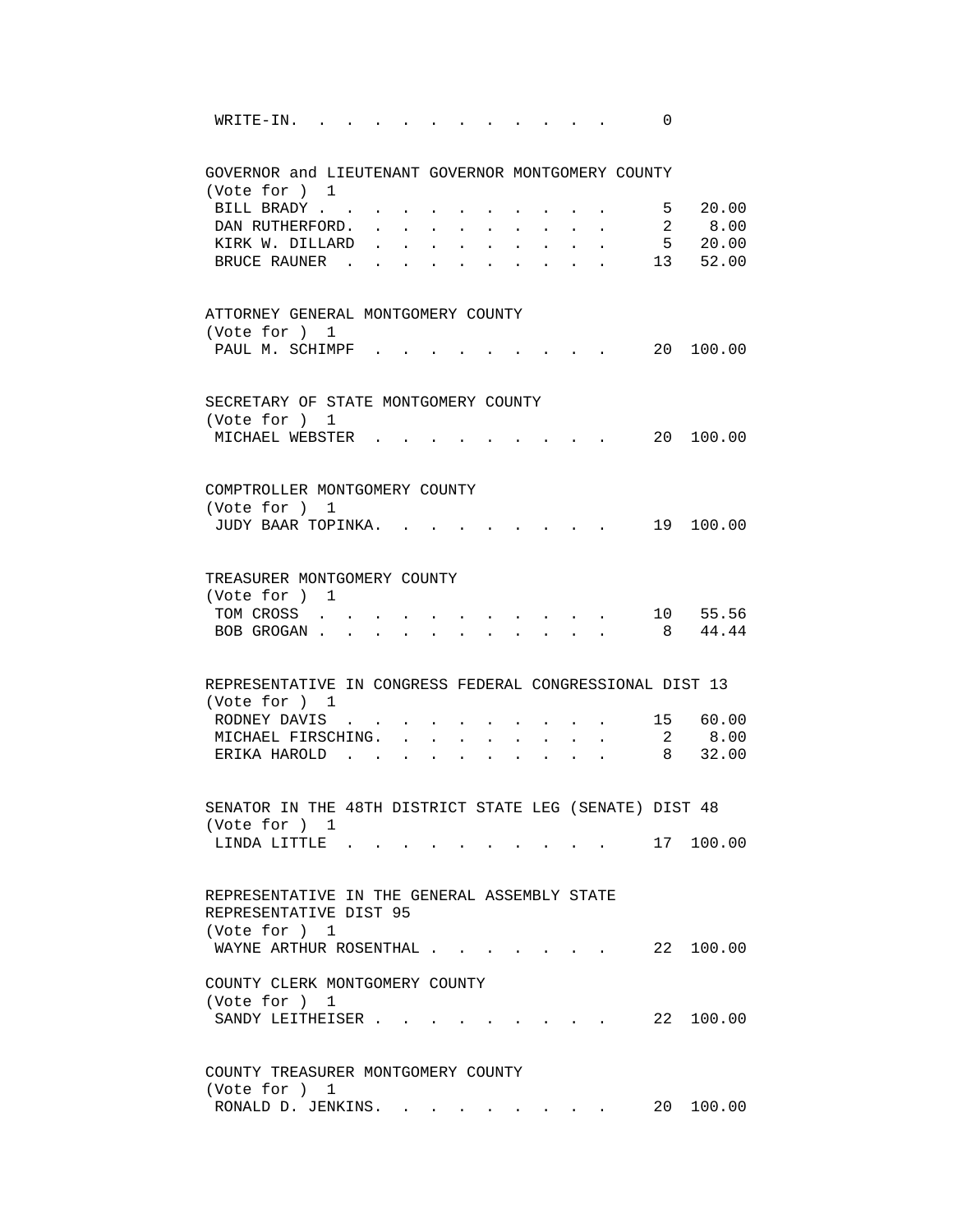COUNTY SHERIFF MONTGOMERY COUNTY (Vote for ) 1 JIM VAZZI . . . . . . . . . . . 22 100.00 REGIONAL SUPERINTENDENT OF SCHOOLS (BOND/CHRISTIAN/EFFINGHAM/FAYETTE/MONTGOMERY) (Vote for ) 1 NO CANDIDATE FILED . . . . . . . . 0 COUNTY BOARD MEMBER DISTRICT 5 (Vote for ) 1 WILLIAM D. BERGEN. . . . . . . . . 16 100.00 JUDGE OF THE CIRCUIT COURT JUDICIAL CIRCUIT DISTRICT 4 (Vote for ) 1 MARTIN W. SIEMER . . . . . . . . . . . 12 75.00 DEBORAH MCLOCHLIN RILEY. . . . . . . 4 25.00 JUDGE OF THE CIRCUIT COURT JUDICIAL CIRCUIT DISTRICT 4 (Vote for ) 1 NO CANDIDATE FILED . . . . . . . . 0 PRECINCT COMMITTEEMAN SOUTH LITCHFIELD 3 (Vote for ) 1 NO CANDIDATE FILED . . . . . . . . 0 \*\*\*\*\*\*\*\*\*\* (DEMOCRATIC) \*\*\*\*\*\*\*\*\*\* UNITED STATES SENATOR U.S. SENATE (Vote for ) 1 RICHARD J. DURBIN. . . . . . . . . 11 100.00 GOVERNOR and LIEUTENANT GOVERNOR MONTGOMERY COUNTY (Vote for ) 1 TIO HARDIMAN . . . . . . . . . . 3 25.00 PAT QUINN . . . . . . . . . . . 9 75.00 ATTORNEY GENERAL MONTGOMERY COUNTY (Vote for ) 1 LISA MADIGAN . . . . . . . . . . 10 100.00 SECRETARY OF STATE MONTGOMERY COUNTY (Vote for ) 1 JESSE WHITE. . . . . . . . . . . 11 100.00

COMPTROLLER MONTGOMERY COUNTY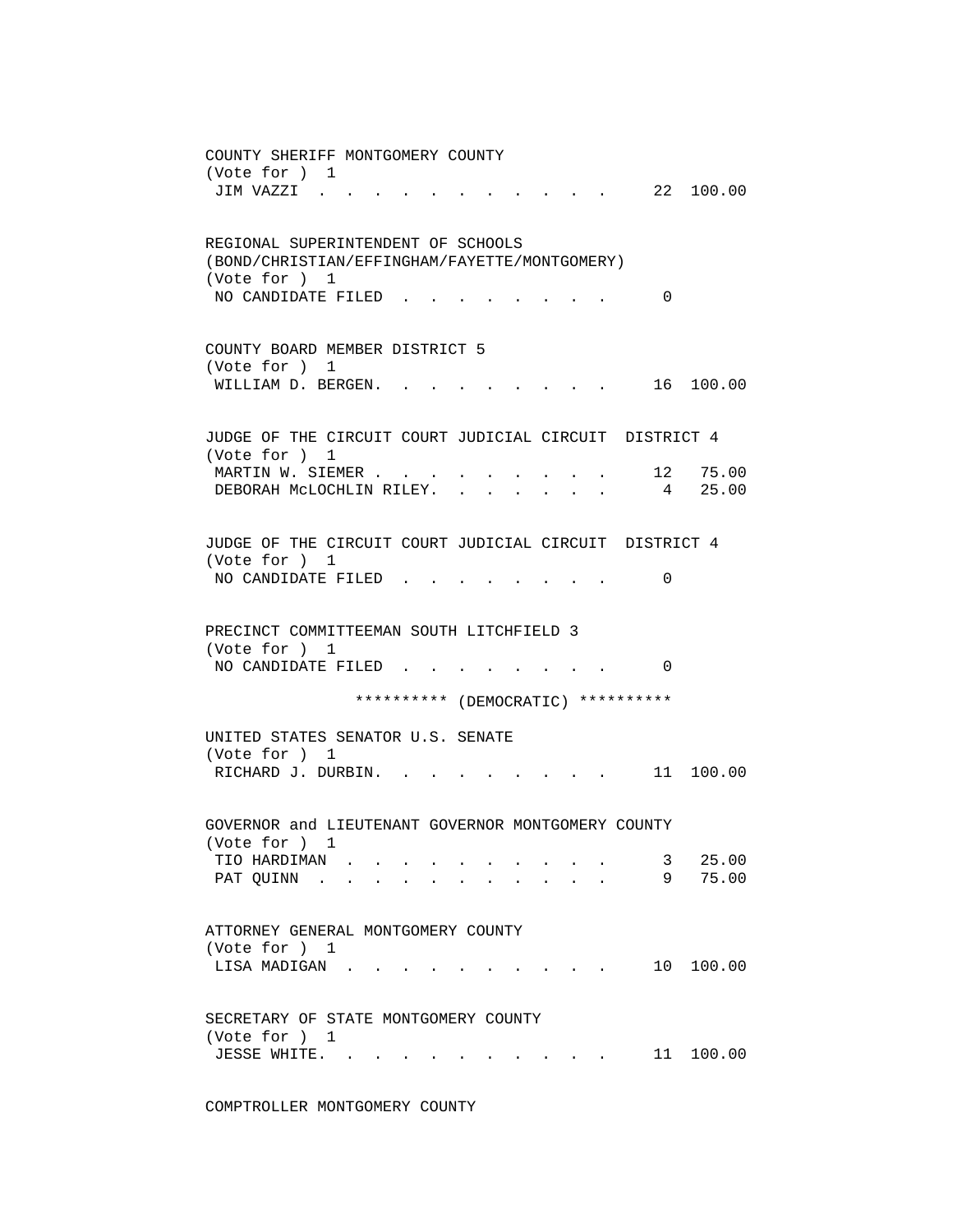| (Vote for ) 1<br>10 100.00<br>SHEILA SIMON                                                                                                                                                                                                                                                                                                                                                                                                                                                                                                                                                            |
|-------------------------------------------------------------------------------------------------------------------------------------------------------------------------------------------------------------------------------------------------------------------------------------------------------------------------------------------------------------------------------------------------------------------------------------------------------------------------------------------------------------------------------------------------------------------------------------------------------|
| TREASURER MONTGOMERY COUNTY<br>(Vote for ) 1                                                                                                                                                                                                                                                                                                                                                                                                                                                                                                                                                          |
| 10 100.00<br>MICHAEL W. FRERICHS.                                                                                                                                                                                                                                                                                                                                                                                                                                                                                                                                                                     |
| REPRESENTATIVE IN CONGRESS FEDERAL CONGRESSIONAL DIST 13<br>(Vote for ) 1                                                                                                                                                                                                                                                                                                                                                                                                                                                                                                                             |
| ANN E. CALLIS.<br>6 50.00<br>GEORGE GOLLIN.<br>2 16.67<br>and a strong control of the strong strong strong and a strong strong strong strong strong strong strong strong<br>4 33.33<br>DAVID L. GREEN.<br>$\bullet$ . The set of the set of the set of the set of the set of the set of the set of the set of the set of the set of the set of the set of the set of the set of the set of the set of the set of the set of the set of the s<br>$\bullet$ .<br><br><br><br><br><br><br><br><br><br><br><br><br><br><br>$\bullet$ .<br><br><br><br><br><br><br><br><br><br><br><br><br>$\cdot$ $\cdot$ |
| STATE CENTRAL COMMITTEEWOMAN MONTGOMERY COUNTY<br>(Vote for ) 1                                                                                                                                                                                                                                                                                                                                                                                                                                                                                                                                       |
| 9 100.00<br>JAYNE MAZZOTTI.                                                                                                                                                                                                                                                                                                                                                                                                                                                                                                                                                                           |
| STATE CENTRAL COMMITTEEMAN MONTGOMERY COUNTY<br>(Vote for ) 1                                                                                                                                                                                                                                                                                                                                                                                                                                                                                                                                         |
| 100.00<br>TERRY REDMAN.<br>8                                                                                                                                                                                                                                                                                                                                                                                                                                                                                                                                                                          |
| SENATOR IN THE 48TH DISTRICT STATE LEG (SENATE) DIST 48<br>(Vote for ) 1                                                                                                                                                                                                                                                                                                                                                                                                                                                                                                                              |
| 10 100.00<br>ANDY MANAR                                                                                                                                                                                                                                                                                                                                                                                                                                                                                                                                                                               |
| REPRESENTATIVE IN THE GENERAL ASSEMBLY STATE<br>REPRESENTATIVE DIST 95                                                                                                                                                                                                                                                                                                                                                                                                                                                                                                                                |
| (Vote for ) 1<br>NO CANDIDATE FILED.<br>0                                                                                                                                                                                                                                                                                                                                                                                                                                                                                                                                                             |
| COUNTY CLERK MONTGOMERY COUNTY<br>(Vote for ) 1                                                                                                                                                                                                                                                                                                                                                                                                                                                                                                                                                       |
| NO CANDIDATE FILED<br>0                                                                                                                                                                                                                                                                                                                                                                                                                                                                                                                                                                               |
| COUNTY TREASURER MONTGOMERY COUNTY<br>(Vote for ) 1                                                                                                                                                                                                                                                                                                                                                                                                                                                                                                                                                   |
| NO CANDIDATE FILED.<br>0                                                                                                                                                                                                                                                                                                                                                                                                                                                                                                                                                                              |
| COUNTY SHERIFF MONTGOMERY COUNTY<br>(Vote for ) 1                                                                                                                                                                                                                                                                                                                                                                                                                                                                                                                                                     |
| NO CANDIDATE FILED.<br>0                                                                                                                                                                                                                                                                                                                                                                                                                                                                                                                                                                              |
| REGIONAL SUPERINTENDENT OF SCHOOLS<br>(BOND/CHRISTIAN/EFFINGHAM/FAYETTE/MONTGOMERY)<br>(Vote for ) 1                                                                                                                                                                                                                                                                                                                                                                                                                                                                                                  |
| 8 100.00<br>JULIE WOLLERMAN                                                                                                                                                                                                                                                                                                                                                                                                                                                                                                                                                                           |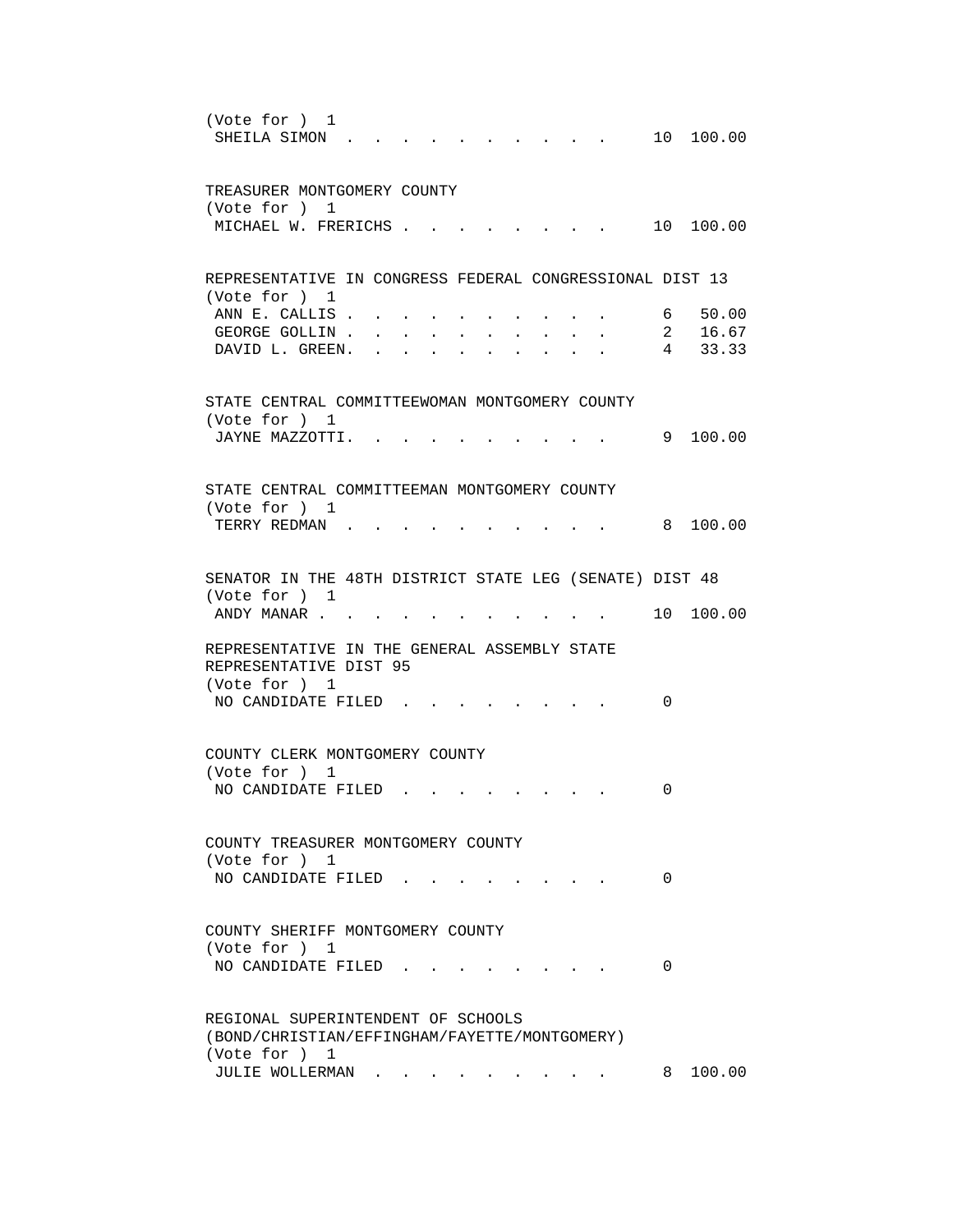COUNTY BOARD MEMBER DISTRICT 5 (Vote for ) 1 SHARON KUCHAR . . . . . . . . . . . 8 100.00 JUDGE OF THE CIRCUIT COURT JUDICIAL CIRCUIT DISTRICT 4 (Vote for ) 1 ERICKA SANDERS. . . . . . . . . . 9 100.00 JUDGE OF THE CIRCUIT COURT JUDICIAL CIRCUIT DISTRICT 4 (Vote for ) 1 JAMES L. ROBERTS . . . . . . . . . . 9 100.00 PRECINCT COMMITTEEMAN SOUTH LITCHFIELD 3 (Vote for ) 1 CHRIS BAUGHER . . . . . . . . . . . 10 100.00 \*\*\*\*\*\*\*\*\*\* (NONPARTISAN) \*\*\*\*\*\*\*\*\*\* CITY OF LITCHFIELD QUESTION (Vote for ) 1 YES . . . . . . . . . . . . . 11 32.35 NO. . . . . . . . . . . . . . 23 67.65 STATISTICS VOTES PERCENT REGISTERED VOTERS - TOTAL . . . . . . 454 REGISTERED VOTERS - REPUBLICAN . . . . 73 16.08 REGISTERED VOTERS - DEMOCRATIC . . . . 154 33.92

PRECINCT REPORT GENERAL PRIMARY ELECTION Montgomery County, IL RUN DATE:04/02/14 MARCH 18, 2014 RUN TIME:11:17 AM OFFICIAL RESULTS

1604 SOUTH LITCHFIELD 4

| REGISTERED VOTERS - TOTAL                          |  |  | 454 |       |
|----------------------------------------------------|--|--|-----|-------|
| REGISTERED VOTERS - REPUBLICAN                     |  |  | 73  | 16.08 |
| REGISTERED VOTERS - DEMOCRATIC                     |  |  | 154 | 33.92 |
| REGISTERED VOTERS - NONPARTISAN.                   |  |  | 227 | 50.00 |
| BALLOTS CAST - TOTAL.                              |  |  | 66  |       |
| BALLOTS CAST - REPUBLICAN                          |  |  | 28  | 42.42 |
| BALLOTS CAST - DEMOCRATIC                          |  |  | 29  | 43.94 |
| BALLOTS CAST - NONPARTISAN.                        |  |  | 9   | 13.64 |
| BALLOTS CAST - BLANK.                              |  |  | 0   |       |
| VOTER TURNOUT - TOTAL                              |  |  |     | 14.54 |
| VOTER TURNOUT - REPUBLICAN.                        |  |  |     | 38.36 |
| VOTER TURNOUT - DEMOCRATIC.                        |  |  |     | 18.83 |
| VOTER TURNOUT - NONPARTISAN                        |  |  |     | 3.96  |
| VOTER TURNOUT<br>BLANK<br>$\overline{\phantom{m}}$ |  |  |     |       |

\*\*\*\*\*\*\*\*\*\* (REPUBLICAN) \*\*\*\*\*\*\*\*\*\*

| UNITED STATES SENATOR U.S. SENATE |                                   |
|-----------------------------------|-----------------------------------|
| (Vote for ) 1                     |                                   |
|                                   | JAMES D. "JIM" OBERWEIS. 18 69.23 |
|                                   | DOUGLAS LEE TRUAX. 8 30.77        |
| WRITE-IN.                         |                                   |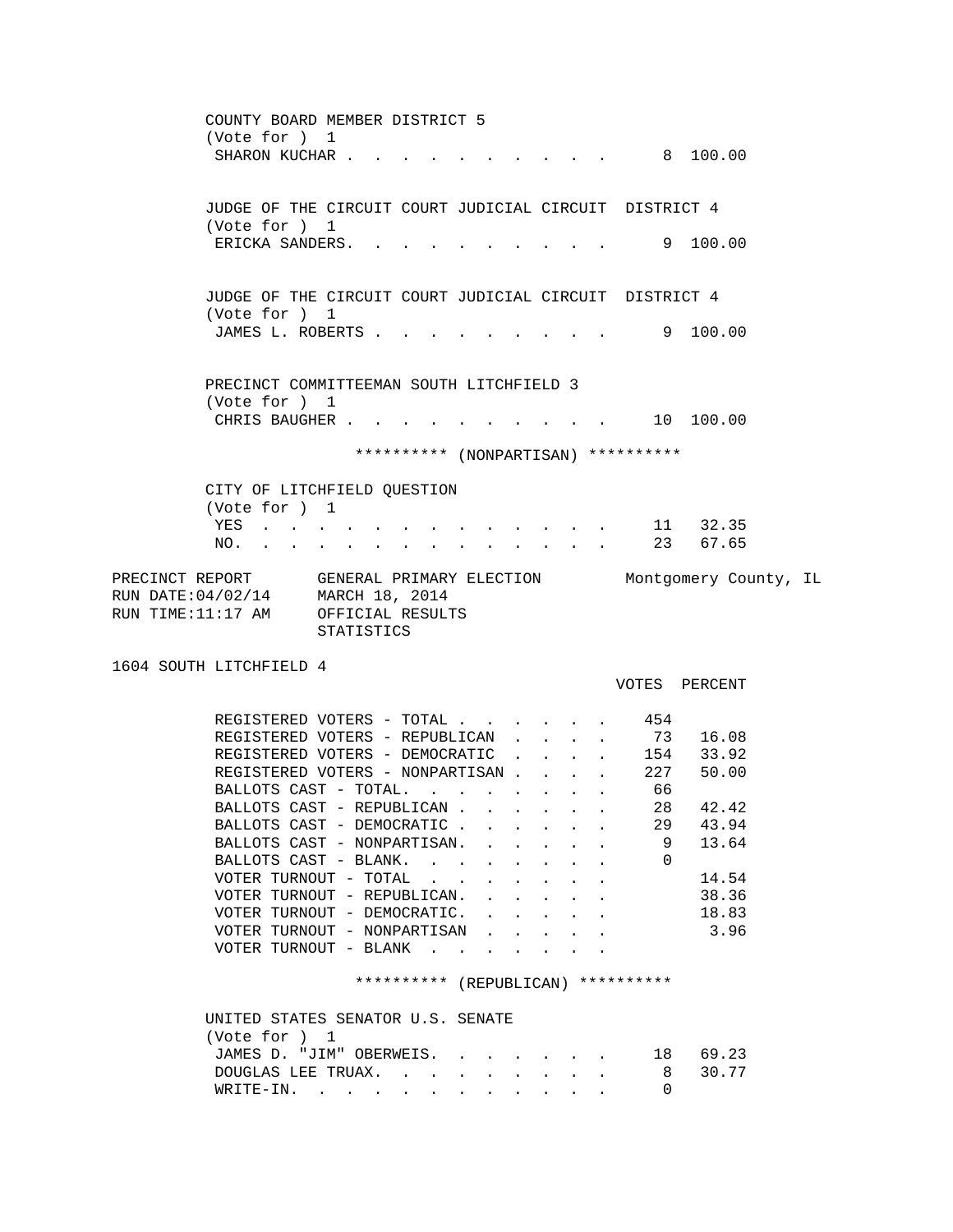| GOVERNOR and LIEUTENANT GOVERNOR MONTGOMERY COUNTY<br>(Vote for ) 1                                                                                           |  |
|---------------------------------------------------------------------------------------------------------------------------------------------------------------|--|
| 18.52<br>BILL BRADY<br>5 <sub>5</sub>                                                                                                                         |  |
| 7 25.93<br>DAN RUTHERFORD.                                                                                                                                    |  |
| 10 37.04<br>KIRK W. DILLARD<br>$\ddot{\phantom{0}}$<br>$\ddot{\phantom{a}}$<br>$\ddot{\phantom{a}}$                                                           |  |
| $5 \t18.52$<br>BRUCE RAUNER                                                                                                                                   |  |
|                                                                                                                                                               |  |
| ATTORNEY GENERAL MONTGOMERY COUNTY<br>(Vote for ) 1                                                                                                           |  |
| PAUL M. SCHIMPF<br>22 100.00                                                                                                                                  |  |
| SECRETARY OF STATE MONTGOMERY COUNTY<br>(Vote for ) 1                                                                                                         |  |
| 22 100.00<br>MICHAEL WEBSTER                                                                                                                                  |  |
| COMPTROLLER MONTGOMERY COUNTY                                                                                                                                 |  |
| (Vote for ) 1                                                                                                                                                 |  |
| JUDY BAAR TOPINKA.<br>24 100.00                                                                                                                               |  |
| TREASURER MONTGOMERY COUNTY                                                                                                                                   |  |
| (Vote for ) 1<br>8 33.33<br>TOM CROSS                                                                                                                         |  |
| 16 66.67<br>BOB GROGAN.<br>$\ddot{\phantom{a}}$<br>$\ddot{\phantom{a}}$                                                                                       |  |
|                                                                                                                                                               |  |
| REPRESENTATIVE IN CONGRESS FEDERAL CONGRESSIONAL DIST 13<br>(Vote for ) 1                                                                                     |  |
| 17 60.71<br>RODNEY DAVIS                                                                                                                                      |  |
| 3 10.71<br>MICHAEL FIRSCHING.<br>$\mathbf{L}$<br>$\ddot{\phantom{0}}$<br>$\sim$<br>$\bullet$ . The set of $\bullet$                                           |  |
| 28.57<br>ERIKA HAROLD<br>8 <sup>8</sup><br>$\overline{a}$<br>$\ddot{\phantom{a}}$<br>$\ddot{\phantom{a}}$<br><b>Contract Contract</b><br>$\ddot{\phantom{a}}$ |  |
|                                                                                                                                                               |  |
| SENATOR IN THE 48TH DISTRICT STATE LEG (SENATE) DIST 48<br>(Vote for ) 1                                                                                      |  |
| 22 100.00<br>LINDA LITTLE                                                                                                                                     |  |
|                                                                                                                                                               |  |
| REPRESENTATIVE IN THE GENERAL ASSEMBLY STATE<br>REPRESENTATIVE DIST 95                                                                                        |  |
| (Vote for ) 1<br>25 100.00<br>WAYNE ARTHUR ROSENTHAL                                                                                                          |  |
| COUNTY CLERK MONTGOMERY COUNTY                                                                                                                                |  |
| (Vote for ) 1                                                                                                                                                 |  |
| SANDY LEITHEISER                                                                                                                                              |  |
| COUNTY TREASURER MONTGOMERY COUNTY                                                                                                                            |  |
| (Vote for ) 1                                                                                                                                                 |  |
| RONALD D. JENKINS.<br>25 100.00                                                                                                                               |  |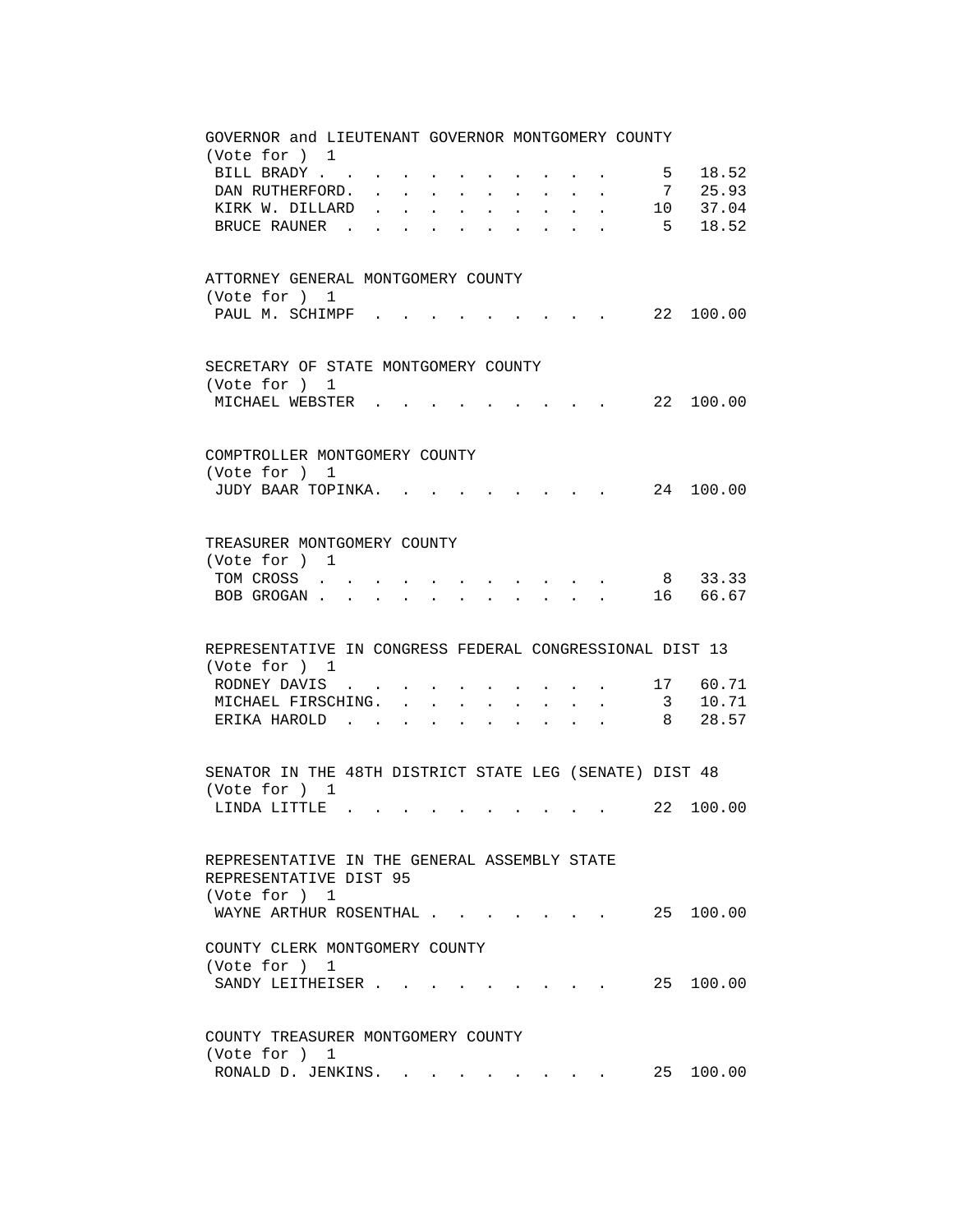COUNTY SHERIFF MONTGOMERY COUNTY (Vote for ) 1 JIM VAZZI . . . . . . . . . . . 24 100.00 REGIONAL SUPERINTENDENT OF SCHOOLS (BOND/CHRISTIAN/EFFINGHAM/FAYETTE/MONTGOMERY) (Vote for ) 1 NO CANDIDATE FILED . . . . . . . . 0 COUNTY BOARD MEMBER DISTRICT 5 (Vote for ) 1 WILLIAM D. BERGEN. . . . . . . . . 21 100.00 JUDGE OF THE CIRCUIT COURT JUDICIAL CIRCUIT DISTRICT 4 (Vote for ) 1 MARTIN W. SIEMER . . . . . . . . . . 10 41.67 DEBORAH MCLOCHLIN RILEY. . . . . . . 14 58.33 JUDGE OF THE CIRCUIT COURT JUDICIAL CIRCUIT DISTRICT 4 (Vote for ) 1 NO CANDIDATE FILED . . . . . . . . 0 PRECINCT COMMITTEEMAN SOUTH LITCHFIELD 4 (Vote for ) 1 NO CANDIDATE FILED . . . . . . . . 0 \*\*\*\*\*\*\*\*\*\* (DEMOCRATIC) \*\*\*\*\*\*\*\*\*\* UNITED STATES SENATOR U.S. SENATE (Vote for ) 1 RICHARD J. DURBIN. . . . . . . . . 21 100.00 GOVERNOR and LIEUTENANT GOVERNOR MONTGOMERY COUNTY (Vote for ) 1 TIO HARDIMAN . . . . . . . . . . 11 52.38 PAT QUINN . . . . . . . . . . . 10 47.62 ATTORNEY GENERAL MONTGOMERY COUNTY (Vote for ) 1 LISA MADIGAN . . . . . . . . . . . 17 100.00 SECRETARY OF STATE MONTGOMERY COUNTY (Vote for ) 1 JESSE WHITE. . . . . . . . . . . 18 100.00 COMPTROLLER MONTGOMERY COUNTY (Vote for ) 1 SHEILA SIMON . . . . . . . . . . . 13 100.00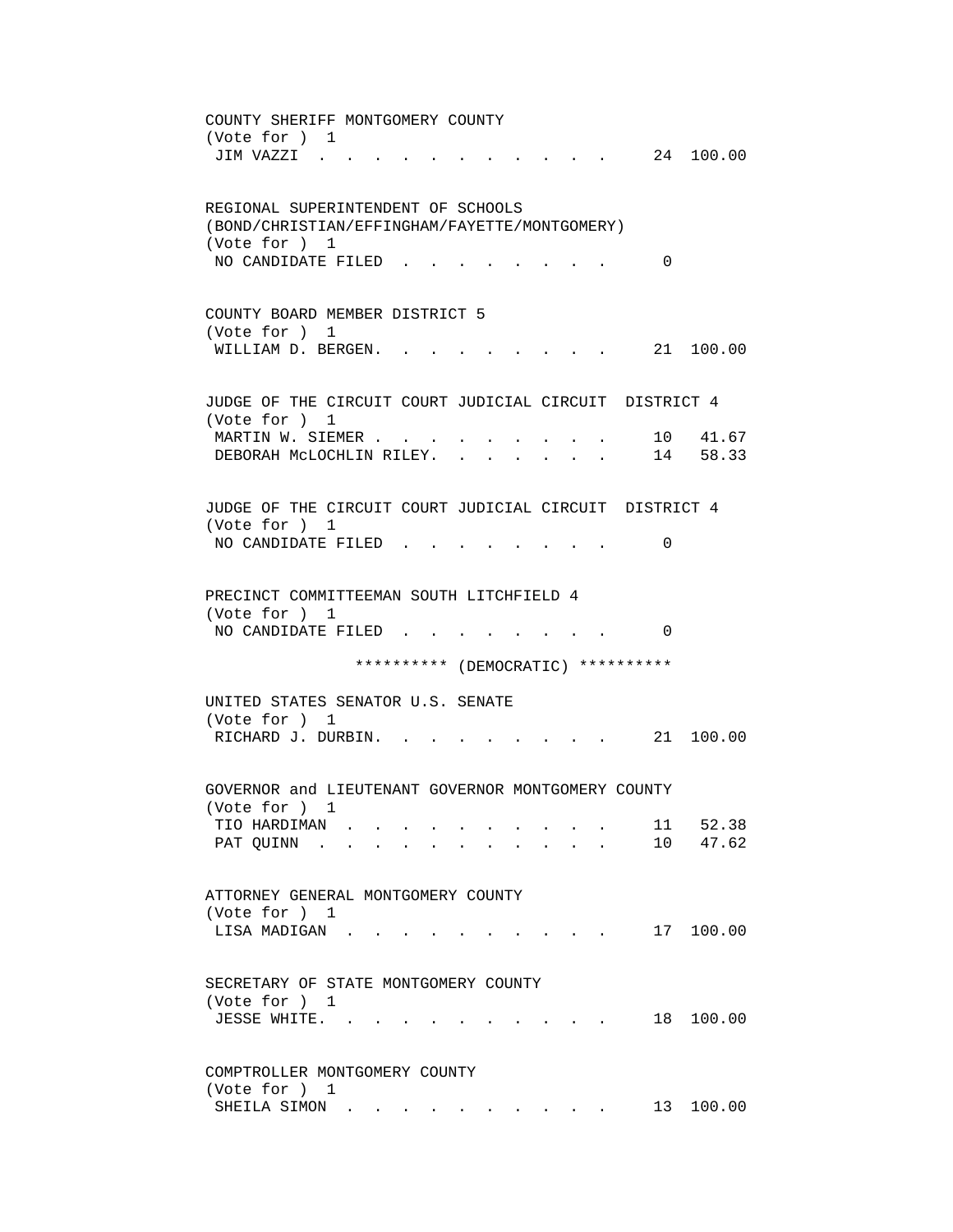TREASURER MONTGOMERY COUNTY (Vote for ) 1 MICHAEL W. FRERICHS . . . . . . . . 14 100.00 REPRESENTATIVE IN CONGRESS FEDERAL CONGRESSIONAL DIST 13 (Vote for ) 1 ANN E. CALLIS . . . . . . . . . . . 15 71.43 GEORGE GOLLIN . . . . . . . . . . . 1 4.76 DAVID L. GREEN. . . . . . . . . . 5 23.81 STATE CENTRAL COMMITTEEWOMAN MONTGOMERY COUNTY (Vote for ) 1 JAYNE MAZZOTTI. . . . . . . . . . 13 100.00 STATE CENTRAL COMMITTEEMAN MONTGOMERY COUNTY (Vote for ) 1 TERRY REDMAN . . . . . . . . . . 13 100.00 SENATOR IN THE 48TH DISTRICT STATE LEG (SENATE) DIST 48 (Vote for ) 1 ANDY MANAR . . . . . . . . . . . . 16 100.00 REPRESENTATIVE IN THE GENERAL ASSEMBLY STATE REPRESENTATIVE DIST 95 (Vote for ) 1 NO CANDIDATE FILED . . . . . . . . 0 COUNTY CLERK MONTGOMERY COUNTY (Vote for ) 1 NO CANDIDATE FILED . . . . . . . . 0 COUNTY TREASURER MONTGOMERY COUNTY (Vote for ) 1 NO CANDIDATE FILED . . . . . . . . 0 COUNTY SHERIFF MONTGOMERY COUNTY (Vote for ) 1 NO CANDIDATE FILED . . . . . . . . 0 REGIONAL SUPERINTENDENT OF SCHOOLS (BOND/CHRISTIAN/EFFINGHAM/FAYETTE/MONTGOMERY) (Vote for ) 1 JULIE WOLLERMAN . . . . . . . . . . 14 100.00 COUNTY BOARD MEMBER DISTRICT 5 (Vote for ) 1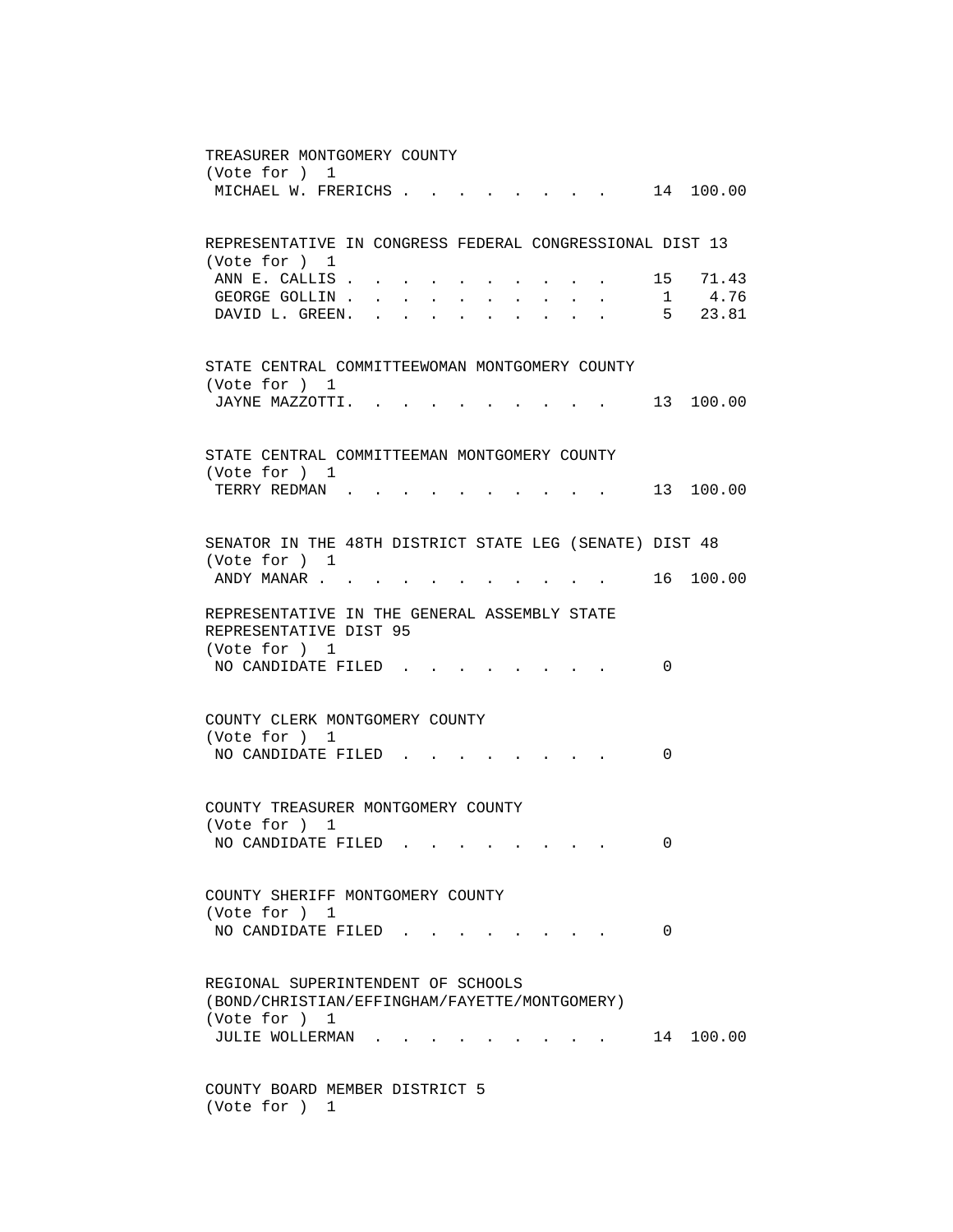| SHARON KUCHAR                                                                                             |                                                  |  |                                                             |                               | $\cdot$ 23 100.00                   |           |  |
|-----------------------------------------------------------------------------------------------------------|--------------------------------------------------|--|-------------------------------------------------------------|-------------------------------|-------------------------------------|-----------|--|
| JUDGE OF THE CIRCUIT COURT JUDICIAL CIRCUIT DISTRICT 4<br>(Vote for ) 1                                   |                                                  |  |                                                             |                               |                                     |           |  |
| ERICKA SANDERS. .                                                                                         |                                                  |  |                                                             |                               | 13 100.00                           |           |  |
| JUDGE OF THE CIRCUIT COURT JUDICIAL CIRCUIT DISTRICT 4<br>(Vote for ) 1                                   |                                                  |  |                                                             |                               |                                     |           |  |
| JAMES L. ROBERTS                                                                                          |                                                  |  |                                                             |                               | $\cdot$ 15 100.00                   |           |  |
| PRECINCT COMMITTEEMAN SOUTH LITCHFIELD 4<br>(Vote for ) 1                                                 |                                                  |  |                                                             |                               |                                     |           |  |
| RICH WENDEL.                                                                                              |                                                  |  |                                                             |                               |                                     | 18 100.00 |  |
|                                                                                                           |                                                  |  |                                                             |                               | ********** (NONPARTISAN) ********** |           |  |
| CITY OF LITCHFIELD QUESTION                                                                               |                                                  |  |                                                             |                               |                                     |           |  |
| (Vote for ) 1                                                                                             |                                                  |  |                                                             |                               |                                     |           |  |
| YES                                                                                                       |                                                  |  |                                                             |                               |                                     | 16 51.61  |  |
| NO. 15 48.39                                                                                              |                                                  |  |                                                             |                               |                                     |           |  |
| SHOAL CREEK FIRE PROTECTION QUESTION SHOAL CREEK FIRE<br>PROTECTION DISTRICT<br>(Vote for ) 1<br>YES      |                                                  |  |                                                             |                               | 0                                   |           |  |
| NO.                                                                                                       |                                                  |  |                                                             |                               |                                     | 1 100.00  |  |
| PRECINCT REPORT GENERAL PRIMARY ELECTION Montgomery County, IL<br>RUN DATE: 04/02/14<br>RUN TIME:11:17 AM | MARCH 18, 2014<br>OFFICIAL RESULTS<br>STATISTICS |  |                                                             |                               |                                     |           |  |
| 1701 WALSHVILLE                                                                                           |                                                  |  |                                                             |                               | VOTES PERCENT                       |           |  |
| REGISTERED VOTERS - TOTAL                                                                                 |                                                  |  |                                                             |                               | 229                                 |           |  |
| REGISTERED VOTERS - REPUBLICAN                                                                            |                                                  |  |                                                             |                               | 57                                  | 24.89     |  |
| REGISTERED VOTERS - DEMOCRATIC                                                                            |                                                  |  |                                                             |                               | 60                                  | 26.20     |  |
| REGISTERED VOTERS - NONPARTISAN.                                                                          |                                                  |  |                                                             | $\mathbf{L}^{\text{max}}$     | 112                                 | 48.91     |  |
| BALLOTS CAST - TOTAL.<br>BALLOTS CAST - REPUBLICAN                                                        |                                                  |  |                                                             | $\sim$                        | 25<br>18                            | 72.00     |  |
| BALLOTS CAST - DEMOCRATIC                                                                                 |                                                  |  |                                                             | $\mathbf{L}$ and $\mathbf{L}$ | 7                                   | 28.00     |  |
| BALLOTS CAST - NONPARTISAN. .                                                                             |                                                  |  | $\ddot{\phantom{0}}$                                        | $\ddot{\phantom{0}}$          | 0                                   |           |  |
| BALLOTS CAST - BLANK.                                                                                     |                                                  |  | $\bullet$ .<br><br><br><br><br><br><br><br><br><br><br><br> |                               | 0                                   |           |  |
| VOTER TURNOUT - TOTAL                                                                                     |                                                  |  |                                                             |                               |                                     | 10.92     |  |
| VOTER TURNOUT - REPUBLICAN.                                                                               |                                                  |  |                                                             |                               |                                     | 31.58     |  |
| VOTER TURNOUT - DEMOCRATIC.<br>VOTER TURNOUT - NONPARTISAN                                                |                                                  |  |                                                             |                               |                                     | 11.67     |  |
| VOTER TURNOUT - BLANK                                                                                     |                                                  |  |                                                             |                               |                                     |           |  |

\*\*\*\*\*\*\*\*\*\* (REPUBLICAN) \*\*\*\*\*\*\*\*\*\*

UNITED STATES SENATOR U.S. SENATE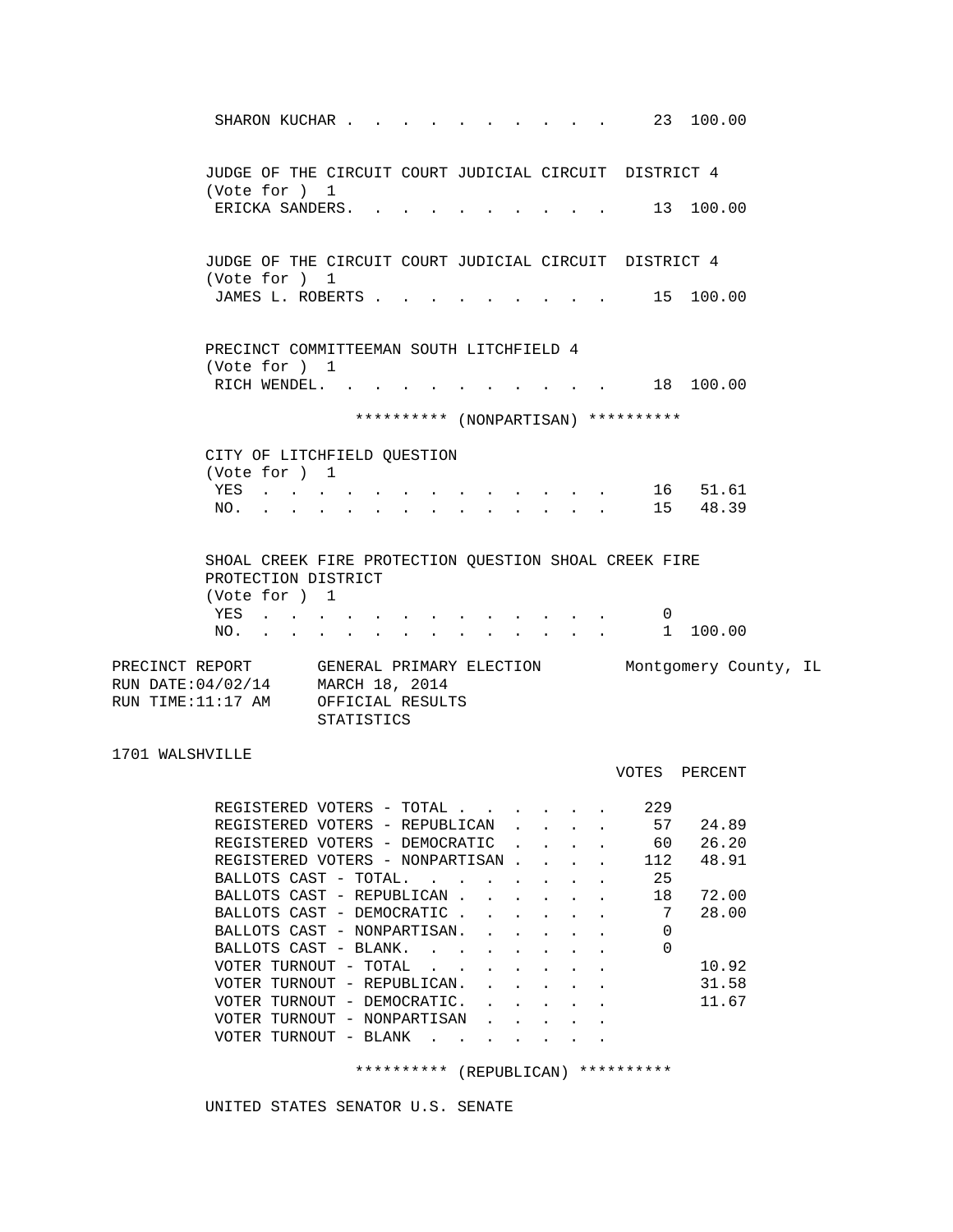| (Vote for ) 1<br>13 76.47<br>JAMES D. "JIM" OBERWEIS.                                                        |
|--------------------------------------------------------------------------------------------------------------|
| 23.53<br>$\overline{4}$<br>DOUGLAS LEE TRUAX.                                                                |
| $\Omega$<br>$W\text{RITE}-\text{IN}.$                                                                        |
| GOVERNOR and LIEUTENANT GOVERNOR MONTGOMERY COUNTY                                                           |
| (Vote for ) 1                                                                                                |
| 17.65<br>BILL BRADY<br>3                                                                                     |
| 5 <sub>5</sub><br>29.41<br>DAN RUTHERFORD.                                                                   |
| 35.29<br>6<br>KIRK W. DILLARD<br>3 17.65                                                                     |
| BRUCE RAUNER.                                                                                                |
| ATTORNEY GENERAL MONTGOMERY COUNTY                                                                           |
| (Vote for ) 1                                                                                                |
| PAUL M. SCHIMPF.<br>15 100.00                                                                                |
| SECRETARY OF STATE MONTGOMERY COUNTY                                                                         |
| (Vote for ) 1                                                                                                |
| MICHAEL WEBSTER .<br>17 100.00                                                                               |
|                                                                                                              |
| COMPTROLLER MONTGOMERY COUNTY                                                                                |
| (Vote for ) 1                                                                                                |
| JUDY BAAR TOPINKA.<br>17 100.00                                                                              |
|                                                                                                              |
| TREASURER MONTGOMERY COUNTY<br>(Vote for ) 1                                                                 |
| 7 41.18<br>TOM CROSS                                                                                         |
| 10 58.82<br>BOB GROGAN<br>$\mathbf{r} = \mathbf{r}$<br>$\bullet$ . The set of $\bullet$<br>$\sim$ 100 $\sim$ |
|                                                                                                              |
| REPRESENTATIVE IN CONGRESS FEDERAL CONGRESSIONAL DIST 13<br>(Vote for ) 1                                    |
| 10 55.56<br>RODNEY DAVIS.                                                                                    |
| $\overline{a}$<br>11.11<br>MICHAEL FIRSCHING. .<br>$\sim$                                                    |
| 33.33<br>ERIKA HAROLD.<br>6                                                                                  |
|                                                                                                              |
| SENATOR IN THE 48TH DISTRICT STATE LEG (SENATE) DIST 48                                                      |
| (Vote for ) 1                                                                                                |
| LINDA LITTLE.<br>. 17 100.00                                                                                 |
| REPRESENTATIVE IN THE GENERAL ASSEMBLY STATE                                                                 |
| REPRESENTATIVE DIST 95                                                                                       |
| (Vote for ) 1<br>18 100.00                                                                                   |
| WAYNE ARTHUR ROSENTHAL                                                                                       |
| COUNTY CLERK MONTGOMERY COUNTY<br>(Vote for ) 1                                                              |
| 17 100.00<br>SANDY LEITHEISER                                                                                |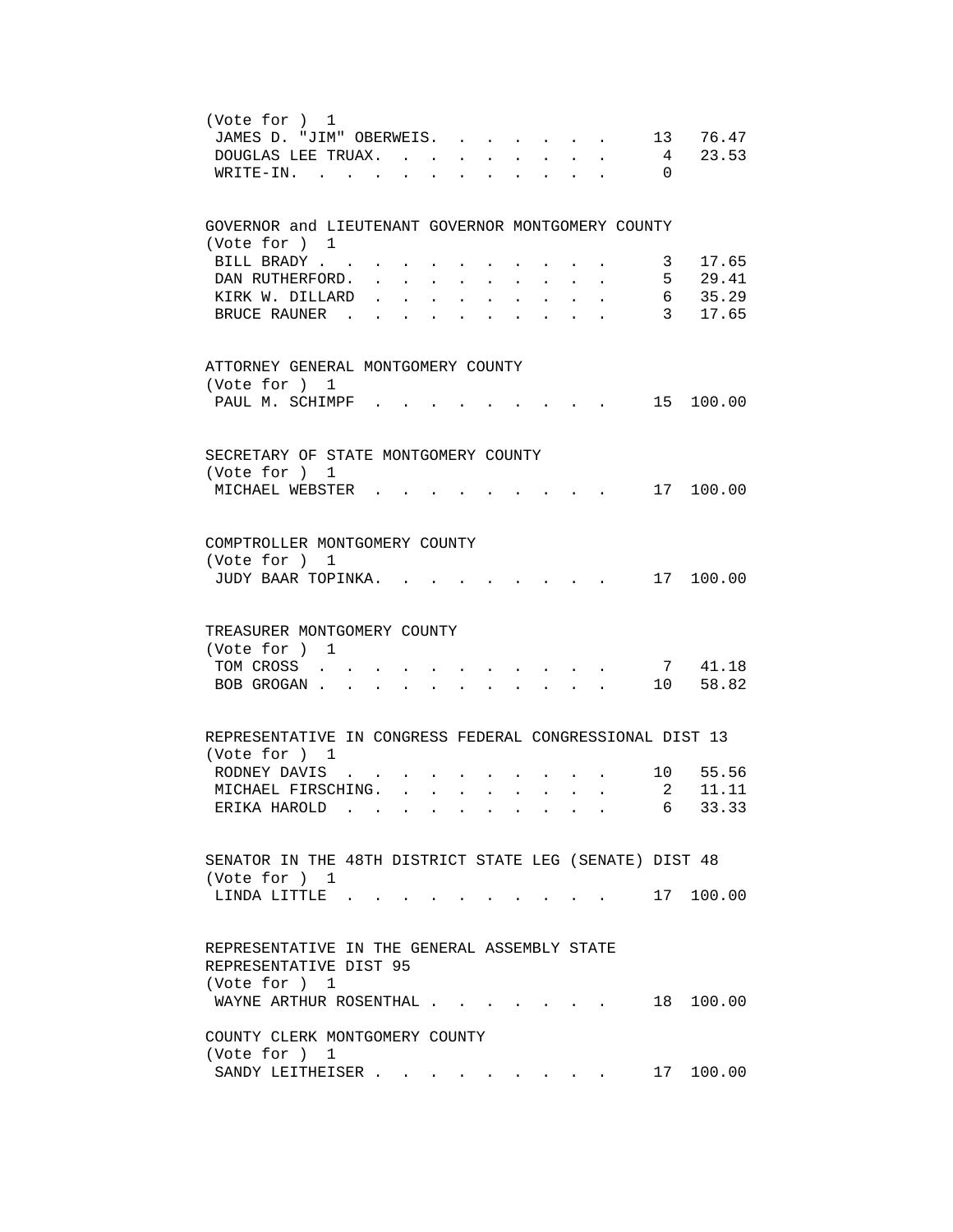COUNTY TREASURER MONTGOMERY COUNTY (Vote for ) 1 RONALD D. JENKINS. . . . . . . . . 17 100.00 COUNTY SHERIFF MONTGOMERY COUNTY (Vote for ) 1 JIM VAZZI . . . . . . . . . . . 18 100.00 REGIONAL SUPERINTENDENT OF SCHOOLS (CALHOUN/GREENE/JERSEY/MACOUPIN) (Vote for ) 1 NO CANDIDATE FILED . . . . . . . . 0 REGIONAL SUPERINTENDENT OF SCHOOLS (MADISON COUNTY) (Vote for ) 1 NO CANDIDATE FILED . . . . . . . . 0 REGIONAL SUPERINTENDENT OF SCHOOLS (BOND/CHRISTIAN/EFFINGHAM/FAYETTE/MONTGOMERY) (Vote for ) 1 NO CANDIDATE FILED . . . . . . . . 0 COUNTY BOARD MEMBER DISTRICT 4 (Vote for ) 2 EARLENE BLACKBURN- ROBINSON . . . . . 17 100.00 JUDGE OF THE CIRCUIT COURT JUDICIAL CIRCUIT DISTRICT 4 (Vote for ) 1 MARTIN W. SIEMER . . . . . . . . . . . 8 47.06<br>DEBORAH McLOCHLIN RILEY. . . . . . . 9 52.94 DEBORAH MCLOCHLIN RILEY. . . . . . . JUDGE OF THE CIRCUIT COURT JUDICIAL CIRCUIT DISTRICT 4 (Vote for ) 1 NO CANDIDATE FILED . . . . . . . . 0 PRECINCT COMMITTEEMAN WALSHVILLE (Vote for ) 1 NO CANDIDATE FILED . . . . . . . . 0 \*\*\*\*\*\*\*\*\*\* (DEMOCRATIC) \*\*\*\*\*\*\*\*\*\* UNITED STATES SENATOR U.S. SENATE (Vote for ) 1 RICHARD J. DURBIN. . . . . . . . . . 6 100.00 GOVERNOR and LIEUTENANT GOVERNOR MONTGOMERY COUNTY (Vote for ) 1 TIO HARDIMAN . . . . . . . . . . 4 57.14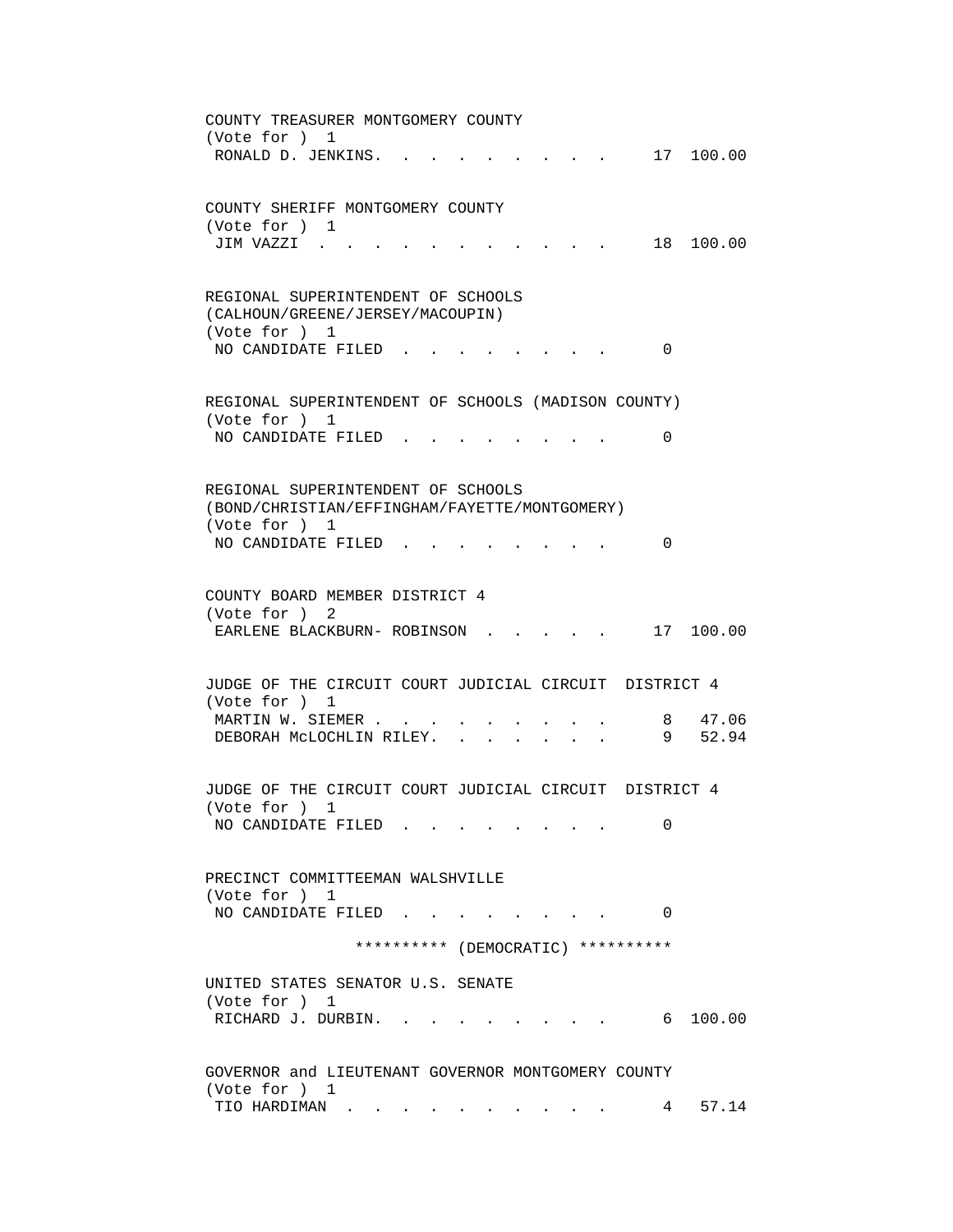| 3<br>42.86<br>PAT QUINN                                                                               |
|-------------------------------------------------------------------------------------------------------|
| ATTORNEY GENERAL MONTGOMERY COUNTY<br>(Vote for ) 1                                                   |
| 6 100.00<br>LISA MADIGAN.                                                                             |
| SECRETARY OF STATE MONTGOMERY COUNTY<br>(Vote for ) 1                                                 |
| JESSE WHITE.<br>6 100.00                                                                              |
| COMPTROLLER MONTGOMERY COUNTY<br>(Vote for ) 1                                                        |
| 6 100.00<br>SHEILA SIMON.                                                                             |
| TREASURER MONTGOMERY COUNTY                                                                           |
| (Vote for ) 1<br>MICHAEL W. FRERICHS.<br>6, 100, 00                                                   |
| REPRESENTATIVE IN CONGRESS FEDERAL CONGRESSIONAL DIST 13                                              |
| (Vote for ) 1                                                                                         |
| ANN E. CALLIS.<br>2 28.57                                                                             |
| $\frac{2}{3}$ $\frac{42.86}{28.57}$<br>GEORGE GOLLIN.<br>$\ddot{\phantom{0}}$<br>$\ddot{\phantom{0}}$ |
| DAVID L. GREEN.                                                                                       |
| STATE CENTRAL COMMITTEEWOMAN MONTGOMERY COUNTY                                                        |
| (Vote for ) 1<br>5 100.00<br>JAYNE MAZZOTTI.                                                          |
|                                                                                                       |
| STATE CENTRAL COMMITTEEMAN MONTGOMERY COUNTY                                                          |
| (Vote for ) 1<br>100.00<br>TERRY REDMAN<br>6                                                          |
| SENATOR IN THE 48TH DISTRICT STATE LEG (SENATE) DIST 48                                               |
| (Vote for ) 1<br>6 100.00<br>ANDY MANAR                                                               |
| REPRESENTATIVE IN THE GENERAL ASSEMBLY STATE<br>REPRESENTATIVE DIST 95                                |
| (Vote for ) 1<br>NO CANDIDATE FILED<br>0                                                              |
| COUNTY CLERK MONTGOMERY COUNTY                                                                        |
| (Vote for ) 1<br>NO CANDIDATE FILED.<br>0                                                             |
| COUNTY TREASURER MONTGOMERY COUNTY<br>(Vote for ) 1                                                   |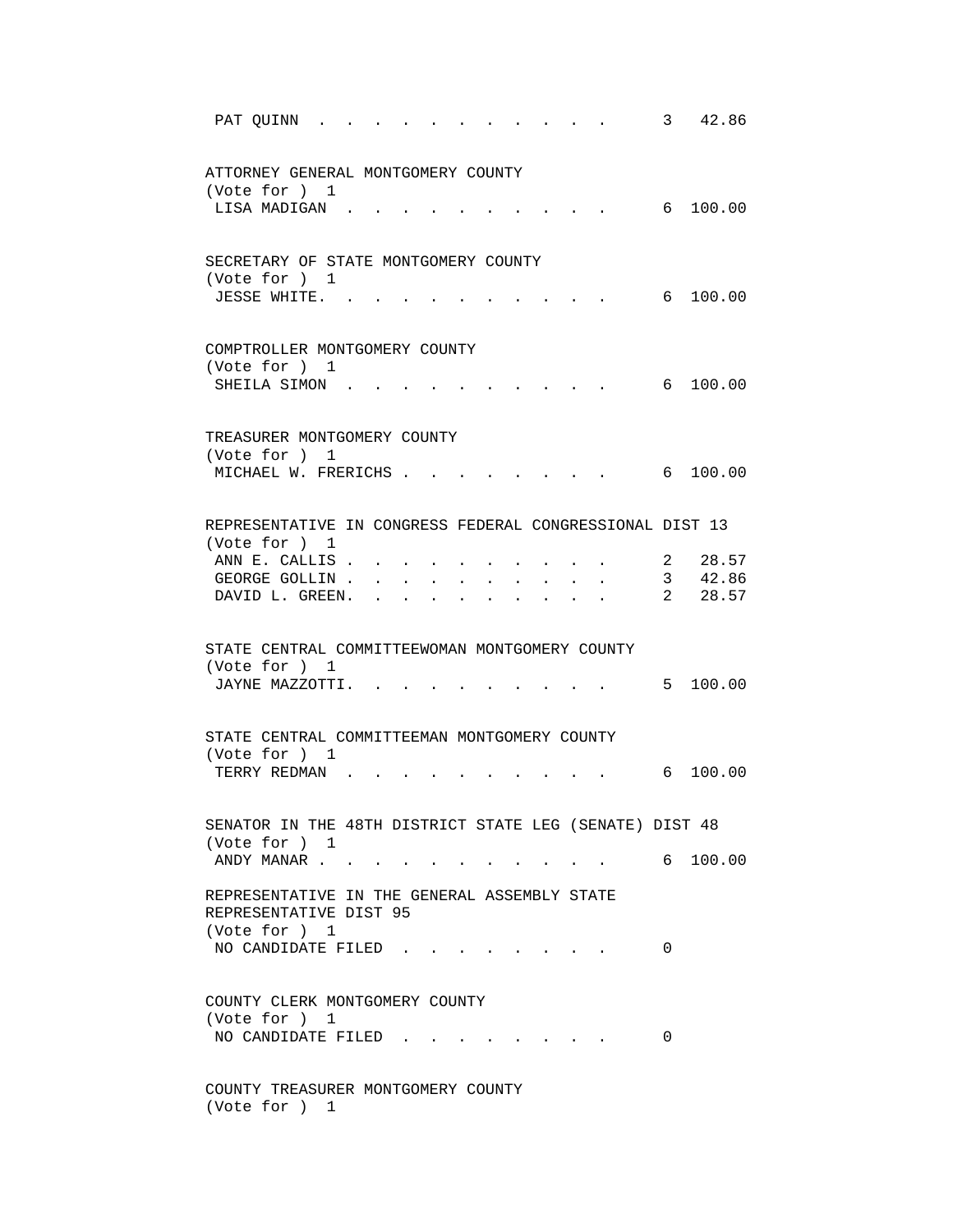NO CANDIDATE FILED . . . . . . . . 0 COUNTY SHERIFF MONTGOMERY COUNTY (Vote for ) 1 NO CANDIDATE FILED . . . . . . . . 0 REGIONAL SUPERINTENDENT OF SCHOOLS (CALHOUN/GREENE/JERSEY/MACOUPIN) (Vote for ) 1 DAVID SCHWARTZ. . . . . . . . . . . 1 50.00 LARRY PFEIFFER. . . . . . . . . . 1 50.00 REGIONAL SUPERINTENDENT OF SCHOOLS (MADISON COUNTY) (Vote for ) 1 ROBERT A. DAIBER . . . . . . . . . 0 REGIONAL SUPERINTENDENT OF SCHOOLS (BOND/CHRISTIAN/EFFINGHAM/FAYETTE/MONTGOMERY) (Vote for ) 1 JULIE WOLLERMAN . . . . . . . . . 4 100.00 COUNTY BOARD MEMBER DISTRICT 4 (Vote for ) 2 PAM THACKER. . . . . . . . . . . 3 37.50 MIKE PLUNKETT . . . . . . . . . . 5 62.50 JUDGE OF THE CIRCUIT COURT JUDICIAL CIRCUIT DISTRICT 4 (Vote for ) 1 ERICKA SANDERS. . . . . . . . . . 5 100.00 JUDGE OF THE CIRCUIT COURT JUDICIAL CIRCUIT DISTRICT 4 (Vote for ) 1 JAMES L. ROBERTS . . . . . . . . . . 6 100.00 PRECINCT COMMITTEEMAN WALSHVILLE (Vote for ) 1 NO CANDIDATE FILED . . . . . . . . 0 \*\*\*\*\*\*\*\*\*\* (NONPARTISAN) \*\*\*\*\*\*\*\*\*\* SHOAL CREEK FIRE PROTECTION QUESTION SHOAL CREEK FIRE PROTECTION DISTRICT (Vote for ) 1 YES . . . . . . . . . . . . . 4 33.33 NO. . . . . . . . . . . . . . 8 66.67 PRECINCT REPORT GENERAL PRIMARY ELECTION Montgomery County, IL RUN DATE:04/02/14 MARCH 18, 2014 RUN TIME:11:17 AM OFFICIAL RESULTS STATISTICS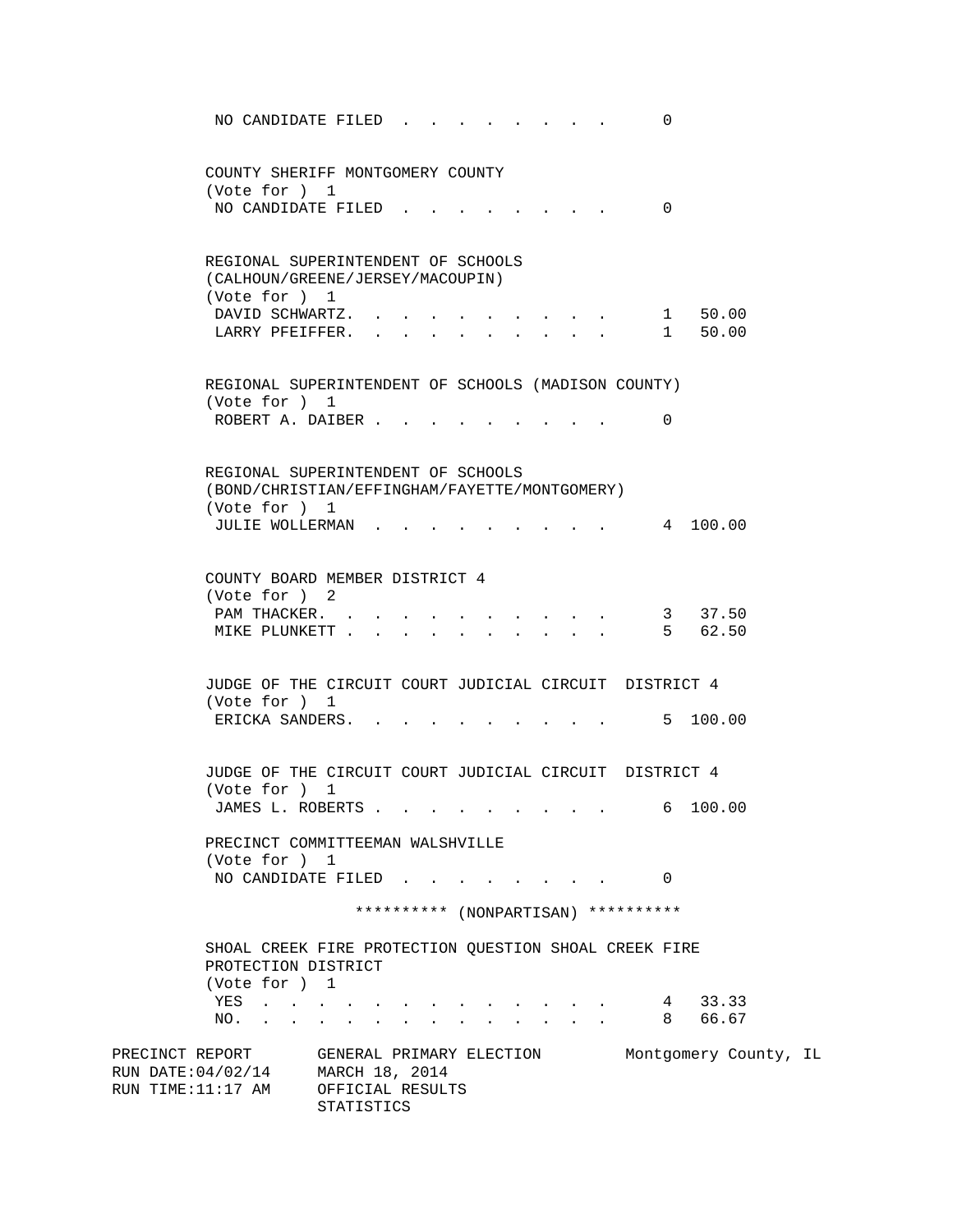## 1801 WITT 1

| REGISTERED<br>VOTERS<br>TOTAL                                      |  |  | 389 |       |
|--------------------------------------------------------------------|--|--|-----|-------|
| REGISTERED VOTERS - REPUBLICAN                                     |  |  | 109 | 28.02 |
| REGISTERED VOTERS - DEMOCRATIC                                     |  |  | 89  | 22.88 |
| REGISTERED VOTERS - NONPARTISAN.                                   |  |  | 191 | 49.10 |
| BALLOTS CAST<br>- TOTAL.                                           |  |  | 72  |       |
| BALLOTS CAST - REPUBLICAN                                          |  |  | 51  | 70.83 |
| BALLOTS CAST - DEMOCRATIC                                          |  |  | 20  | 27.78 |
| BALLOTS CAST - NONPARTISAN.                                        |  |  |     | 1.39  |
| BALLOTS CAST - BLANK.                                              |  |  | 0   |       |
| VOTER TURNOUT<br>TOTAL<br>$\overline{\phantom{m}}$                 |  |  |     | 18.51 |
| - REPUBLICAN.<br>VOTER TURNOUT                                     |  |  |     | 46.79 |
| VOTER TURNOUT - DEMOCRATIC.                                        |  |  |     | 22.47 |
| NONPARTISAN<br>TURNOUT<br>VOTER<br>$\hspace{0.1mm}-\hspace{0.1mm}$ |  |  |     | .52   |
| VOTER<br>TURNOUT<br>BLANK<br>$\overline{\phantom{m}}$              |  |  |     |       |

## \*\*\*\*\*\*\*\*\*\* (REPUBLICAN) \*\*\*\*\*\*\*\*\*\*

| UNITED STATES SENATOR U.S. SENATE<br>(Vote for ) 1                                                                                                                                                                                                                                                                                                                                                       |  |
|----------------------------------------------------------------------------------------------------------------------------------------------------------------------------------------------------------------------------------------------------------------------------------------------------------------------------------------------------------------------------------------------------------|--|
| 31 65.96<br>JAMES D. "JIM" OBERWEIS.<br>16 34.04<br>DOUGLAS LEE TRUAX.<br>$\sim$<br>$\sim$<br>$\sim$<br>$\sim$<br>WRITE-IN.<br>$\cap$                                                                                                                                                                                                                                                                    |  |
| GOVERNOR and LIEUTENANT GOVERNOR MONTGOMERY COUNTY                                                                                                                                                                                                                                                                                                                                                       |  |
| (Vote for ) 1<br>11.76<br>BILL BRADY<br>6<br>3 5.88<br>DAN RUTHERFORD.<br>$\mathbf{r} = \mathbf{r} - \mathbf{r}$ , and $\mathbf{r} = \mathbf{r} - \mathbf{r}$ , and $\mathbf{r} = \mathbf{r} - \mathbf{r}$<br>21 41.18<br>KIRK W. DILLARD<br>$\mathbf{r} = \mathbf{r}$<br>$\mathbf{r} = \mathbf{r}$ , $\mathbf{r} = \mathbf{r}$ , $\mathbf{r} = \mathbf{r}$<br>$\mathbf{r}$<br>21 41.18<br>BRUCE RAUNER. |  |
| ATTORNEY GENERAL MONTGOMERY COUNTY<br>(Vote for ) 1<br>39 100.00<br>PAUL M. SCHIMPF.                                                                                                                                                                                                                                                                                                                     |  |
| SECRETARY OF STATE MONTGOMERY COUNTY<br>(Vote for ) 1<br>40 100.00<br>MICHAEL WEBSTER                                                                                                                                                                                                                                                                                                                    |  |
| COMPTROLLER MONTGOMERY COUNTY<br>(Vote for ) 1<br>45 100.00<br>JUDY BAAR TOPINKA.                                                                                                                                                                                                                                                                                                                        |  |
| TREASURER MONTGOMERY COUNTY<br>(Vote for ) 1<br>23 54.76<br>TOM CROSS<br>$\mathcal{L}(\mathcal{A})$ and $\mathcal{A}(\mathcal{A})$ and $\mathcal{A}(\mathcal{A})$                                                                                                                                                                                                                                        |  |

BOB GROGAN . . . . . . . . . . . 19 45.24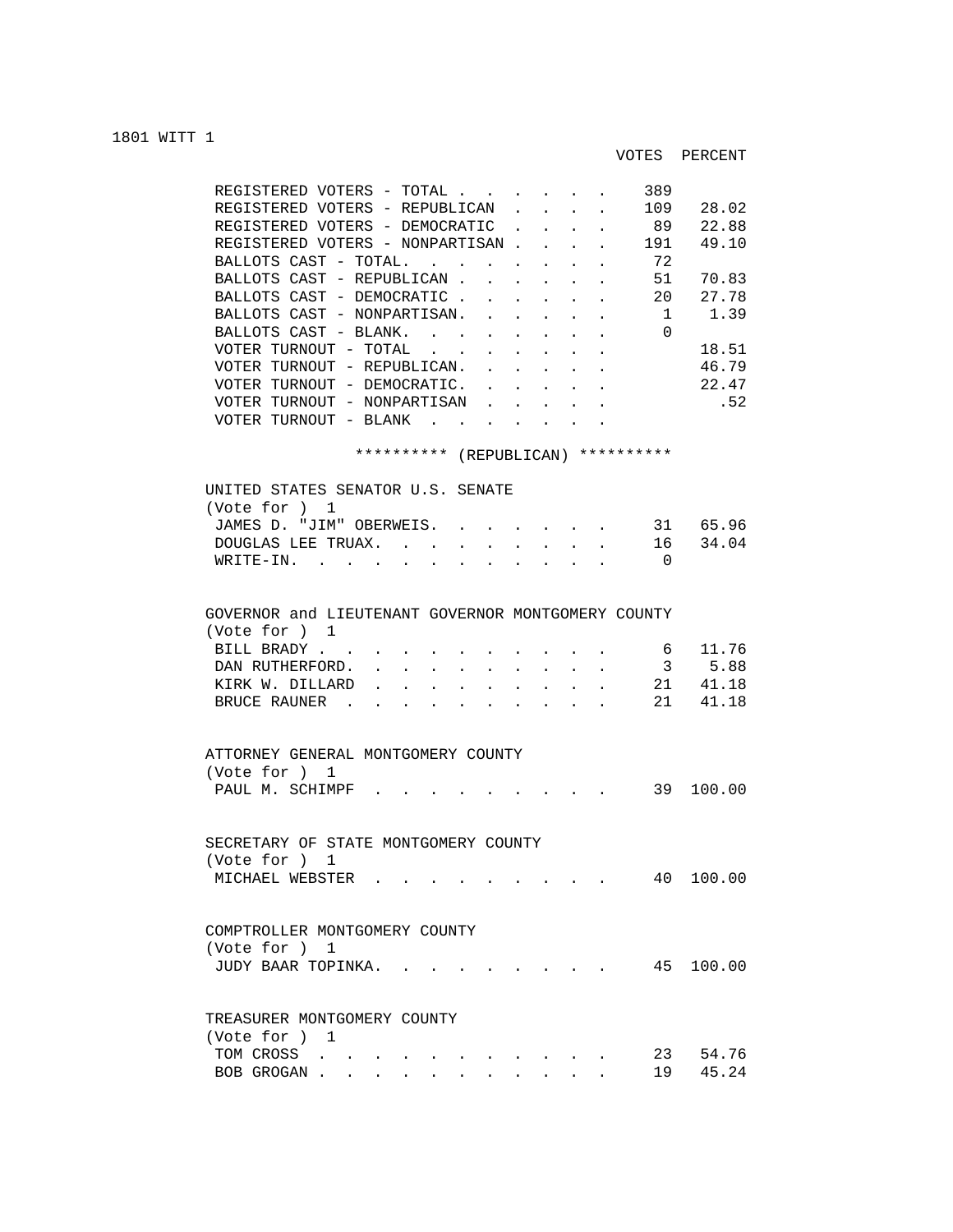REPRESENTATIVE IN CONGRESS FEDERAL CONGRESSIONAL DIST 13 (Vote for ) 1 RODNEY DAVIS . . . . . . . . . . 24 47.06 MICHAEL FIRSCHING. . . . . . . . . 0 ERIKA HAROLD . . . . . . . . . . 27 52.94 SENATOR IN THE 48TH DISTRICT STATE LEG (SENATE) DIST 48 (Vote for ) 1 LINDA LITTLE . . . . . . . . . . 35 100.00 REPRESENTATIVE IN THE GENERAL ASSEMBLY STATE REPRESENTATIVE DIST 95 (Vote for ) 1 WAYNE ARTHUR ROSENTHAL . . . . . . . 44 100.00 COUNTY CLERK MONTGOMERY COUNTY (Vote for ) 1 SANDY LEITHEISER . . . . . . . . . 48 100.00 COUNTY TREASURER MONTGOMERY COUNTY (Vote for ) 1 RONALD D. JENKINS. . . . . . . . . 47 100.00 COUNTY SHERIFF MONTGOMERY COUNTY (Vote for ) 1 JIM VAZZI . . . . . . . . . . . 47 100.00 REGIONAL SUPERINTENDENT OF SCHOOLS (BOND/CHRISTIAN/EFFINGHAM/FAYETTE/MONTGOMERY) (Vote for ) 1 NO CANDIDATE FILED . . . . . . . . 0 COUNTY BOARD MEMBER DISTRICT 3 (Vote for ) 2 JAY L. MARTIN . . . . . . . . . . . 44 100.00 JUDGE OF THE CIRCUIT COURT JUDICIAL CIRCUIT DISTRICT 4 (Vote for ) 1 MARTIN W. SIEMER . . . . . . . . . . . 21 48.84 DEBORAH MCLOCHLIN RILEY. . . . . . . 22 51.16 JUDGE OF THE CIRCUIT COURT JUDICIAL CIRCUIT DISTRICT 4 (Vote for ) 1 NO CANDIDATE FILED . . . . . . . . 0 PRECINCT COMMITTEEMAN WITT 1 (Vote for ) 1 NO CANDIDATE FILED . . . . . . . . 0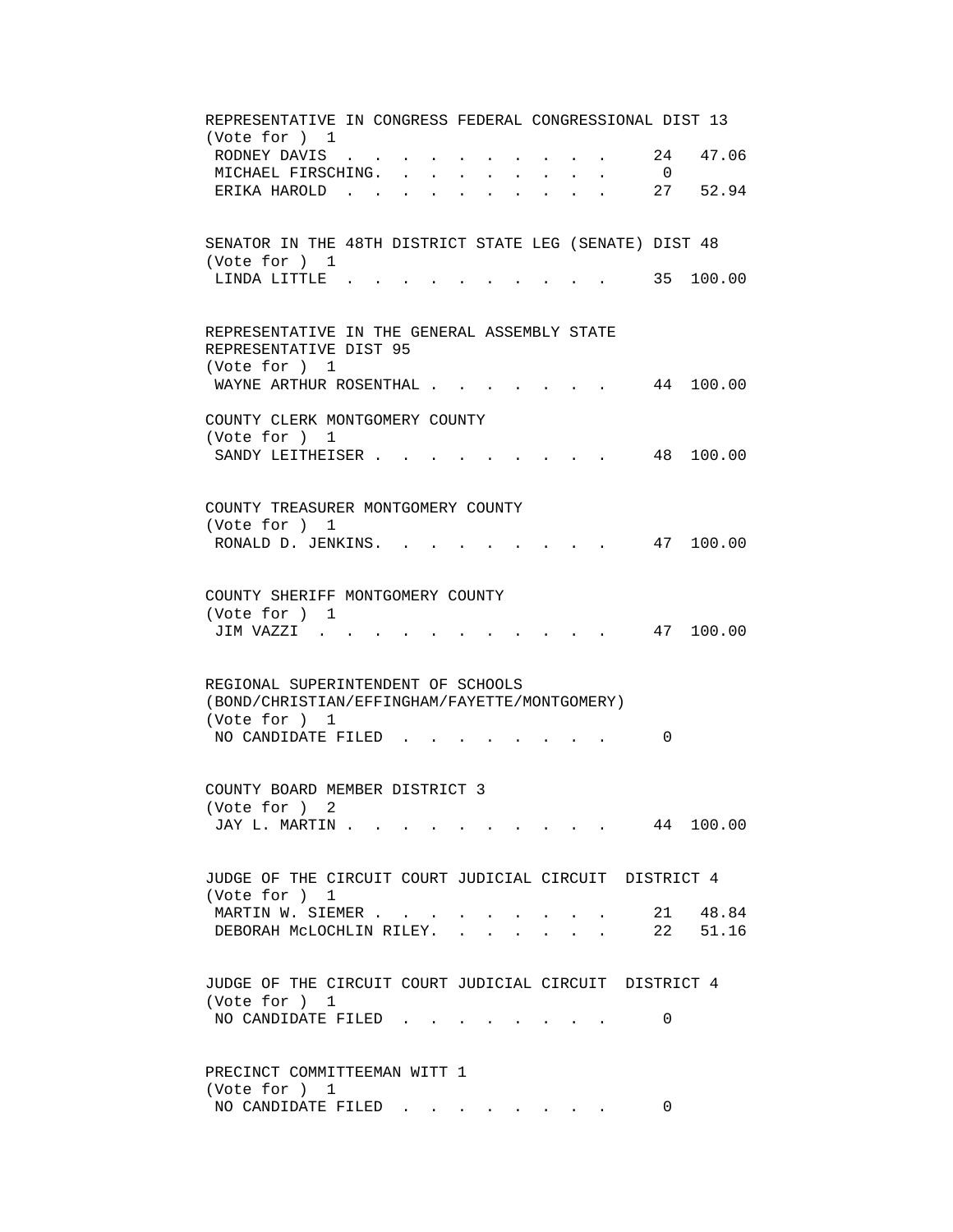## \*\*\*\*\*\*\*\*\*\* (DEMOCRATIC) \*\*\*\*\*\*\*\*\*\*

| UNITED STATES SENATOR U.S. SENATE<br>(Vote for ) 1<br>RICHARD J. DURBIN. . |                                |                                                                                                                                                  |        | $\sim$ 13 100.00  |
|----------------------------------------------------------------------------|--------------------------------|--------------------------------------------------------------------------------------------------------------------------------------------------|--------|-------------------|
|                                                                            |                                |                                                                                                                                                  |        |                   |
| GOVERNOR and LIEUTENANT GOVERNOR MONTGOMERY COUNTY<br>(Vote for ) 1        |                                |                                                                                                                                                  |        |                   |
| TIO HARDIMAN.<br>PAT QUINN .                                               |                                |                                                                                                                                                  | 8<br>9 | 47.06<br>52.94    |
| ATTORNEY GENERAL MONTGOMERY COUNTY<br>(Vote for ) 1                        |                                |                                                                                                                                                  |        |                   |
| LISA MADIGAN.                                                              |                                |                                                                                                                                                  |        | 13 100.00         |
| SECRETARY OF STATE MONTGOMERY COUNTY<br>(Vote for ) 1                      |                                |                                                                                                                                                  |        |                   |
| JESSE WHITE. .                                                             |                                | <b><i>Committee State State State</i></b>                                                                                                        |        | 16 100.00         |
| COMPTROLLER MONTGOMERY COUNTY<br>(Vote for ) 1                             |                                |                                                                                                                                                  |        |                   |
| SHEILA SIMON                                                               |                                |                                                                                                                                                  |        | 12 100.00         |
| TREASURER MONTGOMERY COUNTY<br>(Vote for ) 1                               |                                |                                                                                                                                                  |        |                   |
| MICHAEL W. FRERICHS                                                        |                                |                                                                                                                                                  |        | . 12 100.00       |
| REPRESENTATIVE IN CONGRESS FEDERAL CONGRESSIONAL DIST 13<br>(Vote for ) 1  |                                |                                                                                                                                                  |        |                   |
| ANN E. CALLIS.                                                             |                                |                                                                                                                                                  |        | 12 63.16          |
| GEORGE GOLLIN.<br>DAVID L. GREEN.                                          | $\sim$<br>$\ddot{\phantom{0}}$ |                                                                                                                                                  |        | 6 31.58<br>1 5.26 |
|                                                                            |                                |                                                                                                                                                  |        |                   |
| STATE CENTRAL COMMITTEEWOMAN MONTGOMERY COUNTY<br>(Vote for ) 1            |                                |                                                                                                                                                  |        |                   |
|                                                                            | JAYNE MAZZOTTI.                | $\mathbf{r} = \mathbf{r} \cdot \mathbf{r}$ , where $\mathbf{r} = \mathbf{r} \cdot \mathbf{r}$ , where $\mathbf{r} = \mathbf{r} \cdot \mathbf{r}$ |        | 14 100.00         |
| STATE CENTRAL COMMITTEEMAN MONTGOMERY COUNTY                               |                                |                                                                                                                                                  |        |                   |
| (Vote for ) 1<br>TERRY REDMAN                                              |                                | $\cdot$ 12 100.00                                                                                                                                |        |                   |
| SENATOR IN THE 48TH DISTRICT STATE LEG (SENATE) DIST 48                    |                                |                                                                                                                                                  |        |                   |
| (Vote for ) 1<br>ANDY MANAR                                                |                                |                                                                                                                                                  |        | 15 100.00         |
| REPRESENTATIVE IN THE GENERAL ASSEMBLY STATE<br>REPRESENTATIVE DIST 95     |                                |                                                                                                                                                  |        |                   |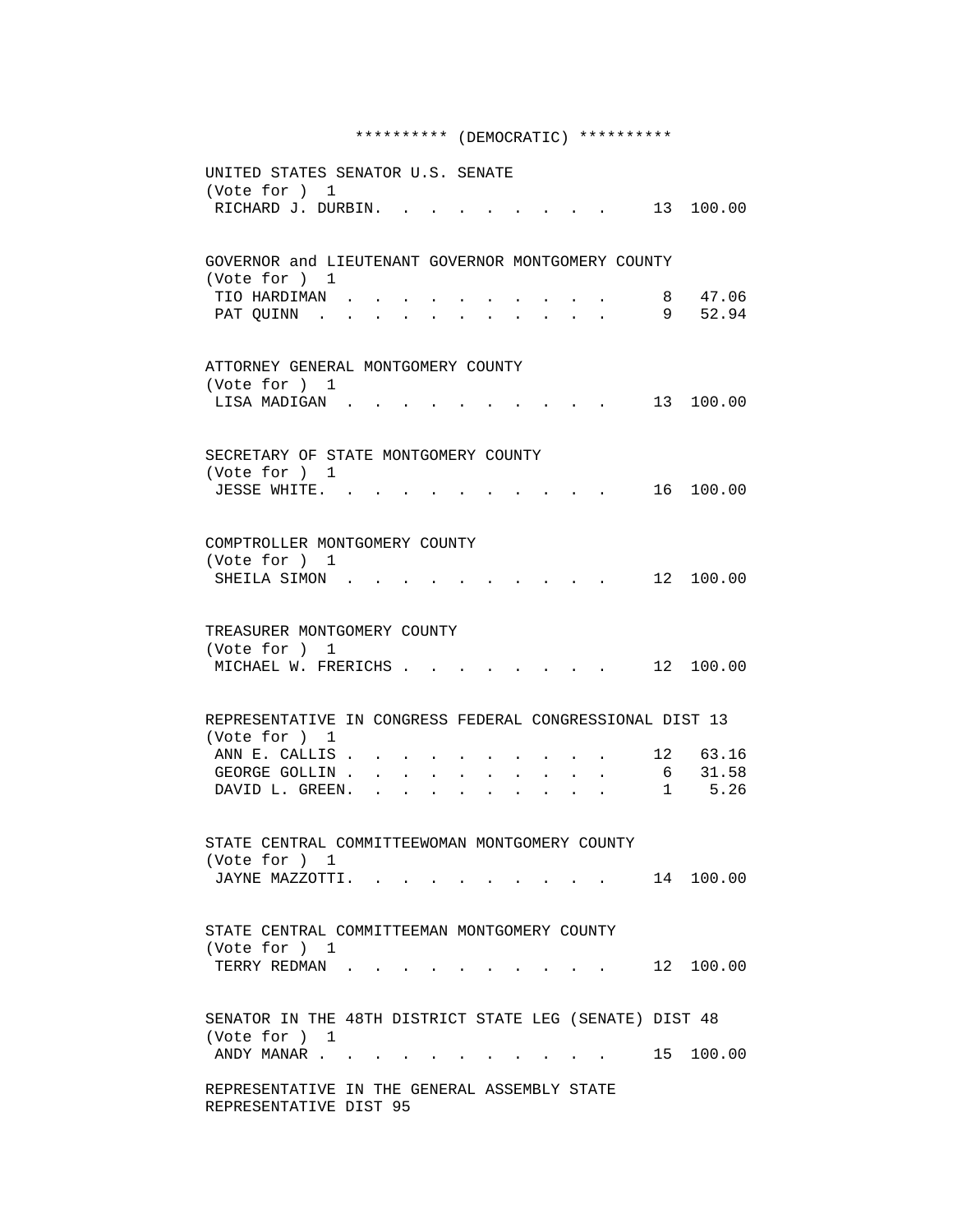| (Vote for ) 1<br>NO CANDIDATE FILED.                           | 0                                                                                                |                                |
|----------------------------------------------------------------|--------------------------------------------------------------------------------------------------|--------------------------------|
| (Vote for ) 1                                                  | COUNTY CLERK MONTGOMERY COUNTY<br>NO CANDIDATE FILED.<br>$\Omega$                                |                                |
| (Vote for ) 1                                                  | COUNTY TREASURER MONTGOMERY COUNTY<br>NO CANDIDATE FILED.<br>0                                   |                                |
| (Vote for ) 1<br>NO CANDIDATE FILED.                           | COUNTY SHERIFF MONTGOMERY COUNTY<br>0                                                            |                                |
| (Vote for ) 1<br>JULIE WOLLERMAN.                              | REGIONAL SUPERINTENDENT OF SCHOOLS<br>(BOND/CHRISTIAN/EFFINGHAM/FAYETTE/MONTGOMERY)<br>14 100.00 |                                |
| (Vote for ) 2                                                  | COUNTY BOARD MEMBER DISTRICT 3<br>11 100.00<br>GEORGE L. BLANKENSHIP                             |                                |
| (Vote for ) 1<br>ERICKA SANDERS.                               | JUDGE OF THE CIRCUIT COURT JUDICIAL CIRCUIT DISTRICT 4<br>$\,.\qquad$ 11 100.00                  |                                |
| (Vote for ) 1<br>JAMES L. ROBERTS                              | JUDGE OF THE CIRCUIT COURT JUDICIAL CIRCUIT DISTRICT 4<br>14 100.00                              |                                |
| (Vote for ) 1                                                  | PRECINCT COMMITTEEMAN WITT 1<br>NO CANDIDATE FILED 0                                             |                                |
|                                                                | ********** (NONPARTISAN) **********                                                              |                                |
| CITY OF WITT<br>(Vote for ) 1<br>YES<br>NO.<br>PRECINCT REPORT | 9 26.47<br>25<br>GENERAL PRIMARY ELECTION                                                        | 73.53<br>Montgomery County, IL |
| RUN DATE:04/02/14<br>RUN TIME:11:17 AM                         | MARCH 18, 2014<br>OFFICIAL RESULTS<br>STATISTICS                                                 |                                |

1802 WITT 2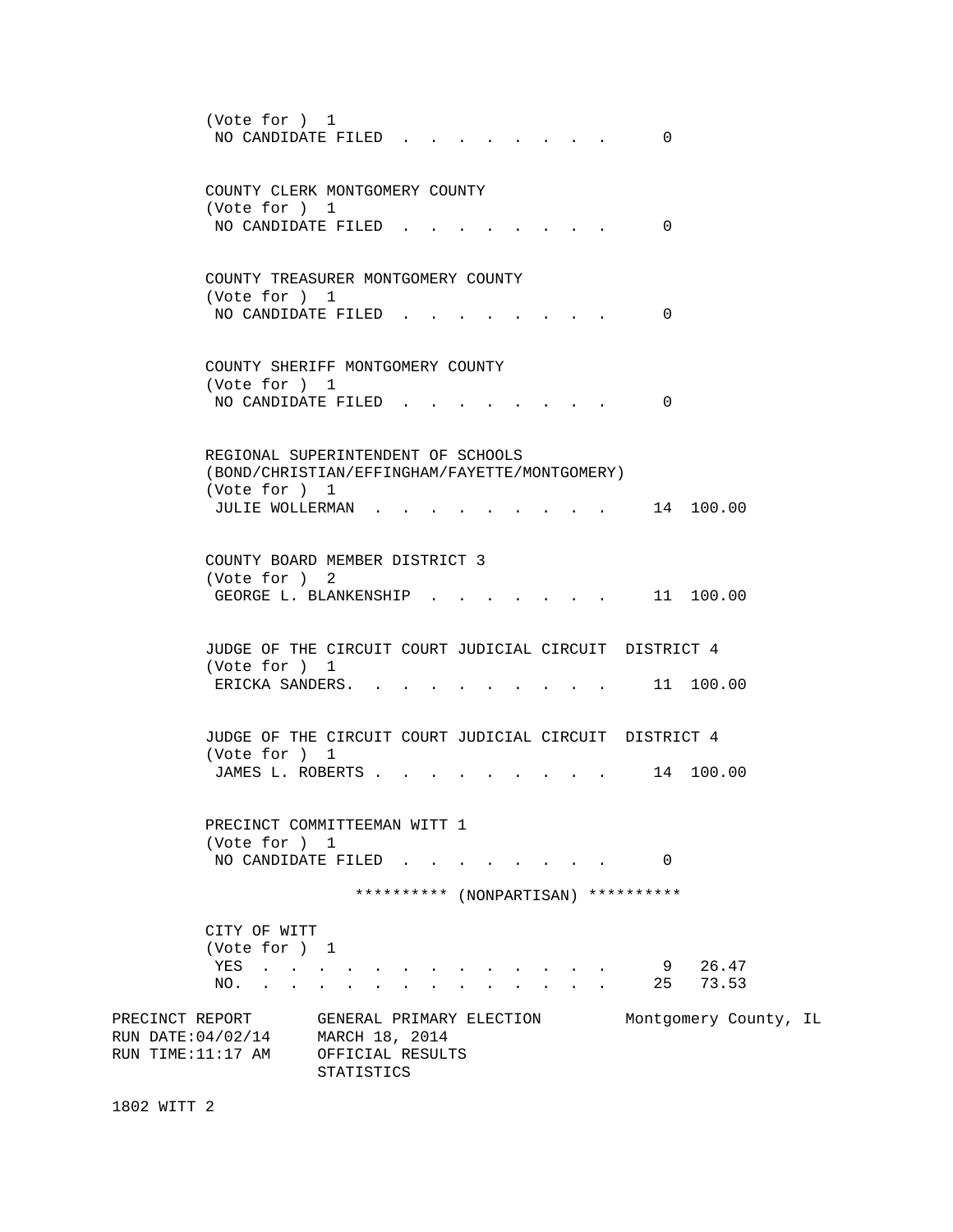VOTES PERCENT

| REGISTERED VOTERS - TOTAL        |        |  |  | 313      |       |
|----------------------------------|--------|--|--|----------|-------|
| REGISTERED VOTERS - REPUBLICAN.  |        |  |  | 64       | 20.45 |
| REGISTERED VOTERS - DEMOCRATIC   |        |  |  | 107      | 34.19 |
| REGISTERED VOTERS - NONPARTISAN. |        |  |  | 142      | 45.37 |
| BALLOTS CAST - TOTAL.            | $\sim$ |  |  | 45       |       |
| BALLOTS CAST - REPUBLICAN.       |        |  |  | 25       | 55.56 |
| BALLOTS CAST - DEMOCRATIC        |        |  |  | 20       | 44.44 |
| BALLOTS CAST - NONPARTISAN.      |        |  |  | 0        |       |
| BALLOTS CAST - BLANK.            |        |  |  | $\Omega$ |       |
| VOTER TURNOUT - TOTAL            |        |  |  |          | 14.38 |
| VOTER TURNOUT - REPUBLICAN.      |        |  |  |          | 39.06 |
| VOTER TURNOUT - DEMOCRATIC.      |        |  |  |          | 18.69 |
| VOTER TURNOUT - NONPARTISAN      |        |  |  |          |       |
| VOTER TURNOUT - BLANK            |        |  |  |          |       |
|                                  |        |  |  |          |       |

\*\*\*\*\*\*\*\*\*\* (REPUBLICAN) \*\*\*\*\*\*\*\*\*\*

| UNITED STATES SENATOR U.S. SENATE |                                   |
|-----------------------------------|-----------------------------------|
| (Vote for ) $1$                   |                                   |
|                                   | JAMES D. "JIM" OBERWEIS. 18 81.82 |
|                                   | DOUGLAS LEE TRUAX. 4 18.18        |
| WRITE-IN.                         |                                   |
|                                   |                                   |

| GOVERNOR and LIEUTENANT GOVERNOR MONTGOMERY COUNTY |  |  |  |  |  |          |
|----------------------------------------------------|--|--|--|--|--|----------|
| (Vote for ) 1                                      |  |  |  |  |  |          |
| BILL BRADY 7 28.00                                 |  |  |  |  |  |          |
| DAN RUTHERFORD.                                    |  |  |  |  |  | 5 20.00  |
| KIRK W. DILLARD                                    |  |  |  |  |  | 10 40.00 |
| BRUCE RAUNER                                       |  |  |  |  |  | 3 12.00  |

| ATTORNEY GENERAL MONTGOMERY COUNTY |  |  |  |  |  |  |           |
|------------------------------------|--|--|--|--|--|--|-----------|
| (Vote for ) 1                      |  |  |  |  |  |  |           |
| PAUL M. SCHIMPF                    |  |  |  |  |  |  | 22 100.00 |

 SECRETARY OF STATE MONTGOMERY COUNTY (Vote for ) 1 MICHAEL WEBSTER . . . . . . . . . 21 100.00

 COMPTROLLER MONTGOMERY COUNTY (Vote for ) 1 JUDY BAAR TOPINKA. . . . . . . . . 24 100.00

| TREASURER MONTGOMERY COUNTY |  |  |  |  |  |          |
|-----------------------------|--|--|--|--|--|----------|
| (Vote for ) 1               |  |  |  |  |  |          |
| TOM CROSS                   |  |  |  |  |  | 14 70.00 |
| BOB GROGAN 6 30.00          |  |  |  |  |  |          |

 REPRESENTATIVE IN CONGRESS FEDERAL CONGRESSIONAL DIST 13 (Vote for ) 1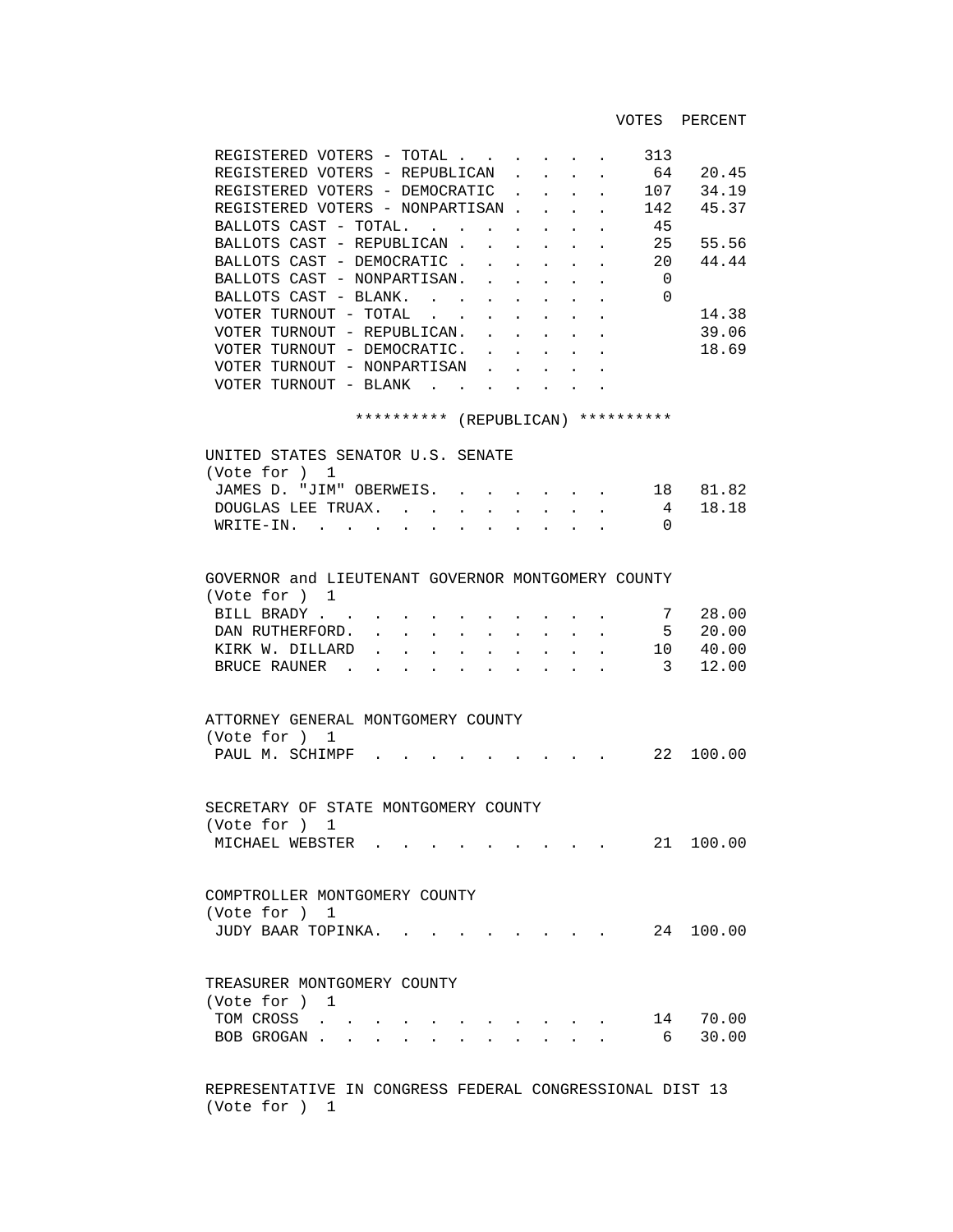| 43.48<br>10<br>RODNEY DAVIS<br>MICHAEL FIRSCHING.<br>$\overline{0}$                                             |
|-----------------------------------------------------------------------------------------------------------------|
| 13 56.52<br>ERIKA HAROLD.                                                                                       |
|                                                                                                                 |
| SENATOR IN THE 48TH DISTRICT STATE LEG (SENATE) DIST 48<br>(Vote for ) 1                                        |
| 20 100.00<br>LINDA LITTLE.                                                                                      |
|                                                                                                                 |
| REPRESENTATIVE IN THE GENERAL ASSEMBLY STATE<br>REPRESENTATIVE DIST 95                                          |
| (Vote for ) 1<br>WAYNE ARTHUR ROSENTHAL .<br>21 100.00                                                          |
| COUNTY CLERK MONTGOMERY COUNTY                                                                                  |
| (Vote for ) 1                                                                                                   |
| SANDY LEITHEISER.<br>24 100.00                                                                                  |
|                                                                                                                 |
| COUNTY TREASURER MONTGOMERY COUNTY                                                                              |
| (Vote for ) 1<br>23 100.00<br>RONALD D. JENKINS.                                                                |
|                                                                                                                 |
|                                                                                                                 |
| COUNTY SHERIFF MONTGOMERY COUNTY<br>(Vote for ) 1                                                               |
| 21 100.00<br>JIM VAZZI.                                                                                         |
|                                                                                                                 |
| REGIONAL SUPERINTENDENT OF SCHOOLS                                                                              |
| (BOND/CHRISTIAN/EFFINGHAM/FAYETTE/MONTGOMERY)                                                                   |
| (Vote for ) 1                                                                                                   |
| NO CANDIDATE FILED<br>0                                                                                         |
|                                                                                                                 |
| COUNTY BOARD MEMBER DISTRICT 3<br>(Vote for ) 2                                                                 |
| JAY L. MARTIN .<br>24 100.00                                                                                    |
|                                                                                                                 |
| JUDGE OF THE CIRCUIT COURT JUDICIAL CIRCUIT DISTRICT 4<br>(Vote for ) 1                                         |
| 7 41.18<br>MARTIN W. SIEMER                                                                                     |
| 10 58.82<br>DEBORAH MCLOCHLIN RILEY. .                                                                          |
|                                                                                                                 |
| JUDGE OF THE CIRCUIT COURT JUDICIAL CIRCUIT DISTRICT 4                                                          |
| (Vote for ) 1<br>NO CANDIDATE FILED<br>0                                                                        |
| the contract of the contract of the contract of the contract of the contract of the contract of the contract of |
|                                                                                                                 |
| PRECINCT COMMITTEEMAN WITT 2<br>(Vote for ) 1                                                                   |
| NO CANDIDATE FILED<br>$\Omega$                                                                                  |
|                                                                                                                 |
| ********** (DEMOCRATIC) **********                                                                              |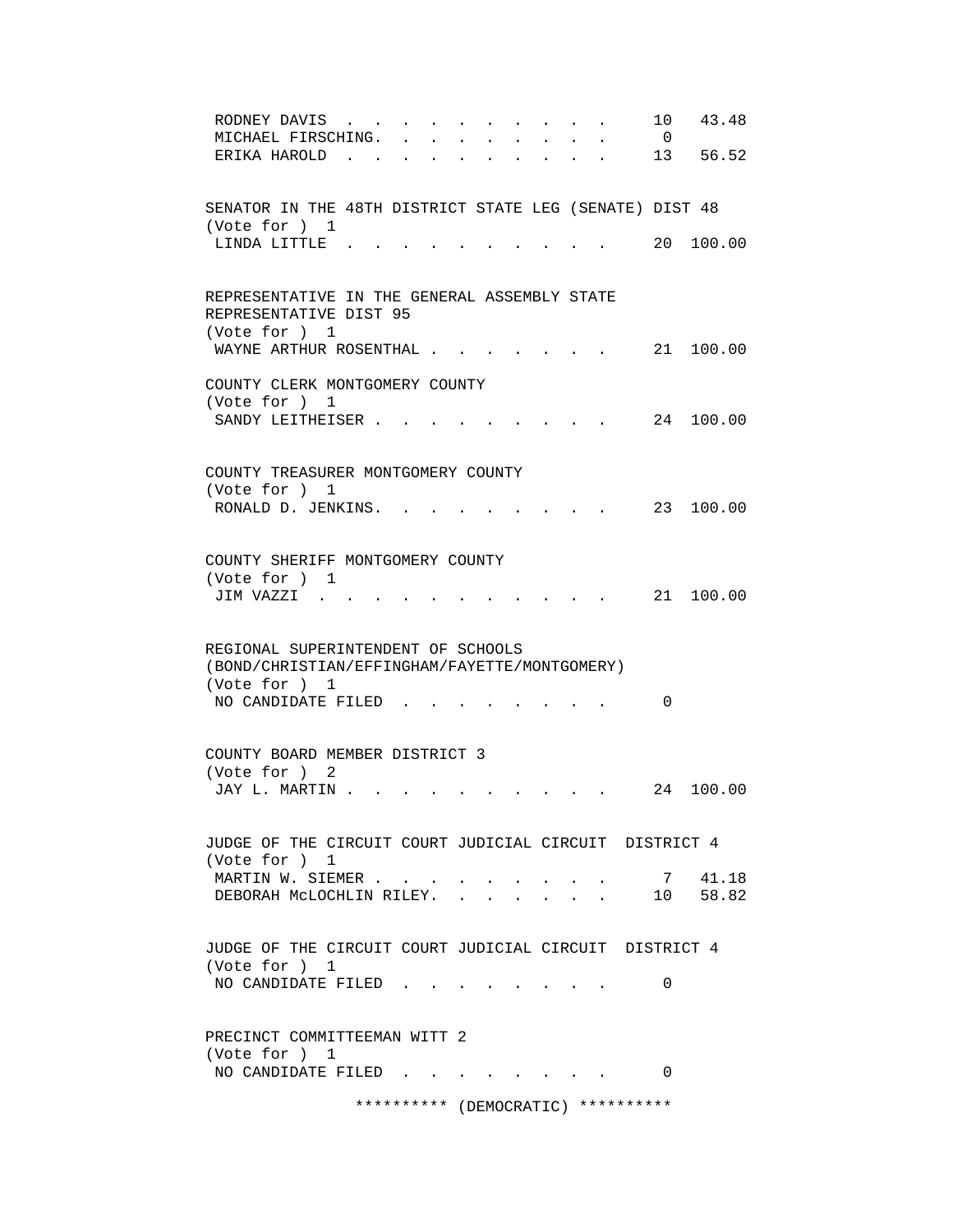| UNITED STATES SENATOR U.S. SENATE                                                                                             |
|-------------------------------------------------------------------------------------------------------------------------------|
| (Vote for ) 1                                                                                                                 |
| RICHARD J. DURBIN. .<br>. 17 100.00                                                                                           |
|                                                                                                                               |
| GOVERNOR and LIEUTENANT GOVERNOR MONTGOMERY COUNTY                                                                            |
| (Vote for ) 1                                                                                                                 |
| 40.00<br>TIO HARDIMAN.<br>8                                                                                                   |
| 12 60.00<br>PAT OUINN .                                                                                                       |
|                                                                                                                               |
|                                                                                                                               |
| ATTORNEY GENERAL MONTGOMERY COUNTY                                                                                            |
| (Vote for ) 1                                                                                                                 |
| LISA MADIGAN.<br>17 100.00<br>$\mathbf{r} = \mathbf{r} + \mathbf{r} + \mathbf{r} + \mathbf{r} + \mathbf{r} + \mathbf{r}$      |
|                                                                                                                               |
|                                                                                                                               |
| SECRETARY OF STATE MONTGOMERY COUNTY                                                                                          |
| (Vote for ) 1                                                                                                                 |
| 19 100.00<br>JESSE WHITE. .                                                                                                   |
|                                                                                                                               |
| COMPTROLLER MONTGOMERY COUNTY                                                                                                 |
| (Vote for ) 1                                                                                                                 |
| 16 100.00<br>SHEILA SIMON<br>$\mathbf{r}$ , $\mathbf{r}$ , $\mathbf{r}$ , $\mathbf{r}$                                        |
|                                                                                                                               |
|                                                                                                                               |
| TREASURER MONTGOMERY COUNTY                                                                                                   |
| (Vote for ) 1                                                                                                                 |
| MICHAEL W. FRERICHS<br>16 100.00<br><b>Contract Contract Street</b>                                                           |
|                                                                                                                               |
|                                                                                                                               |
| REPRESENTATIVE IN CONGRESS FEDERAL CONGRESSIONAL DIST 13                                                                      |
| (Vote for ) 1<br>41.18<br>ANN E. CALLIS.<br>7                                                                                 |
| GEORGE GOLLIN.<br>3 <sup>7</sup><br>17.65<br>$\sim$ $\sim$                                                                    |
| DAVID L. GREEN.<br>7<br>41.18<br>$\sim$<br>$\sim$                                                                             |
|                                                                                                                               |
|                                                                                                                               |
| STATE CENTRAL COMMITTEEWOMAN MONTGOMERY COUNTY                                                                                |
| (Vote for ) 1                                                                                                                 |
| 14 100.00<br>JAYNE MAZZOTTI.<br>$\mathcal{L}(\mathbf{z})$ . The contribution of the contribution of $\mathcal{L}(\mathbf{z})$ |
|                                                                                                                               |
|                                                                                                                               |
| STATE CENTRAL COMMITTEEMAN MONTGOMERY COUNTY                                                                                  |
| (Vote for ) 1<br>14 100.00<br>TERRY REDMAN                                                                                    |
| $\mathbf{r}$ , $\mathbf{r}$ , $\mathbf{r}$ , $\mathbf{r}$                                                                     |
|                                                                                                                               |
| SENATOR IN THE 48TH DISTRICT STATE LEG (SENATE) DIST 48                                                                       |
| (Vote for ) 1                                                                                                                 |
| 18 100.00<br>ANDY MANAR                                                                                                       |
|                                                                                                                               |
| REPRESENTATIVE IN THE GENERAL ASSEMBLY STATE                                                                                  |
| REPRESENTATIVE DIST 95                                                                                                        |
| (Vote for ) 1                                                                                                                 |
| NO CANDIDATE FILED<br>$\Omega$                                                                                                |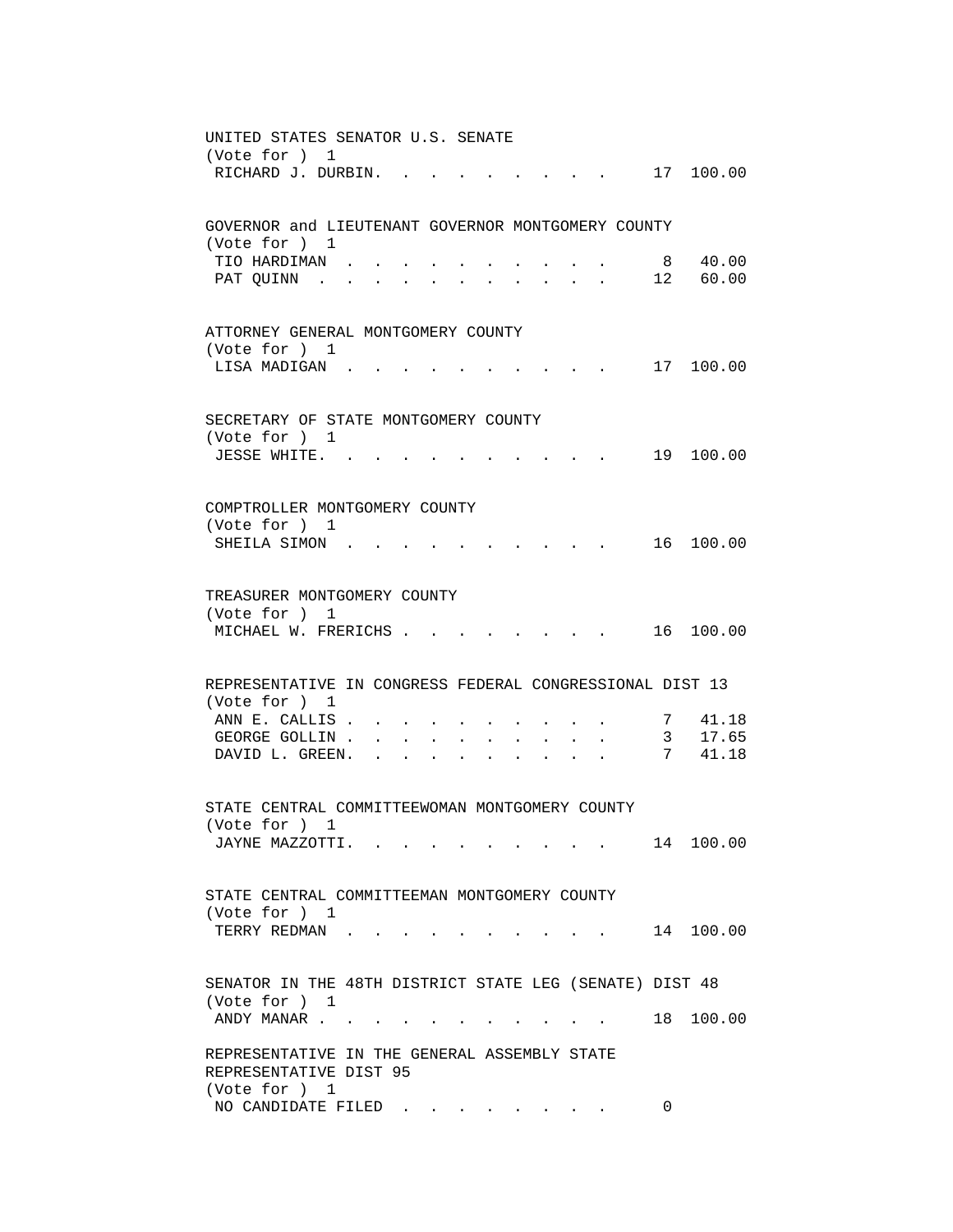| COUNTY CLERK MONTGOMERY COUNTY<br>(Vote for ) 1<br>NO CANDIDATE FILED.                    |                                                                                     | 0                     |
|-------------------------------------------------------------------------------------------|-------------------------------------------------------------------------------------|-----------------------|
| (Vote for ) 1<br>NO CANDIDATE FILED.                                                      | COUNTY TREASURER MONTGOMERY COUNTY                                                  | 0                     |
| COUNTY SHERIFF MONTGOMERY COUNTY<br>(Vote for ) 1<br>NO CANDIDATE FILED.                  |                                                                                     | $\Omega$              |
| (Vote for ) 1<br>JULIE WOLLERMAN.                                                         | REGIONAL SUPERINTENDENT OF SCHOOLS<br>(BOND/CHRISTIAN/EFFINGHAM/FAYETTE/MONTGOMERY) | 15 100.00             |
| COUNTY BOARD MEMBER DISTRICT 3<br>(Vote for ) 2<br>GEORGE L. BLANKENSHIP .                | the contract of the contract of the                                                 | 15 100.00             |
| (Vote for ) 1<br>ERICKA SANDERS                                                           | JUDGE OF THE CIRCUIT COURT JUDICIAL CIRCUIT DISTRICT 4                              | 14 100.00             |
| (Vote for ) 1<br>JAMES L. ROBERTS                                                         | JUDGE OF THE CIRCUIT COURT JUDICIAL CIRCUIT DISTRICT 4                              | . 16 100.00           |
| PRECINCT COMMITTEEMAN WITT 2<br>(Vote for ) 1<br>NO CANDIDATE FILED.                      |                                                                                     | 0                     |
| CITY OF WITT<br>(Vote for ) 1<br>YES<br>$\mathbf{r}$ , $\mathbf{r}$ , $\mathbf{r}$<br>NO. | ********** (NONPARTISAN) **********<br>$\mathbf{r} = \mathbf{r}$                    | 13 31.71<br>28 68.29  |
| PRECINCT REPORT<br>RUN DATE: 04/02/14<br>RUN TIME:11:17 AM                                | GENERAL PRIMARY ELECTION<br>MARCH 18, 2014<br>OFFICIAL RESULTS<br>STATISTICS        | Montgomery County, IL |

1901 ZANESVILLE

VOTES PERCENT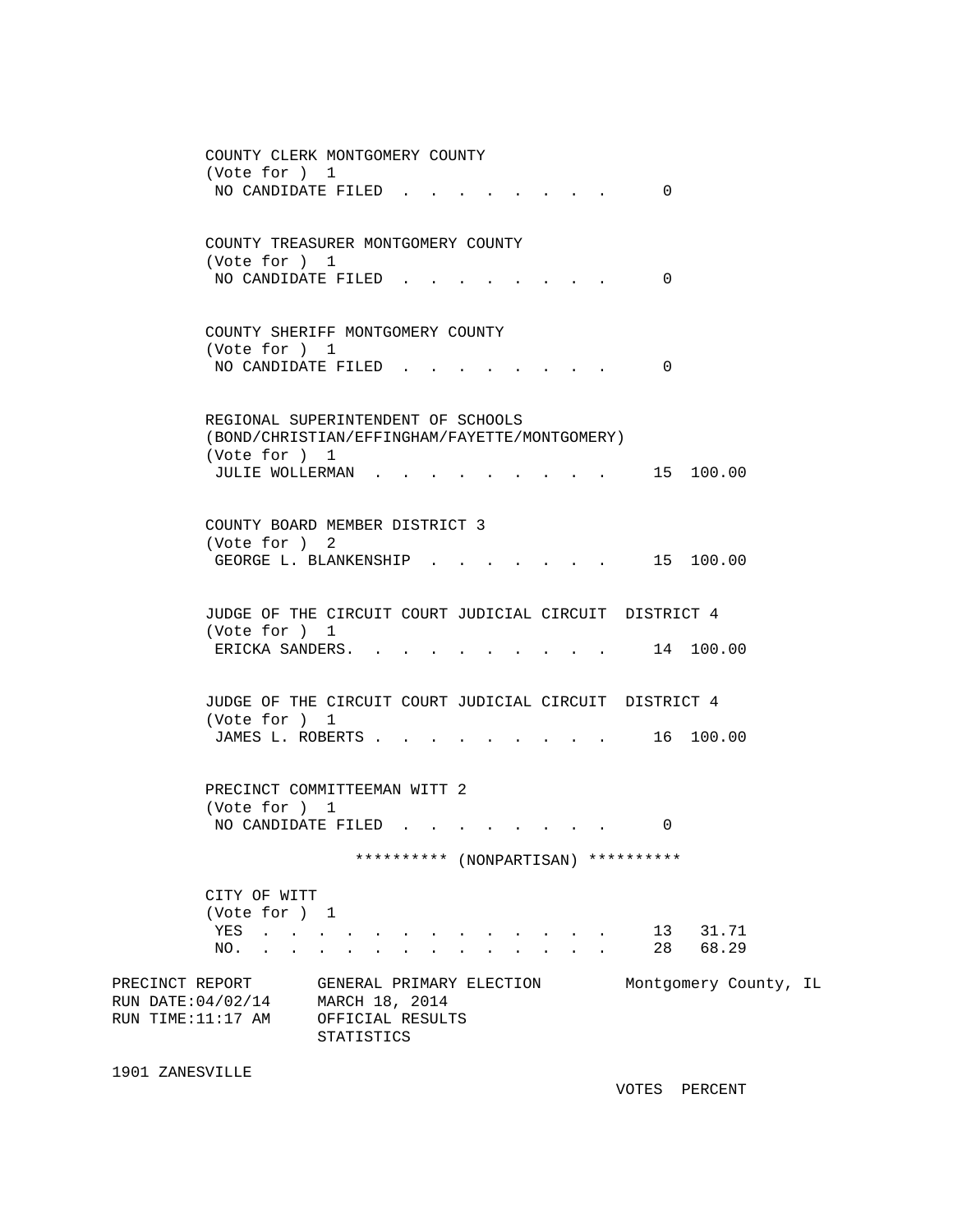| REGISTERED VOTERS - TOTAL<br>294<br>90 30.61<br>REGISTERED VOTERS - REPUBLICAN<br>$\mathbf{L}$<br>$\sim$<br>$\mathbf{L}$<br>REGISTERED VOTERS - DEMOCRATIC<br>63 21.43<br>$\mathbf{r}$<br>$\sim$<br>$\mathbf{L}^{\text{max}}$<br>47.96<br>REGISTERED VOTERS - NONPARTISAN.<br>141<br>$\sim$<br>$\mathbf{L}^{\text{max}}$ and $\mathbf{L}^{\text{max}}$<br>BALLOTS CAST - TOTAL.<br>. 107<br>BALLOTS CAST - REPUBLICAN.<br>76<br>71.03<br>14.95<br>BALLOTS CAST - DEMOCRATIC.<br>16<br>BALLOTS CAST - NONPARTISAN.<br>15<br>14.02<br>BALLOTS CAST - BLANK.<br>$\overline{\mathbf{0}}$<br>$\mathbf{L}$<br>$\mathbf{r}$<br>$\ddot{\phantom{0}}$<br>$\mathbf{L}$<br>$\sim$<br>VOTER TURNOUT - TOTAL<br>36.39<br>$\sim 100$<br>$\mathbf{r}$<br>$\mathbf{L}$<br>$\ddot{\phantom{a}}$<br>$\mathbf{L}$<br>$\mathbf{L}$<br>$\mathbf{r}$<br>VOTER TURNOUT - REPUBLICAN.<br>84.44<br>VOTER TURNOUT - DEMOCRATIC.<br>25.40<br>$\bullet$ . The set of $\bullet$<br>$\mathbf{L} = \mathbf{L} \mathbf{L}$ .<br>$\ddot{\phantom{a}}$<br>10.64<br>VOTER TURNOUT - NONPARTISAN<br>$\sim$ 100 $\sim$ 100 $\sim$ 100 $\sim$<br>VOTER TURNOUT - BLANK .<br>the contract of the contract of the contract of |  |
|---------------------------------------------------------------------------------------------------------------------------------------------------------------------------------------------------------------------------------------------------------------------------------------------------------------------------------------------------------------------------------------------------------------------------------------------------------------------------------------------------------------------------------------------------------------------------------------------------------------------------------------------------------------------------------------------------------------------------------------------------------------------------------------------------------------------------------------------------------------------------------------------------------------------------------------------------------------------------------------------------------------------------------------------------------------------------------------------------------------------------------------------------------------------------------------|--|
| ********** (REPUBLICAN) **********                                                                                                                                                                                                                                                                                                                                                                                                                                                                                                                                                                                                                                                                                                                                                                                                                                                                                                                                                                                                                                                                                                                                                    |  |
| UNITED STATES SENATOR U.S. SENATE                                                                                                                                                                                                                                                                                                                                                                                                                                                                                                                                                                                                                                                                                                                                                                                                                                                                                                                                                                                                                                                                                                                                                     |  |
| (Vote for ) 1                                                                                                                                                                                                                                                                                                                                                                                                                                                                                                                                                                                                                                                                                                                                                                                                                                                                                                                                                                                                                                                                                                                                                                         |  |
| $\cdot$ 58 81.69<br>JAMES D. "JIM" OBERWEIS.                                                                                                                                                                                                                                                                                                                                                                                                                                                                                                                                                                                                                                                                                                                                                                                                                                                                                                                                                                                                                                                                                                                                          |  |
| 13 18.31<br>DOUGLAS LEE TRUAX.<br>$\mathbf{z} = \mathbf{z} + \mathbf{z}$ .<br>$\bullet$ . The set of $\bullet$<br>$\cdot$ $\cdot$ $\cdot$                                                                                                                                                                                                                                                                                                                                                                                                                                                                                                                                                                                                                                                                                                                                                                                                                                                                                                                                                                                                                                             |  |
| WRITE-IN.<br>$\overline{0}$                                                                                                                                                                                                                                                                                                                                                                                                                                                                                                                                                                                                                                                                                                                                                                                                                                                                                                                                                                                                                                                                                                                                                           |  |
|                                                                                                                                                                                                                                                                                                                                                                                                                                                                                                                                                                                                                                                                                                                                                                                                                                                                                                                                                                                                                                                                                                                                                                                       |  |
|                                                                                                                                                                                                                                                                                                                                                                                                                                                                                                                                                                                                                                                                                                                                                                                                                                                                                                                                                                                                                                                                                                                                                                                       |  |
| GOVERNOR and LIEUTENANT GOVERNOR MONTGOMERY COUNTY                                                                                                                                                                                                                                                                                                                                                                                                                                                                                                                                                                                                                                                                                                                                                                                                                                                                                                                                                                                                                                                                                                                                    |  |
| (Vote for ) 1                                                                                                                                                                                                                                                                                                                                                                                                                                                                                                                                                                                                                                                                                                                                                                                                                                                                                                                                                                                                                                                                                                                                                                         |  |
| BILL BRADY<br>21 28.00                                                                                                                                                                                                                                                                                                                                                                                                                                                                                                                                                                                                                                                                                                                                                                                                                                                                                                                                                                                                                                                                                                                                                                |  |
| 7 9.33<br>DAN RUTHERFORD.<br><b>Contract Contract</b><br>$\mathbf{L}^{\text{max}}$<br>$\mathbf{r} = \mathbf{r}$<br>$\ddot{\phantom{0}}$<br>$\mathbf{L}$                                                                                                                                                                                                                                                                                                                                                                                                                                                                                                                                                                                                                                                                                                                                                                                                                                                                                                                                                                                                                               |  |
| 35 46.67<br>KIRK W. DILLARD<br>$\mathbf{r}$ and $\mathbf{r}$<br>$\mathbf{r}$ , $\mathbf{r}$ , $\mathbf{r}$<br>$\sim$ 100 $\pm$<br>$\sim$<br>$\ddot{\phantom{a}}$                                                                                                                                                                                                                                                                                                                                                                                                                                                                                                                                                                                                                                                                                                                                                                                                                                                                                                                                                                                                                      |  |
| BRUCE RAUNER<br>12 16.00<br>the contract of the contract of the contract of<br>$\sim$                                                                                                                                                                                                                                                                                                                                                                                                                                                                                                                                                                                                                                                                                                                                                                                                                                                                                                                                                                                                                                                                                                 |  |
|                                                                                                                                                                                                                                                                                                                                                                                                                                                                                                                                                                                                                                                                                                                                                                                                                                                                                                                                                                                                                                                                                                                                                                                       |  |
|                                                                                                                                                                                                                                                                                                                                                                                                                                                                                                                                                                                                                                                                                                                                                                                                                                                                                                                                                                                                                                                                                                                                                                                       |  |
| ATTORNEY GENERAL MONTGOMERY COUNTY                                                                                                                                                                                                                                                                                                                                                                                                                                                                                                                                                                                                                                                                                                                                                                                                                                                                                                                                                                                                                                                                                                                                                    |  |
| (Vote for ) 1                                                                                                                                                                                                                                                                                                                                                                                                                                                                                                                                                                                                                                                                                                                                                                                                                                                                                                                                                                                                                                                                                                                                                                         |  |
| PAUL M. SCHIMPF<br>66<br>100.00                                                                                                                                                                                                                                                                                                                                                                                                                                                                                                                                                                                                                                                                                                                                                                                                                                                                                                                                                                                                                                                                                                                                                       |  |
|                                                                                                                                                                                                                                                                                                                                                                                                                                                                                                                                                                                                                                                                                                                                                                                                                                                                                                                                                                                                                                                                                                                                                                                       |  |
|                                                                                                                                                                                                                                                                                                                                                                                                                                                                                                                                                                                                                                                                                                                                                                                                                                                                                                                                                                                                                                                                                                                                                                                       |  |
| SECRETARY OF STATE MONTGOMERY COUNTY                                                                                                                                                                                                                                                                                                                                                                                                                                                                                                                                                                                                                                                                                                                                                                                                                                                                                                                                                                                                                                                                                                                                                  |  |
| (Vote for ) 1<br>66 100.00                                                                                                                                                                                                                                                                                                                                                                                                                                                                                                                                                                                                                                                                                                                                                                                                                                                                                                                                                                                                                                                                                                                                                            |  |
| MICHAEL WEBSTER .                                                                                                                                                                                                                                                                                                                                                                                                                                                                                                                                                                                                                                                                                                                                                                                                                                                                                                                                                                                                                                                                                                                                                                     |  |
|                                                                                                                                                                                                                                                                                                                                                                                                                                                                                                                                                                                                                                                                                                                                                                                                                                                                                                                                                                                                                                                                                                                                                                                       |  |
|                                                                                                                                                                                                                                                                                                                                                                                                                                                                                                                                                                                                                                                                                                                                                                                                                                                                                                                                                                                                                                                                                                                                                                                       |  |
| COMPTROLLER MONTGOMERY COUNTY                                                                                                                                                                                                                                                                                                                                                                                                                                                                                                                                                                                                                                                                                                                                                                                                                                                                                                                                                                                                                                                                                                                                                         |  |
| (Vote for ) 1<br>64 100.00<br>JUDY BAAR TOPINKA.                                                                                                                                                                                                                                                                                                                                                                                                                                                                                                                                                                                                                                                                                                                                                                                                                                                                                                                                                                                                                                                                                                                                      |  |
|                                                                                                                                                                                                                                                                                                                                                                                                                                                                                                                                                                                                                                                                                                                                                                                                                                                                                                                                                                                                                                                                                                                                                                                       |  |
|                                                                                                                                                                                                                                                                                                                                                                                                                                                                                                                                                                                                                                                                                                                                                                                                                                                                                                                                                                                                                                                                                                                                                                                       |  |
| TREASURER MONTGOMERY COUNTY                                                                                                                                                                                                                                                                                                                                                                                                                                                                                                                                                                                                                                                                                                                                                                                                                                                                                                                                                                                                                                                                                                                                                           |  |
| (Vote for ) 1                                                                                                                                                                                                                                                                                                                                                                                                                                                                                                                                                                                                                                                                                                                                                                                                                                                                                                                                                                                                                                                                                                                                                                         |  |
| 46 69.70<br>TOM CROSS.                                                                                                                                                                                                                                                                                                                                                                                                                                                                                                                                                                                                                                                                                                                                                                                                                                                                                                                                                                                                                                                                                                                                                                |  |
| 20 30.30<br>BOB GROGAN.                                                                                                                                                                                                                                                                                                                                                                                                                                                                                                                                                                                                                                                                                                                                                                                                                                                                                                                                                                                                                                                                                                                                                               |  |
|                                                                                                                                                                                                                                                                                                                                                                                                                                                                                                                                                                                                                                                                                                                                                                                                                                                                                                                                                                                                                                                                                                                                                                                       |  |
|                                                                                                                                                                                                                                                                                                                                                                                                                                                                                                                                                                                                                                                                                                                                                                                                                                                                                                                                                                                                                                                                                                                                                                                       |  |
| REPRESENTATIVE IN CONGRESS FEDERAL CONGRESSIONAL DIST 13                                                                                                                                                                                                                                                                                                                                                                                                                                                                                                                                                                                                                                                                                                                                                                                                                                                                                                                                                                                                                                                                                                                              |  |
| (Vote for ) 1                                                                                                                                                                                                                                                                                                                                                                                                                                                                                                                                                                                                                                                                                                                                                                                                                                                                                                                                                                                                                                                                                                                                                                         |  |
| 55 74.32<br>RODNEY DAVIS                                                                                                                                                                                                                                                                                                                                                                                                                                                                                                                                                                                                                                                                                                                                                                                                                                                                                                                                                                                                                                                                                                                                                              |  |
| 1.35<br>MICHAEL FIRSCHING.<br>$1 \quad \cdots$                                                                                                                                                                                                                                                                                                                                                                                                                                                                                                                                                                                                                                                                                                                                                                                                                                                                                                                                                                                                                                                                                                                                        |  |
|                                                                                                                                                                                                                                                                                                                                                                                                                                                                                                                                                                                                                                                                                                                                                                                                                                                                                                                                                                                                                                                                                                                                                                                       |  |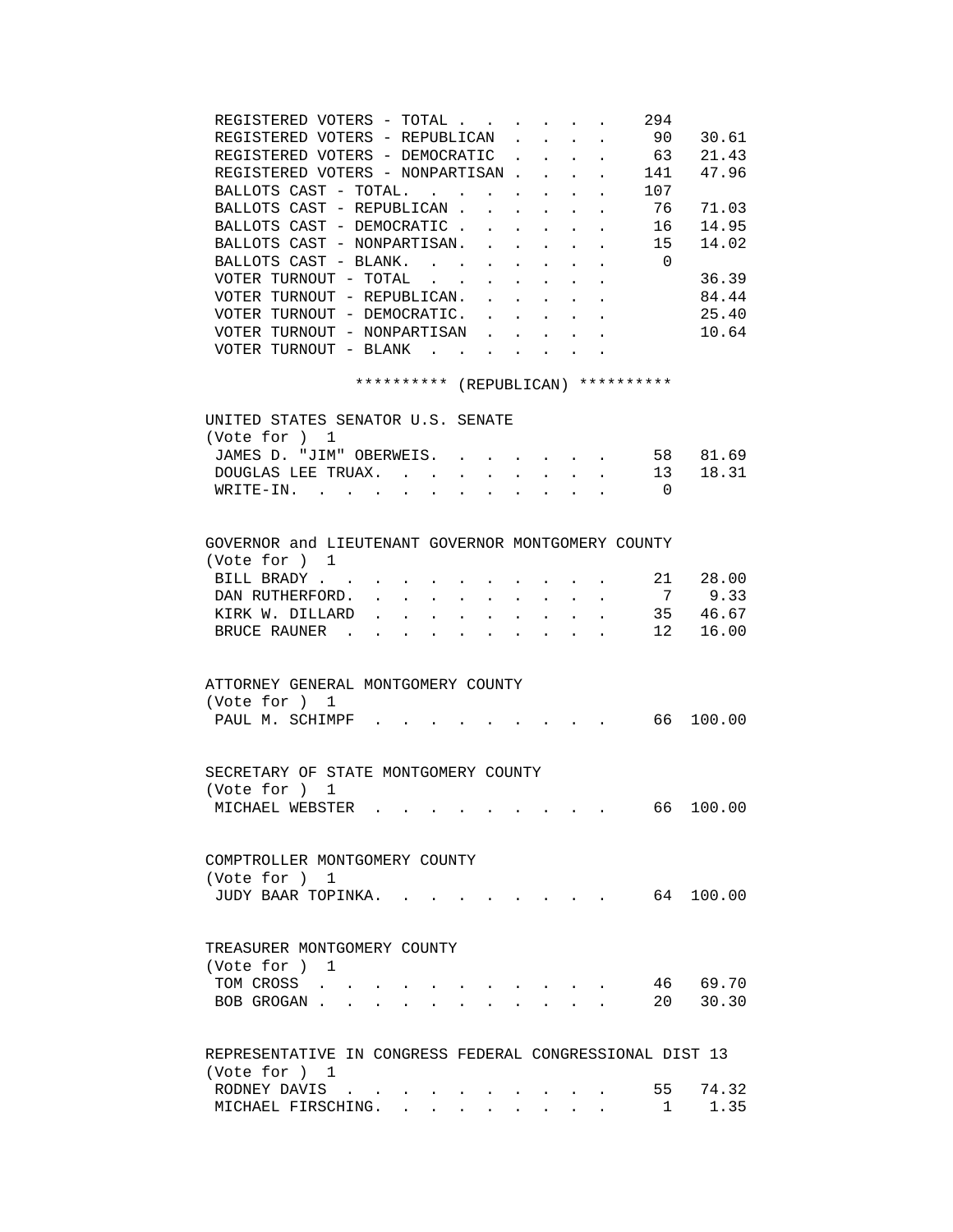| ERIKA HAROLD.                                                                                        | 18 24.32             |
|------------------------------------------------------------------------------------------------------|----------------------|
| SENATOR IN THE 48TH DISTRICT STATE LEG (SENATE) DIST 48<br>(Vote for ) 1                             |                      |
| LINDA LITTLE.                                                                                        | 64 100.00            |
| REPRESENTATIVE IN THE GENERAL ASSEMBLY STATE<br>REPRESENTATIVE DIST 95<br>(Vote for ) 1              |                      |
| WAYNE ARTHUR ROSENTHAL                                                                               | 73 100.00            |
| COUNTY CLERK MONTGOMERY COUNTY<br>(Vote for ) 1<br>SANDY LEITHEISER.                                 | 70 100.00            |
|                                                                                                      |                      |
| COUNTY TREASURER MONTGOMERY COUNTY<br>(Vote for ) 1                                                  |                      |
| RONALD D. JENKINS. .                                                                                 | 100.00<br>68 —       |
| COUNTY SHERIFF MONTGOMERY COUNTY<br>(Vote for ) 1<br>JIM VAZZI                                       | 67 100.00            |
|                                                                                                      |                      |
| REGIONAL SUPERINTENDENT OF SCHOOLS<br>(BOND/CHRISTIAN/EFFINGHAM/FAYETTE/MONTGOMERY)<br>(Vote for ) 1 |                      |
| NO CANDIDATE FILED                                                                                   | $\Omega$             |
| COUNTY BOARD MEMBER DISTRICT 1<br>(Vote for ) 1                                                      |                      |
| MEGAN I. BEELER                                                                                      | 68 100.00            |
| JUDGE OF THE CIRCUIT COURT JUDICIAL CIRCUIT DISTRICT 4<br>(Vote for ) 1                              |                      |
| MARTIN W. SIEMER<br>DEBORAH MCLOCHLIN RILEY.                                                         | 29 51.79<br>27 48.21 |
| JUDGE OF THE CIRCUIT COURT JUDICIAL CIRCUIT DISTRICT 4<br>(Vote for ) 1                              |                      |
| NO CANDIDATE FILED.                                                                                  | 0                    |
| PRECINCT COMMITTEEMAN ZANESVILLE<br>(Vote for ) 1                                                    |                      |
| NO CANDIDATE FILED                                                                                   | 0                    |
| ********** (DEMOCRATIC) **********                                                                   |                      |

UNITED STATES SENATOR U.S. SENATE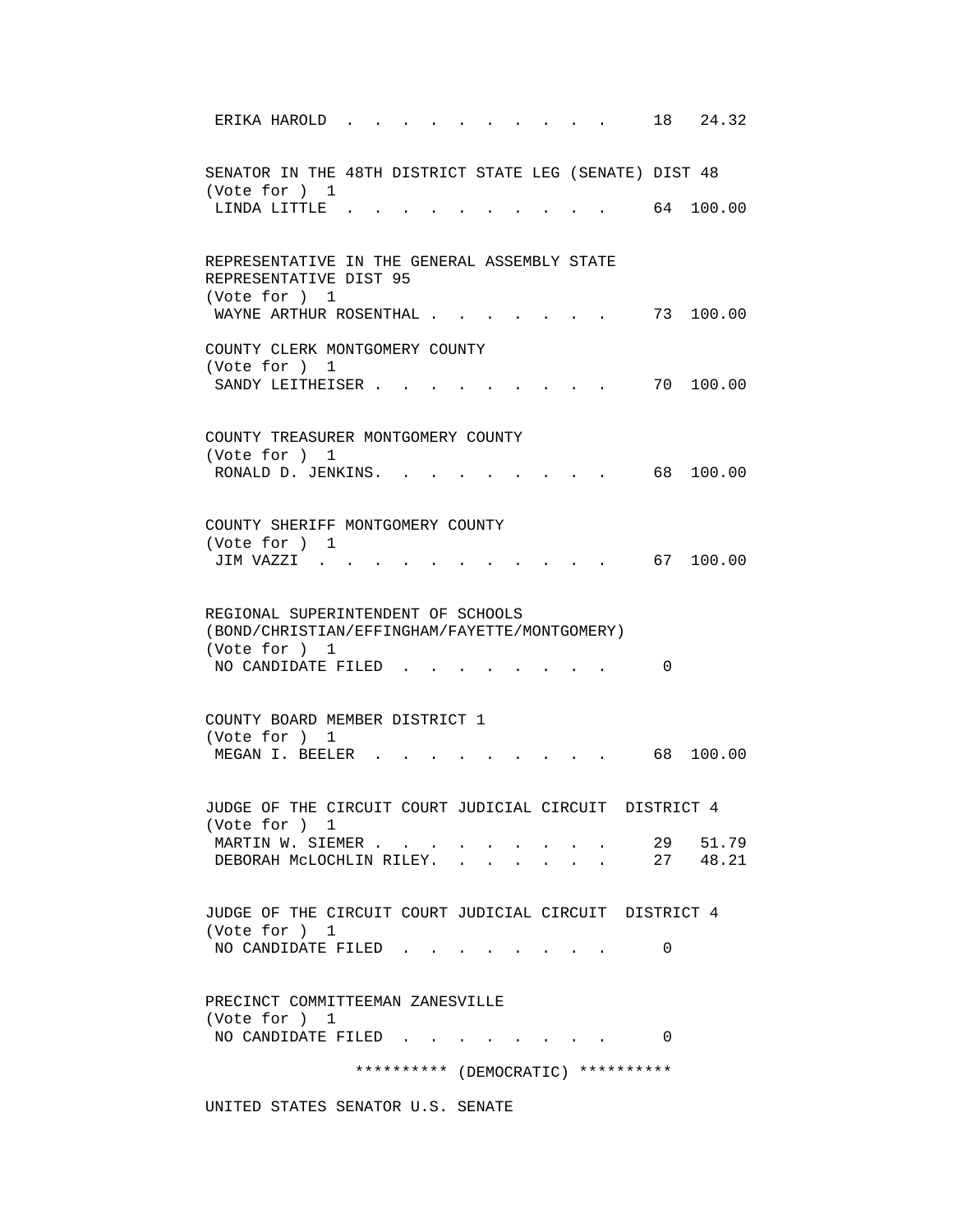```
 (Vote for ) 1 
RICHARD J. DURBIN. . . . . . . . . 11 100.00
 GOVERNOR and LIEUTENANT GOVERNOR MONTGOMERY COUNTY 
 (Vote for ) 1 
 TIO HARDIMAN . . . . . . . . . . 8 66.67 
PAT QUINN . . . . . . . . . . . . 4 33.33
 ATTORNEY GENERAL MONTGOMERY COUNTY 
 (Vote for ) 1 
LISA MADIGAN . . . . . . . . . . 13 100.00
 SECRETARY OF STATE MONTGOMERY COUNTY 
 (Vote for ) 1 
JESSE WHITE. . . . . . . . . . . 12 100.00
 COMPTROLLER MONTGOMERY COUNTY 
 (Vote for ) 1 
SHEILA SIMON . . . . . . . . . . . 12 100.00
 TREASURER MONTGOMERY COUNTY 
 (Vote for ) 1 
MICHAEL W. FRERICHS . . . . . . . . 12 100.00
 REPRESENTATIVE IN CONGRESS FEDERAL CONGRESSIONAL DIST 13 
 (Vote for ) 1 
ANN E. CALLIS . . . . . . . . . . . 9 60.00
GEORGE GOLLIN . . . . . . . . . . 2 13.33
DAVID L. GREEN. . . . . . . . . . 4 26.67
 STATE CENTRAL COMMITTEEWOMAN MONTGOMERY COUNTY 
 (Vote for ) 1 
JAYNE MAZZOTTI. . . . . . . . . . 12 100.00
 STATE CENTRAL COMMITTEEMAN MONTGOMERY COUNTY 
 (Vote for ) 1 
TERRY REDMAN . . . . . . . . . . . 11 100.00
 SENATOR IN THE 48TH DISTRICT STATE LEG (SENATE) DIST 48 
 (Vote for ) 1 
ANDY MANAR . . . . . . . . . . . . 14 100.00
 REPRESENTATIVE IN THE GENERAL ASSEMBLY STATE 
 REPRESENTATIVE DIST 95 
 (Vote for ) 1 
NO CANDIDATE FILED . . . . . . . . 0
```